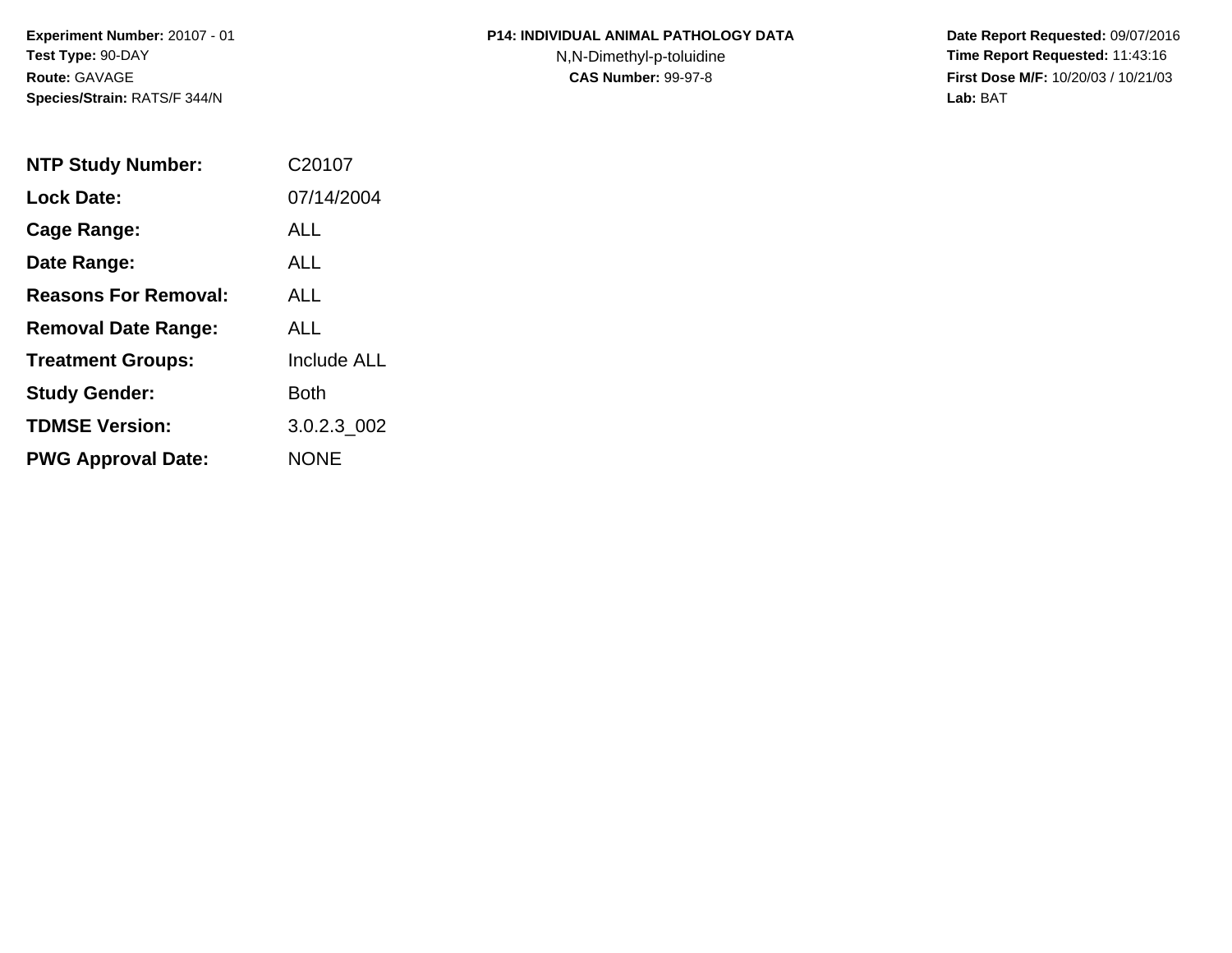**ANIMAL ID:** <sup>1</sup> **TRT#:** <sup>1</sup> **SEX:** Male **DAY ON TEST:** <sup>93</sup> **DOSE:** 0 MG/KG**DISP:** Terminal Sacrifice **HISTO:** 0406169 **ORGAN AND ACCOUNTABLE SITE STATUSNORMAL** \* Adrenal Medullaa the set of the Second Vessel that the set of the set of the set of the set of the set of the Marrow  $\ast$  Bone Marrow \* Brain \* Epididymis \* Esophagus \* Eye \* Harderian Gland \* Intestine Large, Cecum\* Intestine Large, Colon \* 11testine Large, Rectum<br>\* Intestine Small, Jeiunum \* \* Islets, Pancreatic \* Intestine Small, Duodenum\* Intestine Small, Jejunum \* Nose \* Lymph Node, Mesenteric \* Mammary Gland\* Mammary Gland \* 1992 \* 1993 \* 1994 \* Nose \* 1995 \* Parathyroid Gland \* Preputial Gland \* Preputial Gland \* Preputial Gland \* Preputial Gland \* Present \* Preputial Gland \* Present \* Present \* Preputial Glands \* Present \* \* Pituitary Glandd and the second of the preputial Gland the second of the second term of the second of the second of the second  $^*$  Salivary Glands \* Seminal Vesiclee the solution of the Skin term of the stomach, Forestomach term of the stomach, Glandular term of the Stomach, Glandular \* Testes\* Thymus  $*$  Thyroid Gland \* Trachea \* Urinary Bladder **MISSING** \* Lymph Node, Mandibular **OBSERVATIONS** \* Adrenal CortexVacuolization Cytoplasmic **Minimal** \* EyeNote: One optic nerve missing.\* Heart Cardiomyopathy Minimal \* Kidneyy the contract of the contract of the Nephropathy Nephropathy and the Minimal Minimal  $\lambda$ \* Liver \* Liver **Inflammation Inflammation** Inflammation Chronic Active, Minimal<br>
Inflammation Chronic Active, Minimal \* Lungg **Inflammation** Chronic Active, Minimal \* PancreasInfiltration Cellular **Lymphocyte**, Moderate \* SpleenHematopoietic Cell Proliferation **Minimal Pigmentation**  Minimal **Experiment Number:** 20107 - 01 **P14: INDIVIDUAL ANIMAL PATHOLOGY DATA Date Report Requested:** 09/07/2016 **Test Type:** 90-DAY N,N-Dimethyl-p-toluidine **Time Report Requested:** 11:43:16 **Route:** GAVAGE**First Dose M/F:** 10/20/03 / 10/21/03<br>**Lab:** BAT **Species/Strain:** RATS/F 344/N**Lab:** BAT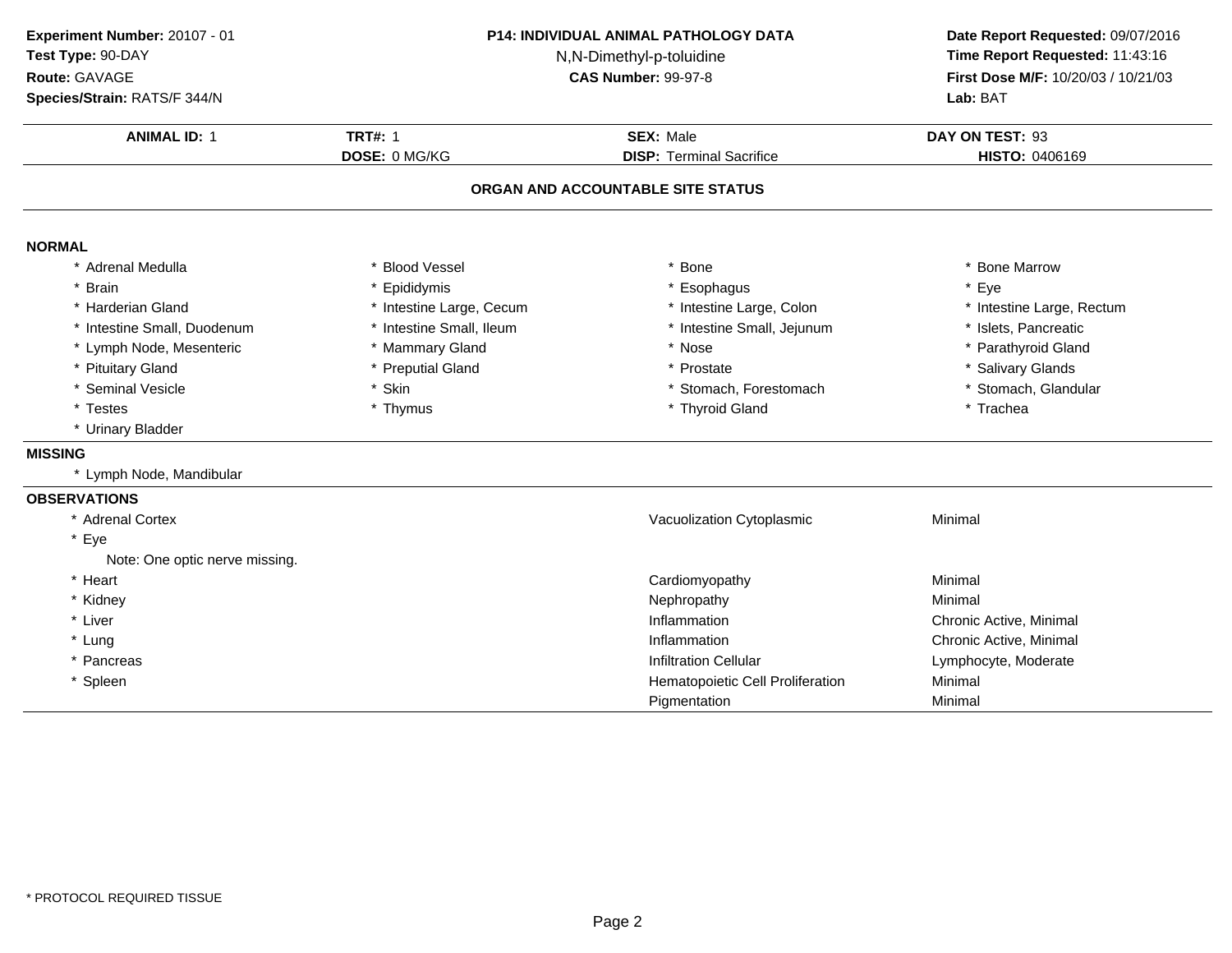**ANIMAL ID:** <sup>2</sup> **TRT#:** <sup>1</sup> **SEX:** Male **DAY ON TEST:** <sup>93</sup> **DOSE:** 0 MG/KG**DISP:** Terminal Sacrifice **HISTO:** 0406170 **ORGAN AND ACCOUNTABLE SITE STATUSNORMAL** \* Adrenal Medullaa the set of the Second Vessel that the set of the set of the set of the set of the set of the Marrow  $\ast$  Bone Marrow \* Harderian Gland \* Brain \* Esophagus \* Eye \* Harderian Gland \* Intestine Large, Cecum\* Intestine Large, Colon \* 1992 \* Intestine Large, Rectum \* 1994 \* Intestine Small, Duodenum<br>
\* Intestine Small, Jejunum \* 1996 \* 1997 \* Islets, Pancreatic \* 1997 \* 1997 \* Lymph Node, Mesenteric \* Intestine Small, Ileumm and the small, Jejunum and the state of the state of the state of the state of the state of the state of the state of the state of the state of the state of the state of the state of the state of the state of the state o \* Mammary Gland \* Nose \* Parathyroid Gland \* Pituitary Gland \* Preputial Gland \* Prostate \* Salivary Glands \* Seminal Vesicle \* Skinn and the stomach, Forestomach and the stomach, Stomach, Glandular the store of the steep and the steep and the steep and the steep and the steep and the steep and the steep and the steep and the steep and the steep and th \* Thymus \* Thyroid Gland\* Trachea \* Vinary Bladder **MISSING** \* Lymph Node, Mandibular **OBSERVATIONS** \* Adrenal CortexVacuolization Cytoplasmic **Minimal** \* Epididymiss and the contract of the contract of the contract of the contract of the contract of the contract of the contract of the contract of the contract of the contract of the contract of the contract of the contract of the cont Inflammation **Minimal** \* Heart Cardiomyopathy Minimal<br>Minimal \* Kidneyy the contract of the contract of the Mephropathy the Minimal Minimal of the Minimal  $\mathsf{M}_1$ \* Liver Fatty Change Focal, Minimal \* Lungg is a controller to the controller of the Inflammation controller to the Chronic Active, Minimal g \* Pancreas Infiltration Cellular Lymphocyte, Mild\* SpleenHematopoietic Cell Proliferation **Minimal** Pigmentation Minimal **Experiment Number:** 20107 - 01 **P14: INDIVIDUAL ANIMAL PATHOLOGY DATA Date Report Requested:** 09/07/2016 **Test Type:** 90-DAY N,N-Dimethyl-p-toluidine **Time Report Requested:** 11:43:16 **Route:** GAVAGE**First Dose M/F:** 10/20/03 / 10/21/03<br>**Lab:** BAT **Species/Strain:** RATS/F 344/N**Lab:** BAT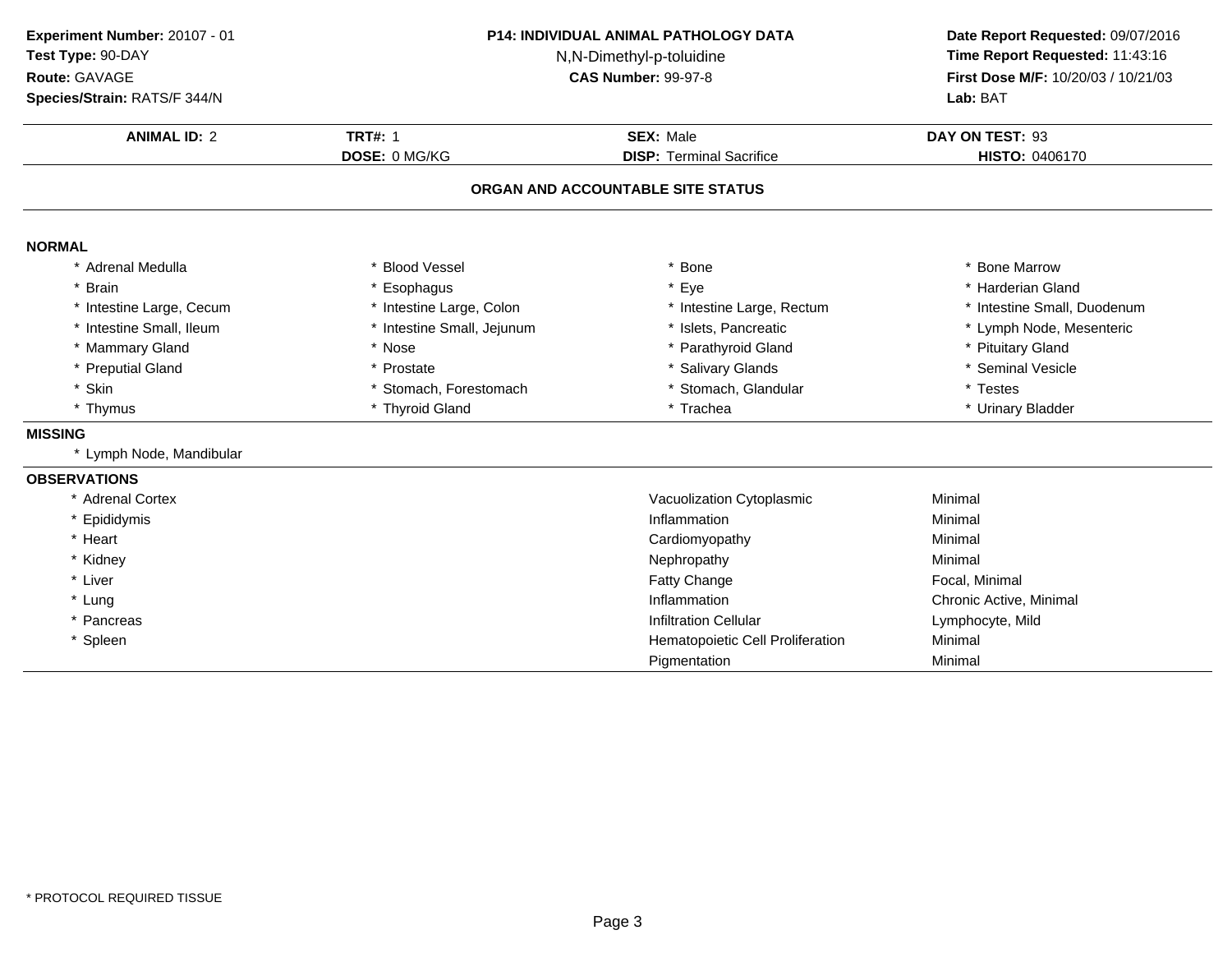| Experiment Number: 20107 - 01<br>Test Type: 90-DAY |                          | P14: INDIVIDUAL ANIMAL PATHOLOGY DATA<br>N,N-Dimethyl-p-toluidine | Date Report Requested: 09/07/2016<br>Time Report Requested: 11:43:16<br>First Dose M/F: 10/20/03 / 10/21/03 |
|----------------------------------------------------|--------------------------|-------------------------------------------------------------------|-------------------------------------------------------------------------------------------------------------|
| Route: GAVAGE                                      |                          | <b>CAS Number: 99-97-8</b>                                        |                                                                                                             |
| Species/Strain: RATS/F 344/N                       |                          |                                                                   | Lab: BAT                                                                                                    |
|                                                    |                          |                                                                   |                                                                                                             |
| <b>ANIMAL ID: 3</b>                                | <b>TRT#: 1</b>           | <b>SEX: Male</b>                                                  | DAY ON TEST: 93                                                                                             |
|                                                    | DOSE: 0 MG/KG            | <b>DISP: Terminal Sacrifice</b>                                   | HISTO: 0406171                                                                                              |
|                                                    |                          | ORGAN AND ACCOUNTABLE SITE STATUS                                 |                                                                                                             |
| <b>NORMAL</b>                                      |                          |                                                                   |                                                                                                             |
| * Adrenal Medulla                                  | * Blood Vessel           | Bone                                                              | * Bone Marrow                                                                                               |
| <b>Brain</b>                                       | * Epididymis             | Esophagus                                                         | * Eye                                                                                                       |
| * Harderian Gland                                  | * Intestine Large, Cecum | * Intestine Large, Colon                                          | * Intestine Large, Rectum                                                                                   |
| * Intestine Small, Duodenum                        | * Intestine Small, Ileum | * Intestine Small, Jejunum                                        | * Islets, Pancreatic                                                                                        |
| * Lymph Node, Mesenteric                           | * Mammary Gland          | * Nose                                                            | * Parathyroid Gland                                                                                         |
| * Pituitary Gland                                  | * Preputial Gland        | * Prostate                                                        | * Salivary Glands                                                                                           |
| * Seminal Vesicle                                  | * Skin                   | * Stomach, Forestomach                                            | * Stomach, Glandular                                                                                        |
| * Testes                                           | * Thymus                 | * Thyroid Gland                                                   | * Trachea                                                                                                   |
| * Urinary Bladder                                  |                          |                                                                   |                                                                                                             |
| <b>MISSING</b>                                     |                          |                                                                   |                                                                                                             |
| * Lymph Node, Mandibular                           |                          |                                                                   |                                                                                                             |
| <b>OBSERVATIONS</b>                                |                          |                                                                   |                                                                                                             |
| * Adrenal Cortex                                   |                          | Vacuolization Cytoplasmic                                         | Minimal                                                                                                     |
| * Eye<br>Note: Both optic nerves missing.          |                          |                                                                   |                                                                                                             |
| * Heart                                            |                          | Cardiomyopathy                                                    | Minimal                                                                                                     |
| * Kidney                                           |                          | Nephropathy                                                       | Minimal                                                                                                     |
| * Liver                                            |                          | Inflammation                                                      | Chronic Active, Minimal                                                                                     |
|                                                    | Hepatocyte               | <b>Necrosis</b>                                                   | Minimal                                                                                                     |
| * Lung                                             |                          | Inflammation                                                      | Chronic Active, Minimal                                                                                     |
| * Pancreas                                         |                          | <b>Infiltration Cellular</b>                                      | Lymphocyte, Mild                                                                                            |
| * Spleen                                           |                          | Hematopoietic Cell Proliferation                                  | Minimal                                                                                                     |
|                                                    |                          | Pigmentation                                                      | Minimal                                                                                                     |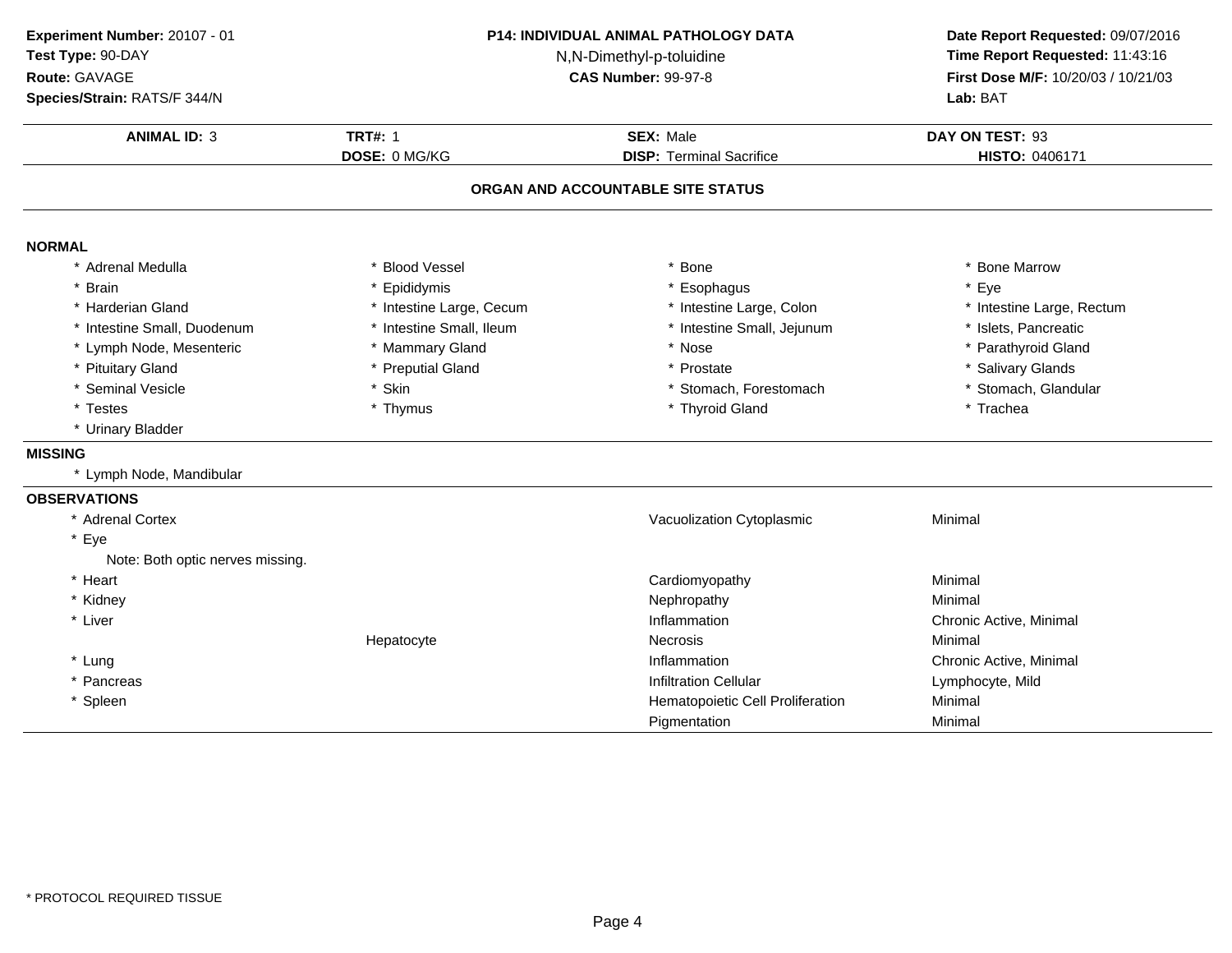**ANIMAL ID:** <sup>4</sup> **TRT#:** <sup>1</sup> **SEX:** Male **DAY ON TEST:** <sup>93</sup> **DOSE:** 0 MG/KG**DISP:** Terminal Sacrifice **HISTO:** 0406172 **ORGAN AND ACCOUNTABLE SITE STATUSNORMAL** \* Adrenal Medullaa the set of the Second Vessel that the set of the set of the set of the set of the set of the Marrow  $\ast$  Bone Marrow \* Brain \* Epididymis \* Esophagus \* Eye \* Harderian Gland \* Intestine Large, Cecum\* Intestine Large, Colon \* \* Intestine Large, Rectum<br>\* Intestine Small. Jeiunum \* \* Islets. Pancreatic \* Intestine Small, Duodenum\* Intestine Small, Jejunum<br>\* Mammary Gland \* Kidney\* Lymph Node, Mesenteric \* Mammary Gland<br>
\* Preputial Gland<br>
\* Prostate<br>
\* Prostate \* Parathyroid Glandd **the set of the set of the set of the set of the set of the set of the set of the set of the set of the set of the set of the set of the set of the set of the set of the set of the set of the set of the set of the set of** \* Salivary Glands \* Seminal Vesicle\* Skin \* Stomach, Forestomach<br>\* Thymus \* Thymus \* Thyroid Gland \* Stomach, Glandular \* Testes \* Testes \* Thymus \* Thymus \* Thymus \* Thymus \* Thyroid Gland \* Trachea \* Urinary Bladder **MISSING** \* Lymph Node, Mandibular **OBSERVATIONS** \* Adrenal CortexVacuolization Cytoplasmic **Mild** \* EyeNote: Both optic nerves missing.\* Heart Cardiomyopathy y Mild n Minimal \* Liver Hematopoietic Cell Proliferation InflammationInflammation **Chronic Active, Minimal**<br>
Infiltration Cellular **Chronic Active, Minimal** \* Lung Alveolus Infiltration Cellular Histiocyte, Minimal InflammationInflammation Chronic Active, Minimal<br>
Infiltration Cellular Chronic Active, Minimal<br>
Lymphocyte, Mild \* Pancreas Infiltration Cellular Lymphocyte, Mild\* SpleenHematopoietic Cell Proliferation Minimal<br>
Hypertrophy Mild Mesothelium Hypertrophy Mild **Pigmentation**  Minimal **Experiment Number:** 20107 - 01 **P14: INDIVIDUAL ANIMAL PATHOLOGY DATA Date Report Requested:** 09/07/2016 **Test Type:** 90-DAY N,N-Dimethyl-p-toluidine **Time Report Requested:** 11:43:16 **Route:** GAVAGE**First Dose M/F:** 10/20/03 / 10/21/03<br>**Lab:** BAT **Species/Strain:** RATS/F 344/N**Lab:** BAT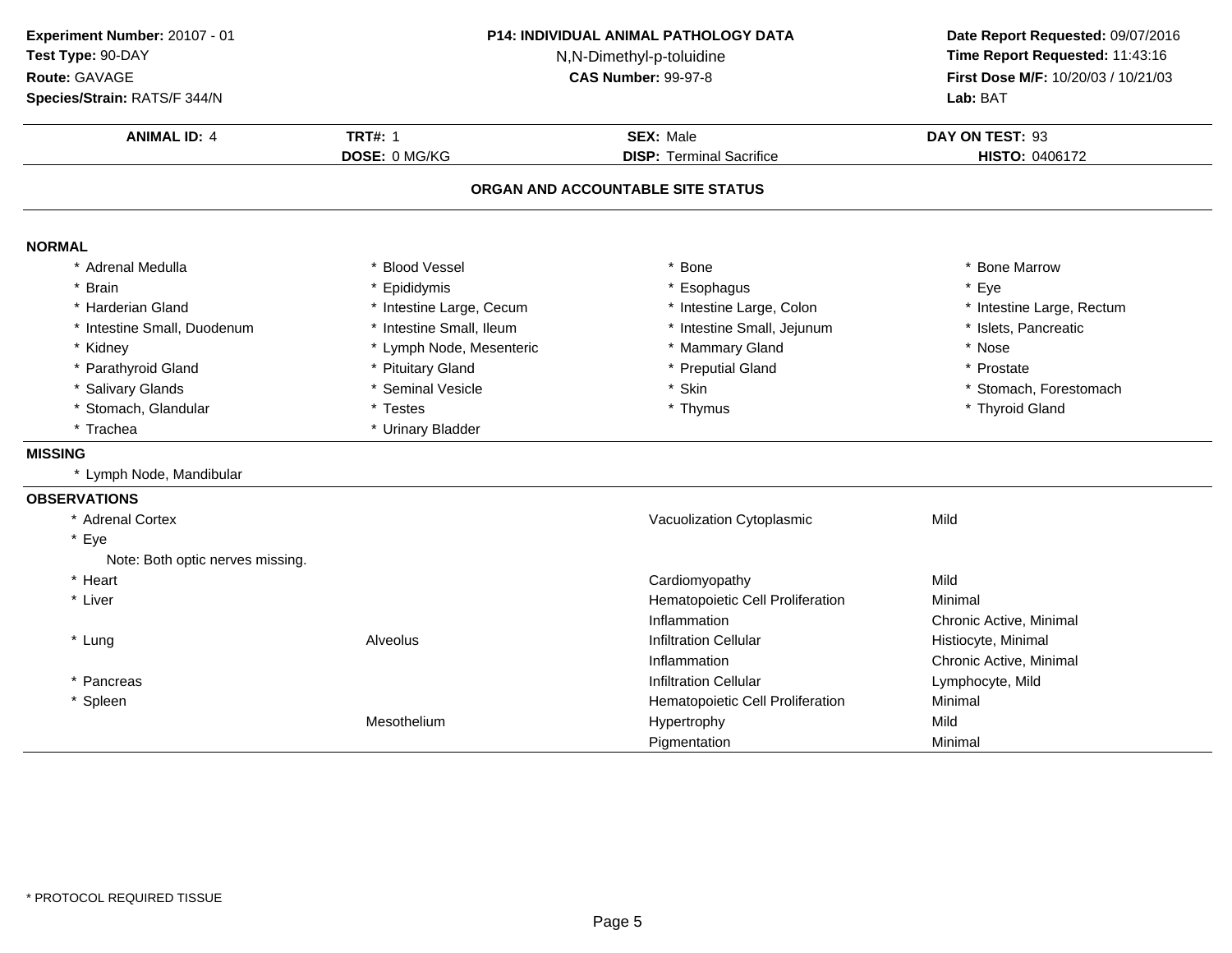| Experiment Number: 20107 - 01<br>Test Type: 90-DAY<br>Route: GAVAGE<br>Species/Strain: RATS/F 344/N | P14: INDIVIDUAL ANIMAL PATHOLOGY DATA<br>N,N-Dimethyl-p-toluidine<br><b>CAS Number: 99-97-8</b> |                                   | Date Report Requested: 09/07/2016<br>Time Report Requested: 11:43:16<br>First Dose M/F: 10/20/03 / 10/21/03<br>Lab: BAT |
|-----------------------------------------------------------------------------------------------------|-------------------------------------------------------------------------------------------------|-----------------------------------|-------------------------------------------------------------------------------------------------------------------------|
| <b>ANIMAL ID: 5</b>                                                                                 | <b>TRT#: 1</b>                                                                                  | <b>SEX: Male</b>                  | DAY ON TEST: 93                                                                                                         |
|                                                                                                     | DOSE: 0 MG/KG                                                                                   | <b>DISP: Terminal Sacrifice</b>   | HISTO: 0406173                                                                                                          |
|                                                                                                     |                                                                                                 | ORGAN AND ACCOUNTABLE SITE STATUS |                                                                                                                         |
| <b>NORMAL</b>                                                                                       |                                                                                                 |                                   |                                                                                                                         |
| * Adrenal Medulla                                                                                   | * Blood Vessel                                                                                  | * Bone                            | * Bone Marrow                                                                                                           |
| * Brain                                                                                             | * Esophagus                                                                                     | * Eye                             | * Harderian Gland                                                                                                       |
| * Intestine Large, Cecum                                                                            | * Intestine Large, Colon                                                                        | * Intestine Large, Rectum         | * Intestine Small, Duodenum                                                                                             |
| * Intestine Small, Ileum                                                                            | * Intestine Small, Jejunum                                                                      | * Islets, Pancreatic              | * Lymph Node, Mesenteric                                                                                                |
| * Mammary Gland                                                                                     | * Nose                                                                                          | * Pituitary Gland                 | * Prostate                                                                                                              |
| * Salivary Glands                                                                                   | * Seminal Vesicle                                                                               | * Skin                            | * Stomach, Forestomach                                                                                                  |
| * Stomach, Glandular                                                                                | * Testes                                                                                        | * Thyroid Gland                   | * Trachea                                                                                                               |
| * Urinary Bladder                                                                                   |                                                                                                 |                                   |                                                                                                                         |
| <b>MISSING</b>                                                                                      |                                                                                                 |                                   |                                                                                                                         |
| * Lymph Node, Mandibular                                                                            | * Parathyroid Gland                                                                             |                                   |                                                                                                                         |
| <b>OBSERVATIONS</b>                                                                                 |                                                                                                 |                                   |                                                                                                                         |
| * Adrenal Cortex                                                                                    |                                                                                                 | Vacuolization Cytoplasmic         | Minimal                                                                                                                 |
| * Epididymis                                                                                        |                                                                                                 | Inflammation                      | Minimal                                                                                                                 |
| * Eye                                                                                               |                                                                                                 |                                   |                                                                                                                         |
| Note: One optic nerve missing.                                                                      |                                                                                                 |                                   |                                                                                                                         |
| * Heart                                                                                             |                                                                                                 | Cardiomyopathy                    | Mild                                                                                                                    |
| * Kidney                                                                                            |                                                                                                 | Nephropathy                       | Minimal                                                                                                                 |
| * Liver                                                                                             | Hepatocyte                                                                                      | <b>Necrosis</b>                   | Minimal                                                                                                                 |
| * Lung                                                                                              |                                                                                                 | Inflammation                      | Chronic Active, Mild                                                                                                    |
| * Pancreas                                                                                          |                                                                                                 | <b>Infiltration Cellular</b>      | Lymphocyte, Minimal                                                                                                     |
| * Preputial Gland                                                                                   | Duct                                                                                            | Ectasia                           | Mild                                                                                                                    |
| * Spleen                                                                                            |                                                                                                 | Hematopoietic Cell Proliferation  | Minimal                                                                                                                 |
|                                                                                                     |                                                                                                 | Pigmentation                      | Minimal                                                                                                                 |
| * Thymus                                                                                            |                                                                                                 | Hemorrhage                        | Mild                                                                                                                    |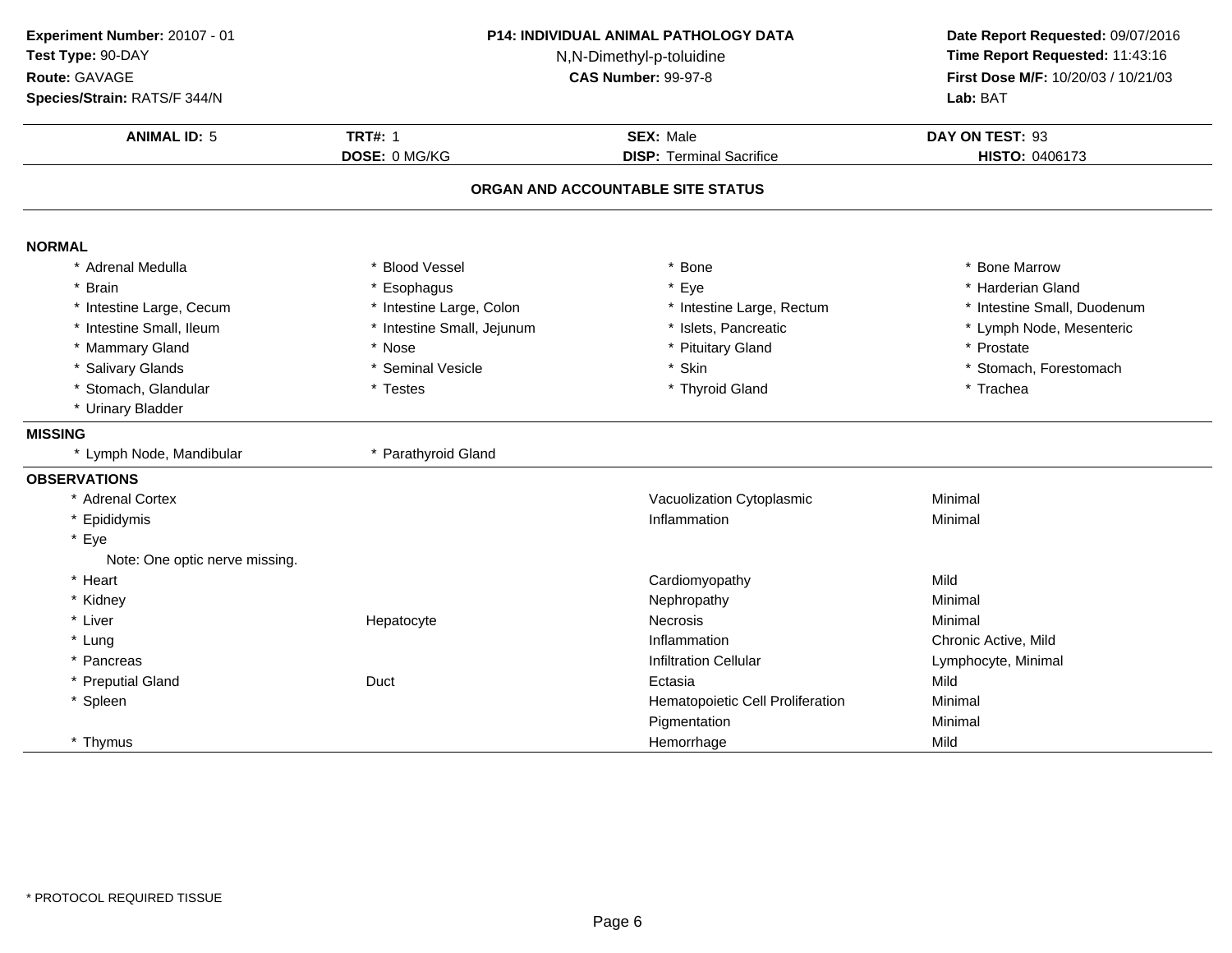**ANIMAL ID:** <sup>6</sup> **TRT#:** <sup>1</sup> **SEX:** Male **DAY ON TEST:** <sup>93</sup> **DOSE:** 0 MG/KG**DISP:** Terminal Sacrifice **HISTO:** 0406174 **ORGAN AND ACCOUNTABLE SITE STATUSNORMAL** \* Adrenal Medullaa the set of the Second Vessel that the set of the set of the set of the set of the set of the Marrow  $\ast$  Bone Marrow \* Brain \* Epididymis \* Esophagus \* Eye \* Harderian Gland \* Intestine Large, Cecum\* Intestine Large, Colon \* 11testine Large, Rectum<br>\* Islets, Pancreatic \* 11testine Node, Mesenteric \* Intestine Small, Duodenumm and the small, Ileum and the small of the small of the small of the small of the small of the small of the small of the small of the small of the small of the small of the small of the small of the small of the small of \* Mammary Gland \* Nose \* Parathyroid Gland \* Pituitary Gland \* Preputial Glandd the state of the Salivary Glands the state of the seminal Vesicle the state of the state of the state of the Skin \* Stomach, Forestomachh the test of the stomach, Glandular the test of the test of the storm  $*$  Thymus  $*$  Thymus \* Thyroid Gland \* Urinary Bladder **MISSING** \* Lymph Node, Mandibular **OBSERVATIONS** \* Adrenal CortexVacuolization Cytoplasmic **Minimal** \* Heart Cardiomyopathy Minimal \* Intestine Small, Jejunum Hyperplasia Lymphoid, Minimal \* Kidneyy the contract of the contract of the Mephropathy the Minimal Minimal of the Minimal  $\mathsf{M}_1$ \* Liver \* Liver **Inflammation** Inflammation Chronic Active, Minimal<br>
Inflammation Chronic Active, Mild \* Lungg is a controller to the inflammation that inflammation the chronic Active, Mild \* Pancreas Infiltration Cellular Lymphocyte, Minimal \* Prostate Epithelium Hyperplasia Minimal \* Spleenn and the Capsule Capsule Capsule and the Fibrosis Capsulation of the Minimal School of the Minimal School of Minimal School of the Minimal School of the Minimal School of the Minimal School of the Minimal School of the Mi Hematopoietic Cell Proliferation Minimal **Pigmentation** n Minimal \* Tracheaa <u>Inflammation Chronic Active, Mild</u> **Experiment Number:** 20107 - 01 **P14: INDIVIDUAL ANIMAL PATHOLOGY DATA Date Report Requested:** 09/07/2016 **Test Type:** 90-DAY N,N-Dimethyl-p-toluidine **Time Report Requested:** 11:43:16 **Route:** GAVAGE**First Dose M/F:** 10/20/03 / 10/21/03<br>**Lab:** BAT **Species/Strain:** RATS/F 344/N**Lab:** BAT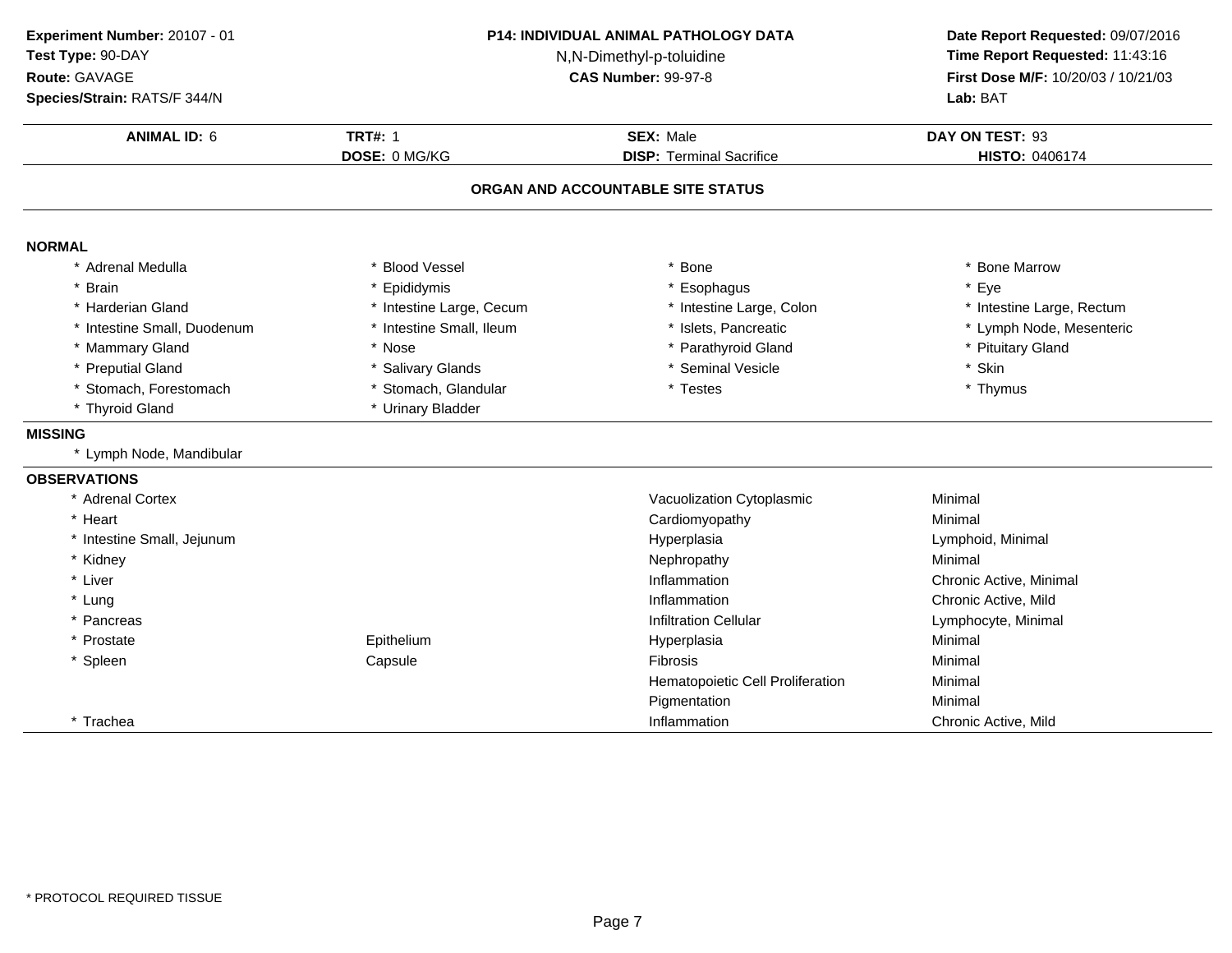**ANIMAL ID:** <sup>7</sup> **TRT#:** <sup>1</sup> **SEX:** Male **DAY ON TEST:** <sup>93</sup> **DOSE:** 0 MG/KG**DISP:** Terminal Sacrifice **HISTO:** 0406175 **ORGAN AND ACCOUNTABLE SITE STATUSNORMAL** \* Adrenal Medullaa the set of the Second Vessel that the set of the set of the set of the set of the set of the Marrow  $\ast$  Bone Marrow \* Brain \* Epididymis \* Esophagus \* Eye \* Harderian Gland \* Intestine Large, Cecum\* Intestine Large, Colon \* \* Intestine Large, Rectum<br>\* Intestine Small. Jeiunum \* \* Slets. Pancreatic \* Intestine Small, Duodenum\* Intestine Small, Jejunum \* 1945, Pancreatic and \* Islets, Pancreatic \* Pituitary Gland \* Lymph Node, Mesenteric \* Mammary Gland\* Parathyroid Gland \* \* Pituitary Gland<br>\* Salivary Glands \* \* Seminal Vesicle \* Preputial Gland \* Prostate \* Salivary Glands \* Seminal Vesicle \* Skinn and the stomach, Forestomach and the stomach, Stomach, Glandular the store of the steep and the steep and the steep and the steep and the steep and the steep and the steep and the steep and the steep and the steep and th \* Thymus \* Thyroid Gland\* Trachea \* Vinary Bladder **MISSING** \* Lymph Node, Mandibular **OBSERVATIONS** \* Adrenal CortexVacuolization Cytoplasmic **Minimal** \* EyeNote: Both optic nerves missing.\* Heart Cardiomyopathy y Mild Minimal \* Kidneyy the contract of the contract of the Mephropathy the Minimal Minimal Sepan $\sim$  Minimal Minimal Sepan $\sim$ \* Liver Hematopoietic Cell Proliferation Minimal InflammationInflammation Chronic Active, Minimal<br>
Inflammation Chronic Active, Minimal \* Lungg **Inflammation** Chronic Active, Minimal Lymph Node Mediastinal Hyperplasia Lymphoid, Mild [ Hyperplasia TGLs = 1-14 ]\* Nose Respirat Epith Hyperplasia Minimal \* Pancreas Infiltration Cellular Lymphocyte, Mild\* SpleenHematopoietic Cell Proliferation **Minimal**<br>Pigmentation Minimal **Pigmentation** n Minimal **Experiment Number:** 20107 - 01 **P14: INDIVIDUAL ANIMAL PATHOLOGY DATA Date Report Requested:** 09/07/2016 **Test Type:** 90-DAY N,N-Dimethyl-p-toluidine **Time Report Requested:** 11:43:16 **Route:** GAVAGE**First Dose M/F:** 10/20/03 / 10/21/03<br>**Lab:** BAT **Species/Strain:** RATS/F 344/N**Lab:** BAT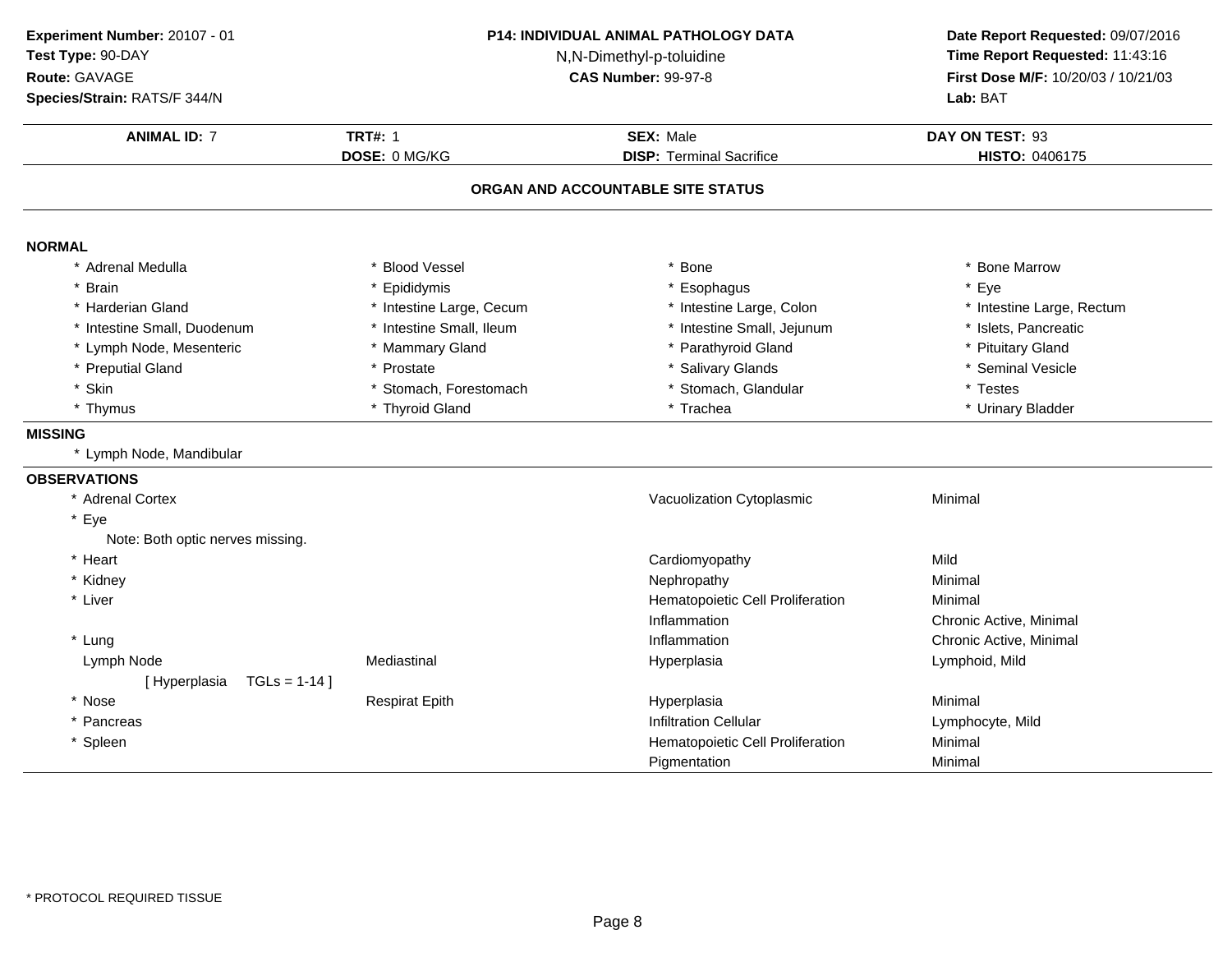**ANIMAL ID:** <sup>8</sup> **TRT#:** <sup>1</sup> **SEX:** Male **DAY ON TEST:** <sup>93</sup> **DOSE:** 0 MG/KG**DISP:** Terminal Sacrifice **HISTO:** 0406176 **ORGAN AND ACCOUNTABLE SITE STATUSNORMAL** \* Adrenal Medullaa the set of the Second Vessel that the set of the set of the set of the set of the set of the Marrow  $\ast$  Bone Marrow \* Brain \* Epididymis \* Esophagus \* Eye \* Intestine Large, Cecum\* Intestine Large, Colon \* 1992 \* 11testine Large, Rectum \* 11testine Small, Duodenum<br>
\* Intestine Small, Jejunum \* 15tets, Pancreatic \* 1996 \* 11testine Small, Duodenum \* Lymph Node, Mesenteric \* Intestine Small, Ileumm and the small, Jejunum and the state of the state of the state of the state of the state of the state of the state of the state of the state of the state of the state of the state of the state of the state of the state o \* Mammary Gland \* Nose \* Pancreas \* Parathyroid Gland \* Pituitary Glandd and the second of the preputial Gland the second of the second term of the second of the second of the second  $^*$  Salivary Glands \* Seminal Vesiclee the solution of the Skin term of the stomach, Forestomach term of the stomach, Glandular term of the Stomach, Glandular \* Testes\* Thymus  $*$  Thyroid Gland \* Urinary Bladder **MISSING** \* Lymph Node, Mandibular **OBSERVATIONS** \* Adrenal CortexVacuolization Cytoplasmic **Minimal** \* Harderian Glandd and the contraction of the Pigmentation and the Minimal of the Minimal of the Minimal of the Minimal of the  $\sim$ \* Heart Cardiomyopathy Minimal<br>Minimal \* Kidney Mineralizationn Minimal Nephropathy Minimal \* Liver Hematopoietic Cell Proliferation Minimal InflammationInflammation **Exercise 2 Chronic Active, Minimal**<br>
Inflammation **Chronic Active** Mild \* Lung Inflammation Chronic Active, Mild \* Spleen Mesothelium Hypertrophy Minimal **Pigmentation**  Minimal \* Tracheaa <u>Inflammation Chronic Active, Minimal Chronic Active</u>, Minimal **Experiment Number:** 20107 - 01 **P14: INDIVIDUAL ANIMAL PATHOLOGY DATA Date Report Requested:** 09/07/2016 **Test Type:** 90-DAY N,N-Dimethyl-p-toluidine **Time Report Requested:** 11:43:16 **Route:** GAVAGE**First Dose M/F:** 10/20/03 / 10/21/03<br>**Lab:** BAT **Species/Strain:** RATS/F 344/N**Lab:** BAT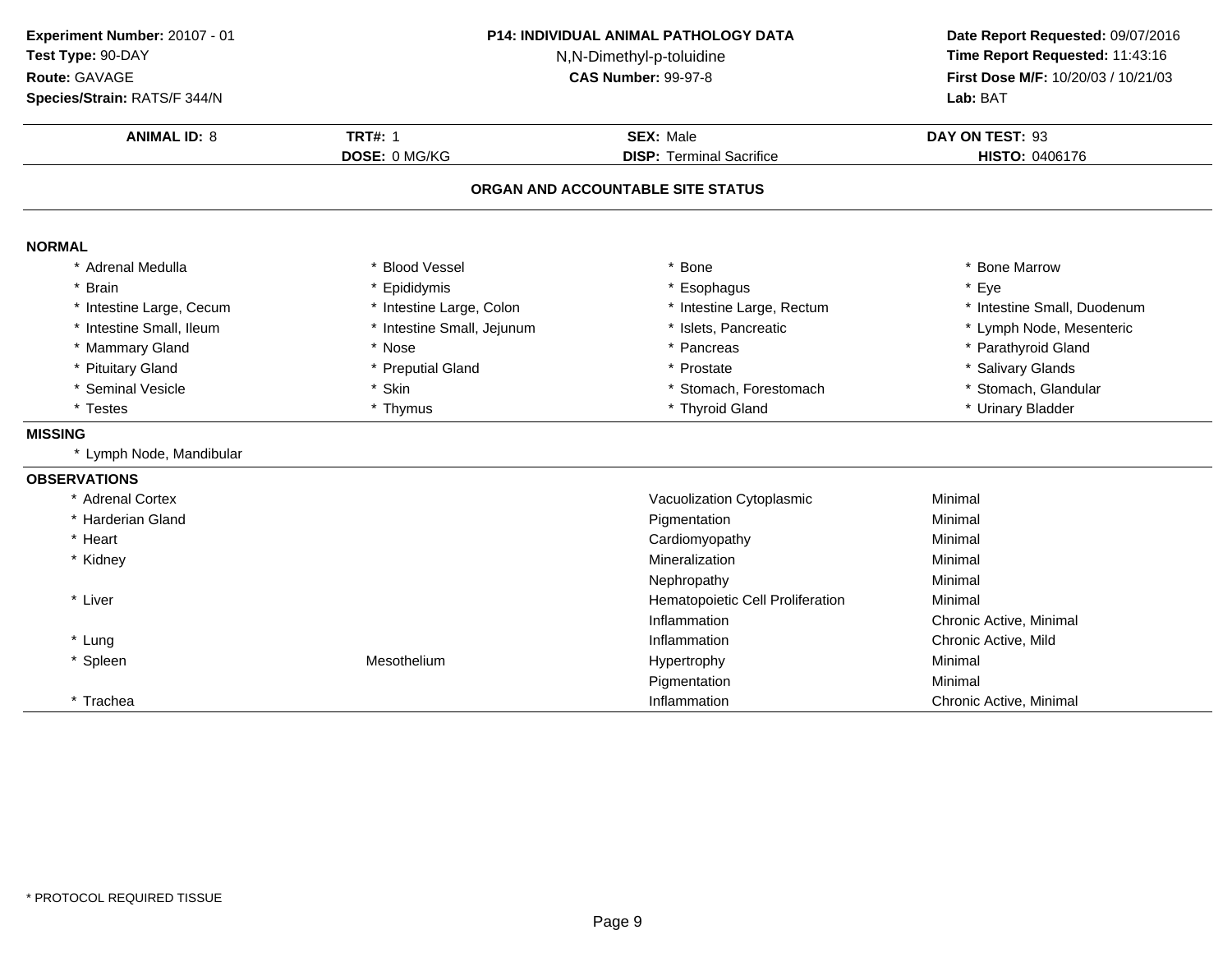**ANIMAL ID:** <sup>9</sup> **TRT#:** <sup>1</sup> **SEX:** Male **DAY ON TEST:** <sup>93</sup> **DOSE:** 0 MG/KG**DISP:** Terminal Sacrifice **HISTO:** 0406177 **ORGAN AND ACCOUNTABLE SITE STATUSNORMAL** \* Adrenal Medullaa the set of the Second Vessel that the set of the set of the set of the set of the set of the Marrow  $\ast$  Bone Marrow \* Brain \* Epididymis \* Esophagus \* Eye \* Harderian Gland \* Intestine Large, Cecum\* Intestine Large, Colon \* \* Intestine Large, Rectum<br>\* Intestine Small. Jeiunum \* \* \* Islets. Pancreatic \* Intestine Small, Duodenum\* Intestine Small, Jejunum<br>\* Nose \* Lymph Node, Mesenteric \* Mammary Gland\* Mammary Gland \* \* Nose \* Nose \* \* Parathyroid Gland \* Persisted and \* Persisted and \* Persisted \* Persisted \* Persisted \* Seminal Vesicle \* Pituitary Glandd \* Preputial Gland \* Salivary Glands \* Seminal Vesicle \* Skin\* Stomach, Forestomach \* \* Stomach, Glandular \* Testes \* Testes \* Testes \* Thyroid Gland \* Thymus \* Thyroid Gland\* Urinary Bladder **MISSING** \* Lymph Node, Mandibular **OBSERVATIONS** \* Adrenal CortexVacuolization Cytoplasmic **Minimal** \* EyeNote: One optic nerve missing.\* Heart Cardiomyopathy Minimal<br>Minimal \* Kidneyy the contract of the contract of the Mephropathy the Minimal Minimal Sepan $\sim$  Minimal Minimal Sepan $\sim$ \* Liver Hematopoietic Cell Proliferation Minimal InflammationInflammation **Chronic Active, Minimal**<br>
Inflammation **Chronic Active** Minimal \* Lungg **Inflammation** Chronic Active, Minimal \* Pancreas Infiltration Cellular Lymphocyte, Minimal \* Prostate Epithelium Hyperplasia Mild \* Spleenn and the material energy of the Hematopoietic Cell Proliferation and Minimal Mesothelium Hypertrophy Minimal Pigmentation Minimal **Experiment Number:** 20107 - 01 **P14: INDIVIDUAL ANIMAL PATHOLOGY DATA Date Report Requested:** 09/07/2016 **Test Type:** 90-DAY N,N-Dimethyl-p-toluidine **Time Report Requested:** 11:43:16 **Route:** GAVAGE**First Dose M/F:** 10/20/03 / 10/21/03<br>**Lab:** BAT **Species/Strain:** RATS/F 344/N**Lab:** BAT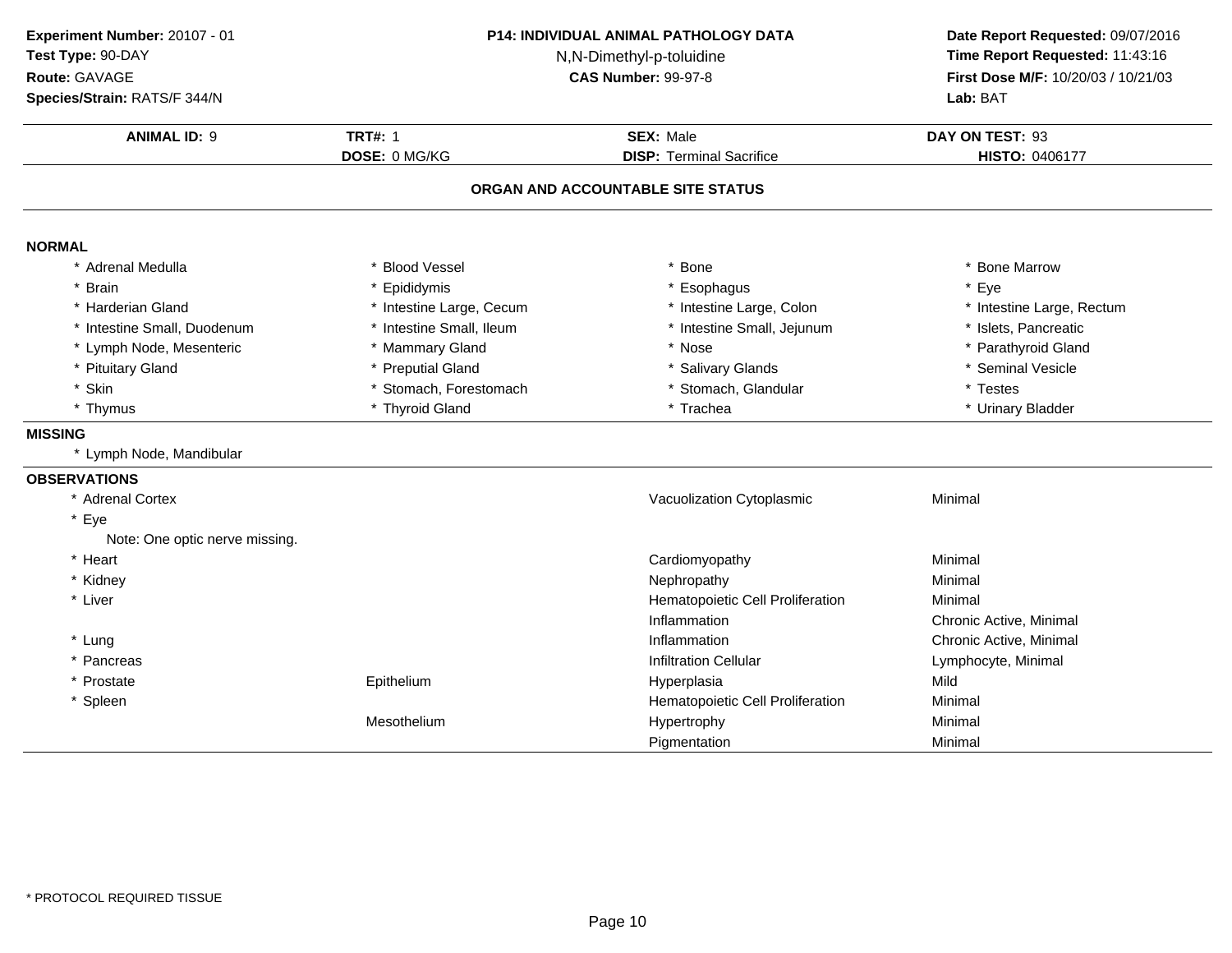| Experiment Number: 20107 - 01                 |                            | <b>P14: INDIVIDUAL ANIMAL PATHOLOGY DATA</b> | Date Report Requested: 09/07/2016   |
|-----------------------------------------------|----------------------------|----------------------------------------------|-------------------------------------|
| Test Type: 90-DAY<br>N,N-Dimethyl-p-toluidine |                            |                                              | Time Report Requested: 11:43:16     |
| Route: GAVAGE                                 |                            | <b>CAS Number: 99-97-8</b>                   | First Dose M/F: 10/20/03 / 10/21/03 |
| Species/Strain: RATS/F 344/N                  |                            |                                              | Lab: BAT                            |
| <b>ANIMAL ID: 10</b>                          | <b>TRT#: 1</b>             | <b>SEX: Male</b>                             | DAY ON TEST: 93                     |
|                                               | DOSE: 0 MG/KG              | <b>DISP: Terminal Sacrifice</b>              | <b>HISTO: 0406178</b>               |
|                                               |                            | ORGAN AND ACCOUNTABLE SITE STATUS            |                                     |
| <b>NORMAL</b>                                 |                            |                                              |                                     |
| * Adrenal Medulla                             | <b>Blood Vessel</b>        | * Bone                                       | * Bone Marrow                       |
| * Brain                                       | Epididymis                 | * Esophagus                                  | * Eye                               |
| * Intestine Large, Cecum                      | * Intestine Large, Colon   | * Intestine Large, Rectum                    | * Intestine Small, Duodenum         |
| * Intestine Small, Ileum                      | * Intestine Small, Jejunum | * Islets, Pancreatic                         | * Lymph Node, Mesenteric            |
| * Mammary Gland                               | * Nose                     | * Parathyroid Gland                          | * Pituitary Gland                   |
| * Preputial Gland                             | * Prostate                 | * Salivary Glands                            | * Seminal Vesicle                   |
| * Skin                                        | * Stomach, Forestomach     | * Stomach, Glandular                         | * Testes                            |
| * Thymus                                      | * Thyroid Gland            | * Trachea                                    | * Urinary Bladder                   |
| <b>MISSING</b>                                |                            |                                              |                                     |
| * Lymph Node, Mandibular                      |                            |                                              |                                     |
| <b>OBSERVATIONS</b>                           |                            |                                              |                                     |
| * Adrenal Cortex                              |                            | Vacuolization Cytoplasmic                    | Minimal                             |
| * Harderian Gland                             |                            | Pigmentation                                 | Mild                                |
| * Heart                                       |                            | Cardiomyopathy                               | Mild                                |
| * Kidney                                      |                            | Nephropathy                                  | Minimal                             |
| * Liver                                       | Hepatocyte                 | <b>Necrosis</b>                              | Minimal                             |
| * Lung                                        |                            | Inflammation                                 | Chronic Active, Minimal             |
| * Pancreas                                    |                            | <b>Infiltration Cellular</b>                 | Lymphocyte, Mild                    |
| * Spleen                                      |                            | Hematopoietic Cell Proliferation             | Minimal                             |
|                                               |                            | Pigmentation                                 | Minimal                             |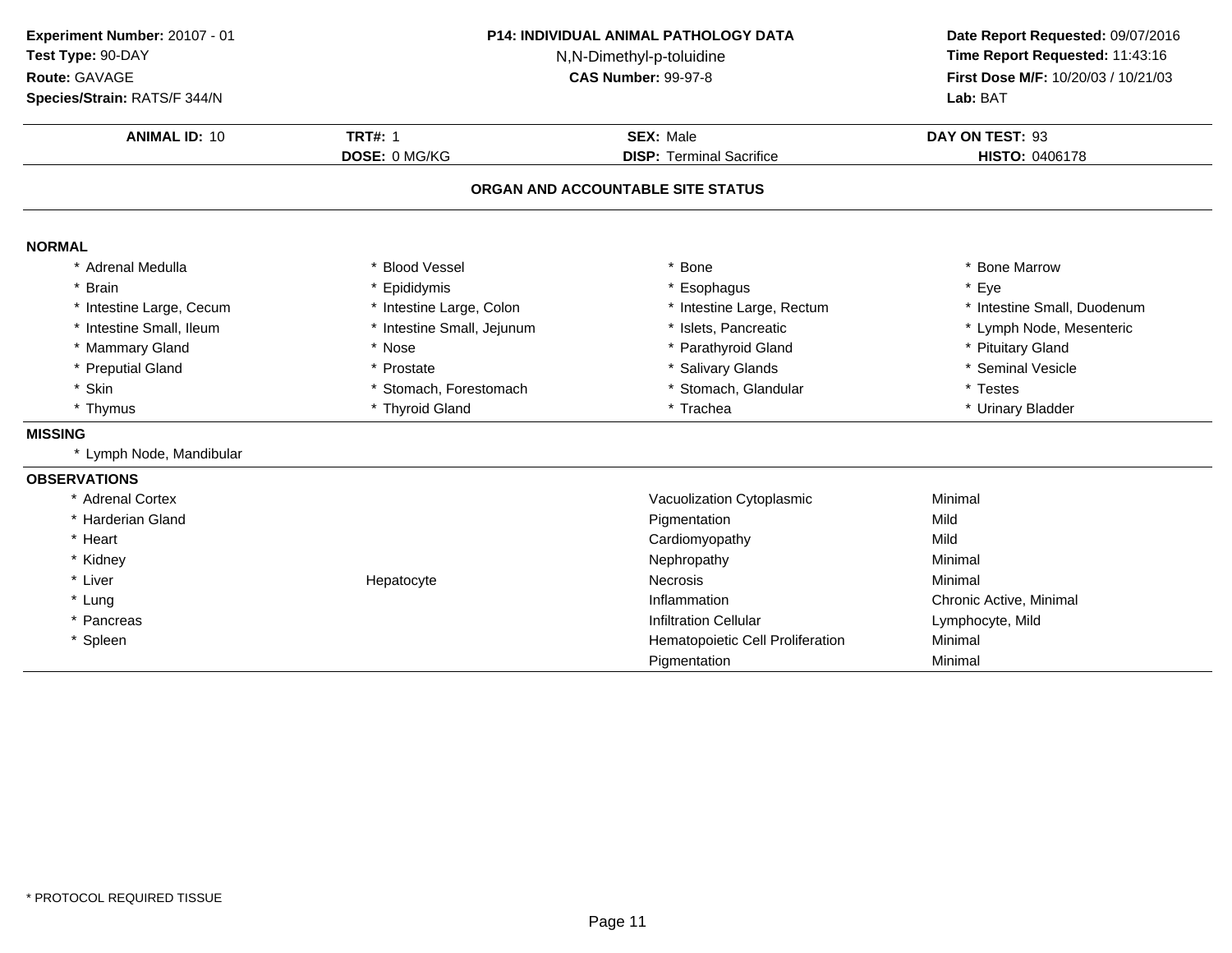| Experiment Number: 20107 - 01<br>Test Type: 90-DAY<br>Route: GAVAGE<br>Species/Strain: RATS/F 344/N |                         | P14: INDIVIDUAL ANIMAL PATHOLOGY DATA<br>N,N-Dimethyl-p-toluidine<br><b>CAS Number: 99-97-8</b> | Date Report Requested: 09/07/2016<br>Time Report Requested: 11:43:16<br>First Dose M/F: 10/20/03 / 10/21/03<br>Lab: BAT |
|-----------------------------------------------------------------------------------------------------|-------------------------|-------------------------------------------------------------------------------------------------|-------------------------------------------------------------------------------------------------------------------------|
| <b>ANIMAL ID: 11</b>                                                                                | <b>TRT#: 3</b>          | <b>SEX: Male</b>                                                                                | DAY ON TEST: 93                                                                                                         |
|                                                                                                     | <b>DOSE: 62.5 MG/KG</b> | <b>DISP: Terminal Sacrifice</b>                                                                 | HISTO: 0406179                                                                                                          |
|                                                                                                     |                         | ORGAN AND ACCOUNTABLE SITE STATUS                                                               |                                                                                                                         |
| <b>NORMAL</b>                                                                                       |                         |                                                                                                 |                                                                                                                         |
| Lymph Node, Mesenteric                                                                              | * Stomach, Forestomach  | Thymus                                                                                          | Trachea                                                                                                                 |
| <b>OBSERVATIONS</b>                                                                                 |                         |                                                                                                 |                                                                                                                         |
| * Bone Marrow                                                                                       |                         | Hyperplasia                                                                                     | Mild                                                                                                                    |
| * Kidney                                                                                            |                         | Mineralization                                                                                  | Minimal                                                                                                                 |
|                                                                                                     |                         | Nephropathy                                                                                     | Minimal                                                                                                                 |
|                                                                                                     |                         | Pigmentation                                                                                    | Minimal                                                                                                                 |
| * Liver                                                                                             | Hepatocyte              | Hypertrophy                                                                                     | Minimal                                                                                                                 |
|                                                                                                     |                         | Inflammation                                                                                    | Chronic Active, Minimal                                                                                                 |
| Lung                                                                                                |                         | Hemorrhage                                                                                      | Mild                                                                                                                    |
|                                                                                                     |                         | Inflammation                                                                                    | Chronic Active, Minimal                                                                                                 |
| * Nose                                                                                              | Olfactory Epi           | Degeneration                                                                                    | Minimal                                                                                                                 |
|                                                                                                     | <b>Respirat Epith</b>   | Hyperplasia                                                                                     | Minimal                                                                                                                 |
| * Spleen                                                                                            |                         | Congestion                                                                                      | Minimal                                                                                                                 |
|                                                                                                     |                         | Hematopoietic Cell Proliferation                                                                | Mild                                                                                                                    |
|                                                                                                     |                         | Pigmentation                                                                                    | Mild                                                                                                                    |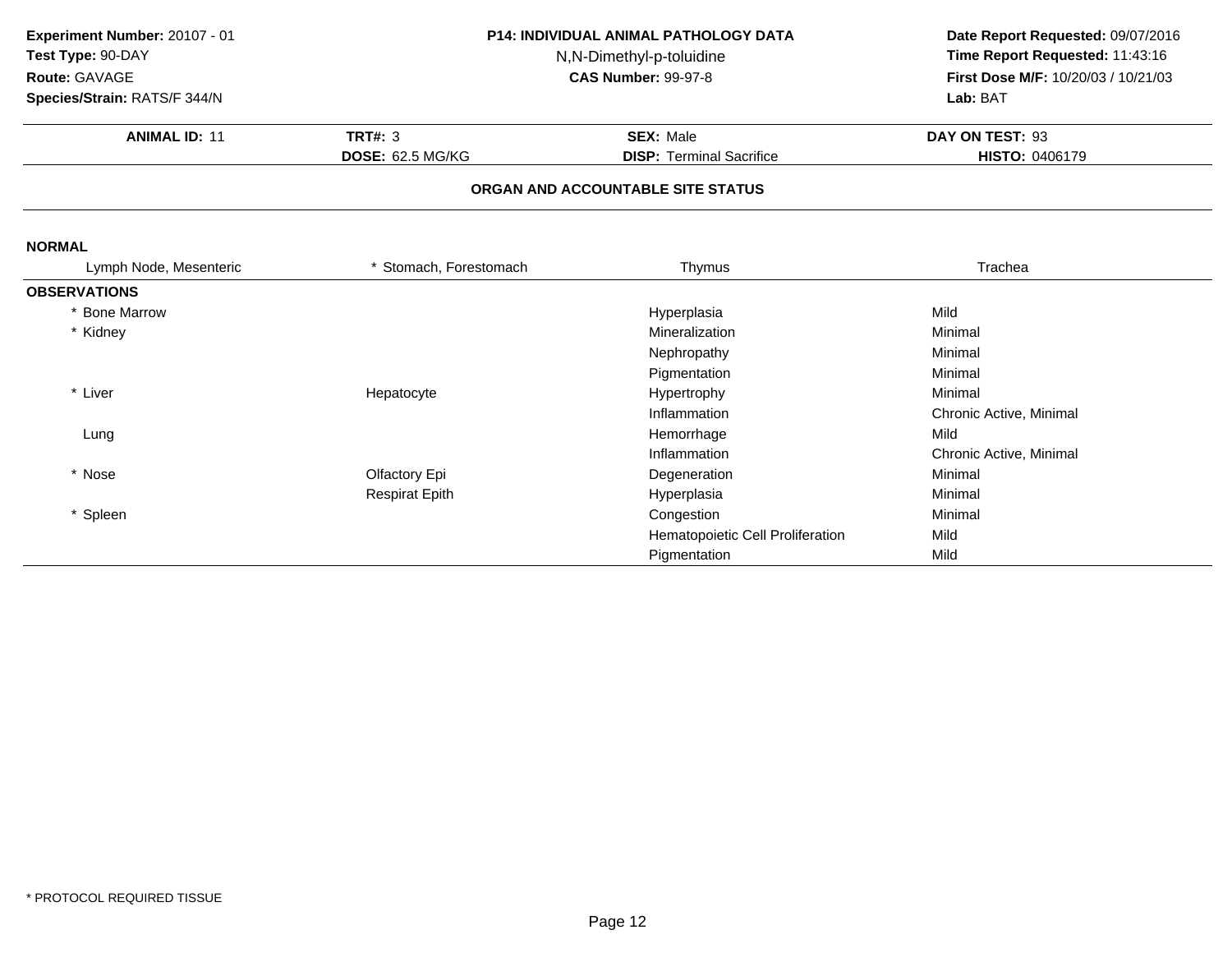| Experiment Number: 20107 - 01<br>Test Type: 90-DAY<br>Route: GAVAGE<br>Species/Strain: RATS/F 344/N<br><b>ANIMAL ID: 12</b> | <b>P14: INDIVIDUAL ANIMAL PATHOLOGY DATA</b><br>N,N-Dimethyl-p-toluidine<br><b>CAS Number: 99-97-8</b><br><b>TRT#: 3</b><br><b>SEX: Male</b><br><b>DOSE: 62.5 MG/KG</b><br><b>DISP: Terminal Sacrifice</b> |                                   | Date Report Requested: 09/07/2016<br>Time Report Requested: 11:43:16<br>First Dose M/F: 10/20/03 / 10/21/03<br>Lab: BAT<br>DAY ON TEST: 93<br>HISTO: 0406180 |
|-----------------------------------------------------------------------------------------------------------------------------|------------------------------------------------------------------------------------------------------------------------------------------------------------------------------------------------------------|-----------------------------------|--------------------------------------------------------------------------------------------------------------------------------------------------------------|
|                                                                                                                             |                                                                                                                                                                                                            | ORGAN AND ACCOUNTABLE SITE STATUS |                                                                                                                                                              |
| <b>NORMAL</b>                                                                                                               |                                                                                                                                                                                                            |                                   |                                                                                                                                                              |
| Lymph Node, Mesenteric                                                                                                      | * Stomach, Forestomach                                                                                                                                                                                     | Thymus                            | Trachea                                                                                                                                                      |
| <b>OBSERVATIONS</b>                                                                                                         |                                                                                                                                                                                                            |                                   |                                                                                                                                                              |
| * Bone Marrow                                                                                                               |                                                                                                                                                                                                            | Hyperplasia                       | Mild                                                                                                                                                         |
| * Kidney                                                                                                                    |                                                                                                                                                                                                            | Mineralization                    | Minimal                                                                                                                                                      |
|                                                                                                                             |                                                                                                                                                                                                            | Nephropathy                       | Minimal                                                                                                                                                      |
|                                                                                                                             |                                                                                                                                                                                                            | Pigmentation                      | Minimal                                                                                                                                                      |
| * Liver                                                                                                                     |                                                                                                                                                                                                            | Hematopoietic Cell Proliferation  | Minimal                                                                                                                                                      |
|                                                                                                                             |                                                                                                                                                                                                            | Inflammation                      | Chronic Active, Minimal                                                                                                                                      |
|                                                                                                                             |                                                                                                                                                                                                            | Pigmentation                      | Minimal                                                                                                                                                      |
| Lung                                                                                                                        |                                                                                                                                                                                                            | Inflammation                      | Chronic Active, Minimal                                                                                                                                      |
| * Nose                                                                                                                      | Olfactory Epi                                                                                                                                                                                              | Degeneration                      | Minimal                                                                                                                                                      |
|                                                                                                                             | <b>Respirat Epith</b>                                                                                                                                                                                      | Metaplasia                        | Squamous, Minimal                                                                                                                                            |
| * Spleen                                                                                                                    |                                                                                                                                                                                                            | Congestion                        | Minimal                                                                                                                                                      |
|                                                                                                                             | Capsule                                                                                                                                                                                                    | Fibrosis                          | Minimal                                                                                                                                                      |
|                                                                                                                             |                                                                                                                                                                                                            | Hematopoietic Cell Proliferation  | Mild                                                                                                                                                         |
|                                                                                                                             | Mesothelium                                                                                                                                                                                                | Hypertrophy                       | Mild                                                                                                                                                         |
|                                                                                                                             |                                                                                                                                                                                                            | Pigmentation                      | Mild                                                                                                                                                         |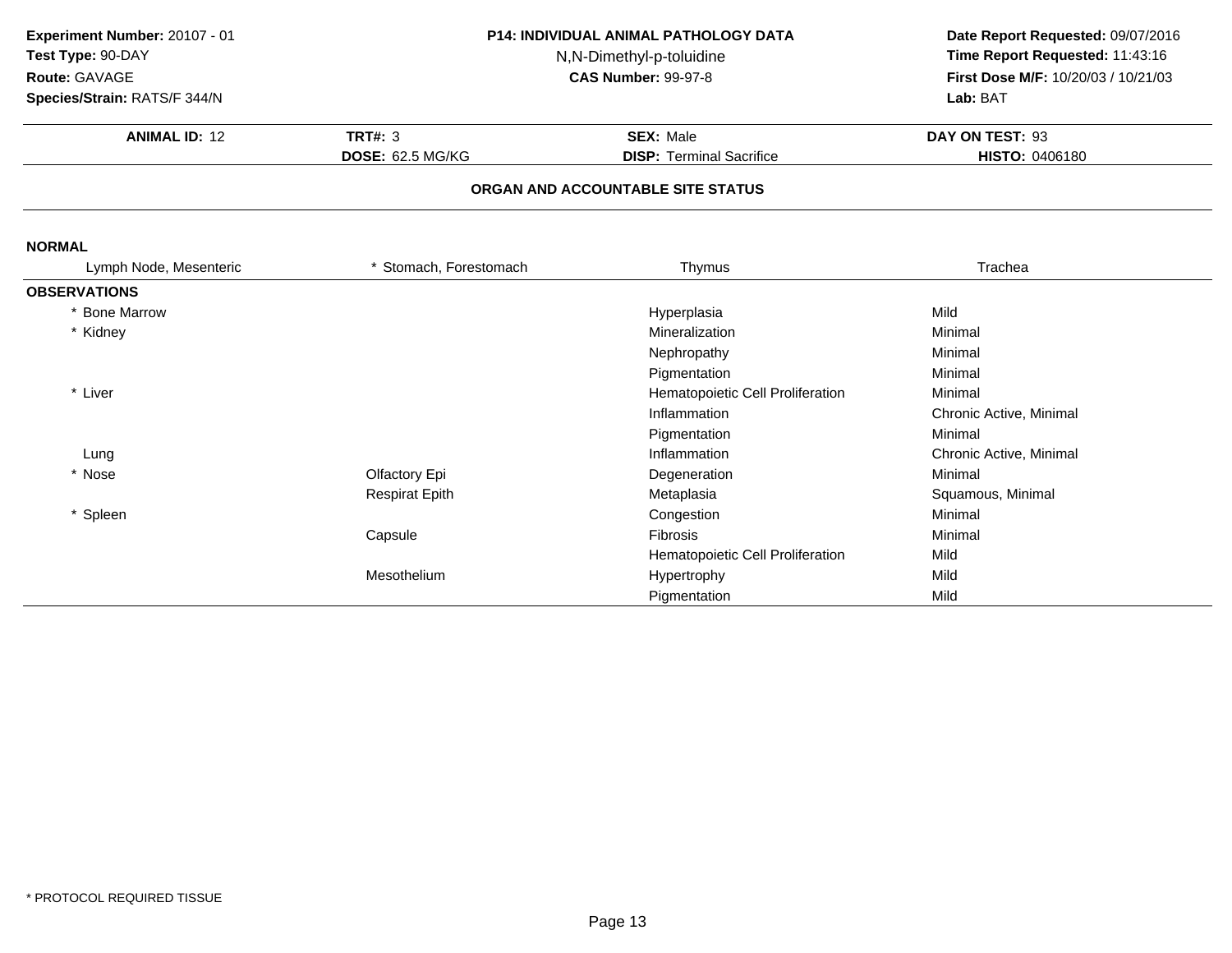| Experiment Number: 20107 - 01<br>Test Type: 90-DAY<br>Route: GAVAGE<br>Species/Strain: RATS/F 344/N | <b>P14: INDIVIDUAL ANIMAL PATHOLOGY DATA</b><br>N,N-Dimethyl-p-toluidine<br><b>CAS Number: 99-97-8</b> |                                   | Date Report Requested: 09/07/2016<br>Time Report Requested: 11:43:16<br>First Dose M/F: 10/20/03 / 10/21/03<br>Lab: BAT |
|-----------------------------------------------------------------------------------------------------|--------------------------------------------------------------------------------------------------------|-----------------------------------|-------------------------------------------------------------------------------------------------------------------------|
| <b>ANIMAL ID: 13</b>                                                                                | <b>TRT#: 3</b>                                                                                         | <b>SEX: Male</b>                  | DAY ON TEST: 93                                                                                                         |
|                                                                                                     | <b>DOSE: 62.5 MG/KG</b>                                                                                | <b>DISP: Terminal Sacrifice</b>   | HISTO: 0406181                                                                                                          |
|                                                                                                     |                                                                                                        | ORGAN AND ACCOUNTABLE SITE STATUS |                                                                                                                         |
| <b>NORMAL</b>                                                                                       |                                                                                                        |                                   |                                                                                                                         |
| Lymph Node, Mesenteric                                                                              | * Stomach, Forestomach                                                                                 | Thymus                            | Trachea                                                                                                                 |
| <b>OBSERVATIONS</b>                                                                                 |                                                                                                        |                                   |                                                                                                                         |
| * Bone Marrow                                                                                       |                                                                                                        | Hyperplasia                       | Mild                                                                                                                    |
| * Kidney                                                                                            |                                                                                                        | Nephropathy                       | Minimal                                                                                                                 |
|                                                                                                     |                                                                                                        | Pigmentation                      | Minimal                                                                                                                 |
| * Liver                                                                                             |                                                                                                        | Hematopoietic Cell Proliferation  | Minimal                                                                                                                 |
|                                                                                                     |                                                                                                        | Inflammation                      | Chronic Active, Minimal                                                                                                 |
|                                                                                                     |                                                                                                        | Pigmentation                      | Minimal                                                                                                                 |
| Lung                                                                                                |                                                                                                        | Inflammation                      | Chronic Active, Minimal                                                                                                 |
| * Nose                                                                                              | <b>Respirat Epith</b>                                                                                  | Metaplasia                        | Squamous, Mild                                                                                                          |
| * Spleen                                                                                            |                                                                                                        | Congestion                        | Mild                                                                                                                    |
|                                                                                                     |                                                                                                        | Hematopoietic Cell Proliferation  | Mild                                                                                                                    |
|                                                                                                     | Mesothelium                                                                                            | Hypertrophy                       | Minimal                                                                                                                 |
|                                                                                                     |                                                                                                        | Pigmentation                      | Moderate                                                                                                                |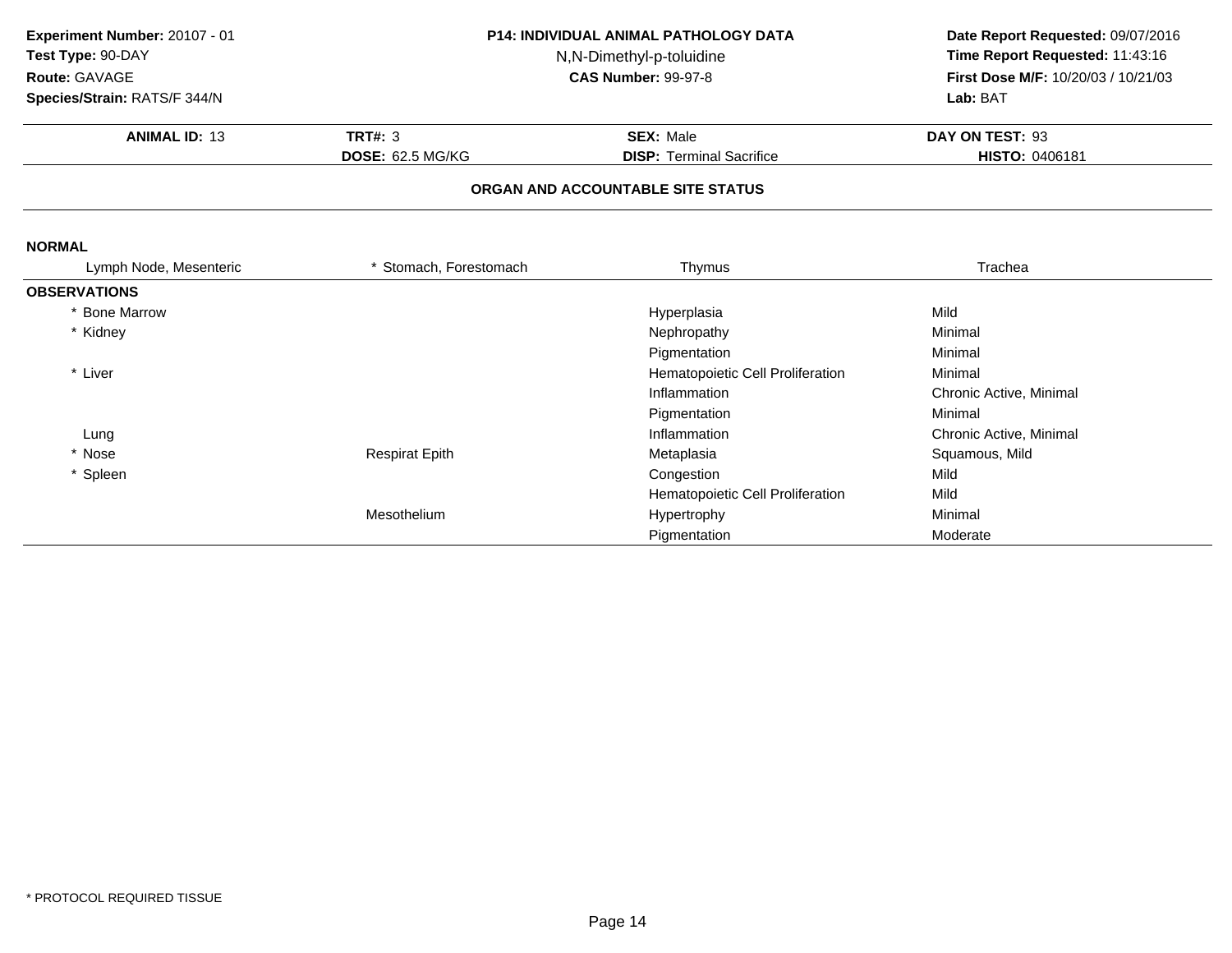| Experiment Number: 20107 - 01 | <b>P14: INDIVIDUAL ANIMAL PATHOLOGY DATA</b><br>N,N-Dimethyl-p-toluidine |                                   | Date Report Requested: 09/07/2016   |  |
|-------------------------------|--------------------------------------------------------------------------|-----------------------------------|-------------------------------------|--|
| Test Type: 90-DAY             |                                                                          |                                   | Time Report Requested: 11:43:16     |  |
| Route: GAVAGE                 |                                                                          | <b>CAS Number: 99-97-8</b>        | First Dose M/F: 10/20/03 / 10/21/03 |  |
| Species/Strain: RATS/F 344/N  |                                                                          |                                   | Lab: BAT                            |  |
| <b>ANIMAL ID: 14</b>          | TRT#: $3$                                                                | <b>SEX: Male</b>                  | DAY ON TEST: 93                     |  |
|                               | <b>DOSE: 62.5 MG/KG</b>                                                  | <b>DISP: Terminal Sacrifice</b>   | HISTO: 0406182                      |  |
|                               |                                                                          | ORGAN AND ACCOUNTABLE SITE STATUS |                                     |  |
| <b>NORMAL</b>                 |                                                                          |                                   |                                     |  |
| Lung                          | Lymph Node, Mesenteric                                                   | * Stomach, Forestomach            | Thymus                              |  |
| Trachea                       |                                                                          |                                   |                                     |  |
| <b>OBSERVATIONS</b>           |                                                                          |                                   |                                     |  |
| * Bone Marrow                 |                                                                          | Hyperplasia                       | Mild                                |  |
| * Kidney                      |                                                                          | Nephropathy                       | Minimal                             |  |
|                               |                                                                          | Pigmentation                      | Minimal                             |  |
| * Liver                       |                                                                          | Inflammation                      | Chronic Active, Minimal             |  |
| * Nose                        | <b>Respirat Epith</b>                                                    | Metaplasia                        | Squamous, Mild                      |  |
| * Spleen                      |                                                                          | Congestion                        | Minimal                             |  |
|                               |                                                                          | Hematopoietic Cell Proliferation  | Mild                                |  |
|                               |                                                                          | Pigmentation                      | Mild                                |  |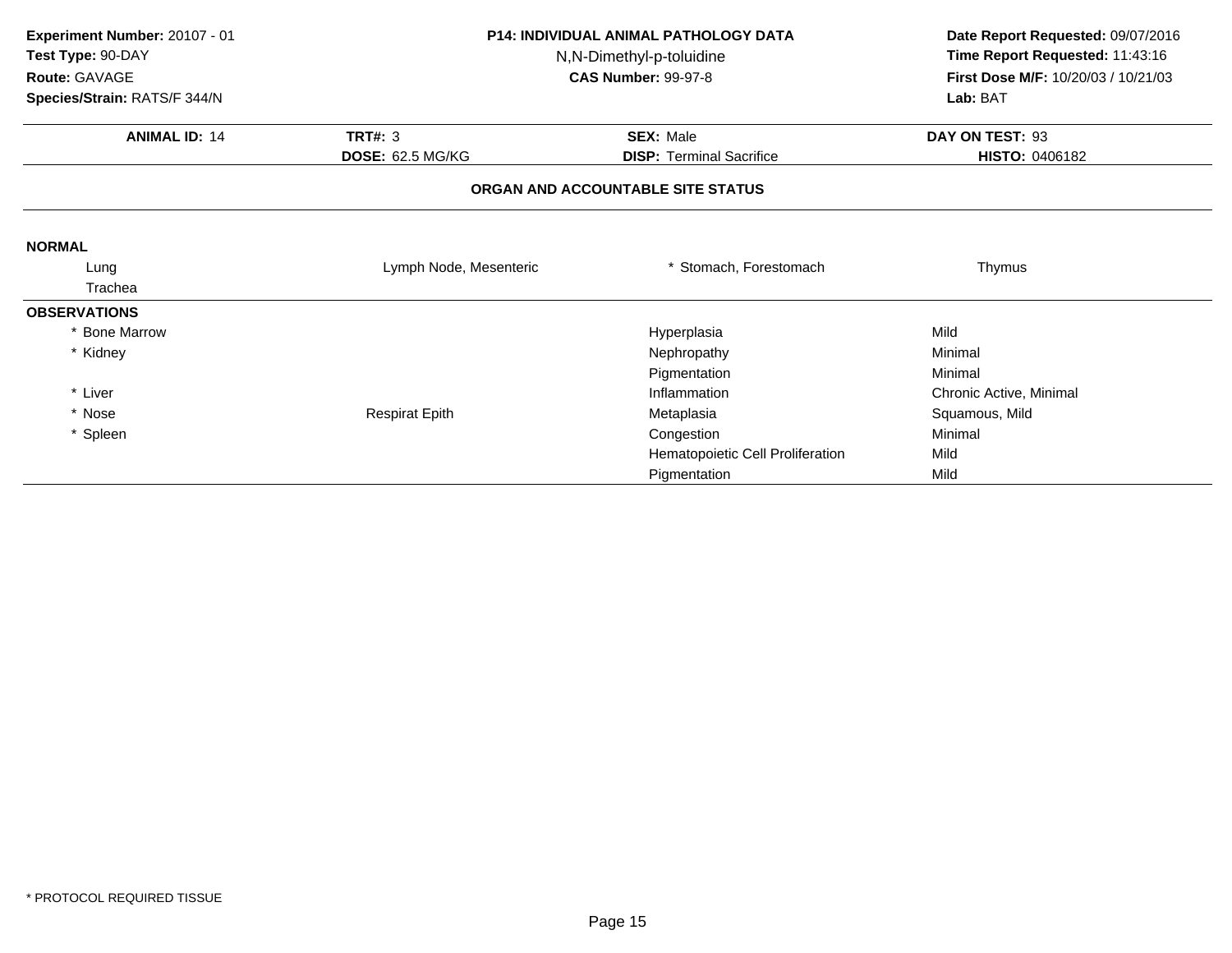| Experiment Number: 20107 - 01<br>Test Type: 90-DAY<br>Route: GAVAGE<br>Species/Strain: RATS/F 344/N | <b>P14: INDIVIDUAL ANIMAL PATHOLOGY DATA</b><br>N,N-Dimethyl-p-toluidine<br><b>CAS Number: 99-97-8</b> |                                   | Date Report Requested: 09/07/2016<br>Time Report Requested: 11:43:16<br>First Dose M/F: 10/20/03 / 10/21/03<br>Lab: BAT |
|-----------------------------------------------------------------------------------------------------|--------------------------------------------------------------------------------------------------------|-----------------------------------|-------------------------------------------------------------------------------------------------------------------------|
| <b>ANIMAL ID: 15</b>                                                                                | TRT#: $3$                                                                                              | <b>SEX: Male</b>                  | DAY ON TEST: 93                                                                                                         |
|                                                                                                     | <b>DOSE: 62.5 MG/KG</b>                                                                                | <b>DISP: Terminal Sacrifice</b>   | HISTO: 0406183                                                                                                          |
|                                                                                                     |                                                                                                        | ORGAN AND ACCOUNTABLE SITE STATUS |                                                                                                                         |
| <b>NORMAL</b>                                                                                       |                                                                                                        |                                   |                                                                                                                         |
| Lymph Node, Mesenteric                                                                              | * Stomach, Forestomach                                                                                 | Thymus                            | Trachea                                                                                                                 |
| <b>OBSERVATIONS</b>                                                                                 |                                                                                                        |                                   |                                                                                                                         |
| * Bone Marrow                                                                                       |                                                                                                        | Hyperplasia                       | Mild                                                                                                                    |
| * Kidney                                                                                            |                                                                                                        | Mineralization                    | Minimal                                                                                                                 |
|                                                                                                     |                                                                                                        | Nephropathy                       | Minimal                                                                                                                 |
|                                                                                                     |                                                                                                        | Pigmentation                      | Minimal                                                                                                                 |
| * Liver                                                                                             |                                                                                                        | Hematopoietic Cell Proliferation  | Minimal                                                                                                                 |
|                                                                                                     |                                                                                                        | Inflammation                      | Chronic Active, Minimal                                                                                                 |
| Lung                                                                                                |                                                                                                        | Inflammation                      | Chronic Active, Minimal                                                                                                 |
| * Nose                                                                                              | <b>Respirat Epith</b>                                                                                  | Metaplasia                        | Squamous, Mild                                                                                                          |
| * Spleen                                                                                            |                                                                                                        | Congestion                        | Minimal                                                                                                                 |
|                                                                                                     | Capsule                                                                                                | Fibrosis                          | Minimal                                                                                                                 |
|                                                                                                     |                                                                                                        | Hematopoietic Cell Proliferation  | Mild                                                                                                                    |
|                                                                                                     |                                                                                                        | Pigmentation                      | Mild                                                                                                                    |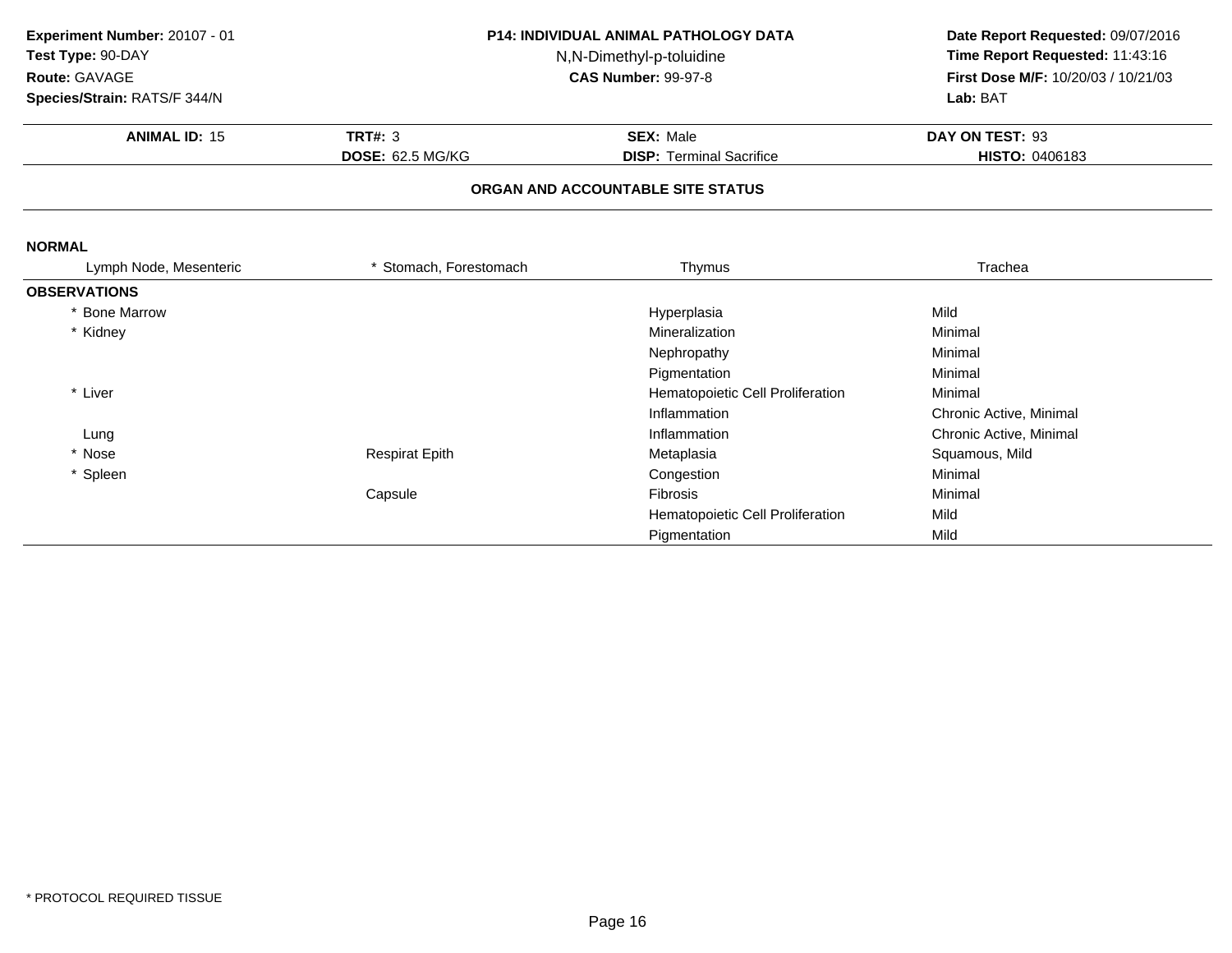| Experiment Number: 20107 - 01<br>Test Type: 90-DAY<br>Route: GAVAGE<br>Species/Strain: RATS/F 344/N | <b>P14: INDIVIDUAL ANIMAL PATHOLOGY DATA</b><br>N,N-Dimethyl-p-toluidine<br><b>CAS Number: 99-97-8</b> |                                   | Date Report Requested: 09/07/2016<br>Time Report Requested: 11:43:16<br>First Dose M/F: 10/20/03 / 10/21/03<br>Lab: BAT |
|-----------------------------------------------------------------------------------------------------|--------------------------------------------------------------------------------------------------------|-----------------------------------|-------------------------------------------------------------------------------------------------------------------------|
| <b>ANIMAL ID: 16</b>                                                                                | TRT#: $3$                                                                                              | <b>SEX: Male</b>                  | DAY ON TEST: 93                                                                                                         |
|                                                                                                     | <b>DOSE: 62.5 MG/KG</b>                                                                                | <b>DISP: Terminal Sacrifice</b>   | <b>HISTO: 0406184</b>                                                                                                   |
|                                                                                                     |                                                                                                        | ORGAN AND ACCOUNTABLE SITE STATUS |                                                                                                                         |
| <b>NORMAL</b>                                                                                       |                                                                                                        |                                   |                                                                                                                         |
| Lung                                                                                                | Lymph Node, Mesenteric                                                                                 | * Stomach, Forestomach            | Thymus                                                                                                                  |
| Trachea                                                                                             |                                                                                                        |                                   |                                                                                                                         |
| <b>OBSERVATIONS</b>                                                                                 |                                                                                                        |                                   |                                                                                                                         |
| * Bone Marrow                                                                                       |                                                                                                        | Hyperplasia                       | Mild                                                                                                                    |
| * Kidney                                                                                            |                                                                                                        | Nephropathy                       | Minimal                                                                                                                 |
|                                                                                                     |                                                                                                        | Pigmentation                      | Minimal                                                                                                                 |
| * Liver                                                                                             |                                                                                                        | Hematopoietic Cell Proliferation  | Minimal                                                                                                                 |
|                                                                                                     |                                                                                                        | Inflammation                      | Chronic Active, Minimal                                                                                                 |
| * Nose                                                                                              | <b>Respirat Epith</b>                                                                                  | Metaplasia                        | Squamous, Minimal                                                                                                       |
| * Spleen                                                                                            |                                                                                                        | Congestion                        | Minimal                                                                                                                 |
|                                                                                                     | Capsule                                                                                                | <b>Fibrosis</b>                   | Minimal                                                                                                                 |
|                                                                                                     |                                                                                                        | Hematopoietic Cell Proliferation  | Mild                                                                                                                    |
|                                                                                                     | Mesothelium                                                                                            | Hypertrophy                       | Minimal                                                                                                                 |
|                                                                                                     |                                                                                                        | Pigmentation                      | Mild                                                                                                                    |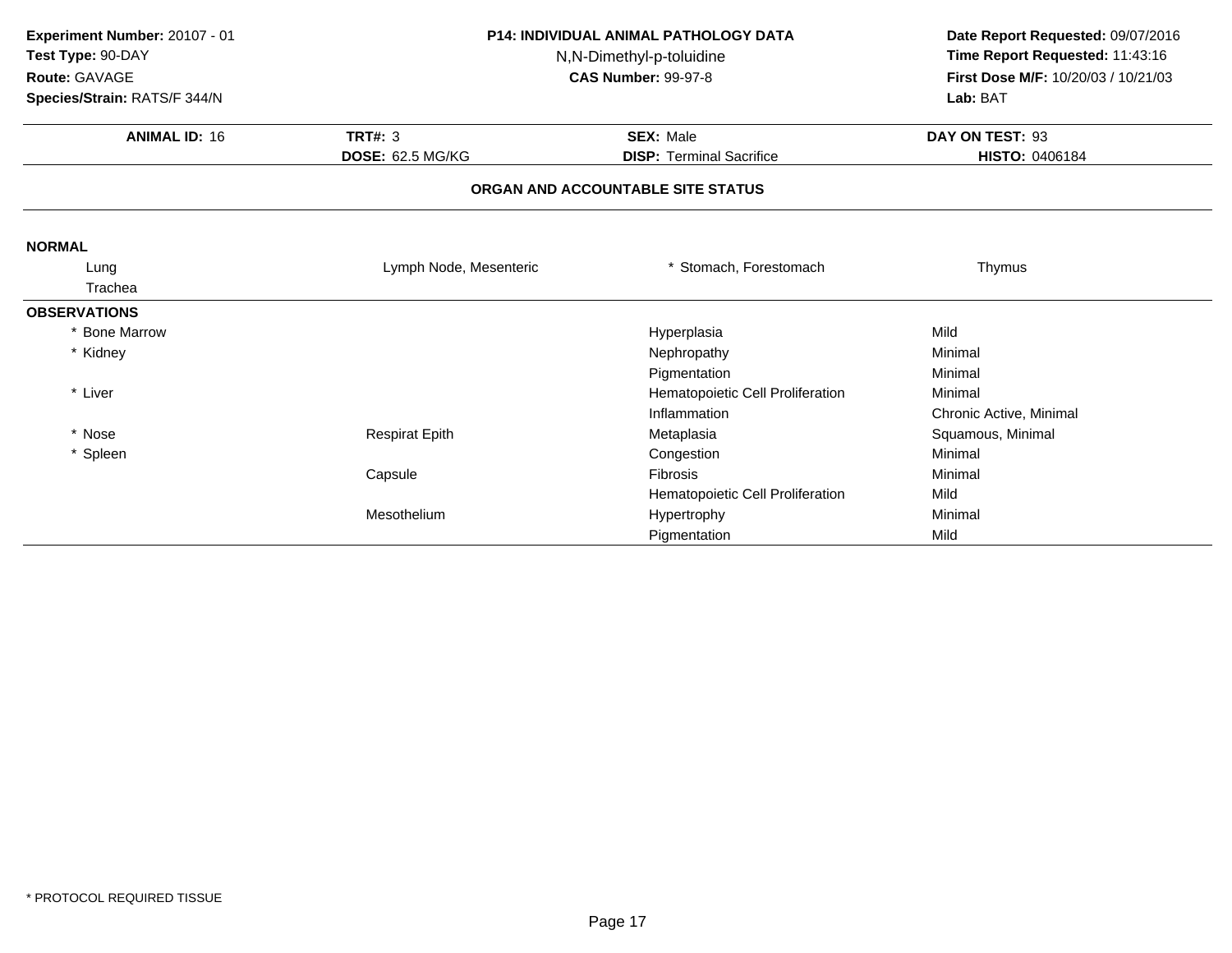| Experiment Number: 20107 - 01<br>Test Type: 90-DAY<br>Route: GAVAGE<br>Species/Strain: RATS/F 344/N<br><b>ANIMAL ID: 17</b> | <b>P14: INDIVIDUAL ANIMAL PATHOLOGY DATA</b><br>N,N-Dimethyl-p-toluidine<br><b>CAS Number: 99-97-8</b><br><b>TRT#: 3</b><br><b>SEX: Male</b><br><b>DOSE: 62.5 MG/KG</b><br><b>DISP: Terminal Sacrifice</b> |                                   | Date Report Requested: 09/07/2016<br>Time Report Requested: 11:43:16<br>First Dose M/F: 10/20/03 / 10/21/03<br>Lab: BAT<br>DAY ON TEST: 93<br>HISTO: 0406185 |
|-----------------------------------------------------------------------------------------------------------------------------|------------------------------------------------------------------------------------------------------------------------------------------------------------------------------------------------------------|-----------------------------------|--------------------------------------------------------------------------------------------------------------------------------------------------------------|
|                                                                                                                             |                                                                                                                                                                                                            | ORGAN AND ACCOUNTABLE SITE STATUS |                                                                                                                                                              |
| <b>NORMAL</b>                                                                                                               |                                                                                                                                                                                                            |                                   |                                                                                                                                                              |
| Lymph Node, Mesenteric                                                                                                      | * Stomach, Forestomach                                                                                                                                                                                     | Thymus                            | Trachea                                                                                                                                                      |
| <b>OBSERVATIONS</b>                                                                                                         |                                                                                                                                                                                                            |                                   |                                                                                                                                                              |
| * Bone Marrow                                                                                                               |                                                                                                                                                                                                            | Hyperplasia                       | Mild                                                                                                                                                         |
| * Kidney                                                                                                                    |                                                                                                                                                                                                            | Mineralization                    | Minimal                                                                                                                                                      |
|                                                                                                                             |                                                                                                                                                                                                            | Nephropathy                       | Minimal                                                                                                                                                      |
|                                                                                                                             |                                                                                                                                                                                                            | Pigmentation                      | Minimal                                                                                                                                                      |
| * Liver                                                                                                                     |                                                                                                                                                                                                            | Hematopoietic Cell Proliferation  | Minimal                                                                                                                                                      |
|                                                                                                                             |                                                                                                                                                                                                            | Inflammation                      | Chronic Active, Minimal                                                                                                                                      |
|                                                                                                                             |                                                                                                                                                                                                            | Pigmentation                      | Minimal                                                                                                                                                      |
| Lung                                                                                                                        |                                                                                                                                                                                                            | Inflammation                      | Chronic Active, Minimal                                                                                                                                      |
| * Nose                                                                                                                      | Olfactory Epi                                                                                                                                                                                              | Degeneration                      | Minimal                                                                                                                                                      |
|                                                                                                                             | <b>Respirat Epith</b>                                                                                                                                                                                      | Metaplasia                        | Squamous, Minimal                                                                                                                                            |
| * Spleen                                                                                                                    |                                                                                                                                                                                                            | Congestion                        | Mild                                                                                                                                                         |
|                                                                                                                             | Capsule                                                                                                                                                                                                    | Fibrosis                          | Minimal                                                                                                                                                      |
|                                                                                                                             |                                                                                                                                                                                                            | Hematopoietic Cell Proliferation  | Mild                                                                                                                                                         |
|                                                                                                                             | Mesothelium                                                                                                                                                                                                | Hypertrophy                       | Minimal                                                                                                                                                      |
|                                                                                                                             |                                                                                                                                                                                                            | Pigmentation                      | Mild                                                                                                                                                         |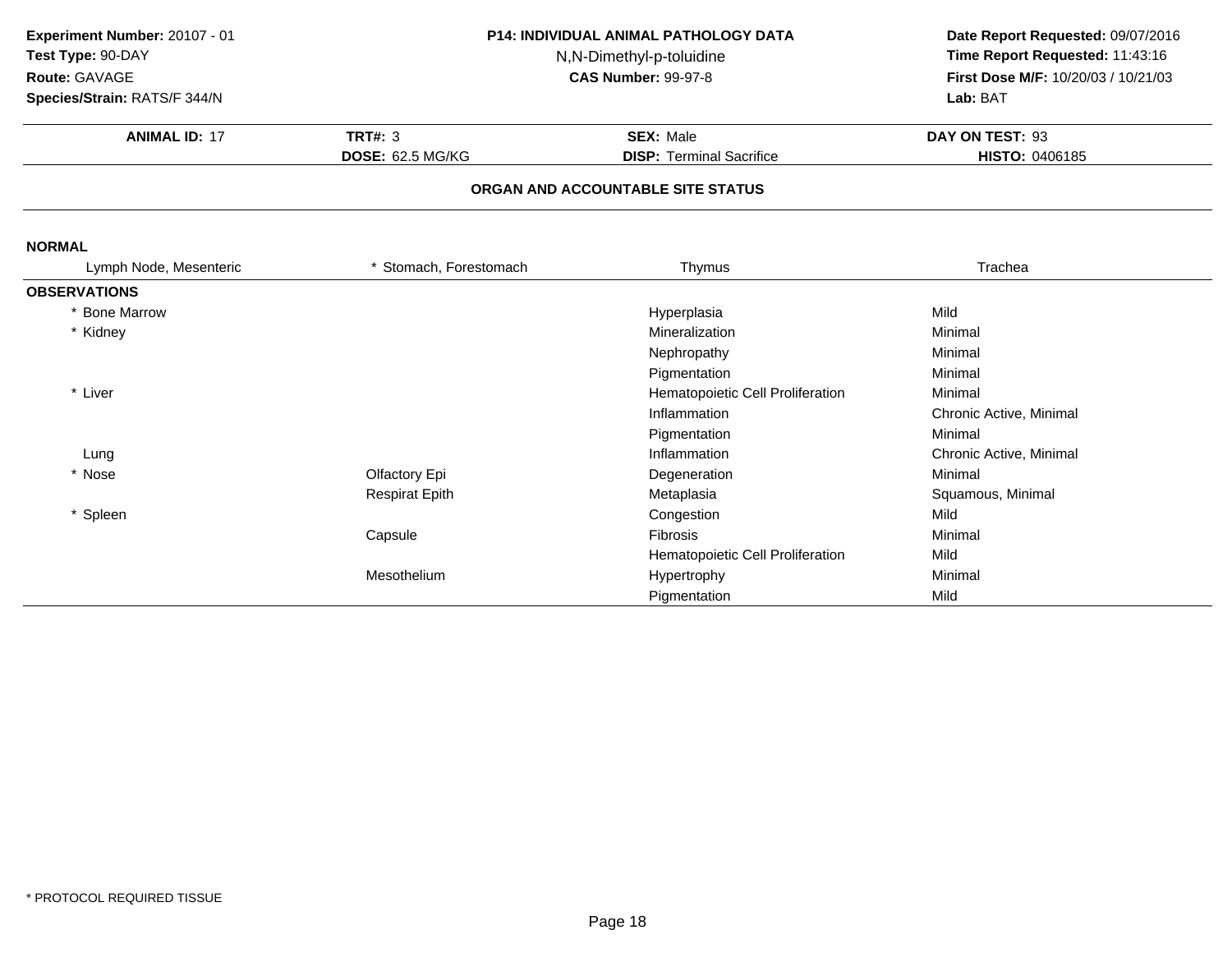| N,N-Dimethyl-p-toluidine<br><b>CAS Number: 99-97-8</b> |                         | Experiment Number: 20107 - 01<br>Test Type: 90-DAY<br>Route: GAVAGE<br>Species/Strain: RATS/F 344/N |                         | <b>P14: INDIVIDUAL ANIMAL PATHOLOGY DATA</b> |  |
|--------------------------------------------------------|-------------------------|-----------------------------------------------------------------------------------------------------|-------------------------|----------------------------------------------|--|
| <b>ANIMAL ID: 18</b>                                   | <b>TRT#: 3</b>          | <b>SEX: Male</b>                                                                                    | DAY ON TEST: 93         |                                              |  |
|                                                        | <b>DOSE: 62.5 MG/KG</b> | <b>DISP: Terminal Sacrifice</b>                                                                     | HISTO: 0406186          |                                              |  |
|                                                        |                         | ORGAN AND ACCOUNTABLE SITE STATUS                                                                   |                         |                                              |  |
| <b>NORMAL</b>                                          |                         |                                                                                                     |                         |                                              |  |
| Lymph Node, Mesenteric                                 | * Stomach, Forestomach  | Thymus                                                                                              | Trachea                 |                                              |  |
| <b>OBSERVATIONS</b>                                    |                         |                                                                                                     |                         |                                              |  |
| <b>Bone Marrow</b>                                     |                         | Hyperplasia                                                                                         | Mild                    |                                              |  |
| * Kidney                                               |                         | Nephropathy                                                                                         | Minimal                 |                                              |  |
|                                                        |                         | Pigmentation                                                                                        | Minimal                 |                                              |  |
| * Liver                                                |                         | Hematopoietic Cell Proliferation                                                                    | Minimal                 |                                              |  |
|                                                        |                         | Inflammation                                                                                        | Chronic Active, Minimal |                                              |  |
|                                                        | Hepatocyte              | <b>Necrosis</b>                                                                                     | Minimal                 |                                              |  |
| Lung                                                   |                         | Inflammation                                                                                        | Chronic Active, Minimal |                                              |  |
| * Nose                                                 | Olfactory Epi           | Degeneration                                                                                        | Minimal                 |                                              |  |
|                                                        | <b>Respirat Epith</b>   | Hyperplasia                                                                                         | Minimal                 |                                              |  |
| * Spleen                                               |                         | Congestion                                                                                          | Minimal                 |                                              |  |
|                                                        |                         | Hematopoietic Cell Proliferation                                                                    | Mild                    |                                              |  |
|                                                        |                         | Pigmentation                                                                                        | Mild                    |                                              |  |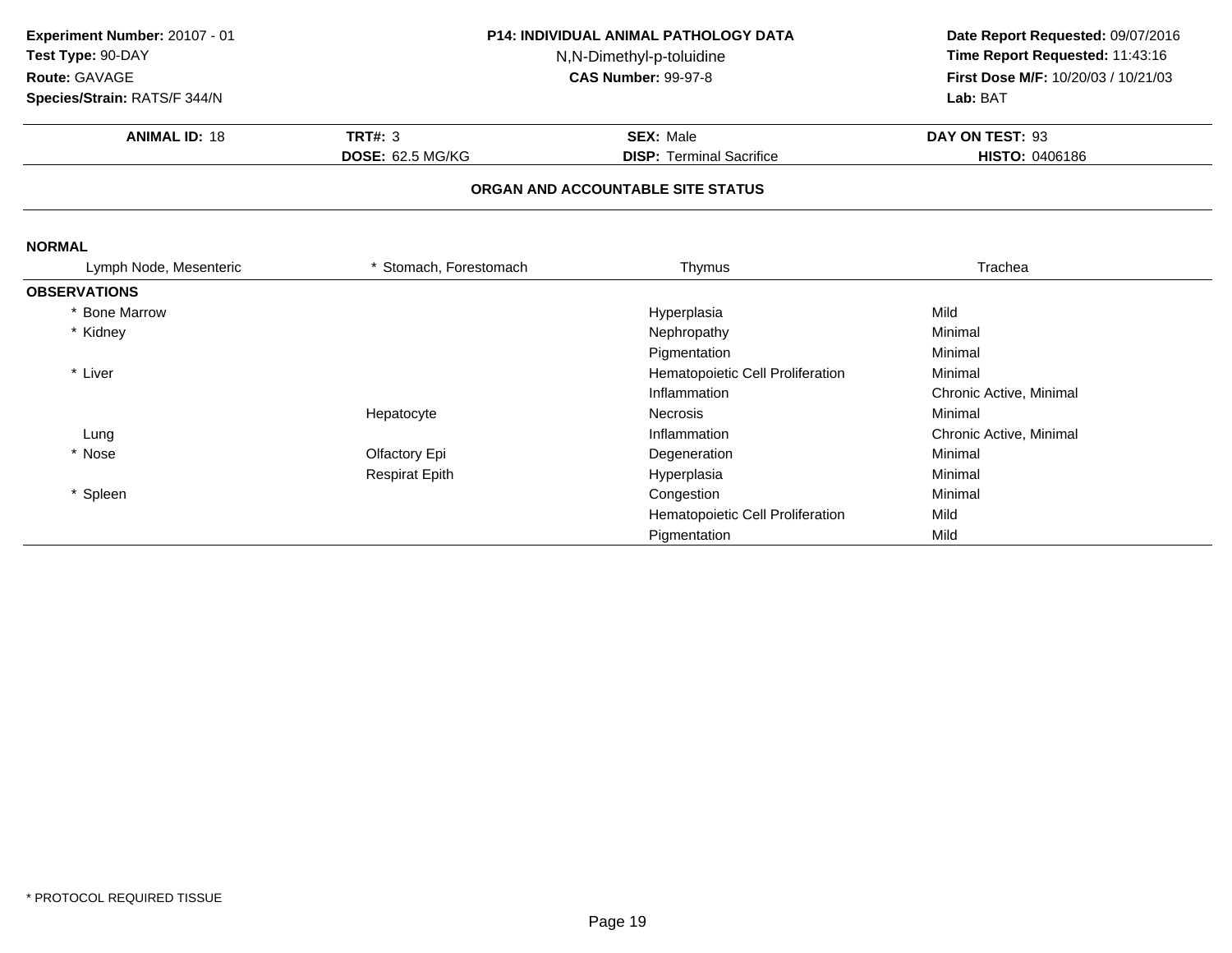| Experiment Number: 20107 - 01<br>Test Type: 90-DAY<br>Route: GAVAGE<br>Species/Strain: RATS/F 344/N<br><b>ANIMAL ID: 19</b> | P14: INDIVIDUAL ANIMAL PATHOLOGY DATA<br>N,N-Dimethyl-p-toluidine<br><b>CAS Number: 99-97-8</b><br><b>TRT#: 3</b><br><b>SEX: Male</b><br><b>DOSE: 62.5 MG/KG</b><br><b>DISP: Terminal Sacrifice</b> |                                   | Date Report Requested: 09/07/2016<br>Time Report Requested: 11:43:16<br>First Dose M/F: 10/20/03 / 10/21/03<br>Lab: BAT<br>DAY ON TEST: 93<br>HISTO: 0406187 |
|-----------------------------------------------------------------------------------------------------------------------------|-----------------------------------------------------------------------------------------------------------------------------------------------------------------------------------------------------|-----------------------------------|--------------------------------------------------------------------------------------------------------------------------------------------------------------|
|                                                                                                                             |                                                                                                                                                                                                     | ORGAN AND ACCOUNTABLE SITE STATUS |                                                                                                                                                              |
| <b>NORMAL</b>                                                                                                               |                                                                                                                                                                                                     |                                   |                                                                                                                                                              |
| Lymph Node, Mesenteric                                                                                                      | * Stomach, Forestomach                                                                                                                                                                              | Thymus                            | Trachea                                                                                                                                                      |
| <b>OBSERVATIONS</b>                                                                                                         |                                                                                                                                                                                                     |                                   |                                                                                                                                                              |
| * Bone Marrow                                                                                                               |                                                                                                                                                                                                     | Hyperplasia                       | Mild                                                                                                                                                         |
| * Kidney                                                                                                                    |                                                                                                                                                                                                     | Nephropathy                       | Minimal                                                                                                                                                      |
|                                                                                                                             |                                                                                                                                                                                                     | Pigmentation                      | Minimal                                                                                                                                                      |
| * Liver                                                                                                                     |                                                                                                                                                                                                     | Hematopoietic Cell Proliferation  | Minimal                                                                                                                                                      |
|                                                                                                                             | Hepatocyte                                                                                                                                                                                          | Hypertrophy                       | Minimal                                                                                                                                                      |
|                                                                                                                             |                                                                                                                                                                                                     | Inflammation                      | Chronic Active, Minimal                                                                                                                                      |
|                                                                                                                             | Hepatocyte                                                                                                                                                                                          | Necrosis                          | Minimal                                                                                                                                                      |
|                                                                                                                             |                                                                                                                                                                                                     | Pigmentation                      | Minimal                                                                                                                                                      |
| Lung                                                                                                                        |                                                                                                                                                                                                     | Inflammation                      | Chronic Active, Minimal                                                                                                                                      |
| * Nose                                                                                                                      | Olfactory Epi                                                                                                                                                                                       | Degeneration                      | Minimal                                                                                                                                                      |
|                                                                                                                             | <b>Respirat Epith</b>                                                                                                                                                                               | Metaplasia                        | Squamous, Minimal                                                                                                                                            |
| * Spleen                                                                                                                    |                                                                                                                                                                                                     | Congestion                        | Minimal                                                                                                                                                      |
|                                                                                                                             | Capsule                                                                                                                                                                                             | Fibrosis                          | Minimal                                                                                                                                                      |
|                                                                                                                             |                                                                                                                                                                                                     | Hematopoietic Cell Proliferation  | Mild                                                                                                                                                         |
|                                                                                                                             | Mesothelium                                                                                                                                                                                         | Hypertrophy                       | Minimal                                                                                                                                                      |
|                                                                                                                             |                                                                                                                                                                                                     | Pigmentation                      | Mild                                                                                                                                                         |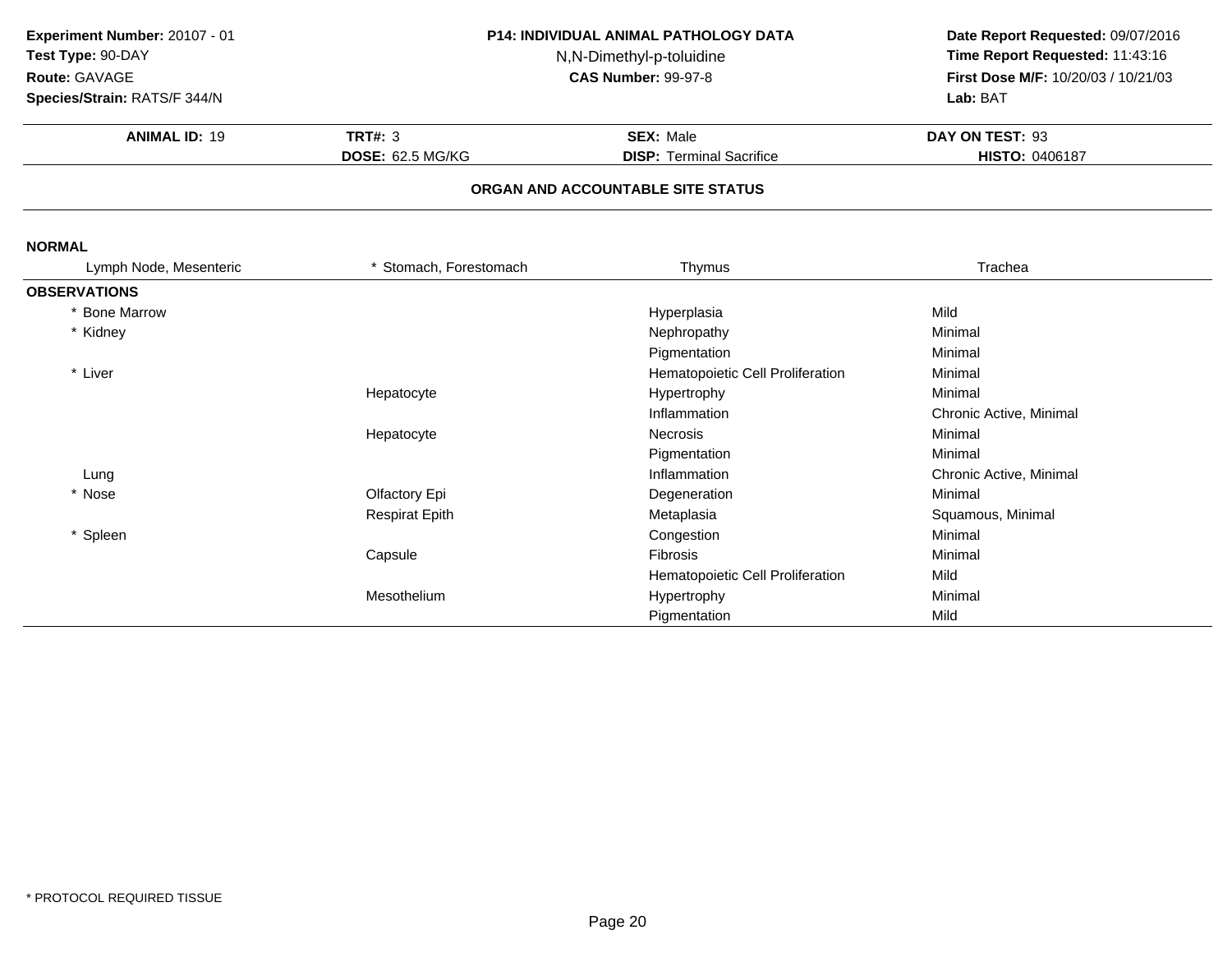| Experiment Number: 20107 - 01<br>Test Type: 90-DAY | <b>P14: INDIVIDUAL ANIMAL PATHOLOGY DATA</b><br>N,N-Dimethyl-p-toluidine |                                   | Date Report Requested: 09/07/2016<br>Time Report Requested: 11:43:16 |  |
|----------------------------------------------------|--------------------------------------------------------------------------|-----------------------------------|----------------------------------------------------------------------|--|
| Route: GAVAGE                                      |                                                                          | <b>CAS Number: 99-97-8</b>        | First Dose M/F: 10/20/03 / 10/21/03                                  |  |
| Species/Strain: RATS/F 344/N                       |                                                                          |                                   | Lab: BAT                                                             |  |
| <b>ANIMAL ID: 20</b>                               | <b>TRT#: 3</b>                                                           | <b>SEX: Male</b>                  | DAY ON TEST: 93                                                      |  |
|                                                    | <b>DOSE: 62.5 MG/KG</b>                                                  | <b>DISP: Terminal Sacrifice</b>   | <b>HISTO: 0406188</b>                                                |  |
|                                                    |                                                                          | ORGAN AND ACCOUNTABLE SITE STATUS |                                                                      |  |
| <b>NORMAL</b>                                      |                                                                          |                                   |                                                                      |  |
| Lymph Node, Mesenteric                             | * Stomach, Forestomach                                                   | Thymus                            | Trachea                                                              |  |
| <b>OBSERVATIONS</b>                                |                                                                          |                                   |                                                                      |  |
| * Bone Marrow                                      |                                                                          | Hyperplasia                       | Mild                                                                 |  |
| * Kidney                                           |                                                                          | Nephropathy                       | Minimal                                                              |  |
|                                                    |                                                                          | Pigmentation                      | Minimal                                                              |  |
| * Liver                                            |                                                                          | Hematopoietic Cell Proliferation  | Minimal                                                              |  |
|                                                    |                                                                          | Inflammation                      | Chronic Active, Minimal                                              |  |
|                                                    | Hepatocyte                                                               | <b>Necrosis</b>                   | Minimal                                                              |  |
| Lung                                               |                                                                          | Inflammation                      | Chronic Active, Minimal                                              |  |
| * Nose                                             | <b>Respirat Epith</b>                                                    | Metaplasia                        | Squamous, Mild                                                       |  |
| * Spleen                                           |                                                                          | Congestion                        | Minimal                                                              |  |
|                                                    |                                                                          | Hematopoietic Cell Proliferation  | Mild                                                                 |  |
|                                                    |                                                                          | Pigmentation                      | Mild                                                                 |  |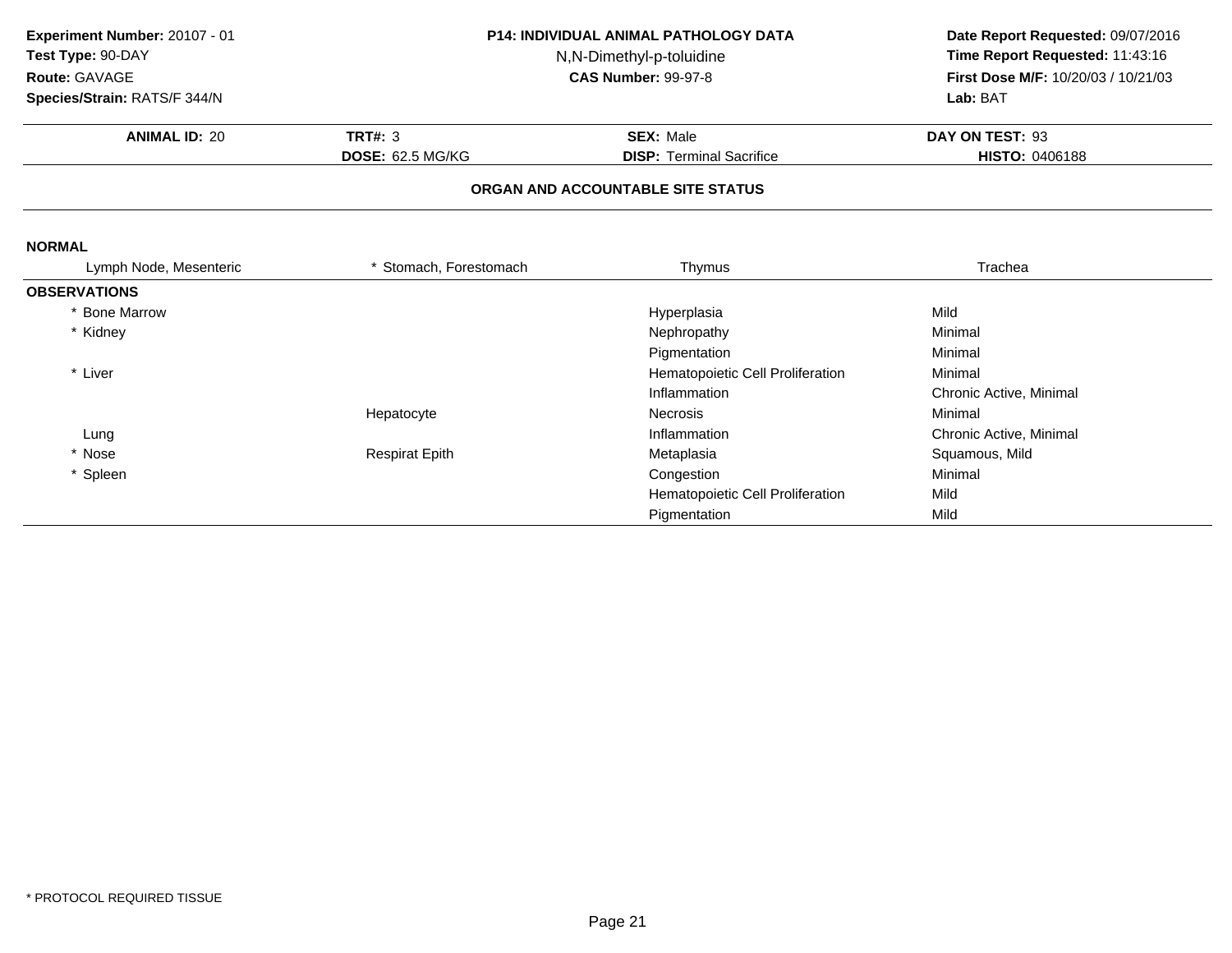| Experiment Number: 20107 - 01 | P14: INDIVIDUAL ANIMAL PATHOLOGY DATA<br>N,N-Dimethyl-p-toluidine |                                   | Date Report Requested: 09/07/2016   |
|-------------------------------|-------------------------------------------------------------------|-----------------------------------|-------------------------------------|
| Test Type: 90-DAY             |                                                                   |                                   | Time Report Requested: 11:43:16     |
| Route: GAVAGE                 |                                                                   | <b>CAS Number: 99-97-8</b>        | First Dose M/F: 10/20/03 / 10/21/03 |
| Species/Strain: RATS/F 344/N  |                                                                   |                                   | Lab: BAT                            |
| <b>ANIMAL ID: 21</b>          | <b>TRT#: 5</b>                                                    | <b>SEX: Male</b>                  | DAY ON TEST: 93                     |
|                               | <b>DOSE: 125 MG/KG</b>                                            | <b>DISP: Terminal Sacrifice</b>   | HISTO: 0406189                      |
|                               |                                                                   | ORGAN AND ACCOUNTABLE SITE STATUS |                                     |
| <b>NORMAL</b>                 |                                                                   |                                   |                                     |
| Lymph Node, Mesenteric        | * Stomach, Forestomach                                            | Thymus                            | Trachea                             |
| <b>OBSERVATIONS</b>           |                                                                   |                                   |                                     |
| * Bone Marrow                 |                                                                   | Hyperplasia                       | Moderate                            |
| * Kidney                      | <b>Renal Tubule</b>                                               | Dilatation                        | Moderate                            |
|                               |                                                                   | Mineralization                    | Minimal                             |
|                               | Papilla                                                           | Necrosis                          | Moderate                            |
|                               |                                                                   | Nephropathy                       | Minimal                             |
|                               |                                                                   | Pigmentation                      | Minimal                             |
| * Liver                       |                                                                   | Hematopoietic Cell Proliferation  | Minimal                             |
|                               | Hepatocyte                                                        | Hypertrophy                       | Minimal                             |
|                               |                                                                   | Pigmentation                      | Minimal                             |
| Lung                          |                                                                   | Inflammation                      | Chronic Active, Minimal             |
| * Nose                        | Olfactory Epi                                                     | Degeneration                      | Mild                                |
|                               | <b>Respirat Epith</b>                                             | Hyperplasia                       | Minimal                             |
|                               | Glands                                                            | Hyperplasia                       | Mild                                |
|                               | <b>Respirat Epith</b>                                             | Metaplasia                        | Squamous, Moderate                  |
| * Spleen                      |                                                                   | Congestion                        | Minimal                             |
|                               | Capsule                                                           | Fibrosis                          | Minimal                             |
|                               |                                                                   | Hematopoietic Cell Proliferation  | Mild                                |
|                               | Mesothelium                                                       | Hypertrophy                       | Mild                                |
|                               |                                                                   | Pigmentation                      | Mild                                |
| [Congestion<br>$TGLs = 1-5$ ] |                                                                   |                                   |                                     |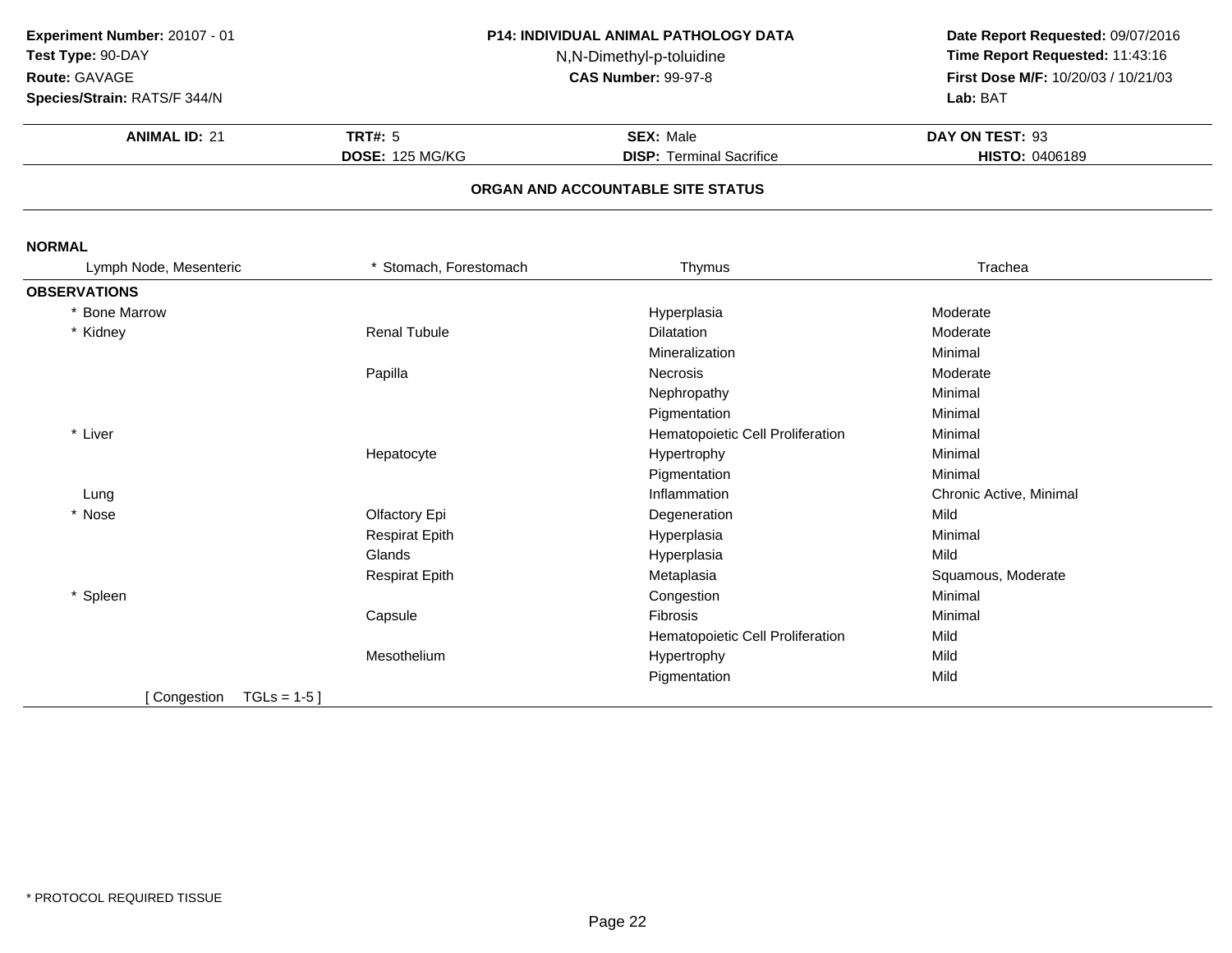| Experiment Number: 20107 - 01<br>Test Type: 90-DAY<br>Route: GAVAGE<br>Species/Strain: RATS/F 344/N<br><b>ANIMAL ID: 22</b> | <b>TRT#: 5</b>         | P14: INDIVIDUAL ANIMAL PATHOLOGY DATA<br>N,N-Dimethyl-p-toluidine<br><b>CAS Number: 99-97-8</b><br><b>SEX: Male</b> | Date Report Requested: 09/07/2016<br>Time Report Requested: 11:43:16<br>First Dose M/F: 10/20/03 / 10/21/03<br>Lab: BAT<br>DAY ON TEST: 93 |
|-----------------------------------------------------------------------------------------------------------------------------|------------------------|---------------------------------------------------------------------------------------------------------------------|--------------------------------------------------------------------------------------------------------------------------------------------|
|                                                                                                                             | <b>DOSE: 125 MG/KG</b> | <b>DISP: Terminal Sacrifice</b>                                                                                     | HISTO: 0406190                                                                                                                             |
|                                                                                                                             |                        | ORGAN AND ACCOUNTABLE SITE STATUS                                                                                   |                                                                                                                                            |
| <b>NORMAL</b>                                                                                                               |                        |                                                                                                                     |                                                                                                                                            |
| Lymph Node, Mesenteric                                                                                                      | Thymus                 | Trachea                                                                                                             |                                                                                                                                            |
| <b>OBSERVATIONS</b>                                                                                                         |                        |                                                                                                                     |                                                                                                                                            |
| * Bone Marrow                                                                                                               |                        | Hyperplasia                                                                                                         | Moderate                                                                                                                                   |
| * Kidney                                                                                                                    |                        | Mineralization                                                                                                      | Moderate                                                                                                                                   |
|                                                                                                                             |                        | Nephropathy                                                                                                         | Minimal                                                                                                                                    |
|                                                                                                                             |                        | Pigmentation                                                                                                        | Minimal                                                                                                                                    |
| * Liver                                                                                                                     |                        | Hematopoietic Cell Proliferation                                                                                    | Minimal                                                                                                                                    |
|                                                                                                                             | Hepatocyte             | Hypertrophy                                                                                                         | Minimal                                                                                                                                    |
|                                                                                                                             |                        | Inflammation                                                                                                        | Chronic Active, Minimal                                                                                                                    |
|                                                                                                                             |                        | Pigmentation                                                                                                        | Minimal                                                                                                                                    |
| Lung                                                                                                                        |                        | Inflammation                                                                                                        | Chronic Active, Minimal                                                                                                                    |
| * Nose                                                                                                                      | Olfactory Epi          | Degeneration                                                                                                        | Moderate                                                                                                                                   |
|                                                                                                                             | Glands                 | Hyperplasia                                                                                                         | Mild                                                                                                                                       |
|                                                                                                                             | <b>Respirat Epith</b>  | Hyperplasia                                                                                                         | Minimal                                                                                                                                    |
|                                                                                                                             | <b>Respirat Epith</b>  | Metaplasia                                                                                                          | Squamous, Minimal                                                                                                                          |
| * Spleen                                                                                                                    |                        | Congestion                                                                                                          | Mild                                                                                                                                       |
|                                                                                                                             | Capsule                | Fibrosis                                                                                                            | Moderate                                                                                                                                   |
|                                                                                                                             |                        | Hematopoietic Cell Proliferation                                                                                    | Mild                                                                                                                                       |
|                                                                                                                             | Mesothelium            | Hypertrophy                                                                                                         | Mild                                                                                                                                       |
|                                                                                                                             |                        | Pigmentation                                                                                                        | Mild                                                                                                                                       |
| [Congestion<br>$TGLs = 1-5$ ]                                                                                               |                        |                                                                                                                     |                                                                                                                                            |
| * Stomach, Forestomach                                                                                                      |                        | Inflammation                                                                                                        | Minimal                                                                                                                                    |
|                                                                                                                             |                        | Ulcer                                                                                                               | Mild                                                                                                                                       |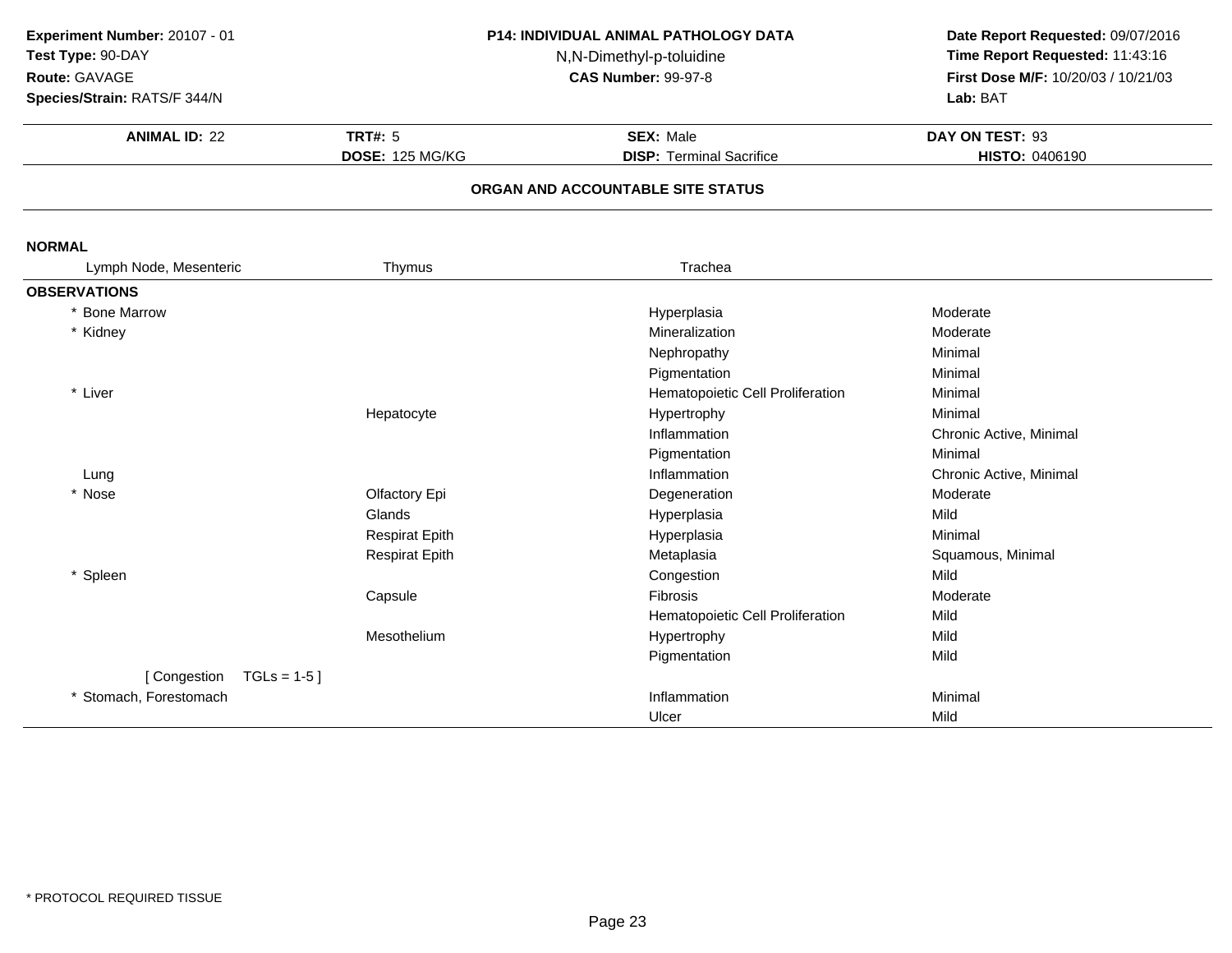| Experiment Number: 20107 - 01<br>Test Type: 90-DAY<br>Route: GAVAGE<br>Species/Strain: RATS/F 344/N<br><b>ANIMAL ID: 23</b> | P14: INDIVIDUAL ANIMAL PATHOLOGY DATA<br>N,N-Dimethyl-p-toluidine<br><b>CAS Number: 99-97-8</b><br><b>TRT#: 5</b><br><b>SEX: Male</b><br><b>DOSE: 125 MG/KG</b><br><b>DISP: Terminal Sacrifice</b> |                                   | Date Report Requested: 09/07/2016<br>Time Report Requested: 11:43:16<br>First Dose M/F: 10/20/03 / 10/21/03<br>Lab: BAT<br>DAY ON TEST: 93<br>HISTO: 0406191 |
|-----------------------------------------------------------------------------------------------------------------------------|----------------------------------------------------------------------------------------------------------------------------------------------------------------------------------------------------|-----------------------------------|--------------------------------------------------------------------------------------------------------------------------------------------------------------|
|                                                                                                                             |                                                                                                                                                                                                    | ORGAN AND ACCOUNTABLE SITE STATUS |                                                                                                                                                              |
| <b>NORMAL</b>                                                                                                               |                                                                                                                                                                                                    |                                   |                                                                                                                                                              |
| Lymph Node, Mesenteric                                                                                                      | * Stomach, Forestomach                                                                                                                                                                             | Thymus                            | Trachea                                                                                                                                                      |
| <b>OBSERVATIONS</b>                                                                                                         |                                                                                                                                                                                                    |                                   |                                                                                                                                                              |
| * Bone Marrow                                                                                                               |                                                                                                                                                                                                    | Hyperplasia                       | Mild                                                                                                                                                         |
| * Kidney                                                                                                                    |                                                                                                                                                                                                    | Mineralization                    | Minimal                                                                                                                                                      |
|                                                                                                                             |                                                                                                                                                                                                    | Nephropathy                       | Minimal                                                                                                                                                      |
|                                                                                                                             |                                                                                                                                                                                                    | Pigmentation                      | Minimal                                                                                                                                                      |
| * Liver                                                                                                                     |                                                                                                                                                                                                    | Hematopoietic Cell Proliferation  | Minimal                                                                                                                                                      |
|                                                                                                                             | Hepatocyte                                                                                                                                                                                         | Hypertrophy                       | Minimal                                                                                                                                                      |
|                                                                                                                             |                                                                                                                                                                                                    | Inflammation                      | Chronic Active, Minimal                                                                                                                                      |
|                                                                                                                             |                                                                                                                                                                                                    | Pigmentation                      | Minimal                                                                                                                                                      |
| Lung                                                                                                                        |                                                                                                                                                                                                    | Inflammation                      | Chronic Active, Minimal                                                                                                                                      |
| * Nose                                                                                                                      | Olfactory Epi                                                                                                                                                                                      | Degeneration                      | Moderate                                                                                                                                                     |
|                                                                                                                             | Glands                                                                                                                                                                                             | Hyperplasia                       | Mild                                                                                                                                                         |
|                                                                                                                             | <b>Respirat Epith</b>                                                                                                                                                                              | Metaplasia                        | Squamous, Mild                                                                                                                                               |
| * Spleen                                                                                                                    |                                                                                                                                                                                                    | Congestion                        | Mild                                                                                                                                                         |
|                                                                                                                             | Capsule                                                                                                                                                                                            | Fibrosis                          | Mild                                                                                                                                                         |
|                                                                                                                             |                                                                                                                                                                                                    | Hematopoietic Cell Proliferation  | Mild                                                                                                                                                         |
|                                                                                                                             | Mesothelium                                                                                                                                                                                        | Hypertrophy                       | Minimal                                                                                                                                                      |
|                                                                                                                             |                                                                                                                                                                                                    | Pigmentation                      | Mild                                                                                                                                                         |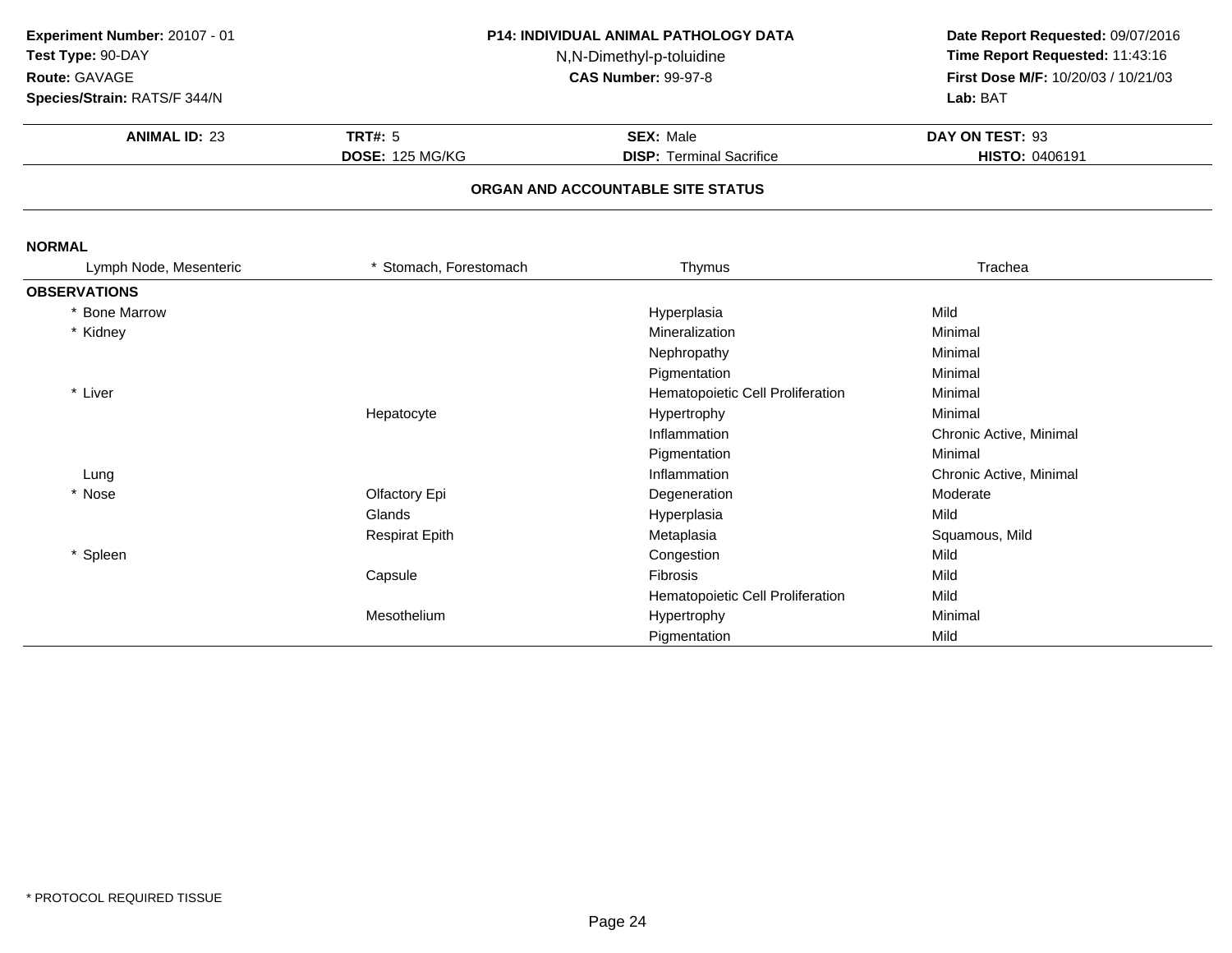| Experiment Number: 20107 - 01<br>Test Type: 90-DAY<br>Route: GAVAGE<br>Species/Strain: RATS/F 344/N<br><b>ANIMAL ID: 24</b> | <b>TRT#: 5</b>         | P14: INDIVIDUAL ANIMAL PATHOLOGY DATA<br>N,N-Dimethyl-p-toluidine<br><b>CAS Number: 99-97-8</b><br><b>SEX: Male</b> |                         |
|-----------------------------------------------------------------------------------------------------------------------------|------------------------|---------------------------------------------------------------------------------------------------------------------|-------------------------|
|                                                                                                                             | <b>DOSE: 125 MG/KG</b> | <b>DISP: Terminal Sacrifice</b>                                                                                     | HISTO: 0406192          |
|                                                                                                                             |                        | ORGAN AND ACCOUNTABLE SITE STATUS                                                                                   |                         |
| <b>NORMAL</b>                                                                                                               |                        |                                                                                                                     |                         |
| Lung                                                                                                                        | Lymph Node, Mesenteric | * Stomach, Forestomach                                                                                              | Thymus                  |
| <b>OBSERVATIONS</b>                                                                                                         |                        |                                                                                                                     |                         |
| * Bone Marrow                                                                                                               |                        | Hyperplasia                                                                                                         | Moderate                |
| * Kidney                                                                                                                    |                        | Mineralization                                                                                                      | Minimal                 |
|                                                                                                                             | Papilla                | Necrosis                                                                                                            | Minimal                 |
|                                                                                                                             |                        | Nephropathy                                                                                                         | Minimal                 |
|                                                                                                                             |                        | Pigmentation                                                                                                        | Minimal                 |
| * Liver                                                                                                                     |                        | Hematopoietic Cell Proliferation                                                                                    | Minimal                 |
|                                                                                                                             |                        | Hepatodiaphragmatic Nodule                                                                                          |                         |
|                                                                                                                             | Hepatocyte             | Hypertrophy                                                                                                         | Minimal                 |
|                                                                                                                             |                        | Inflammation                                                                                                        | Chronic Active, Minimal |
|                                                                                                                             | Hepatocyte             | Necrosis                                                                                                            | Minimal                 |
| [ Hepatodiaphragmatic Nodule                                                                                                | $TGLs = 1-14$          |                                                                                                                     |                         |
| * Nose                                                                                                                      | Olfactory Epi          | Degeneration                                                                                                        | Mild                    |
|                                                                                                                             | Glands                 | Hyperplasia                                                                                                         | Mild                    |
|                                                                                                                             | <b>Respirat Epith</b>  | Hyperplasia                                                                                                         | Mild                    |
|                                                                                                                             | <b>Respirat Epith</b>  | Metaplasia                                                                                                          | Squamous, Moderate      |
| * Spleen                                                                                                                    |                        | Congestion                                                                                                          | Mild                    |
|                                                                                                                             | Capsule                | Fibrosis                                                                                                            | Minimal                 |
|                                                                                                                             |                        | Hematopoietic Cell Proliferation                                                                                    | Mild                    |
|                                                                                                                             | Mesothelium            | Hypertrophy                                                                                                         | Minimal                 |
|                                                                                                                             |                        | Pigmentation                                                                                                        | Mild                    |
| Trachea                                                                                                                     |                        | Inflammation                                                                                                        | Chronic Active, Minimal |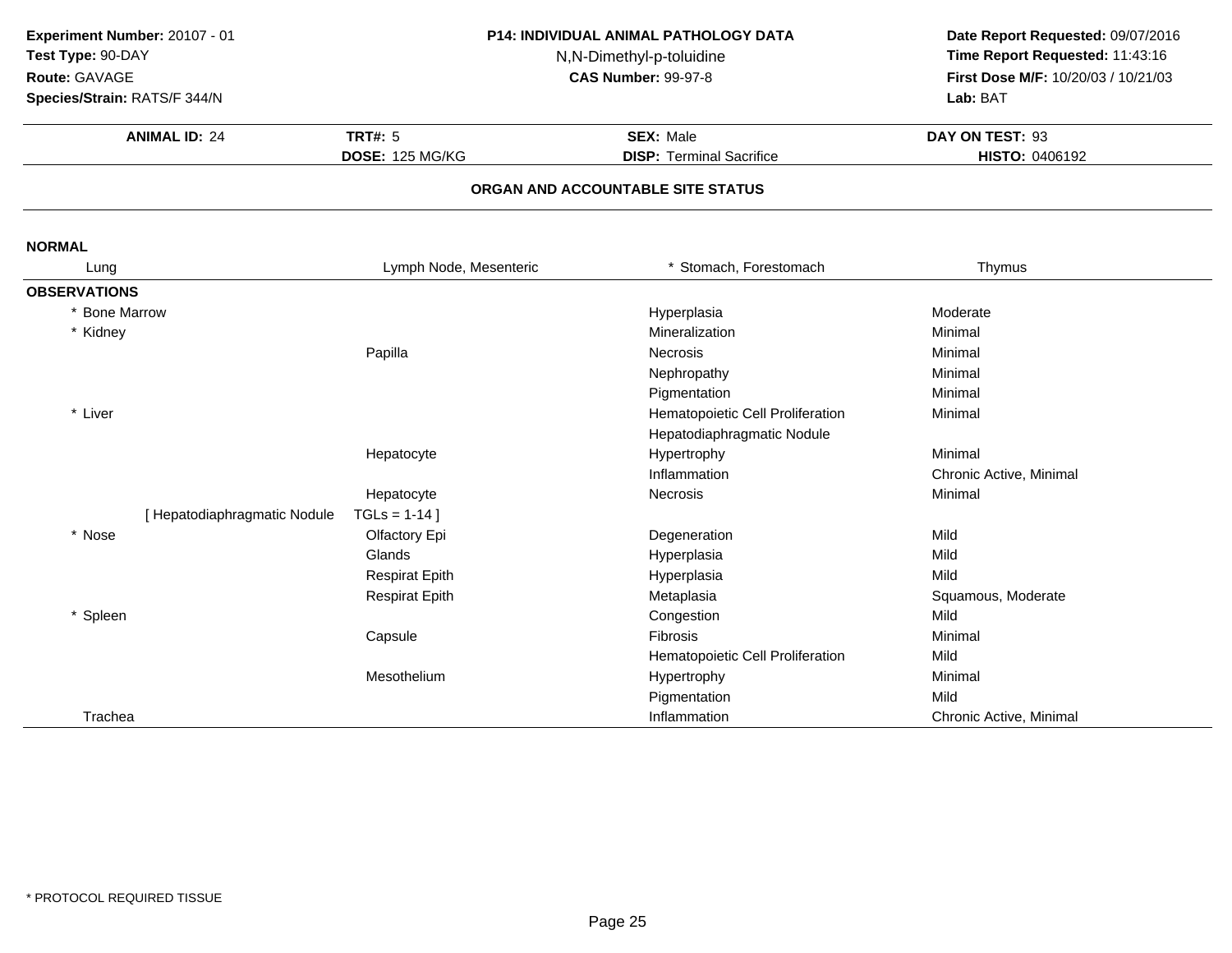| Experiment Number: 20107 - 01<br>Test Type: 90-DAY<br>Route: GAVAGE<br>Species/Strain: RATS/F 344/N | <b>P14: INDIVIDUAL ANIMAL PATHOLOGY DATA</b><br>N,N-Dimethyl-p-toluidine<br><b>CAS Number: 99-97-8</b> |                                                     | Date Report Requested: 09/07/2016<br>Time Report Requested: 11:43:16<br>First Dose M/F: 10/20/03 / 10/21/03<br>Lab: BAT |
|-----------------------------------------------------------------------------------------------------|--------------------------------------------------------------------------------------------------------|-----------------------------------------------------|-------------------------------------------------------------------------------------------------------------------------|
| <b>ANIMAL ID: 25</b>                                                                                | <b>TRT#: 5</b><br><b>DOSE: 125 MG/KG</b>                                                               | <b>SEX: Male</b><br><b>DISP: Terminal Sacrifice</b> | DAY ON TEST: 93<br>HISTO: 0406193                                                                                       |
|                                                                                                     |                                                                                                        | ORGAN AND ACCOUNTABLE SITE STATUS                   |                                                                                                                         |
| <b>NORMAL</b>                                                                                       |                                                                                                        |                                                     |                                                                                                                         |
| Lymph Node, Mesenteric                                                                              | * Stomach, Forestomach                                                                                 | Thymus                                              | Trachea                                                                                                                 |
| <b>OBSERVATIONS</b>                                                                                 |                                                                                                        |                                                     |                                                                                                                         |
| * Bone Marrow                                                                                       |                                                                                                        | Hyperplasia                                         | Moderate                                                                                                                |
| * Kidney                                                                                            | <b>Renal Tubule</b>                                                                                    | <b>Dilatation</b>                                   | Minimal                                                                                                                 |
|                                                                                                     |                                                                                                        | Mineralization                                      | Minimal                                                                                                                 |
|                                                                                                     | Papilla                                                                                                | Necrosis                                            | Minimal                                                                                                                 |
|                                                                                                     |                                                                                                        | Nephropathy                                         | Minimal                                                                                                                 |
|                                                                                                     |                                                                                                        | Pigmentation                                        | Minimal                                                                                                                 |
| * Liver                                                                                             |                                                                                                        | Hematopoietic Cell Proliferation                    | Minimal                                                                                                                 |
|                                                                                                     | Hepatocyte                                                                                             | Hypertrophy                                         | Minimal                                                                                                                 |
|                                                                                                     |                                                                                                        | Inflammation                                        | Chronic Active, Minimal                                                                                                 |
|                                                                                                     | Hepatocyte                                                                                             | Necrosis                                            | Minimal                                                                                                                 |
| Lung                                                                                                |                                                                                                        | Inflammation                                        | Chronic Active, Minimal                                                                                                 |
|                                                                                                     | Alveolus                                                                                               | Metaplasia                                          | Squamous, Focal, Mild                                                                                                   |
| * Nose                                                                                              | Olfactory Epi                                                                                          | Degeneration                                        | Mild                                                                                                                    |
|                                                                                                     | Glands                                                                                                 | Hyperplasia                                         | Mild                                                                                                                    |
|                                                                                                     | <b>Respirat Epith</b>                                                                                  | Hyperplasia                                         | Mild                                                                                                                    |
|                                                                                                     | <b>Respirat Epith</b>                                                                                  | Metaplasia                                          | Squamous, Moderate                                                                                                      |
| * Spleen                                                                                            |                                                                                                        | Congestion                                          | Mild                                                                                                                    |
|                                                                                                     | Capsule                                                                                                | Fibrosis                                            | Minimal                                                                                                                 |
|                                                                                                     |                                                                                                        | Hematopoietic Cell Proliferation                    | Mild                                                                                                                    |
|                                                                                                     |                                                                                                        | Pigmentation                                        | Mild                                                                                                                    |
| [Congestion<br>$TGLs = 1-5$                                                                         |                                                                                                        |                                                     |                                                                                                                         |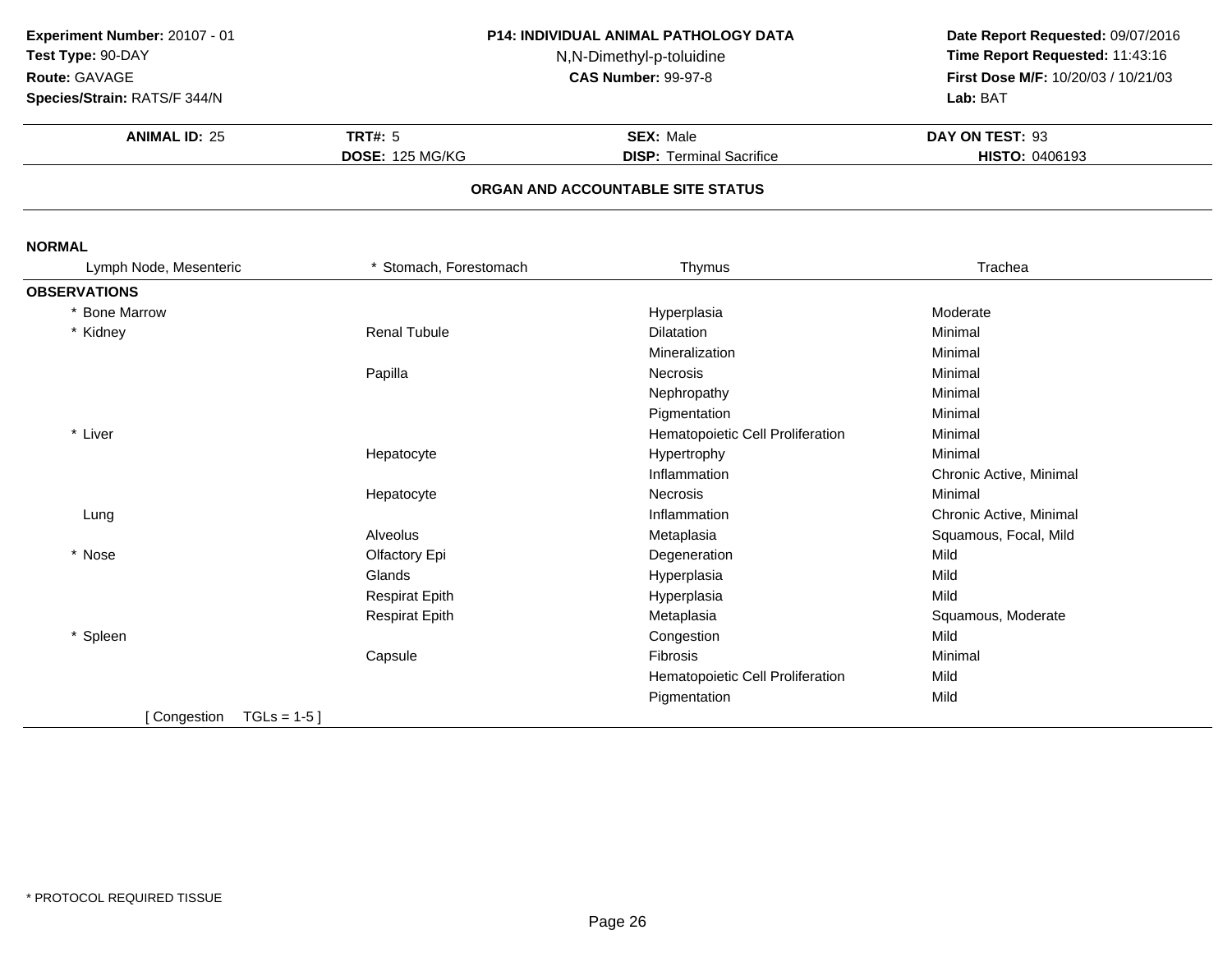| Experiment Number: 20107 - 01<br>Test Type: 90-DAY<br>Route: GAVAGE<br>Species/Strain: RATS/F 344/N<br><b>ANIMAL ID: 26</b> | P14: INDIVIDUAL ANIMAL PATHOLOGY DATA<br>N,N-Dimethyl-p-toluidine<br><b>CAS Number: 99-97-8</b><br><b>TRT#: 5</b><br><b>SEX: Male</b><br><b>DOSE: 125 MG/KG</b><br><b>DISP: Terminal Sacrifice</b> |                                   | Date Report Requested: 09/07/2016<br>Time Report Requested: 11:43:16<br>First Dose M/F: 10/20/03 / 10/21/03<br>Lab: BAT<br>DAY ON TEST: 93<br>HISTO: 0406194 |
|-----------------------------------------------------------------------------------------------------------------------------|----------------------------------------------------------------------------------------------------------------------------------------------------------------------------------------------------|-----------------------------------|--------------------------------------------------------------------------------------------------------------------------------------------------------------|
|                                                                                                                             |                                                                                                                                                                                                    | ORGAN AND ACCOUNTABLE SITE STATUS |                                                                                                                                                              |
| <b>NORMAL</b>                                                                                                               |                                                                                                                                                                                                    |                                   |                                                                                                                                                              |
| Lymph Node, Mesenteric                                                                                                      | * Stomach, Forestomach                                                                                                                                                                             | Thymus                            | Trachea                                                                                                                                                      |
| <b>OBSERVATIONS</b>                                                                                                         |                                                                                                                                                                                                    |                                   |                                                                                                                                                              |
| <b>Bone Marrow</b>                                                                                                          |                                                                                                                                                                                                    | Hyperplasia                       | Moderate                                                                                                                                                     |
| * Kidney                                                                                                                    |                                                                                                                                                                                                    | Mineralization                    | Minimal                                                                                                                                                      |
|                                                                                                                             | Papilla                                                                                                                                                                                            | Necrosis                          | Minimal                                                                                                                                                      |
|                                                                                                                             |                                                                                                                                                                                                    | Nephropathy                       | Minimal                                                                                                                                                      |
|                                                                                                                             |                                                                                                                                                                                                    | Pigmentation                      | Minimal                                                                                                                                                      |
| * Liver                                                                                                                     |                                                                                                                                                                                                    | Hematopoietic Cell Proliferation  | Minimal                                                                                                                                                      |
|                                                                                                                             | Hepatocyte                                                                                                                                                                                         | Hypertrophy                       | Minimal                                                                                                                                                      |
|                                                                                                                             |                                                                                                                                                                                                    | Inflammation                      | Chronic Active, Minimal                                                                                                                                      |
| Lung                                                                                                                        |                                                                                                                                                                                                    | Inflammation                      | Chronic Active, Minimal                                                                                                                                      |
| * Nose                                                                                                                      | Olfactory Epi                                                                                                                                                                                      | Degeneration                      | Moderate                                                                                                                                                     |
|                                                                                                                             | Glands                                                                                                                                                                                             | Hyperplasia                       | Mild                                                                                                                                                         |
|                                                                                                                             | <b>Respirat Epith</b>                                                                                                                                                                              | Metaplasia                        | Squamous, Moderate                                                                                                                                           |
| Spleen                                                                                                                      |                                                                                                                                                                                                    | Congestion                        | Mild                                                                                                                                                         |
|                                                                                                                             | Capsule                                                                                                                                                                                            | Fibrosis                          | Minimal                                                                                                                                                      |
|                                                                                                                             |                                                                                                                                                                                                    | Hematopoietic Cell Proliferation  | Mild                                                                                                                                                         |
|                                                                                                                             | Mesothelium                                                                                                                                                                                        | Hypertrophy                       | Mild                                                                                                                                                         |
|                                                                                                                             |                                                                                                                                                                                                    | Pigmentation                      | Moderate                                                                                                                                                     |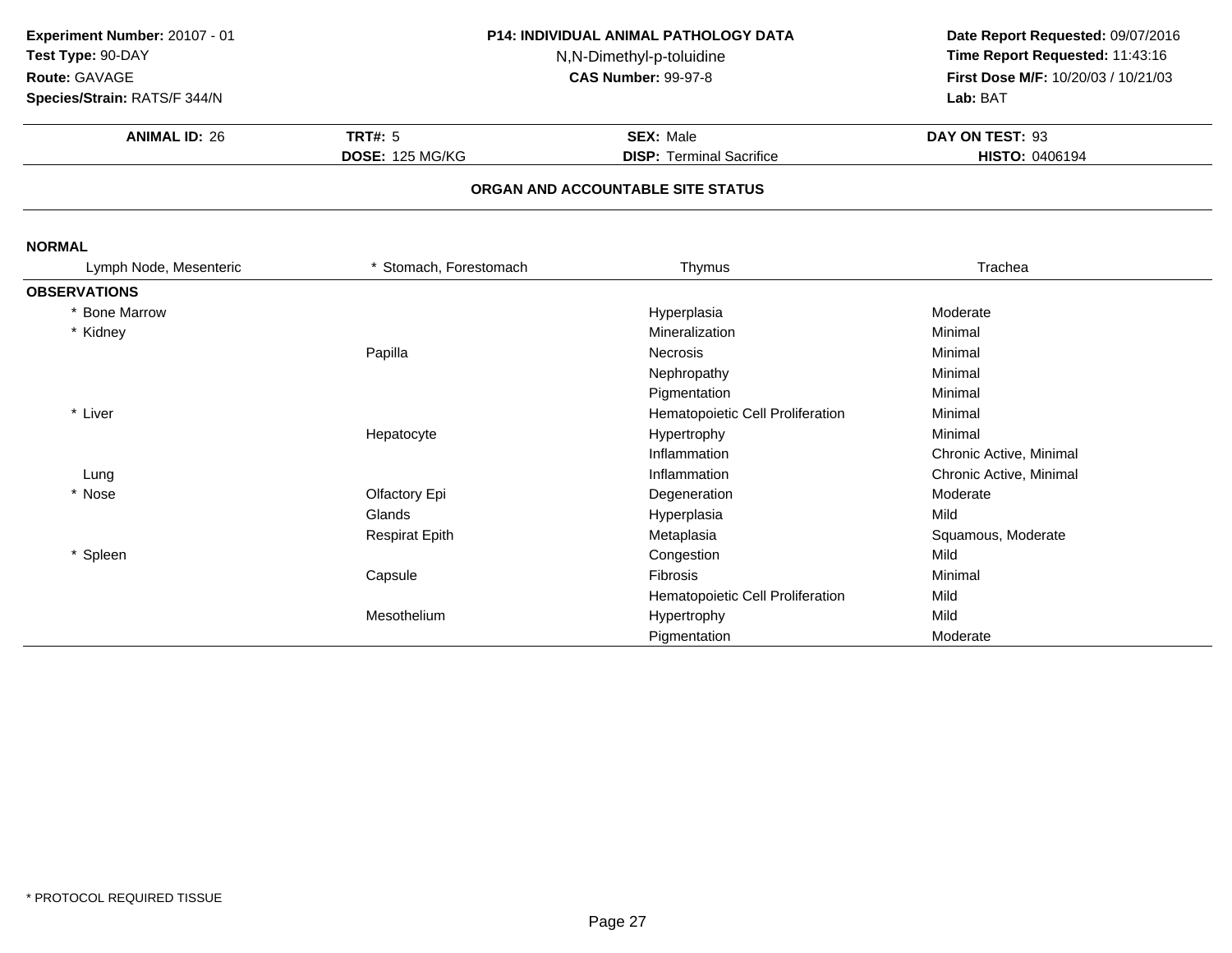| Experiment Number: 20107 - 01<br>Test Type: 90-DAY<br>Route: GAVAGE<br>Species/Strain: RATS/F 344/N | P14: INDIVIDUAL ANIMAL PATHOLOGY DATA<br>N,N-Dimethyl-p-toluidine<br><b>CAS Number: 99-97-8</b><br><b>TRT#: 5</b><br><b>SEX: Male</b><br>DOSE: 125 MG/KG<br><b>DISP: Terminal Sacrifice</b> |                                   | Date Report Requested: 09/07/2016<br>Time Report Requested: 11:43:16<br>First Dose M/F: 10/20/03 / 10/21/03<br>Lab: BAT |
|-----------------------------------------------------------------------------------------------------|---------------------------------------------------------------------------------------------------------------------------------------------------------------------------------------------|-----------------------------------|-------------------------------------------------------------------------------------------------------------------------|
| <b>ANIMAL ID: 27</b>                                                                                |                                                                                                                                                                                             |                                   | DAY ON TEST: 93<br>HISTO: 0406195                                                                                       |
|                                                                                                     |                                                                                                                                                                                             | ORGAN AND ACCOUNTABLE SITE STATUS |                                                                                                                         |
| <b>NORMAL</b>                                                                                       |                                                                                                                                                                                             |                                   |                                                                                                                         |
| Lymph Node, Mesenteric                                                                              | * Stomach, Forestomach                                                                                                                                                                      | Thymus                            | Trachea                                                                                                                 |
| <b>OBSERVATIONS</b>                                                                                 |                                                                                                                                                                                             |                                   |                                                                                                                         |
| * Bone Marrow                                                                                       |                                                                                                                                                                                             | Hyperplasia                       | Moderate                                                                                                                |
| * Kidney                                                                                            |                                                                                                                                                                                             | Mineralization                    | Minimal                                                                                                                 |
|                                                                                                     | Papilla                                                                                                                                                                                     | Necrosis                          | Minimal                                                                                                                 |
|                                                                                                     |                                                                                                                                                                                             | Nephropathy                       | Minimal                                                                                                                 |
|                                                                                                     |                                                                                                                                                                                             | Pigmentation                      | Minimal                                                                                                                 |
| * Liver                                                                                             |                                                                                                                                                                                             | Hematopoietic Cell Proliferation  | Minimal                                                                                                                 |
|                                                                                                     | Hepatocyte                                                                                                                                                                                  | Hypertrophy                       | Minimal                                                                                                                 |
|                                                                                                     |                                                                                                                                                                                             | Inflammation                      | Chronic Active, Minimal                                                                                                 |
|                                                                                                     | Hepatocyte                                                                                                                                                                                  | <b>Necrosis</b>                   | Minimal                                                                                                                 |
|                                                                                                     |                                                                                                                                                                                             | Pigmentation                      | Minimal                                                                                                                 |
| Lung                                                                                                |                                                                                                                                                                                             | Inflammation                      | Chronic Active, Minimal                                                                                                 |
| * Nose                                                                                              | Olfactory Epi                                                                                                                                                                               | Degeneration                      | Mild                                                                                                                    |
|                                                                                                     | Glands                                                                                                                                                                                      | Hyperplasia                       | Minimal                                                                                                                 |
|                                                                                                     | <b>Respirat Epith</b>                                                                                                                                                                       | Hyperplasia                       | Minimal                                                                                                                 |
|                                                                                                     | <b>Respirat Epith</b>                                                                                                                                                                       | Metaplasia                        | Squamous, Moderate                                                                                                      |
| * Spleen                                                                                            |                                                                                                                                                                                             | Congestion                        | Mild                                                                                                                    |
|                                                                                                     | Capsule                                                                                                                                                                                     | Fibrosis                          | Minimal                                                                                                                 |
|                                                                                                     |                                                                                                                                                                                             | Hematopoietic Cell Proliferation  | Mild                                                                                                                    |
|                                                                                                     | Mesothelium                                                                                                                                                                                 | Hypertrophy                       | Minimal                                                                                                                 |
|                                                                                                     |                                                                                                                                                                                             | Pigmentation                      | Moderate                                                                                                                |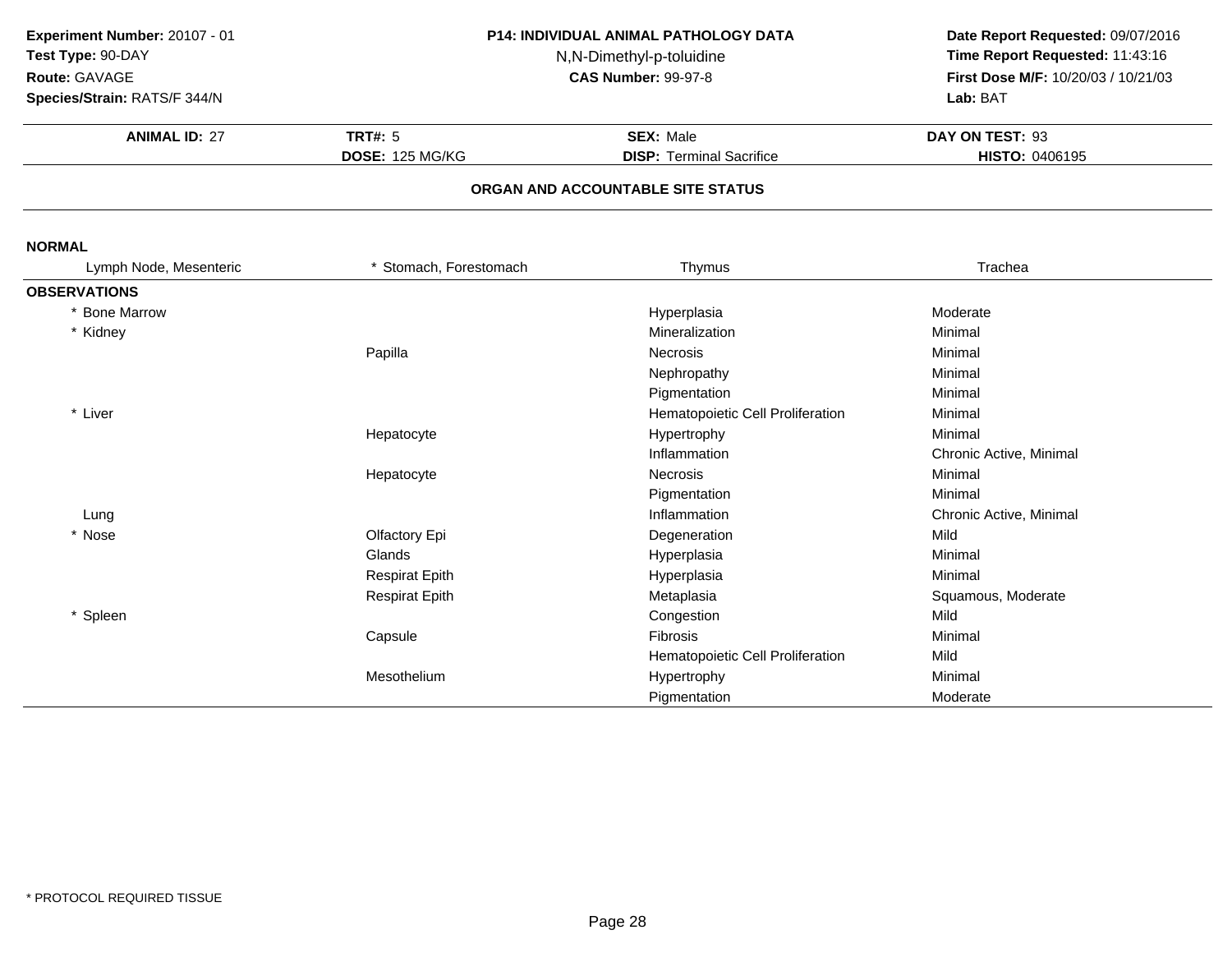| Experiment Number: 20107 - 01<br>Test Type: 90-DAY<br>Route: GAVAGE<br>Species/Strain: RATS/F 344/N |                                                                                                 | P14: INDIVIDUAL ANIMAL PATHOLOGY DATA<br>N,N-Dimethyl-p-toluidine<br><b>CAS Number: 99-97-8</b> |                                   |
|-----------------------------------------------------------------------------------------------------|-------------------------------------------------------------------------------------------------|-------------------------------------------------------------------------------------------------|-----------------------------------|
| <b>ANIMAL ID: 28</b>                                                                                | <b>TRT#: 5</b><br><b>SEX: Male</b><br><b>DOSE: 125 MG/KG</b><br><b>DISP: Terminal Sacrifice</b> |                                                                                                 | DAY ON TEST: 93<br>HISTO: 0406196 |
|                                                                                                     |                                                                                                 | ORGAN AND ACCOUNTABLE SITE STATUS                                                               |                                   |
| <b>NORMAL</b>                                                                                       |                                                                                                 |                                                                                                 |                                   |
| Lymph Node, Mesenteric                                                                              | * Stomach, Forestomach                                                                          | Thymus                                                                                          | Trachea                           |
| <b>OBSERVATIONS</b>                                                                                 |                                                                                                 |                                                                                                 |                                   |
| * Bone Marrow                                                                                       |                                                                                                 | Hyperplasia                                                                                     | Moderate                          |
| * Kidney                                                                                            |                                                                                                 | Mineralization                                                                                  | Minimal                           |
|                                                                                                     | Papilla                                                                                         | Necrosis                                                                                        | Minimal                           |
|                                                                                                     |                                                                                                 | Nephropathy                                                                                     | Minimal                           |
|                                                                                                     |                                                                                                 | Pigmentation                                                                                    | Minimal                           |
| * Liver                                                                                             |                                                                                                 | Hematopoietic Cell Proliferation                                                                | Minimal                           |
|                                                                                                     | Hepatocyte                                                                                      | Hypertrophy                                                                                     | Minimal                           |
|                                                                                                     |                                                                                                 | Inflammation                                                                                    | Chronic Active, Minimal           |
|                                                                                                     | Hepatocyte                                                                                      | <b>Necrosis</b>                                                                                 | Minimal                           |
|                                                                                                     |                                                                                                 | Pigmentation                                                                                    | Minimal                           |
| Lung                                                                                                |                                                                                                 | Inflammation                                                                                    | Chronic Active, Minimal           |
| * Nose                                                                                              | Olfactory Epi                                                                                   | Degeneration                                                                                    | Moderate                          |
|                                                                                                     | Glands                                                                                          | Hyperplasia                                                                                     | Minimal                           |
|                                                                                                     | <b>Respirat Epith</b>                                                                           | Metaplasia                                                                                      | Squamous, Mild                    |
| * Spleen                                                                                            |                                                                                                 | Congestion                                                                                      | Minimal                           |
|                                                                                                     | Capsule                                                                                         | Fibrosis                                                                                        | Minimal                           |
|                                                                                                     |                                                                                                 | Hematopoietic Cell Proliferation                                                                | Mild                              |
|                                                                                                     |                                                                                                 | Pigmentation                                                                                    | Mild                              |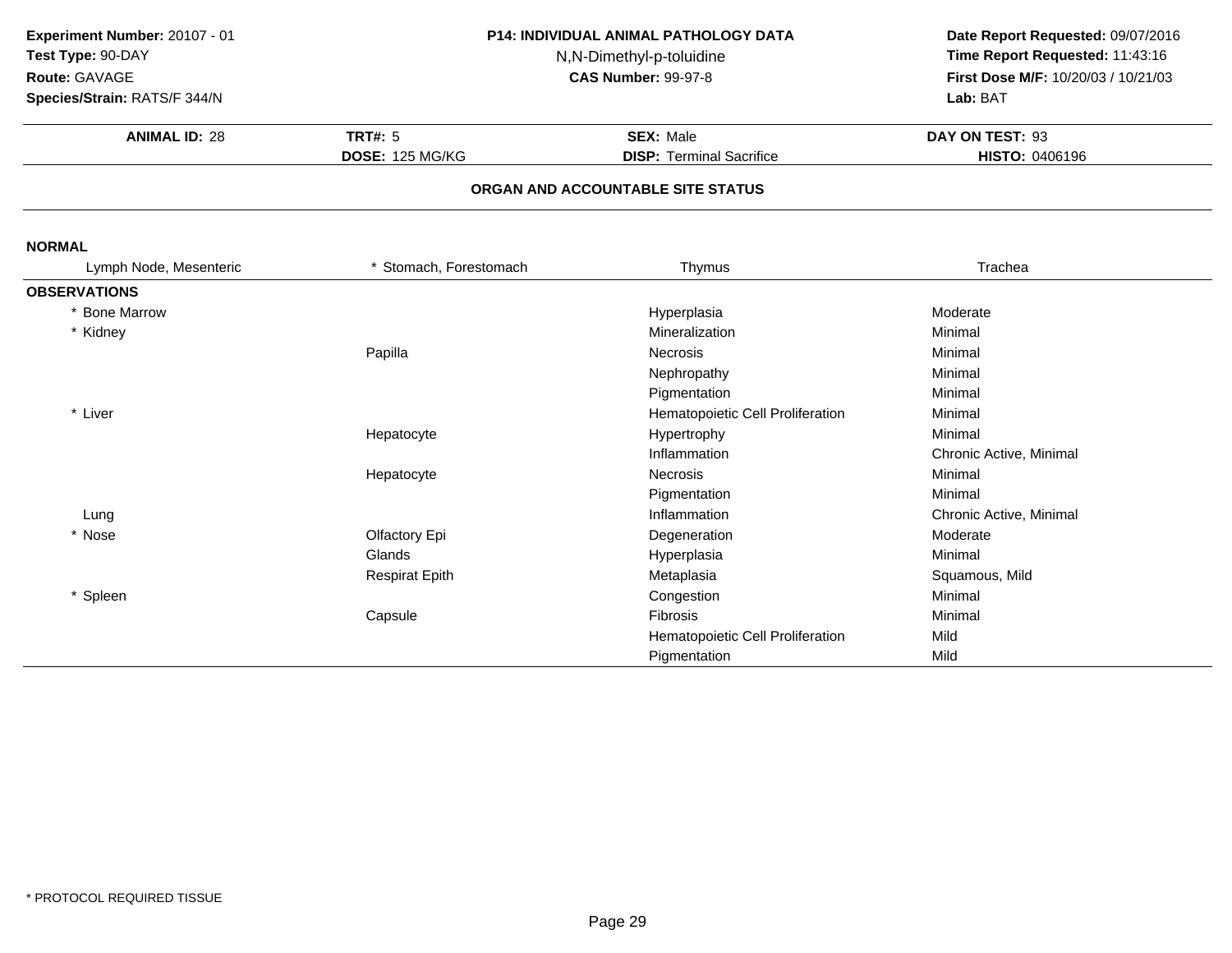| Experiment Number: 20107 - 01<br>Test Type: 90-DAY<br>Route: GAVAGE<br>Species/Strain: RATS/F 344/N<br><b>ANIMAL ID: 29</b> | <b>P14: INDIVIDUAL ANIMAL PATHOLOGY DATA</b><br>N,N-Dimethyl-p-toluidine<br><b>CAS Number: 99-97-8</b><br><b>TRT#: 5</b><br><b>SEX: Male</b><br><b>DOSE: 125 MG/KG</b><br><b>DISP: Terminal Sacrifice</b> |                                   | Date Report Requested: 09/07/2016<br>Time Report Requested: 11:43:16<br>First Dose M/F: 10/20/03 / 10/21/03<br>Lab: BAT<br>DAY ON TEST: 93<br>HISTO: 0406197 |
|-----------------------------------------------------------------------------------------------------------------------------|-----------------------------------------------------------------------------------------------------------------------------------------------------------------------------------------------------------|-----------------------------------|--------------------------------------------------------------------------------------------------------------------------------------------------------------|
|                                                                                                                             |                                                                                                                                                                                                           | ORGAN AND ACCOUNTABLE SITE STATUS |                                                                                                                                                              |
| <b>NORMAL</b>                                                                                                               |                                                                                                                                                                                                           |                                   |                                                                                                                                                              |
| Lymph Node, Mesenteric                                                                                                      | * Stomach, Forestomach                                                                                                                                                                                    | Thymus                            |                                                                                                                                                              |
| <b>OBSERVATIONS</b>                                                                                                         |                                                                                                                                                                                                           |                                   |                                                                                                                                                              |
| * Bone Marrow                                                                                                               |                                                                                                                                                                                                           | Hyperplasia                       | Moderate                                                                                                                                                     |
| * Kidney                                                                                                                    |                                                                                                                                                                                                           | Mineralization                    | Mild                                                                                                                                                         |
|                                                                                                                             |                                                                                                                                                                                                           | Nephropathy                       | Minimal                                                                                                                                                      |
|                                                                                                                             |                                                                                                                                                                                                           | Pigmentation                      | Minimal                                                                                                                                                      |
| * Liver                                                                                                                     |                                                                                                                                                                                                           | Hematopoietic Cell Proliferation  | Minimal                                                                                                                                                      |
|                                                                                                                             | Hepatocyte                                                                                                                                                                                                | Hypertrophy                       | Minimal                                                                                                                                                      |
|                                                                                                                             |                                                                                                                                                                                                           | Inflammation                      | Chronic Active, Minimal                                                                                                                                      |
|                                                                                                                             |                                                                                                                                                                                                           | Pigmentation                      | Minimal                                                                                                                                                      |
| Lung                                                                                                                        |                                                                                                                                                                                                           | Inflammation                      | Chronic Active, Minimal                                                                                                                                      |
| * Nose                                                                                                                      | Olfactory Epi                                                                                                                                                                                             | Degeneration                      | Moderate                                                                                                                                                     |
|                                                                                                                             | <b>Respirat Epith</b>                                                                                                                                                                                     | Hyperplasia                       | Mild                                                                                                                                                         |
|                                                                                                                             | Glands                                                                                                                                                                                                    | Hyperplasia                       | Mild                                                                                                                                                         |
|                                                                                                                             | <b>Respirat Epith</b>                                                                                                                                                                                     | Metaplasia                        | Squamous, Moderate                                                                                                                                           |
| * Spleen                                                                                                                    |                                                                                                                                                                                                           | Congestion                        | Mild                                                                                                                                                         |
|                                                                                                                             | Capsule                                                                                                                                                                                                   | Fibrosis                          | Minimal                                                                                                                                                      |
|                                                                                                                             |                                                                                                                                                                                                           | Hematopoietic Cell Proliferation  | Mild                                                                                                                                                         |
|                                                                                                                             | Mesothelium                                                                                                                                                                                               | Hypertrophy                       | Minimal                                                                                                                                                      |
|                                                                                                                             |                                                                                                                                                                                                           | Pigmentation                      | Mild                                                                                                                                                         |
| Trachea                                                                                                                     |                                                                                                                                                                                                           | Inflammation                      | Chronic Active, Minimal                                                                                                                                      |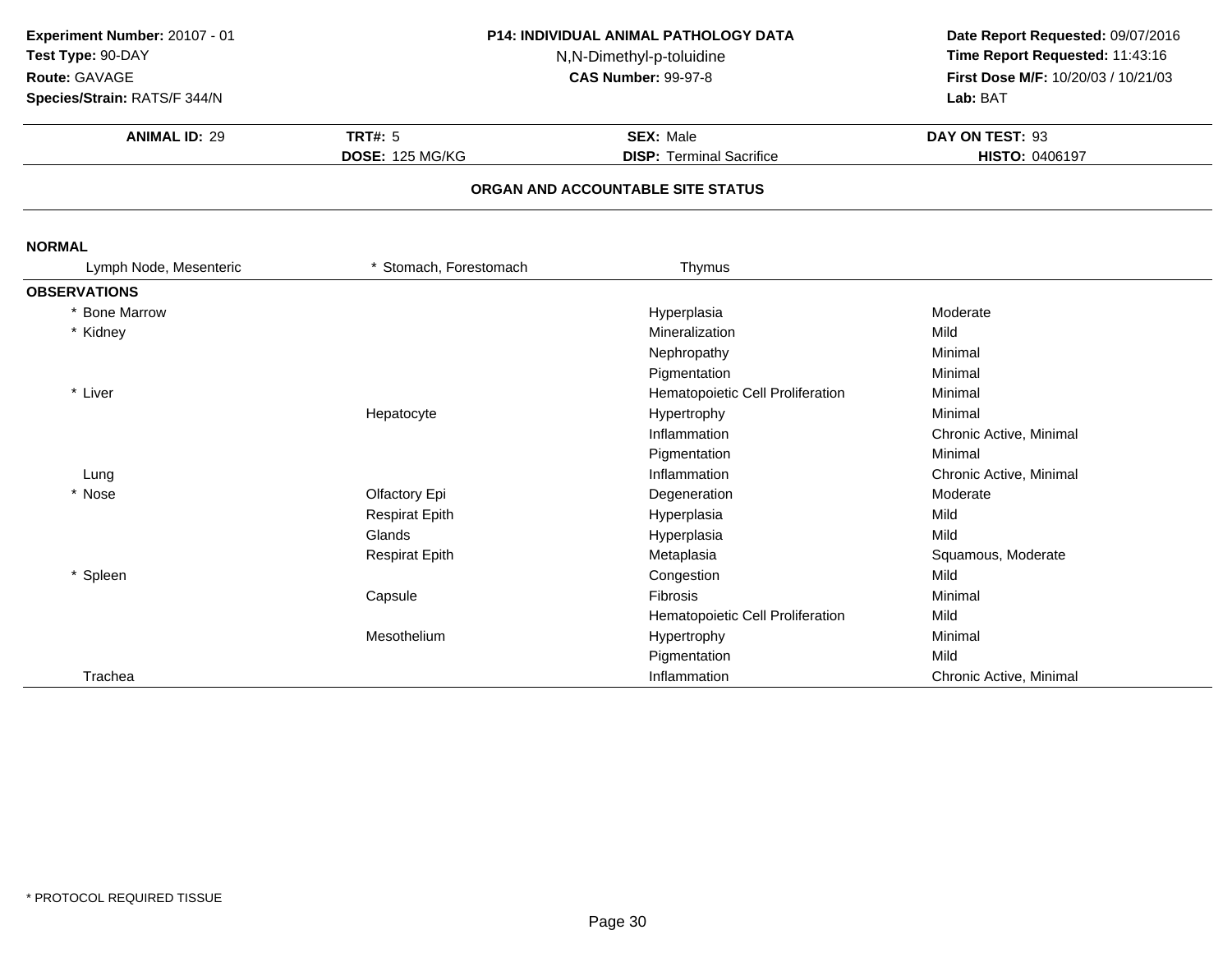| Experiment Number: 20107 - 01<br>Test Type: 90-DAY<br>Route: GAVAGE<br>Species/Strain: RATS/F 344/N | <b>P14: INDIVIDUAL ANIMAL PATHOLOGY DATA</b><br>N,N-Dimethyl-p-toluidine<br><b>CAS Number: 99-97-8</b> |                                                     | Date Report Requested: 09/07/2016<br>Time Report Requested: 11:43:16<br>First Dose M/F: 10/20/03 / 10/21/03<br>Lab: BAT |
|-----------------------------------------------------------------------------------------------------|--------------------------------------------------------------------------------------------------------|-----------------------------------------------------|-------------------------------------------------------------------------------------------------------------------------|
| <b>ANIMAL ID: 30</b>                                                                                | <b>TRT#: 5</b><br><b>DOSE: 125 MG/KG</b>                                                               | <b>SEX: Male</b><br><b>DISP: Terminal Sacrifice</b> | DAY ON TEST: 93<br>HISTO: 0406198                                                                                       |
|                                                                                                     |                                                                                                        | ORGAN AND ACCOUNTABLE SITE STATUS                   |                                                                                                                         |
| <b>NORMAL</b>                                                                                       |                                                                                                        |                                                     |                                                                                                                         |
| Lymph Node, Mesenteric                                                                              | * Stomach, Forestomach                                                                                 | Thymus                                              | Trachea                                                                                                                 |
| <b>OBSERVATIONS</b>                                                                                 |                                                                                                        |                                                     |                                                                                                                         |
| * Bone Marrow                                                                                       |                                                                                                        | Hyperplasia                                         | Moderate                                                                                                                |
| * Kidney                                                                                            |                                                                                                        | Mineralization                                      | Minimal                                                                                                                 |
|                                                                                                     | Papilla                                                                                                | Necrosis                                            | Minimal                                                                                                                 |
|                                                                                                     |                                                                                                        | Nephropathy                                         | Minimal                                                                                                                 |
|                                                                                                     |                                                                                                        | Pigmentation                                        | Minimal                                                                                                                 |
| * Liver                                                                                             |                                                                                                        | Hematopoietic Cell Proliferation                    | Minimal                                                                                                                 |
|                                                                                                     |                                                                                                        | Inflammation                                        | Chronic Active, Minimal                                                                                                 |
|                                                                                                     | Hepatocyte                                                                                             | Necrosis                                            | Minimal                                                                                                                 |
|                                                                                                     |                                                                                                        | Pigmentation                                        | Minimal                                                                                                                 |
| Lung                                                                                                |                                                                                                        | Inflammation                                        | Chronic Active, Minimal                                                                                                 |
| * Nose                                                                                              | Olfactory Epi                                                                                          | Degeneration                                        | Mild                                                                                                                    |
|                                                                                                     | <b>Respirat Epith</b>                                                                                  | Hyperplasia                                         | Minimal                                                                                                                 |
|                                                                                                     | Glands                                                                                                 | Hyperplasia                                         | Mild                                                                                                                    |
|                                                                                                     | <b>Respirat Epith</b>                                                                                  | Metaplasia                                          | Squamous, Mild                                                                                                          |
| * Spleen                                                                                            |                                                                                                        | Congestion                                          | Mild                                                                                                                    |
|                                                                                                     | Capsule                                                                                                | Fibrosis                                            | Mild                                                                                                                    |
|                                                                                                     |                                                                                                        | Hematopoietic Cell Proliferation                    | Mild                                                                                                                    |
|                                                                                                     | Mesothelium                                                                                            | Hypertrophy                                         | Mild                                                                                                                    |
|                                                                                                     |                                                                                                        | Pigmentation                                        | Mild                                                                                                                    |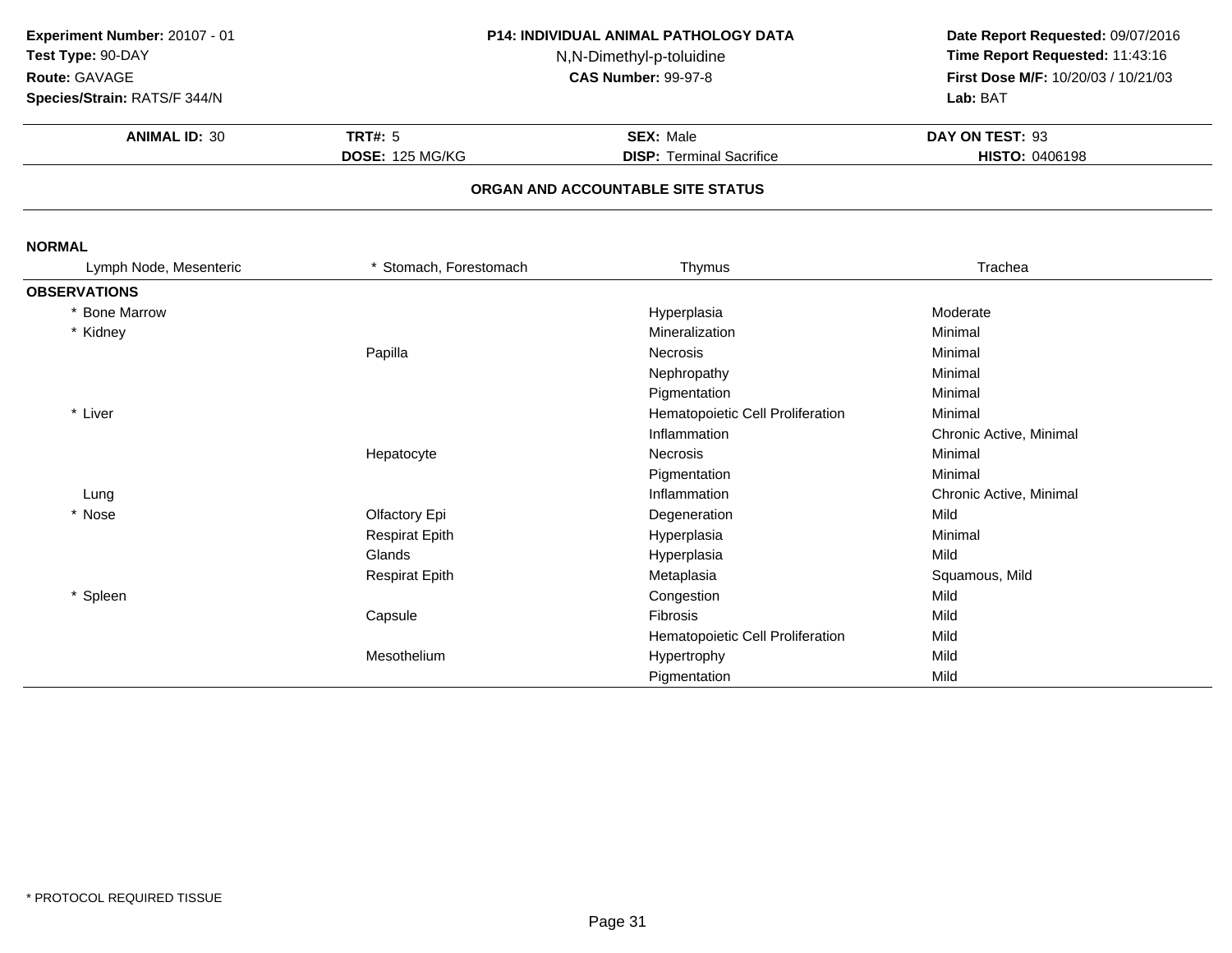| Experiment Number: 20107 - 01<br>Test Type: 90-DAY<br>Route: GAVAGE<br>Species/Strain: RATS/F 344/N | P14: INDIVIDUAL ANIMAL PATHOLOGY DATA<br>N,N-Dimethyl-p-toluidine<br><b>CAS Number: 99-97-8</b> |                                   | Date Report Requested: 09/07/2016<br>Time Report Requested: 11:43:16<br>First Dose M/F: 10/20/03 / 10/21/03<br>Lab: BAT |
|-----------------------------------------------------------------------------------------------------|-------------------------------------------------------------------------------------------------|-----------------------------------|-------------------------------------------------------------------------------------------------------------------------|
| <b>ANIMAL ID: 31</b>                                                                                | <b>TRT#: 7</b>                                                                                  | <b>SEX: Male</b>                  | DAY ON TEST: 93                                                                                                         |
|                                                                                                     | <b>DOSE: 250 MG/KG</b>                                                                          | <b>DISP: Terminal Sacrifice</b>   | HISTO: 0406199                                                                                                          |
|                                                                                                     |                                                                                                 | ORGAN AND ACCOUNTABLE SITE STATUS |                                                                                                                         |
| <b>NORMAL</b>                                                                                       |                                                                                                 |                                   |                                                                                                                         |
| * Lymph Node, Mesenteric                                                                            | * Stomach, Forestomach                                                                          | Thymus                            | Trachea                                                                                                                 |
| <b>OBSERVATIONS</b>                                                                                 |                                                                                                 |                                   |                                                                                                                         |
| * Bone Marrow                                                                                       |                                                                                                 | Hyperplasia                       | Moderate                                                                                                                |
| * Kidney                                                                                            | <b>Renal Tubule</b>                                                                             | <b>Dilatation</b>                 | Mild                                                                                                                    |
|                                                                                                     |                                                                                                 | Mineralization                    | Minimal                                                                                                                 |
|                                                                                                     | Papilla                                                                                         | Necrosis                          | Mild                                                                                                                    |
|                                                                                                     |                                                                                                 | Nephropathy                       | Minimal                                                                                                                 |
|                                                                                                     |                                                                                                 | Pigmentation                      | Mild                                                                                                                    |
| * Liver                                                                                             | Hepatocyte                                                                                      | Hypertrophy                       | Mild                                                                                                                    |
|                                                                                                     |                                                                                                 | Pigmentation                      | Minimal                                                                                                                 |
| Lung                                                                                                |                                                                                                 | Inflammation                      | Chronic Active, Minimal                                                                                                 |
| * Nose                                                                                              | Olfactory Epi                                                                                   | Degeneration                      | Moderate                                                                                                                |
|                                                                                                     | Glands                                                                                          | Hyperplasia                       | Mild                                                                                                                    |
|                                                                                                     | <b>Respirat Epith</b>                                                                           | Hyperplasia                       | Mild                                                                                                                    |
|                                                                                                     | <b>Respirat Epith</b>                                                                           | Metaplasia                        | Squamous, Moderate                                                                                                      |
|                                                                                                     | Olfactory Epi                                                                                   | Metaplasia                        | Mild                                                                                                                    |
| * Spleen                                                                                            | Lymph Follic                                                                                    | Atrophy                           | Mild                                                                                                                    |
|                                                                                                     |                                                                                                 | Congestion                        | Mild                                                                                                                    |
|                                                                                                     | Capsule                                                                                         | Fibrosis                          | Moderate                                                                                                                |
|                                                                                                     |                                                                                                 | Hematopoietic Cell Proliferation  | Mild                                                                                                                    |
|                                                                                                     | Mesothelium                                                                                     | Hypertrophy                       | Mild                                                                                                                    |
|                                                                                                     |                                                                                                 | Pigmentation                      | Mild                                                                                                                    |
| [Congestion<br>$TGLs = 1-5$                                                                         |                                                                                                 |                                   |                                                                                                                         |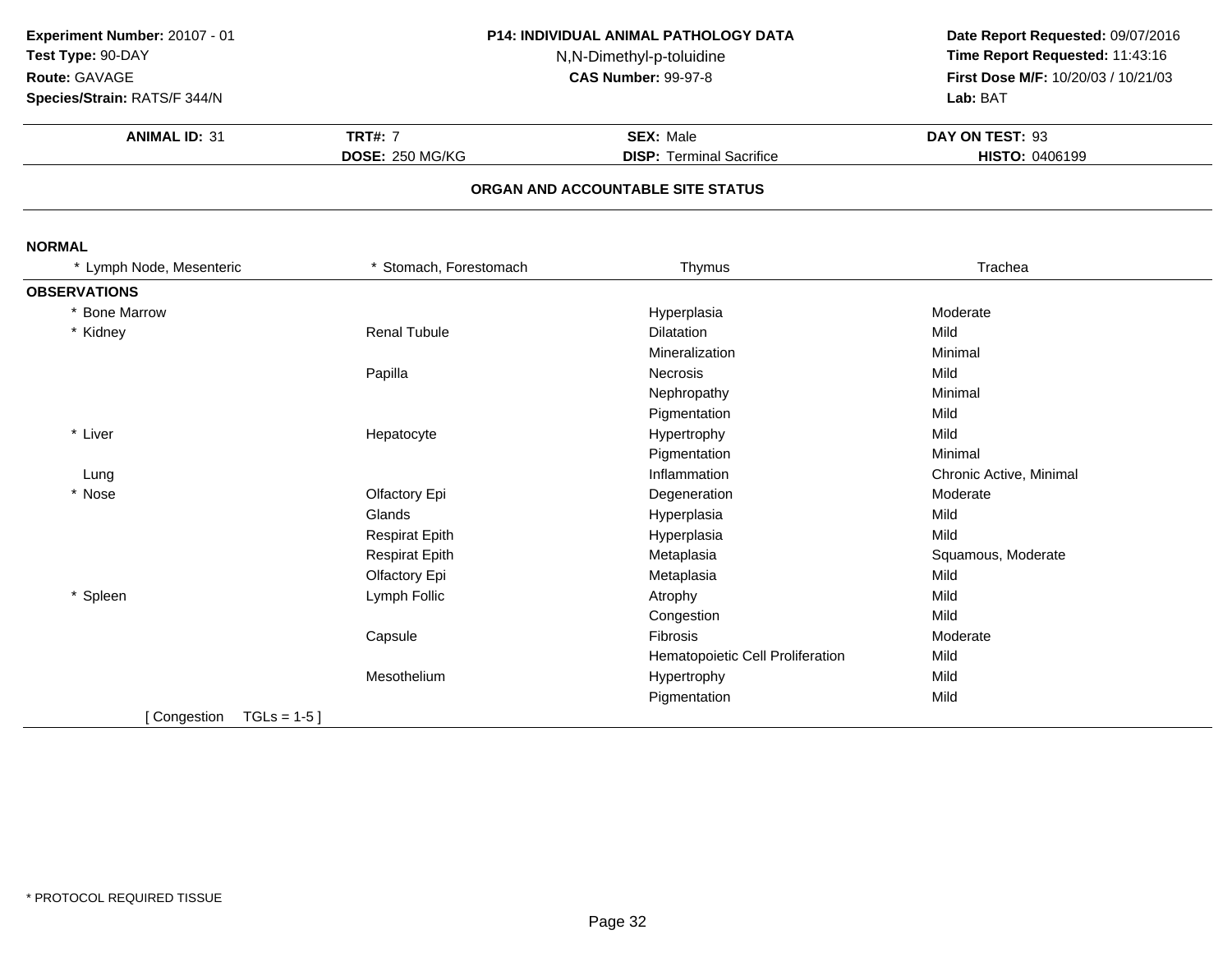| Experiment Number: 20107 - 01<br>Test Type: 90-DAY<br>Route: GAVAGE<br>Species/Strain: RATS/F 344/N | P14: INDIVIDUAL ANIMAL PATHOLOGY DATA<br>N,N-Dimethyl-p-toluidine<br><b>CAS Number: 99-97-8</b> |                                                     | Date Report Requested: 09/07/2016<br>Time Report Requested: 11:43:16<br>First Dose M/F: 10/20/03 / 10/21/03<br>Lab: BAT |
|-----------------------------------------------------------------------------------------------------|-------------------------------------------------------------------------------------------------|-----------------------------------------------------|-------------------------------------------------------------------------------------------------------------------------|
| <b>ANIMAL ID: 32</b>                                                                                | <b>TRT#: 7</b><br>DOSE: 250 MG/KG                                                               | <b>SEX: Male</b><br><b>DISP: Terminal Sacrifice</b> | DAY ON TEST: 93<br>HISTO: 0406200                                                                                       |
|                                                                                                     |                                                                                                 | ORGAN AND ACCOUNTABLE SITE STATUS                   |                                                                                                                         |
| <b>NORMAL</b>                                                                                       |                                                                                                 |                                                     |                                                                                                                         |
| * Lymph Node, Mesenteric                                                                            | * Stomach, Forestomach                                                                          | Thymus                                              | Trachea                                                                                                                 |
| <b>OBSERVATIONS</b>                                                                                 |                                                                                                 |                                                     |                                                                                                                         |
| * Bone Marrow                                                                                       |                                                                                                 | Hyperplasia                                         | Moderate                                                                                                                |
| * Kidney                                                                                            |                                                                                                 | Mineralization                                      | Moderate                                                                                                                |
|                                                                                                     | Papilla                                                                                         | Necrosis                                            | Mild                                                                                                                    |
|                                                                                                     |                                                                                                 | Nephropathy                                         | Mild                                                                                                                    |
|                                                                                                     |                                                                                                 | Pigmentation                                        | Mild                                                                                                                    |
| * Liver                                                                                             |                                                                                                 | Hematopoietic Cell Proliferation                    | Minimal                                                                                                                 |
|                                                                                                     | Hepatocyte                                                                                      | Hypertrophy                                         | Minimal                                                                                                                 |
|                                                                                                     |                                                                                                 | Pigmentation                                        | Minimal                                                                                                                 |
| Lung                                                                                                |                                                                                                 | Inflammation                                        | Chronic Active, Minimal                                                                                                 |
| * Nose                                                                                              | Olfactory Epi                                                                                   | Degeneration                                        | Moderate                                                                                                                |
|                                                                                                     | Glands                                                                                          | Hyperplasia                                         | Mild                                                                                                                    |
|                                                                                                     | <b>Respirat Epith</b>                                                                           | Hyperplasia                                         | Mild                                                                                                                    |
|                                                                                                     | <b>Respirat Epith</b>                                                                           | Metaplasia                                          | Squamous, Moderate                                                                                                      |
|                                                                                                     | Olfactory Epi                                                                                   | Metaplasia                                          | Mild                                                                                                                    |
| * Spleen                                                                                            | Lymph Follic                                                                                    | Atrophy                                             | Mild                                                                                                                    |
|                                                                                                     |                                                                                                 | Congestion                                          | Moderate                                                                                                                |
|                                                                                                     | Capsule                                                                                         | Fibrosis                                            | Moderate                                                                                                                |
|                                                                                                     |                                                                                                 | Hematopoietic Cell Proliferation                    | Mild                                                                                                                    |
|                                                                                                     | Mesothelium                                                                                     | Hypertrophy                                         | Mild                                                                                                                    |
|                                                                                                     |                                                                                                 | Pigmentation                                        | Mild                                                                                                                    |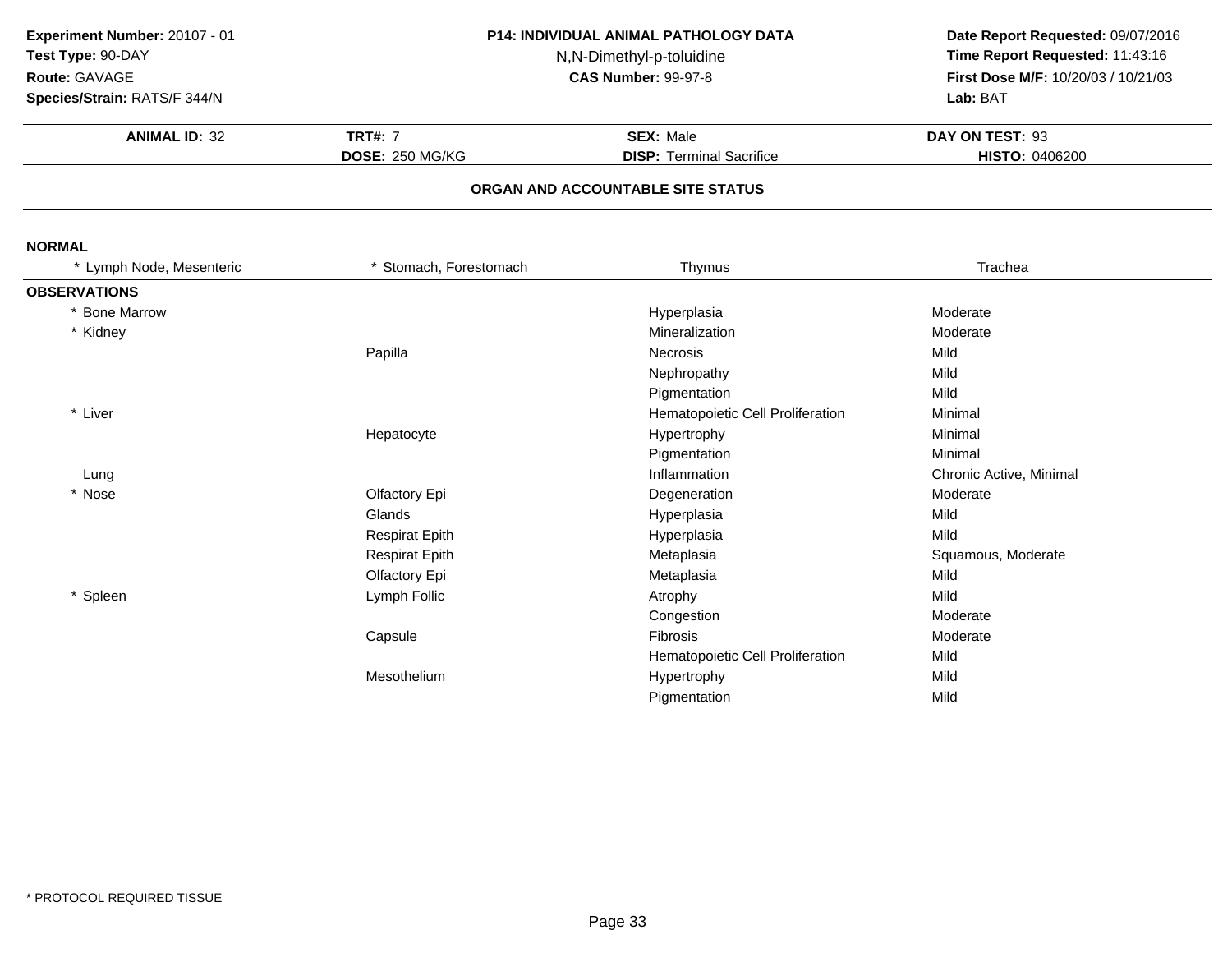| Experiment Number: 20107 - 01<br>Test Type: 90-DAY<br>Route: GAVAGE<br>Species/Strain: RATS/F 344/N | <b>P14: INDIVIDUAL ANIMAL PATHOLOGY DATA</b><br>N,N-Dimethyl-p-toluidine<br><b>CAS Number: 99-97-8</b> |                                                     | Date Report Requested: 09/07/2016<br>Time Report Requested: 11:43:16<br>First Dose M/F: 10/20/03 / 10/21/03<br>Lab: BAT |
|-----------------------------------------------------------------------------------------------------|--------------------------------------------------------------------------------------------------------|-----------------------------------------------------|-------------------------------------------------------------------------------------------------------------------------|
| <b>ANIMAL ID: 33</b>                                                                                | <b>TRT#: 7</b><br><b>DOSE: 250 MG/KG</b>                                                               | <b>SEX: Male</b><br><b>DISP: Terminal Sacrifice</b> | DAY ON TEST: 93<br>HISTO: 0406201                                                                                       |
|                                                                                                     |                                                                                                        | ORGAN AND ACCOUNTABLE SITE STATUS                   |                                                                                                                         |
| <b>NORMAL</b>                                                                                       |                                                                                                        |                                                     |                                                                                                                         |
| * Lymph Node, Mesenteric                                                                            | * Stomach, Forestomach                                                                                 | Thymus                                              |                                                                                                                         |
| <b>OBSERVATIONS</b>                                                                                 |                                                                                                        |                                                     |                                                                                                                         |
| * Bone Marrow                                                                                       |                                                                                                        | Hyperplasia                                         | Moderate                                                                                                                |
| * Kidney                                                                                            |                                                                                                        | Mineralization                                      | Minimal                                                                                                                 |
|                                                                                                     | Papilla                                                                                                | <b>Necrosis</b>                                     | Mild                                                                                                                    |
|                                                                                                     |                                                                                                        | Nephropathy                                         | Minimal                                                                                                                 |
|                                                                                                     |                                                                                                        | Pigmentation                                        | Minimal                                                                                                                 |
| * Liver                                                                                             | Hepatocyte                                                                                             | Hypertrophy                                         | Minimal                                                                                                                 |
|                                                                                                     |                                                                                                        | Pigmentation                                        | Minimal                                                                                                                 |
| Lung                                                                                                |                                                                                                        | Inflammation                                        | Chronic Active, Minimal                                                                                                 |
| * Nose                                                                                              | Olfactory Epi                                                                                          | Degeneration                                        | Moderate                                                                                                                |
|                                                                                                     | Glands                                                                                                 | Hyperplasia                                         | Mild                                                                                                                    |
|                                                                                                     | <b>Respirat Epith</b>                                                                                  | Hyperplasia                                         | Mild                                                                                                                    |
|                                                                                                     | <b>Respirat Epith</b>                                                                                  | Metaplasia                                          | Squamous, Moderate                                                                                                      |
|                                                                                                     | Olfactory Epi                                                                                          | Metaplasia                                          | Mild                                                                                                                    |
| * Spleen                                                                                            | Lymph Follic                                                                                           | Atrophy                                             | Mild                                                                                                                    |
|                                                                                                     |                                                                                                        | Congestion                                          | Mild                                                                                                                    |
|                                                                                                     | Capsule                                                                                                | Fibrosis                                            | Moderate                                                                                                                |
|                                                                                                     |                                                                                                        | Hematopoietic Cell Proliferation                    | Mild                                                                                                                    |
|                                                                                                     | Mesothelium                                                                                            | Hypertrophy                                         | Mild                                                                                                                    |
|                                                                                                     |                                                                                                        | Pigmentation                                        | Mild                                                                                                                    |
| [ Congestion<br>$TGLs = 1-5$                                                                        |                                                                                                        |                                                     |                                                                                                                         |
| Trachea                                                                                             |                                                                                                        | Inflammation                                        | Chronic Active, Minimal                                                                                                 |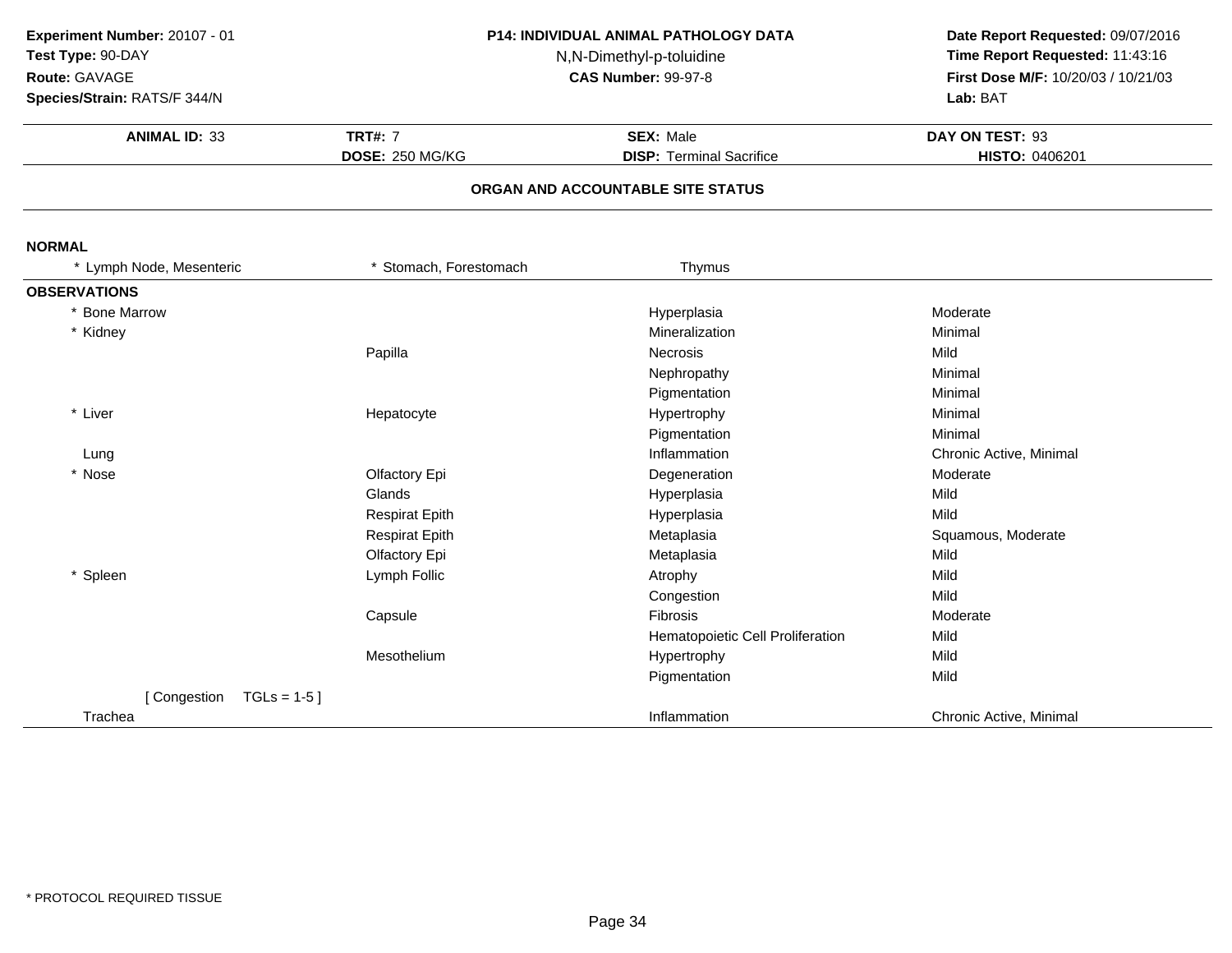| Experiment Number: 20107 - 01<br>Test Type: 90-DAY<br>Route: GAVAGE<br>Species/Strain: RATS/F 344/N | <b>P14: INDIVIDUAL ANIMAL PATHOLOGY DATA</b><br>N,N-Dimethyl-p-toluidine<br><b>CAS Number: 99-97-8</b> |                                   | Date Report Requested: 09/07/2016<br>Time Report Requested: 11:43:16<br>First Dose M/F: 10/20/03 / 10/21/03<br>Lab: BAT |
|-----------------------------------------------------------------------------------------------------|--------------------------------------------------------------------------------------------------------|-----------------------------------|-------------------------------------------------------------------------------------------------------------------------|
| <b>ANIMAL ID: 34</b>                                                                                | <b>TRT#: 7</b>                                                                                         | <b>SEX: Male</b>                  | DAY ON TEST: 93                                                                                                         |
|                                                                                                     | <b>DOSE: 250 MG/KG</b>                                                                                 | <b>DISP: Terminal Sacrifice</b>   | HISTO: 0406202                                                                                                          |
|                                                                                                     |                                                                                                        | ORGAN AND ACCOUNTABLE SITE STATUS |                                                                                                                         |
| <b>NORMAL</b>                                                                                       |                                                                                                        |                                   |                                                                                                                         |
| * Lymph Node, Mesenteric                                                                            | * Stomach, Forestomach                                                                                 | Thymus                            | Trachea                                                                                                                 |
| <b>OBSERVATIONS</b>                                                                                 |                                                                                                        |                                   |                                                                                                                         |
| * Bone Marrow                                                                                       |                                                                                                        | Hyperplasia                       | Moderate                                                                                                                |
| * Kidney                                                                                            |                                                                                                        | Mineralization                    | Moderate                                                                                                                |
|                                                                                                     | Papilla                                                                                                | Necrosis                          | Mild                                                                                                                    |
|                                                                                                     |                                                                                                        | Nephropathy                       | Minimal                                                                                                                 |
|                                                                                                     |                                                                                                        | Pigmentation                      | Mild                                                                                                                    |
| * Liver                                                                                             |                                                                                                        | Hematopoietic Cell Proliferation  | Minimal                                                                                                                 |
|                                                                                                     |                                                                                                        | Hepatodiaphragmatic Nodule        |                                                                                                                         |
|                                                                                                     | Hepatocyte                                                                                             | Hypertrophy                       | Minimal                                                                                                                 |
|                                                                                                     |                                                                                                        | Inflammation                      | Chronic Active, Minimal                                                                                                 |
|                                                                                                     | Hepatocyte                                                                                             | <b>Necrosis</b>                   | Minimal                                                                                                                 |
|                                                                                                     |                                                                                                        | Pigmentation                      | Minimal                                                                                                                 |
| [ Hepatodiaphragmatic Nodule                                                                        | $TGLs = 2-14$                                                                                          |                                   |                                                                                                                         |
| Lung                                                                                                |                                                                                                        | Inflammation                      | Chronic Active, Minimal                                                                                                 |
| * Nose                                                                                              | Olfactory Epi                                                                                          | Degeneration                      | Moderate                                                                                                                |
|                                                                                                     | Glands                                                                                                 | Hyperplasia                       | Moderate                                                                                                                |
|                                                                                                     | <b>Respirat Epith</b>                                                                                  | Hyperplasia                       | Mild                                                                                                                    |
|                                                                                                     | <b>Respirat Epith</b>                                                                                  | Metaplasia                        | Squamous, Moderate                                                                                                      |
|                                                                                                     | Olfactory Epi                                                                                          | Metaplasia                        | Mild                                                                                                                    |
| * Spleen                                                                                            | Lymph Follic                                                                                           | Atrophy                           | Mild                                                                                                                    |
|                                                                                                     |                                                                                                        | Congestion                        | Moderate                                                                                                                |
|                                                                                                     | Capsule                                                                                                | Fibrosis                          | Moderate                                                                                                                |
|                                                                                                     |                                                                                                        | Hematopoietic Cell Proliferation  | Minimal                                                                                                                 |
|                                                                                                     | Mesothelium                                                                                            | Hypertrophy                       | Mild                                                                                                                    |
|                                                                                                     |                                                                                                        | Pigmentation                      | Mild                                                                                                                    |
| [Congestion<br>$TGLs = 1-5$ ]                                                                       |                                                                                                        |                                   |                                                                                                                         |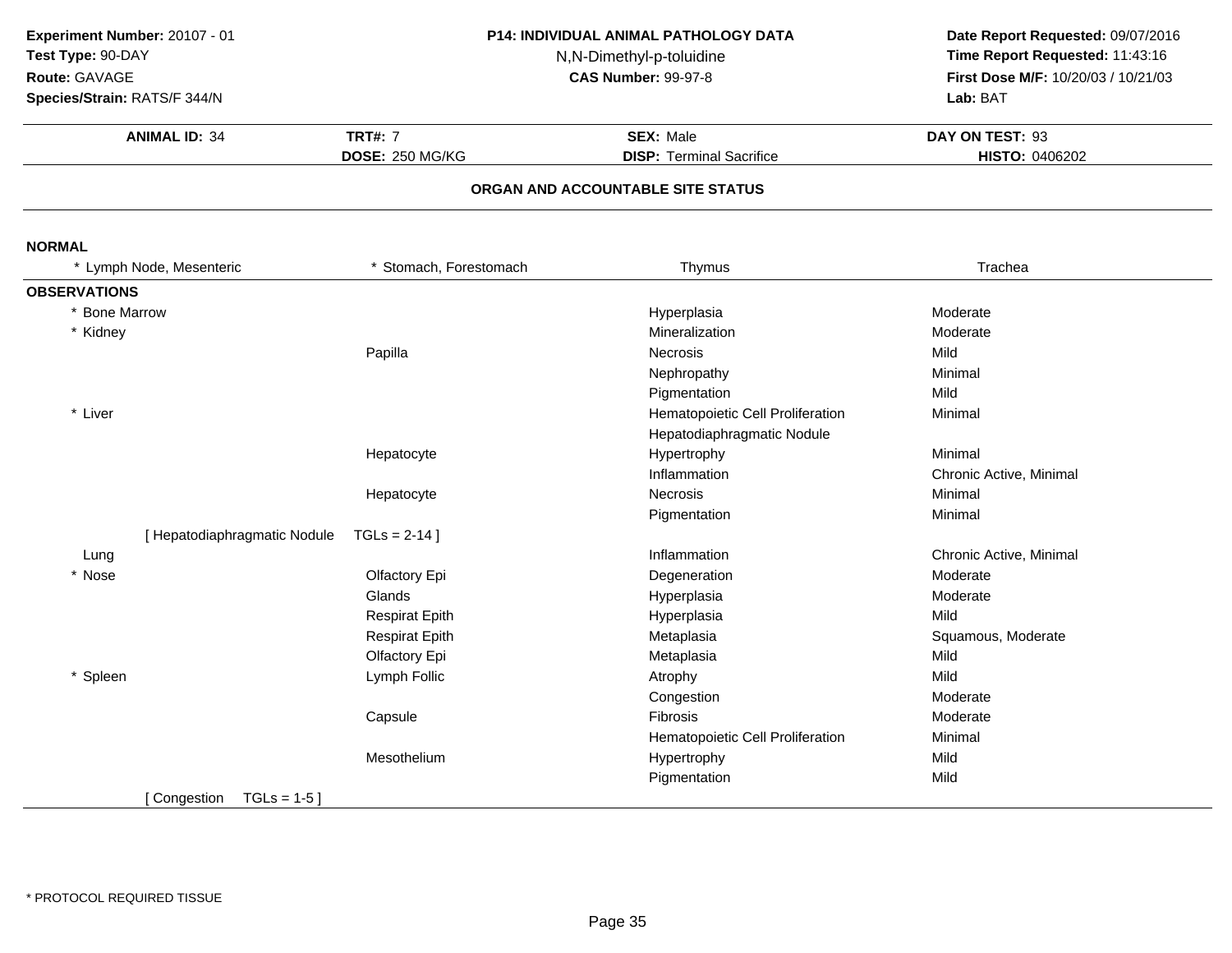| Experiment Number: 20107 - 01<br>Test Type: 90-DAY<br>Route: GAVAGE<br>Species/Strain: RATS/F 344/N | P14: INDIVIDUAL ANIMAL PATHOLOGY DATA<br>N,N-Dimethyl-p-toluidine<br><b>CAS Number: 99-97-8</b> |                                                                      | Date Report Requested: 09/07/2016<br>Time Report Requested: 11:43:16<br>First Dose M/F: 10/20/03 / 10/21/03<br>Lab: BAT |
|-----------------------------------------------------------------------------------------------------|-------------------------------------------------------------------------------------------------|----------------------------------------------------------------------|-------------------------------------------------------------------------------------------------------------------------|
| <b>ANIMAL ID: 35</b>                                                                                | <b>TRT#: 7</b>                                                                                  | <b>SEX: Male</b>                                                     | DAY ON TEST: 93                                                                                                         |
|                                                                                                     | <b>DOSE: 250 MG/KG</b>                                                                          | <b>DISP: Terminal Sacrifice</b><br>ORGAN AND ACCOUNTABLE SITE STATUS | HISTO: 0406203                                                                                                          |
| <b>NORMAL</b>                                                                                       |                                                                                                 |                                                                      |                                                                                                                         |
| * Lymph Node, Mesenteric                                                                            | * Stomach, Forestomach                                                                          | Thymus                                                               | Trachea                                                                                                                 |
| <b>OBSERVATIONS</b>                                                                                 |                                                                                                 |                                                                      |                                                                                                                         |
| * Bone Marrow                                                                                       |                                                                                                 | Hyperplasia                                                          | Moderate                                                                                                                |
| * Kidney                                                                                            |                                                                                                 | Mineralization                                                       | Mild                                                                                                                    |
|                                                                                                     | Papilla                                                                                         | <b>Necrosis</b>                                                      | Minimal                                                                                                                 |
|                                                                                                     |                                                                                                 | Nephropathy                                                          | Minimal                                                                                                                 |
|                                                                                                     |                                                                                                 | Pigmentation                                                         | Minimal                                                                                                                 |
| * Liver                                                                                             |                                                                                                 | Hematopoietic Cell Proliferation                                     | Minimal                                                                                                                 |
|                                                                                                     | <b>Bile Duct</b>                                                                                | Hyperplasia                                                          | Minimal                                                                                                                 |
|                                                                                                     | Hepatocyte                                                                                      | Hypertrophy                                                          | Minimal                                                                                                                 |
|                                                                                                     |                                                                                                 | Inflammation                                                         | Chronic Active, Minimal                                                                                                 |
|                                                                                                     | Hepatocyte                                                                                      | <b>Necrosis</b>                                                      | Minimal                                                                                                                 |
|                                                                                                     |                                                                                                 | Pigmentation                                                         | Minimal                                                                                                                 |
| Lung                                                                                                |                                                                                                 | Inflammation                                                         | Chronic Active, Minimal                                                                                                 |
| * Nose                                                                                              | Olfactory Epi                                                                                   | Degeneration                                                         | Moderate                                                                                                                |
|                                                                                                     | Glands                                                                                          | Hyperplasia                                                          | Mild                                                                                                                    |
|                                                                                                     | <b>Respirat Epith</b>                                                                           | Hyperplasia                                                          | Minimal                                                                                                                 |
|                                                                                                     | <b>Respirat Epith</b>                                                                           | Metaplasia                                                           | Squamous, Moderate                                                                                                      |
|                                                                                                     | Olfactory Epi                                                                                   | Metaplasia                                                           | Minimal                                                                                                                 |
| * Spleen                                                                                            | Lymph Follic                                                                                    | Atrophy                                                              | Minimal                                                                                                                 |
|                                                                                                     |                                                                                                 | Congestion                                                           | Mild                                                                                                                    |
|                                                                                                     | Capsule                                                                                         | Fibrosis                                                             | Mild                                                                                                                    |
|                                                                                                     |                                                                                                 | Hematopoietic Cell Proliferation                                     | Mild                                                                                                                    |
|                                                                                                     | Mesothelium                                                                                     | Hypertrophy                                                          | Minimal                                                                                                                 |
|                                                                                                     |                                                                                                 | Pigmentation                                                         | Mild                                                                                                                    |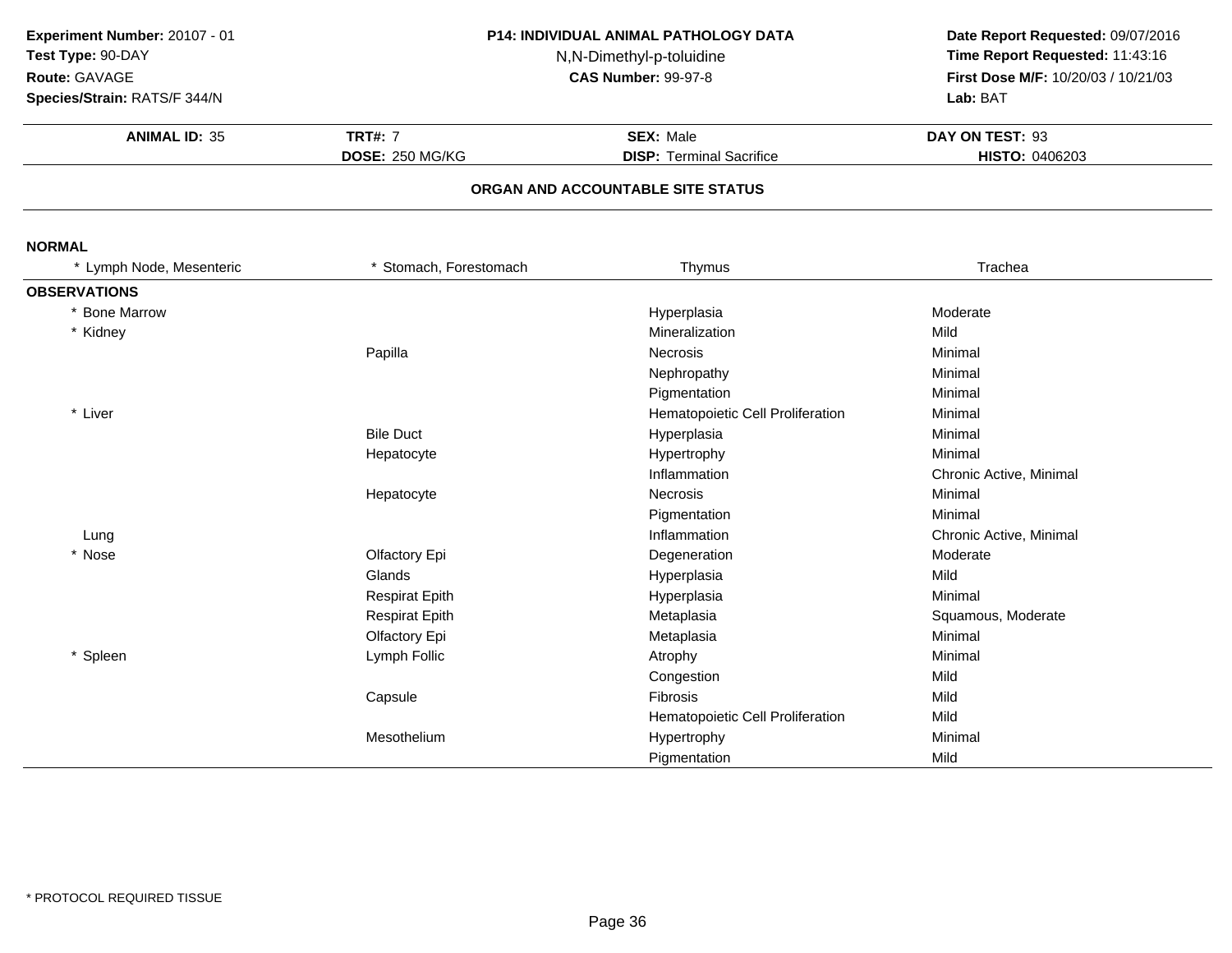| Experiment Number: 20107 - 01<br>Test Type: 90-DAY<br>Route: GAVAGE<br>Species/Strain: RATS/F 344/N | P14: INDIVIDUAL ANIMAL PATHOLOGY DATA<br>N,N-Dimethyl-p-toluidine<br><b>CAS Number: 99-97-8</b> |                                   | Date Report Requested: 09/07/2016<br>Time Report Requested: 11:43:16<br>First Dose M/F: 10/20/03 / 10/21/03<br>Lab: BAT |
|-----------------------------------------------------------------------------------------------------|-------------------------------------------------------------------------------------------------|-----------------------------------|-------------------------------------------------------------------------------------------------------------------------|
| <b>ANIMAL ID: 36</b>                                                                                | <b>TRT#: 7</b>                                                                                  | <b>SEX: Male</b>                  | DAY ON TEST: 93                                                                                                         |
|                                                                                                     | DOSE: 250 MG/KG                                                                                 | <b>DISP: Terminal Sacrifice</b>   | HISTO: 0406204                                                                                                          |
|                                                                                                     |                                                                                                 | ORGAN AND ACCOUNTABLE SITE STATUS |                                                                                                                         |
| <b>NORMAL</b>                                                                                       |                                                                                                 |                                   |                                                                                                                         |
| * Lymph Node, Mesenteric                                                                            | * Stomach, Forestomach                                                                          | Thymus                            |                                                                                                                         |
| <b>OBSERVATIONS</b>                                                                                 |                                                                                                 |                                   |                                                                                                                         |
| <b>Bone Marrow</b>                                                                                  |                                                                                                 | Hyperplasia                       | Moderate                                                                                                                |
| * Kidney                                                                                            |                                                                                                 | Mineralization                    | Mild                                                                                                                    |
|                                                                                                     | Papilla                                                                                         | <b>Necrosis</b>                   | Mild                                                                                                                    |
|                                                                                                     |                                                                                                 | Nephropathy                       | Minimal                                                                                                                 |
|                                                                                                     |                                                                                                 | Pigmentation                      | Mild                                                                                                                    |
| * Liver                                                                                             |                                                                                                 | Hematopoietic Cell Proliferation  | Minimal                                                                                                                 |
|                                                                                                     | Hepatocyte                                                                                      | Hypertrophy                       | Minimal                                                                                                                 |
|                                                                                                     |                                                                                                 | Inflammation                      | Chronic Active, Minimal                                                                                                 |
|                                                                                                     | Hepatocyte                                                                                      | Necrosis                          | Minimal                                                                                                                 |
|                                                                                                     |                                                                                                 | Pigmentation                      | Minimal                                                                                                                 |
| Lung                                                                                                |                                                                                                 | Inflammation                      | Chronic Active, Minimal                                                                                                 |
| * Nose                                                                                              | Olfactory Epi                                                                                   | Degeneration                      | Moderate                                                                                                                |
|                                                                                                     | <b>Respirat Epith</b>                                                                           | Hyperplasia                       | Mild                                                                                                                    |
|                                                                                                     | Glands                                                                                          | Hyperplasia                       | Mild                                                                                                                    |
|                                                                                                     | <b>Respirat Epith</b>                                                                           | Metaplasia                        | Squamous, Moderate                                                                                                      |
|                                                                                                     | Olfactory Epi                                                                                   | Metaplasia                        | Minimal                                                                                                                 |
| * Spleen                                                                                            | Lymph Follic                                                                                    | Atrophy                           | Minimal                                                                                                                 |
|                                                                                                     |                                                                                                 | Congestion                        | Mild                                                                                                                    |
|                                                                                                     | Capsule                                                                                         | Fibrosis                          | Mild                                                                                                                    |
|                                                                                                     |                                                                                                 | Hematopoietic Cell Proliferation  | Mild                                                                                                                    |
|                                                                                                     | Mesothelium                                                                                     | Hypertrophy                       | Minimal                                                                                                                 |
|                                                                                                     |                                                                                                 | Pigmentation                      | Mild                                                                                                                    |
| [Congestion<br>$TGLs = 1-5$                                                                         |                                                                                                 |                                   |                                                                                                                         |
| Trachea                                                                                             |                                                                                                 | Inflammation                      | Chronic Active, Minimal                                                                                                 |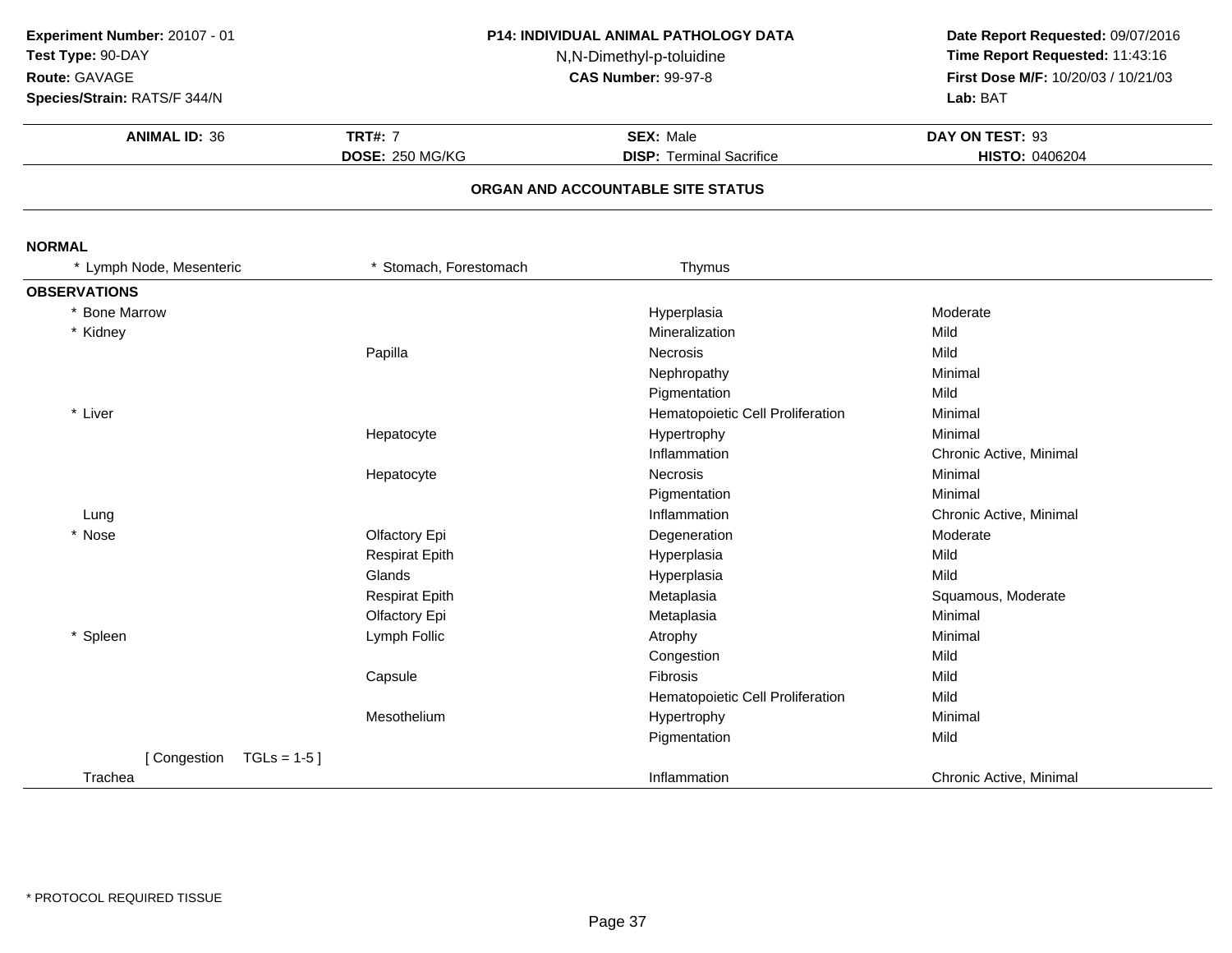| Experiment Number: 20107 - 01<br>Test Type: 90-DAY<br>Route: GAVAGE<br>Species/Strain: RATS/F 344/N | <b>P14: INDIVIDUAL ANIMAL PATHOLOGY DATA</b><br>N,N-Dimethyl-p-toluidine<br><b>CAS Number: 99-97-8</b> |                                                     | Date Report Requested: 09/07/2016<br>Time Report Requested: 11:43:16<br>First Dose M/F: 10/20/03 / 10/21/03<br>Lab: BAT |
|-----------------------------------------------------------------------------------------------------|--------------------------------------------------------------------------------------------------------|-----------------------------------------------------|-------------------------------------------------------------------------------------------------------------------------|
| <b>ANIMAL ID: 37</b>                                                                                | <b>TRT#: 7</b><br><b>DOSE: 250 MG/KG</b>                                                               | <b>SEX: Male</b><br><b>DISP: Terminal Sacrifice</b> |                                                                                                                         |
|                                                                                                     |                                                                                                        | ORGAN AND ACCOUNTABLE SITE STATUS                   | HISTO: 0406205                                                                                                          |
| <b>NORMAL</b>                                                                                       |                                                                                                        |                                                     |                                                                                                                         |
| * Lymph Node, Mesenteric                                                                            | * Stomach, Forestomach                                                                                 | Thymus                                              | Trachea                                                                                                                 |
| <b>OBSERVATIONS</b>                                                                                 |                                                                                                        |                                                     |                                                                                                                         |
| * Bone Marrow                                                                                       |                                                                                                        | Hyperplasia                                         | Moderate                                                                                                                |
| * Kidney                                                                                            |                                                                                                        | Mineralization                                      | Mild                                                                                                                    |
|                                                                                                     | Papilla                                                                                                | Necrosis                                            | Minimal                                                                                                                 |
|                                                                                                     |                                                                                                        | Nephropathy                                         | Minimal                                                                                                                 |
|                                                                                                     |                                                                                                        | Pigmentation                                        | Minimal                                                                                                                 |
| * Liver                                                                                             |                                                                                                        | Hematopoietic Cell Proliferation                    | Minimal                                                                                                                 |
|                                                                                                     | <b>Bile Duct</b>                                                                                       | Hyperplasia                                         | Minimal                                                                                                                 |
|                                                                                                     | Hepatocyte                                                                                             | Hypertrophy                                         | Minimal                                                                                                                 |
|                                                                                                     |                                                                                                        | Inflammation                                        | Chronic Active, Minimal                                                                                                 |
| Lung                                                                                                |                                                                                                        | Inflammation                                        | Chronic Active, Moderate                                                                                                |
| * Nose                                                                                              | Olfactory Epi                                                                                          | Degeneration                                        | Moderate                                                                                                                |
|                                                                                                     | Glands                                                                                                 | Hyperplasia                                         | Mild                                                                                                                    |
|                                                                                                     | <b>Respirat Epith</b>                                                                                  | Hyperplasia                                         | Minimal                                                                                                                 |
|                                                                                                     | <b>Respirat Epith</b>                                                                                  | Metaplasia                                          | Squamous, Mild                                                                                                          |
| * Spleen                                                                                            | Lymph Follic                                                                                           | Atrophy                                             | Minimal                                                                                                                 |
|                                                                                                     |                                                                                                        | Congestion                                          | Moderate                                                                                                                |
|                                                                                                     | Capsule                                                                                                | Fibrosis                                            | Moderate                                                                                                                |
|                                                                                                     |                                                                                                        | Hematopoietic Cell Proliferation                    | Mild                                                                                                                    |
|                                                                                                     | Mesothelium                                                                                            | Hypertrophy                                         | Minimal                                                                                                                 |
|                                                                                                     |                                                                                                        | Pigmentation                                        | Mild                                                                                                                    |
| [Congestion<br>$TGLs = 1-5$                                                                         |                                                                                                        |                                                     |                                                                                                                         |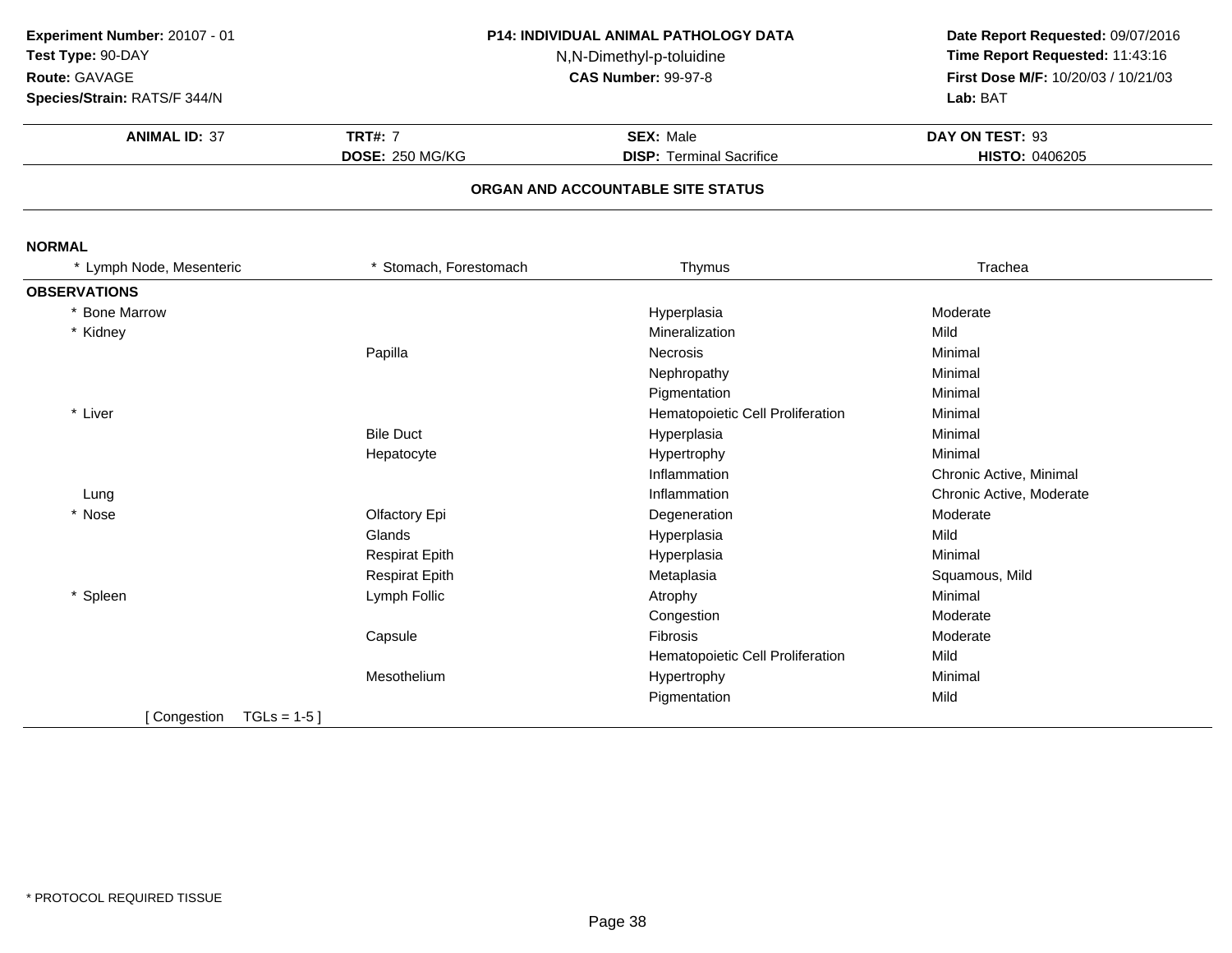| Experiment Number: 20107 - 01<br>Test Type: 90-DAY<br>Route: GAVAGE<br>Species/Strain: RATS/F 344/N<br><b>ANIMAL ID: 38</b> | P14: INDIVIDUAL ANIMAL PATHOLOGY DATA<br>N,N-Dimethyl-p-toluidine<br><b>CAS Number: 99-97-8</b><br><b>TRT#: 7</b><br><b>SEX: Male</b> |                                   | Date Report Requested: 09/07/2016<br>Time Report Requested: 11:43:16<br>First Dose M/F: 10/20/03 / 10/21/03<br>Lab: BAT<br>DAY ON TEST: 93 |
|-----------------------------------------------------------------------------------------------------------------------------|---------------------------------------------------------------------------------------------------------------------------------------|-----------------------------------|--------------------------------------------------------------------------------------------------------------------------------------------|
|                                                                                                                             | <b>DOSE: 250 MG/KG</b>                                                                                                                | <b>DISP: Terminal Sacrifice</b>   | HISTO: 0406206                                                                                                                             |
|                                                                                                                             |                                                                                                                                       | ORGAN AND ACCOUNTABLE SITE STATUS |                                                                                                                                            |
| <b>NORMAL</b>                                                                                                               |                                                                                                                                       |                                   |                                                                                                                                            |
| * Lymph Node, Mesenteric                                                                                                    | Thymus                                                                                                                                | Trachea                           |                                                                                                                                            |
| <b>OBSERVATIONS</b>                                                                                                         |                                                                                                                                       |                                   |                                                                                                                                            |
| * Bone Marrow                                                                                                               |                                                                                                                                       | Hyperplasia                       | Moderate                                                                                                                                   |
| * Kidney                                                                                                                    |                                                                                                                                       | Mineralization                    | Mild                                                                                                                                       |
|                                                                                                                             |                                                                                                                                       | Nephropathy                       | Minimal                                                                                                                                    |
|                                                                                                                             |                                                                                                                                       | Pigmentation                      | Mild                                                                                                                                       |
| * Liver                                                                                                                     |                                                                                                                                       | Hematopoietic Cell Proliferation  | Minimal                                                                                                                                    |
|                                                                                                                             | <b>Bile Duct</b>                                                                                                                      | Hyperplasia                       | Minimal                                                                                                                                    |
|                                                                                                                             | Hepatocyte                                                                                                                            | Hypertrophy                       | Minimal                                                                                                                                    |
|                                                                                                                             |                                                                                                                                       | Pigmentation                      | Minimal                                                                                                                                    |
| Lung                                                                                                                        |                                                                                                                                       | Inflammation                      | Chronic Active, Minimal                                                                                                                    |
| * Nose                                                                                                                      | Olfactory Epi                                                                                                                         | Degeneration                      | Moderate                                                                                                                                   |
|                                                                                                                             | Glands                                                                                                                                | Hyperplasia                       | Mild                                                                                                                                       |
|                                                                                                                             | <b>Respirat Epith</b>                                                                                                                 | Hyperplasia                       | Minimal                                                                                                                                    |
|                                                                                                                             | <b>Respirat Epith</b>                                                                                                                 | Metaplasia                        | Squamous, Moderate                                                                                                                         |
|                                                                                                                             | Olfactory Epi                                                                                                                         | Metaplasia                        | Mild                                                                                                                                       |
| * Spleen                                                                                                                    |                                                                                                                                       | Congestion                        | Mild                                                                                                                                       |
|                                                                                                                             | Capsule                                                                                                                               | Fibrosis                          | Mild                                                                                                                                       |
|                                                                                                                             |                                                                                                                                       | Hematopoietic Cell Proliferation  | Mild                                                                                                                                       |
|                                                                                                                             | Mesothelium                                                                                                                           | Hypertrophy                       | Minimal                                                                                                                                    |
|                                                                                                                             |                                                                                                                                       | Pigmentation                      | Mild                                                                                                                                       |
| [ Congestion<br>$TGLs = 1-5$ ]                                                                                              |                                                                                                                                       |                                   |                                                                                                                                            |
| * Stomach, Forestomach                                                                                                      |                                                                                                                                       | Hyperplasia                       | Squamous, Minimal                                                                                                                          |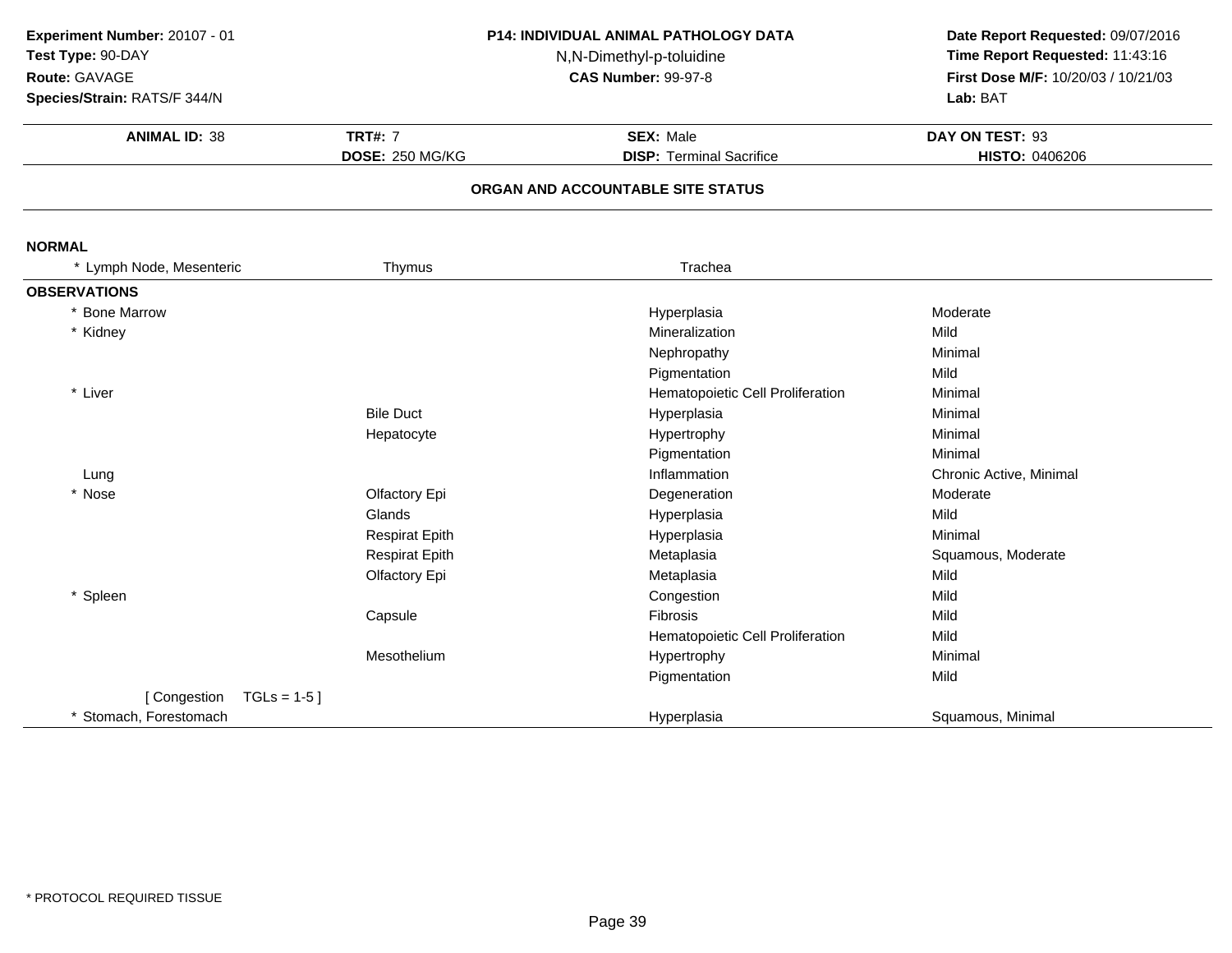| Experiment Number: 20107 - 01<br>Test Type: 90-DAY<br>Route: GAVAGE<br>Species/Strain: RATS/F 344/N |                                          | P14: INDIVIDUAL ANIMAL PATHOLOGY DATA<br>N,N-Dimethyl-p-toluidine<br><b>CAS Number: 99-97-8</b> | Date Report Requested: 09/07/2016<br>Time Report Requested: 11:43:16<br>First Dose M/F: 10/20/03 / 10/21/03<br>Lab: BAT |
|-----------------------------------------------------------------------------------------------------|------------------------------------------|-------------------------------------------------------------------------------------------------|-------------------------------------------------------------------------------------------------------------------------|
| <b>ANIMAL ID: 39</b>                                                                                | <b>TRT#: 7</b><br><b>DOSE: 250 MG/KG</b> | <b>SEX: Male</b><br><b>DISP: Terminal Sacrifice</b>                                             | DAY ON TEST: 93<br>HISTO: 0406207                                                                                       |
|                                                                                                     |                                          | ORGAN AND ACCOUNTABLE SITE STATUS                                                               |                                                                                                                         |
| <b>NORMAL</b>                                                                                       |                                          |                                                                                                 |                                                                                                                         |
| * Lymph Node, Mesenteric                                                                            | Thymus                                   |                                                                                                 |                                                                                                                         |
| <b>OBSERVATIONS</b>                                                                                 |                                          |                                                                                                 |                                                                                                                         |
| <b>Bone Marrow</b>                                                                                  |                                          | Hyperplasia                                                                                     | Moderate                                                                                                                |
| * Kidney                                                                                            |                                          | Mineralization                                                                                  | Minimal                                                                                                                 |
|                                                                                                     |                                          | Nephropathy                                                                                     | Minimal                                                                                                                 |
|                                                                                                     |                                          | Pigmentation                                                                                    | Mild                                                                                                                    |
| * Liver                                                                                             |                                          | Hematopoietic Cell Proliferation                                                                | Minimal                                                                                                                 |
|                                                                                                     | Hepatocyte                               | Hypertrophy                                                                                     | Minimal                                                                                                                 |
|                                                                                                     |                                          | Inflammation                                                                                    | Chronic Active, Minimal                                                                                                 |
|                                                                                                     |                                          | Pigmentation                                                                                    | Minimal                                                                                                                 |
| Lung                                                                                                |                                          | Inflammation                                                                                    | Chronic Active, Minimal                                                                                                 |
| * Nose                                                                                              | Olfactory Epi                            | Degeneration                                                                                    | Moderate                                                                                                                |
|                                                                                                     | Glands                                   | Hyperplasia                                                                                     | Mild                                                                                                                    |
|                                                                                                     | <b>Respirat Epith</b>                    | Hyperplasia                                                                                     | Minimal                                                                                                                 |
|                                                                                                     | <b>Respirat Epith</b>                    | Metaplasia                                                                                      | Squamous, Moderate                                                                                                      |
|                                                                                                     | Olfactory Epi                            | Metaplasia                                                                                      | Mild                                                                                                                    |
| * Spleen                                                                                            |                                          | Congestion                                                                                      | Moderate                                                                                                                |
|                                                                                                     | Capsule                                  | Fibrosis                                                                                        | Moderate                                                                                                                |
|                                                                                                     |                                          | Hematopoietic Cell Proliferation                                                                | Mild                                                                                                                    |
|                                                                                                     | Mesothelium                              | Hypertrophy                                                                                     | Minimal                                                                                                                 |
|                                                                                                     |                                          | Pigmentation                                                                                    | Mild                                                                                                                    |
| [Congestion<br>$TGLs = 1-5$ ]                                                                       |                                          |                                                                                                 |                                                                                                                         |
| * Stomach, Forestomach                                                                              |                                          | Hyperplasia                                                                                     | Squamous, Minimal                                                                                                       |
| Trachea                                                                                             |                                          | Inflammation                                                                                    | Chronic Active, Minimal                                                                                                 |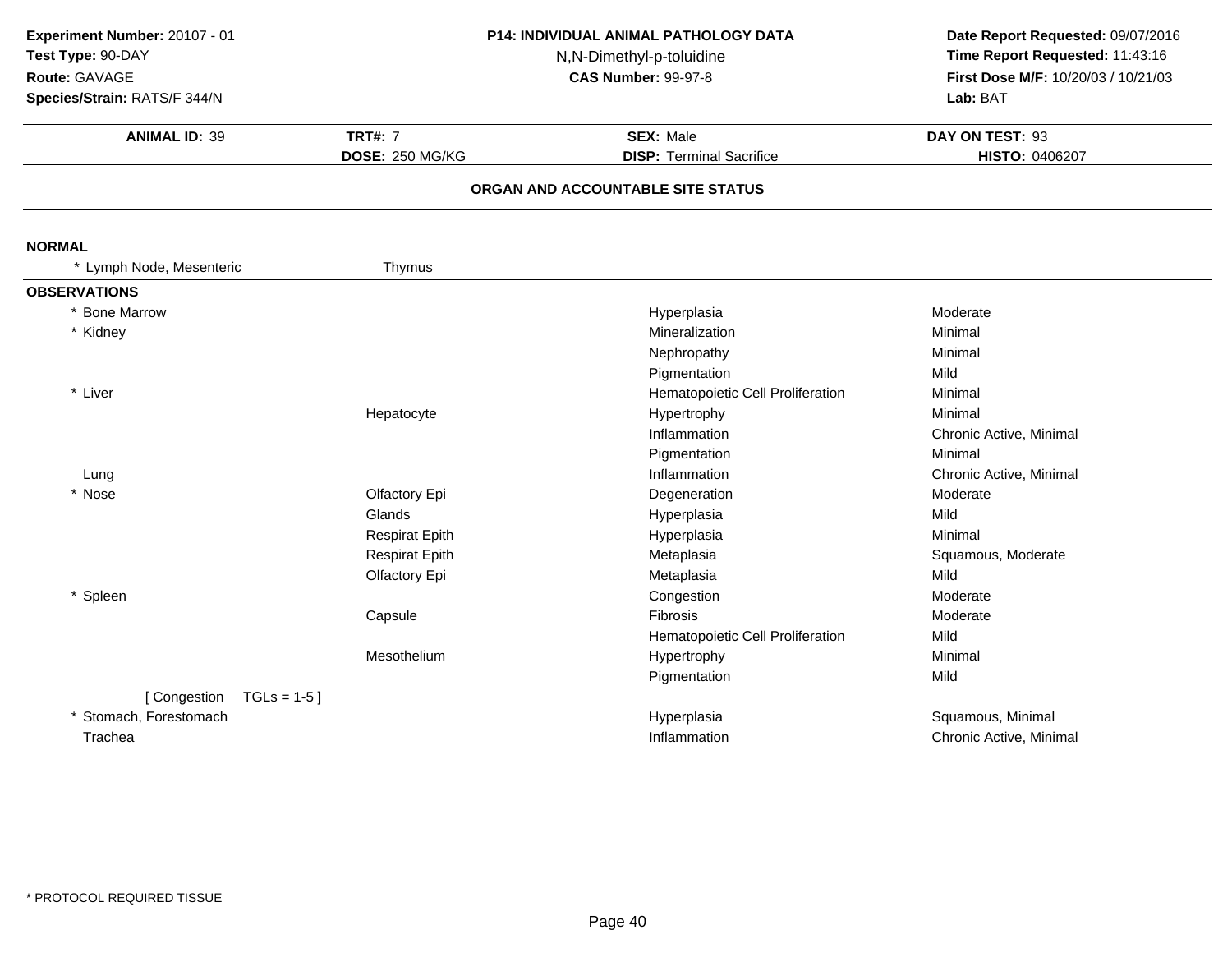| Experiment Number: 20107 - 01<br>Test Type: 90-DAY<br>Route: GAVAGE<br>Species/Strain: RATS/F 344/N | P14: INDIVIDUAL ANIMAL PATHOLOGY DATA<br>N,N-Dimethyl-p-toluidine<br><b>CAS Number: 99-97-8</b> |                                   | Date Report Requested: 09/07/2016<br>Time Report Requested: 11:43:16<br>First Dose M/F: 10/20/03 / 10/21/03<br>Lab: BAT |
|-----------------------------------------------------------------------------------------------------|-------------------------------------------------------------------------------------------------|-----------------------------------|-------------------------------------------------------------------------------------------------------------------------|
| <b>ANIMAL ID: 40</b>                                                                                | <b>TRT#: 7</b>                                                                                  | <b>SEX: Male</b>                  | DAY ON TEST: 93                                                                                                         |
|                                                                                                     | DOSE: 250 MG/KG                                                                                 | <b>DISP: Terminal Sacrifice</b>   | HISTO: 0406208                                                                                                          |
|                                                                                                     |                                                                                                 | ORGAN AND ACCOUNTABLE SITE STATUS |                                                                                                                         |
| <b>NORMAL</b>                                                                                       |                                                                                                 |                                   |                                                                                                                         |
| * Lymph Node, Mesenteric                                                                            | * Stomach, Forestomach                                                                          | Thymus                            | Trachea                                                                                                                 |
| <b>OBSERVATIONS</b>                                                                                 |                                                                                                 |                                   |                                                                                                                         |
| * Bone Marrow                                                                                       |                                                                                                 | Hyperplasia                       | Moderate                                                                                                                |
| * Kidney                                                                                            |                                                                                                 | Mineralization                    | Minimal                                                                                                                 |
|                                                                                                     |                                                                                                 | Nephropathy                       | Minimal                                                                                                                 |
|                                                                                                     |                                                                                                 | Pigmentation                      | Minimal                                                                                                                 |
| * Liver                                                                                             |                                                                                                 | Hematopoietic Cell Proliferation  | Minimal                                                                                                                 |
|                                                                                                     | Hepatocyte                                                                                      | Hypertrophy                       | Mild                                                                                                                    |
|                                                                                                     |                                                                                                 | Inflammation                      | Chronic Active, Minimal                                                                                                 |
|                                                                                                     |                                                                                                 | Pigmentation                      | Minimal                                                                                                                 |
| Lung                                                                                                |                                                                                                 | Inflammation                      | Chronic Active, Minimal                                                                                                 |
| * Nose                                                                                              | Olfactory Epi                                                                                   | Degeneration                      | Moderate                                                                                                                |
|                                                                                                     | Glands                                                                                          | Hyperplasia                       | Mild                                                                                                                    |
|                                                                                                     | <b>Respirat Epith</b>                                                                           | Hyperplasia                       | Minimal                                                                                                                 |
|                                                                                                     | <b>Respirat Epith</b>                                                                           | Metaplasia                        | Squamous, Mild                                                                                                          |
|                                                                                                     | Olfactory Epi                                                                                   | Metaplasia                        | Moderate                                                                                                                |
| * Spleen                                                                                            | Lymph Follic                                                                                    | Atrophy                           | Minimal                                                                                                                 |
|                                                                                                     |                                                                                                 | Congestion                        | Mild                                                                                                                    |
|                                                                                                     | Capsule                                                                                         | Fibrosis                          | Moderate                                                                                                                |
|                                                                                                     |                                                                                                 | Hematopoietic Cell Proliferation  | Mild                                                                                                                    |
|                                                                                                     | Mesothelium                                                                                     | Hypertrophy                       | Mild                                                                                                                    |
|                                                                                                     |                                                                                                 | Pigmentation                      | Mild                                                                                                                    |
| [Congestion<br>$TGLs = 1-5$ ]                                                                       |                                                                                                 |                                   |                                                                                                                         |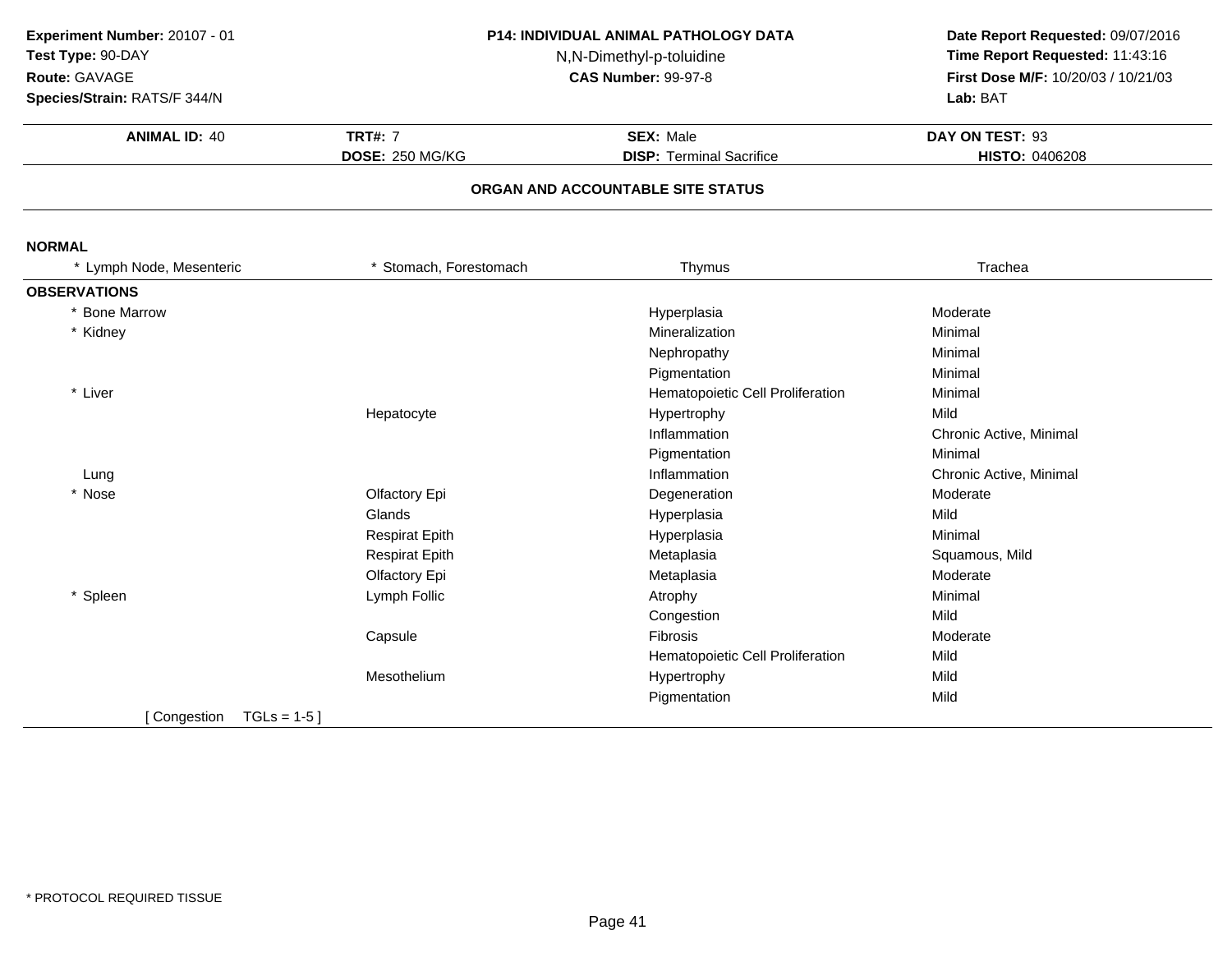| Experiment Number: 20107 - 01  |                            | <b>P14: INDIVIDUAL ANIMAL PATHOLOGY DATA</b> | Date Report Requested: 09/07/2016<br>Time Report Requested: 11:43:16 |  |
|--------------------------------|----------------------------|----------------------------------------------|----------------------------------------------------------------------|--|
| Test Type: 90-DAY              |                            | N,N-Dimethyl-p-toluidine                     |                                                                      |  |
| Route: GAVAGE                  | <b>CAS Number: 99-97-8</b> |                                              | First Dose M/F: 10/20/03 / 10/21/03                                  |  |
| Species/Strain: RATS/F 344/N   |                            |                                              | Lab: BAT                                                             |  |
| <b>ANIMAL ID: 41</b>           | <b>TRT#: 9</b>             | <b>SEX: Male</b>                             | DAY ON TEST: 93                                                      |  |
|                                | DOSE: 500 MG/KG            | <b>DISP: Terminal Sacrifice</b>              | HISTO: 0406209                                                       |  |
|                                |                            | ORGAN AND ACCOUNTABLE SITE STATUS            |                                                                      |  |
| <b>NORMAL</b>                  |                            |                                              |                                                                      |  |
| * Adrenal Cortex               | * Adrenal Medulla          | * Blood Vessel                               | * Bone                                                               |  |
| * Brain                        | * Epididymis               | Esophagus                                    | * Eye                                                                |  |
| * Harderian Gland              | * Intestine Large, Cecum   | * Intestine Large, Colon                     | * Intestine Large, Rectum                                            |  |
| * Intestine Small, Duodenum    | * Intestine Small, Ileum   | Intestine Small, Jejunum                     | * Islets, Pancreatic                                                 |  |
| * Lymph Node, Mesenteric       | * Mammary Gland            | Parathyroid Gland                            | * Pituitary Gland                                                    |  |
| * Preputial Gland              | * Prostate                 | * Seminal Vesicle                            | * Skin                                                               |  |
| * Stomach, Forestomach         | * Stomach, Glandular       | * Testes                                     | * Thymus                                                             |  |
| * Thyroid Gland                | * Trachea                  | * Urinary Bladder                            |                                                                      |  |
| <b>MISSING</b>                 |                            |                                              |                                                                      |  |
| * Lymph Node, Mandibular       |                            |                                              |                                                                      |  |
| <b>OBSERVATIONS</b>            |                            |                                              |                                                                      |  |
| * Bone Marrow                  |                            | Hyperplasia                                  | Moderate                                                             |  |
| * Eye                          |                            |                                              |                                                                      |  |
| Note: One optic nerve missing. |                            |                                              |                                                                      |  |
| * Heart                        |                            | Cardiomyopathy                               | Minimal                                                              |  |
| * Kidney                       | <b>Renal Tubule</b>        | <b>Dilatation</b>                            | Minimal                                                              |  |
|                                |                            | Mineralization                               | Moderate                                                             |  |
|                                | Papilla                    | Necrosis                                     | Moderate                                                             |  |
|                                |                            | Nephropathy                                  | Mild                                                                 |  |
|                                |                            | Pigmentation                                 | Mild                                                                 |  |
| * Liver                        |                            | Hematopoietic Cell Proliferation             | Minimal                                                              |  |
|                                | Hepatocyte                 | Hypertrophy                                  | Mild                                                                 |  |
|                                | Hepatocyte                 | Necrosis                                     | Minimal                                                              |  |
|                                |                            | Pigmentation                                 | Minimal                                                              |  |
| * Lung                         |                            | Inflammation                                 | Chronic Active, Minimal                                              |  |
| * Nose                         | Olfactory Epi              | Degeneration                                 | Moderate                                                             |  |
|                                | Glands                     | Hyperplasia                                  | Mild                                                                 |  |
|                                | <b>Respirat Epith</b>      | Hyperplasia                                  | Mild                                                                 |  |
|                                | <b>Respirat Epith</b>      | Metaplasia                                   | Squamous, Moderate                                                   |  |
|                                | Olfactory Epi              | Metaplasia                                   | Moderate                                                             |  |
|                                |                            |                                              |                                                                      |  |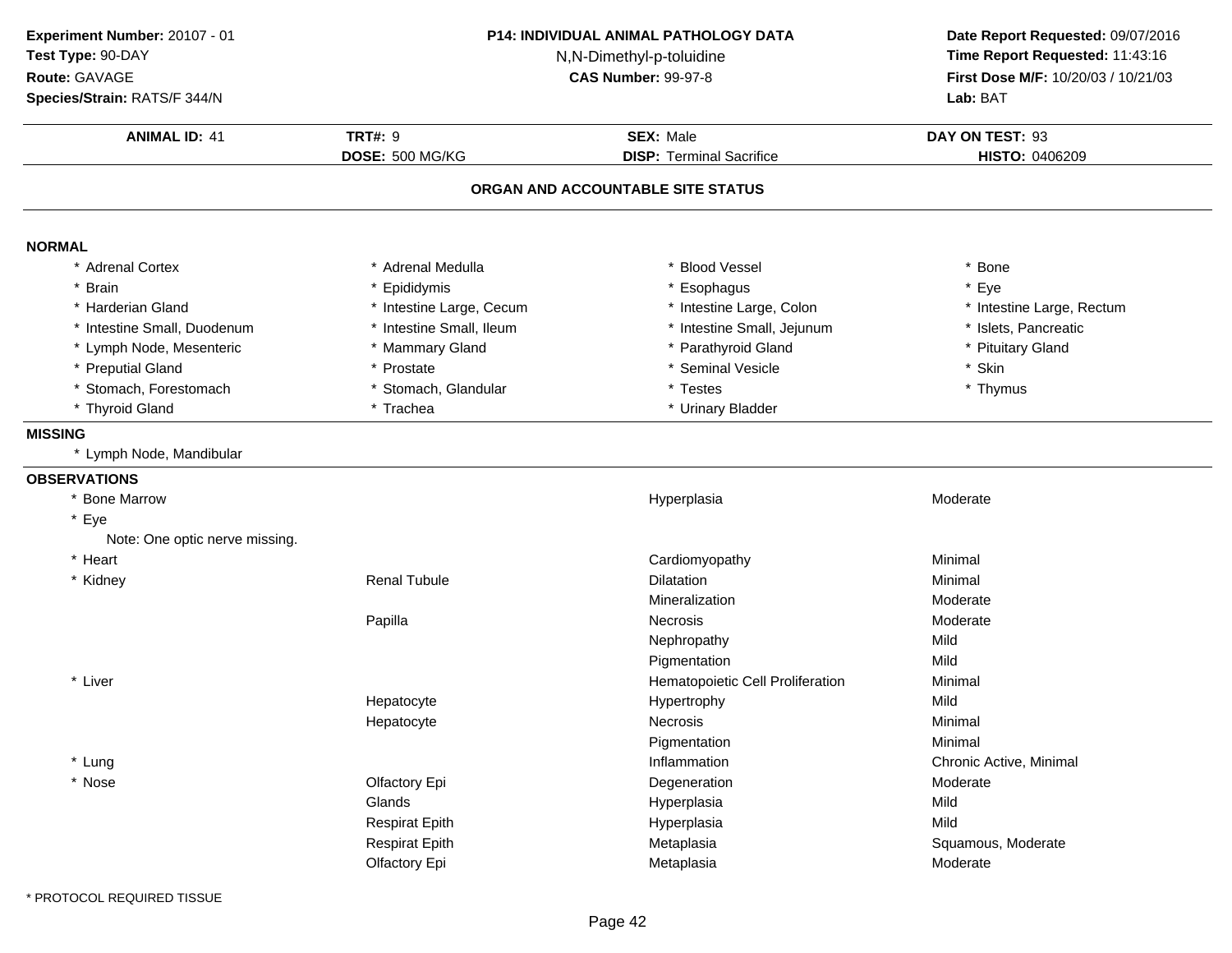| Experiment Number: 20107 - 01<br>Test Type: 90-DAY<br>Route: GAVAGE<br>Species/Strain: RATS/F 344/N |                                          | <b>P14: INDIVIDUAL ANIMAL PATHOLOGY DATA</b><br>N,N-Dimethyl-p-toluidine<br><b>CAS Number: 99-97-8</b> | Date Report Requested: 09/07/2016<br>Time Report Requested: 11:43:16<br>First Dose M/F: 10/20/03 / 10/21/03<br>Lab: BAT |
|-----------------------------------------------------------------------------------------------------|------------------------------------------|--------------------------------------------------------------------------------------------------------|-------------------------------------------------------------------------------------------------------------------------|
| <b>ANIMAL ID: 41</b>                                                                                | <b>TRT#: 9</b><br><b>DOSE: 500 MG/KG</b> | <b>SEX: Male</b><br><b>DISP:</b> Terminal Sacrifice                                                    | DAY ON TEST: 93<br><b>HISTO: 0406209</b>                                                                                |
|                                                                                                     |                                          | ORGAN AND ACCOUNTABLE SITE STATUS                                                                      |                                                                                                                         |
| * Pancreas                                                                                          |                                          | <b>Infiltration Cellular</b>                                                                           | Lymphocyte, Mild                                                                                                        |
| * Salivary Glands                                                                                   |                                          | Fibrosis                                                                                               | Mild                                                                                                                    |
| * Spleen                                                                                            | Lymph Follic                             | Atrophy                                                                                                | Moderate                                                                                                                |
|                                                                                                     |                                          | Congestion                                                                                             | Moderate                                                                                                                |
|                                                                                                     | Capsule                                  | <b>Fibrosis</b>                                                                                        | Moderate                                                                                                                |
|                                                                                                     |                                          | Hematopoietic Cell Proliferation                                                                       | Minimal                                                                                                                 |
|                                                                                                     | Mesothelium                              | Hypertrophy                                                                                            | Minimal                                                                                                                 |
|                                                                                                     |                                          | Pigmentation                                                                                           | Mild                                                                                                                    |
| [ Congestion<br>$TGLs = 1-5$                                                                        |                                          |                                                                                                        |                                                                                                                         |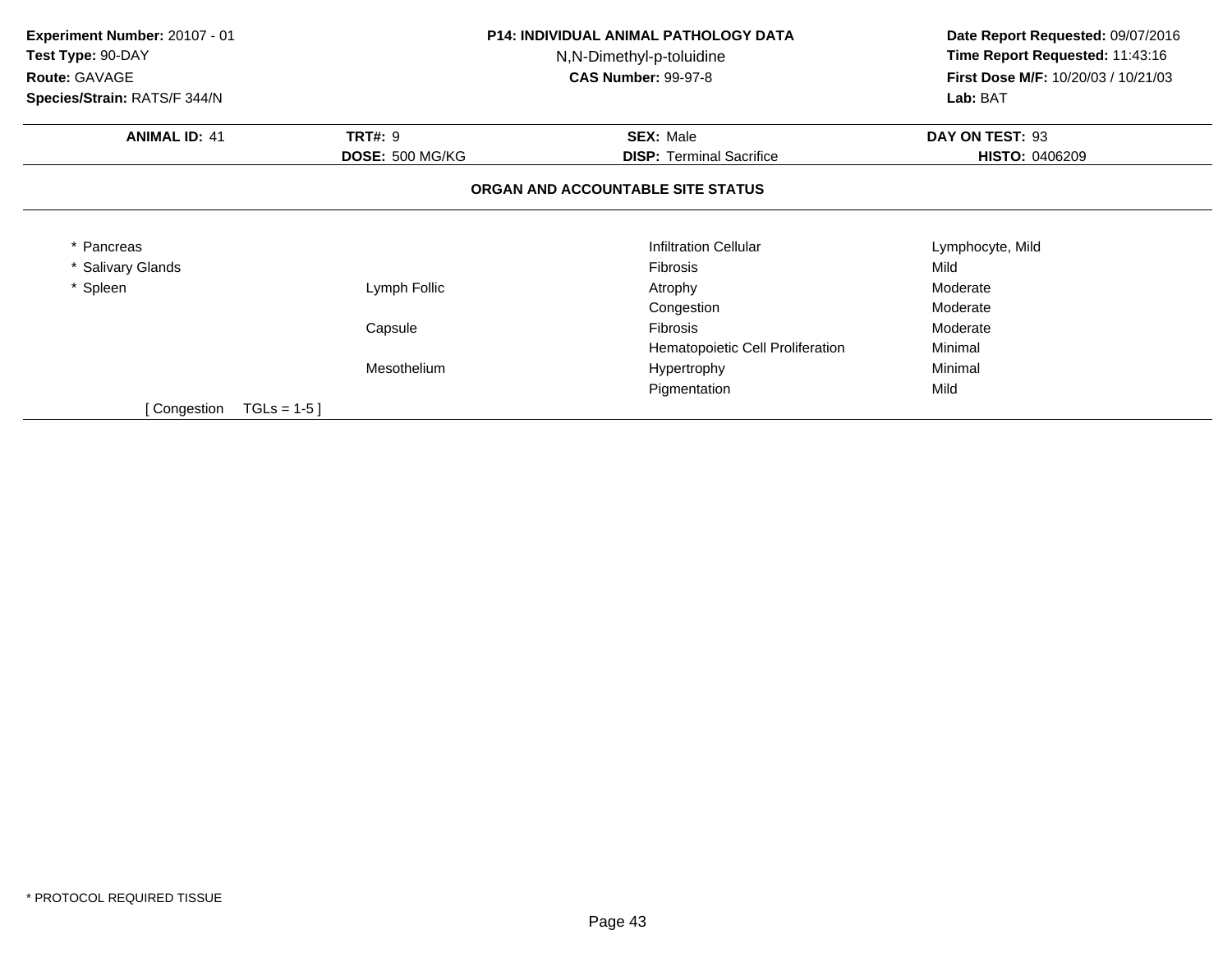| Test Type: 90-DAY<br>Time Report Requested: 11:43:16<br>N,N-Dimethyl-p-toluidine<br>Route: GAVAGE<br>First Dose M/F: 10/20/03 / 10/21/03<br><b>CAS Number: 99-97-8</b><br>Lab: BAT<br><b>ANIMAL ID: 42</b><br><b>TRT#: 9</b><br><b>SEX: Male</b><br>DAY ON TEST: 93<br>DOSE: 500 MG/KG<br><b>DISP: Terminal Sacrifice</b><br>HISTO: 0406210<br>ORGAN AND ACCOUNTABLE SITE STATUS<br>* Adrenal Medulla<br>* Blood Vessel<br>* Brain<br>* Bone<br>* Esophagus<br>* Eye<br>* Harderian Gland<br>* Epididymis<br>* Intestine Large, Cecum<br>* Intestine Large, Colon<br>* Intestine Large, Rectum<br>* Intestine Small, Duodenum<br>* Intestine Small, Ileum<br>* Islets, Pancreatic<br>* Intestine Small, Jejunum<br>* Lymph Node, Mesenteric<br>* Parathyroid Gland<br>* Pituitary Gland<br>* Preputial Gland<br>* Mammary Gland<br>* Skin<br>* Prostate<br>* Salivary Glands<br>* Seminal Vesicle<br>* Stomach, Glandular<br>* Stomach, Forestomach<br>* Testes<br>* Thymus<br>* Thyroid Gland<br>* Trachea<br>* Urinary Bladder<br>* Lymph Node, Mandibular<br>* Adrenal Cortex<br>Mild<br>Mineralization<br>* Bone Marrow<br>Hyperplasia<br>Moderate<br>* Eye<br>Note: Both optic nerves missing.<br>* Heart<br>Cardiomyopathy<br>Minimal<br>* Kidney<br>Mineralization<br>Mild<br>Papilla<br>Necrosis<br>Moderate<br>Minimal<br>Nephropathy<br>Mild<br>Pigmentation<br>* Liver<br>Mild<br>Hypertrophy<br>Hepatocyte<br>Inflammation<br>Chronic Active, Minimal<br>Pigmentation<br>Minimal<br>* Lung<br>Inflammation<br>Chronic Active, Minimal<br>* Nose<br>Olfactory Epi<br>Degeneration<br>Moderate<br>Mild<br>Glands<br>Hyperplasia<br>Mild<br><b>Respirat Epith</b><br>Hyperplasia<br><b>Respirat Epith</b><br>Metaplasia<br>Squamous, Moderate<br>Olfactory Epi<br>Metaplasia<br>Moderate<br>Infiltration Cellular<br>* Pancreas<br>Lymphocyte, Moderate | Experiment Number: 20107 - 01 | P14: INDIVIDUAL ANIMAL PATHOLOGY DATA |  | Date Report Requested: 09/07/2016 |
|------------------------------------------------------------------------------------------------------------------------------------------------------------------------------------------------------------------------------------------------------------------------------------------------------------------------------------------------------------------------------------------------------------------------------------------------------------------------------------------------------------------------------------------------------------------------------------------------------------------------------------------------------------------------------------------------------------------------------------------------------------------------------------------------------------------------------------------------------------------------------------------------------------------------------------------------------------------------------------------------------------------------------------------------------------------------------------------------------------------------------------------------------------------------------------------------------------------------------------------------------------------------------------------------------------------------------------------------------------------------------------------------------------------------------------------------------------------------------------------------------------------------------------------------------------------------------------------------------------------------------------------------------------------------------------------------------------------------------------------------------------------------------------------------------------------------------------------------------------------|-------------------------------|---------------------------------------|--|-----------------------------------|
|                                                                                                                                                                                                                                                                                                                                                                                                                                                                                                                                                                                                                                                                                                                                                                                                                                                                                                                                                                                                                                                                                                                                                                                                                                                                                                                                                                                                                                                                                                                                                                                                                                                                                                                                                                                                                                                                  |                               |                                       |  |                                   |
|                                                                                                                                                                                                                                                                                                                                                                                                                                                                                                                                                                                                                                                                                                                                                                                                                                                                                                                                                                                                                                                                                                                                                                                                                                                                                                                                                                                                                                                                                                                                                                                                                                                                                                                                                                                                                                                                  |                               |                                       |  |                                   |
|                                                                                                                                                                                                                                                                                                                                                                                                                                                                                                                                                                                                                                                                                                                                                                                                                                                                                                                                                                                                                                                                                                                                                                                                                                                                                                                                                                                                                                                                                                                                                                                                                                                                                                                                                                                                                                                                  | Species/Strain: RATS/F 344/N  |                                       |  |                                   |
|                                                                                                                                                                                                                                                                                                                                                                                                                                                                                                                                                                                                                                                                                                                                                                                                                                                                                                                                                                                                                                                                                                                                                                                                                                                                                                                                                                                                                                                                                                                                                                                                                                                                                                                                                                                                                                                                  |                               |                                       |  |                                   |
|                                                                                                                                                                                                                                                                                                                                                                                                                                                                                                                                                                                                                                                                                                                                                                                                                                                                                                                                                                                                                                                                                                                                                                                                                                                                                                                                                                                                                                                                                                                                                                                                                                                                                                                                                                                                                                                                  |                               |                                       |  |                                   |
|                                                                                                                                                                                                                                                                                                                                                                                                                                                                                                                                                                                                                                                                                                                                                                                                                                                                                                                                                                                                                                                                                                                                                                                                                                                                                                                                                                                                                                                                                                                                                                                                                                                                                                                                                                                                                                                                  |                               |                                       |  |                                   |
|                                                                                                                                                                                                                                                                                                                                                                                                                                                                                                                                                                                                                                                                                                                                                                                                                                                                                                                                                                                                                                                                                                                                                                                                                                                                                                                                                                                                                                                                                                                                                                                                                                                                                                                                                                                                                                                                  | <b>NORMAL</b>                 |                                       |  |                                   |
|                                                                                                                                                                                                                                                                                                                                                                                                                                                                                                                                                                                                                                                                                                                                                                                                                                                                                                                                                                                                                                                                                                                                                                                                                                                                                                                                                                                                                                                                                                                                                                                                                                                                                                                                                                                                                                                                  |                               |                                       |  |                                   |
|                                                                                                                                                                                                                                                                                                                                                                                                                                                                                                                                                                                                                                                                                                                                                                                                                                                                                                                                                                                                                                                                                                                                                                                                                                                                                                                                                                                                                                                                                                                                                                                                                                                                                                                                                                                                                                                                  |                               |                                       |  |                                   |
|                                                                                                                                                                                                                                                                                                                                                                                                                                                                                                                                                                                                                                                                                                                                                                                                                                                                                                                                                                                                                                                                                                                                                                                                                                                                                                                                                                                                                                                                                                                                                                                                                                                                                                                                                                                                                                                                  |                               |                                       |  |                                   |
|                                                                                                                                                                                                                                                                                                                                                                                                                                                                                                                                                                                                                                                                                                                                                                                                                                                                                                                                                                                                                                                                                                                                                                                                                                                                                                                                                                                                                                                                                                                                                                                                                                                                                                                                                                                                                                                                  |                               |                                       |  |                                   |
|                                                                                                                                                                                                                                                                                                                                                                                                                                                                                                                                                                                                                                                                                                                                                                                                                                                                                                                                                                                                                                                                                                                                                                                                                                                                                                                                                                                                                                                                                                                                                                                                                                                                                                                                                                                                                                                                  |                               |                                       |  |                                   |
|                                                                                                                                                                                                                                                                                                                                                                                                                                                                                                                                                                                                                                                                                                                                                                                                                                                                                                                                                                                                                                                                                                                                                                                                                                                                                                                                                                                                                                                                                                                                                                                                                                                                                                                                                                                                                                                                  |                               |                                       |  |                                   |
|                                                                                                                                                                                                                                                                                                                                                                                                                                                                                                                                                                                                                                                                                                                                                                                                                                                                                                                                                                                                                                                                                                                                                                                                                                                                                                                                                                                                                                                                                                                                                                                                                                                                                                                                                                                                                                                                  |                               |                                       |  |                                   |
|                                                                                                                                                                                                                                                                                                                                                                                                                                                                                                                                                                                                                                                                                                                                                                                                                                                                                                                                                                                                                                                                                                                                                                                                                                                                                                                                                                                                                                                                                                                                                                                                                                                                                                                                                                                                                                                                  |                               |                                       |  |                                   |
|                                                                                                                                                                                                                                                                                                                                                                                                                                                                                                                                                                                                                                                                                                                                                                                                                                                                                                                                                                                                                                                                                                                                                                                                                                                                                                                                                                                                                                                                                                                                                                                                                                                                                                                                                                                                                                                                  | <b>MISSING</b>                |                                       |  |                                   |
|                                                                                                                                                                                                                                                                                                                                                                                                                                                                                                                                                                                                                                                                                                                                                                                                                                                                                                                                                                                                                                                                                                                                                                                                                                                                                                                                                                                                                                                                                                                                                                                                                                                                                                                                                                                                                                                                  |                               |                                       |  |                                   |
|                                                                                                                                                                                                                                                                                                                                                                                                                                                                                                                                                                                                                                                                                                                                                                                                                                                                                                                                                                                                                                                                                                                                                                                                                                                                                                                                                                                                                                                                                                                                                                                                                                                                                                                                                                                                                                                                  | <b>OBSERVATIONS</b>           |                                       |  |                                   |
|                                                                                                                                                                                                                                                                                                                                                                                                                                                                                                                                                                                                                                                                                                                                                                                                                                                                                                                                                                                                                                                                                                                                                                                                                                                                                                                                                                                                                                                                                                                                                                                                                                                                                                                                                                                                                                                                  |                               |                                       |  |                                   |
|                                                                                                                                                                                                                                                                                                                                                                                                                                                                                                                                                                                                                                                                                                                                                                                                                                                                                                                                                                                                                                                                                                                                                                                                                                                                                                                                                                                                                                                                                                                                                                                                                                                                                                                                                                                                                                                                  |                               |                                       |  |                                   |
|                                                                                                                                                                                                                                                                                                                                                                                                                                                                                                                                                                                                                                                                                                                                                                                                                                                                                                                                                                                                                                                                                                                                                                                                                                                                                                                                                                                                                                                                                                                                                                                                                                                                                                                                                                                                                                                                  |                               |                                       |  |                                   |
|                                                                                                                                                                                                                                                                                                                                                                                                                                                                                                                                                                                                                                                                                                                                                                                                                                                                                                                                                                                                                                                                                                                                                                                                                                                                                                                                                                                                                                                                                                                                                                                                                                                                                                                                                                                                                                                                  |                               |                                       |  |                                   |
|                                                                                                                                                                                                                                                                                                                                                                                                                                                                                                                                                                                                                                                                                                                                                                                                                                                                                                                                                                                                                                                                                                                                                                                                                                                                                                                                                                                                                                                                                                                                                                                                                                                                                                                                                                                                                                                                  |                               |                                       |  |                                   |
|                                                                                                                                                                                                                                                                                                                                                                                                                                                                                                                                                                                                                                                                                                                                                                                                                                                                                                                                                                                                                                                                                                                                                                                                                                                                                                                                                                                                                                                                                                                                                                                                                                                                                                                                                                                                                                                                  |                               |                                       |  |                                   |
|                                                                                                                                                                                                                                                                                                                                                                                                                                                                                                                                                                                                                                                                                                                                                                                                                                                                                                                                                                                                                                                                                                                                                                                                                                                                                                                                                                                                                                                                                                                                                                                                                                                                                                                                                                                                                                                                  |                               |                                       |  |                                   |
|                                                                                                                                                                                                                                                                                                                                                                                                                                                                                                                                                                                                                                                                                                                                                                                                                                                                                                                                                                                                                                                                                                                                                                                                                                                                                                                                                                                                                                                                                                                                                                                                                                                                                                                                                                                                                                                                  |                               |                                       |  |                                   |
|                                                                                                                                                                                                                                                                                                                                                                                                                                                                                                                                                                                                                                                                                                                                                                                                                                                                                                                                                                                                                                                                                                                                                                                                                                                                                                                                                                                                                                                                                                                                                                                                                                                                                                                                                                                                                                                                  |                               |                                       |  |                                   |
|                                                                                                                                                                                                                                                                                                                                                                                                                                                                                                                                                                                                                                                                                                                                                                                                                                                                                                                                                                                                                                                                                                                                                                                                                                                                                                                                                                                                                                                                                                                                                                                                                                                                                                                                                                                                                                                                  |                               |                                       |  |                                   |
|                                                                                                                                                                                                                                                                                                                                                                                                                                                                                                                                                                                                                                                                                                                                                                                                                                                                                                                                                                                                                                                                                                                                                                                                                                                                                                                                                                                                                                                                                                                                                                                                                                                                                                                                                                                                                                                                  |                               |                                       |  |                                   |
|                                                                                                                                                                                                                                                                                                                                                                                                                                                                                                                                                                                                                                                                                                                                                                                                                                                                                                                                                                                                                                                                                                                                                                                                                                                                                                                                                                                                                                                                                                                                                                                                                                                                                                                                                                                                                                                                  |                               |                                       |  |                                   |
|                                                                                                                                                                                                                                                                                                                                                                                                                                                                                                                                                                                                                                                                                                                                                                                                                                                                                                                                                                                                                                                                                                                                                                                                                                                                                                                                                                                                                                                                                                                                                                                                                                                                                                                                                                                                                                                                  |                               |                                       |  |                                   |
|                                                                                                                                                                                                                                                                                                                                                                                                                                                                                                                                                                                                                                                                                                                                                                                                                                                                                                                                                                                                                                                                                                                                                                                                                                                                                                                                                                                                                                                                                                                                                                                                                                                                                                                                                                                                                                                                  |                               |                                       |  |                                   |
|                                                                                                                                                                                                                                                                                                                                                                                                                                                                                                                                                                                                                                                                                                                                                                                                                                                                                                                                                                                                                                                                                                                                                                                                                                                                                                                                                                                                                                                                                                                                                                                                                                                                                                                                                                                                                                                                  |                               |                                       |  |                                   |
|                                                                                                                                                                                                                                                                                                                                                                                                                                                                                                                                                                                                                                                                                                                                                                                                                                                                                                                                                                                                                                                                                                                                                                                                                                                                                                                                                                                                                                                                                                                                                                                                                                                                                                                                                                                                                                                                  |                               |                                       |  |                                   |
|                                                                                                                                                                                                                                                                                                                                                                                                                                                                                                                                                                                                                                                                                                                                                                                                                                                                                                                                                                                                                                                                                                                                                                                                                                                                                                                                                                                                                                                                                                                                                                                                                                                                                                                                                                                                                                                                  |                               |                                       |  |                                   |
|                                                                                                                                                                                                                                                                                                                                                                                                                                                                                                                                                                                                                                                                                                                                                                                                                                                                                                                                                                                                                                                                                                                                                                                                                                                                                                                                                                                                                                                                                                                                                                                                                                                                                                                                                                                                                                                                  |                               |                                       |  |                                   |
|                                                                                                                                                                                                                                                                                                                                                                                                                                                                                                                                                                                                                                                                                                                                                                                                                                                                                                                                                                                                                                                                                                                                                                                                                                                                                                                                                                                                                                                                                                                                                                                                                                                                                                                                                                                                                                                                  |                               |                                       |  |                                   |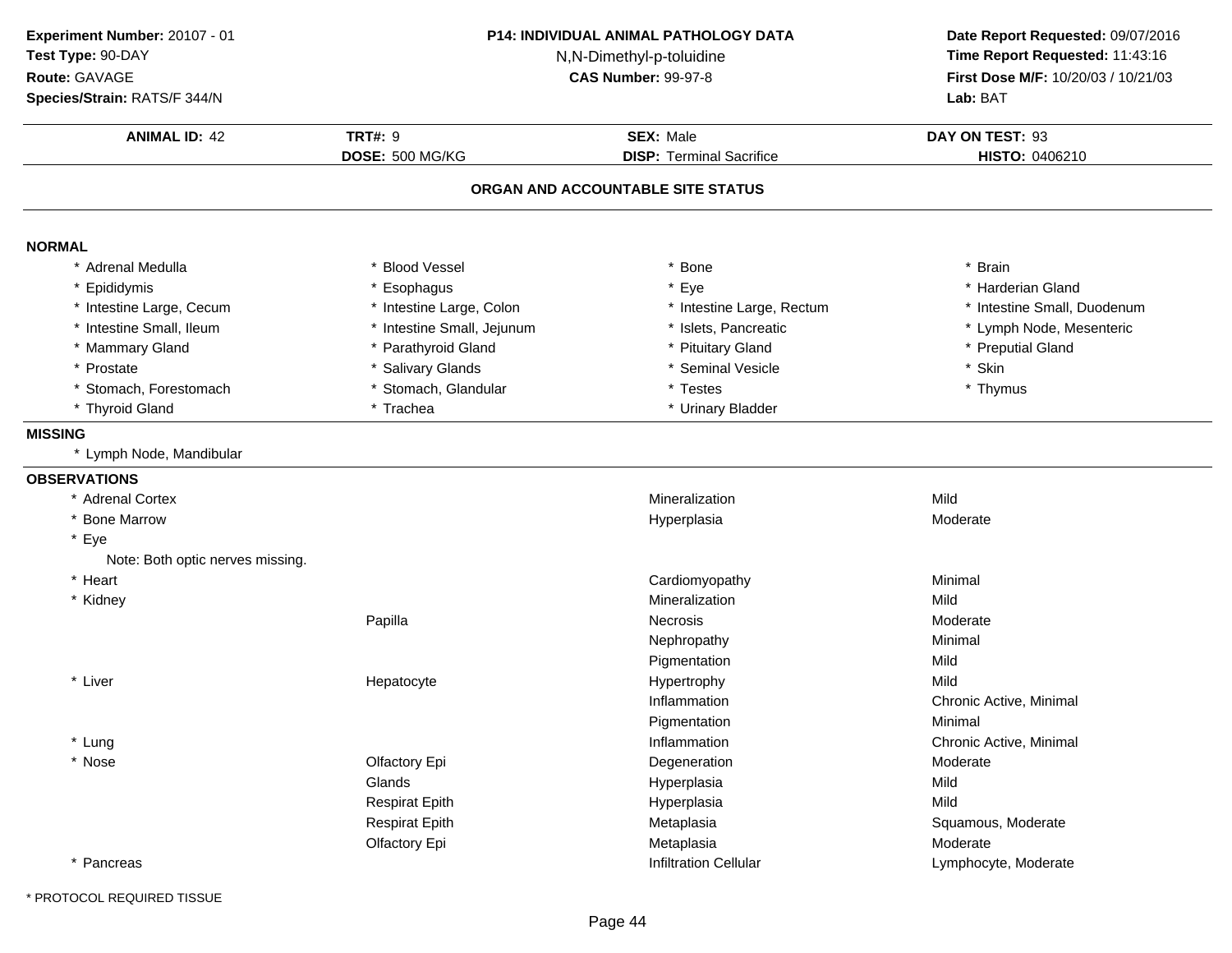| Experiment Number: 20107 - 01<br>Test Type: 90-DAY<br>Route: GAVAGE<br>Species/Strain: RATS/F 344/N |                                   | <b>P14: INDIVIDUAL ANIMAL PATHOLOGY DATA</b><br>N,N-Dimethyl-p-toluidine<br><b>CAS Number: 99-97-8</b> | Date Report Requested: 09/07/2016<br>Time Report Requested: 11:43:16<br><b>First Dose M/F: 10/20/03 / 10/21/03</b><br>Lab: BAT |
|-----------------------------------------------------------------------------------------------------|-----------------------------------|--------------------------------------------------------------------------------------------------------|--------------------------------------------------------------------------------------------------------------------------------|
| <b>ANIMAL ID: 42</b>                                                                                | <b>TRT#: 9</b><br>DOSE: 500 MG/KG | <b>SEX: Male</b><br><b>DISP:</b> Terminal Sacrifice                                                    | DAY ON TEST: 93<br><b>HISTO: 0406210</b>                                                                                       |
|                                                                                                     |                                   | ORGAN AND ACCOUNTABLE SITE STATUS                                                                      |                                                                                                                                |
| Spleen                                                                                              | Lymph Follic                      | Atrophy<br>Congestion                                                                                  | Moderate<br>Moderate                                                                                                           |
|                                                                                                     | Capsule                           | <b>Fibrosis</b><br>Hematopoietic Cell Proliferation                                                    | Moderate<br>Minimal                                                                                                            |
| $TGLs = 1-5$<br>[ Congestion                                                                        | Mesothelium                       | Hypertrophy<br>Pigmentation                                                                            | Mild<br>Mild                                                                                                                   |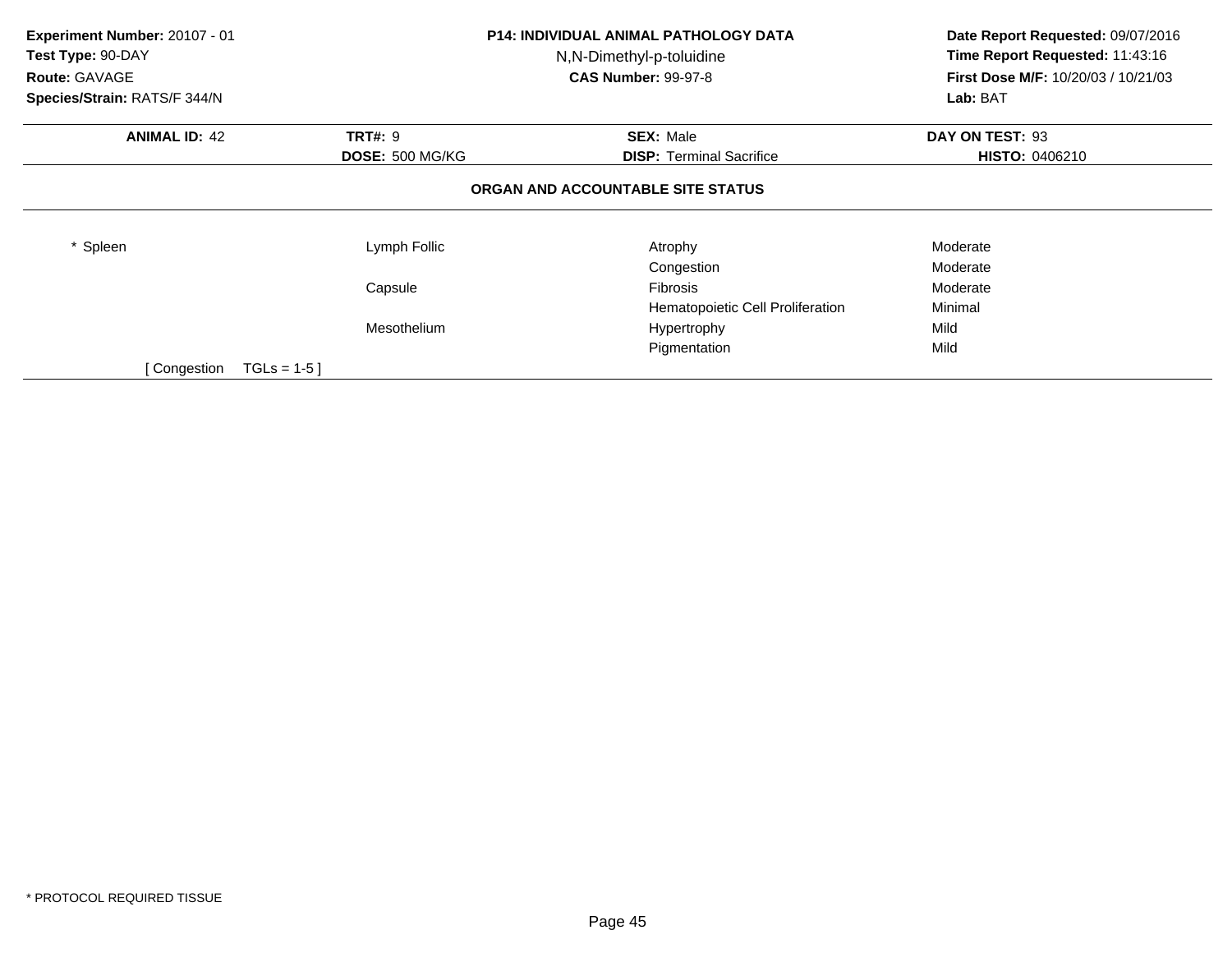| Experiment Number: 20107 - 01 | P14: INDIVIDUAL ANIMAL PATHOLOGY DATA<br>N,N-Dimethyl-p-toluidine |                                   | Date Report Requested: 09/07/2016<br>Time Report Requested: 11:43:16<br>First Dose M/F: 10/20/03 / 10/21/03 |  |
|-------------------------------|-------------------------------------------------------------------|-----------------------------------|-------------------------------------------------------------------------------------------------------------|--|
| Test Type: 90-DAY             |                                                                   |                                   |                                                                                                             |  |
| Route: GAVAGE                 |                                                                   | <b>CAS Number: 99-97-8</b>        |                                                                                                             |  |
| Species/Strain: RATS/F 344/N  |                                                                   |                                   | Lab: BAT                                                                                                    |  |
| <b>ANIMAL ID: 43</b>          | <b>TRT#: 9</b>                                                    | <b>SEX: Male</b>                  | DAY ON TEST: 93                                                                                             |  |
|                               | DOSE: 500 MG/KG                                                   | <b>DISP: Terminal Sacrifice</b>   | HISTO: 0406211                                                                                              |  |
|                               |                                                                   | ORGAN AND ACCOUNTABLE SITE STATUS |                                                                                                             |  |
| <b>NORMAL</b>                 |                                                                   |                                   |                                                                                                             |  |
| * Adrenal Medulla             | * Blood Vessel                                                    | * Bone                            | * Brain                                                                                                     |  |
| * Epididymis                  | Esophagus                                                         | * Eye                             | * Heart                                                                                                     |  |
| * Intestine Large, Cecum      | * Intestine Large, Colon                                          | * Intestine Large, Rectum         | * Intestine Small, Duodenum                                                                                 |  |
| * Intestine Small, Ileum      | * Intestine Small, Jejunum                                        | * Islets, Pancreatic              | * Lymph Node, Mesenteric                                                                                    |  |
| * Pancreas                    | * Parathyroid Gland                                               | * Pituitary Gland                 | * Preputial Gland                                                                                           |  |
| * Prostate                    | * Salivary Glands                                                 | * Seminal Vesicle                 | * Skin                                                                                                      |  |
| * Stomach, Forestomach        | * Stomach, Glandular                                              | * Testes                          | * Thymus                                                                                                    |  |
| * Thyroid Gland               | * Trachea                                                         | * Urinary Bladder                 |                                                                                                             |  |
| <b>MISSING</b>                |                                                                   |                                   |                                                                                                             |  |
| * Lymph Node, Mandibular      | * Mammary Gland                                                   |                                   |                                                                                                             |  |
| <b>OBSERVATIONS</b>           |                                                                   |                                   |                                                                                                             |  |
| * Adrenal Cortex              |                                                                   | Vacuolization Cytoplasmic         | Minimal                                                                                                     |  |
| * Bone Marrow                 |                                                                   | Hyperplasia                       | Moderate                                                                                                    |  |
| * Harderian Gland             |                                                                   | <b>Infiltration Cellular</b>      | Lymphocyte, Moderate                                                                                        |  |
| * Kidney                      | <b>Renal Tubule</b>                                               | Dilatation                        | Moderate                                                                                                    |  |
|                               | Papilla                                                           | <b>Necrosis</b>                   | Mild                                                                                                        |  |
|                               |                                                                   | Nephropathy                       | Minimal                                                                                                     |  |
|                               |                                                                   | Pigmentation                      | Minimal                                                                                                     |  |
| * Liver                       |                                                                   | Hematopoietic Cell Proliferation  | Minimal                                                                                                     |  |
|                               |                                                                   | Hepatodiaphragmatic Nodule        | Moderate                                                                                                    |  |
|                               | Hepatocyte                                                        | Hypertrophy                       | Mild                                                                                                        |  |
|                               |                                                                   | Inflammation                      | Chronic Active, Mild                                                                                        |  |
|                               | Hepatocyte                                                        | Necrosis                          | Minimal                                                                                                     |  |
|                               |                                                                   | Pigmentation                      | Minimal                                                                                                     |  |
| [ Hepatodiaphragmatic Nodule  | $TGLs = 2-14$ ]                                                   |                                   |                                                                                                             |  |
| * Lung                        |                                                                   | Inflammation                      | Chronic Active, Minimal                                                                                     |  |
| * Nose                        | Olfactory Epi                                                     | Degeneration                      | Moderate                                                                                                    |  |
|                               | Glands                                                            | Hyperplasia                       | Moderate                                                                                                    |  |
|                               | <b>Respirat Epith</b>                                             | Hyperplasia                       | Mild                                                                                                        |  |
|                               | Olfactory Epi                                                     | Metaplasia                        | Moderate                                                                                                    |  |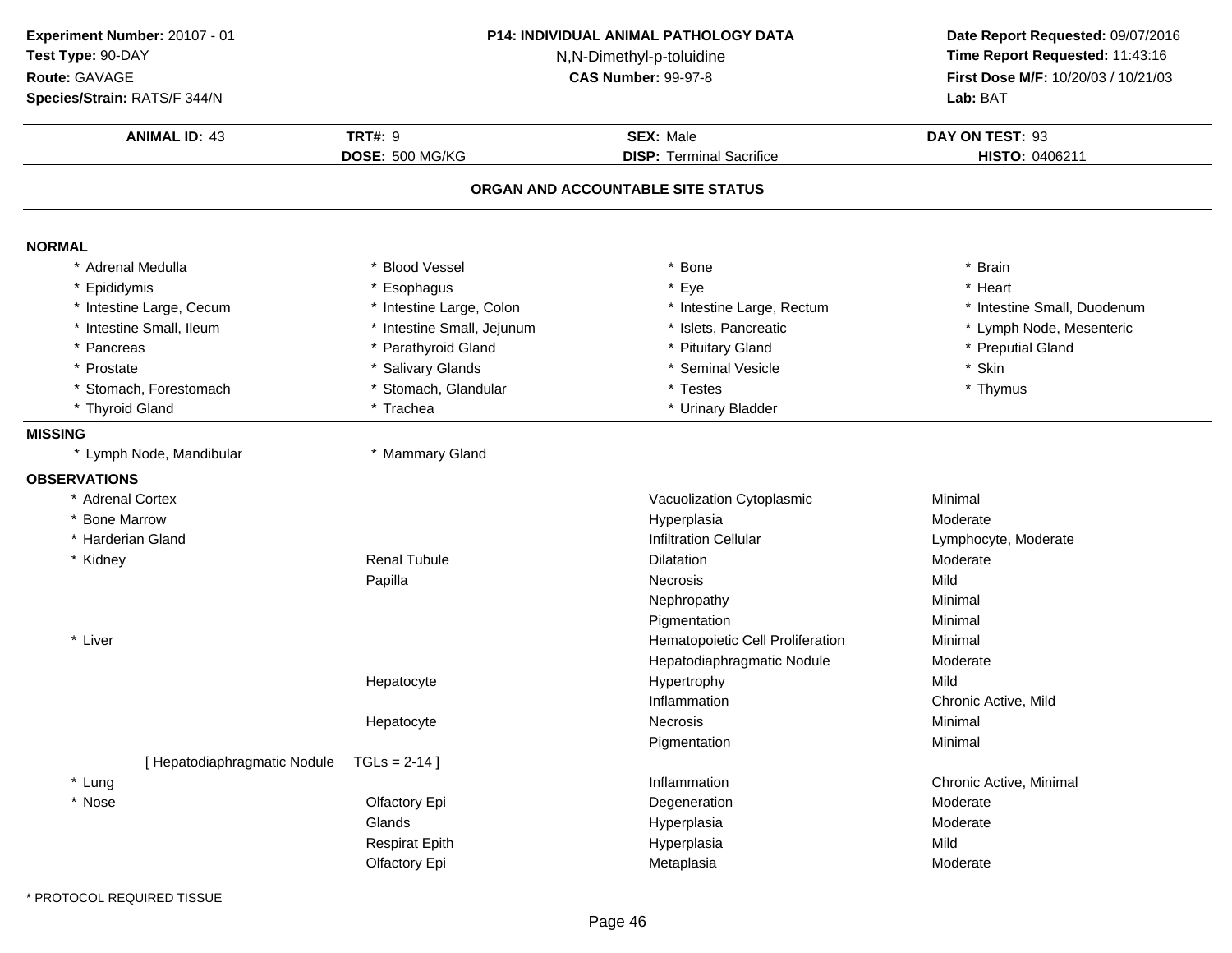| Experiment Number: 20107 - 01<br>Test Type: 90-DAY<br>Route: GAVAGE<br>Species/Strain: RATS/F 344/N |                        | <b>P14: INDIVIDUAL ANIMAL PATHOLOGY DATA</b><br>N,N-Dimethyl-p-toluidine<br><b>CAS Number: 99-97-8</b> | Date Report Requested: 09/07/2016<br>Time Report Requested: 11:43:16<br>First Dose M/F: 10/20/03 / 10/21/03<br>Lab: BAT |  |
|-----------------------------------------------------------------------------------------------------|------------------------|--------------------------------------------------------------------------------------------------------|-------------------------------------------------------------------------------------------------------------------------|--|
| <b>ANIMAL ID: 43</b>                                                                                | <b>TRT#: 9</b>         | <b>SEX: Male</b>                                                                                       | DAY ON TEST: 93                                                                                                         |  |
|                                                                                                     | <b>DOSE: 500 MG/KG</b> | <b>DISP:</b> Terminal Sacrifice                                                                        | <b>HISTO: 0406211</b>                                                                                                   |  |
|                                                                                                     |                        | ORGAN AND ACCOUNTABLE SITE STATUS                                                                      |                                                                                                                         |  |
|                                                                                                     | <b>Respirat Epith</b>  | Metaplasia                                                                                             | Squamous, Moderate                                                                                                      |  |
| Spleen                                                                                              | Lymph Follic           | Atrophy                                                                                                | Moderate                                                                                                                |  |
|                                                                                                     |                        | Congestion                                                                                             | Moderate                                                                                                                |  |
|                                                                                                     | Capsule                | <b>Fibrosis</b>                                                                                        | Moderate                                                                                                                |  |
|                                                                                                     |                        | Hematopoietic Cell Proliferation                                                                       | Mild                                                                                                                    |  |
|                                                                                                     | Mesothelium            | Hypertrophy                                                                                            | Mild                                                                                                                    |  |
|                                                                                                     |                        | Pigmentation                                                                                           | Mild                                                                                                                    |  |
| $TGLs = 1-5$<br>[ Congestion                                                                        |                        |                                                                                                        |                                                                                                                         |  |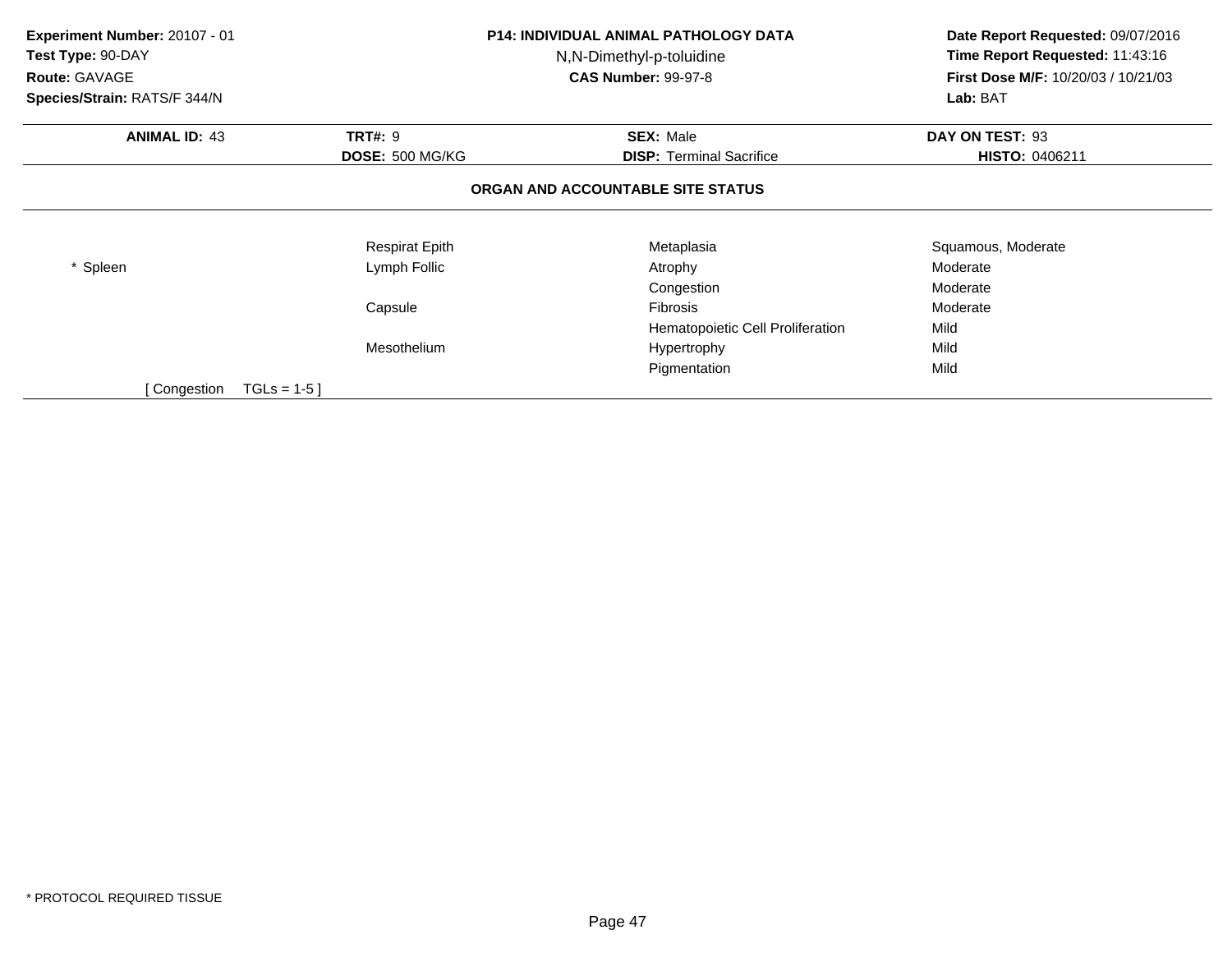| Experiment Number: 20107 - 01                           |                           | P14: INDIVIDUAL ANIMAL PATHOLOGY DATA | Date Report Requested: 09/07/2016   |  |
|---------------------------------------------------------|---------------------------|---------------------------------------|-------------------------------------|--|
| Test Type: 90-DAY                                       | N,N-Dimethyl-p-toluidine  |                                       | Time Report Requested: 11:43:16     |  |
| Route: GAVAGE                                           |                           | <b>CAS Number: 99-97-8</b>            | First Dose M/F: 10/20/03 / 10/21/03 |  |
| Species/Strain: RATS/F 344/N                            |                           |                                       | Lab: BAT                            |  |
| <b>ANIMAL ID: 44</b>                                    | <b>TRT#: 9</b>            | <b>SEX: Male</b>                      | DAY ON TEST: 93                     |  |
|                                                         | DOSE: 500 MG/KG           | <b>DISP: Terminal Sacrifice</b>       | HISTO: 0406212                      |  |
|                                                         |                           | ORGAN AND ACCOUNTABLE SITE STATUS     |                                     |  |
| <b>NORMAL</b>                                           |                           |                                       |                                     |  |
| * Adrenal Cortex                                        | * Adrenal Medulla         | * Blood Vessel                        | * Bone                              |  |
| * Brain                                                 | * Epididymis              | * Esophagus                           | * Intestine Large, Cecum            |  |
| * Intestine Large, Colon                                | * Intestine Large, Rectum | * Intestine Small, Duodenum           | * Intestine Small, Ileum            |  |
| * Intestine Small, Jejunum                              | * Islets, Pancreatic      | * Lymph Node, Mesenteric              | * Mammary Gland                     |  |
| * Parathyroid Gland                                     | * Pituitary Gland         | * Preputial Gland                     | * Prostate                          |  |
| * Salivary Glands                                       | * Seminal Vesicle         | * Skin                                | * Testes                            |  |
| * Thymus                                                | * Thyroid Gland           | * Trachea                             | * Urinary Bladder                   |  |
| <b>MISSING</b>                                          |                           |                                       |                                     |  |
| * Lymph Node, Mandibular                                |                           |                                       |                                     |  |
| <b>OBSERVATIONS</b>                                     |                           |                                       |                                     |  |
| * Bone Marrow                                           |                           | Hyperplasia                           | Moderate                            |  |
| * Eye                                                   |                           | Cataract                              | Moderate                            |  |
|                                                         | Retina                    | Degeneration                          | Moderate                            |  |
|                                                         | <b>Ciliary Body</b>       | Inflammation                          | Suppurative, Marked                 |  |
|                                                         | Antr Chamber              | Inflammation                          | Suppurative, Marked                 |  |
|                                                         | Cornea                    | Ulcer                                 | Marked                              |  |
| Note: The eye lesions affected only one eye.            |                           |                                       |                                     |  |
| [Cataract $TGLs = 1-10$ ]<br>[Inflammation TGLs = 1-10] |                           |                                       |                                     |  |
| * Harderian Gland                                       |                           |                                       | Moderate                            |  |
|                                                         |                           | Hemorrhage                            | Moderate                            |  |
|                                                         | Epithelium                | Hyperplasia<br>Inflammation           |                                     |  |
|                                                         |                           |                                       | Chronic Active, Moderate            |  |
| * Heart                                                 |                           | Cardiomyopathy                        | Minimal                             |  |
| * Kidney                                                |                           | Mineralization                        | Mild                                |  |
|                                                         | Papilla                   | Necrosis                              | Mild                                |  |
|                                                         |                           | Nephropathy                           | Minimal                             |  |
|                                                         |                           | Pigmentation                          | Mild                                |  |
| * Liver                                                 |                           | Hematopoietic Cell Proliferation      | Minimal                             |  |
|                                                         | Hepatocyte                | Hypertrophy                           | Mild                                |  |
|                                                         |                           | Inflammation                          | Chronic Active, Minimal             |  |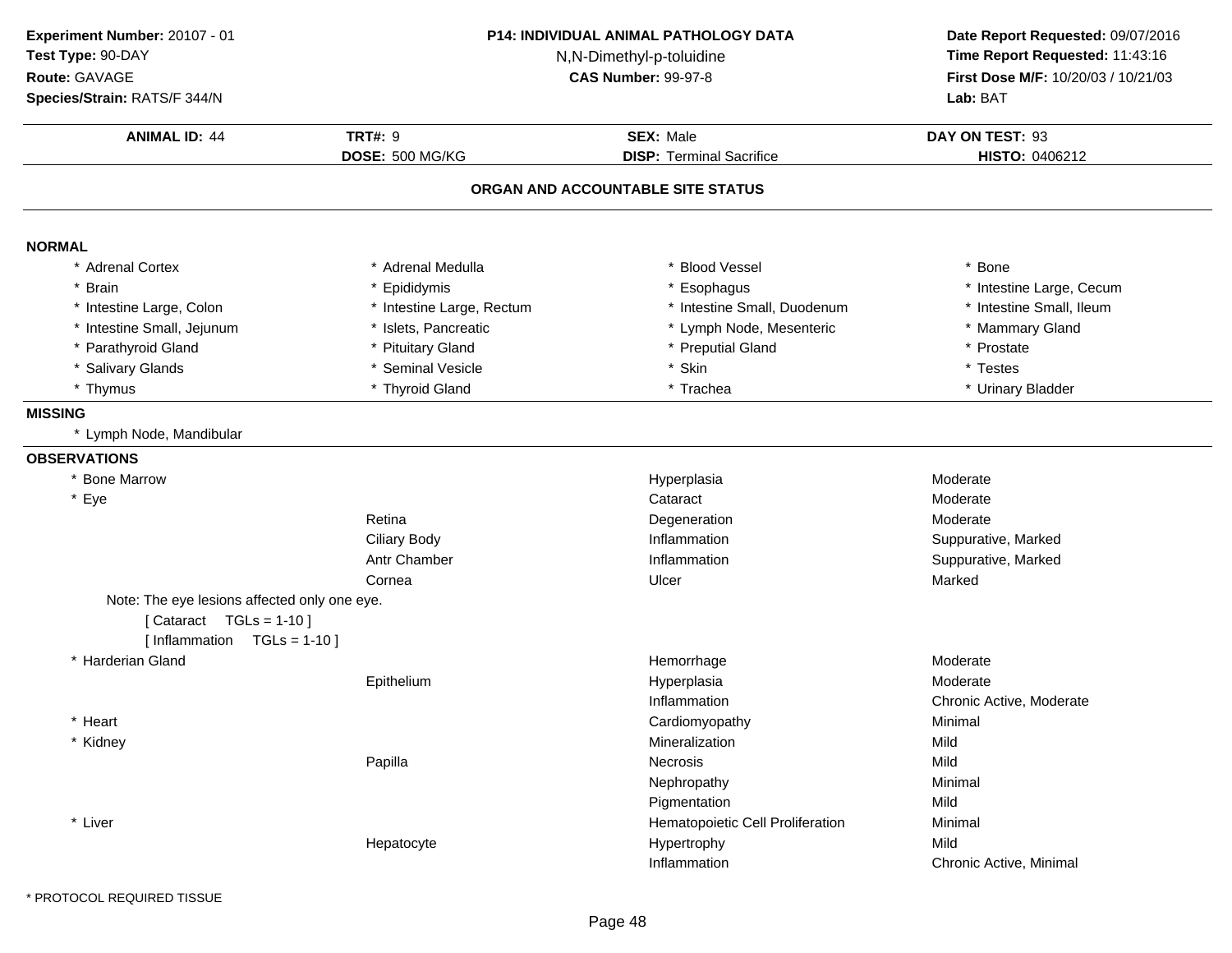| Experiment Number: 20107 - 01<br>Test Type: 90-DAY<br>Route: GAVAGE<br>Species/Strain: RATS/F 344/N<br><b>ANIMAL ID: 44</b> | <b>TRT#: 9</b>        | <b>P14: INDIVIDUAL ANIMAL PATHOLOGY DATA</b><br>N,N-Dimethyl-p-toluidine<br><b>CAS Number: 99-97-8</b><br><b>SEX: Male</b> | Date Report Requested: 09/07/2016<br>Time Report Requested: 11:43:16<br>First Dose M/F: 10/20/03 / 10/21/03<br>Lab: BAT<br>DAY ON TEST: 93 |
|-----------------------------------------------------------------------------------------------------------------------------|-----------------------|----------------------------------------------------------------------------------------------------------------------------|--------------------------------------------------------------------------------------------------------------------------------------------|
|                                                                                                                             | DOSE: 500 MG/KG       | <b>DISP: Terminal Sacrifice</b>                                                                                            | HISTO: 0406212                                                                                                                             |
|                                                                                                                             |                       | ORGAN AND ACCOUNTABLE SITE STATUS                                                                                          |                                                                                                                                            |
|                                                                                                                             |                       | Pigmentation                                                                                                               | Minimal                                                                                                                                    |
| * Lung                                                                                                                      |                       | Inflammation                                                                                                               | Chronic Active, Minimal                                                                                                                    |
| Lymph Node                                                                                                                  | Mediastinal           | Hyperplasia                                                                                                                | Lymphoid, Mild                                                                                                                             |
| [Hyperplasia                                                                                                                | $TGLs = 3-14$ ]       |                                                                                                                            |                                                                                                                                            |
| * Nose                                                                                                                      | Olfactory Epi         | Degeneration                                                                                                               | Moderate                                                                                                                                   |
|                                                                                                                             | Glands                | Hyperplasia                                                                                                                | Mild                                                                                                                                       |
|                                                                                                                             | <b>Respirat Epith</b> | Hyperplasia                                                                                                                | Mild                                                                                                                                       |
|                                                                                                                             | <b>Respirat Epith</b> | Metaplasia                                                                                                                 | Squamous, Moderate                                                                                                                         |
|                                                                                                                             | Olfactory Epi         | Metaplasia                                                                                                                 | Moderate                                                                                                                                   |
| * Pancreas                                                                                                                  |                       | <b>Infiltration Cellular</b>                                                                                               | Lymphocyte, Mild                                                                                                                           |
| * Spleen                                                                                                                    | Lymph Follic          | Atrophy                                                                                                                    | Moderate                                                                                                                                   |
|                                                                                                                             |                       | Congestion                                                                                                                 | Moderate                                                                                                                                   |
|                                                                                                                             | Capsule               | Fibrosis                                                                                                                   | Moderate                                                                                                                                   |
|                                                                                                                             |                       | Hematopoietic Cell Proliferation                                                                                           | Mild                                                                                                                                       |
|                                                                                                                             | Mesothelium           | Hypertrophy                                                                                                                | Mild                                                                                                                                       |
|                                                                                                                             |                       | Pigmentation                                                                                                               | Mild                                                                                                                                       |
| [ Congestion                                                                                                                | TGLs = $2-5$ ]        |                                                                                                                            |                                                                                                                                            |
| * Stomach, Forestomach                                                                                                      |                       | Inflammation                                                                                                               | Minimal                                                                                                                                    |
| * Stomach, Glandular                                                                                                        |                       | Inflammation                                                                                                               | Minimal                                                                                                                                    |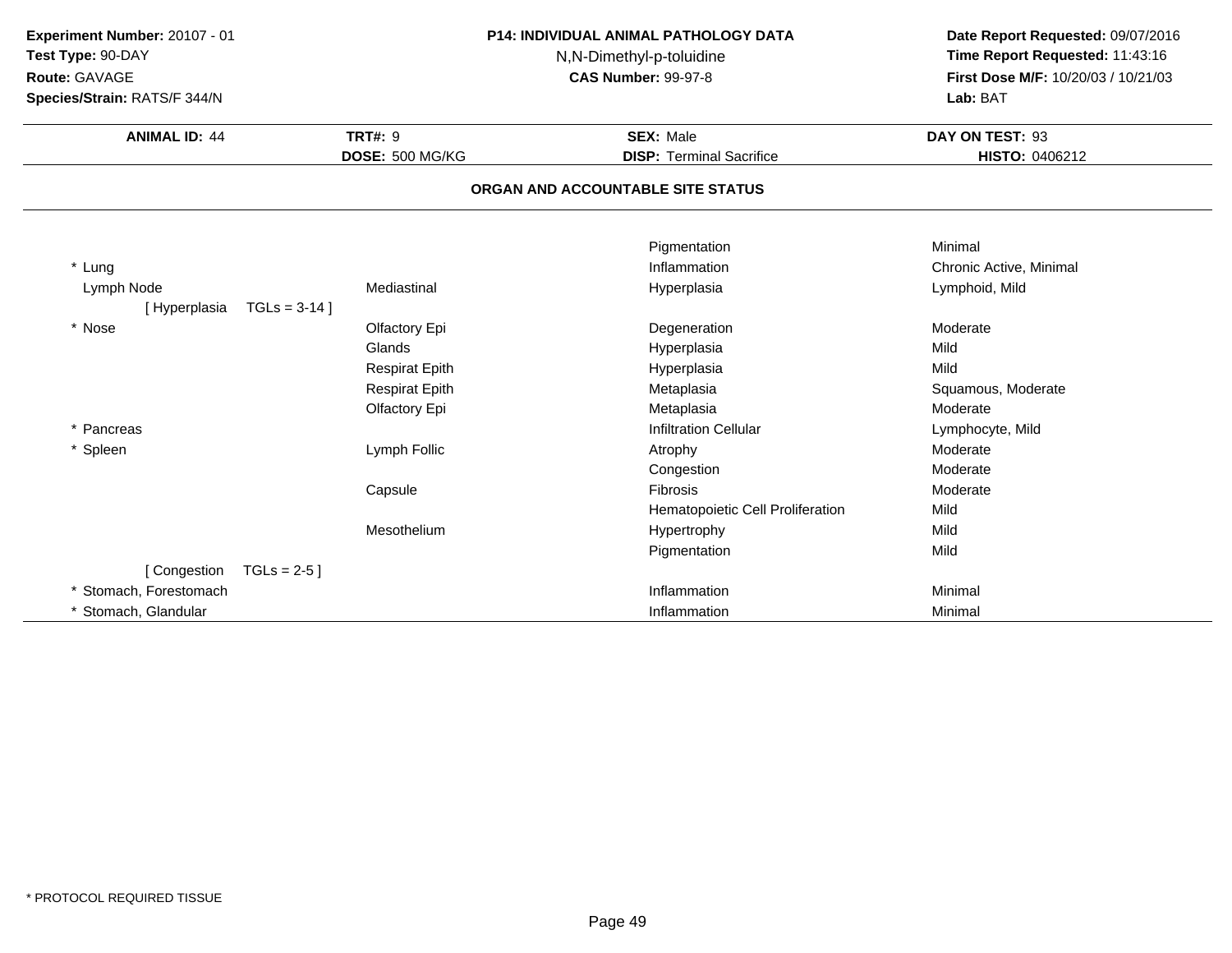| Experiment Number: 20107 - 01 |                                                        | P14: INDIVIDUAL ANIMAL PATHOLOGY DATA | Date Report Requested: 09/07/2016   |  |
|-------------------------------|--------------------------------------------------------|---------------------------------------|-------------------------------------|--|
| Test Type: 90-DAY             | N,N-Dimethyl-p-toluidine<br><b>CAS Number: 99-97-8</b> |                                       | Time Report Requested: 11:43:16     |  |
| Route: GAVAGE                 |                                                        |                                       | First Dose M/F: 10/20/03 / 10/21/03 |  |
| Species/Strain: RATS/F 344/N  |                                                        |                                       |                                     |  |
| <b>ANIMAL ID: 45</b>          | <b>TRT#: 9</b>                                         | <b>SEX: Male</b>                      | DAY ON TEST: 93                     |  |
|                               | DOSE: 500 MG/KG                                        | <b>DISP: Terminal Sacrifice</b>       | HISTO: 0406213                      |  |
|                               |                                                        | ORGAN AND ACCOUNTABLE SITE STATUS     |                                     |  |
| <b>NORMAL</b>                 |                                                        |                                       |                                     |  |
| * Adrenal Cortex              | * Adrenal Medulla                                      | * Blood Vessel                        | * Bone                              |  |
| * Brain                       | * Epididymis                                           | * Esophagus                           | * Eye                               |  |
| * Harderian Gland             | * Heart                                                | * Intestine Large, Cecum              | * Intestine Large, Colon            |  |
| * Intestine Large, Rectum     | * Intestine Small, Duodenum                            | * Intestine Small, Ileum              | * Intestine Small, Jejunum          |  |
| * Islets, Pancreatic          | * Lymph Node, Mesenteric                               | * Pituitary Gland                     | * Preputial Gland                   |  |
| * Prostate                    | * Salivary Glands                                      | * Seminal Vesicle                     | * Skin                              |  |
| * Stomach, Glandular          | * Testes                                               | * Thymus                              | * Thyroid Gland                     |  |
| * Urinary Bladder             |                                                        |                                       |                                     |  |
| <b>MISSING</b>                |                                                        |                                       |                                     |  |
| * Lymph Node, Mandibular      | * Mammary Gland                                        | * Parathyroid Gland                   |                                     |  |
| <b>OBSERVATIONS</b>           |                                                        |                                       |                                     |  |
| <b>Bone Marrow</b>            |                                                        | Hyperplasia                           | Moderate                            |  |
| * Kidney                      |                                                        | Mineralization                        | Minimal                             |  |
|                               | Papilla                                                | <b>Necrosis</b>                       | Mild                                |  |
|                               |                                                        | Nephropathy                           | Minimal                             |  |
|                               |                                                        | Pigmentation                          | Mild                                |  |
| * Liver                       |                                                        | <b>Basophilic Focus</b>               |                                     |  |
|                               |                                                        | Hematopoietic Cell Proliferation      | Minimal                             |  |
|                               | Hepatocyte                                             | Hypertrophy                           | Mild                                |  |
|                               |                                                        | Pigmentation                          | Minimal                             |  |
| * Lung                        | Alveolus                                               | <b>Infiltration Cellular</b>          | Histiocyte, Minimal                 |  |
|                               |                                                        | Inflammation                          | Chronic Active, Minimal             |  |
| $*$ Nose                      | Olfactory Epi                                          | Degeneration                          | Moderate                            |  |
|                               | Glands                                                 | Hyperplasia                           | Mild                                |  |
|                               | <b>Respirat Epith</b>                                  | Hyperplasia                           | Minimal                             |  |
|                               | <b>Respirat Epith</b>                                  | Metaplasia                            | Squamous, Moderate                  |  |
|                               | Olfactory Epi                                          | Metaplasia                            | Moderate                            |  |
| * Pancreas                    |                                                        | <b>Infiltration Cellular</b>          | Lymphocyte, Mild                    |  |
| * Spleen                      | Lymph Follic                                           | Atrophy                               | Mild                                |  |
|                               |                                                        | Congestion                            | Moderate                            |  |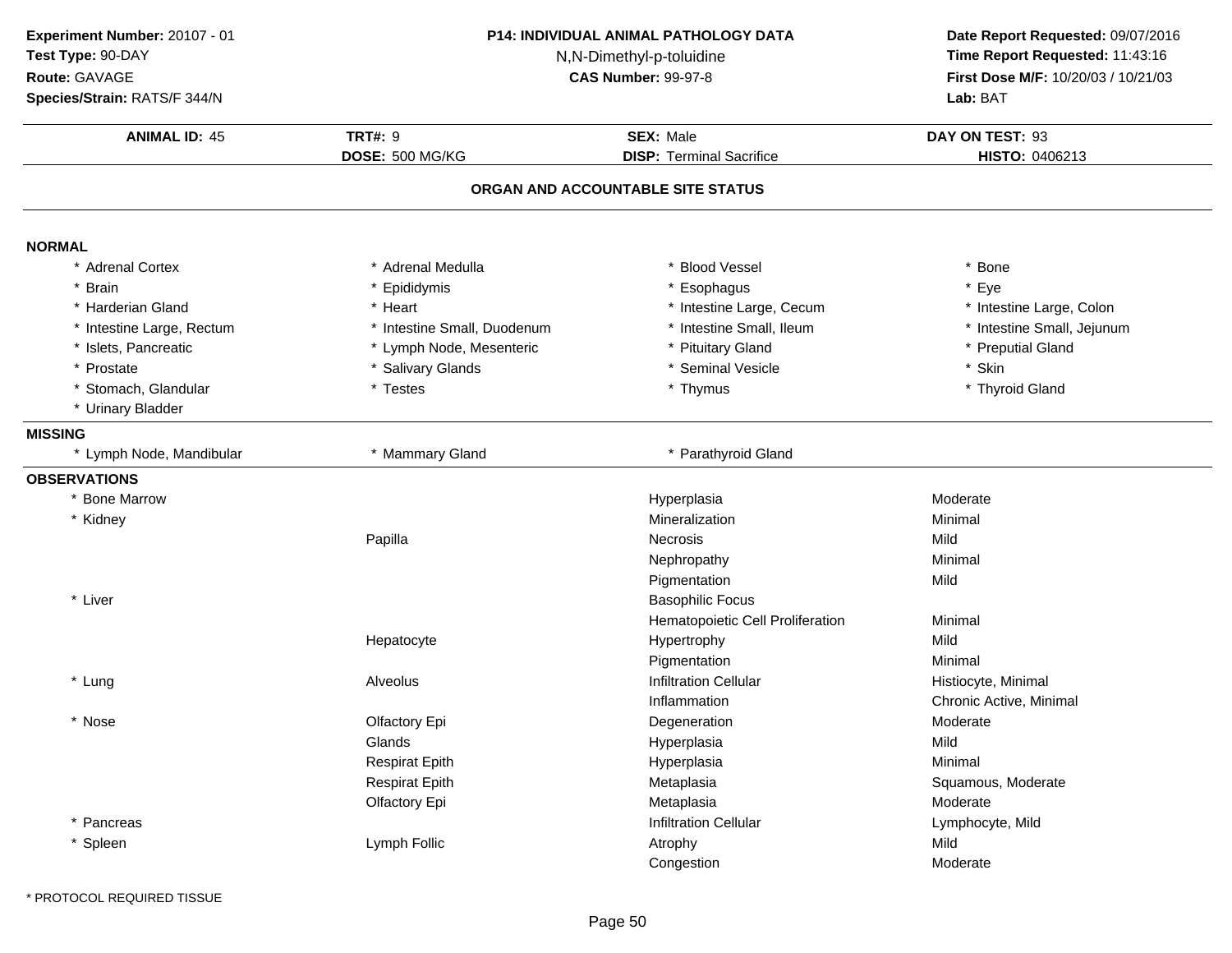| Experiment Number: 20107 - 01<br>Test Type: 90-DAY<br>Route: GAVAGE<br>Species/Strain: RATS/F 344/N |                                          | <b>P14: INDIVIDUAL ANIMAL PATHOLOGY DATA</b><br>N,N-Dimethyl-p-toluidine<br><b>CAS Number: 99-97-8</b> | Date Report Requested: 09/07/2016<br>Time Report Requested: 11:43:16<br>First Dose M/F: 10/20/03 / 10/21/03<br>Lab: BAT |  |
|-----------------------------------------------------------------------------------------------------|------------------------------------------|--------------------------------------------------------------------------------------------------------|-------------------------------------------------------------------------------------------------------------------------|--|
| <b>ANIMAL ID: 45</b>                                                                                | <b>TRT#: 9</b><br><b>DOSE: 500 MG/KG</b> | <b>SEX: Male</b><br><b>DISP: Terminal Sacrifice</b>                                                    | DAY ON TEST: 93<br><b>HISTO: 0406213</b>                                                                                |  |
|                                                                                                     |                                          | ORGAN AND ACCOUNTABLE SITE STATUS                                                                      |                                                                                                                         |  |
|                                                                                                     | Capsule                                  | <b>Fibrosis</b>                                                                                        | Moderate                                                                                                                |  |
|                                                                                                     | Mesothelium                              | Hematopoietic Cell Proliferation<br>Hypertrophy                                                        | Mild<br>Mild                                                                                                            |  |
|                                                                                                     |                                          | Pigmentation                                                                                           | Mild                                                                                                                    |  |
| $TGLs = 1-5$<br>[ Congestion                                                                        |                                          |                                                                                                        |                                                                                                                         |  |
| * Stomach, Forestomach                                                                              |                                          | Inflammation                                                                                           | Minimal                                                                                                                 |  |
| * Trachea                                                                                           |                                          | Inflammation                                                                                           | Chronic Active, Mild                                                                                                    |  |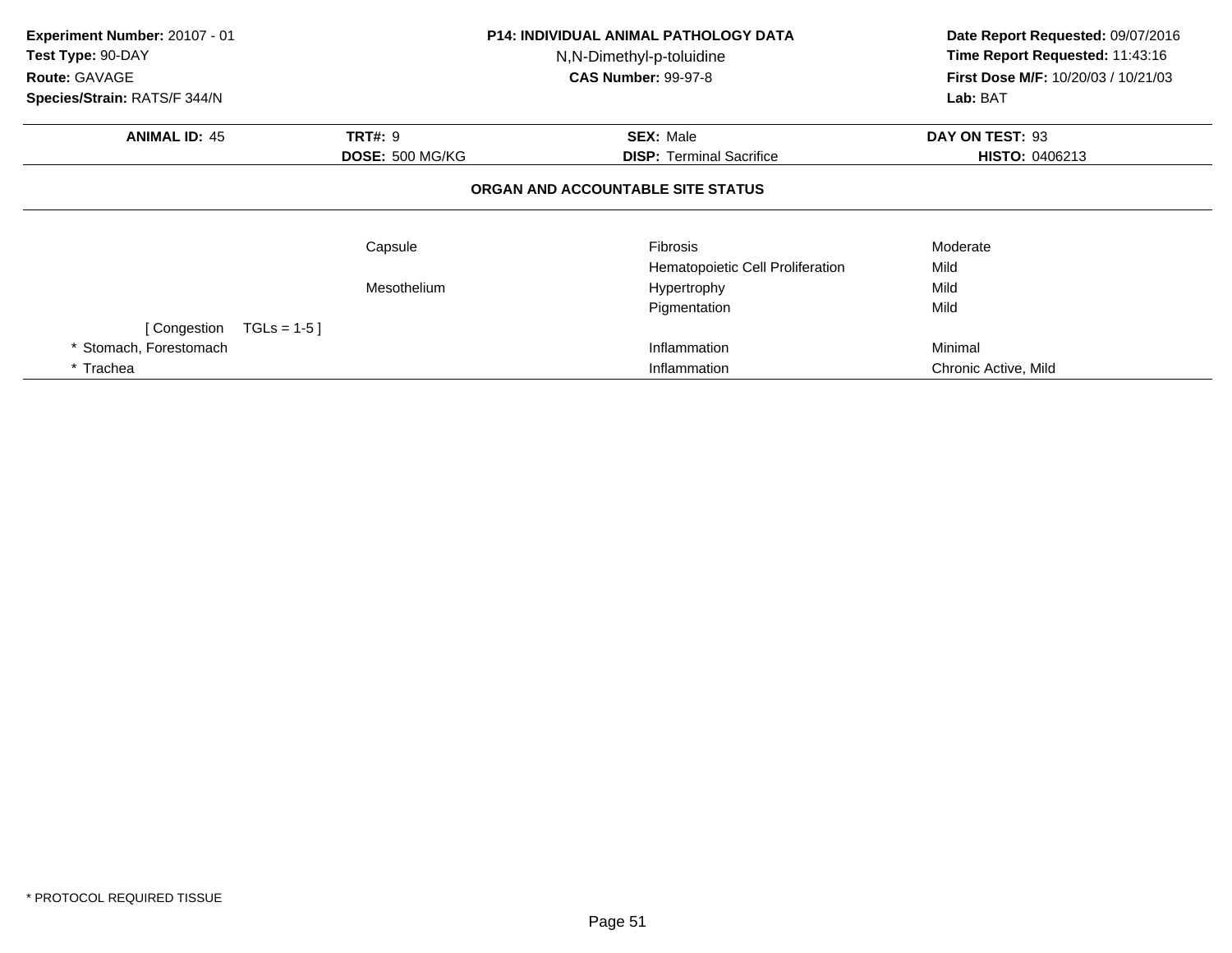| Experiment Number: 20107 - 01<br>Test Type: 90-DAY<br>N,N-Dimethyl-p-toluidine<br>Route: GAVAGE<br><b>CAS Number: 99-97-8</b><br>Species/Strain: RATS/F 344/N<br>Lab: BAT<br><b>TRT#: 9</b><br><b>SEX: Male</b><br><b>ANIMAL ID: 46</b><br>DAY ON TEST: 93<br><b>DISP: Terminal Sacrifice</b><br>DOSE: 500 MG/KG<br>HISTO: 0406214<br>ORGAN AND ACCOUNTABLE SITE STATUS<br><b>NORMAL</b><br>* Adrenal Medulla<br><b>Blood Vessel</b><br>Bone<br>* Adrenal Cortex<br>* Eye<br>* Brain<br>Epididymis<br>Esophagus<br>* Harderian Gland<br>* Intestine Large, Cecum<br>* Intestine Large, Colon<br>* Intestine Large, Rectum<br>* Intestine Small, Ileum<br>* Intestine Small, Duodenum<br>* Intestine Small, Jejunum<br>* Islets, Pancreatic<br>* Parathyroid Gland<br>* Pituitary Gland<br>* Preputial Gland<br>* Lymph Node, Mesenteric<br>* Skin<br>* Prostate<br>* Salivary Glands<br>* Seminal Vesicle<br>* Stomach, Glandular<br>* Stomach, Forestomach<br>* Testes<br>* Thymus<br>* Thyroid Gland<br>* Trachea<br>* Urinary Bladder<br><b>MISSING</b><br>* Mammary Gland<br>* Lymph Node, Mandibular<br><b>OBSERVATIONS</b> |                                                                                                             |  |
|----------------------------------------------------------------------------------------------------------------------------------------------------------------------------------------------------------------------------------------------------------------------------------------------------------------------------------------------------------------------------------------------------------------------------------------------------------------------------------------------------------------------------------------------------------------------------------------------------------------------------------------------------------------------------------------------------------------------------------------------------------------------------------------------------------------------------------------------------------------------------------------------------------------------------------------------------------------------------------------------------------------------------------------------------------------------------------------------------------------------------------|-------------------------------------------------------------------------------------------------------------|--|
|                                                                                                                                                                                                                                                                                                                                                                                                                                                                                                                                                                                                                                                                                                                                                                                                                                                                                                                                                                                                                                                                                                                                  | Date Report Requested: 09/07/2016<br>Time Report Requested: 11:43:16<br>First Dose M/F: 10/20/03 / 10/21/03 |  |
|                                                                                                                                                                                                                                                                                                                                                                                                                                                                                                                                                                                                                                                                                                                                                                                                                                                                                                                                                                                                                                                                                                                                  |                                                                                                             |  |
|                                                                                                                                                                                                                                                                                                                                                                                                                                                                                                                                                                                                                                                                                                                                                                                                                                                                                                                                                                                                                                                                                                                                  |                                                                                                             |  |
|                                                                                                                                                                                                                                                                                                                                                                                                                                                                                                                                                                                                                                                                                                                                                                                                                                                                                                                                                                                                                                                                                                                                  |                                                                                                             |  |
|                                                                                                                                                                                                                                                                                                                                                                                                                                                                                                                                                                                                                                                                                                                                                                                                                                                                                                                                                                                                                                                                                                                                  |                                                                                                             |  |
|                                                                                                                                                                                                                                                                                                                                                                                                                                                                                                                                                                                                                                                                                                                                                                                                                                                                                                                                                                                                                                                                                                                                  |                                                                                                             |  |
|                                                                                                                                                                                                                                                                                                                                                                                                                                                                                                                                                                                                                                                                                                                                                                                                                                                                                                                                                                                                                                                                                                                                  |                                                                                                             |  |
|                                                                                                                                                                                                                                                                                                                                                                                                                                                                                                                                                                                                                                                                                                                                                                                                                                                                                                                                                                                                                                                                                                                                  |                                                                                                             |  |
|                                                                                                                                                                                                                                                                                                                                                                                                                                                                                                                                                                                                                                                                                                                                                                                                                                                                                                                                                                                                                                                                                                                                  |                                                                                                             |  |
|                                                                                                                                                                                                                                                                                                                                                                                                                                                                                                                                                                                                                                                                                                                                                                                                                                                                                                                                                                                                                                                                                                                                  |                                                                                                             |  |
|                                                                                                                                                                                                                                                                                                                                                                                                                                                                                                                                                                                                                                                                                                                                                                                                                                                                                                                                                                                                                                                                                                                                  |                                                                                                             |  |
|                                                                                                                                                                                                                                                                                                                                                                                                                                                                                                                                                                                                                                                                                                                                                                                                                                                                                                                                                                                                                                                                                                                                  |                                                                                                             |  |
|                                                                                                                                                                                                                                                                                                                                                                                                                                                                                                                                                                                                                                                                                                                                                                                                                                                                                                                                                                                                                                                                                                                                  |                                                                                                             |  |
|                                                                                                                                                                                                                                                                                                                                                                                                                                                                                                                                                                                                                                                                                                                                                                                                                                                                                                                                                                                                                                                                                                                                  |                                                                                                             |  |
|                                                                                                                                                                                                                                                                                                                                                                                                                                                                                                                                                                                                                                                                                                                                                                                                                                                                                                                                                                                                                                                                                                                                  |                                                                                                             |  |
|                                                                                                                                                                                                                                                                                                                                                                                                                                                                                                                                                                                                                                                                                                                                                                                                                                                                                                                                                                                                                                                                                                                                  |                                                                                                             |  |
|                                                                                                                                                                                                                                                                                                                                                                                                                                                                                                                                                                                                                                                                                                                                                                                                                                                                                                                                                                                                                                                                                                                                  |                                                                                                             |  |
|                                                                                                                                                                                                                                                                                                                                                                                                                                                                                                                                                                                                                                                                                                                                                                                                                                                                                                                                                                                                                                                                                                                                  |                                                                                                             |  |
| * Bone Marrow<br>Hyperplasia<br>Moderate                                                                                                                                                                                                                                                                                                                                                                                                                                                                                                                                                                                                                                                                                                                                                                                                                                                                                                                                                                                                                                                                                         |                                                                                                             |  |
| * Eye                                                                                                                                                                                                                                                                                                                                                                                                                                                                                                                                                                                                                                                                                                                                                                                                                                                                                                                                                                                                                                                                                                                            |                                                                                                             |  |
| Note: One optic nerve missing.                                                                                                                                                                                                                                                                                                                                                                                                                                                                                                                                                                                                                                                                                                                                                                                                                                                                                                                                                                                                                                                                                                   |                                                                                                             |  |
| * Heart<br>Cardiomyopathy<br>Minimal                                                                                                                                                                                                                                                                                                                                                                                                                                                                                                                                                                                                                                                                                                                                                                                                                                                                                                                                                                                                                                                                                             |                                                                                                             |  |
| * Kidney<br>Mineralization<br>Mild                                                                                                                                                                                                                                                                                                                                                                                                                                                                                                                                                                                                                                                                                                                                                                                                                                                                                                                                                                                                                                                                                               |                                                                                                             |  |
| Mild<br>Papilla<br><b>Necrosis</b>                                                                                                                                                                                                                                                                                                                                                                                                                                                                                                                                                                                                                                                                                                                                                                                                                                                                                                                                                                                                                                                                                               |                                                                                                             |  |
| Mild<br>Nephropathy                                                                                                                                                                                                                                                                                                                                                                                                                                                                                                                                                                                                                                                                                                                                                                                                                                                                                                                                                                                                                                                                                                              |                                                                                                             |  |
| Mild<br>Pigmentation                                                                                                                                                                                                                                                                                                                                                                                                                                                                                                                                                                                                                                                                                                                                                                                                                                                                                                                                                                                                                                                                                                             |                                                                                                             |  |
| * Liver<br>Hematopoietic Cell Proliferation<br>Minimal                                                                                                                                                                                                                                                                                                                                                                                                                                                                                                                                                                                                                                                                                                                                                                                                                                                                                                                                                                                                                                                                           |                                                                                                             |  |
| Mild<br>Hypertrophy<br>Hepatocyte                                                                                                                                                                                                                                                                                                                                                                                                                                                                                                                                                                                                                                                                                                                                                                                                                                                                                                                                                                                                                                                                                                |                                                                                                             |  |
| Necrosis<br>Minimal<br>Hepatocyte                                                                                                                                                                                                                                                                                                                                                                                                                                                                                                                                                                                                                                                                                                                                                                                                                                                                                                                                                                                                                                                                                                |                                                                                                             |  |
| Minimal<br>Pigmentation                                                                                                                                                                                                                                                                                                                                                                                                                                                                                                                                                                                                                                                                                                                                                                                                                                                                                                                                                                                                                                                                                                          |                                                                                                             |  |
| * Lung<br>Inflammation<br>Chronic Active, Minimal                                                                                                                                                                                                                                                                                                                                                                                                                                                                                                                                                                                                                                                                                                                                                                                                                                                                                                                                                                                                                                                                                |                                                                                                             |  |
| * Nose<br>Olfactory Epi<br>Degeneration<br>Moderate                                                                                                                                                                                                                                                                                                                                                                                                                                                                                                                                                                                                                                                                                                                                                                                                                                                                                                                                                                                                                                                                              |                                                                                                             |  |
| Mild<br>Glands<br>Hyperplasia                                                                                                                                                                                                                                                                                                                                                                                                                                                                                                                                                                                                                                                                                                                                                                                                                                                                                                                                                                                                                                                                                                    |                                                                                                             |  |
| Mild<br><b>Respirat Epith</b><br>Hyperplasia                                                                                                                                                                                                                                                                                                                                                                                                                                                                                                                                                                                                                                                                                                                                                                                                                                                                                                                                                                                                                                                                                     |                                                                                                             |  |
| <b>Respirat Epith</b><br>Metaplasia<br>Squamous, Moderate                                                                                                                                                                                                                                                                                                                                                                                                                                                                                                                                                                                                                                                                                                                                                                                                                                                                                                                                                                                                                                                                        |                                                                                                             |  |
| Olfactory Epi<br>Metaplasia<br>Moderate                                                                                                                                                                                                                                                                                                                                                                                                                                                                                                                                                                                                                                                                                                                                                                                                                                                                                                                                                                                                                                                                                          |                                                                                                             |  |
| <b>Infiltration Cellular</b><br>* Pancreas<br>Lymphocyte, Minimal                                                                                                                                                                                                                                                                                                                                                                                                                                                                                                                                                                                                                                                                                                                                                                                                                                                                                                                                                                                                                                                                |                                                                                                             |  |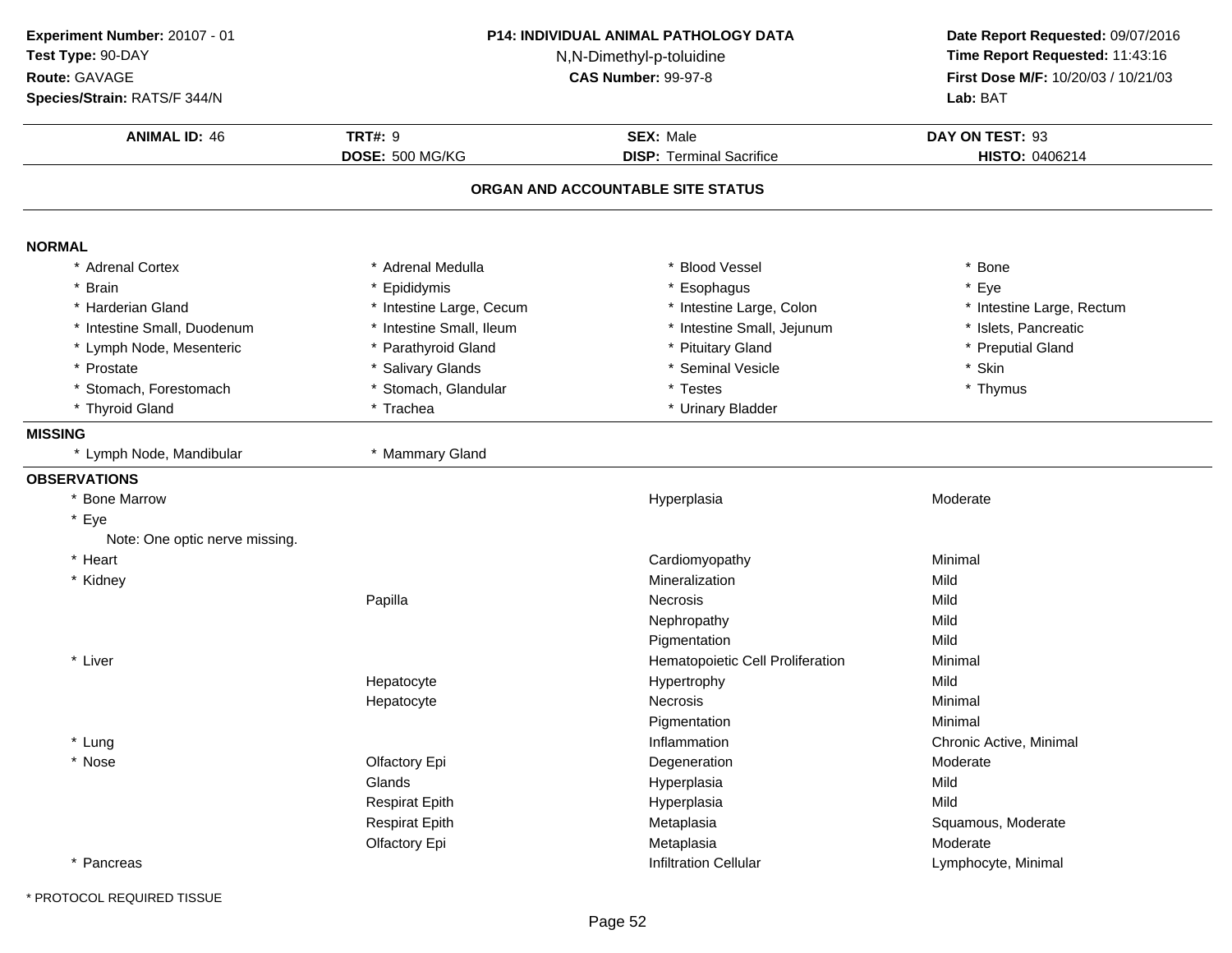| Experiment Number: 20107 - 01<br>Test Type: 90-DAY<br>Route: GAVAGE<br>Species/Strain: RATS/F 344/N |                                          | <b>P14: INDIVIDUAL ANIMAL PATHOLOGY DATA</b><br>N,N-Dimethyl-p-toluidine<br><b>CAS Number: 99-97-8</b> | Date Report Requested: 09/07/2016<br>Time Report Requested: 11:43:16<br>First Dose M/F: 10/20/03 / 10/21/03<br>Lab: BAT |  |
|-----------------------------------------------------------------------------------------------------|------------------------------------------|--------------------------------------------------------------------------------------------------------|-------------------------------------------------------------------------------------------------------------------------|--|
| <b>ANIMAL ID: 46</b>                                                                                | <b>TRT#: 9</b><br><b>DOSE: 500 MG/KG</b> | <b>SEX: Male</b><br><b>DISP:</b> Terminal Sacrifice                                                    | DAY ON TEST: 93<br><b>HISTO: 0406214</b>                                                                                |  |
|                                                                                                     |                                          | ORGAN AND ACCOUNTABLE SITE STATUS                                                                      |                                                                                                                         |  |
| Spleen                                                                                              | Lymph Follic                             | Atrophy<br>Congestion                                                                                  | Moderate<br>Moderate                                                                                                    |  |
|                                                                                                     | Capsule                                  | <b>Fibrosis</b><br>Hematopoietic Cell Proliferation                                                    | Moderate<br>Mild                                                                                                        |  |
| $TGLs = 1-5$<br>[ Congestion                                                                        | Mesothelium                              | Hypertrophy<br>Pigmentation                                                                            | Mild<br>Mild                                                                                                            |  |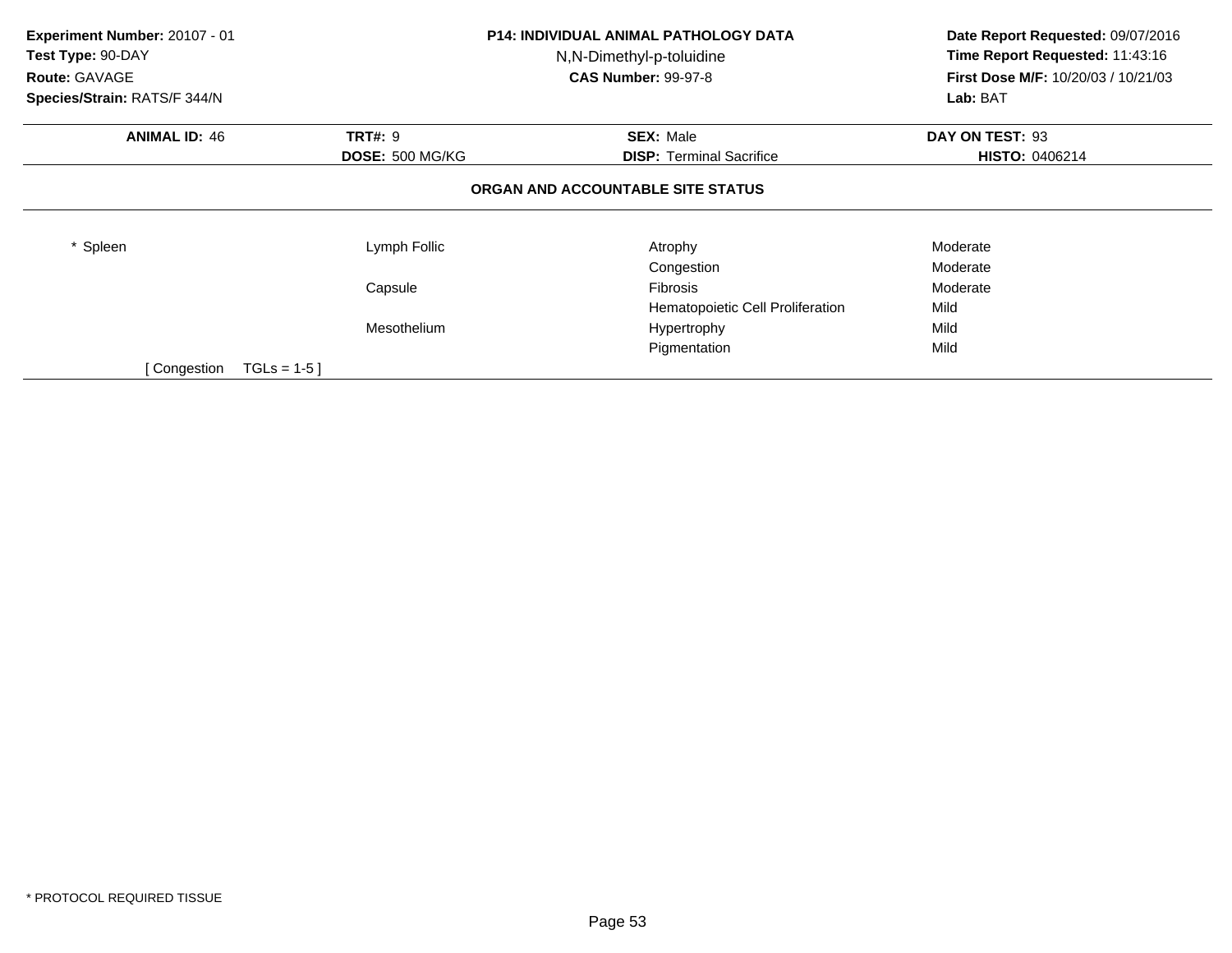| Experiment Number: 20107 - 01  | <b>P14: INDIVIDUAL ANIMAL PATHOLOGY DATA</b> |                                   | Date Report Requested: 09/07/2016<br>Time Report Requested: 11:43:16<br>First Dose M/F: 10/20/03 / 10/21/03                                                           |  |
|--------------------------------|----------------------------------------------|-----------------------------------|-----------------------------------------------------------------------------------------------------------------------------------------------------------------------|--|
| Test Type: 90-DAY              | N,N-Dimethyl-p-toluidine                     |                                   |                                                                                                                                                                       |  |
| Route: GAVAGE                  |                                              | <b>CAS Number: 99-97-8</b>        |                                                                                                                                                                       |  |
| Species/Strain: RATS/F 344/N   |                                              |                                   | Lab: BAT                                                                                                                                                              |  |
| <b>ANIMAL ID: 47</b>           | <b>TRT#: 9</b>                               | <b>SEX: Male</b>                  | <b>DAY ON TEST: 3</b>                                                                                                                                                 |  |
|                                | <b>DOSE: 500 MG/KG</b>                       | <b>DISP:</b> Moribund Sacrifice   | HISTO: 0406215                                                                                                                                                        |  |
|                                |                                              | ORGAN AND ACCOUNTABLE SITE STATUS |                                                                                                                                                                       |  |
| <b>NORMAL</b>                  |                                              |                                   |                                                                                                                                                                       |  |
| * Adrenal Cortex               | * Adrenal Medulla                            | * Blood Vessel                    | * Bone                                                                                                                                                                |  |
| * Brain                        | * Epididymis                                 | * Esophagus                       | * Eye                                                                                                                                                                 |  |
| * Heart                        | * Intestine Large, Cecum                     | * Intestine Large, Colon          | * Intestine Large, Rectum                                                                                                                                             |  |
| * Intestine Small, Duodenum    | * Intestine Small, Ileum                     | * Intestine Small, Jejunum        | * Islets, Pancreatic                                                                                                                                                  |  |
| * Kidney                       | * Mammary Gland                              | * Pancreas                        | * Parathyroid Gland                                                                                                                                                   |  |
| * Pituitary Gland              | * Preputial Gland                            | * Prostate                        | * Salivary Glands                                                                                                                                                     |  |
| * Seminal Vesicle              | * Skin                                       | * Stomach, Glandular              | * Testes                                                                                                                                                              |  |
| * Thyroid Gland                | * Trachea                                    | * Urinary Bladder                 |                                                                                                                                                                       |  |
| <b>MISSING</b>                 |                                              |                                   |                                                                                                                                                                       |  |
| * Lymph Node, Mandibular       |                                              |                                   |                                                                                                                                                                       |  |
| <b>OBSERVATIONS</b>            |                                              |                                   |                                                                                                                                                                       |  |
| * Bone Marrow                  |                                              | Hyperplasia                       | Mild                                                                                                                                                                  |  |
| * Epididymis                   |                                              |                                   |                                                                                                                                                                       |  |
|                                |                                              |                                   | Note: Sperm were absent from the epididymides and a few exfoliated germinal cells were present. The testes appeared immature which would explain the absence of sperm |  |
| * Eye                          |                                              |                                   |                                                                                                                                                                       |  |
| Note: One optic nerve missing. |                                              |                                   |                                                                                                                                                                       |  |
| * Harderian Gland              |                                              | Pigmentation                      | Mild                                                                                                                                                                  |  |
| * Liver                        | Centrilobular                                | <b>Fatty Change</b>               | Minimal                                                                                                                                                               |  |
|                                | Hepatocyte                                   | Hypertrophy                       | Mild                                                                                                                                                                  |  |
|                                |                                              | Inflammation                      | Chronic Active, Minimal                                                                                                                                               |  |
|                                | Centrilobular, Hepatocyte                    | <b>Necrosis</b>                   | Moderate                                                                                                                                                              |  |
| $TGLs = 2-6+7$ ]<br>[ Necrosis |                                              |                                   |                                                                                                                                                                       |  |
| * Lung                         |                                              | Inflammation                      | Chronic Active, Minimal                                                                                                                                               |  |
| * Lymph Node, Mesenteric       |                                              | Atrophy                           | Mild                                                                                                                                                                  |  |
| * Nose                         | Olfactory Epi                                | Degeneration                      | Marked                                                                                                                                                                |  |
| * Spleen                       | Lymph Follic                                 | Atrophy                           | Marked                                                                                                                                                                |  |
|                                | Red Pulp                                     | Atrophy                           | Mild                                                                                                                                                                  |  |
| * Stomach, Forestomach         |                                              | Inflammation                      | Minimal                                                                                                                                                               |  |
|                                |                                              | Mineralization                    | Minimal                                                                                                                                                               |  |
|                                |                                              | Ulcer                             | Moderate                                                                                                                                                              |  |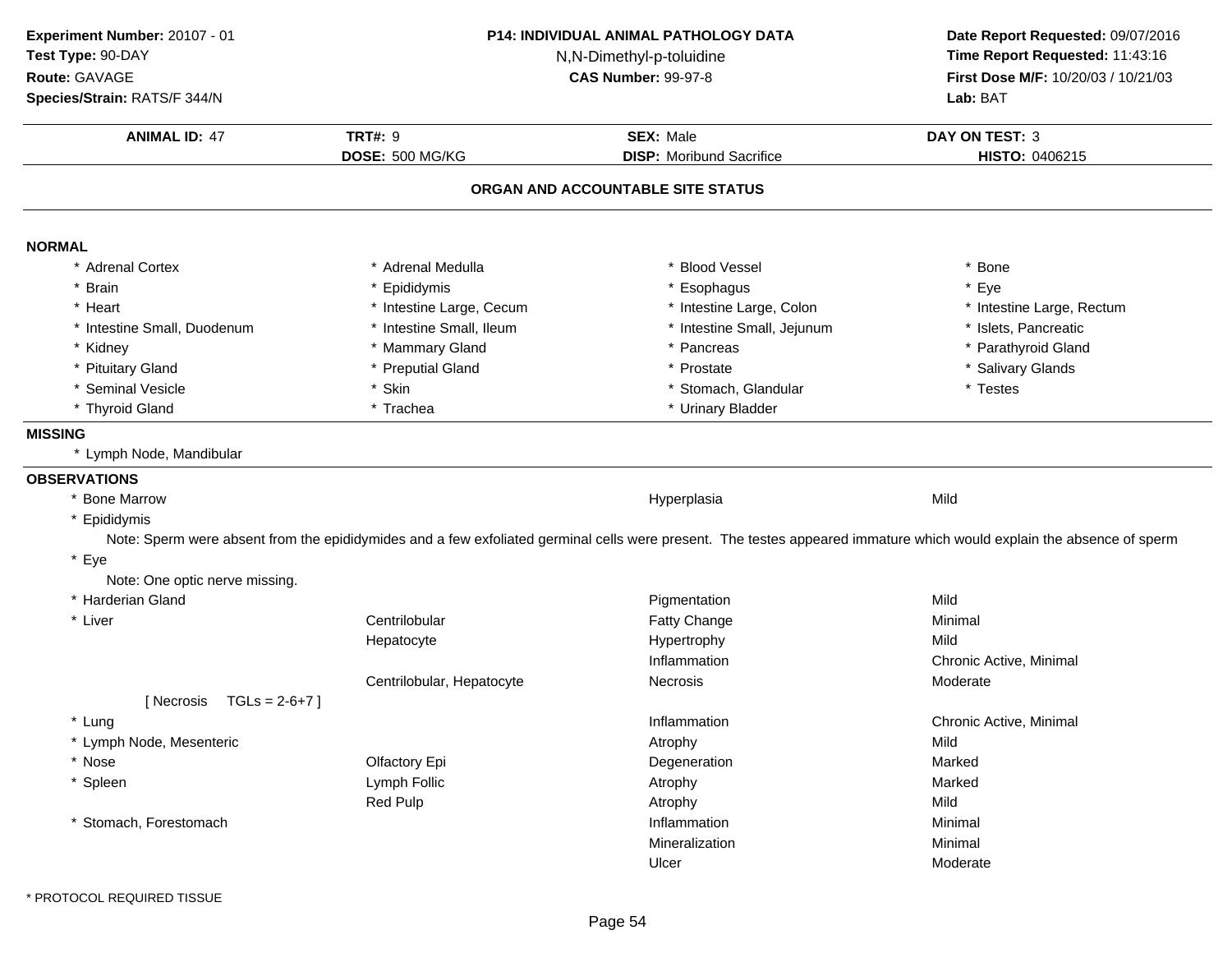| Experiment Number: 20107 - 01<br>Test Type: 90-DAY<br>Route: GAVAGE<br>Species/Strain: RATS/F 344/N |                                                                                   | P14: INDIVIDUAL ANIMAL PATHOLOGY DATA<br>N,N-Dimethyl-p-toluidine<br><b>CAS Number: 99-97-8</b> | Date Report Requested: 09/07/2016<br>Time Report Requested: 11:43:16<br>First Dose M/F: 10/20/03 / 10/21/03<br>Lab: BAT |  |
|-----------------------------------------------------------------------------------------------------|-----------------------------------------------------------------------------------|-------------------------------------------------------------------------------------------------|-------------------------------------------------------------------------------------------------------------------------|--|
| <b>ANIMAL ID: 47</b>                                                                                | TRT#: 9                                                                           | <b>SEX: Male</b>                                                                                | <b>DAY ON TEST: 3</b>                                                                                                   |  |
|                                                                                                     | <b>DOSE: 500 MG/KG</b>                                                            | <b>DISP:</b> Moribund Sacrifice                                                                 | <b>HISTO: 0406215</b>                                                                                                   |  |
| ORGAN AND ACCOUNTABLE SITE STATUS                                                                   |                                                                                   |                                                                                                 |                                                                                                                         |  |
| * Testes                                                                                            |                                                                                   |                                                                                                 |                                                                                                                         |  |
|                                                                                                     | Note: The testes lacked spermatids and this was attributed to an immature animal. |                                                                                                 |                                                                                                                         |  |
| * Thymus                                                                                            | Thymocyte                                                                         | <b>Necrosis</b>                                                                                 | Moderate                                                                                                                |  |
| PRIMARY CAUSE OF DEATH                                                                              | - UNCERTAIN                                                                       |                                                                                                 |                                                                                                                         |  |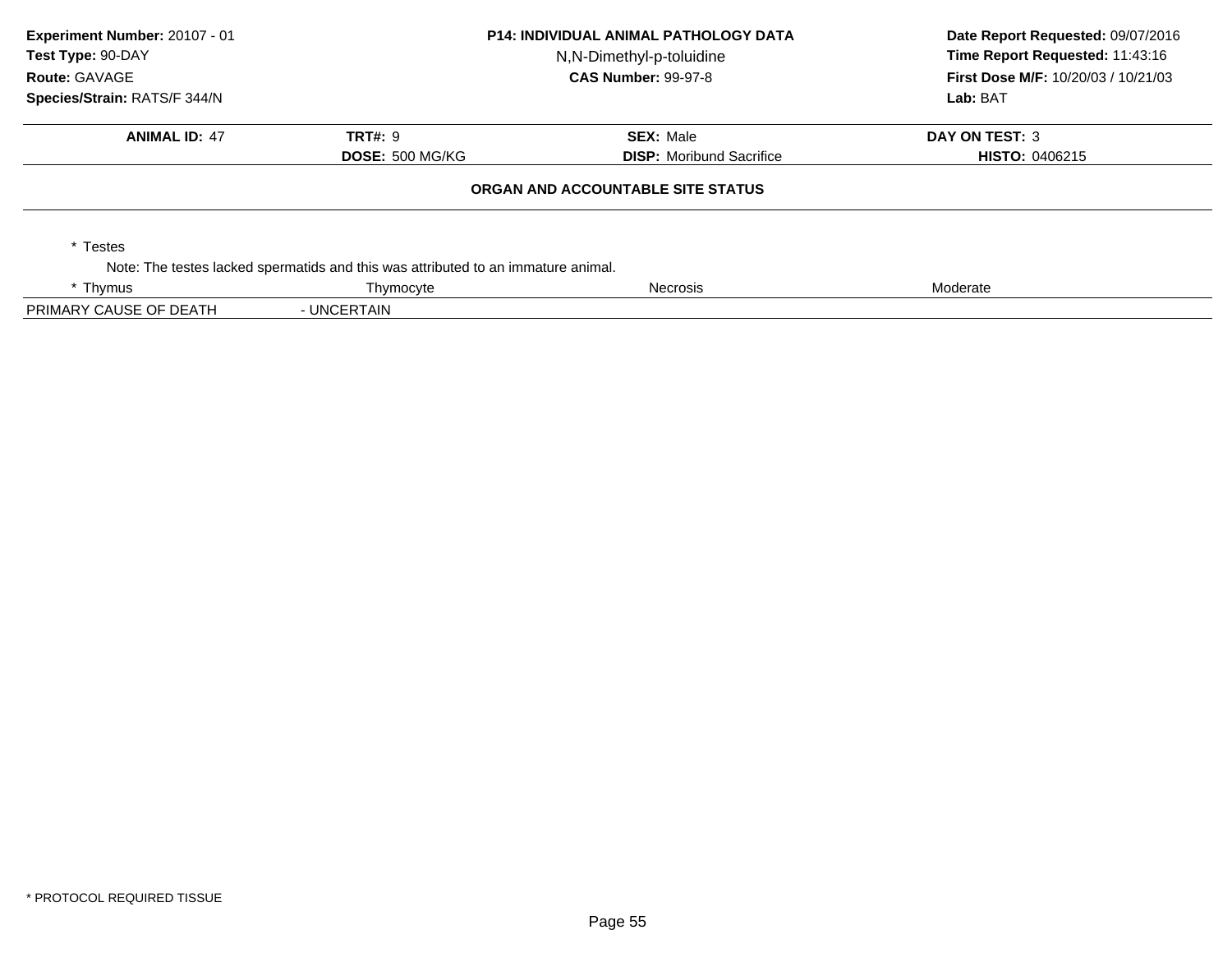| Experiment Number: 20107 - 01 | P14: INDIVIDUAL ANIMAL PATHOLOGY DATA<br>N,N-Dimethyl-p-toluidine |                                   | Date Report Requested: 09/07/2016<br>Time Report Requested: 11:43:16 |  |
|-------------------------------|-------------------------------------------------------------------|-----------------------------------|----------------------------------------------------------------------|--|
| Test Type: 90-DAY             |                                                                   |                                   |                                                                      |  |
| Route: GAVAGE                 |                                                                   | <b>CAS Number: 99-97-8</b>        | First Dose M/F: 10/20/03 / 10/21/03                                  |  |
| Species/Strain: RATS/F 344/N  |                                                                   |                                   | Lab: BAT                                                             |  |
| <b>ANIMAL ID: 48</b>          | <b>TRT#: 9</b>                                                    | <b>SEX: Male</b>                  | DAY ON TEST: 93                                                      |  |
|                               | DOSE: 500 MG/KG                                                   | <b>DISP: Terminal Sacrifice</b>   | HISTO: 0406216                                                       |  |
|                               |                                                                   | ORGAN AND ACCOUNTABLE SITE STATUS |                                                                      |  |
| <b>NORMAL</b>                 |                                                                   |                                   |                                                                      |  |
| * Adrenal Cortex              | * Adrenal Medulla                                                 | * Blood Vessel                    | * Bone                                                               |  |
| * Brain                       | * Epididymis                                                      | * Esophagus                       | * Eye                                                                |  |
| * Harderian Gland             | * Heart                                                           | * Intestine Large, Cecum          | * Intestine Large, Colon                                             |  |
| * Intestine Large, Rectum     | * Intestine Small, Duodenum                                       | * Intestine Small, Ileum          | * Intestine Small, Jejunum                                           |  |
| * Islets, Pancreatic          | * Lymph Node, Mesenteric                                          | * Mammary Gland                   | * Pancreas                                                           |  |
| * Parathyroid Gland           | * Pituitary Gland                                                 | * Preputial Gland                 | * Salivary Glands                                                    |  |
| * Seminal Vesicle             | * Skin                                                            | * Stomach, Glandular              | * Testes                                                             |  |
| * Thymus                      | * Thyroid Gland                                                   | * Urinary Bladder                 |                                                                      |  |
| <b>MISSING</b>                |                                                                   |                                   |                                                                      |  |
| * Lymph Node, Mandibular      |                                                                   |                                   |                                                                      |  |
| <b>OBSERVATIONS</b>           |                                                                   |                                   |                                                                      |  |
| * Bone Marrow                 |                                                                   | Hyperplasia                       | Moderate                                                             |  |
| * Kidney                      |                                                                   | Mineralization                    | Mild                                                                 |  |
|                               | Papilla                                                           | Necrosis                          | Mild                                                                 |  |
|                               |                                                                   | Nephropathy                       | Minimal                                                              |  |
|                               |                                                                   | Pigmentation                      | Mild                                                                 |  |
| * Liver                       |                                                                   | <b>Basophilic Focus</b>           |                                                                      |  |
|                               |                                                                   | Hematopoietic Cell Proliferation  | Minimal                                                              |  |
|                               | <b>Bile Duct</b>                                                  | Hyperplasia                       | Minimal                                                              |  |
|                               | Hepatocyte                                                        | Hypertrophy                       | Minimal                                                              |  |
|                               |                                                                   | Inflammation                      | Chronic Active, Minimal                                              |  |
|                               |                                                                   | Pigmentation                      | Minimal                                                              |  |
| * Lung                        |                                                                   | Inflammation                      | Chronic Active, Minimal                                              |  |
| * Nose                        | Olfactory Epi                                                     | Degeneration                      | Moderate                                                             |  |
|                               | Glands                                                            | Hyperplasia                       | Mild                                                                 |  |
|                               | <b>Respirat Epith</b>                                             | Hyperplasia                       | Mild                                                                 |  |
|                               | <b>Respirat Epith</b>                                             | Metaplasia                        | Squamous, Moderate                                                   |  |
|                               | Olfactory Epi                                                     | Metaplasia                        | Moderate                                                             |  |
| * Prostate                    | Epithelium                                                        | Hyperplasia                       | Minimal                                                              |  |
|                               |                                                                   | Inflammation                      | Chronic Active, Minimal                                              |  |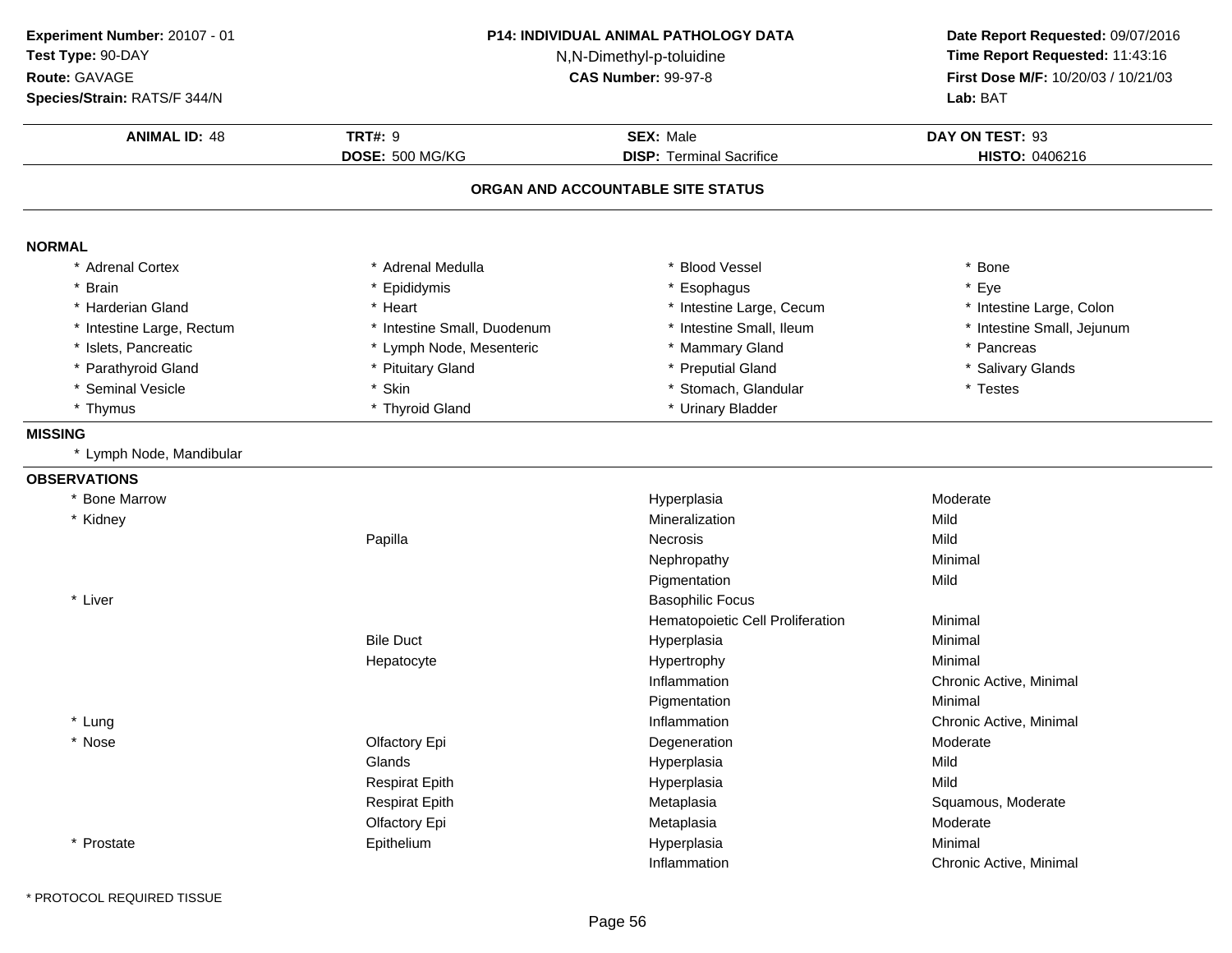| Experiment Number: 20107 - 01<br>Test Type: 90-DAY<br>Route: GAVAGE<br>Species/Strain: RATS/F 344/N |                                   | <b>P14: INDIVIDUAL ANIMAL PATHOLOGY DATA</b><br>N,N-Dimethyl-p-toluidine<br><b>CAS Number: 99-97-8</b> | Date Report Requested: 09/07/2016<br>Time Report Requested: 11:43:16<br>First Dose M/F: 10/20/03 / 10/21/03<br>Lab: BAT |
|-----------------------------------------------------------------------------------------------------|-----------------------------------|--------------------------------------------------------------------------------------------------------|-------------------------------------------------------------------------------------------------------------------------|
| <b>ANIMAL ID: 48</b>                                                                                | <b>TRT#: 9</b><br>DOSE: 500 MG/KG | <b>SEX: Male</b><br><b>DISP: Terminal Sacrifice</b>                                                    | DAY ON TEST: 93<br><b>HISTO: 0406216</b>                                                                                |
|                                                                                                     |                                   | ORGAN AND ACCOUNTABLE SITE STATUS                                                                      |                                                                                                                         |
| Spleen                                                                                              | Lymph Follic                      | Atrophy<br>Congestion                                                                                  | Mild<br>Moderate                                                                                                        |
|                                                                                                     | Capsule                           | <b>Fibrosis</b><br>Hematopoietic Cell Proliferation                                                    | Moderate<br>Mild                                                                                                        |
|                                                                                                     | Mesothelium                       | Hypertrophy<br>Pigmentation                                                                            | Mild<br>Mild                                                                                                            |
| $TGLs = 1-5$<br>[ Congestion                                                                        |                                   |                                                                                                        |                                                                                                                         |
| * Stomach, Forestomach                                                                              |                                   | Hyperplasia<br>Inflammation                                                                            | Squamous, Moderate<br>Mild                                                                                              |
| * Trachea                                                                                           |                                   | Inflammation                                                                                           | Chronic Active, Minimal                                                                                                 |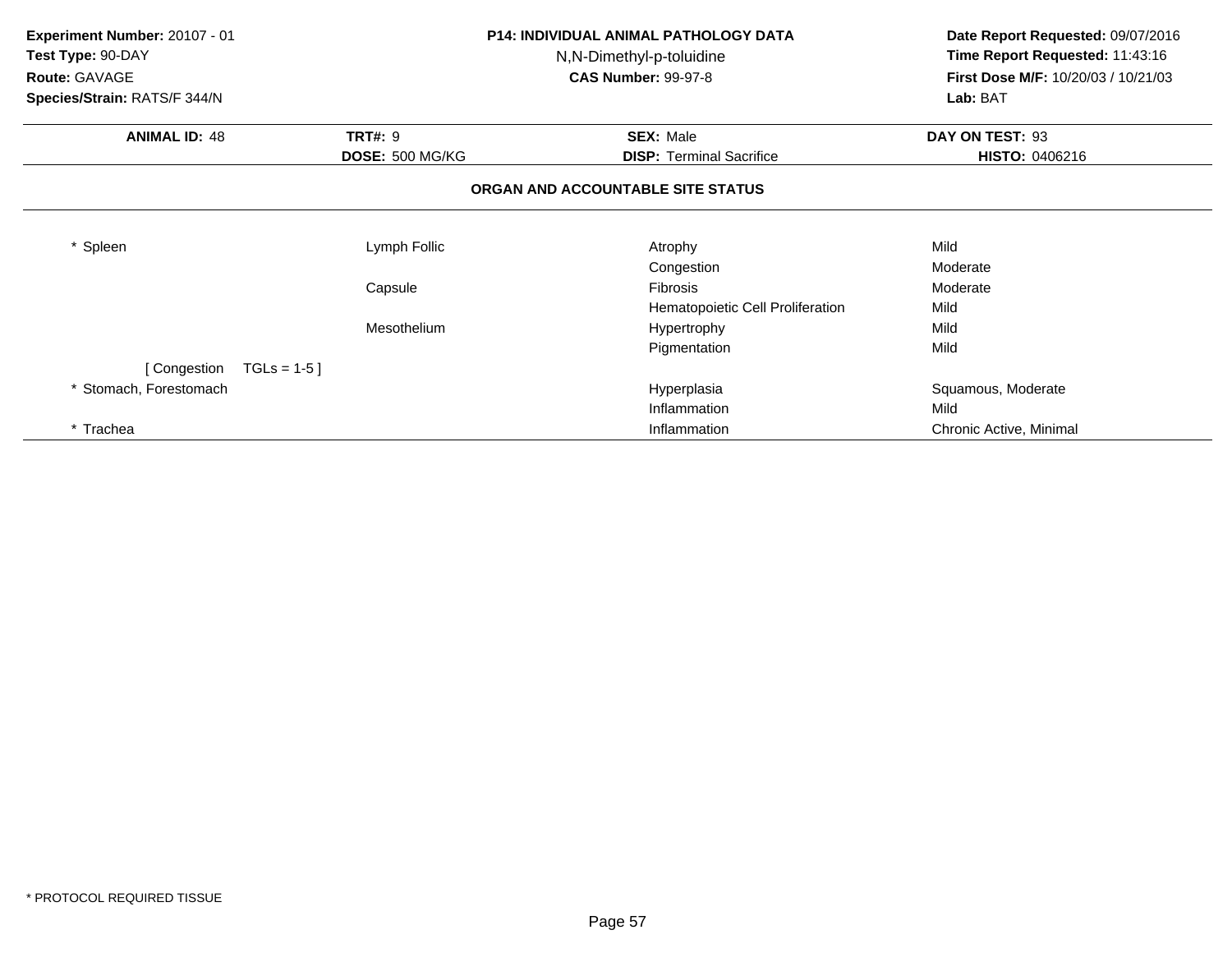| Experiment Number: 20107 - 01 |                                        | <b>P14: INDIVIDUAL ANIMAL PATHOLOGY DATA</b>      | Date Report Requested: 09/07/2016                  |  |
|-------------------------------|----------------------------------------|---------------------------------------------------|----------------------------------------------------|--|
| Test Type: 90-DAY             | N,N-Dimethyl-p-toluidine               |                                                   | Time Report Requested: 11:43:16                    |  |
| Route: GAVAGE                 |                                        | <b>CAS Number: 99-97-8</b>                        | First Dose M/F: 10/20/03 / 10/21/03<br>Lab: BAT    |  |
| Species/Strain: RATS/F 344/N  |                                        |                                                   |                                                    |  |
| <b>ANIMAL ID: 49</b>          | <b>TRT#: 9</b>                         | <b>SEX: Male</b>                                  | DAY ON TEST: 93                                    |  |
|                               | DOSE: 500 MG/KG                        | <b>DISP: Terminal Sacrifice</b>                   | HISTO: 0406217                                     |  |
|                               |                                        | ORGAN AND ACCOUNTABLE SITE STATUS                 |                                                    |  |
| <b>NORMAL</b>                 |                                        |                                                   |                                                    |  |
| * Adrenal Cortex              | * Adrenal Medulla                      | * Blood Vessel                                    | * Bone                                             |  |
| * Brain                       | * Epididymis                           | * Esophagus                                       | * Eye                                              |  |
| * Harderian Gland             | * Intestine Large, Cecum               | * Intestine Large, Colon                          | * Intestine Large, Rectum                          |  |
| * Intestine Small, Duodenum   | * Intestine Small, Ileum               | * Intestine Small, Jejunum                        | * Islets, Pancreatic                               |  |
| * Parathyroid Gland           | * Pituitary Gland                      | * Preputial Gland                                 | * Prostate                                         |  |
| * Salivary Glands             | * Seminal Vesicle                      | * Skin                                            | * Stomach, Glandular                               |  |
| * Testes                      | * Thymus                               | * Thyroid Gland                                   | * Trachea                                          |  |
| * Urinary Bladder             |                                        |                                                   |                                                    |  |
| <b>MISSING</b>                |                                        |                                                   |                                                    |  |
| * Lymph Node, Mandibular      | * Mammary Gland                        |                                                   |                                                    |  |
| <b>OBSERVATIONS</b>           |                                        |                                                   |                                                    |  |
| * Bone Marrow                 |                                        | Hyperplasia                                       | Moderate                                           |  |
| * Heart                       |                                        | Cardiomyopathy                                    | Minimal                                            |  |
| * Kidney                      | <b>Renal Tubule</b>                    | <b>Dilatation</b>                                 | Mild                                               |  |
|                               |                                        | Mineralization                                    | Moderate                                           |  |
|                               | Papilla                                | Necrosis                                          | Marked                                             |  |
|                               |                                        | Nephropathy                                       | Moderate                                           |  |
|                               |                                        | Pigmentation                                      | Mild                                               |  |
| * Liver                       | Hepatocyte                             | Hypertrophy                                       | Mild                                               |  |
|                               |                                        | Inflammation                                      | Chronic Active, Minimal                            |  |
|                               | Hepatocyte                             | <b>Necrosis</b>                                   | Minimal                                            |  |
|                               |                                        | Pigmentation                                      | Minimal                                            |  |
| * Lung                        |                                        | Inflammation                                      | Chronic Active, Minimal                            |  |
| * Lymph Node, Mesenteric      |                                        | Atrophy                                           | Mild                                               |  |
| * Nose                        | Olfactory Epi                          | Degeneration                                      | Moderate                                           |  |
|                               | Glands                                 | Hyperplasia                                       | Mild                                               |  |
|                               | <b>Respirat Epith</b>                  | Hyperplasia                                       | Minimal                                            |  |
|                               |                                        |                                                   |                                                    |  |
|                               |                                        |                                                   |                                                    |  |
|                               |                                        |                                                   |                                                    |  |
| * Pancreas                    | <b>Respirat Epith</b><br>Olfactory Epi | Metaplasia<br>Metaplasia<br>Infiltration Cellular | Squamous, Moderate<br>Moderate<br>Lymphocyte, Mild |  |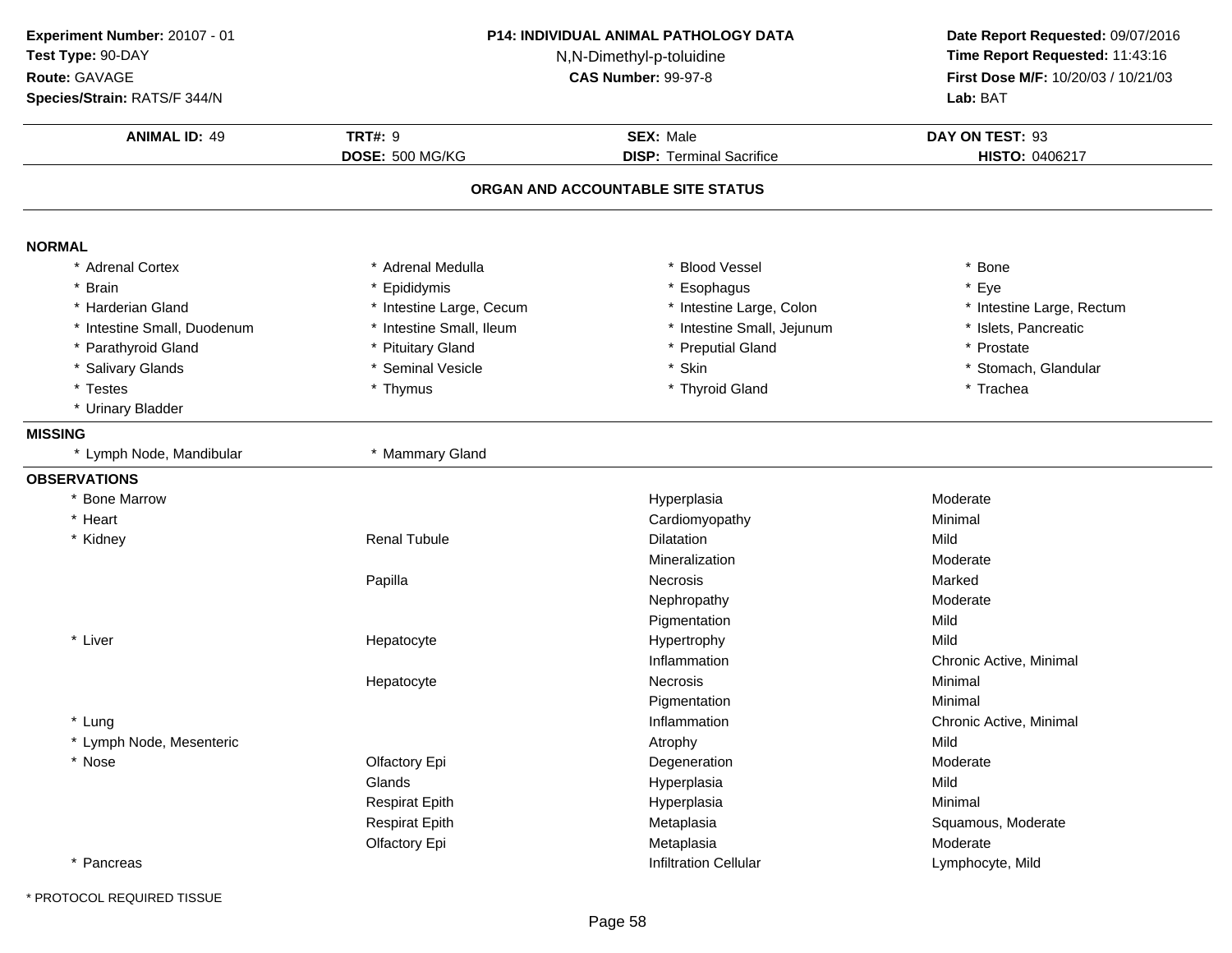| Experiment Number: 20107 - 01<br>Test Type: 90-DAY<br>Route: GAVAGE<br>Species/Strain: RATS/F 344/N |                 | <b>P14: INDIVIDUAL ANIMAL PATHOLOGY DATA</b><br>N,N-Dimethyl-p-toluidine<br><b>CAS Number: 99-97-8</b> | Date Report Requested: 09/07/2016<br>Time Report Requested: 11:43:16<br>First Dose M/F: 10/20/03 / 10/21/03<br>Lab: BAT |  |
|-----------------------------------------------------------------------------------------------------|-----------------|--------------------------------------------------------------------------------------------------------|-------------------------------------------------------------------------------------------------------------------------|--|
| <b>ANIMAL ID: 49</b>                                                                                | <b>TRT#: 9</b>  | <b>SEX: Male</b>                                                                                       | DAY ON TEST: 93                                                                                                         |  |
|                                                                                                     | DOSE: 500 MG/KG | <b>DISP: Terminal Sacrifice</b>                                                                        | HISTO: 0406217                                                                                                          |  |
|                                                                                                     |                 | ORGAN AND ACCOUNTABLE SITE STATUS                                                                      |                                                                                                                         |  |
| Spleen                                                                                              | Lymph Follic    | Atrophy                                                                                                | Mild                                                                                                                    |  |
|                                                                                                     |                 | Congestion                                                                                             | Moderate                                                                                                                |  |
|                                                                                                     | Capsule         | <b>Fibrosis</b>                                                                                        | Mild                                                                                                                    |  |
|                                                                                                     |                 | Hematopoietic Cell Proliferation                                                                       | Mild                                                                                                                    |  |
|                                                                                                     | Mesothelium     | Hypertrophy                                                                                            | Minimal                                                                                                                 |  |
|                                                                                                     |                 | Pigmentation                                                                                           | Mild                                                                                                                    |  |
| Stomach, Forestomach                                                                                |                 | Hyperplasia                                                                                            | Squamous, Minimal                                                                                                       |  |
|                                                                                                     |                 | Inflammation                                                                                           | Mild                                                                                                                    |  |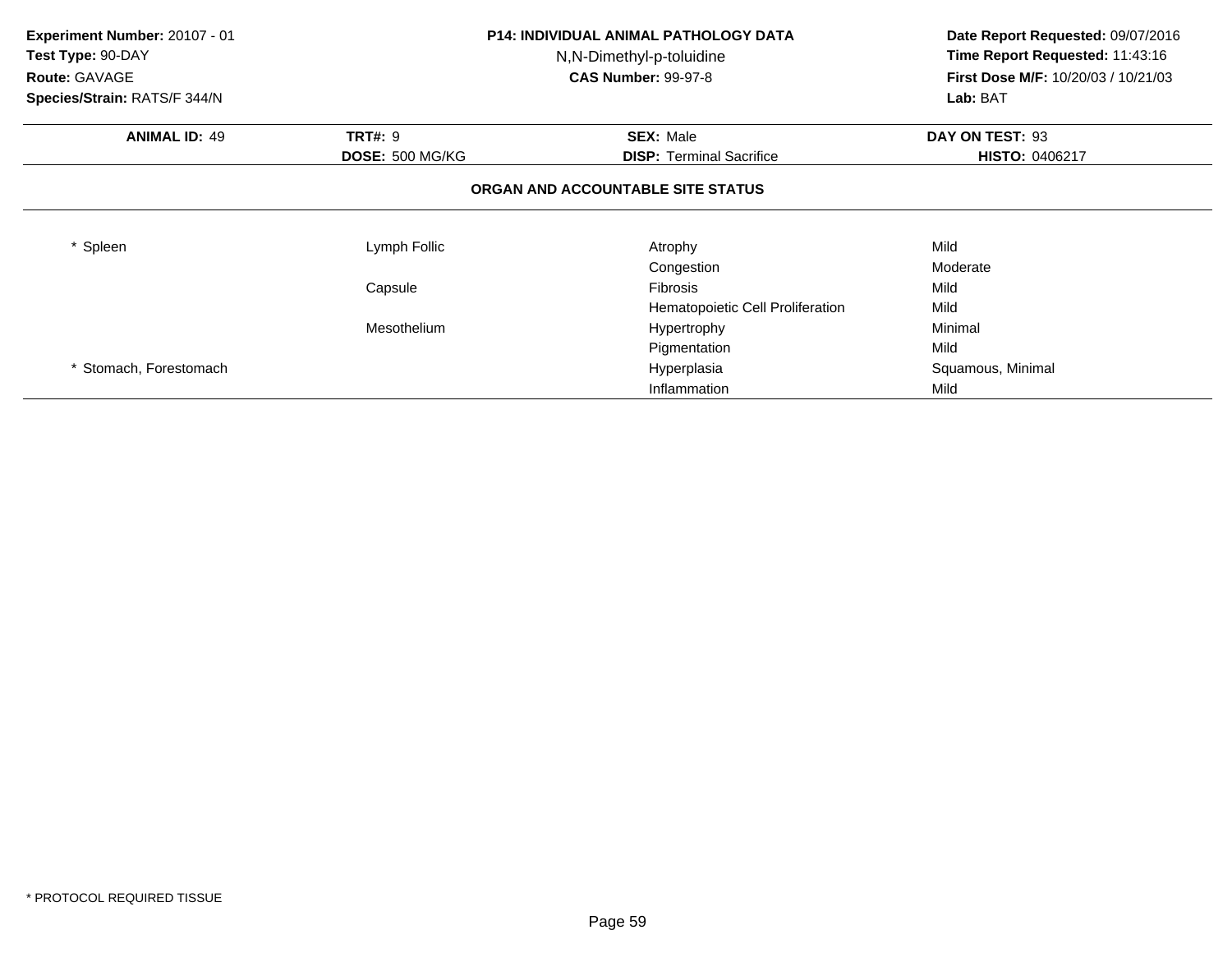| Experiment Number: 20107 - 01  |                          | P14: INDIVIDUAL ANIMAL PATHOLOGY DATA | Date Report Requested: 09/07/2016   |  |
|--------------------------------|--------------------------|---------------------------------------|-------------------------------------|--|
| Test Type: 90-DAY              | N,N-Dimethyl-p-toluidine |                                       | Time Report Requested: 11:43:16     |  |
| Route: GAVAGE                  |                          | <b>CAS Number: 99-97-8</b>            | First Dose M/F: 10/20/03 / 10/21/03 |  |
| Species/Strain: RATS/F 344/N   |                          |                                       | Lab: BAT                            |  |
| <b>ANIMAL ID: 50</b>           | <b>TRT#: 9</b>           | <b>SEX: Male</b>                      | DAY ON TEST: 93                     |  |
|                                | DOSE: 500 MG/KG          | <b>DISP: Terminal Sacrifice</b>       | HISTO: 0406218                      |  |
|                                |                          | ORGAN AND ACCOUNTABLE SITE STATUS     |                                     |  |
| <b>NORMAL</b>                  |                          |                                       |                                     |  |
| * Adrenal Cortex               | * Adrenal Medulla        | * Blood Vessel                        | * Bone                              |  |
| * Brain                        | * Epididymis             | * Esophagus                           | * Eye                               |  |
| * Harderian Gland              | * Intestine Large, Cecum | * Intestine Large, Colon              | * Intestine Large, Rectum           |  |
| * Intestine Small, Duodenum    | * Intestine Small, Ileum | * Intestine Small, Jejunum            | * Islets, Pancreatic                |  |
| * Pancreas                     | * Pituitary Gland        | * Preputial Gland                     | * Salivary Glands                   |  |
| * Seminal Vesicle              | * Skin                   | * Stomach, Forestomach                | * Stomach, Glandular                |  |
| * Thymus                       | * Thyroid Gland          | * Urinary Bladder                     |                                     |  |
| <b>MISSING</b>                 |                          |                                       |                                     |  |
| * Lymph Node, Mandibular       | * Mammary Gland          | * Parathyroid Gland                   |                                     |  |
| <b>OBSERVATIONS</b>            |                          |                                       |                                     |  |
| * Bone Marrow                  |                          | Hyperplasia                           | Moderate                            |  |
| * Eye                          |                          |                                       |                                     |  |
| Note: One optic nerve missing. |                          |                                       |                                     |  |
| * Heart                        |                          | Cardiomyopathy                        | Minimal                             |  |
| * Kidney                       |                          | Mineralization                        | Mild                                |  |
|                                | Papilla                  | <b>Necrosis</b>                       | Mild                                |  |
|                                |                          | Nephropathy                           | Mild                                |  |
|                                |                          | Pigmentation                          | Mild                                |  |
| * Liver                        |                          | Hematopoietic Cell Proliferation      | Minimal                             |  |
|                                | Hepatocyte               | Hypertrophy                           | Minimal                             |  |
|                                |                          | Inflammation                          | Chronic Active, Minimal             |  |
|                                | Hepatocyte               | <b>Necrosis</b>                       | Minimal                             |  |
|                                |                          | Pigmentation                          | Minimal                             |  |
| * Lung                         |                          | Inflammation                          | Chronic Active, Minimal             |  |
| * Lymph Node, Mesenteric       |                          | Atrophy                               | Minimal                             |  |
| * Nose                         | Olfactory Epi            | Degeneration                          | Moderate                            |  |
|                                | Glands                   | Hyperplasia                           | Mild                                |  |
|                                | <b>Respirat Epith</b>    | Hyperplasia                           | Mild                                |  |
|                                | <b>Respirat Epith</b>    | Metaplasia                            | Squamous, Moderate                  |  |
|                                | Olfactory Epi            | Metaplasia                            | Mild                                |  |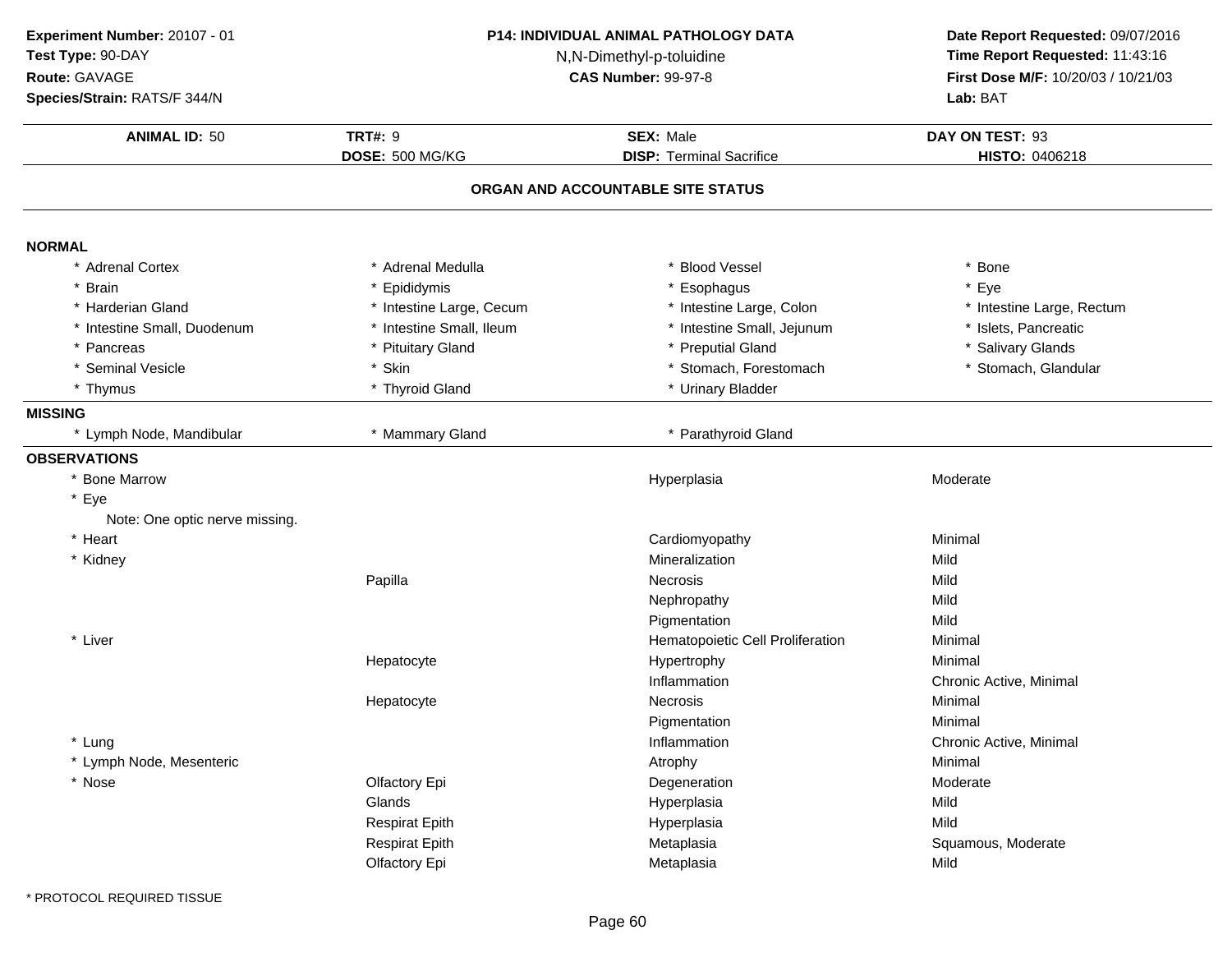| Experiment Number: 20107 - 01<br>Test Type: 90-DAY<br>Route: GAVAGE<br>Species/Strain: RATS/F 344/N |                 | <b>P14: INDIVIDUAL ANIMAL PATHOLOGY DATA</b><br>N,N-Dimethyl-p-toluidine<br><b>CAS Number: 99-97-8</b> | Date Report Requested: 09/07/2016<br>Time Report Requested: 11:43:16<br>First Dose M/F: 10/20/03 / 10/21/03<br>Lab: BAT |
|-----------------------------------------------------------------------------------------------------|-----------------|--------------------------------------------------------------------------------------------------------|-------------------------------------------------------------------------------------------------------------------------|
| <b>ANIMAL ID: 50</b>                                                                                | <b>TRT#: 9</b>  | <b>SEX: Male</b>                                                                                       | DAY ON TEST: 93                                                                                                         |
|                                                                                                     | DOSE: 500 MG/KG | <b>DISP: Terminal Sacrifice</b>                                                                        | <b>HISTO: 0406218</b>                                                                                                   |
|                                                                                                     |                 | ORGAN AND ACCOUNTABLE SITE STATUS                                                                      |                                                                                                                         |
| * Prostate                                                                                          | Epithelium      | Hyperplasia                                                                                            | Minimal                                                                                                                 |
| * Spleen                                                                                            | Lymph Follic    | Atrophy                                                                                                | Mild                                                                                                                    |
|                                                                                                     |                 | Congestion                                                                                             | Moderate                                                                                                                |
|                                                                                                     | Capsule         | Fibrosis                                                                                               | Mild                                                                                                                    |
|                                                                                                     |                 | Hematopoietic Cell Proliferation                                                                       | Mild                                                                                                                    |
|                                                                                                     | Mesothelium     | Hypertrophy                                                                                            | Mild                                                                                                                    |
|                                                                                                     |                 | Pigmentation                                                                                           | Mild                                                                                                                    |
| [ Congestion<br>$TGLs = 1-5$                                                                        |                 |                                                                                                        |                                                                                                                         |
| * Testes                                                                                            |                 | Atrophy                                                                                                | Minimal                                                                                                                 |
| * Trachea                                                                                           |                 | Inflammation                                                                                           | Chronic Active, Mild                                                                                                    |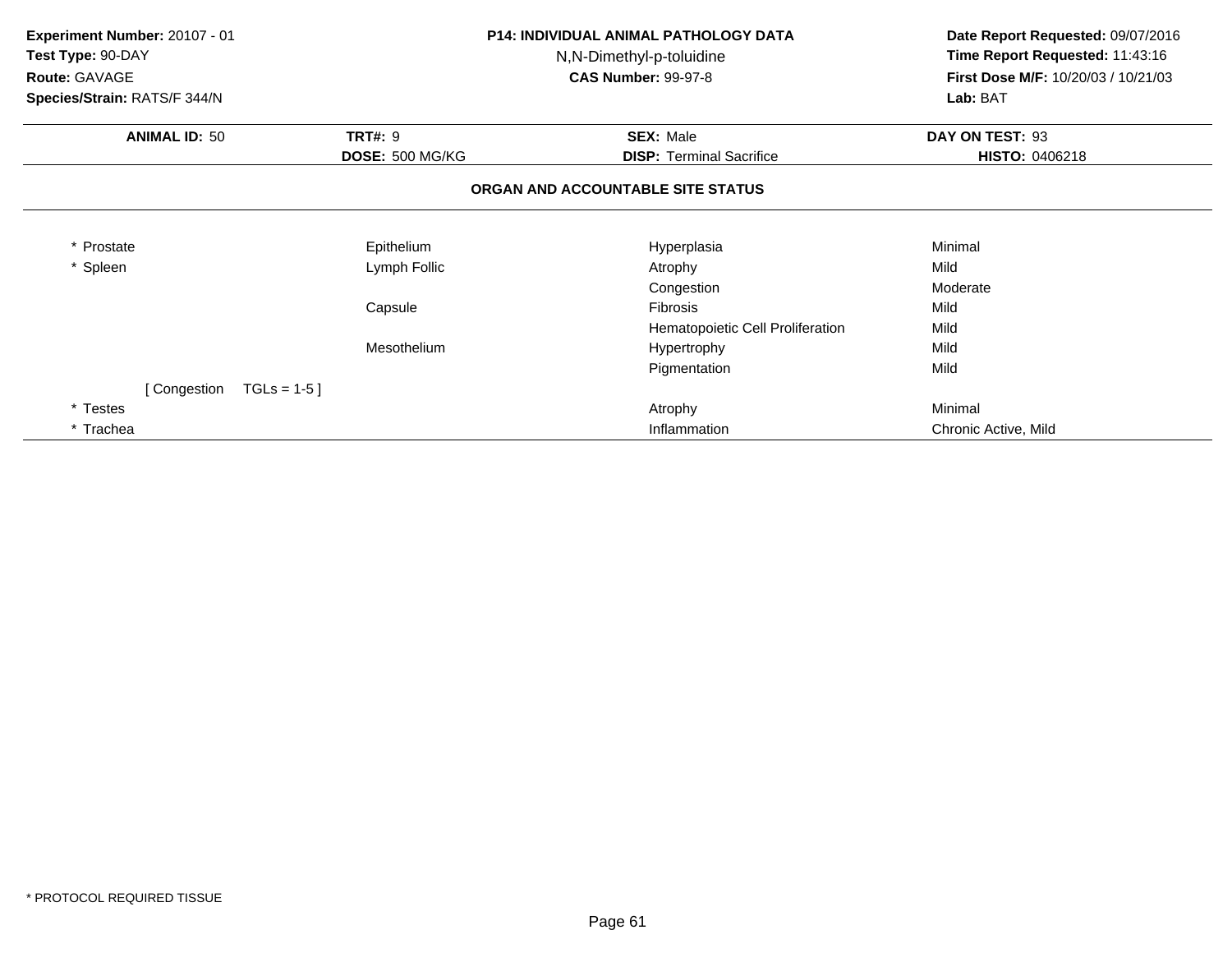| Experiment Number: 20107 - 01 | P14: INDIVIDUAL ANIMAL PATHOLOGY DATA                                      |                                                                                                                                                               | Date Report Requested: 09/07/2016                                      |  |
|-------------------------------|----------------------------------------------------------------------------|---------------------------------------------------------------------------------------------------------------------------------------------------------------|------------------------------------------------------------------------|--|
| Test Type: 90-DAY             |                                                                            | N,N-Dimethyl-p-toluidine                                                                                                                                      | Time Report Requested: 11:43:16<br>First Dose M/F: 10/20/03 / 10/21/03 |  |
| Route: GAVAGE                 |                                                                            | <b>CAS Number: 99-97-8</b>                                                                                                                                    |                                                                        |  |
| Species/Strain: RATS/F 344/N  |                                                                            |                                                                                                                                                               | Lab: BAT                                                               |  |
| <b>ANIMAL ID: 51</b>          | <b>TRT#: 11</b>                                                            | <b>SEX: Male</b>                                                                                                                                              | <b>DAY ON TEST: 3</b>                                                  |  |
|                               | <b>DOSE: 1000 MG/KG</b>                                                    | <b>DISP: Natural Death</b>                                                                                                                                    | HISTO: 0406219                                                         |  |
|                               |                                                                            | ORGAN AND ACCOUNTABLE SITE STATUS                                                                                                                             |                                                                        |  |
| <b>NORMAL</b>                 |                                                                            |                                                                                                                                                               |                                                                        |  |
| * Adrenal Cortex              | * Adrenal Medulla                                                          | * Blood Vessel                                                                                                                                                | * Bone                                                                 |  |
| * Brain                       | * Epididymis                                                               | Esophagus                                                                                                                                                     | * Eye                                                                  |  |
| * Harderian Gland             | * Heart                                                                    | * Intestine Large, Cecum                                                                                                                                      | * Intestine Large, Colon                                               |  |
| * Intestine Large, Rectum     | * Intestine Small, Duodenum                                                | * Intestine Small, Ileum                                                                                                                                      | * Intestine Small, Jejunum                                             |  |
| * Islets, Pancreatic          | * Mammary Gland                                                            | * Pancreas                                                                                                                                                    | * Parathyroid Gland                                                    |  |
| * Pituitary Gland             | * Preputial Gland                                                          | * Prostate                                                                                                                                                    | * Salivary Glands                                                      |  |
| * Seminal Vesicle             | * Skin                                                                     | * Stomach, Glandular                                                                                                                                          | * Testes                                                               |  |
| * Thyroid Gland               | * Trachea                                                                  |                                                                                                                                                               |                                                                        |  |
| <b>MISSING</b>                |                                                                            |                                                                                                                                                               |                                                                        |  |
| * Lymph Node, Mandibular      |                                                                            |                                                                                                                                                               |                                                                        |  |
| <b>OBSERVATIONS</b>           |                                                                            |                                                                                                                                                               |                                                                        |  |
| * Bone Marrow                 |                                                                            | Hyperplasia                                                                                                                                                   | Mild                                                                   |  |
| * Kidney                      | Papilla                                                                    | Necrosis                                                                                                                                                      | Minimal                                                                |  |
|                               |                                                                            | Nephropathy                                                                                                                                                   | Minimal                                                                |  |
| * Liver                       | Hepatocyte                                                                 | Hypertrophy                                                                                                                                                   | Mild                                                                   |  |
|                               | Centrilobular, Hepatocyte                                                  | Necrosis                                                                                                                                                      | Moderate                                                               |  |
|                               | Note: Some of the discoloration noted in TGL 2 and 3 was due to autolysis. |                                                                                                                                                               |                                                                        |  |
| [Necrosis $TGLs = 2,3-6+7$ ]  |                                                                            |                                                                                                                                                               |                                                                        |  |
| * Lung                        |                                                                            | Inflammation                                                                                                                                                  | Chronic Active, Minimal                                                |  |
|                               |                                                                            | Note: Vessels in unscheduled death rats, particularly in the lung and liver, contained fibrin-like material that was interpreted to be clots and not thrombi. |                                                                        |  |
| * Lymph Node, Mesenteric      |                                                                            | Atrophy                                                                                                                                                       | Mild                                                                   |  |
| * Nose                        | Olfactory Epi                                                              | Degeneration                                                                                                                                                  | Marked                                                                 |  |
|                               | <b>Respirat Epith</b>                                                      | Hyperplasia                                                                                                                                                   | Mild                                                                   |  |
| * Spleen                      | Red Pulp                                                                   | Atrophy                                                                                                                                                       | Mild                                                                   |  |
|                               | Lymph Follic                                                               | Atrophy                                                                                                                                                       | Marked                                                                 |  |
|                               |                                                                            | Hematopoietic Cell Proliferation                                                                                                                              | Minimal                                                                |  |
| $TGLs = 4-5$ ]<br>[ Atrophy   |                                                                            |                                                                                                                                                               |                                                                        |  |
| [ Atrophy<br>$TGLs = 4-5$ ]   |                                                                            |                                                                                                                                                               |                                                                        |  |
| * Stomach, Forestomach        |                                                                            | Inflammation                                                                                                                                                  | Moderate                                                               |  |
|                               |                                                                            | Ulcer                                                                                                                                                         | Moderate                                                               |  |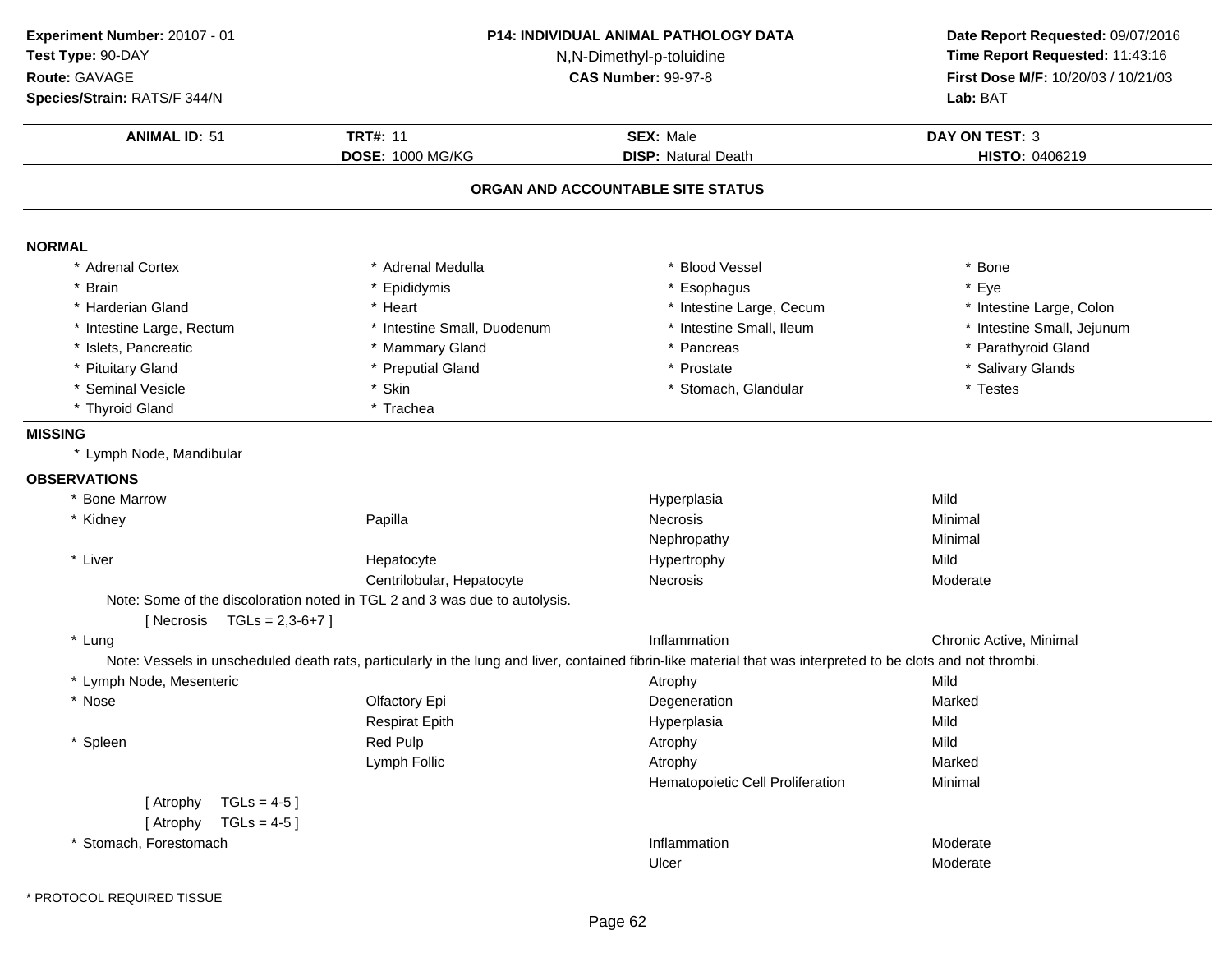| Experiment Number: 20107 - 01<br>Test Type: 90-DAY<br>Route: GAVAGE<br>Species/Strain: RATS/F 344/N |                         | <b>P14: INDIVIDUAL ANIMAL PATHOLOGY DATA</b><br>N,N-Dimethyl-p-toluidine<br><b>CAS Number: 99-97-8</b> |                       |
|-----------------------------------------------------------------------------------------------------|-------------------------|--------------------------------------------------------------------------------------------------------|-----------------------|
| <b>ANIMAL ID: 51</b>                                                                                | <b>TRT#: 11</b>         | <b>SEX: Male</b>                                                                                       | <b>DAY ON TEST: 3</b> |
|                                                                                                     | <b>DOSE: 1000 MG/KG</b> | <b>DISP:</b> Natural Death                                                                             | <b>HISTO: 0406219</b> |
|                                                                                                     |                         | ORGAN AND ACCOUNTABLE SITE STATUS                                                                      |                       |
| * Thymus                                                                                            |                         | Hemorrhage                                                                                             | Mild                  |
|                                                                                                     | Thymocyte               | <b>Necrosis</b>                                                                                        | Moderate              |
| * Urinary Bladder                                                                                   |                         | Hemorrhage                                                                                             | Minimal               |
| [Hemorrhage                                                                                         | $TGLs = 1-5$            |                                                                                                        |                       |
| PRIMARY CAUSE OF DEATH                                                                              | - UNCERTAIN             |                                                                                                        |                       |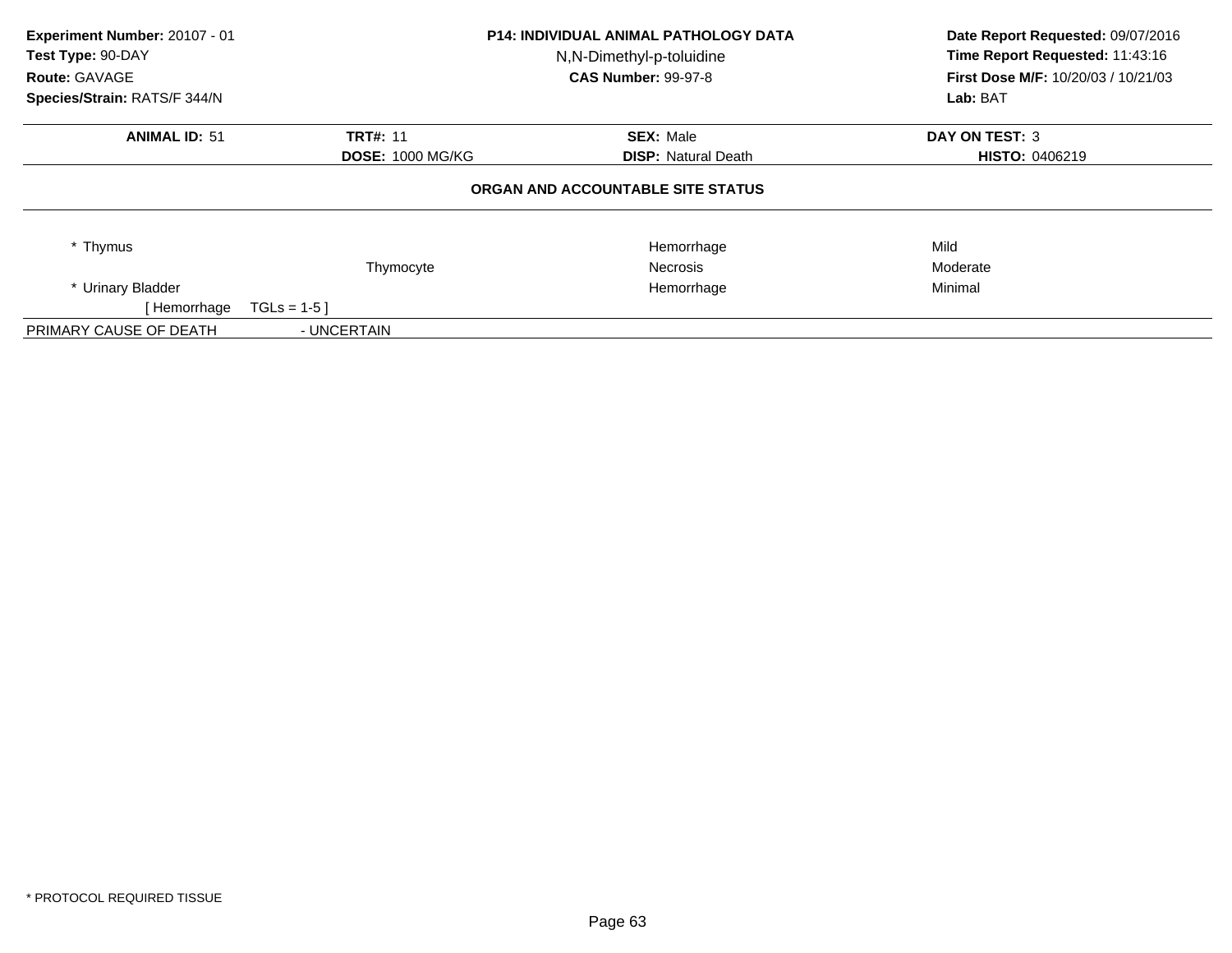| Experiment Number: 20107 - 01                                 | P14: INDIVIDUAL ANIMAL PATHOLOGY DATA |                                   | Date Report Requested: 09/07/2016   |  |
|---------------------------------------------------------------|---------------------------------------|-----------------------------------|-------------------------------------|--|
| Test Type: 90-DAY                                             |                                       | N,N-Dimethyl-p-toluidine          | Time Report Requested: 11:43:16     |  |
| Route: GAVAGE                                                 |                                       | <b>CAS Number: 99-97-8</b>        | First Dose M/F: 10/20/03 / 10/21/03 |  |
| Species/Strain: RATS/F 344/N                                  |                                       |                                   | Lab: BAT                            |  |
| <b>ANIMAL ID: 52</b>                                          | <b>TRT#: 11</b>                       | <b>SEX: Male</b>                  | <b>DAY ON TEST: 3</b>               |  |
|                                                               | <b>DOSE: 1000 MG/KG</b>               | <b>DISP: Natural Death</b>        | HISTO: 0406220                      |  |
|                                                               |                                       | ORGAN AND ACCOUNTABLE SITE STATUS |                                     |  |
| <b>NORMAL</b>                                                 |                                       |                                   |                                     |  |
| * Adrenal Cortex                                              | * Adrenal Medulla                     | * Blood Vessel                    | * Bone                              |  |
| * Brain                                                       | * Epididymis                          | * Esophagus                       | * Eye                               |  |
| * Heart                                                       | * Intestine Large, Cecum              | * Intestine Large, Colon          | * Intestine Large, Rectum           |  |
| * Intestine Small, Duodenum                                   | * Intestine Small, Ileum              | * Intestine Small, Jejunum        | * Islets, Pancreatic                |  |
| * Lymph Node, Mesenteric                                      | * Mammary Gland                       | * Pancreas                        | * Pituitary Gland                   |  |
| * Preputial Gland                                             | * Prostate                            | * Salivary Glands                 | * Skin                              |  |
| * Stomach, Glandular                                          | * Testes                              | * Thyroid Gland                   | * Trachea                           |  |
| * Urinary Bladder                                             |                                       |                                   |                                     |  |
| <b>MISSING</b>                                                |                                       |                                   |                                     |  |
| * Lymph Node, Mandibular                                      | * Parathyroid Gland                   | * Seminal Vesicle                 |                                     |  |
| <b>OBSERVATIONS</b>                                           |                                       |                                   |                                     |  |
| * Bone Marrow                                                 |                                       | Hyperplasia                       | Moderate                            |  |
| * Epididymis                                                  |                                       |                                   |                                     |  |
| Note: The absence of sperm was the result of immature testes. |                                       |                                   |                                     |  |
| * Harderian Gland                                             |                                       | Pigmentation                      | Mild                                |  |
| Note: Artifactual changes affected the eyes.                  |                                       |                                   |                                     |  |
| * Kidney                                                      |                                       | Nephropathy                       | Minimal                             |  |
| * Liver                                                       | Hepatocyte                            | Hypertrophy                       | Mild                                |  |
|                                                               | Centrilobular, Hepatocyte             | <b>Necrosis</b>                   | Moderate                            |  |
| $TGLs = 1-6$ ]<br>[ Necrosis                                  |                                       |                                   |                                     |  |
| * Lung                                                        |                                       | Inflammation                      | Chronic Active, Minimal             |  |
| * Nose                                                        | Olfactory Epi                         | Degeneration                      | Marked                              |  |
|                                                               | <b>Respirat Epith</b>                 | Hyperplasia                       | Mild                                |  |
| * Spleen                                                      | Red Pulp                              | Atrophy                           | Moderate                            |  |
|                                                               | Lymph Follic                          | Atrophy                           | Marked                              |  |
|                                                               |                                       | Hematopoietic Cell Proliferation  | Minimal                             |  |
| * Stomach, Forestomach                                        |                                       | Inflammation                      | Mild                                |  |
|                                                               |                                       | Ulcer                             | Mild                                |  |
| * Thymus                                                      |                                       | Hemorrhage                        | Mild                                |  |
|                                                               | Thymocyte                             | Necrosis                          | Moderate                            |  |

\* PROTOCOL REQUIRED TISSUE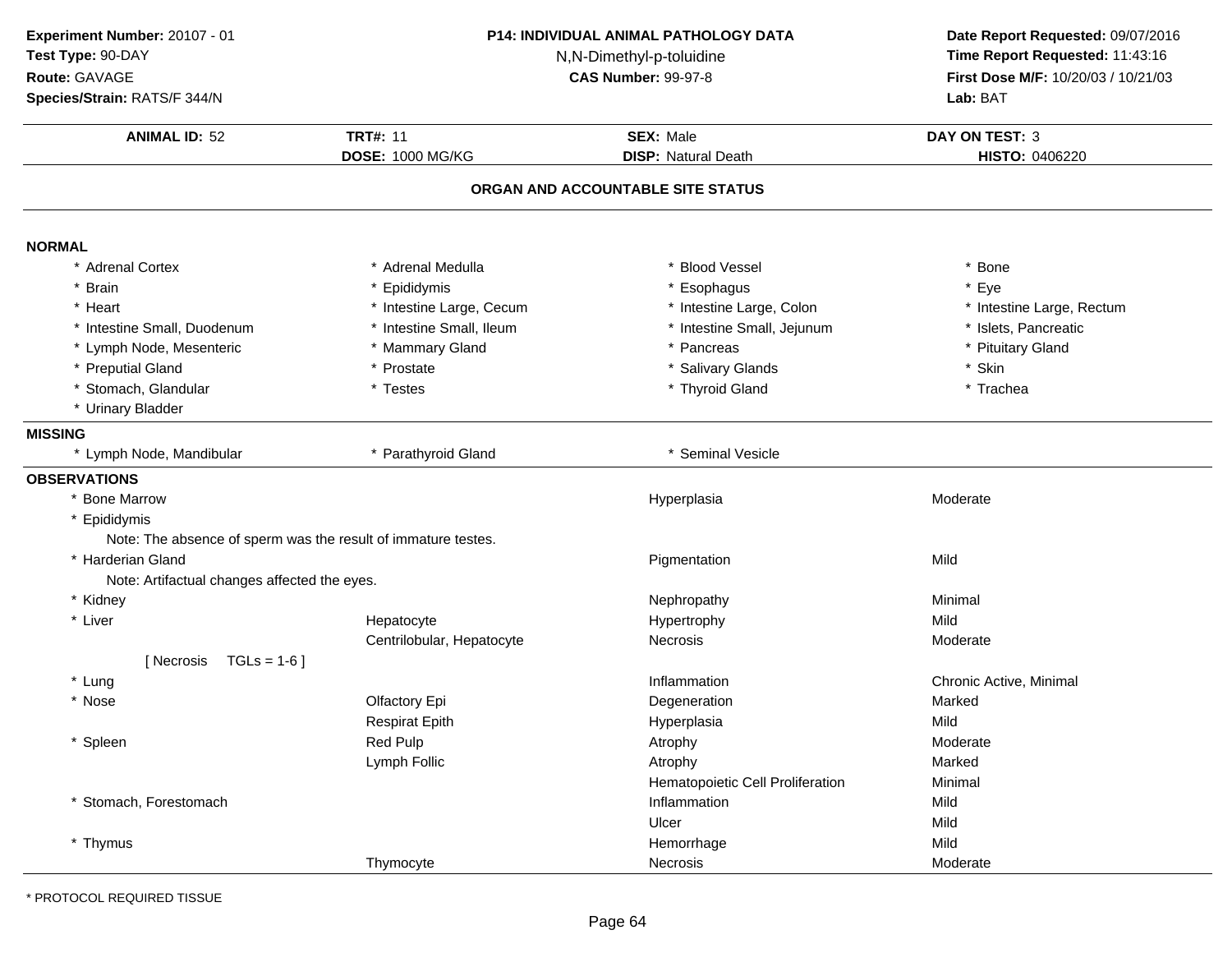| Experiment Number: 20107 - 01<br>Test Type: 90-DAY | <b>P14: INDIVIDUAL ANIMAL PATHOLOGY DATA</b><br>N,N-Dimethyl-p-toluidine |                                                | Date Report Requested: 09/07/2016<br>Time Report Requested: 11:43:16 |  |
|----------------------------------------------------|--------------------------------------------------------------------------|------------------------------------------------|----------------------------------------------------------------------|--|
| Route: GAVAGE<br>Species/Strain: RATS/F 344/N      | <b>CAS Number: 99-97-8</b>                                               |                                                | <b>First Dose M/F: 10/20/03 / 10/21/03</b><br>Lab: BAT               |  |
| <b>ANIMAL ID: 52</b>                               | <b>TRT#: 11</b><br><b>DOSE: 1000 MG/KG</b>                               | <b>SEX: Male</b><br><b>DISP:</b> Natural Death | DAY ON TEST: 3<br><b>HISTO: 0406220</b>                              |  |
|                                                    |                                                                          | ORGAN AND ACCOUNTABLE SITE STATUS              |                                                                      |  |
| PRIMARY CAUSE OF DEATH                             | - UNCERTAIN                                                              |                                                |                                                                      |  |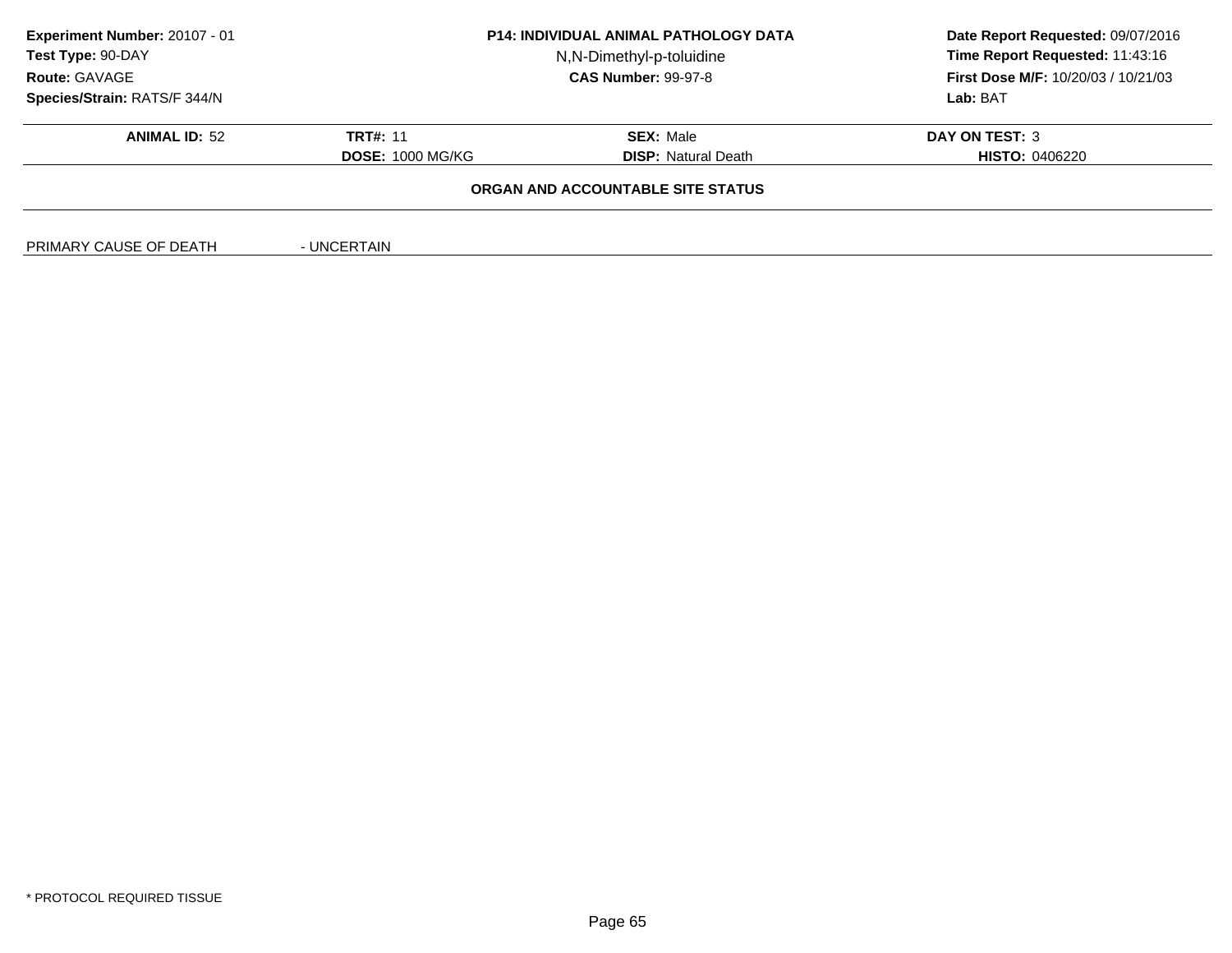| Experiment Number: 20107 - 01<br>Test Type: 90-DAY |                                                                                         | P14: INDIVIDUAL ANIMAL PATHOLOGY DATA<br>N,N-Dimethyl-p-toluidine | Date Report Requested: 09/07/2016<br>Time Report Requested: 11:43:16 |
|----------------------------------------------------|-----------------------------------------------------------------------------------------|-------------------------------------------------------------------|----------------------------------------------------------------------|
| Route: GAVAGE<br>Species/Strain: RATS/F 344/N      |                                                                                         | <b>CAS Number: 99-97-8</b>                                        | First Dose M/F: 10/20/03 / 10/21/03<br>Lab: BAT                      |
| <b>ANIMAL ID: 53</b>                               | <b>TRT#: 11</b>                                                                         | <b>SEX: Male</b>                                                  | <b>DAY ON TEST: 3</b>                                                |
|                                                    | <b>DOSE: 1000 MG/KG</b>                                                                 | <b>DISP: Natural Death</b>                                        | HISTO: 0406221                                                       |
|                                                    |                                                                                         | ORGAN AND ACCOUNTABLE SITE STATUS                                 |                                                                      |
| <b>NORMAL</b>                                      |                                                                                         |                                                                   |                                                                      |
| * Adrenal Cortex                                   | * Adrenal Medulla                                                                       | * Blood Vessel                                                    | * Bone                                                               |
| * Brain                                            | * Epididymis                                                                            | Esophagus                                                         | * Eye                                                                |
| * Heart                                            | * Intestine Large, Cecum                                                                | * Intestine Large, Colon                                          | * Intestine Large, Rectum                                            |
| * Intestine Small, Duodenum                        | * Intestine Small, Ileum                                                                | * Intestine Small, Jejunum                                        | * Islets, Pancreatic                                                 |
| * Mammary Gland                                    | * Pancreas                                                                              | * Parathyroid Gland                                               | * Pituitary Gland                                                    |
| * Preputial Gland                                  | * Prostate                                                                              | * Salivary Glands                                                 | * Seminal Vesicle                                                    |
| * Skin                                             | * Stomach, Glandular                                                                    | * Testes                                                          | * Thyroid Gland                                                      |
| * Trachea                                          |                                                                                         |                                                                   |                                                                      |
| <b>MISSING</b>                                     |                                                                                         |                                                                   |                                                                      |
| * Lymph Node, Mandibular                           |                                                                                         |                                                                   |                                                                      |
| <b>OBSERVATIONS</b>                                |                                                                                         |                                                                   |                                                                      |
| * Bone Marrow                                      |                                                                                         | Hyperplasia                                                       | Moderate                                                             |
| * Epididymis                                       |                                                                                         |                                                                   |                                                                      |
|                                                    | Note: Sperm were not present in the epididymides and this was attributed to immaturity. |                                                                   |                                                                      |
| * Eye                                              |                                                                                         |                                                                   |                                                                      |
| Note: One optic nerve missing.                     |                                                                                         |                                                                   |                                                                      |
| * Harderian Gland                                  |                                                                                         | Pigmentation                                                      | Mild                                                                 |
| * Kidney                                           | <b>Renal Tubule</b>                                                                     | <b>Dilatation</b>                                                 | Minimal                                                              |
|                                                    |                                                                                         | Hemorrhage                                                        | Mild                                                                 |
|                                                    | Papilla                                                                                 | <b>Necrosis</b>                                                   | Mild                                                                 |
| $TGLs = 2-14$ ]<br>[Hemorrhage                     |                                                                                         |                                                                   |                                                                      |
| * Liver                                            | Hepatocyte                                                                              | Hypertrophy                                                       | Mild                                                                 |
|                                                    | Centrilobular, Hepatocyte                                                               | Necrosis                                                          | Moderate                                                             |
| [Necrosis $TGLs = 1-6+7$ ]                         |                                                                                         |                                                                   |                                                                      |
| * Lung                                             |                                                                                         | Inflammation                                                      | Chronic Active, Minimal                                              |
|                                                    |                                                                                         | Thrombosis                                                        | Mild                                                                 |
| * Lymph Node, Mesenteric                           |                                                                                         | Atrophy                                                           | Mild                                                                 |
| * Nose                                             | Olfactory Epi                                                                           | Degeneration                                                      | Marked                                                               |
|                                                    | <b>Respirat Epith</b>                                                                   | Hyperplasia                                                       | Mild                                                                 |
| * Spleen                                           | Red Pulp                                                                                | Atrophy                                                           | Mild                                                                 |
|                                                    |                                                                                         |                                                                   |                                                                      |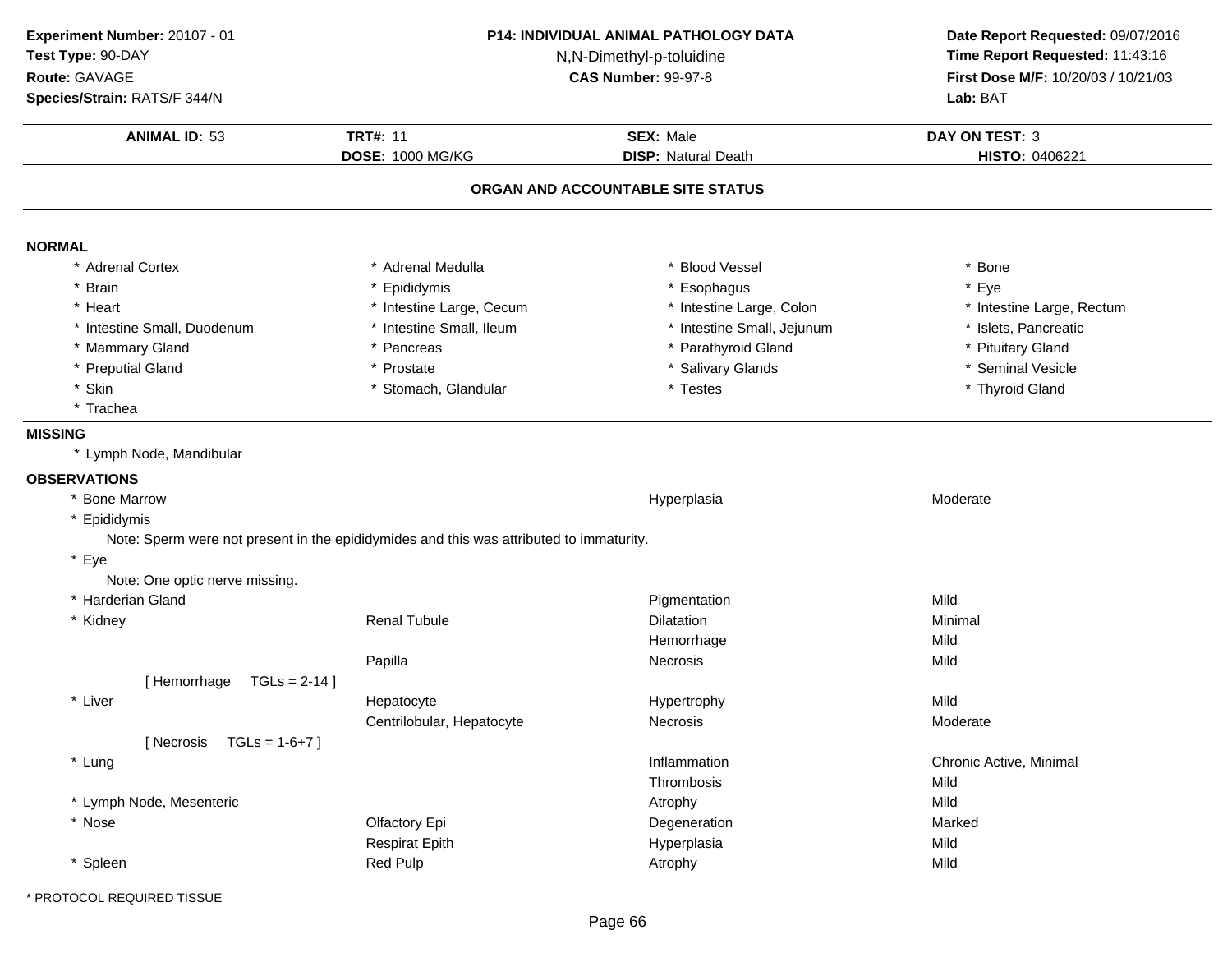| Experiment Number: 20107 - 01                 | <b>P14: INDIVIDUAL ANIMAL PATHOLOGY DATA</b> | Date Report Requested: 09/07/2016   |
|-----------------------------------------------|----------------------------------------------|-------------------------------------|
| Test Type: 90-DAY<br>N,N-Dimethyl-p-toluidine |                                              | Time Report Requested: 11:43:16     |
| Route: GAVAGE                                 | <b>CAS Number: 99-97-8</b>                   | First Dose M/F: 10/20/03 / 10/21/03 |
| Species/Strain: RATS/F 344/N                  |                                              | Lab: BAT                            |
| <b>ANIMAL ID: 53</b><br><b>TRT#: 11</b>       | <b>SEX: Male</b>                             | DAY ON TEST: 3                      |
| <b>DOSE: 1000 MG/KG</b>                       | <b>DISP: Natural Death</b>                   | HISTO: 0406221                      |
|                                               | ORGAN AND ACCOUNTABLE SITE STATUS            |                                     |
| Lymph Follic                                  | Atrophy                                      | Marked                              |
|                                               | Hematopoietic Cell Proliferation             | Minimal                             |
| $TGLs = 3-5$ ]<br>[ Atrophy                   |                                              |                                     |
| $TGLs = 3-5$ ]<br>[ Atrophy                   |                                              |                                     |
| * Stomach, Forestomach                        | Inflammation                                 | Moderate                            |
|                                               | Ulcer                                        | Mild                                |
| * Thymus                                      | Hemorrhage                                   | Moderate                            |
| Thymocyte                                     | <b>Necrosis</b>                              | Moderate                            |
| * Urinary Bladder                             | Hemorrhage                                   | Moderate                            |
| [Hemorrhage]<br>$TGLs = 4-5$                  |                                              |                                     |
| PRIMARY CAUSE OF DEATH<br>- UNCERTAIN         |                                              |                                     |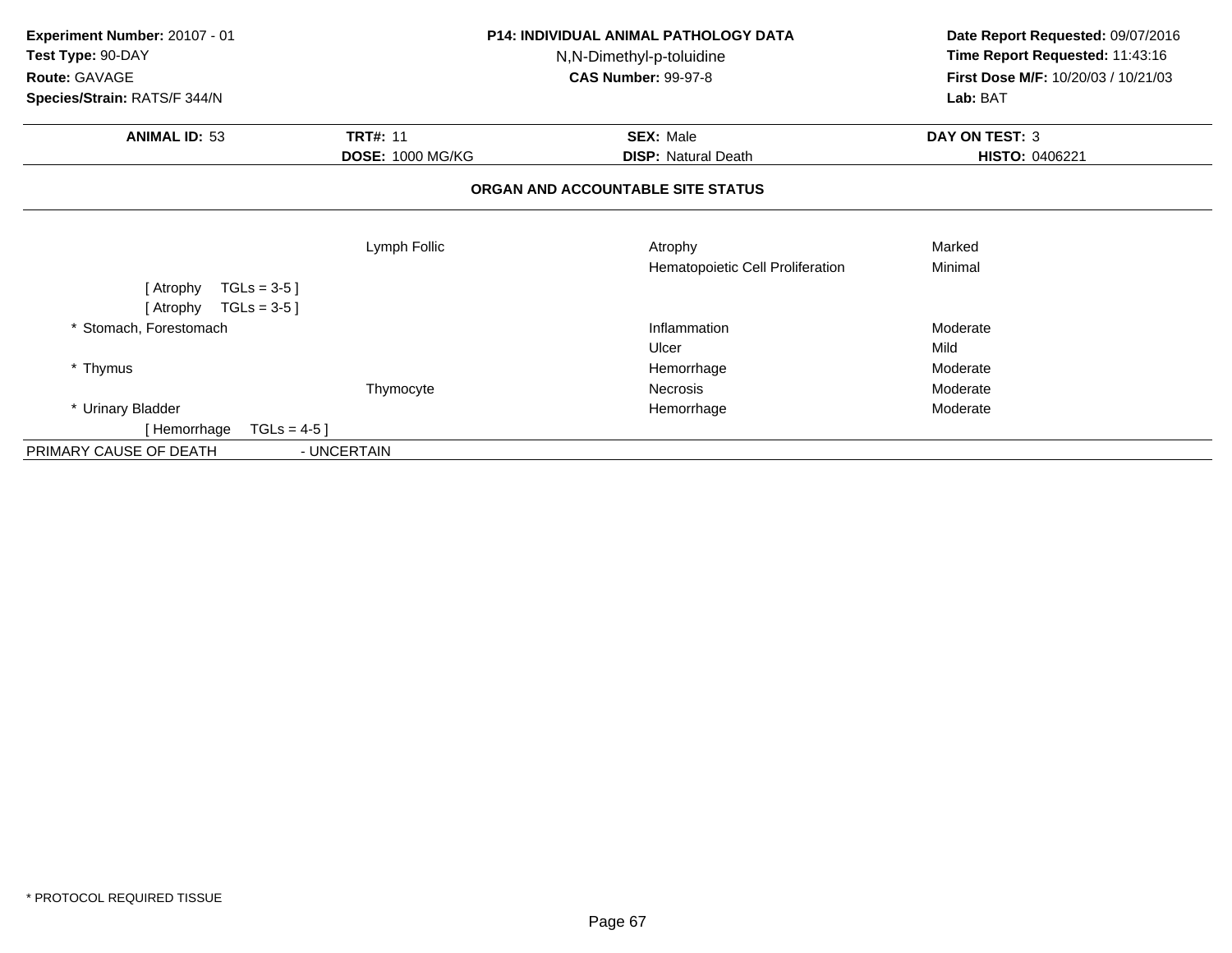| <b>P14: INDIVIDUAL ANIMAL PATHOLOGY DATA</b> |                                                                                      | Date Report Requested: 09/07/2016                                                                                                                                                                                                                                                                |  |
|----------------------------------------------|--------------------------------------------------------------------------------------|--------------------------------------------------------------------------------------------------------------------------------------------------------------------------------------------------------------------------------------------------------------------------------------------------|--|
|                                              |                                                                                      | Time Report Requested: 11:43:16                                                                                                                                                                                                                                                                  |  |
|                                              |                                                                                      | First Dose M/F: 10/20/03 / 10/21/03                                                                                                                                                                                                                                                              |  |
|                                              |                                                                                      | Lab: BAT                                                                                                                                                                                                                                                                                         |  |
| <b>TRT#: 11</b>                              | <b>SEX: Male</b>                                                                     | <b>DAY ON TEST: 3</b>                                                                                                                                                                                                                                                                            |  |
| <b>DOSE: 1000 MG/KG</b>                      | <b>DISP: Natural Death</b>                                                           | HISTO: 0406222                                                                                                                                                                                                                                                                                   |  |
|                                              |                                                                                      |                                                                                                                                                                                                                                                                                                  |  |
|                                              |                                                                                      |                                                                                                                                                                                                                                                                                                  |  |
| * Adrenal Medulla                            | * Blood Vessel                                                                       | * Bone                                                                                                                                                                                                                                                                                           |  |
| * Epididymis                                 | Esophagus                                                                            | * Eye                                                                                                                                                                                                                                                                                            |  |
| * Intestine Large, Cecum                     | * Intestine Large, Colon                                                             | * Intestine Large, Rectum                                                                                                                                                                                                                                                                        |  |
| * Intestine Small, Ileum                     | * Intestine Small, Jejunum                                                           | * Islets, Pancreatic                                                                                                                                                                                                                                                                             |  |
| * Mammary Gland                              | * Pancreas                                                                           | * Parathyroid Gland                                                                                                                                                                                                                                                                              |  |
| * Preputial Gland                            | Prostate                                                                             | * Salivary Glands                                                                                                                                                                                                                                                                                |  |
| * Skin                                       | * Stomach, Glandular                                                                 | * Testes                                                                                                                                                                                                                                                                                         |  |
| * Trachea                                    | * Urinary Bladder                                                                    |                                                                                                                                                                                                                                                                                                  |  |
|                                              |                                                                                      |                                                                                                                                                                                                                                                                                                  |  |
|                                              |                                                                                      |                                                                                                                                                                                                                                                                                                  |  |
|                                              |                                                                                      |                                                                                                                                                                                                                                                                                                  |  |
|                                              |                                                                                      | Mild                                                                                                                                                                                                                                                                                             |  |
|                                              |                                                                                      |                                                                                                                                                                                                                                                                                                  |  |
|                                              |                                                                                      |                                                                                                                                                                                                                                                                                                  |  |
|                                              |                                                                                      |                                                                                                                                                                                                                                                                                                  |  |
|                                              |                                                                                      |                                                                                                                                                                                                                                                                                                  |  |
|                                              |                                                                                      | Mild                                                                                                                                                                                                                                                                                             |  |
|                                              |                                                                                      | Mild                                                                                                                                                                                                                                                                                             |  |
|                                              | Necrosis                                                                             | Mild                                                                                                                                                                                                                                                                                             |  |
| $TGLs = 1-14$ ]                              |                                                                                      |                                                                                                                                                                                                                                                                                                  |  |
|                                              | Inflammation                                                                         | Chronic Active, Minimal                                                                                                                                                                                                                                                                          |  |
|                                              |                                                                                      | Mild                                                                                                                                                                                                                                                                                             |  |
|                                              |                                                                                      | Marked                                                                                                                                                                                                                                                                                           |  |
|                                              |                                                                                      | Moderate                                                                                                                                                                                                                                                                                         |  |
|                                              |                                                                                      | Moderate                                                                                                                                                                                                                                                                                         |  |
|                                              | Hematopoietic Cell Proliferation                                                     | Minimal                                                                                                                                                                                                                                                                                          |  |
|                                              | Inflammation                                                                         | Mild                                                                                                                                                                                                                                                                                             |  |
|                                              | Ulcer                                                                                | Mild                                                                                                                                                                                                                                                                                             |  |
|                                              | Hemorrhage                                                                           | Mild                                                                                                                                                                                                                                                                                             |  |
| Thymocyte                                    | Necrosis                                                                             | Moderate                                                                                                                                                                                                                                                                                         |  |
|                                              | Hepatocyte<br>Centrilobular, Hepatocyte<br>Olfactory Epi<br>Red Pulp<br>Lymph Follic | N,N-Dimethyl-p-toluidine<br><b>CAS Number: 99-97-8</b><br>ORGAN AND ACCOUNTABLE SITE STATUS<br>Hyperplasia<br>Note: Sperm were absent from the epididymides and this was attributed to immaturity of the testes.<br>Pigmentation<br>Hypertrophy<br>Atrophy<br>Degeneration<br>Atrophy<br>Atrophy |  |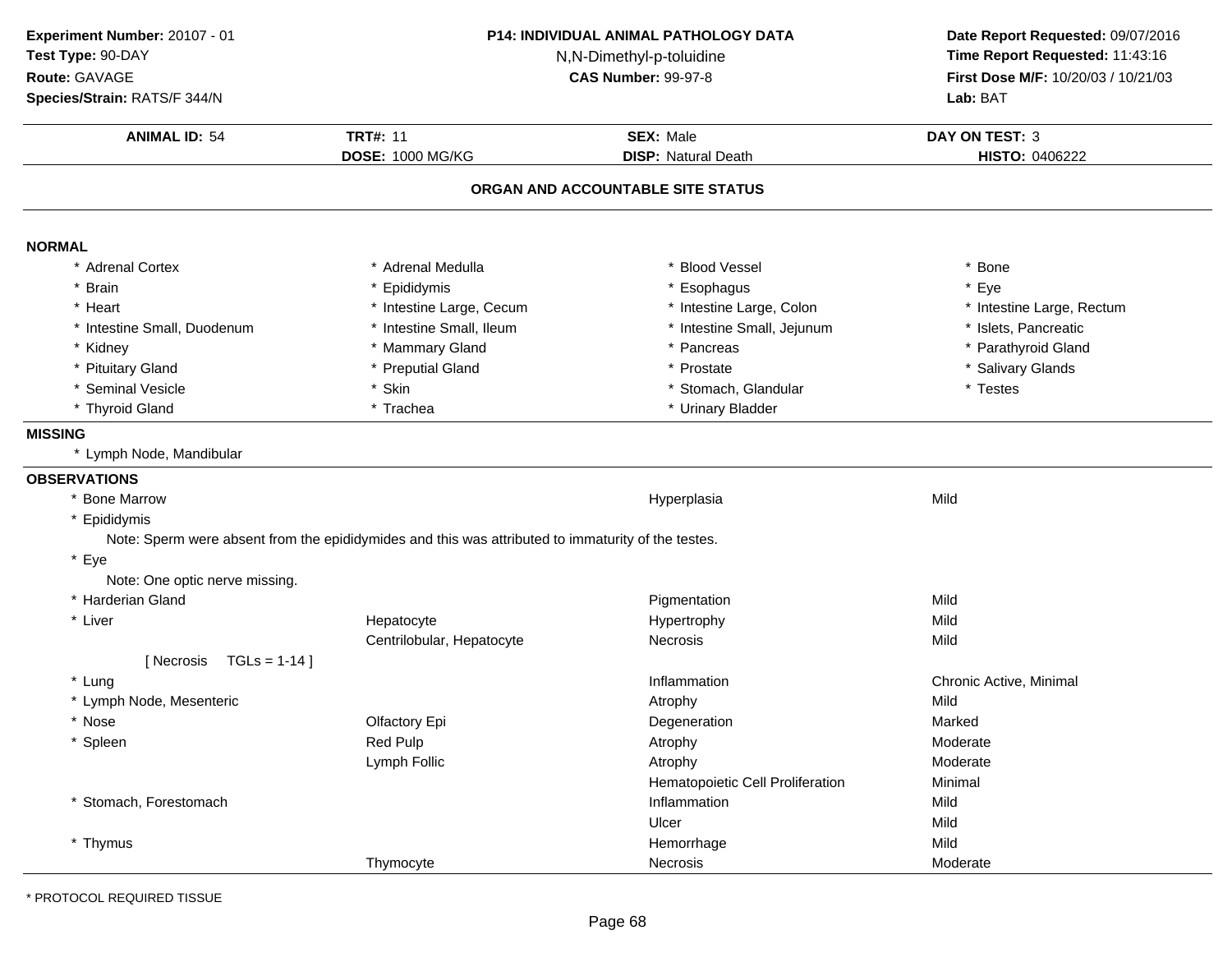| Experiment Number: 20107 - 01<br>Test Type: 90-DAY | <b>P14: INDIVIDUAL ANIMAL PATHOLOGY DATA</b><br>N,N-Dimethyl-p-toluidine |                                                | Date Report Requested: 09/07/2016<br>Time Report Requested: 11:43:16 |  |
|----------------------------------------------------|--------------------------------------------------------------------------|------------------------------------------------|----------------------------------------------------------------------|--|
| Route: GAVAGE<br>Species/Strain: RATS/F 344/N      |                                                                          | <b>CAS Number: 99-97-8</b>                     |                                                                      |  |
| <b>ANIMAL ID: 54</b>                               | <b>TRT#: 11</b><br><b>DOSE: 1000 MG/KG</b>                               | <b>SEX: Male</b><br><b>DISP: Natural Death</b> | Lab: BAT<br>DAY ON TEST: 3<br><b>HISTO: 0406222</b>                  |  |
|                                                    |                                                                          | ORGAN AND ACCOUNTABLE SITE STATUS              |                                                                      |  |
| PRIMARY CAUSE OF DEATH                             | - UNCERTAIN                                                              |                                                |                                                                      |  |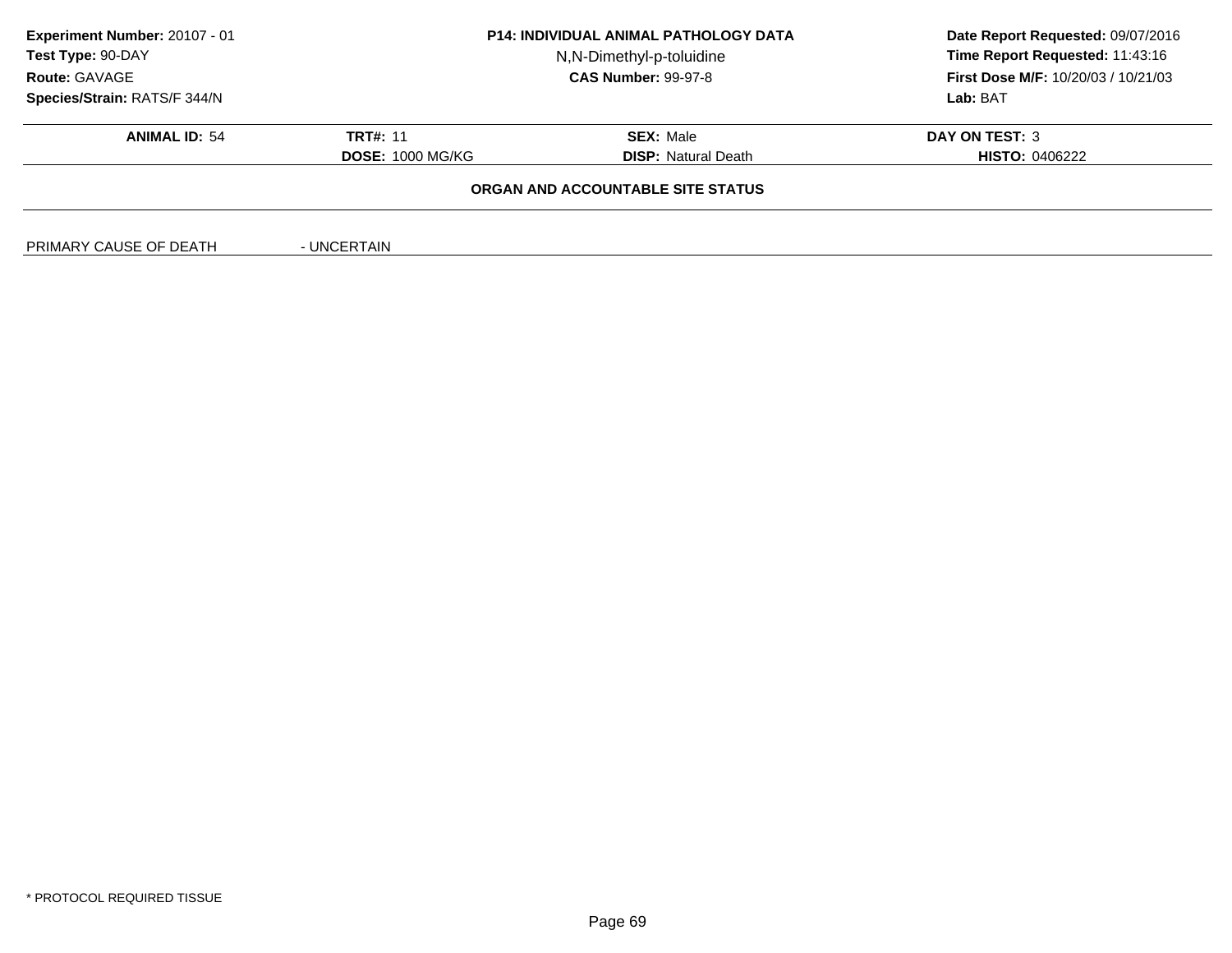| Experiment Number: 20107 - 01  |                                                                                           | <b>P14: INDIVIDUAL ANIMAL PATHOLOGY DATA</b> | Date Report Requested: 09/07/2016<br>Time Report Requested: 11:43:16 |  |
|--------------------------------|-------------------------------------------------------------------------------------------|----------------------------------------------|----------------------------------------------------------------------|--|
| Test Type: 90-DAY              |                                                                                           | N,N-Dimethyl-p-toluidine                     |                                                                      |  |
| Route: GAVAGE                  |                                                                                           | <b>CAS Number: 99-97-8</b>                   | First Dose M/F: 10/20/03 / 10/21/03                                  |  |
| Species/Strain: RATS/F 344/N   |                                                                                           | Lab: BAT                                     |                                                                      |  |
| <b>ANIMAL ID: 55</b>           | <b>TRT#: 11</b>                                                                           | <b>SEX: Male</b>                             | <b>DAY ON TEST: 3</b>                                                |  |
|                                | <b>DOSE: 1000 MG/KG</b>                                                                   | <b>DISP: Natural Death</b>                   | HISTO: 0406223                                                       |  |
|                                |                                                                                           | ORGAN AND ACCOUNTABLE SITE STATUS            |                                                                      |  |
| <b>NORMAL</b>                  |                                                                                           |                                              |                                                                      |  |
| * Adrenal Cortex               | * Adrenal Medulla                                                                         | <b>Blood Vessel</b>                          | * Bone                                                               |  |
| * Brain                        | * Epididymis                                                                              | Esophagus                                    | * Eye                                                                |  |
| * Heart                        | * Intestine Large, Cecum                                                                  | * Intestine Large, Colon                     | * Intestine Large, Rectum                                            |  |
| * Intestine Small, Duodenum    | * Intestine Small, Ileum                                                                  | * Intestine Small, Jejunum                   | * Islets, Pancreatic                                                 |  |
| * Mammary Gland                | * Pancreas                                                                                | Parathyroid Gland                            | * Pituitary Gland                                                    |  |
| * Preputial Gland              | * Prostate                                                                                | * Salivary Glands                            | * Seminal Vesicle                                                    |  |
| * Skin                         | * Stomach, Glandular                                                                      | * Testes                                     | * Thyroid Gland                                                      |  |
| * Trachea                      |                                                                                           |                                              |                                                                      |  |
| <b>MISSING</b>                 |                                                                                           |                                              |                                                                      |  |
| * Lymph Node, Mandibular       | * Urinary Bladder                                                                         |                                              |                                                                      |  |
| <b>OBSERVATIONS</b>            |                                                                                           |                                              |                                                                      |  |
| * Bone Marrow                  |                                                                                           | Hyperplasia                                  | Mild                                                                 |  |
| * Epididymis                   |                                                                                           |                                              |                                                                      |  |
|                                | Note: Sperm were absent from the epididymides and this was attributed to immature testes. |                                              |                                                                      |  |
| * Eye                          |                                                                                           |                                              |                                                                      |  |
| Note: One optic nerve missing. |                                                                                           |                                              |                                                                      |  |
| * Harderian Gland              |                                                                                           | Pigmentation                                 | Mild                                                                 |  |
| * Kidney                       | <b>Renal Tubule</b>                                                                       | Dilatation                                   | Mild                                                                 |  |
| * Liver                        | Centrilobular                                                                             | <b>Fatty Change</b>                          | Minimal                                                              |  |
|                                | Hepatocyte                                                                                | Hypertrophy                                  | Mild                                                                 |  |
|                                | Centrilobular, Hepatocyte                                                                 | <b>Necrosis</b>                              | Moderate                                                             |  |
| $TGLs = 1-6+7$ ]<br>[ Necrosis |                                                                                           |                                              |                                                                      |  |
| * Lung                         |                                                                                           | Inflammation                                 | Chronic Active, Minimal                                              |  |
| * Lymph Node, Mesenteric       |                                                                                           | Necrosis                                     | Lymphoid, Mild                                                       |  |
| * Nose                         | Olfactory Epi                                                                             | Degeneration                                 | Marked                                                               |  |
|                                | <b>Respirat Epith</b>                                                                     | Hyperplasia                                  | Minimal                                                              |  |
| * Spleen                       | Red Pulp                                                                                  | Atrophy                                      | Moderate                                                             |  |
|                                | Lymph Follic                                                                              | Atrophy                                      | Marked                                                               |  |
|                                |                                                                                           | Hematopoietic Cell Proliferation             | Minimal                                                              |  |
| * Stomach, Forestomach         |                                                                                           | Inflammation                                 | Moderate                                                             |  |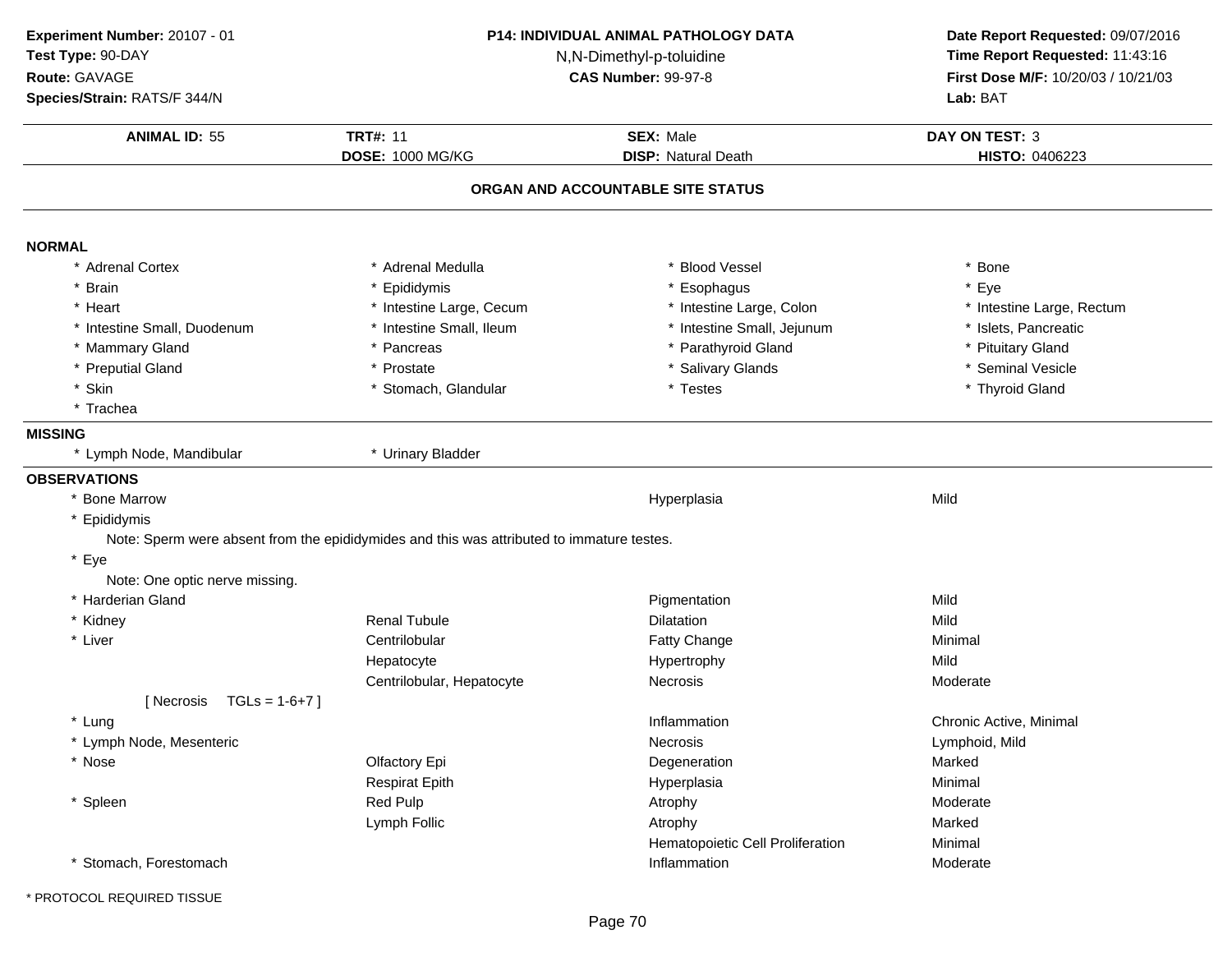| Experiment Number: 20107 - 01<br>Test Type: 90-DAY<br>Route: GAVAGE<br>Species/Strain: RATS/F 344/N |                         | <b>P14: INDIVIDUAL ANIMAL PATHOLOGY DATA</b><br>N,N-Dimethyl-p-toluidine<br><b>CAS Number: 99-97-8</b> |                       |
|-----------------------------------------------------------------------------------------------------|-------------------------|--------------------------------------------------------------------------------------------------------|-----------------------|
| <b>ANIMAL ID: 55</b>                                                                                | <b>TRT#: 11</b>         | <b>SEX: Male</b>                                                                                       | <b>DAY ON TEST: 3</b> |
|                                                                                                     | <b>DOSE: 1000 MG/KG</b> | <b>DISP:</b> Natural Death                                                                             | <b>HISTO: 0406223</b> |
|                                                                                                     |                         | ORGAN AND ACCOUNTABLE SITE STATUS                                                                      |                       |
|                                                                                                     |                         | Mineralization                                                                                         | Minimal               |
|                                                                                                     |                         | Ulcer                                                                                                  | Mild                  |
| * Thymus                                                                                            | Thymocyte               | <b>Necrosis</b>                                                                                        | Moderate              |
| PRIMARY CAUSE OF DEATH                                                                              | - UNCERTAIN             |                                                                                                        |                       |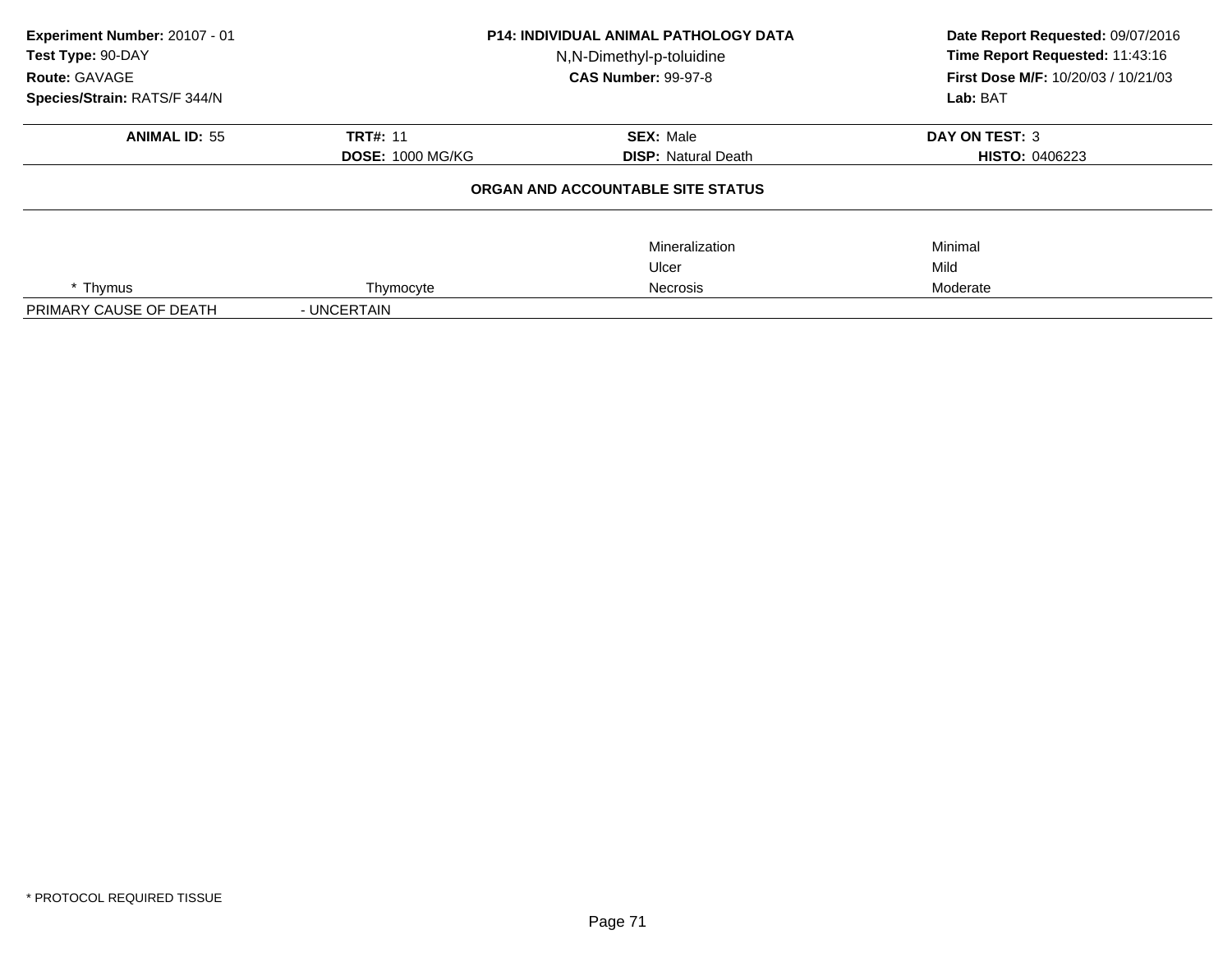| Experiment Number: 20107 - 01  |                                                                             | P14: INDIVIDUAL ANIMAL PATHOLOGY DATA | Date Report Requested: 09/07/2016   |  |
|--------------------------------|-----------------------------------------------------------------------------|---------------------------------------|-------------------------------------|--|
| Test Type: 90-DAY              |                                                                             | N,N-Dimethyl-p-toluidine              | Time Report Requested: 11:43:16     |  |
| Route: GAVAGE                  |                                                                             | <b>CAS Number: 99-97-8</b>            | First Dose M/F: 10/20/03 / 10/21/03 |  |
| Species/Strain: RATS/F 344/N   |                                                                             |                                       | Lab: BAT                            |  |
| <b>ANIMAL ID: 56</b>           | <b>TRT#: 11</b>                                                             | <b>SEX: Male</b>                      | <b>DAY ON TEST: 3</b>               |  |
|                                | <b>DOSE: 1000 MG/KG</b>                                                     | <b>DISP: Natural Death</b>            | HISTO: 0406224                      |  |
|                                |                                                                             | ORGAN AND ACCOUNTABLE SITE STATUS     |                                     |  |
| <b>NORMAL</b>                  |                                                                             |                                       |                                     |  |
| * Adrenal Cortex               | * Adrenal Medulla                                                           | * Blood Vessel                        | * Bone                              |  |
| * Brain                        | * Epididymis                                                                | Esophagus                             | * Eye                               |  |
| * Heart                        | * Intestine Large, Cecum                                                    | * Intestine Large, Colon              | * Intestine Large, Rectum           |  |
| * Intestine Small, Duodenum    | * Intestine Small, Ileum                                                    | * Intestine Small, Jejunum            | * Islets, Pancreatic                |  |
| * Mammary Gland                | * Pancreas                                                                  | * Parathyroid Gland                   | * Preputial Gland                   |  |
| * Prostate                     | * Salivary Glands                                                           | * Seminal Vesicle                     | * Skin                              |  |
| * Stomach, Glandular           | * Testes                                                                    | * Thyroid Gland                       | * Trachea                           |  |
| * Urinary Bladder              |                                                                             |                                       |                                     |  |
| <b>MISSING</b>                 |                                                                             |                                       |                                     |  |
| * Lymph Node, Mandibular       | * Pituitary Gland                                                           |                                       |                                     |  |
| <b>OBSERVATIONS</b>            |                                                                             |                                       |                                     |  |
| * Bone Marrow                  |                                                                             | Hyperplasia                           | Mild                                |  |
| * Epididymis                   |                                                                             |                                       |                                     |  |
|                                | Note: The absence of sperm in the testes was attributed to immature testes. |                                       |                                     |  |
| * Eye                          |                                                                             |                                       |                                     |  |
| Note: One optic nerve missing. |                                                                             |                                       |                                     |  |
| * Harderian Gland              |                                                                             | Pigmentation                          | Mild                                |  |
| * Kidney                       |                                                                             | Hemorrhage                            | Mild                                |  |
| * Liver                        | Hepatocyte                                                                  | Hypertrophy                           | Mild                                |  |
|                                |                                                                             | Inflammation                          | Chronic Active, Minimal             |  |
|                                | Centrilobular, Hepatocyte                                                   | <b>Necrosis</b>                       | Moderate                            |  |
| $TGLs = 2-14$<br>[ Necrosis    |                                                                             |                                       |                                     |  |
| * Lung                         |                                                                             | Inflammation                          | Chronic Active, Minimal             |  |
|                                |                                                                             | Thrombosis                            | Minimal                             |  |
| * Lymph Node, Mesenteric       |                                                                             | Atrophy                               | Moderate                            |  |
| * Nose                         | Olfactory Epi                                                               | Degeneration                          | Marked                              |  |
| * Spleen                       | Red Pulp                                                                    | Atrophy                               | Moderate                            |  |
|                                | Lymph Follic                                                                | Atrophy                               | Marked                              |  |
|                                |                                                                             | Hematopoietic Cell Proliferation      | Minimal                             |  |
| $TGLs = 1-5$ ]<br>[ Atrophy    |                                                                             |                                       |                                     |  |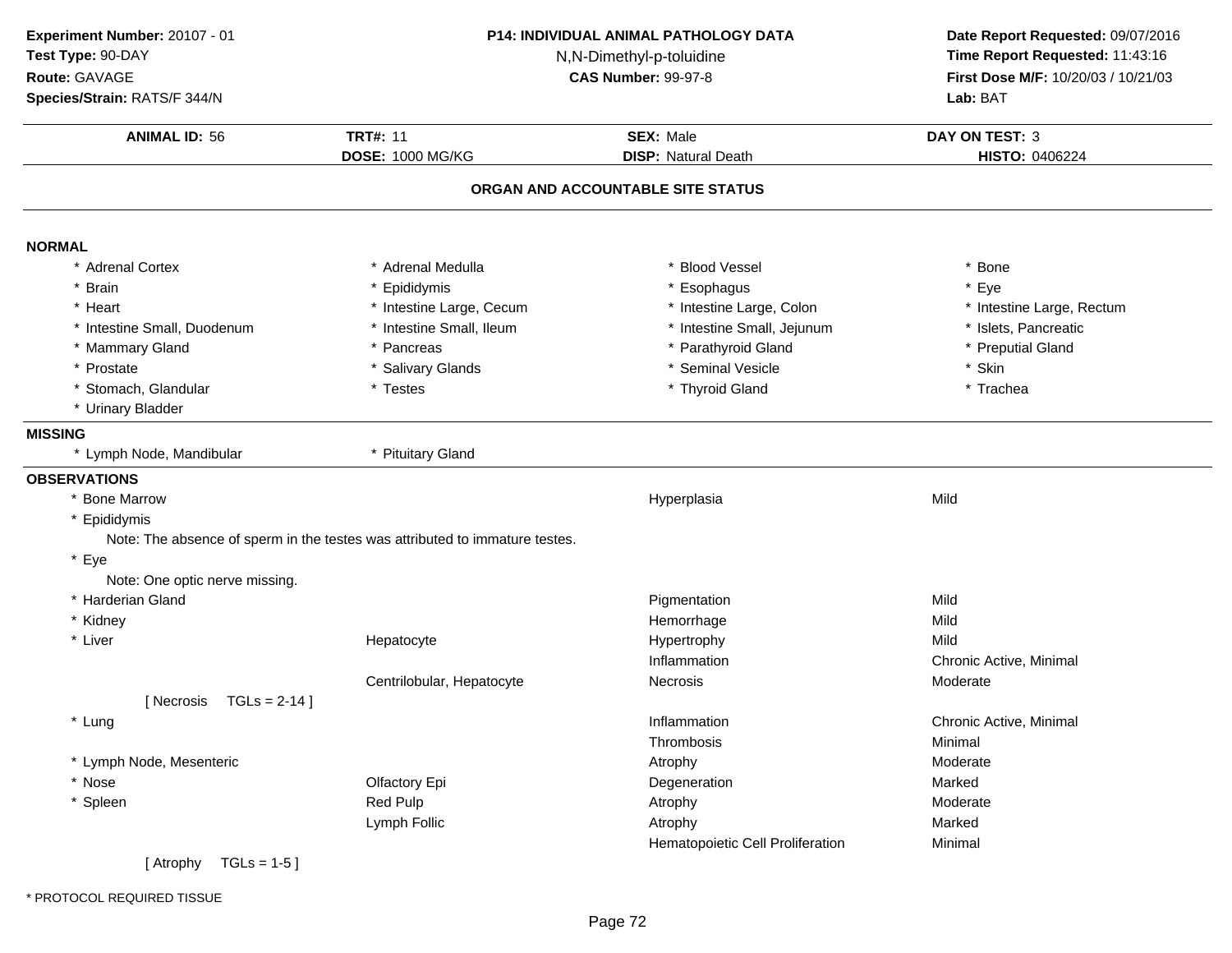| Experiment Number: 20107 - 01<br>Test Type: 90-DAY<br>Route: GAVAGE<br>Species/Strain: RATS/F 344/N |                         | <b>P14: INDIVIDUAL ANIMAL PATHOLOGY DATA</b><br>N,N-Dimethyl-p-toluidine<br><b>CAS Number: 99-97-8</b> | Date Report Requested: 09/07/2016<br>Time Report Requested: 11:43:16<br>First Dose M/F: 10/20/03 / 10/21/03<br>Lab: BAT |
|-----------------------------------------------------------------------------------------------------|-------------------------|--------------------------------------------------------------------------------------------------------|-------------------------------------------------------------------------------------------------------------------------|
| <b>ANIMAL ID: 56</b>                                                                                | <b>TRT#: 11</b>         | <b>SEX: Male</b>                                                                                       | <b>DAY ON TEST: 3</b>                                                                                                   |
|                                                                                                     | <b>DOSE: 1000 MG/KG</b> | <b>DISP:</b> Natural Death                                                                             | <b>HISTO: 0406224</b>                                                                                                   |
|                                                                                                     |                         | ORGAN AND ACCOUNTABLE SITE STATUS                                                                      |                                                                                                                         |
| $TGLs = 1-5$ ]<br>[ Atrophy                                                                         |                         |                                                                                                        |                                                                                                                         |
| * Stomach, Forestomach                                                                              |                         | Inflammation                                                                                           | Moderate                                                                                                                |
|                                                                                                     |                         | Ulcer                                                                                                  | Mild                                                                                                                    |
| * Thymus                                                                                            |                         | Hemorrhage                                                                                             | Moderate                                                                                                                |
|                                                                                                     | Thymocyte               | Necrosis                                                                                               | Moderate                                                                                                                |
| PRIMARY CAUSE OF DEATH                                                                              | - UNCERTAIN             |                                                                                                        |                                                                                                                         |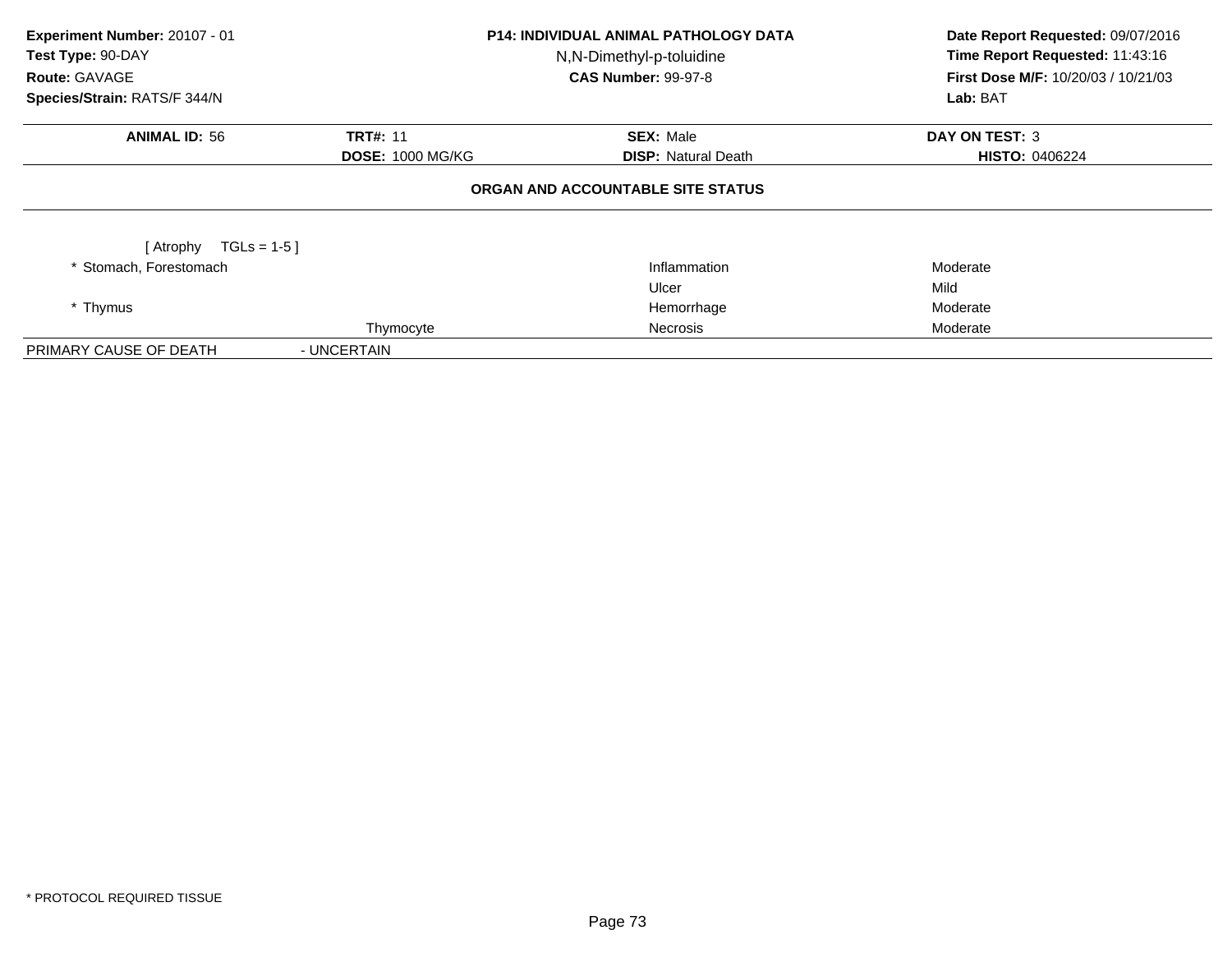| N,N-Dimethyl-p-toluidine   |                                                          | Time Report Requested: 11:43:16                                                                                                                                                                                                                                     |  |
|----------------------------|----------------------------------------------------------|---------------------------------------------------------------------------------------------------------------------------------------------------------------------------------------------------------------------------------------------------------------------|--|
|                            |                                                          | First Dose M/F: 10/20/03 / 10/21/03                                                                                                                                                                                                                                 |  |
|                            |                                                          | Lab: BAT                                                                                                                                                                                                                                                            |  |
| <b>TRT#: 11</b>            | <b>SEX: Male</b>                                         | <b>DAY ON TEST: 3</b>                                                                                                                                                                                                                                               |  |
| <b>DOSE: 1000 MG/KG</b>    | <b>DISP:</b> Moribund Sacrifice                          | HISTO: 0406225                                                                                                                                                                                                                                                      |  |
|                            |                                                          |                                                                                                                                                                                                                                                                     |  |
|                            |                                                          |                                                                                                                                                                                                                                                                     |  |
| * Adrenal Medulla          | * Blood Vessel                                           | * Bone                                                                                                                                                                                                                                                              |  |
| * Epididymis               | * Esophagus                                              | * Eye                                                                                                                                                                                                                                                               |  |
| * Intestine Large, Colon   | * Intestine Large, Rectum                                | * Intestine Small, Duodenum                                                                                                                                                                                                                                         |  |
| * Intestine Small, Jejunum | * Islets, Pancreatic                                     | * Mammary Gland                                                                                                                                                                                                                                                     |  |
| * Pituitary Gland          | * Preputial Gland                                        | * Prostate                                                                                                                                                                                                                                                          |  |
| * Seminal Vesicle          | * Skin                                                   | * Stomach, Forestomach                                                                                                                                                                                                                                              |  |
| * Thyroid Gland            | * Trachea                                                | * Urinary Bladder                                                                                                                                                                                                                                                   |  |
|                            |                                                          |                                                                                                                                                                                                                                                                     |  |
| * Parathyroid Gland        |                                                          |                                                                                                                                                                                                                                                                     |  |
|                            |                                                          |                                                                                                                                                                                                                                                                     |  |
|                            |                                                          | Minimal                                                                                                                                                                                                                                                             |  |
|                            |                                                          |                                                                                                                                                                                                                                                                     |  |
|                            |                                                          |                                                                                                                                                                                                                                                                     |  |
|                            |                                                          | Mild                                                                                                                                                                                                                                                                |  |
|                            |                                                          | Minimal                                                                                                                                                                                                                                                             |  |
| <b>Renal Tubule</b>        | <b>Dilatation</b>                                        | Minimal                                                                                                                                                                                                                                                             |  |
| Centrilobular              |                                                          | Minimal                                                                                                                                                                                                                                                             |  |
|                            |                                                          | Mild                                                                                                                                                                                                                                                                |  |
|                            | Necrosis                                                 | Moderate                                                                                                                                                                                                                                                            |  |
| $TGLs = 1-6+7$ ]           |                                                          |                                                                                                                                                                                                                                                                     |  |
|                            | Inflammation                                             | Chronic Active, Minimal                                                                                                                                                                                                                                             |  |
|                            | <b>Necrosis</b>                                          | Lymphoid, Mild                                                                                                                                                                                                                                                      |  |
|                            |                                                          | Marked                                                                                                                                                                                                                                                              |  |
| <b>Respirat Epith</b>      | Metaplasia                                               | Squamous, Mild                                                                                                                                                                                                                                                      |  |
| Lymph Follic               | Atrophy                                                  | Moderate                                                                                                                                                                                                                                                            |  |
| Red Pulp                   | Atrophy                                                  | Moderate                                                                                                                                                                                                                                                            |  |
|                            | Hematopoietic Cell Proliferation                         | Minimal                                                                                                                                                                                                                                                             |  |
|                            | Ulcer                                                    | Mild                                                                                                                                                                                                                                                                |  |
| Thymocyte                  | Necrosis                                                 | Moderate                                                                                                                                                                                                                                                            |  |
|                            | Hepatocyte<br>Centrilobular, Hepatocyte<br>Olfactory Epi | <b>CAS Number: 99-97-8</b><br>ORGAN AND ACCOUNTABLE SITE STATUS<br>Hyperplasia<br>Note: Sperm were absent from the epididymides and this was attributed to immature testes.<br>Pigmentation<br>Cardiomyopathy<br><b>Fatty Change</b><br>Hypertrophy<br>Degeneration |  |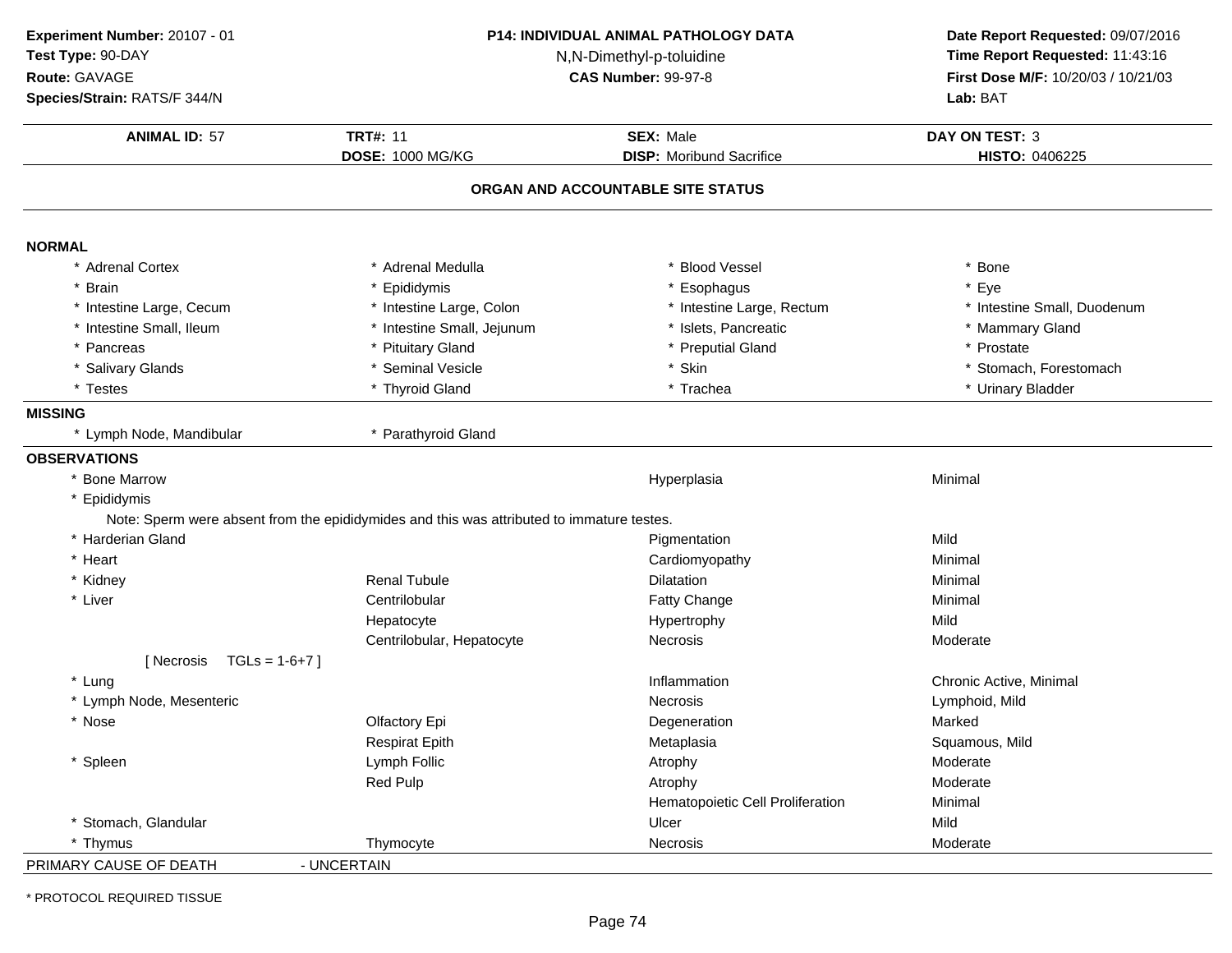| Experiment Number: 20107 - 01    |                                                                                   | P14: INDIVIDUAL ANIMAL PATHOLOGY DATA | Date Report Requested: 09/07/2016   |
|----------------------------------|-----------------------------------------------------------------------------------|---------------------------------------|-------------------------------------|
| Test Type: 90-DAY                | N,N-Dimethyl-p-toluidine                                                          |                                       | Time Report Requested: 11:43:16     |
| Route: GAVAGE                    |                                                                                   | <b>CAS Number: 99-97-8</b>            | First Dose M/F: 10/20/03 / 10/21/03 |
| Species/Strain: RATS/F 344/N     |                                                                                   |                                       | Lab: BAT                            |
| <b>ANIMAL ID: 58</b>             | <b>TRT#: 11</b>                                                                   | <b>SEX: Male</b>                      | <b>DAY ON TEST: 3</b>               |
|                                  | <b>DOSE: 1000 MG/KG</b>                                                           | <b>DISP: Natural Death</b>            | HISTO: 0406226                      |
|                                  |                                                                                   | ORGAN AND ACCOUNTABLE SITE STATUS     |                                     |
| <b>NORMAL</b>                    |                                                                                   |                                       |                                     |
| * Adrenal Cortex                 | * Adrenal Medulla                                                                 | * Blood Vessel                        | * Bone                              |
| * Brain                          | * Epididymis                                                                      | * Esophagus                           | * Eye                               |
| * Heart                          | * Intestine Large, Cecum                                                          | * Intestine Large, Colon              | * Intestine Large, Rectum           |
| * Intestine Small, Duodenum      | * Intestine Small, Ileum                                                          | * Intestine Small, Jejunum            | * Islets, Pancreatic                |
| * Kidney                         | * Lymph Node, Mesenteric                                                          | * Mammary Gland                       | * Pancreas                          |
| * Pituitary Gland                | * Preputial Gland                                                                 | * Prostate                            | * Salivary Glands                   |
| * Seminal Vesicle                | * Skin                                                                            | * Stomach, Glandular                  | * Testes                            |
| * Thyroid Gland                  | * Trachea                                                                         | * Urinary Bladder                     |                                     |
| <b>MISSING</b>                   |                                                                                   |                                       |                                     |
| * Lymph Node, Mandibular         | * Parathyroid Gland                                                               |                                       |                                     |
| <b>OBSERVATIONS</b>              |                                                                                   |                                       |                                     |
| * Bone Marrow                    |                                                                                   | Hyperplasia                           | Minimal                             |
| * Epididymis                     |                                                                                   |                                       |                                     |
|                                  | Note: The absence of sperm in the epididymides was attributed to immature testes. |                                       |                                     |
| * Eye                            |                                                                                   |                                       |                                     |
| Note: Both optic nerves missing. |                                                                                   |                                       |                                     |
| * Harderian Gland                |                                                                                   | Pigmentation                          | Mild                                |
| * Liver                          | Hepatocyte                                                                        | Hypertrophy                           | Mild                                |
|                                  |                                                                                   | Inflammation                          | Chronic Active, Minimal             |
|                                  | Centrilobular, Hepatocyte                                                         | <b>Necrosis</b>                       | Moderate                            |
| $TGLs = 2-6+7$ ]<br>[Necrosis    |                                                                                   |                                       |                                     |
| * Lung                           |                                                                                   | Inflammation                          | Chronic Active, Minimal             |
| * Nose                           | Olfactory Epi                                                                     | Degeneration                          | Marked                              |
|                                  | <b>Respirat Epith</b>                                                             | Hyperplasia                           | Mild                                |
| * Spleen                         | Red Pulp                                                                          | Atrophy                               | Mild                                |
|                                  | Lymph Follic                                                                      | Atrophy                               | Moderate                            |
|                                  |                                                                                   | Hematopoietic Cell Proliferation      | Minimal                             |
| $TGLs = 1-5$ ]<br>[ Atrophy      |                                                                                   |                                       |                                     |
| [ Atrophy<br>$TGLs = 1-5$ ]      |                                                                                   |                                       |                                     |
| * Stomach, Forestomach           |                                                                                   | Hemorrhage                            | Mild                                |
|                                  |                                                                                   |                                       |                                     |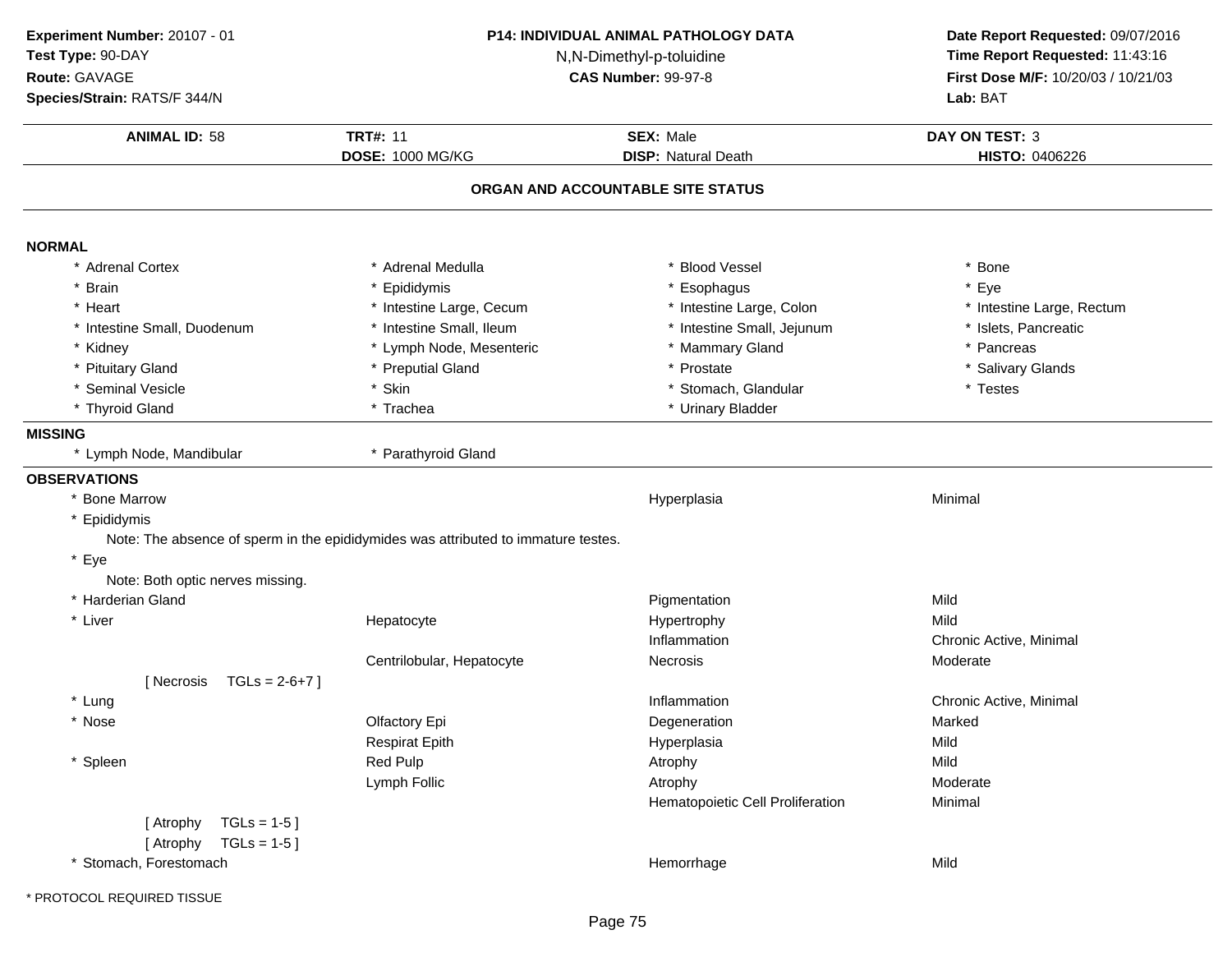| Experiment Number: 20107 - 01<br>Test Type: 90-DAY<br>Route: GAVAGE<br>Species/Strain: RATS/F 344/N |                         | <b>P14: INDIVIDUAL ANIMAL PATHOLOGY DATA</b><br>N,N-Dimethyl-p-toluidine<br><b>CAS Number: 99-97-8</b> |                       |
|-----------------------------------------------------------------------------------------------------|-------------------------|--------------------------------------------------------------------------------------------------------|-----------------------|
| <b>ANIMAL ID: 58</b>                                                                                | <b>TRT#: 11</b>         | <b>SEX: Male</b>                                                                                       | <b>DAY ON TEST: 3</b> |
|                                                                                                     | <b>DOSE: 1000 MG/KG</b> | <b>DISP:</b> Natural Death                                                                             | <b>HISTO: 0406226</b> |
|                                                                                                     |                         | ORGAN AND ACCOUNTABLE SITE STATUS                                                                      |                       |
|                                                                                                     |                         | Inflammation                                                                                           | Moderate              |
|                                                                                                     |                         | Ulcer                                                                                                  | Mild                  |
| * Thymus                                                                                            | Thymocyte               | <b>Necrosis</b>                                                                                        | Moderate              |
| PRIMARY CAUSE OF DEATH                                                                              | - UNCERTAIN             |                                                                                                        |                       |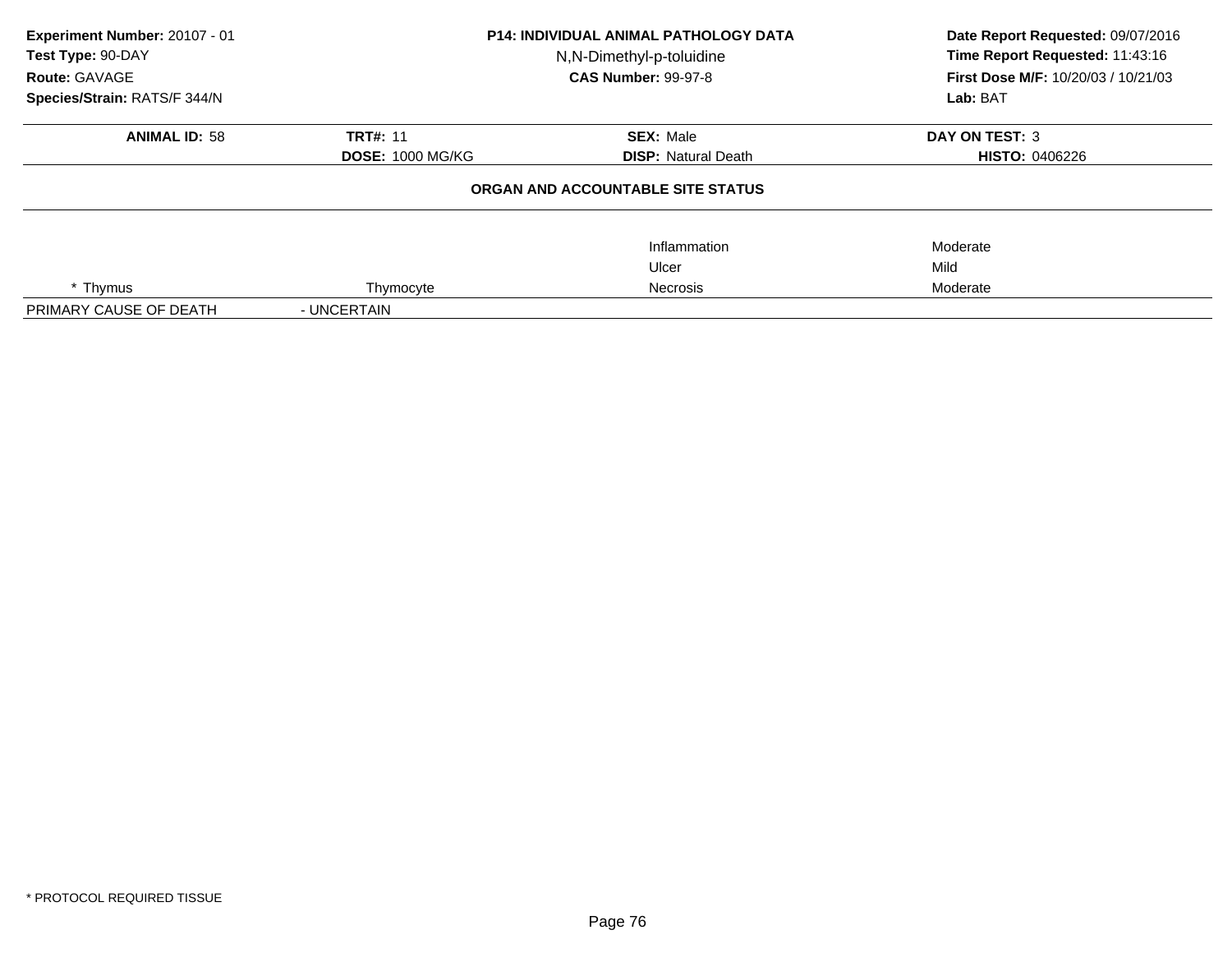**ANIMAL ID:** <sup>59</sup> **TRT#:** <sup>11</sup> **SEX:** Male **DAY ON TEST:** <sup>3</sup> **DOSE:** 1000 MG/KG**DISP:** Natural Death **HISTO:** 0406227 **ORGAN AND ACCOUNTABLE SITE STATUSNORMAL** \* Adrenal Cortex \* Adrenal Medullaa the set of the set of the set of the set of the set of the set of the set of the set of the set of the set o<br>Set of the set of the set of the set of the set of the set of the set of the set of the set of the set of the s \* Brain \* Epididymis \* Esophagus \* Eye \* Heart \* Intestine Large, Cecum \* Intestine Large, Cecum \* 1ntestine Large, Colon \* 11. \* Intestine Large, Rectum \* Intestine Small. Jeiunum \* 11. \* Intestine Small. Jeiunum \* Intestine Small. Jeiunum \* Islets. Pancreatic \* Intestine Small, Duodenum\* Intestine Small, Jejunum \* Pancreas \* Kidney \* Mammary Gland\* Mammary Gland \* **All and \* Pancreas \* Pancreas \* Pancreas \* Parathyroid Gland \* Prostate \* Prostate \* Prostate \* Prostate \* Prostate \* Prostate \* Prostate \* Prostate \* Prostate \* Prostate \***  $\bullet$  **\* Salivary Glands \* Prost** \* Pituitary Glandd and the second of the preputial Gland the second of the second term of the second of the second of the second  $^*$  Salivary Glands \* Seminal Vesiclee the settlement of the Skin the settlement of the settlement of the settlement of the settlement of the settlement of the settlement of the settlement of the settlement of the settlement of the settlement of the settlemen \* Thyroid Gland\* Trachea **\*** Urinary Bladder **MISSING** \* Lymph Node, Mandibular **OBSERVATIONS** \* Bone Marroww the contract of the contract of the Hyperplasia contract of the Minimal Minimal Section 1, 2016, 2017, 2017, 2017, 2017, 2017, 2017, 2017, 2017, 2017, 2017, 2017, 2017, 2017, 2017, 2017, 2017, 2017, 2017, 2017, 2017, 201 \* Epididymis Note: Absence of sperm in the epididymides was attributed to immature testes.\* Harderian Glandd and the contract of the Pigmentation and the Mild of the Mild of the Mild of the Mild of the Mild of the Mild of the Mild of the Mild of the Mild of the Mild of the Mild of the Mild of the Mild of the Mild of the Mild of \* Liver Hepatocyte Hypertrophy Minimal Centrilobular, Hepatocyte Necrosis Moderate  $[$  Necrosis  $TGLs = 1-6+14]$ \* Lungg **Inflammation** Chronic Active, Minimal \* Lymph Node, Mesentericc and the contract of the contract of the Atrophy contract of the Minimal Minimal of the Minimal of the Contract of the Minimal of the Contract of the Contract of the Contract of the Contract of the Contract of the Contrac \* Nosee and the Colfactory Epi and the Degeneration Degeneration and Marked Respirat Epithh Mild Hyperplasia that are much mild that the Mild Mild Mild that  $\mathsf{M}$ \* Spleenn and the Red Pulp and the Atrophy Atrophy and the Moderate Moderate Lymph Follicc **Example 2018** Atrophy **Marked** n Minimal Hematopoietic Cell Proliferation\* Stomach, Forestomachh ann an t-ìre ann an t-ìre ann an t-ìre ann an t-ìre ann an t-ìre ann an t-ìre ann an t-ìre ann an t-ìre ann a<br>Inflammation \* Thymuss and the contract of the contract of the contract of the contract of the contract of the contract of the contract of the contract of the contract of the contract of the contract of the contract of the contract of the cont e Mild **Thymocyte** e Moderate Recrosis Necrosis Anderate Moderate PRIMARY CAUSE OF DEATH - UNCERTAIN **Experiment Number:** 20107 - 01 **P14: INDIVIDUAL ANIMAL PATHOLOGY DATA Date Report Requested:** 09/07/2016 **Test Type:** 90-DAY N,N-Dimethyl-p-toluidine **Time Report Requested:** 11:43:16 **Route:** GAVAGE**First Dose M/F:** 10/20/03 / 10/21/03<br>**Lab:** BAT **Species/Strain:** RATS/F 344/N**Lab:** BAT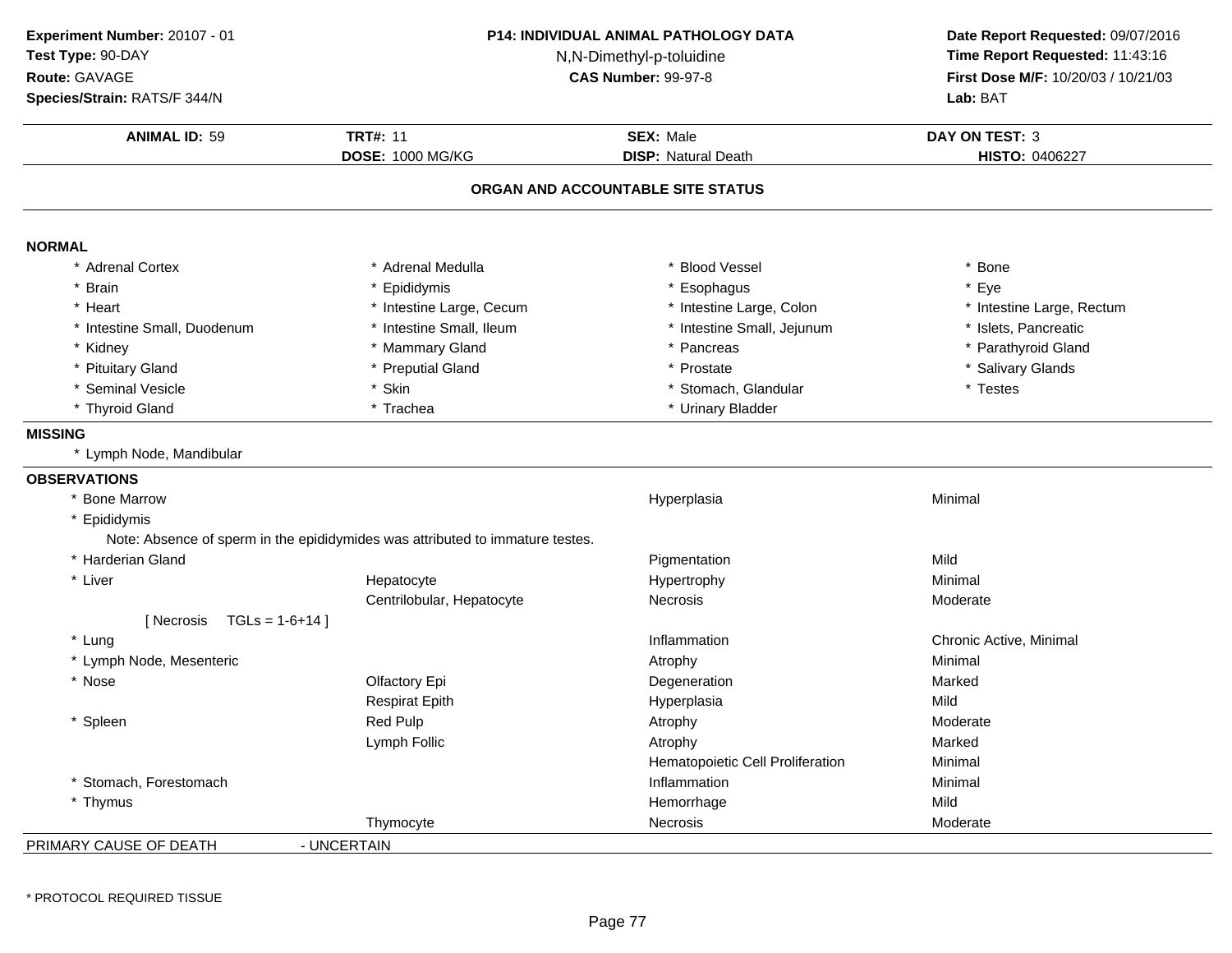| Experiment Number: 20107 - 01  | P14: INDIVIDUAL ANIMAL PATHOLOGY DATA<br>N,N-Dimethyl-p-toluidine                         |                                   | Date Report Requested: 09/07/2016<br>Time Report Requested: 11:43:16 |  |
|--------------------------------|-------------------------------------------------------------------------------------------|-----------------------------------|----------------------------------------------------------------------|--|
| Test Type: 90-DAY              |                                                                                           |                                   |                                                                      |  |
| Route: GAVAGE                  |                                                                                           | <b>CAS Number: 99-97-8</b>        | First Dose M/F: 10/20/03 / 10/21/03                                  |  |
| Species/Strain: RATS/F 344/N   |                                                                                           |                                   | Lab: BAT                                                             |  |
| <b>ANIMAL ID: 60</b>           | <b>TRT#: 11</b>                                                                           | <b>SEX: Male</b>                  | <b>DAY ON TEST: 3</b>                                                |  |
|                                | <b>DOSE: 1000 MG/KG</b>                                                                   | <b>DISP: Natural Death</b>        | HISTO: 0406228                                                       |  |
|                                |                                                                                           | ORGAN AND ACCOUNTABLE SITE STATUS |                                                                      |  |
| <b>NORMAL</b>                  |                                                                                           |                                   |                                                                      |  |
| * Adrenal Cortex               | * Adrenal Medulla                                                                         | <b>Blood Vessel</b>               | * Bone                                                               |  |
| * Brain                        | * Epididymis                                                                              | Esophagus                         | * Eye                                                                |  |
| * Heart                        | * Intestine Large, Cecum                                                                  | * Intestine Large, Colon          | * Intestine Large, Rectum                                            |  |
| * Intestine Small, Duodenum    | * Intestine Small, Ileum                                                                  | * Intestine Small, Jejunum        | * Islets, Pancreatic                                                 |  |
| * Mammary Gland                | * Pancreas                                                                                | Parathyroid Gland                 | * Pituitary Gland                                                    |  |
| * Preputial Gland              | * Prostate                                                                                | * Salivary Glands                 | * Skin                                                               |  |
| * Stomach, Glandular           | * Testes                                                                                  | * Thyroid Gland                   | * Trachea                                                            |  |
| * Urinary Bladder              |                                                                                           |                                   |                                                                      |  |
| <b>MISSING</b>                 |                                                                                           |                                   |                                                                      |  |
| * Lymph Node, Mandibular       | * Seminal Vesicle                                                                         |                                   |                                                                      |  |
| <b>OBSERVATIONS</b>            |                                                                                           |                                   |                                                                      |  |
| * Bone Marrow                  |                                                                                           | Hyperplasia                       | Minimal                                                              |  |
| * Epididymis                   |                                                                                           |                                   |                                                                      |  |
|                                | Note: Sperm were absent from the epididymides and this was attributed to immature testes. |                                   |                                                                      |  |
| * Eye                          |                                                                                           |                                   |                                                                      |  |
| Note: One optic nerve missing. |                                                                                           |                                   |                                                                      |  |
| * Harderian Gland              |                                                                                           | Pigmentation                      | Mild                                                                 |  |
| * Kidney                       |                                                                                           | Nephropathy                       | Minimal                                                              |  |
| * Liver                        | Hepatocyte                                                                                | Hypertrophy                       | Minimal                                                              |  |
|                                | Centrilobular, Hepatocyte                                                                 | <b>Necrosis</b>                   | Moderate                                                             |  |
| $TGLs = 1,2-14$<br>[ Necrosis  |                                                                                           |                                   |                                                                      |  |
| * Lung                         |                                                                                           | Inflammation                      | Chronic Active, Minimal                                              |  |
| * Lymph Node, Mesenteric       |                                                                                           | Atrophy                           | Moderate                                                             |  |
| $*$ Nose                       | Olfactory Epi                                                                             | Degeneration                      | Marked                                                               |  |
|                                | <b>Respirat Epith</b>                                                                     | Hyperplasia                       | Mild                                                                 |  |
| * Spleen                       | Red Pulp                                                                                  | Atrophy                           | Moderate                                                             |  |
|                                | Lymph Follic                                                                              | Atrophy                           | Marked                                                               |  |
| * Stomach, Forestomach         |                                                                                           | Inflammation                      | Mild                                                                 |  |
| * Thymus                       |                                                                                           | Hemorrhage                        | Mild                                                                 |  |
|                                | Thymocyte                                                                                 | Necrosis                          | Marked                                                               |  |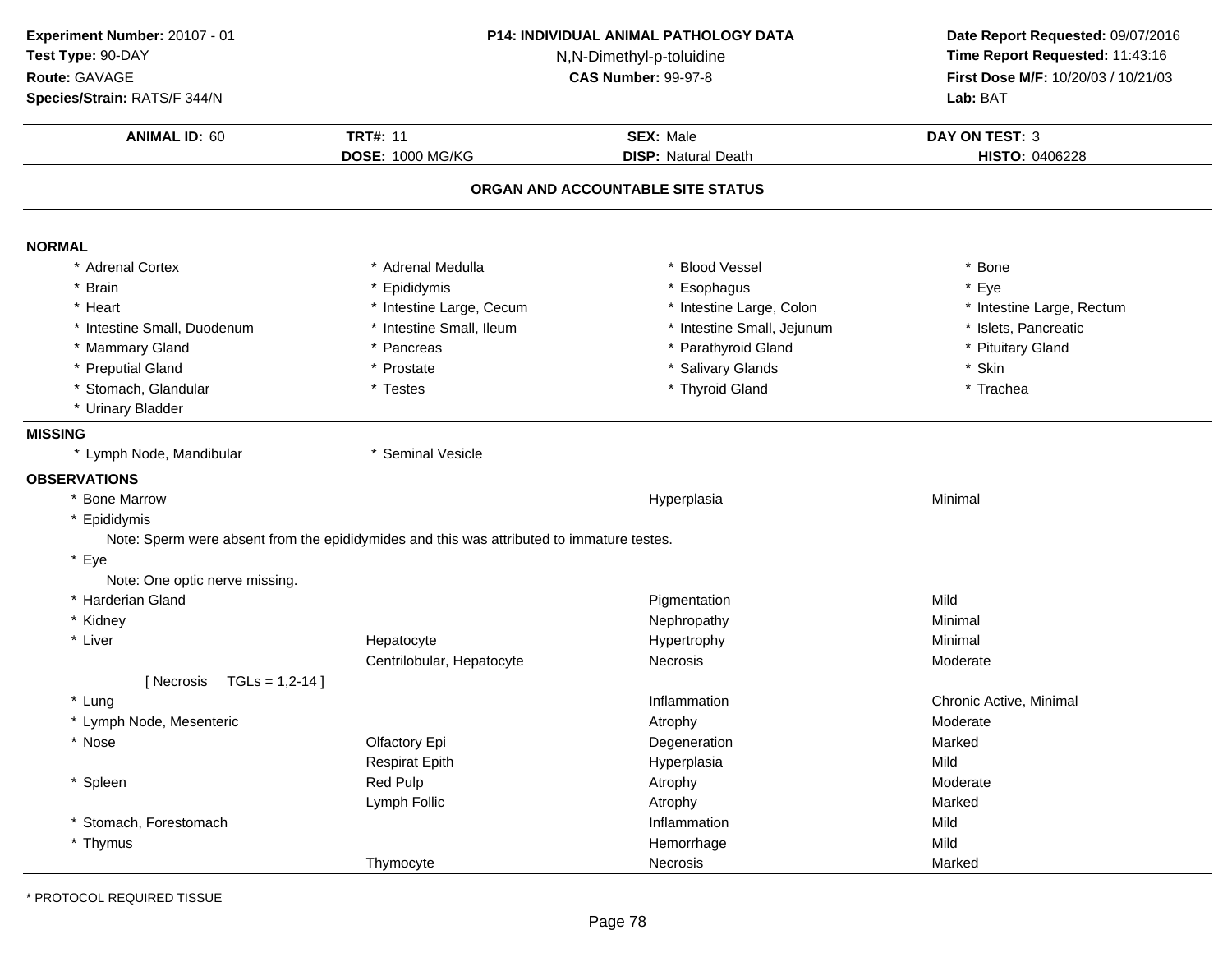| Experiment Number: 20107 - 01<br>Test Type: 90-DAY | <b>P14: INDIVIDUAL ANIMAL PATHOLOGY DATA</b><br>N,N-Dimethyl-p-toluidine |                            | Date Report Requested: 09/07/2016<br>Time Report Requested: 11:43:16 |  |  |
|----------------------------------------------------|--------------------------------------------------------------------------|----------------------------|----------------------------------------------------------------------|--|--|
| Route: GAVAGE                                      |                                                                          | <b>CAS Number: 99-97-8</b> |                                                                      |  |  |
| Species/Strain: RATS/F 344/N                       |                                                                          |                            | Lab: BAT                                                             |  |  |
| <b>ANIMAL ID: 60</b>                               | <b>TRT#: 11</b>                                                          | <b>SEX: Male</b>           | DAY ON TEST: 3                                                       |  |  |
|                                                    | <b>DOSE: 1000 MG/KG</b>                                                  | <b>DISP:</b> Natural Death | <b>HISTO: 0406228</b>                                                |  |  |
| ORGAN AND ACCOUNTABLE SITE STATUS                  |                                                                          |                            |                                                                      |  |  |
| PRIMARY CAUSE OF DEATH                             | - UNCERTAIN                                                              |                            |                                                                      |  |  |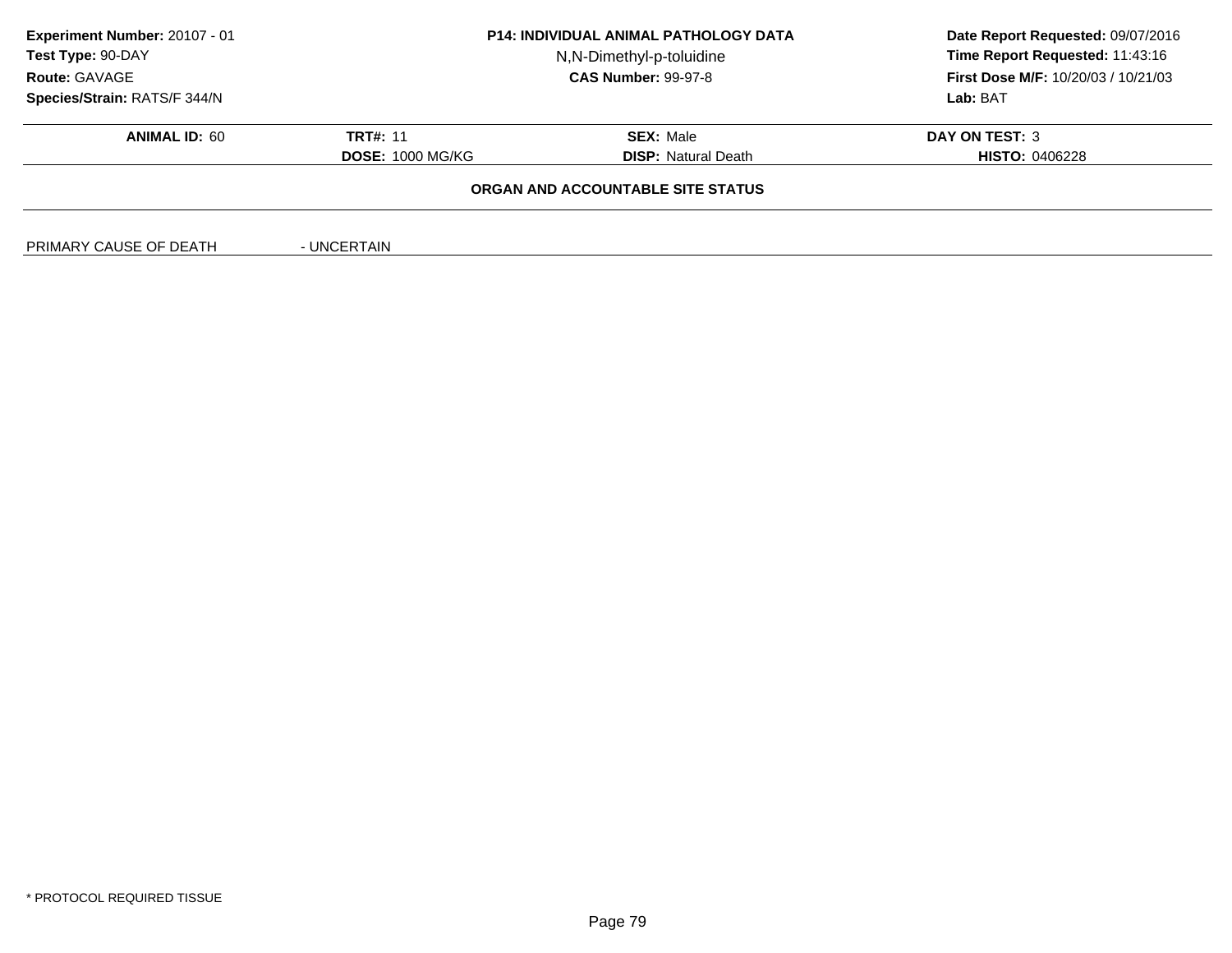| Experiment Number: 20107 - 01                |                          | P14: INDIVIDUAL ANIMAL PATHOLOGY DATA |                                     |
|----------------------------------------------|--------------------------|---------------------------------------|-------------------------------------|
| Test Type: 90-DAY                            | N,N-Dimethyl-p-toluidine |                                       | Time Report Requested: 11:43:16     |
| Route: GAVAGE                                |                          | <b>CAS Number: 99-97-8</b>            | First Dose M/F: 10/20/03 / 10/21/03 |
| Species/Strain: RATS/F 344/N                 |                          |                                       | Lab: BAT                            |
| <b>ANIMAL ID: 61</b>                         | <b>TRT#: 2</b>           | <b>SEX: Female</b>                    | DAY ON TEST: 93                     |
|                                              | DOSE: 0 MG/KG            | <b>DISP: Terminal Sacrifice</b>       | HISTO: 0406229                      |
|                                              |                          | ORGAN AND ACCOUNTABLE SITE STATUS     |                                     |
| <b>NORMAL</b>                                |                          |                                       |                                     |
| * Adrenal Cortex                             | * Adrenal Medulla        | <b>Blood Vessel</b>                   | Bone                                |
| * Bone Marrow                                | * Brain                  | * Clitoral Gland                      | * Esophagus                         |
| * Heart                                      | * Intestine Large, Cecum | * Intestine Large, Colon              | * Intestine Large, Rectum           |
| * Intestine Small, Duodenum                  | * Intestine Small, Ileum | * Intestine Small, Jejunum            | * Islets, Pancreatic                |
| * Lung                                       | * Lymph Node, Mesenteric | * Mammary Gland                       | * Nose                              |
| * Ovary                                      | * Parathyroid Gland      | * Pituitary Gland                     | * Salivary Glands                   |
| * Skin                                       | * Stomach, Forestomach   | * Stomach, Glandular                  | * Thymus                            |
| * Thyroid Gland                              | * Trachea                | * Urinary Bladder                     | * Uterus                            |
| <b>MISSING</b>                               |                          |                                       |                                     |
| * Lymph Node, Mandibular                     |                          |                                       |                                     |
| <b>OBSERVATIONS</b>                          |                          |                                       |                                     |
| * Eye                                        | Retina                   | Degeneration                          | Marked                              |
|                                              | Cornea                   | Inflammation                          | Mild                                |
|                                              | <b>Ciliary Body</b>      | Inflammation                          | Mild                                |
| Note: The eye lesions affected only one eye. |                          |                                       |                                     |
| * Harderian Gland                            |                          | Inflammation                          | Mild                                |
|                                              |                          | Pigmentation                          | Mild                                |
| * Kidney                                     |                          | Mineralization                        | Minimal                             |
| * Liver                                      |                          | Inflammation                          | Chronic Active, Minimal             |
| * Pancreas                                   |                          | <b>Infiltration Cellular</b>          | Lymphocyte, Moderate                |
| * Spleen                                     |                          | Hematopoietic Cell Proliferation      | Minimal                             |
|                                              |                          | Pigmentation                          | Minimal                             |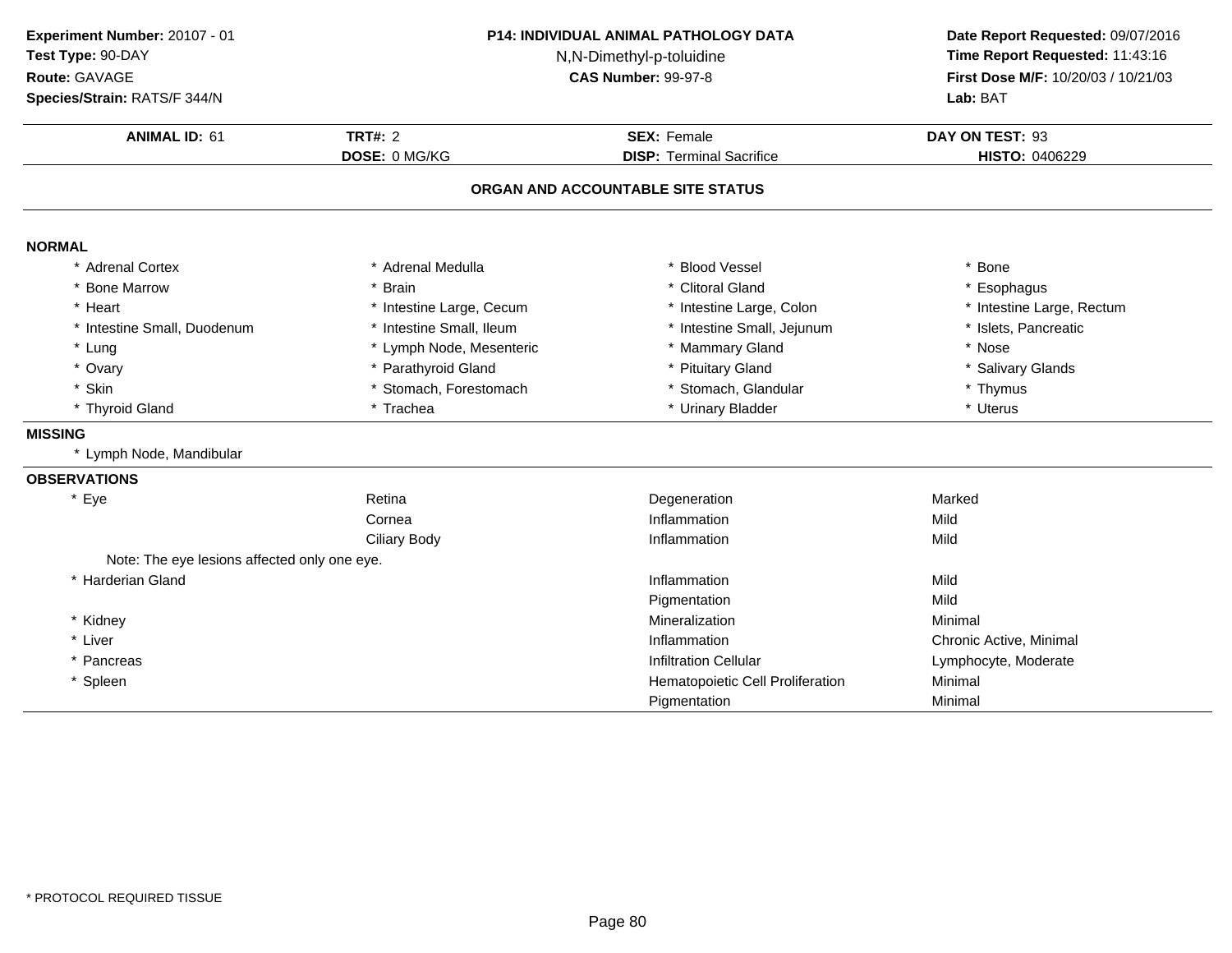| Experiment Number: 20107 - 01                 |                          | P14: INDIVIDUAL ANIMAL PATHOLOGY DATA | Date Report Requested: 09/07/2016   |  |
|-----------------------------------------------|--------------------------|---------------------------------------|-------------------------------------|--|
| Test Type: 90-DAY<br>N,N-Dimethyl-p-toluidine |                          |                                       | Time Report Requested: 11:43:16     |  |
| Route: GAVAGE                                 |                          | <b>CAS Number: 99-97-8</b>            | First Dose M/F: 10/20/03 / 10/21/03 |  |
| Species/Strain: RATS/F 344/N                  |                          |                                       | Lab: BAT                            |  |
| <b>ANIMAL ID: 62</b>                          | <b>TRT#: 2</b>           | <b>SEX: Female</b>                    | DAY ON TEST: 93                     |  |
|                                               | DOSE: 0 MG/KG            | <b>DISP: Terminal Sacrifice</b>       | HISTO: 0406230                      |  |
|                                               |                          | ORGAN AND ACCOUNTABLE SITE STATUS     |                                     |  |
| <b>NORMAL</b>                                 |                          |                                       |                                     |  |
| * Adrenal Cortex                              | * Adrenal Medulla        | <b>Blood Vessel</b>                   | * Bone                              |  |
| * Bone Marrow                                 | <b>Brain</b>             | * Clitoral Gland                      | * Esophagus                         |  |
| * Eye                                         | * Intestine Large, Cecum | * Intestine Large, Colon              | * Intestine Large, Rectum           |  |
| * Intestine Small, Duodenum                   | * Intestine Small, Ileum | * Intestine Small, Jejunum            | * Islets, Pancreatic                |  |
| * Lymph Node, Mesenteric                      | * Mammary Gland          | * Nose                                | * Ovary                             |  |
| * Pancreas                                    | * Parathyroid Gland      | * Pituitary Gland                     | * Salivary Glands                   |  |
| * Skin                                        | * Stomach, Forestomach   | * Stomach, Glandular                  | * Thymus                            |  |
| * Thyroid Gland                               | * Trachea                | * Urinary Bladder                     | * Uterus                            |  |
| <b>MISSING</b>                                |                          |                                       |                                     |  |
| * Lymph Node, Mandibular                      |                          |                                       |                                     |  |
| <b>OBSERVATIONS</b>                           |                          |                                       |                                     |  |
| * Eye                                         |                          |                                       |                                     |  |
| Note: One optic nerve missing.                |                          |                                       |                                     |  |
| * Harderian Gland                             |                          | Inflammation                          | Marked                              |  |
|                                               |                          | Pigmentation                          | Moderate                            |  |
| * Heart                                       |                          | Cardiomyopathy                        | Minimal                             |  |
| * Kidney                                      |                          | Mineralization                        | Minimal                             |  |
| * Liver                                       |                          | Hematopoietic Cell Proliferation      | Minimal                             |  |
|                                               |                          | Inflammation                          | Chronic Active, Minimal             |  |
|                                               | Hepatocyte               | <b>Necrosis</b>                       | Minimal                             |  |
| * Lung                                        |                          | Inflammation                          | Chronic Active, Minimal             |  |
| * Spleen                                      |                          | Hematopoietic Cell Proliferation      | Minimal                             |  |
|                                               |                          | Pigmentation                          | Minimal                             |  |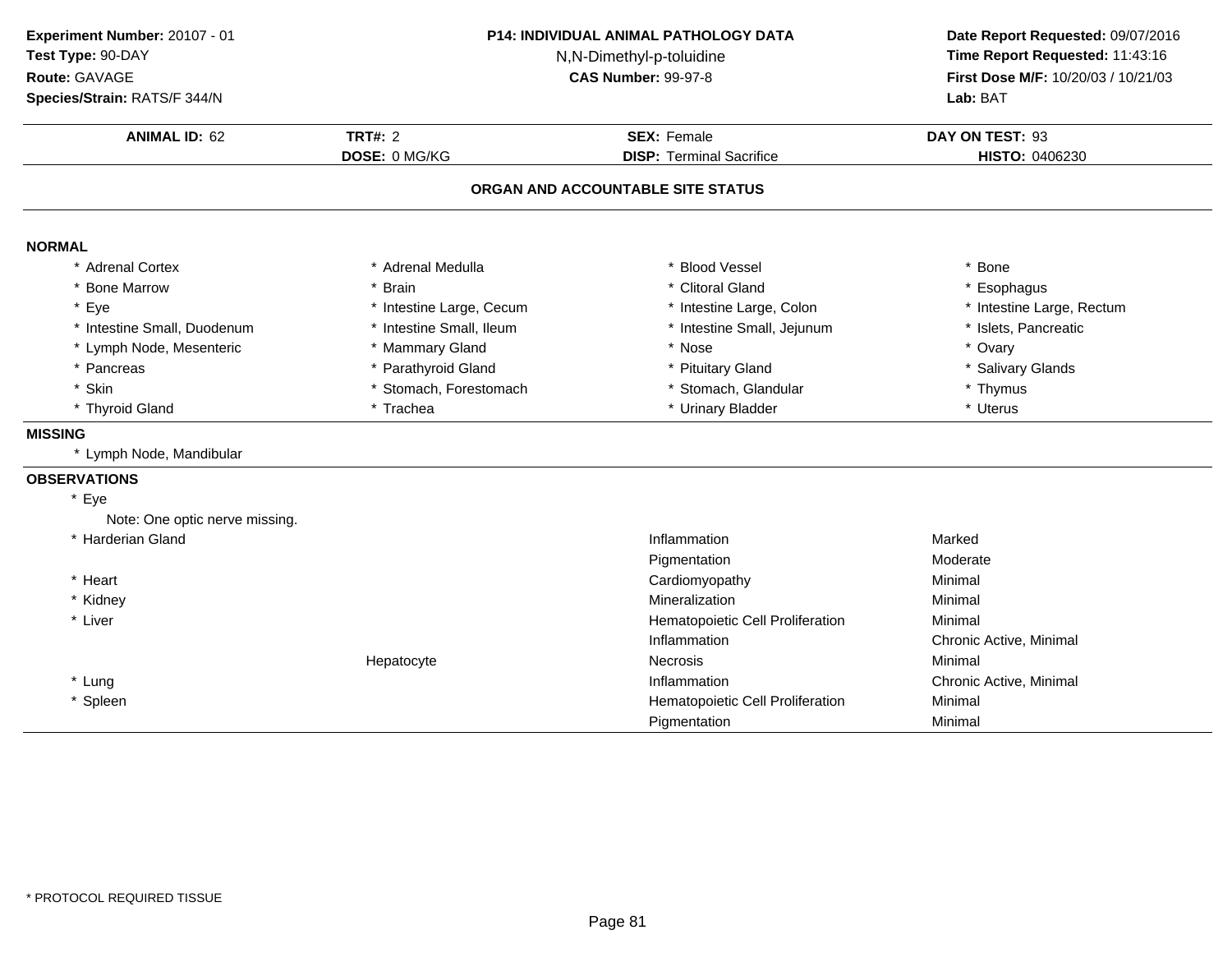| Experiment Number: 20107 - 01<br>Test Type: 90-DAY<br>Route: GAVAGE<br>Species/Strain: RATS/F 344/N | P14: INDIVIDUAL ANIMAL PATHOLOGY DATA<br>N,N-Dimethyl-p-toluidine<br><b>CAS Number: 99-97-8</b> |                                   | Date Report Requested: 09/07/2016<br>Time Report Requested: 11:43:16<br>First Dose M/F: 10/20/03 / 10/21/03<br>Lab: BAT |  |
|-----------------------------------------------------------------------------------------------------|-------------------------------------------------------------------------------------------------|-----------------------------------|-------------------------------------------------------------------------------------------------------------------------|--|
| <b>ANIMAL ID: 63</b>                                                                                | <b>TRT#: 2</b><br><b>SEX: Female</b><br><b>DISP: Terminal Sacrifice</b><br>DOSE: 0 MG/KG        |                                   | DAY ON TEST: 93<br>HISTO: 0406231                                                                                       |  |
|                                                                                                     |                                                                                                 | ORGAN AND ACCOUNTABLE SITE STATUS |                                                                                                                         |  |
| <b>NORMAL</b>                                                                                       |                                                                                                 |                                   |                                                                                                                         |  |
| * Adrenal Cortex                                                                                    | * Adrenal Medulla                                                                               | * Blood Vessel                    | * Bone                                                                                                                  |  |
| * Bone Marrow                                                                                       | * Brain                                                                                         | * Clitoral Gland                  | * Esophagus                                                                                                             |  |
| * Eye                                                                                               | * Intestine Large, Cecum                                                                        | * Intestine Large, Colon          | * Intestine Large, Rectum                                                                                               |  |
| * Intestine Small, Duodenum                                                                         | * Intestine Small, Ileum                                                                        | * Intestine Small, Jejunum        | * Islets, Pancreatic                                                                                                    |  |
| * Lymph Node, Mesenteric                                                                            | * Mammary Gland                                                                                 | * Nose                            | * Ovary                                                                                                                 |  |
| * Parathyroid Gland                                                                                 | * Pituitary Gland                                                                               | * Salivary Glands                 | * Skin                                                                                                                  |  |
| * Stomach, Forestomach                                                                              | * Stomach, Glandular                                                                            | * Thymus                          | * Thyroid Gland                                                                                                         |  |
| * Trachea                                                                                           | * Urinary Bladder                                                                               | * Uterus                          |                                                                                                                         |  |
| <b>MISSING</b>                                                                                      |                                                                                                 |                                   |                                                                                                                         |  |
| * Lymph Node, Mandibular                                                                            |                                                                                                 |                                   |                                                                                                                         |  |
| <b>OBSERVATIONS</b>                                                                                 |                                                                                                 |                                   |                                                                                                                         |  |
| * Eye                                                                                               |                                                                                                 |                                   |                                                                                                                         |  |
| Note: One optic nerve missing.                                                                      |                                                                                                 |                                   |                                                                                                                         |  |
| * Harderian Gland                                                                                   |                                                                                                 | Pigmentation                      | Mild                                                                                                                    |  |
| * Heart                                                                                             |                                                                                                 | Cardiomyopathy                    | Minimal                                                                                                                 |  |
| * Kidney                                                                                            |                                                                                                 | Mineralization                    | Minimal                                                                                                                 |  |
| * Liver                                                                                             |                                                                                                 | Inflammation                      | Chronic Active, Minimal                                                                                                 |  |
| * Lung                                                                                              |                                                                                                 | Inflammation                      | Chronic Active, Minimal                                                                                                 |  |
| * Pancreas                                                                                          |                                                                                                 | <b>Infiltration Cellular</b>      | Lymphocyte, Mild                                                                                                        |  |
| * Spleen                                                                                            |                                                                                                 | Hematopoietic Cell Proliferation  | Minimal                                                                                                                 |  |
|                                                                                                     |                                                                                                 | Pigmentation                      | Minimal                                                                                                                 |  |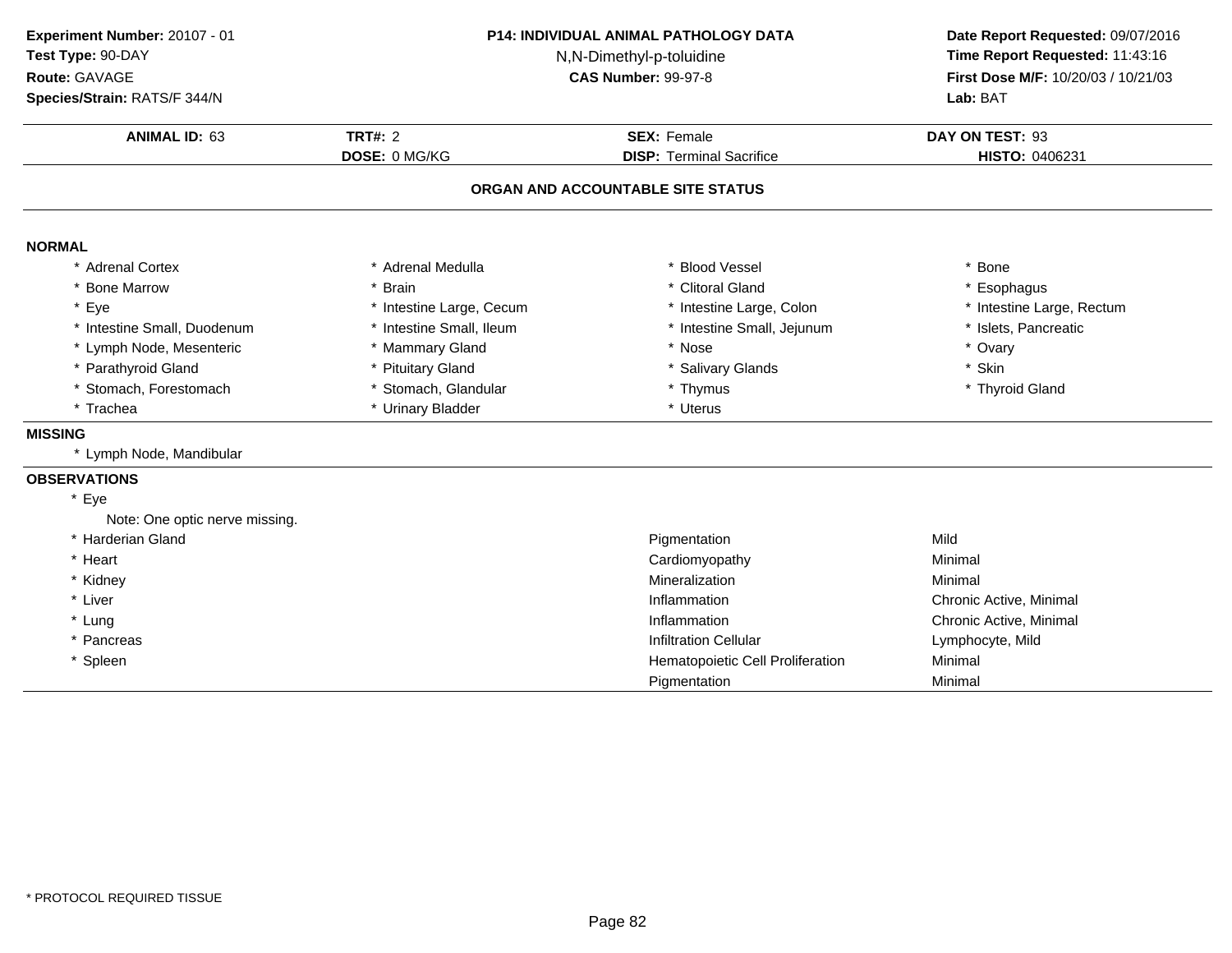| Experiment Number: 20107 - 01<br>Test Type: 90-DAY<br>Route: GAVAGE |                          | <b>P14: INDIVIDUAL ANIMAL PATHOLOGY DATA</b><br>N,N-Dimethyl-p-toluidine<br><b>CAS Number: 99-97-8</b> |                           |
|---------------------------------------------------------------------|--------------------------|--------------------------------------------------------------------------------------------------------|---------------------------|
| Species/Strain: RATS/F 344/N                                        |                          |                                                                                                        | Lab: BAT                  |
| <b>ANIMAL ID: 64</b>                                                | <b>TRT#: 2</b>           | <b>SEX: Female</b>                                                                                     | DAY ON TEST: 93           |
|                                                                     | DOSE: 0 MG/KG            | <b>DISP: Terminal Sacrifice</b>                                                                        | HISTO: 0406232            |
|                                                                     |                          | ORGAN AND ACCOUNTABLE SITE STATUS                                                                      |                           |
| <b>NORMAL</b>                                                       |                          |                                                                                                        |                           |
| * Adrenal Cortex                                                    | * Adrenal Medulla        | * Blood Vessel                                                                                         | * Bone                    |
| * Bone Marrow                                                       | <b>Brain</b>             | * Clitoral Gland                                                                                       | * Esophagus               |
| * Eye                                                               | * Intestine Large, Cecum | * Intestine Large, Colon                                                                               | * Intestine Large, Rectum |
| * Intestine Small, Duodenum                                         | * Intestine Small, Ileum | * Intestine Small, Jejunum                                                                             | * Islets, Pancreatic      |
| <b>Lacrimal Gland</b>                                               | * Lung                   | * Lymph Node, Mesenteric                                                                               | * Mammary Gland           |
| * Nose                                                              | * Ovary                  | * Pancreas                                                                                             | * Parathyroid Gland       |
| * Pituitary Gland                                                   | * Salivary Glands        | * Skin                                                                                                 | * Stomach, Forestomach    |
| * Stomach, Glandular                                                | * Thymus                 | * Thyroid Gland                                                                                        | * Trachea                 |
| * Urinary Bladder                                                   | * Uterus                 |                                                                                                        |                           |
| <b>MISSING</b>                                                      |                          |                                                                                                        |                           |
| * Lymph Node, Mandibular                                            |                          |                                                                                                        |                           |
| <b>OBSERVATIONS</b>                                                 |                          |                                                                                                        |                           |
| * Eye                                                               |                          |                                                                                                        |                           |
| Note: No optic nerves present.                                      |                          |                                                                                                        |                           |
| * Harderian Gland                                                   |                          | Mineralization                                                                                         | Minimal                   |
|                                                                     |                          | Pigmentation                                                                                           | Mild                      |
| * Heart                                                             |                          | Inflammation                                                                                           | Mild                      |
| * Kidney                                                            |                          | Mineralization                                                                                         | Minimal                   |
| * Liver                                                             |                          | Hematopoietic Cell Proliferation                                                                       | Minimal                   |
|                                                                     |                          | Inflammation                                                                                           | Chronic Active, Minimal   |
| * Spleen                                                            |                          | Hematopoietic Cell Proliferation                                                                       | Minimal                   |
|                                                                     |                          | Pigmentation                                                                                           | Minimal                   |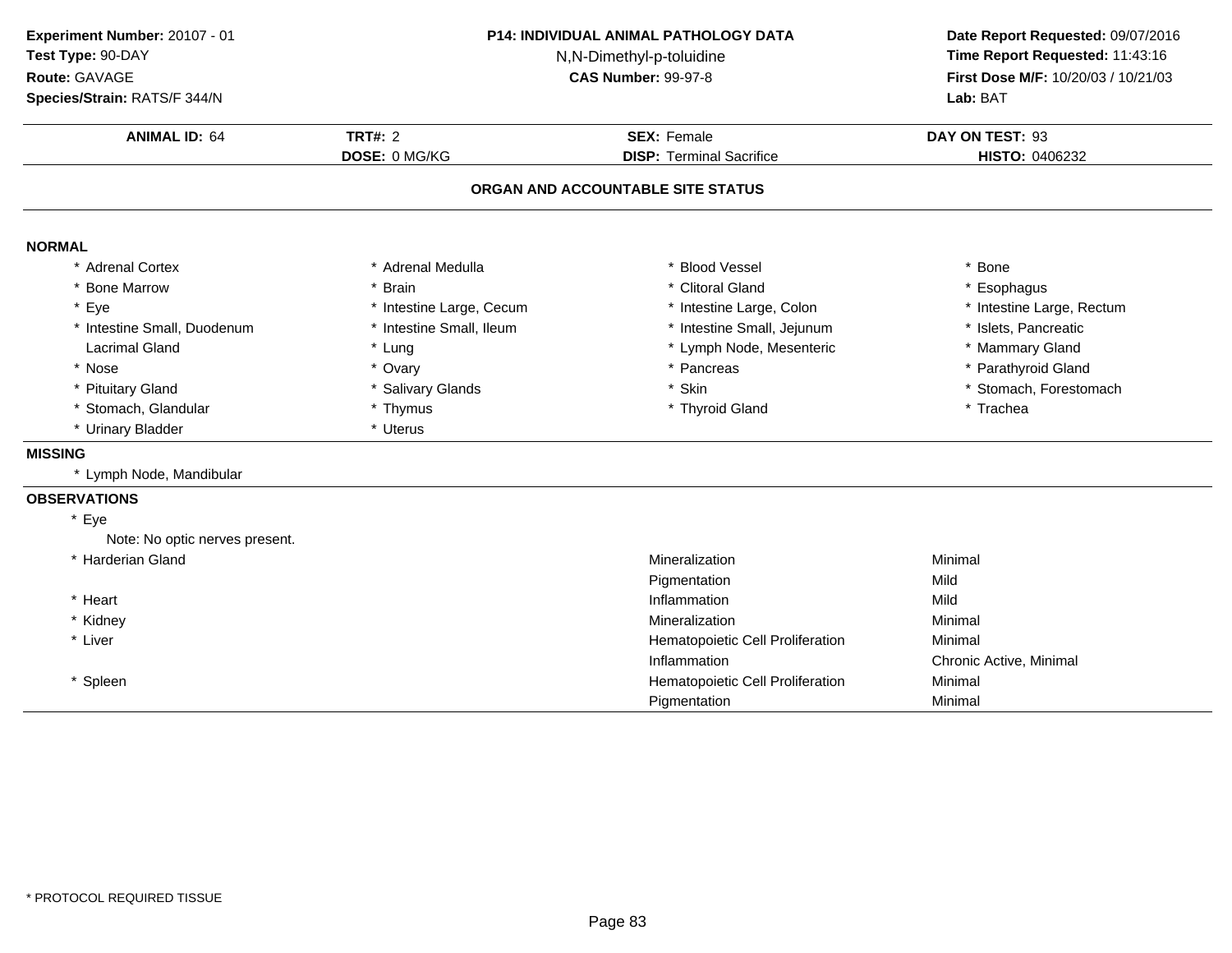| Experiment Number: 20107 - 01<br>Test Type: 90-DAY<br>Route: GAVAGE<br>Species/Strain: RATS/F 344/N | P14: INDIVIDUAL ANIMAL PATHOLOGY DATA<br>N,N-Dimethyl-p-toluidine<br><b>CAS Number: 99-97-8</b> |                                   | Date Report Requested: 09/07/2016<br>Time Report Requested: 11:43:16<br>First Dose M/F: 10/20/03 / 10/21/03<br>Lab: BAT |
|-----------------------------------------------------------------------------------------------------|-------------------------------------------------------------------------------------------------|-----------------------------------|-------------------------------------------------------------------------------------------------------------------------|
| <b>ANIMAL ID: 65</b>                                                                                | <b>TRT#: 2</b>                                                                                  | <b>SEX: Female</b>                | DAY ON TEST: 93                                                                                                         |
|                                                                                                     | DOSE: 0 MG/KG                                                                                   | <b>DISP: Terminal Sacrifice</b>   | HISTO: 0406233                                                                                                          |
|                                                                                                     |                                                                                                 | ORGAN AND ACCOUNTABLE SITE STATUS |                                                                                                                         |
| <b>NORMAL</b>                                                                                       |                                                                                                 |                                   |                                                                                                                         |
| * Adrenal Cortex                                                                                    | * Adrenal Medulla                                                                               | * Blood Vessel                    | * Bone                                                                                                                  |
| * Bone Marrow                                                                                       | * Brain                                                                                         | * Clitoral Gland                  | * Esophagus                                                                                                             |
| * Eye                                                                                               | * Heart                                                                                         | * Intestine Large, Cecum          | * Intestine Large, Colon                                                                                                |
| * Intestine Large, Rectum                                                                           | * Intestine Small, Duodenum                                                                     | Intestine Small, Ileum            | * Intestine Small, Jejunum                                                                                              |
| * Islets, Pancreatic                                                                                | * Lymph Node, Mesenteric                                                                        | * Mammary Gland                   | * Nose                                                                                                                  |
| * Ovary                                                                                             | * Pancreas                                                                                      | * Parathyroid Gland               | * Pituitary Gland                                                                                                       |
| * Salivary Glands                                                                                   | * Skin                                                                                          | * Stomach, Forestomach            | * Stomach, Glandular                                                                                                    |
| * Thymus                                                                                            | * Thyroid Gland                                                                                 | * Trachea                         | * Urinary Bladder                                                                                                       |
| * Uterus                                                                                            |                                                                                                 |                                   |                                                                                                                         |
| <b>MISSING</b>                                                                                      |                                                                                                 |                                   |                                                                                                                         |
| * Lymph Node, Mandibular                                                                            |                                                                                                 |                                   |                                                                                                                         |
| <b>OBSERVATIONS</b>                                                                                 |                                                                                                 |                                   |                                                                                                                         |
| * Harderian Gland                                                                                   |                                                                                                 | Pigmentation                      | Moderate                                                                                                                |
| * Kidney                                                                                            |                                                                                                 | Mineralization                    | Minimal                                                                                                                 |
| * Liver                                                                                             |                                                                                                 | Inflammation                      | Chronic Active, Minimal                                                                                                 |
| * Lung                                                                                              |                                                                                                 | Inflammation                      | Chronic Active, Minimal                                                                                                 |
| * Spleen                                                                                            |                                                                                                 | Hematopoietic Cell Proliferation  | Minimal                                                                                                                 |
|                                                                                                     |                                                                                                 | Pigmentation                      | Minimal                                                                                                                 |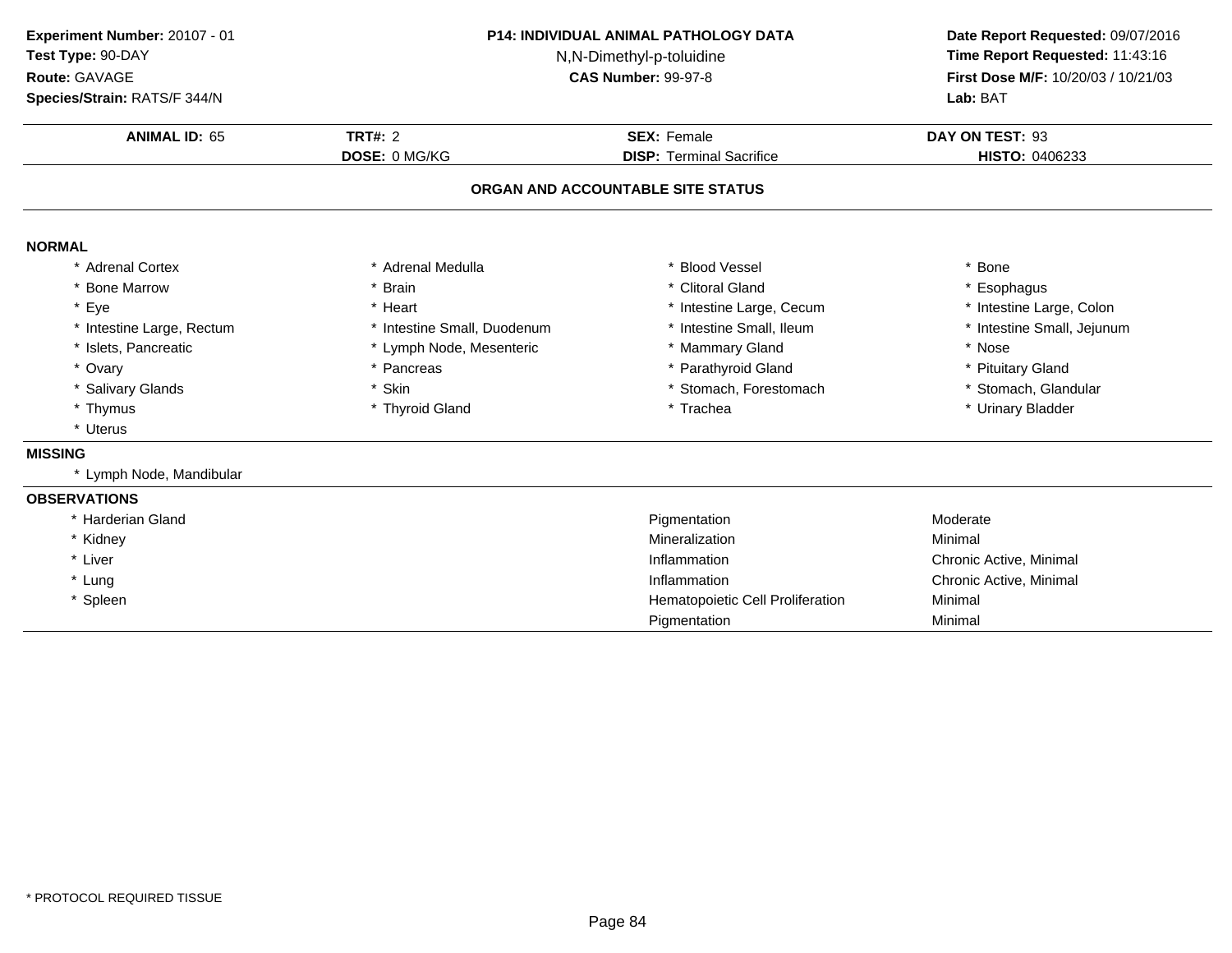| Experiment Number: 20107 - 01 |                                                                                                                     | P14: INDIVIDUAL ANIMAL PATHOLOGY DATA | Date Report Requested: 09/07/2016   |
|-------------------------------|---------------------------------------------------------------------------------------------------------------------|---------------------------------------|-------------------------------------|
| Test Type: 90-DAY             | N,N-Dimethyl-p-toluidine<br><b>CAS Number: 99-97-8</b>                                                              |                                       | Time Report Requested: 11:43:16     |
| Route: GAVAGE                 |                                                                                                                     |                                       | First Dose M/F: 10/20/03 / 10/21/03 |
| Species/Strain: RATS/F 344/N  |                                                                                                                     |                                       | Lab: BAT                            |
| <b>ANIMAL ID: 66</b>          | <b>TRT#: 2</b>                                                                                                      | <b>SEX: Female</b>                    | DAY ON TEST: 93                     |
|                               | DOSE: 0 MG/KG                                                                                                       | <b>DISP: Terminal Sacrifice</b>       | HISTO: 0406234                      |
|                               |                                                                                                                     | ORGAN AND ACCOUNTABLE SITE STATUS     |                                     |
| <b>NORMAL</b>                 |                                                                                                                     |                                       |                                     |
| * Adrenal Cortex              | * Adrenal Medulla                                                                                                   | * Blood Vessel                        | * Bone                              |
| * Bone Marrow                 | <b>Brain</b>                                                                                                        | * Esophagus                           | * Intestine Large, Cecum            |
| * Intestine Large, Colon      | * Intestine Large, Rectum                                                                                           | * Intestine Small, Duodenum           | * Intestine Small, Ileum            |
| * Intestine Small, Jejunum    | * Islets, Pancreatic                                                                                                | * Lymph Node, Mesenteric              | * Mammary Gland                     |
| * Nose                        | * Ovary                                                                                                             | * Parathyroid Gland                   | * Pituitary Gland                   |
| * Salivary Glands             | * Skin                                                                                                              | * Stomach, Forestomach                | * Stomach, Glandular                |
| * Thymus                      | * Thyroid Gland                                                                                                     | * Trachea                             | * Urinary Bladder                   |
| * Uterus                      |                                                                                                                     |                                       |                                     |
| <b>MISSING</b>                |                                                                                                                     |                                       |                                     |
| * Lymph Node, Mandibular      |                                                                                                                     |                                       |                                     |
| <b>OBSERVATIONS</b>           |                                                                                                                     |                                       |                                     |
| * Clitoral Gland              |                                                                                                                     | Inflammation                          | Minimal                             |
| * Eye                         | Retina                                                                                                              | Atrophy                               | Mild                                |
|                               | Note: One optic nerve missing. There was atrophy of the ganglion cell layer and inner nuclear cell area in one eye. |                                       |                                     |
| * Harderian Gland             |                                                                                                                     | Pigmentation                          | Minimal                             |
| * Heart                       |                                                                                                                     | Cardiomyopathy                        | Minimal                             |
| * Kidney                      |                                                                                                                     | Mineralization                        | Minimal                             |
| * Liver                       |                                                                                                                     | Hematopoietic Cell Proliferation      | Minimal                             |
|                               |                                                                                                                     | Inflammation                          | Chronic Active, Minimal             |
| * Lung                        |                                                                                                                     | Inflammation                          | Chronic Active, Minimal             |
| * Pancreas                    |                                                                                                                     | <b>Infiltration Cellular</b>          | Lymphocyte, Minimal                 |
| * Spleen                      |                                                                                                                     | Hematopoietic Cell Proliferation      | Minimal                             |
|                               |                                                                                                                     | Pigmentation                          | Minimal                             |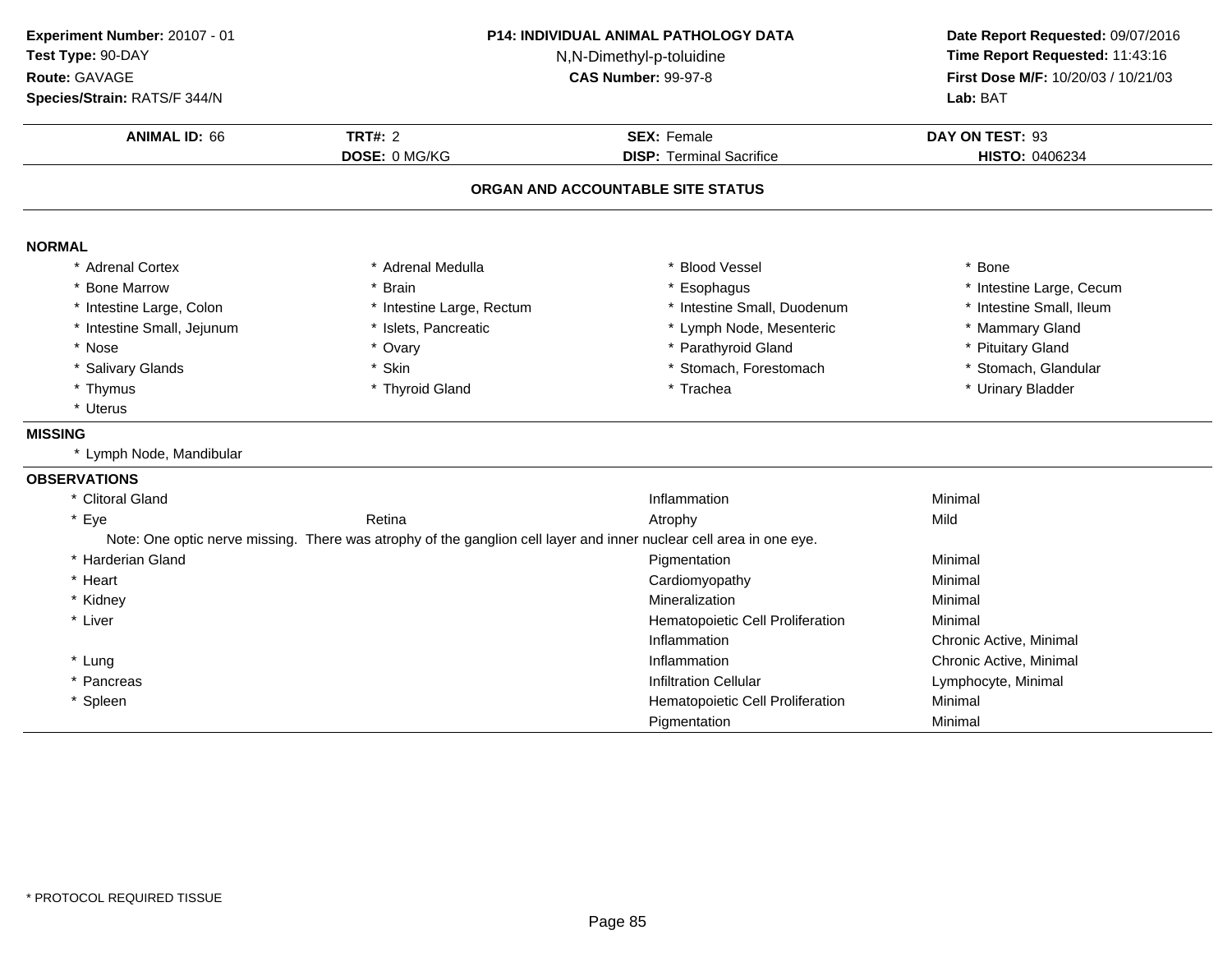| Experiment Number: 20107 - 01    |                            | P14: INDIVIDUAL ANIMAL PATHOLOGY DATA |                                     |  |
|----------------------------------|----------------------------|---------------------------------------|-------------------------------------|--|
| Test Type: 90-DAY                | N,N-Dimethyl-p-toluidine   |                                       | Time Report Requested: 11:43:16     |  |
| Route: GAVAGE                    |                            | <b>CAS Number: 99-97-8</b>            | First Dose M/F: 10/20/03 / 10/21/03 |  |
| Species/Strain: RATS/F 344/N     |                            |                                       | Lab: BAT                            |  |
| <b>ANIMAL ID: 67</b>             | <b>TRT#: 2</b>             | <b>SEX: Female</b>                    | DAY ON TEST: 93                     |  |
|                                  | DOSE: 0 MG/KG              | <b>DISP: Terminal Sacrifice</b>       | HISTO: 0406235                      |  |
|                                  |                            | ORGAN AND ACCOUNTABLE SITE STATUS     |                                     |  |
| <b>NORMAL</b>                    |                            |                                       |                                     |  |
| * Adrenal Cortex                 | * Adrenal Medulla          | * Blood Vessel                        | * Bone                              |  |
| * Bone Marrow                    | * Brain                    | * Clitoral Gland                      | * Eye                               |  |
| * Intestine Large, Cecum         | * Intestine Large, Colon   | * Intestine Large, Rectum             | * Intestine Small, Duodenum         |  |
| * Intestine Small, Ileum         | * Intestine Small, Jejunum | * Islets, Pancreatic                  | * Lymph Node, Mesenteric            |  |
| * Mammary Gland                  | * Nose                     | * Ovary                               | * Parathyroid Gland                 |  |
| * Pituitary Gland                | * Salivary Glands          | * Skin                                | * Stomach, Forestomach              |  |
| * Stomach, Glandular             | * Thymus                   | * Thyroid Gland                       | * Trachea                           |  |
| * Urinary Bladder                | * Uterus                   |                                       |                                     |  |
| <b>MISSING</b>                   |                            |                                       |                                     |  |
| * Lymph Node, Mandibular         |                            |                                       |                                     |  |
| <b>OBSERVATIONS</b>              |                            |                                       |                                     |  |
| * Esophagus                      | <b>Muscularis</b>          | Inflammation                          | Minimal                             |  |
| * Eye                            |                            |                                       |                                     |  |
| Note: Both optic nerves missing. |                            |                                       |                                     |  |
| * Harderian Gland                |                            | Inflammation                          | Moderate                            |  |
|                                  |                            | Pigmentation                          | Mild                                |  |
| * Heart                          |                            | Cardiomyopathy                        | Minimal                             |  |
| * Kidney                         |                            | Mineralization                        | Minimal                             |  |
|                                  |                            | Nephropathy                           | Minimal                             |  |
| * Liver                          |                            | Hematopoietic Cell Proliferation      | Minimal                             |  |
|                                  |                            | Inflammation                          | Chronic Active, Minimal             |  |
| * Lung                           |                            | Inflammation                          | Chronic Active, Minimal             |  |
| * Pancreas                       |                            | <b>Infiltration Cellular</b>          | Lymphocyte, Mild                    |  |
| * Spleen                         |                            | Hematopoietic Cell Proliferation      | Minimal                             |  |
|                                  |                            | Pigmentation                          | Minimal                             |  |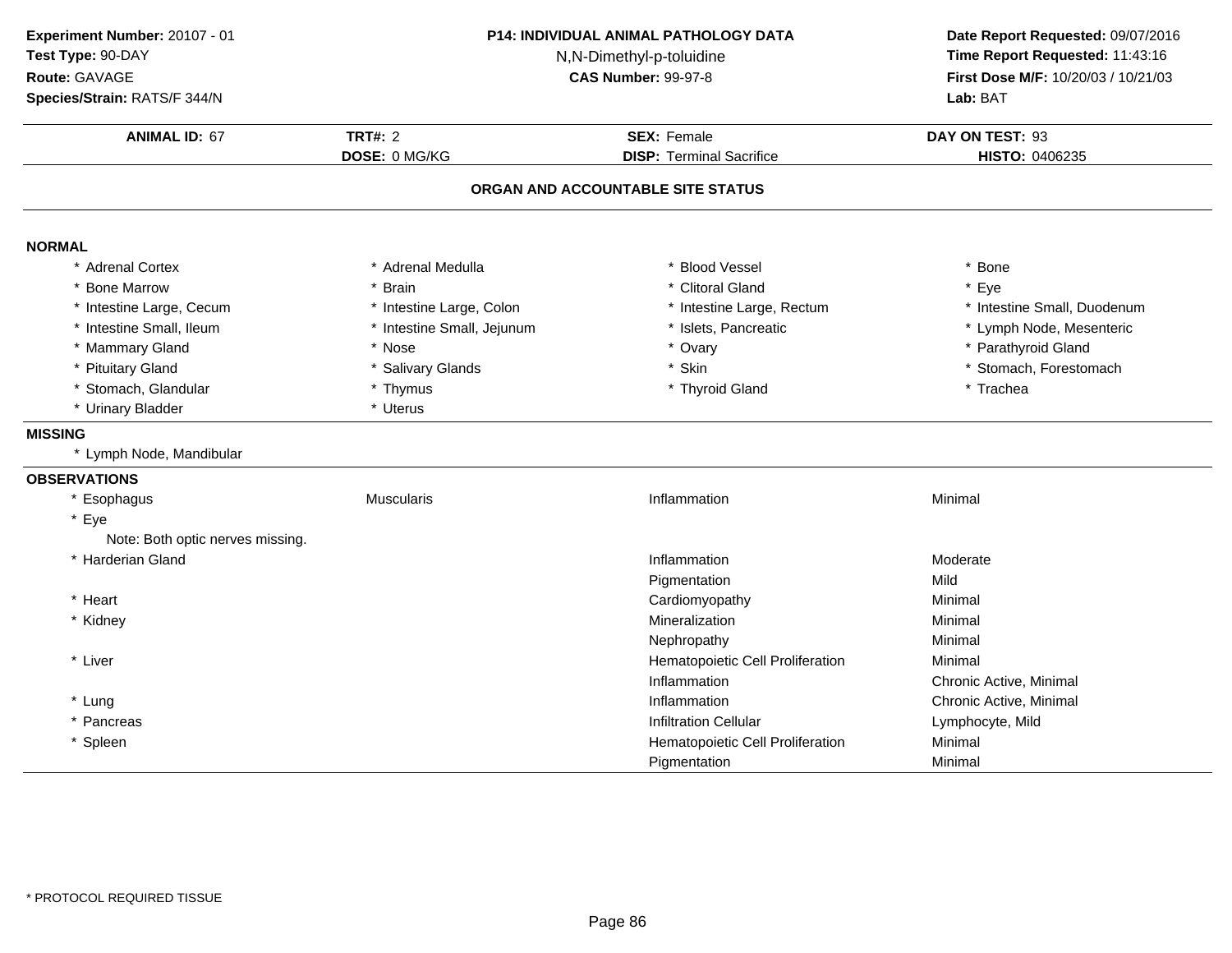| Experiment Number: 20107 - 01<br>Test Type: 90-DAY<br>Route: GAVAGE<br>Species/Strain: RATS/F 344/N | P14: INDIVIDUAL ANIMAL PATHOLOGY DATA<br>N,N-Dimethyl-p-toluidine<br><b>CAS Number: 99-97-8</b> |                                                       | Date Report Requested: 09/07/2016<br>Time Report Requested: 11:43:16<br>First Dose M/F: 10/20/03 / 10/21/03<br>Lab: BAT |
|-----------------------------------------------------------------------------------------------------|-------------------------------------------------------------------------------------------------|-------------------------------------------------------|-------------------------------------------------------------------------------------------------------------------------|
| <b>ANIMAL ID: 68</b>                                                                                | <b>TRT#: 2</b><br>DOSE: 0 MG/KG                                                                 | <b>SEX: Female</b><br><b>DISP: Terminal Sacrifice</b> | DAY ON TEST: 93<br>HISTO: 0406236                                                                                       |
|                                                                                                     |                                                                                                 | ORGAN AND ACCOUNTABLE SITE STATUS                     |                                                                                                                         |
| <b>NORMAL</b>                                                                                       |                                                                                                 |                                                       |                                                                                                                         |
| * Adrenal Cortex                                                                                    | * Adrenal Medulla                                                                               | * Blood Vessel                                        | * Bone                                                                                                                  |
| * Bone Marrow                                                                                       | * Brain                                                                                         | * Esophagus                                           | * Eye                                                                                                                   |
| * Intestine Large, Cecum                                                                            | * Intestine Large, Colon                                                                        | * Intestine Large, Rectum                             | * Intestine Small, Duodenum                                                                                             |
| * Intestine Small, Ileum                                                                            | * Intestine Small, Jejunum                                                                      | * Islets, Pancreatic                                  | * Liver                                                                                                                 |
| * Lymph Node, Mesenteric                                                                            | * Mammary Gland                                                                                 | * Nose                                                | * Ovary                                                                                                                 |
| * Parathyroid Gland                                                                                 | * Pituitary Gland                                                                               | * Salivary Glands                                     | * Skin                                                                                                                  |
| * Stomach, Forestomach                                                                              | * Stomach, Glandular                                                                            | * Thymus                                              | * Thyroid Gland                                                                                                         |
| * Trachea                                                                                           | * Uterus                                                                                        |                                                       |                                                                                                                         |
| <b>MISSING</b>                                                                                      |                                                                                                 |                                                       |                                                                                                                         |
| * Lymph Node, Mandibular                                                                            |                                                                                                 |                                                       |                                                                                                                         |
| <b>OBSERVATIONS</b>                                                                                 |                                                                                                 |                                                       |                                                                                                                         |
| * Clitoral Gland                                                                                    |                                                                                                 | Inflammation                                          | Minimal                                                                                                                 |
| * Harderian Gland                                                                                   |                                                                                                 | Pigmentation                                          | Moderate                                                                                                                |
| * Heart                                                                                             |                                                                                                 | Cardiomyopathy                                        | Minimal                                                                                                                 |
| * Kidney                                                                                            |                                                                                                 | Mineralization                                        | Minimal                                                                                                                 |
|                                                                                                     |                                                                                                 | Nephropathy                                           | Minimal                                                                                                                 |
| * Lung                                                                                              |                                                                                                 | Inflammation                                          | Chronic Active, Minimal                                                                                                 |
| * Pancreas                                                                                          |                                                                                                 | <b>Infiltration Cellular</b>                          | Lymphocyte, Minimal                                                                                                     |
| * Spleen                                                                                            |                                                                                                 | Hematopoietic Cell Proliferation                      | Minimal                                                                                                                 |
|                                                                                                     |                                                                                                 | Pigmentation                                          | Minimal                                                                                                                 |
| * Urinary Bladder                                                                                   |                                                                                                 | Inflammation                                          | Minimal                                                                                                                 |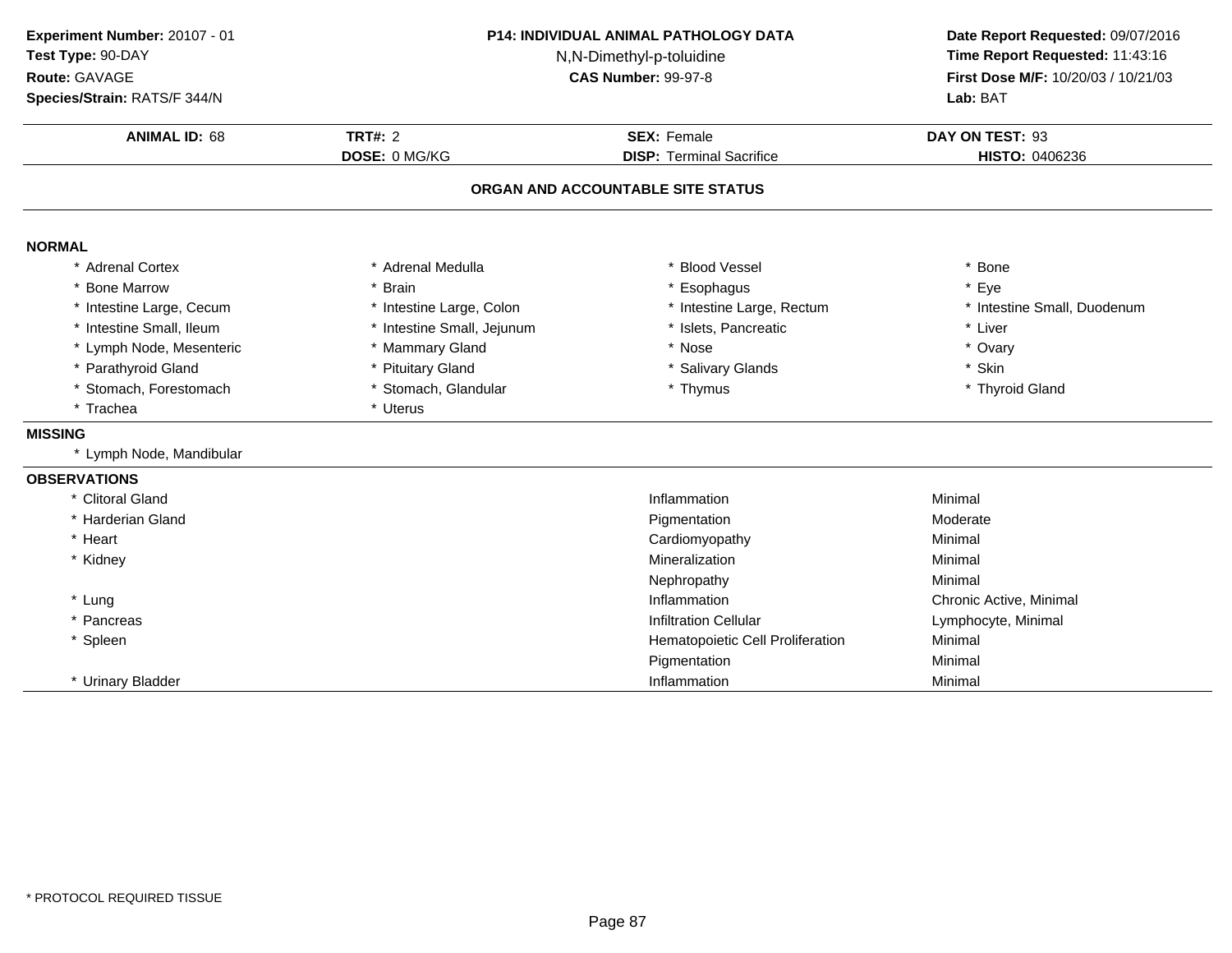| Experiment Number: 20107 - 01<br>Test Type: 90-DAY<br>Route: GAVAGE<br>Species/Strain: RATS/F 344/N | P14: INDIVIDUAL ANIMAL PATHOLOGY DATA<br>N,N-Dimethyl-p-toluidine<br><b>CAS Number: 99-97-8</b> |                                                       | Date Report Requested: 09/07/2016<br>Time Report Requested: 11:43:16<br>First Dose M/F: 10/20/03 / 10/21/03<br>Lab: BAT |
|-----------------------------------------------------------------------------------------------------|-------------------------------------------------------------------------------------------------|-------------------------------------------------------|-------------------------------------------------------------------------------------------------------------------------|
| <b>ANIMAL ID: 69</b>                                                                                | <b>TRT#: 2</b><br>DOSE: 0 MG/KG                                                                 | <b>SEX: Female</b><br><b>DISP: Terminal Sacrifice</b> | DAY ON TEST: 93<br>HISTO: 0406237                                                                                       |
|                                                                                                     |                                                                                                 | ORGAN AND ACCOUNTABLE SITE STATUS                     |                                                                                                                         |
| <b>NORMAL</b>                                                                                       |                                                                                                 |                                                       |                                                                                                                         |
| * Adrenal Cortex                                                                                    | * Adrenal Medulla                                                                               | * Blood Vessel                                        | * Bone                                                                                                                  |
| * Bone Marrow                                                                                       | * Brain                                                                                         | * Clitoral Gland                                      | * Esophagus                                                                                                             |
| * Eye                                                                                               | * Intestine Large, Cecum                                                                        | * Intestine Large, Colon                              | * Intestine Large, Rectum                                                                                               |
| * Intestine Small, Duodenum                                                                         | * Intestine Small, Ileum                                                                        | * Intestine Small, Jejunum                            | * Islets, Pancreatic                                                                                                    |
| * Liver                                                                                             | * Lymph Node, Mesenteric                                                                        | * Mammary Gland                                       | * Nose                                                                                                                  |
| * Ovary                                                                                             | * Pituitary Gland                                                                               | * Salivary Glands                                     | * Skin                                                                                                                  |
| * Stomach, Forestomach                                                                              | * Stomach, Glandular                                                                            | * Thymus                                              | * Thyroid Gland                                                                                                         |
| * Trachea                                                                                           | * Urinary Bladder                                                                               |                                                       |                                                                                                                         |
| <b>MISSING</b>                                                                                      |                                                                                                 |                                                       |                                                                                                                         |
| * Lymph Node, Mandibular                                                                            | * Parathyroid Gland                                                                             |                                                       |                                                                                                                         |
| <b>OBSERVATIONS</b>                                                                                 |                                                                                                 |                                                       |                                                                                                                         |
| * Harderian Gland                                                                                   |                                                                                                 | Pigmentation                                          | Mild                                                                                                                    |
| * Heart                                                                                             |                                                                                                 | Cardiomyopathy                                        | Mild                                                                                                                    |
| * Kidney                                                                                            |                                                                                                 | Mineralization                                        | Minimal                                                                                                                 |
| * Lung                                                                                              |                                                                                                 | Inflammation                                          | Chronic Active, Minimal                                                                                                 |
| * Pancreas                                                                                          |                                                                                                 | <b>Infiltration Cellular</b>                          | Lymphocyte, Minimal                                                                                                     |
| * Spleen                                                                                            |                                                                                                 | Hematopoietic Cell Proliferation                      | Minimal                                                                                                                 |
|                                                                                                     |                                                                                                 | Pigmentation                                          | Minimal                                                                                                                 |
| * Uterus                                                                                            | Endometrium                                                                                     | Hyperplasia                                           | Cystic, Moderate                                                                                                        |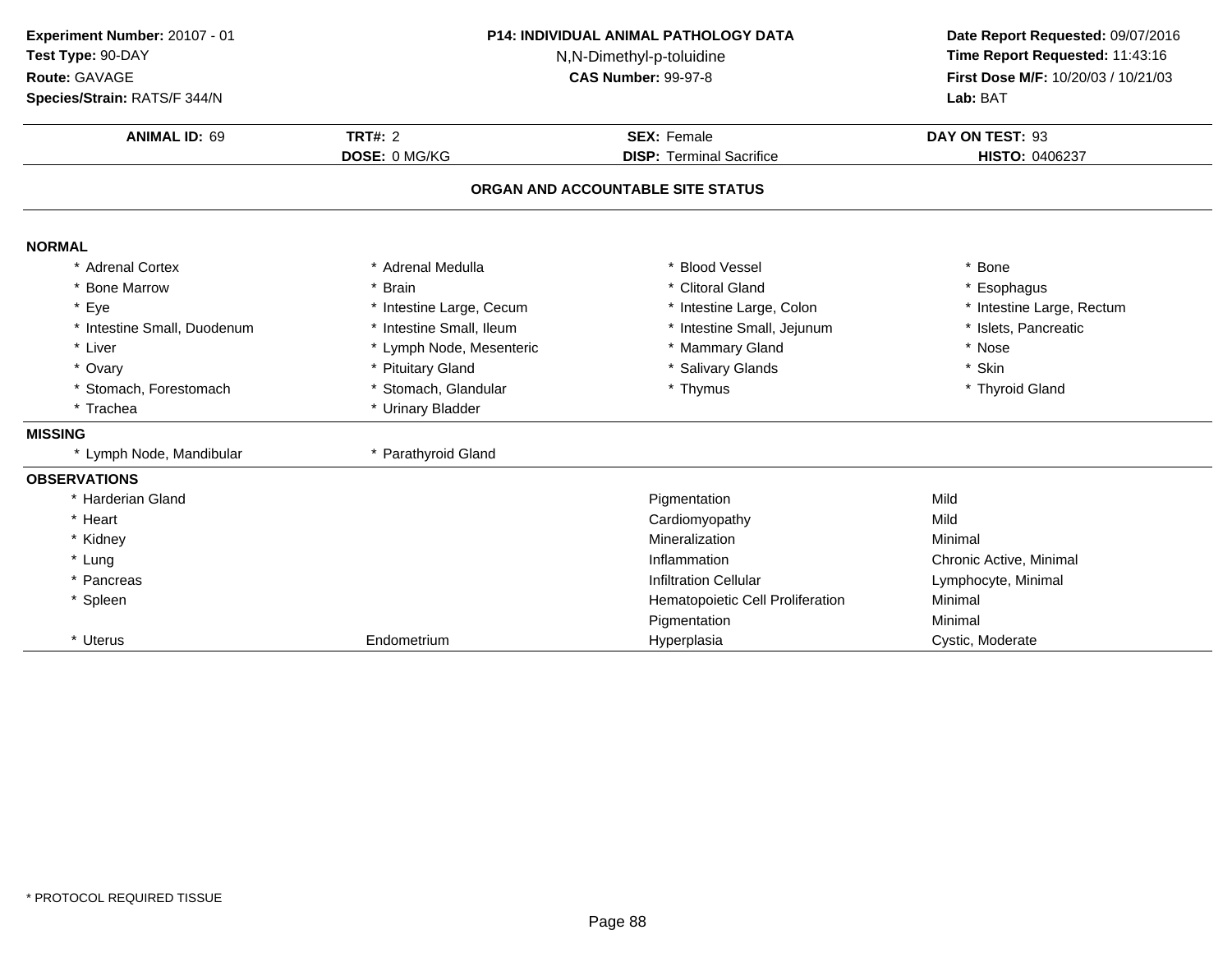| Experiment Number: 20107 - 01 | <b>P14: INDIVIDUAL ANIMAL PATHOLOGY DATA</b><br>N,N-Dimethyl-p-toluidine<br><b>CAS Number: 99-97-8</b> |                                   | Date Report Requested: 09/07/2016   |
|-------------------------------|--------------------------------------------------------------------------------------------------------|-----------------------------------|-------------------------------------|
| Test Type: 90-DAY             |                                                                                                        |                                   | Time Report Requested: 11:43:16     |
| Route: GAVAGE                 |                                                                                                        |                                   | First Dose M/F: 10/20/03 / 10/21/03 |
| Species/Strain: RATS/F 344/N  |                                                                                                        |                                   | Lab: BAT                            |
| <b>ANIMAL ID: 70</b>          | TRT#: $2$                                                                                              | <b>SEX: Female</b>                | DAY ON TEST: 93                     |
|                               | DOSE: 0 MG/KG                                                                                          | <b>DISP: Terminal Sacrifice</b>   | HISTO: 0406238                      |
|                               |                                                                                                        | ORGAN AND ACCOUNTABLE SITE STATUS |                                     |
| <b>NORMAL</b>                 |                                                                                                        |                                   |                                     |
| * Adrenal Cortex              | * Adrenal Medulla                                                                                      | * Blood Vessel                    | * Bone                              |
| * Bone Marrow                 | * Brain                                                                                                | * Clitoral Gland                  | * Esophagus                         |
| * Eye                         | * Intestine Large, Cecum                                                                               | Intestine Large, Colon            | * Intestine Large, Rectum           |
| * Intestine Small, Duodenum   | * Intestine Small, Ileum                                                                               | Intestine Small, Jejunum          | * Islets, Pancreatic                |
| * Kidney                      | * Lymph Node, Mesenteric                                                                               | * Mammary Gland                   | * Nose                              |
| * Ovary                       | * Parathyroid Gland                                                                                    | * Pituitary Gland                 | * Salivary Glands                   |
| * Skin                        | * Stomach, Forestomach                                                                                 | * Stomach, Glandular              | * Thymus                            |
| * Thyroid Gland               | * Trachea                                                                                              | * Urinary Bladder                 | * Uterus                            |
| <b>MISSING</b>                |                                                                                                        |                                   |                                     |
| * Lymph Node, Mandibular      |                                                                                                        |                                   |                                     |
| <b>OBSERVATIONS</b>           |                                                                                                        |                                   |                                     |
| * Harderian Gland             |                                                                                                        | Pigmentation                      | Minimal                             |
| * Heart                       |                                                                                                        | Cardiomyopathy                    | Minimal                             |
| * Liver                       |                                                                                                        | Hematopoietic Cell Proliferation  | Minimal                             |
|                               |                                                                                                        | Inflammation                      | Chronic Active, Minimal             |
| * Lung                        |                                                                                                        | Inflammation                      | Chronic Active, Minimal             |
| * Pancreas                    |                                                                                                        | <b>Infiltration Cellular</b>      | Lymphocyte, Mild                    |
| * Spleen                      |                                                                                                        | Hematopoietic Cell Proliferation  | Minimal                             |
|                               |                                                                                                        | Pigmentation                      | Minimal                             |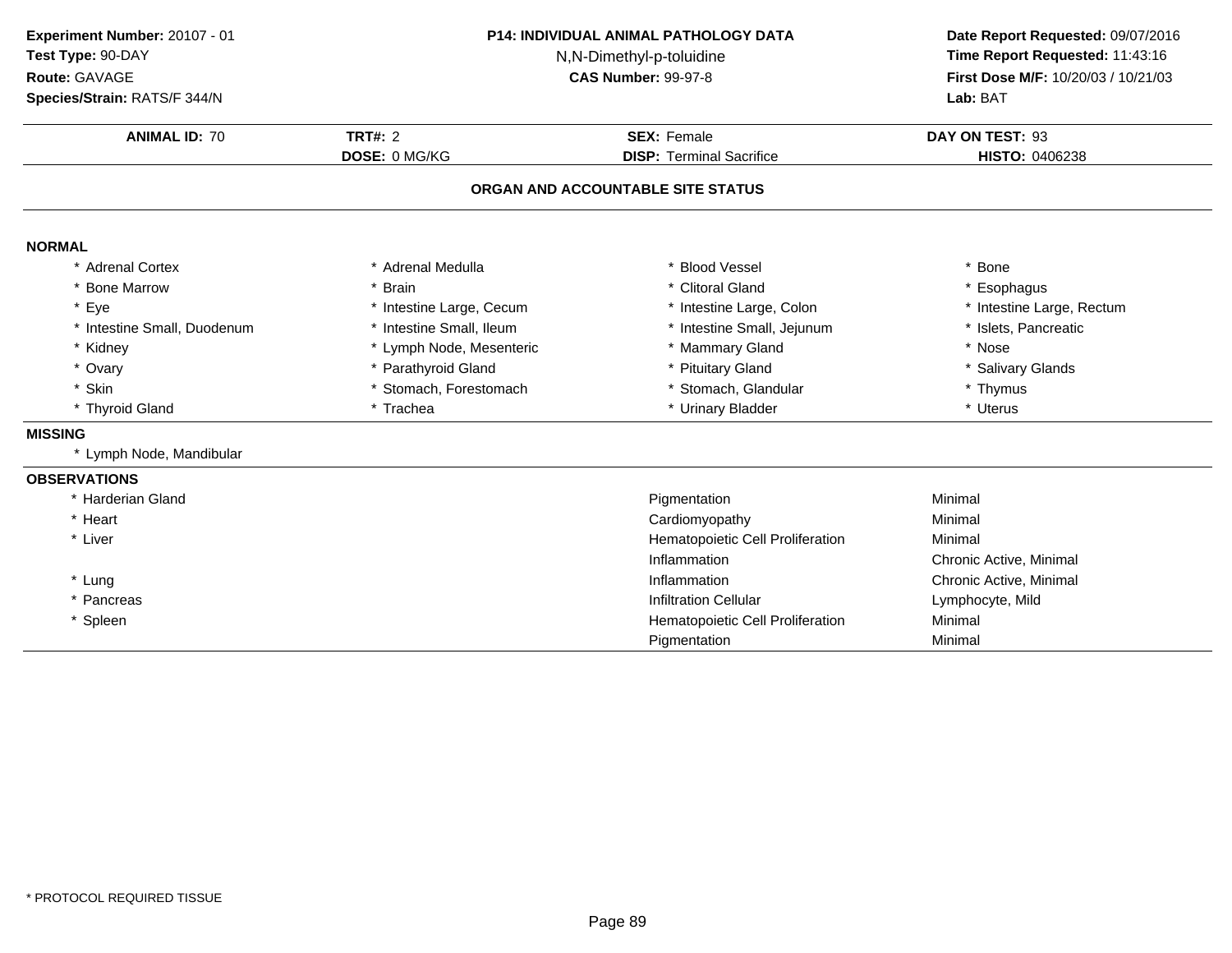| Experiment Number: 20107 - 01<br>Test Type: 90-DAY<br>Route: GAVAGE<br>Species/Strain: RATS/F 344/N | P14: INDIVIDUAL ANIMAL PATHOLOGY DATA<br>N,N-Dimethyl-p-toluidine<br><b>CAS Number: 99-97-8</b><br><b>TRT#: 4</b><br><b>SEX: Female</b><br><b>DOSE: 62.5 MG/KG</b><br><b>DISP: Terminal Sacrifice</b> |                                   | Date Report Requested: 09/07/2016<br>Time Report Requested: 11:43:16<br>First Dose M/F: 10/20/03 / 10/21/03<br>Lab: BAT |
|-----------------------------------------------------------------------------------------------------|-------------------------------------------------------------------------------------------------------------------------------------------------------------------------------------------------------|-----------------------------------|-------------------------------------------------------------------------------------------------------------------------|
| <b>ANIMAL ID: 71</b>                                                                                |                                                                                                                                                                                                       |                                   | DAY ON TEST: 93<br>HISTO: 0406239                                                                                       |
|                                                                                                     |                                                                                                                                                                                                       | ORGAN AND ACCOUNTABLE SITE STATUS |                                                                                                                         |
| <b>NORMAL</b>                                                                                       |                                                                                                                                                                                                       |                                   |                                                                                                                         |
| Lymph Node, Mesenteric<br>Trachea                                                                   | * Stomach, Forestomach                                                                                                                                                                                | Stomach, Glandular                | Thymus                                                                                                                  |
| <b>OBSERVATIONS</b>                                                                                 |                                                                                                                                                                                                       |                                   |                                                                                                                         |
| * Bone Marrow                                                                                       |                                                                                                                                                                                                       | Hyperplasia                       | Mild                                                                                                                    |
| Heart                                                                                               |                                                                                                                                                                                                       | Cardiomyopathy                    | Minimal                                                                                                                 |
| * Kidney                                                                                            |                                                                                                                                                                                                       | Mineralization                    | Minimal                                                                                                                 |
|                                                                                                     |                                                                                                                                                                                                       | Pigmentation                      | Minimal                                                                                                                 |
| * Liver                                                                                             |                                                                                                                                                                                                       | Hematopoietic Cell Proliferation  | Minimal                                                                                                                 |
|                                                                                                     |                                                                                                                                                                                                       | Inflammation                      | Chronic Active, Minimal                                                                                                 |
|                                                                                                     | Hepatocyte                                                                                                                                                                                            | Necrosis                          | Mild                                                                                                                    |
|                                                                                                     |                                                                                                                                                                                                       | Pigmentation                      | Minimal                                                                                                                 |
| Lung                                                                                                |                                                                                                                                                                                                       | Inflammation                      | Chronic Active, Minimal                                                                                                 |
| * Nose                                                                                              | Olfactory Epi                                                                                                                                                                                         | Degeneration                      | Minimal                                                                                                                 |
|                                                                                                     | Glands                                                                                                                                                                                                | Hyperplasia                       | Minimal                                                                                                                 |
| * Spleen                                                                                            |                                                                                                                                                                                                       | Congestion                        | Minimal                                                                                                                 |
|                                                                                                     | Capsule                                                                                                                                                                                               | Fibrosis                          | Minimal                                                                                                                 |
|                                                                                                     |                                                                                                                                                                                                       | Hematopoietic Cell Proliferation  | Mild                                                                                                                    |
|                                                                                                     | Mesothelium                                                                                                                                                                                           | Hypertrophy                       | Minimal                                                                                                                 |
|                                                                                                     |                                                                                                                                                                                                       | Pigmentation                      | Mild                                                                                                                    |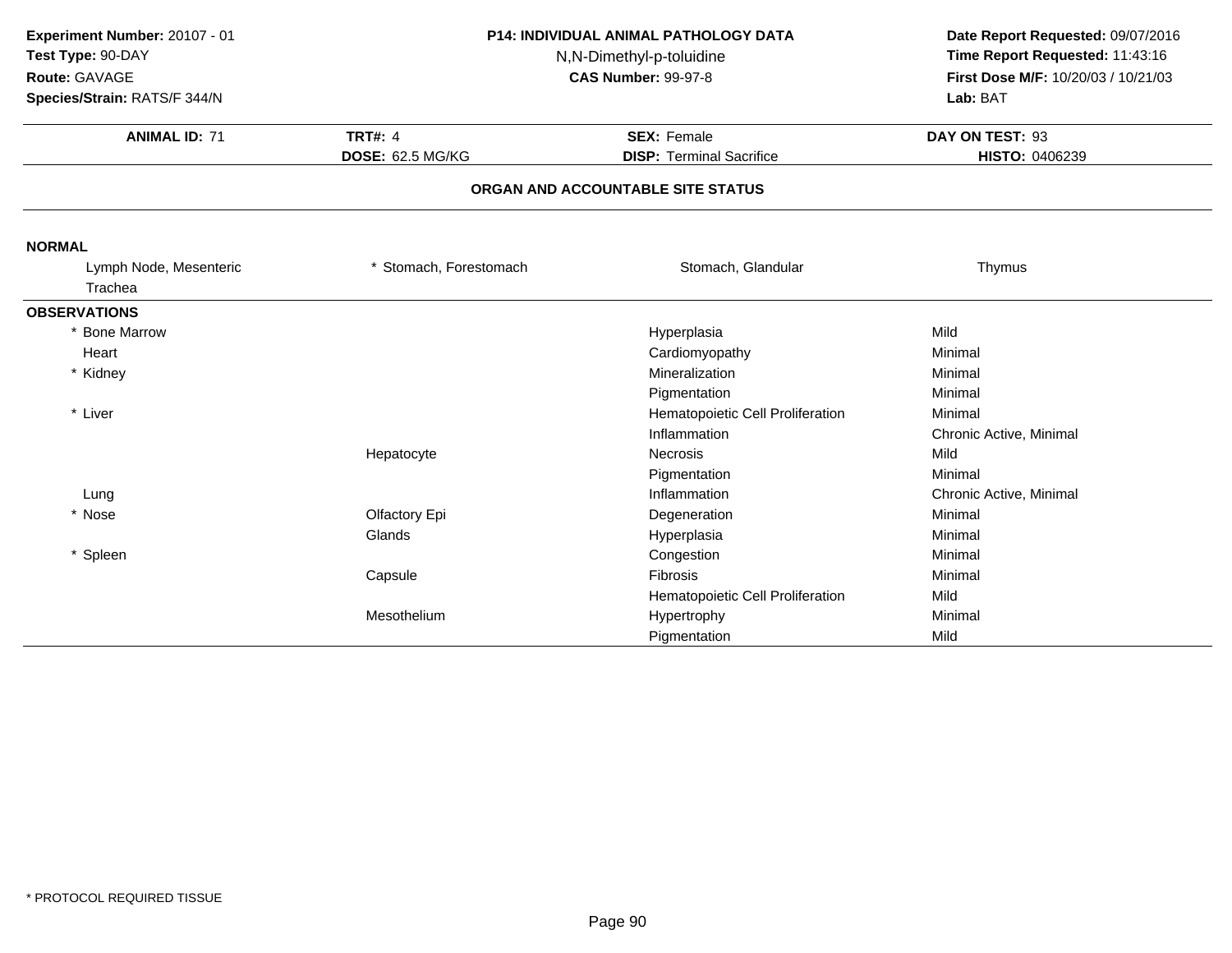| Experiment Number: 20107 - 01<br>Test Type: 90-DAY<br>Route: GAVAGE<br>Species/Strain: RATS/F 344/N |                         | <b>P14: INDIVIDUAL ANIMAL PATHOLOGY DATA</b><br>N,N-Dimethyl-p-toluidine<br><b>CAS Number: 99-97-8</b> | Date Report Requested: 09/07/2016<br>Time Report Requested: 11:43:16<br>First Dose M/F: 10/20/03 / 10/21/03<br>Lab: BAT |
|-----------------------------------------------------------------------------------------------------|-------------------------|--------------------------------------------------------------------------------------------------------|-------------------------------------------------------------------------------------------------------------------------|
| <b>ANIMAL ID: 72</b>                                                                                | <b>TRT#: 4</b>          | <b>SEX: Female</b>                                                                                     | DAY ON TEST: 93                                                                                                         |
|                                                                                                     | <b>DOSE: 62.5 MG/KG</b> | <b>DISP: Terminal Sacrifice</b>                                                                        | <b>HISTO: 0406240</b>                                                                                                   |
|                                                                                                     |                         | ORGAN AND ACCOUNTABLE SITE STATUS                                                                      |                                                                                                                         |
| <b>NORMAL</b>                                                                                       |                         |                                                                                                        |                                                                                                                         |
| Heart                                                                                               | Lung                    | Lymph Node, Mesenteric                                                                                 | * Stomach, Forestomach                                                                                                  |
| Stomach, Glandular                                                                                  | Thymus                  | Trachea                                                                                                |                                                                                                                         |
| <b>OBSERVATIONS</b>                                                                                 |                         |                                                                                                        |                                                                                                                         |
| * Bone Marrow                                                                                       |                         | Hyperplasia                                                                                            | Mild                                                                                                                    |
| * Kidney                                                                                            |                         | Mineralization                                                                                         | Minimal                                                                                                                 |
|                                                                                                     |                         | Pigmentation                                                                                           | Minimal                                                                                                                 |
| * Liver                                                                                             |                         | Hematopoietic Cell Proliferation                                                                       | Minimal                                                                                                                 |
|                                                                                                     |                         | Inflammation                                                                                           | Chronic Active, Minimal                                                                                                 |
|                                                                                                     |                         | Pigmentation                                                                                           | Minimal                                                                                                                 |
| * Nose                                                                                              | Olfactory Epi           | Degeneration                                                                                           | Mild                                                                                                                    |
| * Spleen                                                                                            | Capsule                 | <b>Fibrosis</b>                                                                                        | Minimal                                                                                                                 |
|                                                                                                     |                         | Hematopoietic Cell Proliferation                                                                       | Mild                                                                                                                    |
|                                                                                                     |                         | Pigmentation                                                                                           | Mild                                                                                                                    |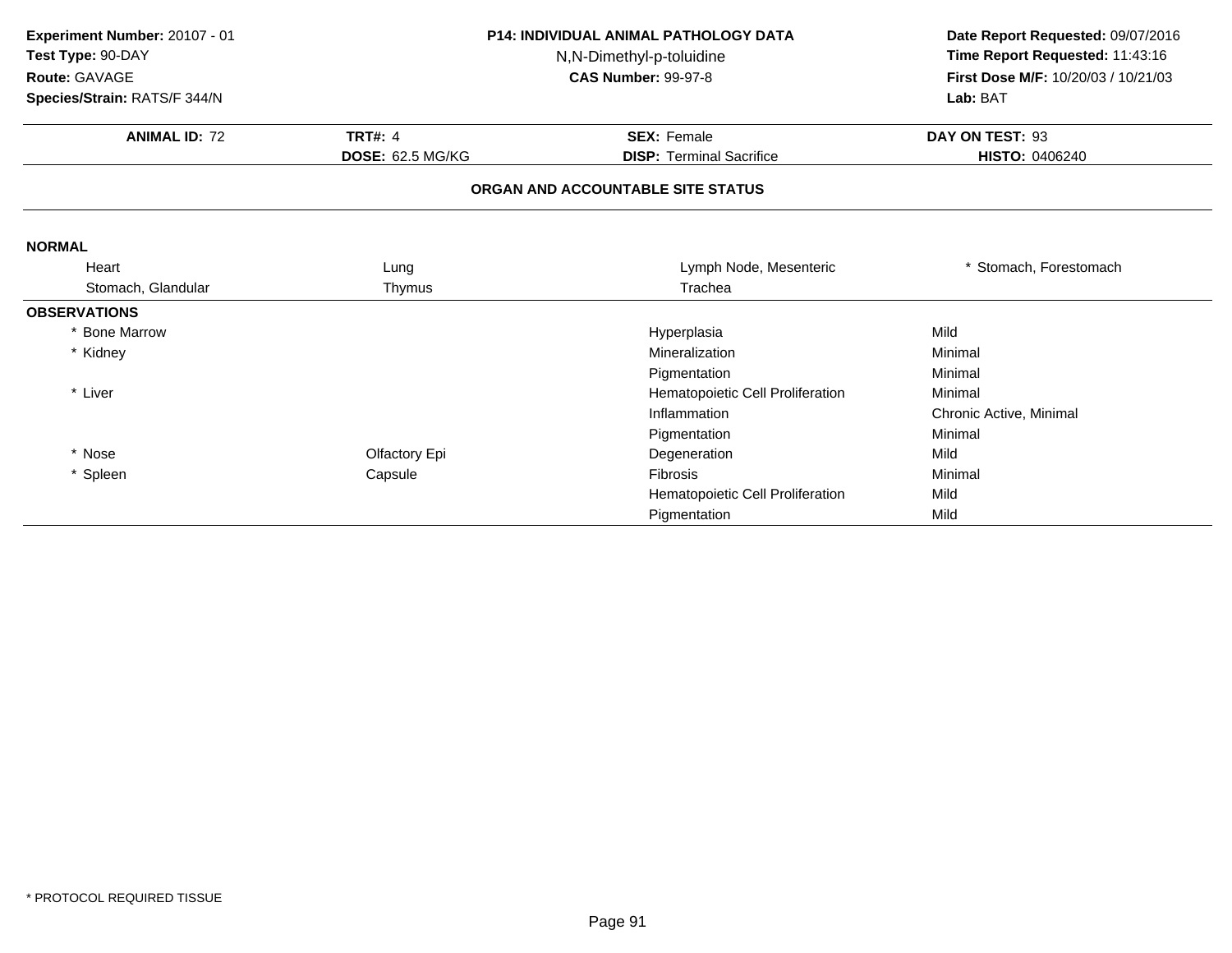| Experiment Number: 20107 - 01<br>Test Type: 90-DAY<br>Route: GAVAGE | P14: INDIVIDUAL ANIMAL PATHOLOGY DATA<br>N,N-Dimethyl-p-toluidine<br><b>CAS Number: 99-97-8</b> |                                   | Date Report Requested: 09/07/2016<br>Time Report Requested: 11:43:16<br>First Dose M/F: 10/20/03 / 10/21/03 |  |
|---------------------------------------------------------------------|-------------------------------------------------------------------------------------------------|-----------------------------------|-------------------------------------------------------------------------------------------------------------|--|
| Species/Strain: RATS/F 344/N                                        |                                                                                                 |                                   | Lab: BAT                                                                                                    |  |
| <b>ANIMAL ID: 73</b>                                                | <b>TRT#: 4</b>                                                                                  | <b>SEX: Female</b>                | DAY ON TEST: 93                                                                                             |  |
|                                                                     | <b>DOSE: 62.5 MG/KG</b>                                                                         | <b>DISP: Terminal Sacrifice</b>   | HISTO: 0406241                                                                                              |  |
|                                                                     |                                                                                                 | ORGAN AND ACCOUNTABLE SITE STATUS |                                                                                                             |  |
| <b>NORMAL</b>                                                       |                                                                                                 |                                   |                                                                                                             |  |
| Lung                                                                | Lymph Node, Mesenteric                                                                          | * Nose                            | * Stomach, Forestomach                                                                                      |  |
| Stomach, Glandular                                                  | Thymus                                                                                          | Trachea                           |                                                                                                             |  |
| <b>OBSERVATIONS</b>                                                 |                                                                                                 |                                   |                                                                                                             |  |
| * Bone Marrow                                                       |                                                                                                 | Hyperplasia                       | Mild                                                                                                        |  |
| Heart                                                               |                                                                                                 | Cardiomyopathy                    | Minimal                                                                                                     |  |
| * Kidney                                                            |                                                                                                 | Nephropathy                       | Minimal                                                                                                     |  |
|                                                                     |                                                                                                 | Pigmentation                      | Minimal                                                                                                     |  |
| * Liver                                                             |                                                                                                 | Hematopoietic Cell Proliferation  | Minimal                                                                                                     |  |
|                                                                     | Hepatocyte                                                                                      | Hypertrophy                       | Minimal                                                                                                     |  |
|                                                                     |                                                                                                 | Inflammation                      | Chronic Active, Minimal                                                                                     |  |
|                                                                     |                                                                                                 | Pigmentation                      | Minimal                                                                                                     |  |
| * Spleen                                                            |                                                                                                 | Hematopoietic Cell Proliferation  | Mild                                                                                                        |  |
|                                                                     |                                                                                                 | Pigmentation                      | Mild                                                                                                        |  |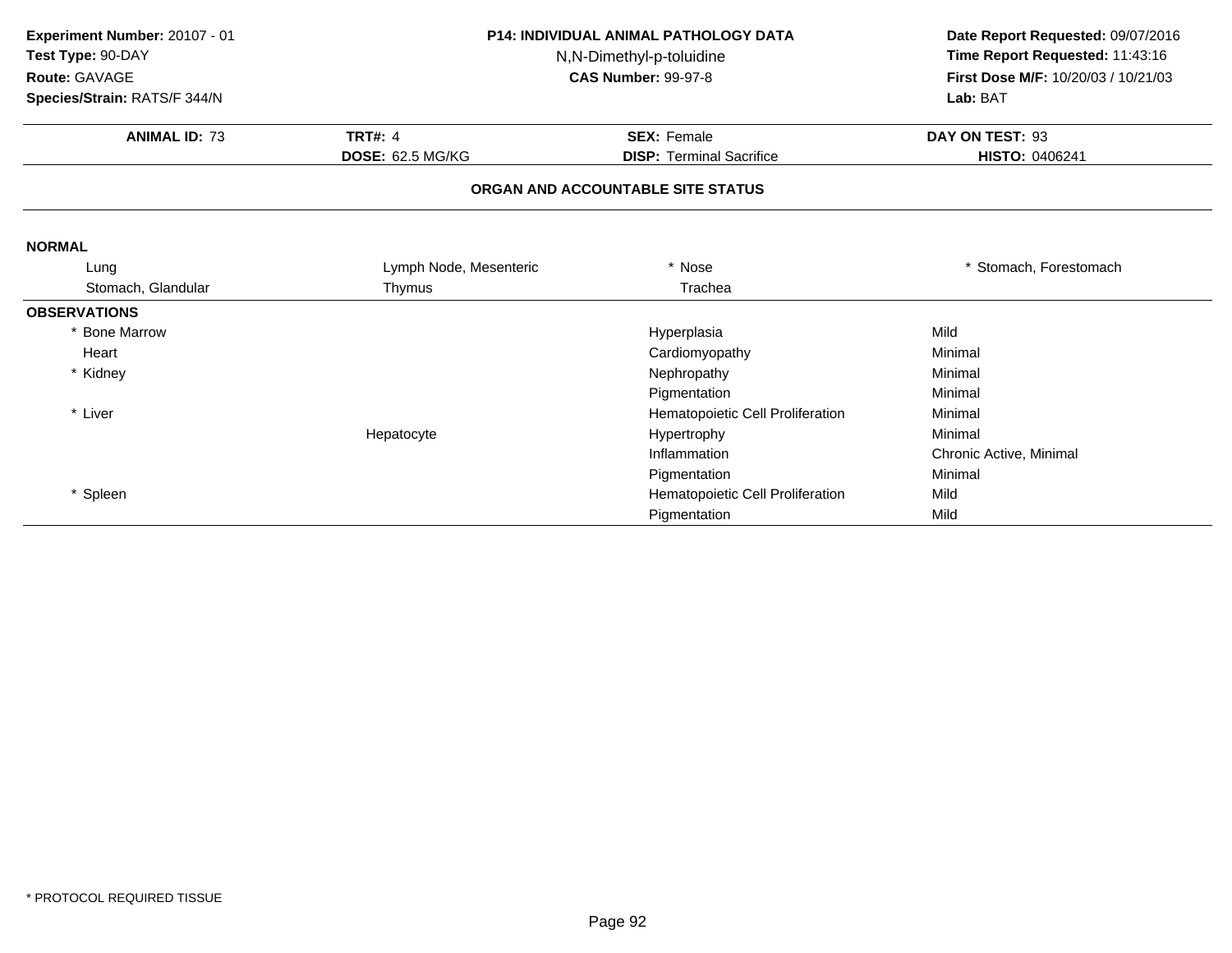| Experiment Number: 20107 - 01<br>Test Type: 90-DAY<br>Route: GAVAGE<br>Species/Strain: RATS/F 344/N | <b>P14: INDIVIDUAL ANIMAL PATHOLOGY DATA</b><br>N,N-Dimethyl-p-toluidine<br><b>CAS Number: 99-97-8</b> |                                   | Date Report Requested: 09/07/2016<br>Time Report Requested: 11:43:16<br>First Dose M/F: 10/20/03 / 10/21/03<br>Lab: BAT |  |
|-----------------------------------------------------------------------------------------------------|--------------------------------------------------------------------------------------------------------|-----------------------------------|-------------------------------------------------------------------------------------------------------------------------|--|
| <b>ANIMAL ID: 74</b>                                                                                | <b>TRT#: 4</b>                                                                                         | <b>SEX: Female</b>                | DAY ON TEST: 93                                                                                                         |  |
|                                                                                                     | <b>DOSE: 62.5 MG/KG</b>                                                                                | <b>DISP: Terminal Sacrifice</b>   | HISTO: 0406242                                                                                                          |  |
|                                                                                                     |                                                                                                        | ORGAN AND ACCOUNTABLE SITE STATUS |                                                                                                                         |  |
| <b>NORMAL</b>                                                                                       |                                                                                                        |                                   |                                                                                                                         |  |
| Heart                                                                                               | Lymph Node, Mesenteric                                                                                 | * Stomach, Forestomach            | Stomach, Glandular                                                                                                      |  |
| Thymus                                                                                              | Trachea                                                                                                |                                   |                                                                                                                         |  |
| <b>OBSERVATIONS</b>                                                                                 |                                                                                                        |                                   |                                                                                                                         |  |
| * Bone Marrow                                                                                       |                                                                                                        | Hyperplasia                       | Mild                                                                                                                    |  |
| * Kidney                                                                                            |                                                                                                        | Mineralization                    | Minimal                                                                                                                 |  |
|                                                                                                     |                                                                                                        | Pigmentation                      | Minimal                                                                                                                 |  |
| * Liver                                                                                             |                                                                                                        | Inflammation                      | Chronic Active, Minimal                                                                                                 |  |
|                                                                                                     | Hepatocyte                                                                                             | <b>Necrosis</b>                   | Minimal                                                                                                                 |  |
|                                                                                                     |                                                                                                        | Pigmentation                      | Minimal                                                                                                                 |  |
| Lung                                                                                                |                                                                                                        | Inflammation                      | Chronic Active, Minimal                                                                                                 |  |
| * Nose                                                                                              | Olfactory Epi                                                                                          | Degeneration                      | Minimal                                                                                                                 |  |
| * Spleen                                                                                            |                                                                                                        | Hematopoietic Cell Proliferation  | Mild                                                                                                                    |  |
|                                                                                                     |                                                                                                        | Pigmentation                      | Mild                                                                                                                    |  |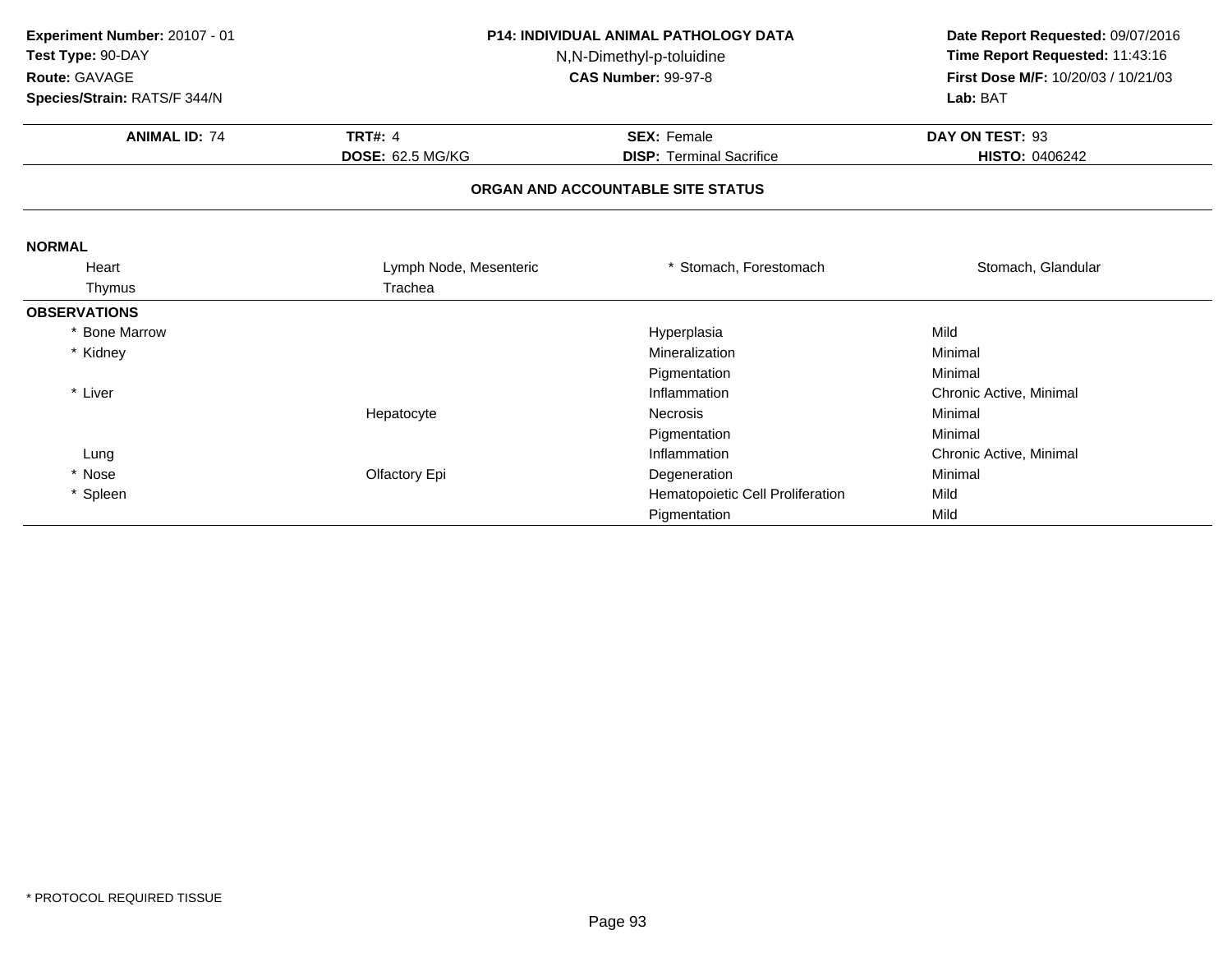| Experiment Number: 20107 - 01<br>Test Type: 90-DAY<br>Route: GAVAGE<br>Species/Strain: RATS/F 344/N |                         | <b>P14: INDIVIDUAL ANIMAL PATHOLOGY DATA</b><br>N,N-Dimethyl-p-toluidine<br><b>CAS Number: 99-97-8</b> |                         |
|-----------------------------------------------------------------------------------------------------|-------------------------|--------------------------------------------------------------------------------------------------------|-------------------------|
| <b>ANIMAL ID: 75</b>                                                                                | <b>TRT#: 4</b>          | <b>SEX: Female</b>                                                                                     | DAY ON TEST: 93         |
|                                                                                                     | <b>DOSE: 62.5 MG/KG</b> | <b>DISP: Terminal Sacrifice</b>                                                                        | HISTO: 0406243          |
|                                                                                                     |                         | ORGAN AND ACCOUNTABLE SITE STATUS                                                                      |                         |
| <b>NORMAL</b>                                                                                       |                         |                                                                                                        |                         |
| Lymph Node, Mesenteric                                                                              | Stomach, Forestomach    | Stomach, Glandular                                                                                     | Thymus                  |
| Trachea                                                                                             |                         |                                                                                                        |                         |
| <b>OBSERVATIONS</b>                                                                                 |                         |                                                                                                        |                         |
| * Bone Marrow                                                                                       |                         | Hyperplasia                                                                                            | Mild                    |
| Heart                                                                                               |                         | Cardiomyopathy                                                                                         | Minimal                 |
| * Kidney                                                                                            |                         | Pigmentation                                                                                           | Minimal                 |
| * Liver                                                                                             |                         | Hematopoietic Cell Proliferation                                                                       | Minimal                 |
|                                                                                                     |                         | Inflammation                                                                                           | Chronic Active, Minimal |
|                                                                                                     | Hepatocyte              | <b>Necrosis</b>                                                                                        | Mild                    |
|                                                                                                     |                         | Pigmentation                                                                                           | Minimal                 |
| Lung                                                                                                |                         | Inflammation                                                                                           | Chronic Active, Minimal |
| * Nose                                                                                              | Olfactory Epi           | Degeneration                                                                                           | Mild                    |
| * Spleen                                                                                            |                         | Hematopoietic Cell Proliferation                                                                       | Mild                    |
|                                                                                                     |                         | Pigmentation                                                                                           | Mild                    |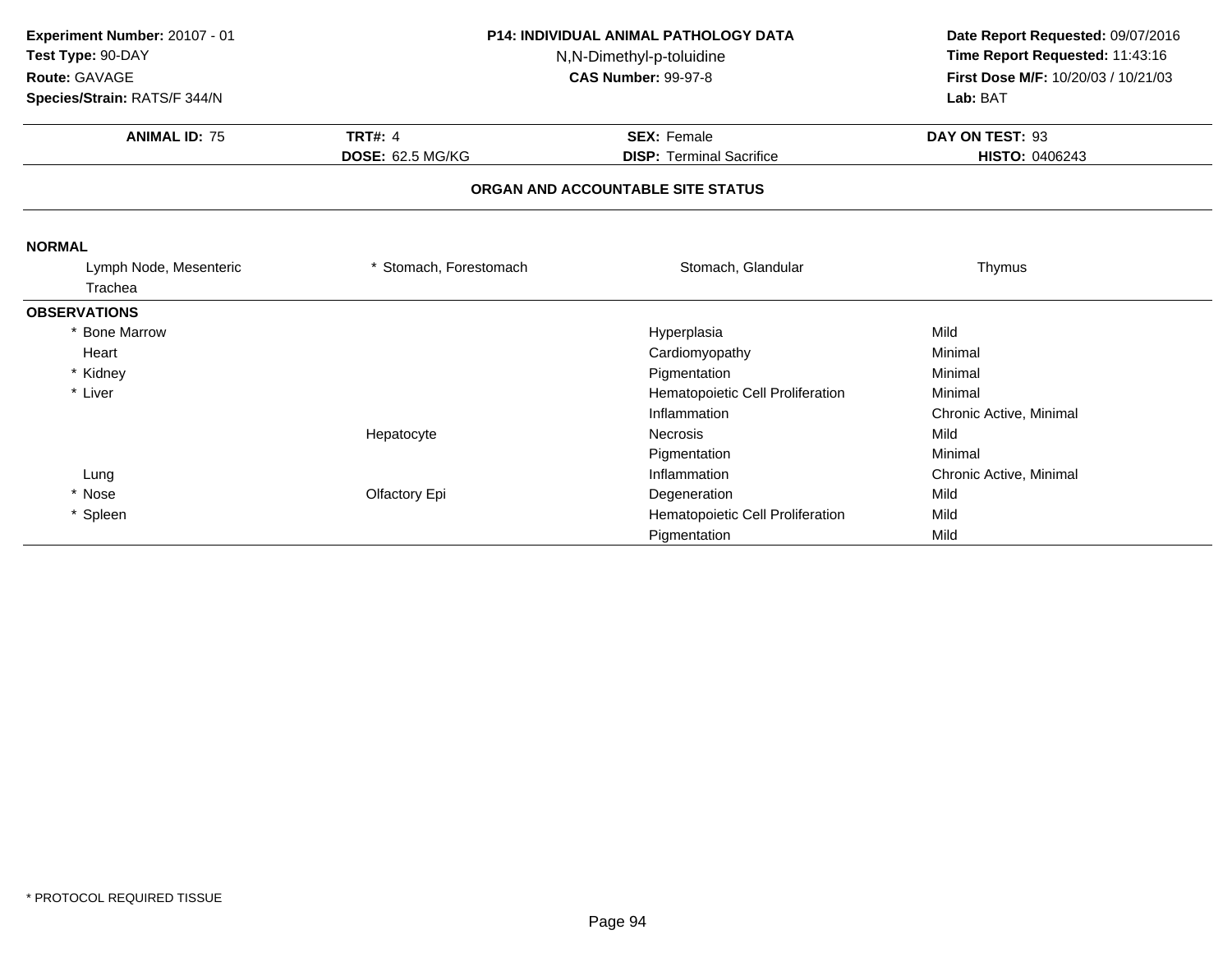| Experiment Number: 20107 - 01<br>Test Type: 90-DAY<br>Route: GAVAGE | <b>P14: INDIVIDUAL ANIMAL PATHOLOGY DATA</b><br>N,N-Dimethyl-p-toluidine<br><b>CAS Number: 99-97-8</b> |                                   | Date Report Requested: 09/07/2016<br>Time Report Requested: 11:43:16<br>First Dose M/F: 10/20/03 / 10/21/03 |  |
|---------------------------------------------------------------------|--------------------------------------------------------------------------------------------------------|-----------------------------------|-------------------------------------------------------------------------------------------------------------|--|
| Species/Strain: RATS/F 344/N                                        |                                                                                                        |                                   | Lab: BAT                                                                                                    |  |
| <b>ANIMAL ID: 76</b>                                                | <b>TRT#: 4</b>                                                                                         | <b>SEX: Female</b>                | DAY ON TEST: 93                                                                                             |  |
|                                                                     | <b>DOSE: 62.5 MG/KG</b>                                                                                | <b>DISP: Terminal Sacrifice</b>   | <b>HISTO: 0406244</b>                                                                                       |  |
|                                                                     |                                                                                                        | ORGAN AND ACCOUNTABLE SITE STATUS |                                                                                                             |  |
| <b>NORMAL</b>                                                       |                                                                                                        |                                   |                                                                                                             |  |
| Heart                                                               | Lymph Node, Mesenteric                                                                                 | * Nose                            | * Stomach, Forestomach                                                                                      |  |
| Stomach, Glandular                                                  | Thymus                                                                                                 | Trachea                           |                                                                                                             |  |
| <b>OBSERVATIONS</b>                                                 |                                                                                                        |                                   |                                                                                                             |  |
| * Bone Marrow                                                       |                                                                                                        | Hyperplasia                       | Mild                                                                                                        |  |
| * Kidney                                                            |                                                                                                        | Mineralization                    | Minimal                                                                                                     |  |
|                                                                     |                                                                                                        | Nephropathy                       | Minimal                                                                                                     |  |
|                                                                     |                                                                                                        | Pigmentation                      | Minimal                                                                                                     |  |
| * Liver                                                             |                                                                                                        | Inflammation                      | Chronic Active, Minimal                                                                                     |  |
|                                                                     |                                                                                                        | Pigmentation                      | Minimal                                                                                                     |  |
| Lung                                                                |                                                                                                        | Inflammation                      | Chronic Active, Minimal                                                                                     |  |
| * Spleen                                                            | Capsule                                                                                                | Fibrosis                          | Minimal                                                                                                     |  |
|                                                                     |                                                                                                        | Hematopoietic Cell Proliferation  | Mild                                                                                                        |  |
|                                                                     |                                                                                                        | Pigmentation                      | Mild                                                                                                        |  |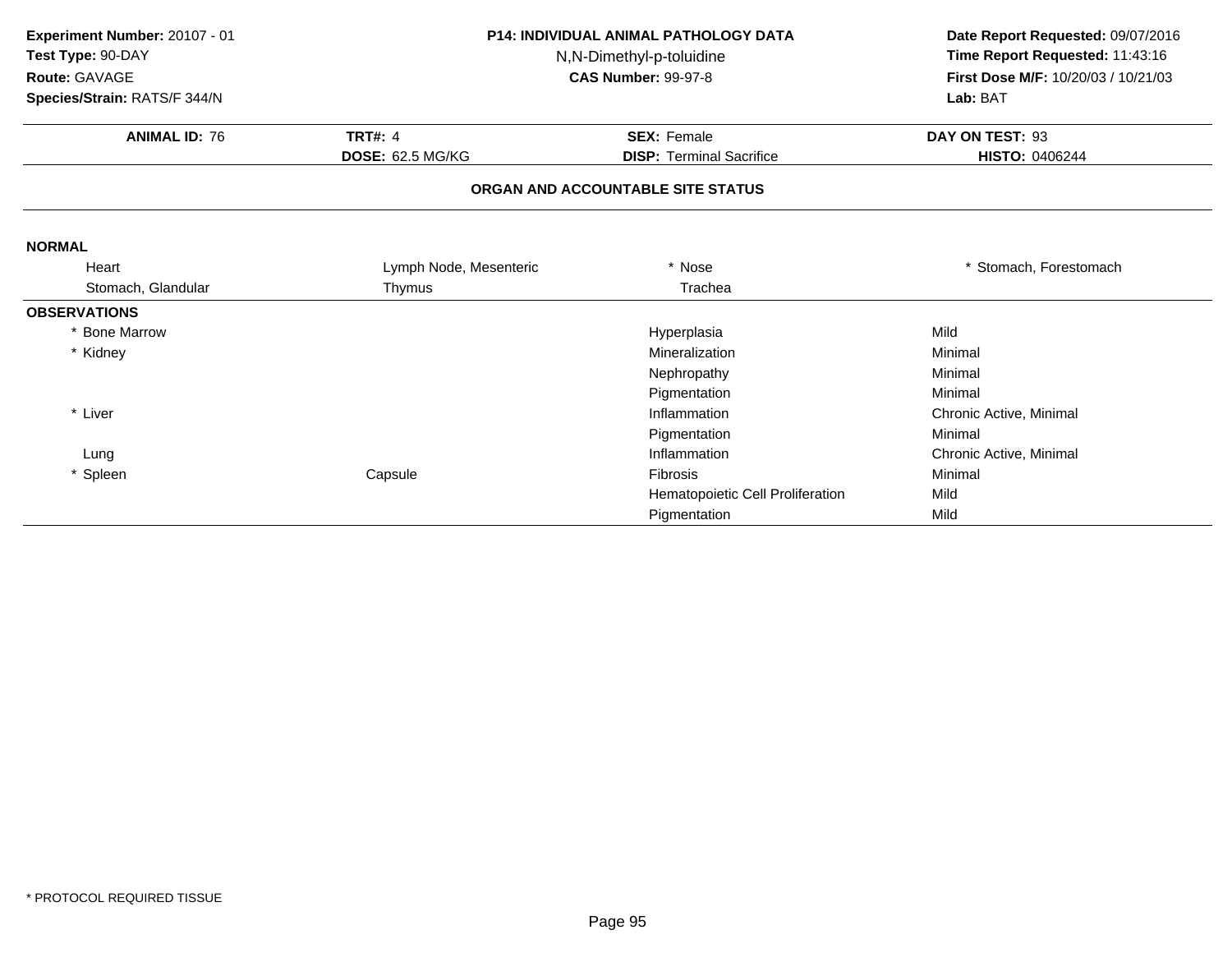| Experiment Number: 20107 - 01<br>Test Type: 90-DAY<br>Route: GAVAGE<br>Species/Strain: RATS/F 344/N | <b>P14: INDIVIDUAL ANIMAL PATHOLOGY DATA</b><br>N,N-Dimethyl-p-toluidine<br><b>CAS Number: 99-97-8</b> |                                                       | Date Report Requested: 09/07/2016<br>Time Report Requested: 11:43:16<br>First Dose M/F: 10/20/03 / 10/21/03<br>Lab: BAT |
|-----------------------------------------------------------------------------------------------------|--------------------------------------------------------------------------------------------------------|-------------------------------------------------------|-------------------------------------------------------------------------------------------------------------------------|
| <b>ANIMAL ID: 77</b>                                                                                | <b>TRT#: 4</b><br><b>DOSE: 62.5 MG/KG</b>                                                              | <b>SEX: Female</b><br><b>DISP: Terminal Sacrifice</b> | DAY ON TEST: 93<br>HISTO: 0406245                                                                                       |
|                                                                                                     |                                                                                                        | ORGAN AND ACCOUNTABLE SITE STATUS                     |                                                                                                                         |
| <b>NORMAL</b>                                                                                       |                                                                                                        |                                                       |                                                                                                                         |
| Heart                                                                                               | Lung                                                                                                   | Lymph Node, Mesenteric                                | * Stomach, Forestomach                                                                                                  |
| Stomach, Glandular                                                                                  | Thymus                                                                                                 | Trachea                                               |                                                                                                                         |
| <b>OBSERVATIONS</b>                                                                                 |                                                                                                        |                                                       |                                                                                                                         |
| * Bone Marrow                                                                                       |                                                                                                        | Hyperplasia                                           | Mild                                                                                                                    |
| * Kidney                                                                                            |                                                                                                        | Pigmentation                                          | Minimal                                                                                                                 |
| * Liver                                                                                             |                                                                                                        | Hematopoietic Cell Proliferation                      | Minimal                                                                                                                 |
|                                                                                                     |                                                                                                        | Inflammation                                          | Chronic Active, Minimal                                                                                                 |
|                                                                                                     | Hepatocyte                                                                                             | <b>Necrosis</b>                                       | Minimal                                                                                                                 |
|                                                                                                     |                                                                                                        | Pigmentation                                          | Minimal                                                                                                                 |
| * Nose                                                                                              | Olfactory Epi                                                                                          | Degeneration                                          | Minimal                                                                                                                 |
|                                                                                                     | Glands                                                                                                 | Hyperplasia                                           | Minimal                                                                                                                 |
| * Spleen                                                                                            |                                                                                                        | Hematopoietic Cell Proliferation                      | Mild                                                                                                                    |
|                                                                                                     |                                                                                                        | Pigmentation                                          | Mild                                                                                                                    |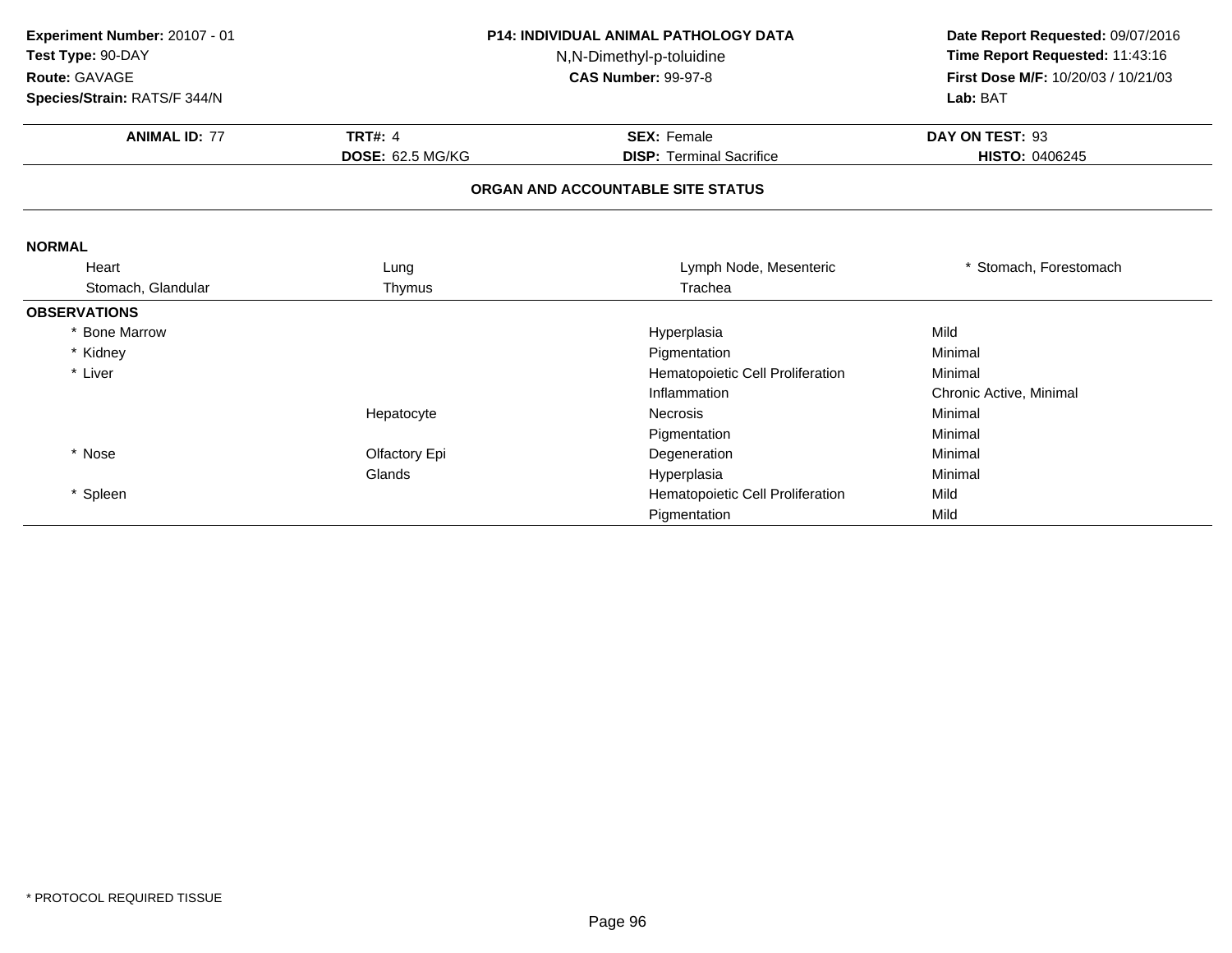| Experiment Number: 20107 - 01 | <b>P14: INDIVIDUAL ANIMAL PATHOLOGY DATA</b><br>N,N-Dimethyl-p-toluidine |                                   | Date Report Requested: 09/07/2016   |
|-------------------------------|--------------------------------------------------------------------------|-----------------------------------|-------------------------------------|
| Test Type: 90-DAY             |                                                                          |                                   | Time Report Requested: 11:43:16     |
| Route: GAVAGE                 |                                                                          | <b>CAS Number: 99-97-8</b>        | First Dose M/F: 10/20/03 / 10/21/03 |
| Species/Strain: RATS/F 344/N  |                                                                          |                                   | Lab: BAT                            |
| <b>ANIMAL ID: 78</b>          | <b>TRT#: 4</b>                                                           | <b>SEX: Female</b>                | DAY ON TEST: 93                     |
|                               | <b>DOSE: 62.5 MG/KG</b>                                                  | <b>DISP: Terminal Sacrifice</b>   | <b>HISTO: 0406246</b>               |
|                               |                                                                          | ORGAN AND ACCOUNTABLE SITE STATUS |                                     |
| <b>NORMAL</b>                 |                                                                          |                                   |                                     |
| Heart                         | Lung                                                                     | Lymph Node, Mesenteric            | * Nose                              |
| * Stomach, Forestomach        | Stomach, Glandular                                                       | Thymus                            | Trachea                             |
| <b>OBSERVATIONS</b>           |                                                                          |                                   |                                     |
| <b>Bone Marrow</b>            |                                                                          | Hyperplasia                       | Minimal                             |
| * Kidney                      |                                                                          | Pigmentation                      | Minimal                             |
| * Liver                       |                                                                          | Hematopoietic Cell Proliferation  | Minimal                             |
|                               |                                                                          | Inflammation                      | Chronic Active, Minimal             |
|                               | Hepatocyte                                                               | <b>Necrosis</b>                   | Mild                                |
|                               |                                                                          | Pigmentation                      | Minimal                             |
| * Spleen                      |                                                                          | Hematopoietic Cell Proliferation  | Minimal                             |
|                               |                                                                          | Pigmentation                      | Mild                                |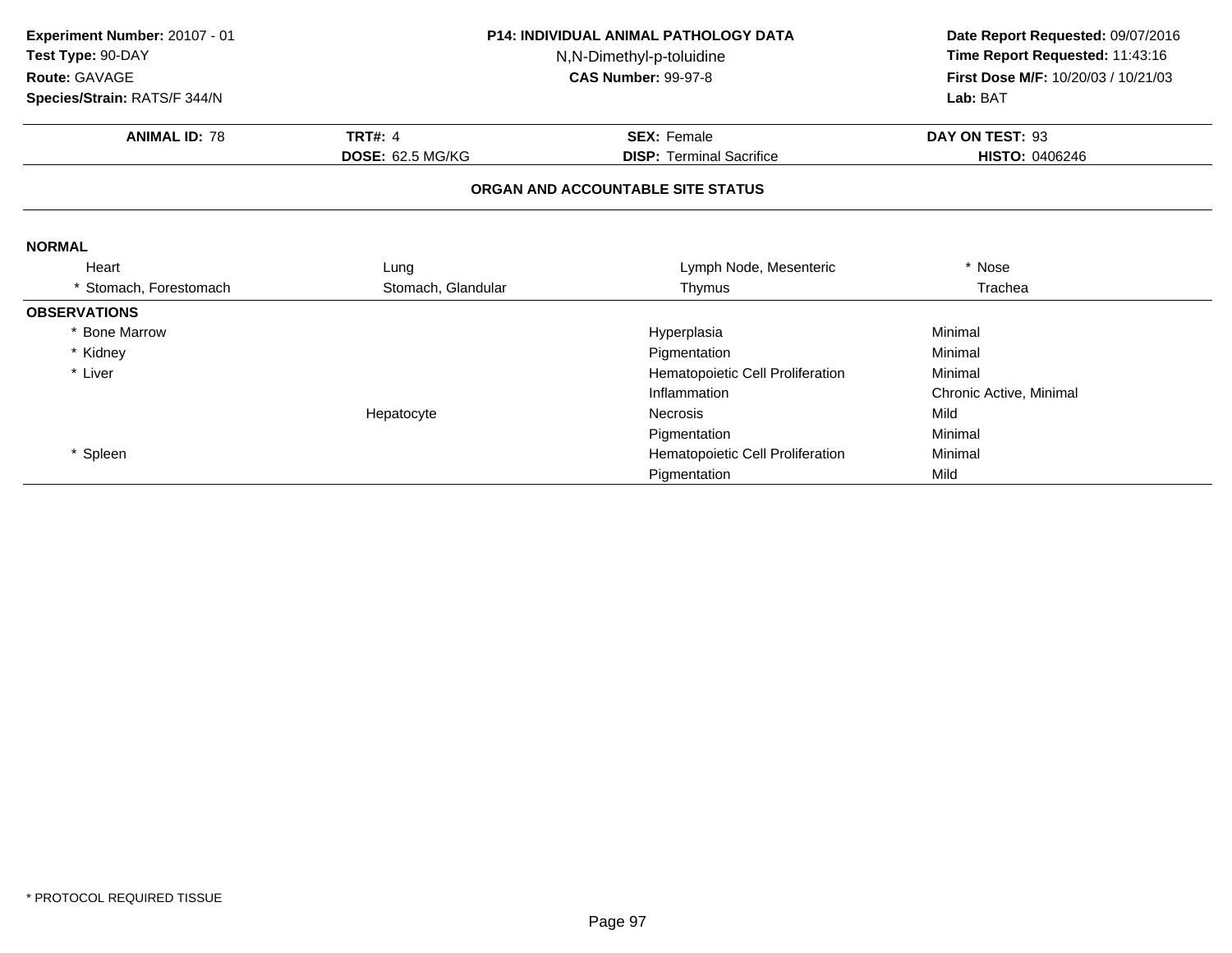| Experiment Number: 20107 - 01<br>Test Type: 90-DAY<br>Route: GAVAGE<br>Species/Strain: RATS/F 344/N | P14: INDIVIDUAL ANIMAL PATHOLOGY DATA<br>N,N-Dimethyl-p-toluidine<br><b>CAS Number: 99-97-8</b> |                                   | Date Report Requested: 09/07/2016<br>Time Report Requested: 11:43:16<br>First Dose M/F: 10/20/03 / 10/21/03<br>Lab: BAT |  |
|-----------------------------------------------------------------------------------------------------|-------------------------------------------------------------------------------------------------|-----------------------------------|-------------------------------------------------------------------------------------------------------------------------|--|
| <b>ANIMAL ID: 79</b>                                                                                | <b>TRT#: 4</b>                                                                                  | <b>SEX: Female</b>                | DAY ON TEST: 93                                                                                                         |  |
|                                                                                                     | <b>DOSE: 62.5 MG/KG</b>                                                                         | <b>DISP: Terminal Sacrifice</b>   | HISTO: 0406247                                                                                                          |  |
|                                                                                                     |                                                                                                 | ORGAN AND ACCOUNTABLE SITE STATUS |                                                                                                                         |  |
| <b>NORMAL</b>                                                                                       |                                                                                                 |                                   |                                                                                                                         |  |
| Lung                                                                                                | Lymph Node, Mesenteric                                                                          | * Stomach, Forestomach            | Stomach, Glandular                                                                                                      |  |
| Thymus                                                                                              | Trachea                                                                                         |                                   |                                                                                                                         |  |
| <b>OBSERVATIONS</b>                                                                                 |                                                                                                 |                                   |                                                                                                                         |  |
| * Bone Marrow                                                                                       |                                                                                                 | Hyperplasia                       | Mild                                                                                                                    |  |
| Heart                                                                                               |                                                                                                 | Cardiomyopathy                    | Minimal                                                                                                                 |  |
| * Kidney                                                                                            |                                                                                                 | Mineralization                    | Minimal                                                                                                                 |  |
|                                                                                                     |                                                                                                 | Pigmentation                      | Minimal                                                                                                                 |  |
| * Liver                                                                                             |                                                                                                 | Inflammation                      | Chronic Active, Minimal                                                                                                 |  |
|                                                                                                     | Hepatocyte                                                                                      | <b>Necrosis</b>                   | Minimal                                                                                                                 |  |
|                                                                                                     |                                                                                                 | Pigmentation                      | Minimal                                                                                                                 |  |
| * Nose                                                                                              | Olfactory Epi                                                                                   | Degeneration                      | Minimal                                                                                                                 |  |
| * Spleen                                                                                            |                                                                                                 | Hematopoietic Cell Proliferation  | Mild                                                                                                                    |  |
|                                                                                                     |                                                                                                 | Pigmentation                      | Mild                                                                                                                    |  |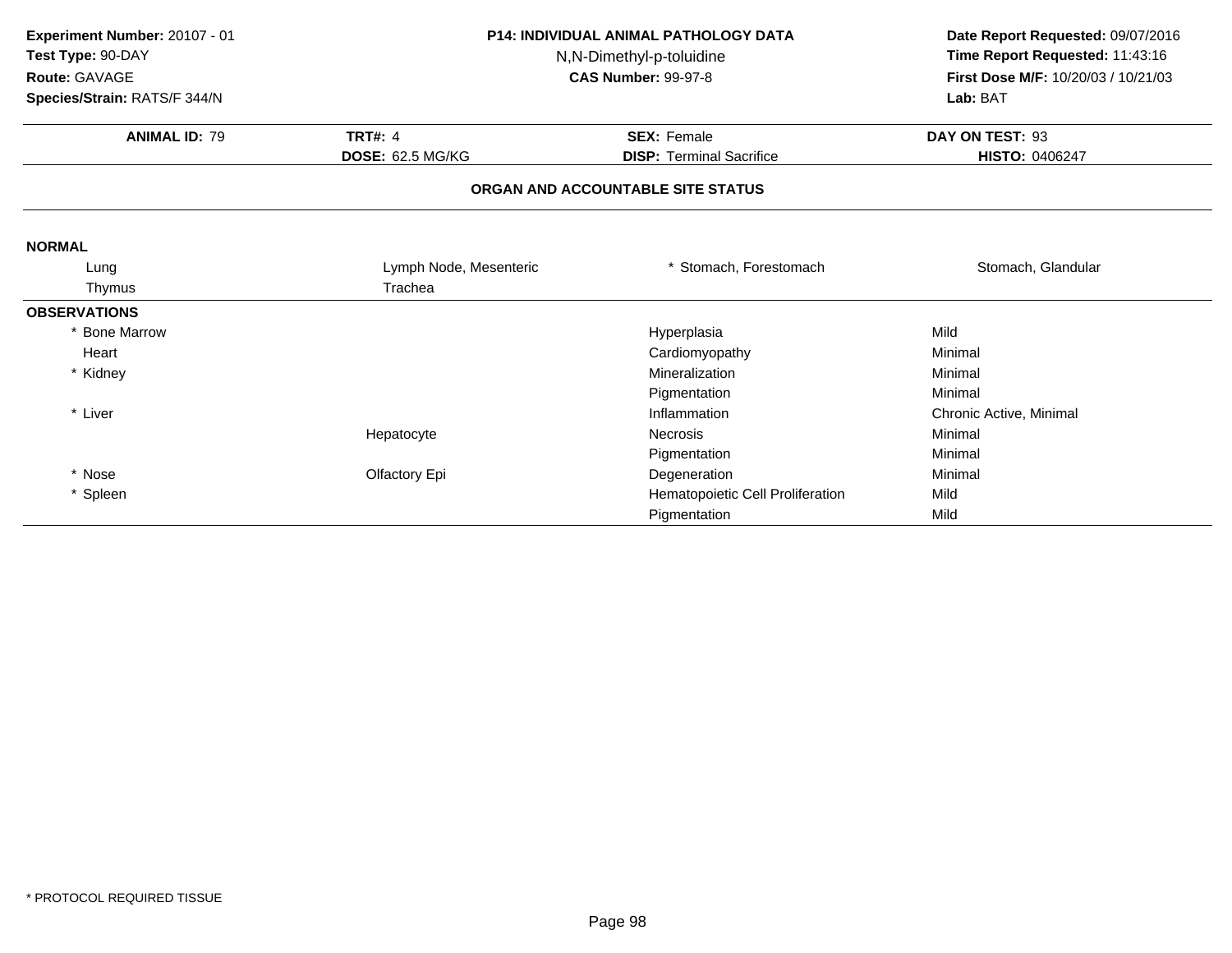| Experiment Number: 20107 - 01<br>Test Type: 90-DAY<br>Route: GAVAGE<br>Species/Strain: RATS/F 344/N | <b>P14: INDIVIDUAL ANIMAL PATHOLOGY DATA</b><br>N,N-Dimethyl-p-toluidine<br><b>CAS Number: 99-97-8</b> |                                   | Date Report Requested: 09/07/2016<br>Time Report Requested: 11:43:16<br>First Dose M/F: 10/20/03 / 10/21/03<br>Lab: BAT |  |
|-----------------------------------------------------------------------------------------------------|--------------------------------------------------------------------------------------------------------|-----------------------------------|-------------------------------------------------------------------------------------------------------------------------|--|
| <b>ANIMAL ID: 80</b>                                                                                | <b>TRT#: 4</b>                                                                                         | <b>SEX: Female</b>                | DAY ON TEST: 93                                                                                                         |  |
|                                                                                                     | <b>DOSE: 62.5 MG/KG</b>                                                                                | <b>DISP: Terminal Sacrifice</b>   | HISTO: 0406248                                                                                                          |  |
|                                                                                                     |                                                                                                        | ORGAN AND ACCOUNTABLE SITE STATUS |                                                                                                                         |  |
| <b>NORMAL</b>                                                                                       |                                                                                                        |                                   |                                                                                                                         |  |
| Heart                                                                                               | Lymph Node, Mesenteric                                                                                 | * Stomach, Forestomach            | Stomach, Glandular                                                                                                      |  |
| Thymus                                                                                              | Trachea                                                                                                |                                   |                                                                                                                         |  |
| <b>OBSERVATIONS</b>                                                                                 |                                                                                                        |                                   |                                                                                                                         |  |
| * Bone Marrow                                                                                       |                                                                                                        | Hyperplasia                       | Mild                                                                                                                    |  |
| * Kidney                                                                                            |                                                                                                        | Mineralization                    | Minimal                                                                                                                 |  |
|                                                                                                     |                                                                                                        | Pigmentation                      | Minimal                                                                                                                 |  |
| * Liver                                                                                             |                                                                                                        | Inflammation                      | Chronic Active, Minimal                                                                                                 |  |
|                                                                                                     |                                                                                                        | Pigmentation                      | Minimal                                                                                                                 |  |
| Lung                                                                                                |                                                                                                        | Inflammation                      | Chronic Active, Minimal                                                                                                 |  |
| * Nose                                                                                              | Olfactory Epi                                                                                          | Degeneration                      | Minimal                                                                                                                 |  |
|                                                                                                     | Glands                                                                                                 | Hyperplasia                       | Minimal                                                                                                                 |  |
|                                                                                                     | <b>Respirat Epith</b>                                                                                  | Hyperplasia                       | Minimal                                                                                                                 |  |
| * Spleen                                                                                            |                                                                                                        | Congestion                        | Minimal                                                                                                                 |  |
|                                                                                                     |                                                                                                        | Hematopoietic Cell Proliferation  | Mild                                                                                                                    |  |
|                                                                                                     |                                                                                                        | Pigmentation                      | Mild                                                                                                                    |  |
| $TGLs = 1-5$ ]<br>[ Congestion                                                                      |                                                                                                        |                                   |                                                                                                                         |  |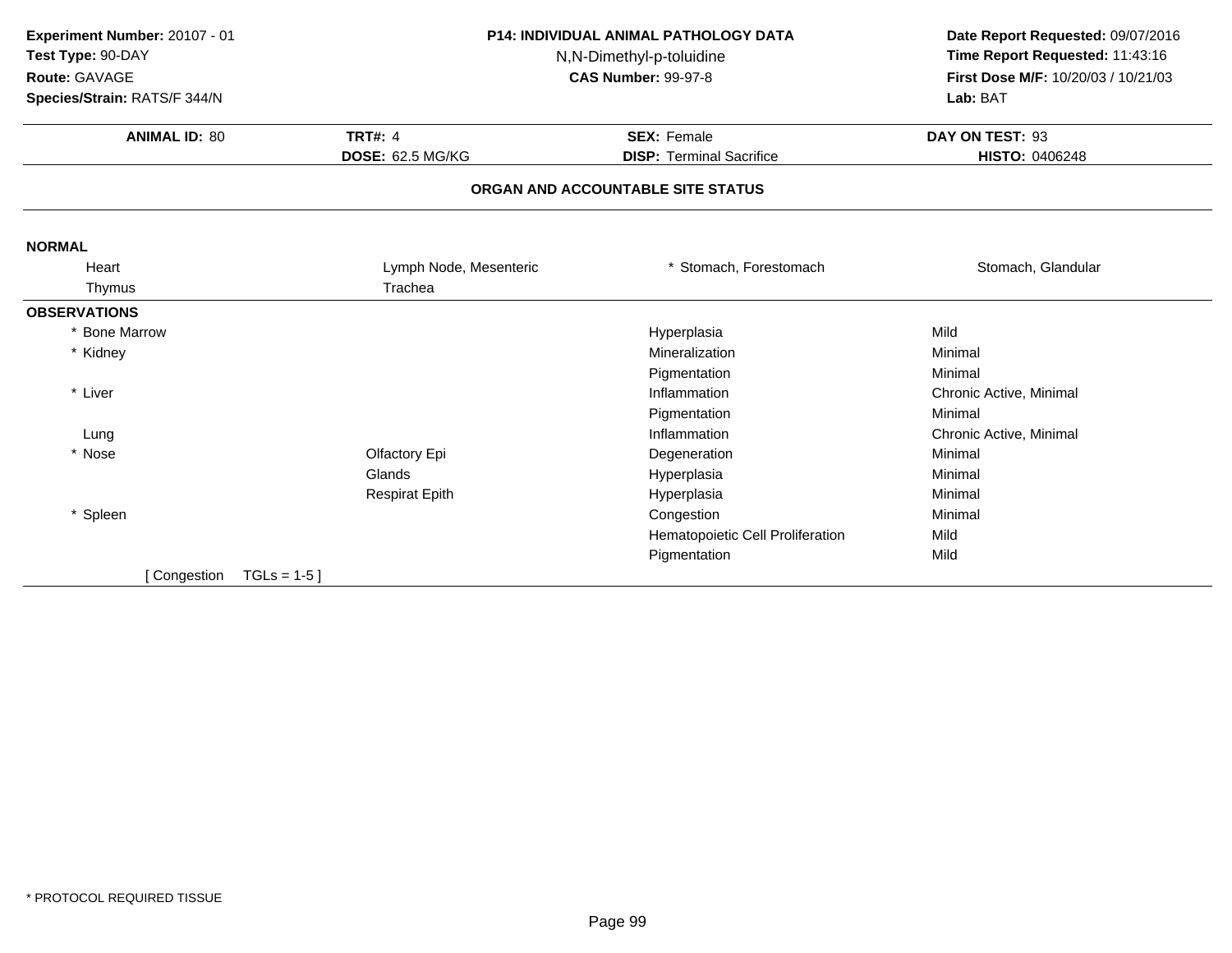| Experiment Number: 20107 - 01<br>Test Type: 90-DAY<br>Route: GAVAGE<br>Species/Strain: RATS/F 344/N | P14: INDIVIDUAL ANIMAL PATHOLOGY DATA<br>N,N-Dimethyl-p-toluidine<br><b>CAS Number: 99-97-8</b> |                                                       | Date Report Requested: 09/07/2016<br>Time Report Requested: 11:43:16<br>First Dose M/F: 10/20/03 / 10/21/03<br>Lab: BAT |
|-----------------------------------------------------------------------------------------------------|-------------------------------------------------------------------------------------------------|-------------------------------------------------------|-------------------------------------------------------------------------------------------------------------------------|
| <b>ANIMAL ID: 81</b>                                                                                | <b>TRT#: 6</b><br><b>DOSE: 125 MG/KG</b>                                                        | <b>SEX: Female</b><br><b>DISP: Terminal Sacrifice</b> | DAY ON TEST: 93<br>HISTO: 0406249                                                                                       |
|                                                                                                     |                                                                                                 |                                                       |                                                                                                                         |
|                                                                                                     |                                                                                                 | ORGAN AND ACCOUNTABLE SITE STATUS                     |                                                                                                                         |
| <b>NORMAL</b>                                                                                       |                                                                                                 |                                                       |                                                                                                                         |
| Lung                                                                                                | Lymph Node, Mesenteric                                                                          | * Stomach, Forestomach                                | Stomach, Glandular                                                                                                      |
| Thymus                                                                                              | Trachea                                                                                         |                                                       |                                                                                                                         |
| <b>OBSERVATIONS</b>                                                                                 |                                                                                                 |                                                       |                                                                                                                         |
| * Bone Marrow                                                                                       |                                                                                                 | Hyperplasia                                           | Mild                                                                                                                    |
| Heart                                                                                               |                                                                                                 | Cardiomyopathy                                        | Minimal                                                                                                                 |
| * Kidney                                                                                            |                                                                                                 | Mineralization                                        | Mild                                                                                                                    |
|                                                                                                     |                                                                                                 | Nephropathy                                           | Minimal                                                                                                                 |
|                                                                                                     |                                                                                                 | Pigmentation                                          | Minimal                                                                                                                 |
| * Liver                                                                                             |                                                                                                 | Hematopoietic Cell Proliferation                      | Minimal                                                                                                                 |
|                                                                                                     |                                                                                                 | Inflammation                                          | Chronic Active, Minimal                                                                                                 |
|                                                                                                     |                                                                                                 | Pigmentation                                          | Minimal                                                                                                                 |
| * Nose                                                                                              | Olfactory Epi                                                                                   | Degeneration                                          | Mild                                                                                                                    |
|                                                                                                     | Glands                                                                                          | Hyperplasia                                           | Minimal                                                                                                                 |
|                                                                                                     | <b>Respirat Epith</b>                                                                           | Hyperplasia                                           | Minimal                                                                                                                 |
|                                                                                                     | <b>Respirat Epith</b>                                                                           | Metaplasia                                            | Squamous, Mild                                                                                                          |
| * Spleen                                                                                            |                                                                                                 | Congestion                                            | Minimal                                                                                                                 |
|                                                                                                     | Capsule                                                                                         | Fibrosis                                              | Minimal                                                                                                                 |
|                                                                                                     |                                                                                                 | Hematopoietic Cell Proliferation                      | Mild                                                                                                                    |
|                                                                                                     |                                                                                                 | Pigmentation                                          | Mild                                                                                                                    |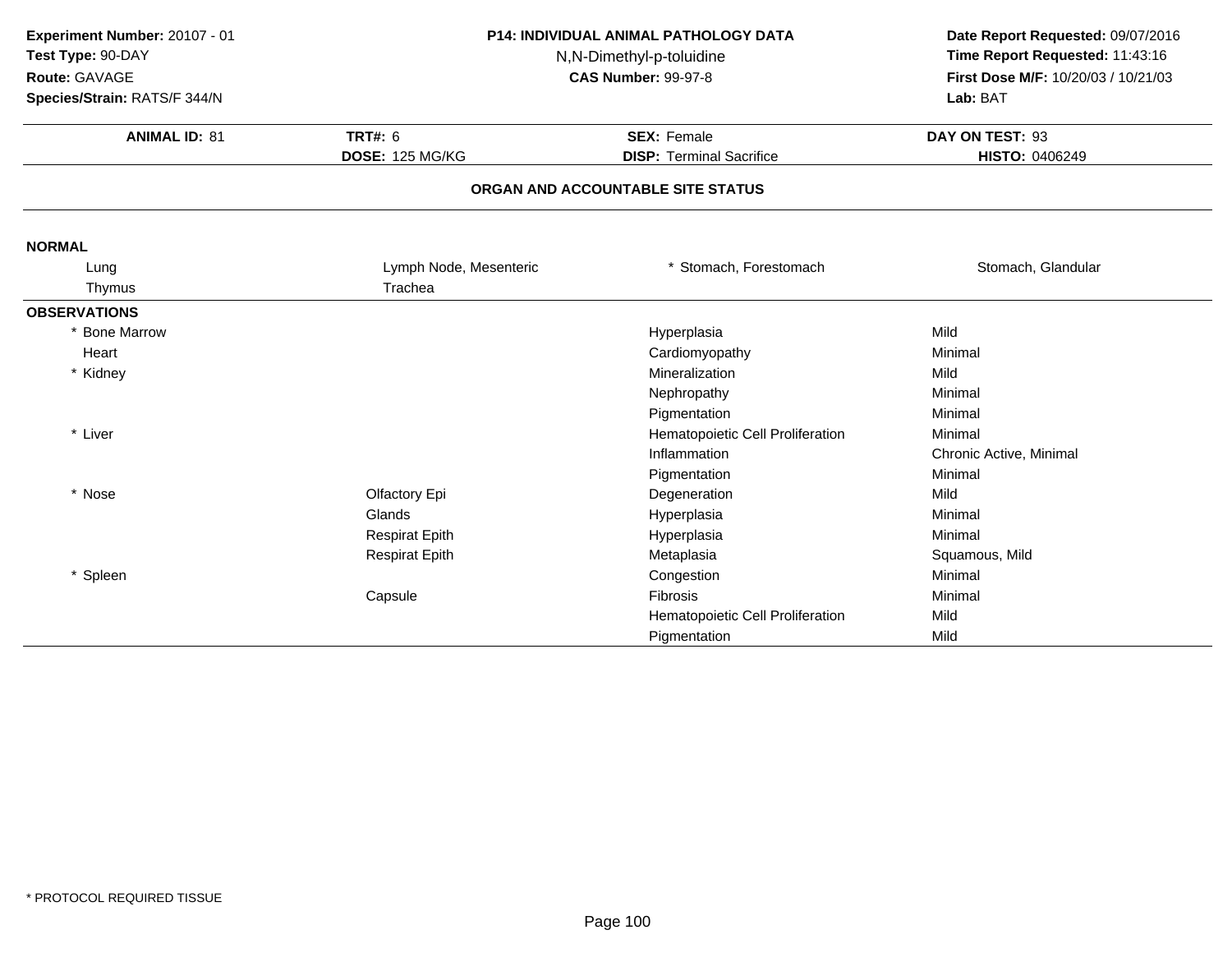| Experiment Number: 20107 - 01<br>Test Type: 90-DAY<br>Route: GAVAGE<br>Species/Strain: RATS/F 344/N | P14: INDIVIDUAL ANIMAL PATHOLOGY DATA<br>N,N-Dimethyl-p-toluidine<br><b>CAS Number: 99-97-8</b><br><b>TRT#: 6</b><br><b>SEX: Female</b><br><b>DOSE: 125 MG/KG</b><br><b>DISP: Terminal Sacrifice</b> |                                   | Date Report Requested: 09/07/2016<br>Time Report Requested: 11:43:16<br>First Dose M/F: 10/20/03 / 10/21/03<br>Lab: BAT |
|-----------------------------------------------------------------------------------------------------|------------------------------------------------------------------------------------------------------------------------------------------------------------------------------------------------------|-----------------------------------|-------------------------------------------------------------------------------------------------------------------------|
| <b>ANIMAL ID: 82</b>                                                                                |                                                                                                                                                                                                      |                                   | DAY ON TEST: 93<br>HISTO: 0406250                                                                                       |
|                                                                                                     |                                                                                                                                                                                                      | ORGAN AND ACCOUNTABLE SITE STATUS |                                                                                                                         |
| <b>NORMAL</b>                                                                                       |                                                                                                                                                                                                      |                                   |                                                                                                                         |
| Lymph Node, Mesenteric<br>Trachea                                                                   | * Stomach, Forestomach                                                                                                                                                                               | Stomach, Glandular                | Thymus                                                                                                                  |
| <b>OBSERVATIONS</b>                                                                                 |                                                                                                                                                                                                      |                                   |                                                                                                                         |
| * Bone Marrow                                                                                       |                                                                                                                                                                                                      | Hyperplasia                       | Moderate                                                                                                                |
| Heart                                                                                               |                                                                                                                                                                                                      | Cardiomyopathy                    | Minimal                                                                                                                 |
| * Kidney                                                                                            |                                                                                                                                                                                                      | Mineralization                    | Mild                                                                                                                    |
|                                                                                                     |                                                                                                                                                                                                      | Nephropathy                       | Minimal                                                                                                                 |
|                                                                                                     |                                                                                                                                                                                                      | Pigmentation                      | Minimal                                                                                                                 |
| * Liver                                                                                             | Hepatocyte                                                                                                                                                                                           | Hypertrophy                       | Minimal                                                                                                                 |
|                                                                                                     |                                                                                                                                                                                                      | Inflammation                      | Chronic Active, Minimal                                                                                                 |
|                                                                                                     | Hepatocyte                                                                                                                                                                                           | Necrosis                          | Minimal                                                                                                                 |
|                                                                                                     |                                                                                                                                                                                                      | Pigmentation                      | Minimal                                                                                                                 |
| Lung                                                                                                |                                                                                                                                                                                                      | Inflammation                      | Chronic Active, Minimal                                                                                                 |
| * Nose                                                                                              | Olfactory Epi                                                                                                                                                                                        | Degeneration                      | Mild                                                                                                                    |
|                                                                                                     | Glands                                                                                                                                                                                               | Hyperplasia                       | Mild                                                                                                                    |
|                                                                                                     | <b>Respirat Epith</b>                                                                                                                                                                                | Hyperplasia                       | Minimal                                                                                                                 |
|                                                                                                     | <b>Respirat Epith</b>                                                                                                                                                                                | Metaplasia                        | Squamous, Minimal                                                                                                       |
| * Spleen                                                                                            |                                                                                                                                                                                                      | Congestion                        | Mild                                                                                                                    |
|                                                                                                     | Capsule                                                                                                                                                                                              | Fibrosis                          | Mild                                                                                                                    |
|                                                                                                     |                                                                                                                                                                                                      | Hematopoietic Cell Proliferation  | Mild                                                                                                                    |
|                                                                                                     |                                                                                                                                                                                                      | Pigmentation                      | Mild                                                                                                                    |
| $TGLs = 1-5$<br>[Congestion                                                                         |                                                                                                                                                                                                      |                                   |                                                                                                                         |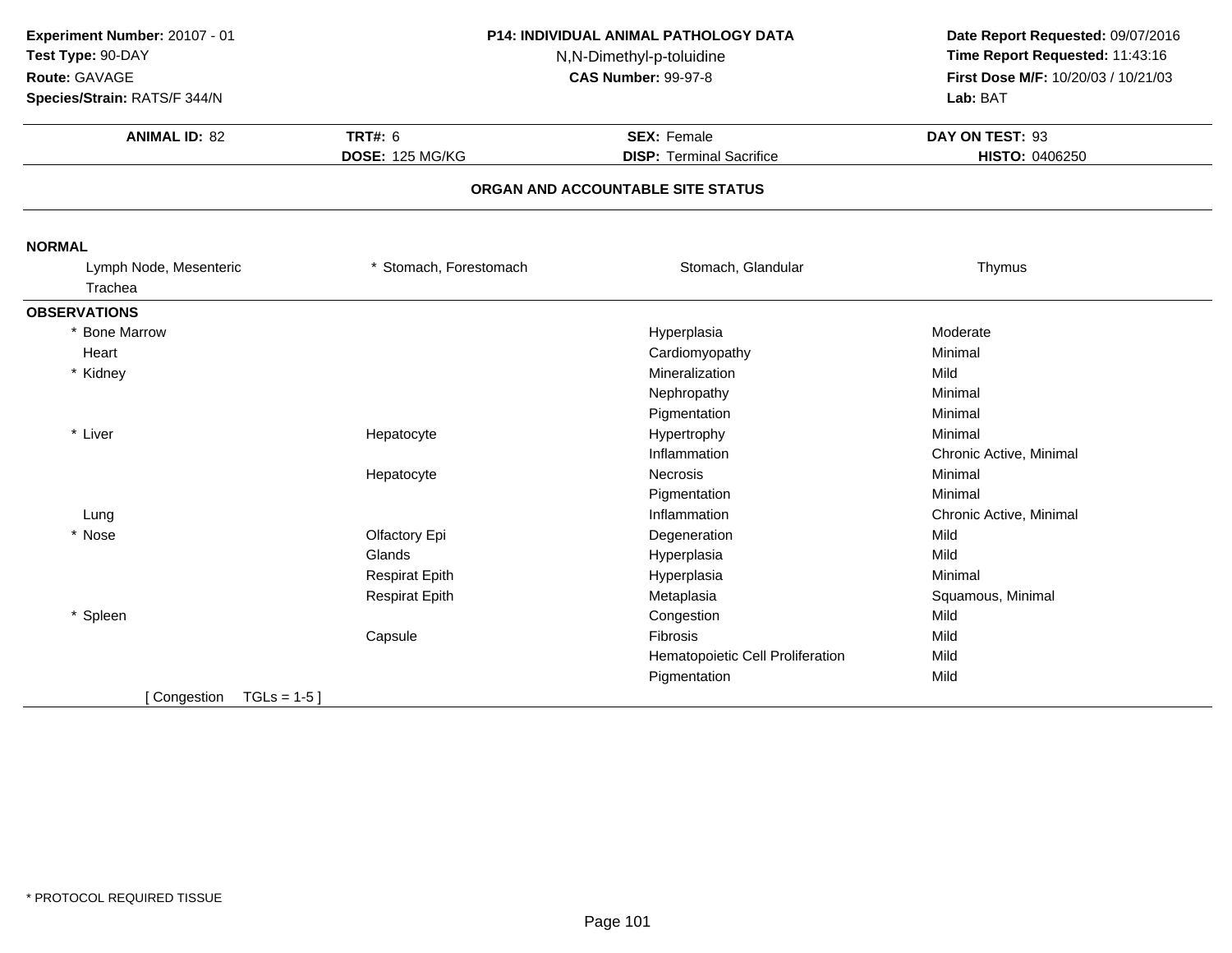| Experiment Number: 20107 - 01<br>Test Type: 90-DAY<br>Route: GAVAGE<br>Species/Strain: RATS/F 344/N | <b>P14: INDIVIDUAL ANIMAL PATHOLOGY DATA</b><br>N,N-Dimethyl-p-toluidine<br><b>CAS Number: 99-97-8</b> |                                                       | Date Report Requested: 09/07/2016<br>Time Report Requested: 11:43:16<br>First Dose M/F: 10/20/03 / 10/21/03<br>Lab: BAT |
|-----------------------------------------------------------------------------------------------------|--------------------------------------------------------------------------------------------------------|-------------------------------------------------------|-------------------------------------------------------------------------------------------------------------------------|
| <b>ANIMAL ID: 83</b>                                                                                | <b>TRT#: 6</b><br><b>DOSE: 125 MG/KG</b>                                                               | <b>SEX: Female</b><br><b>DISP: Terminal Sacrifice</b> | DAY ON TEST: 93<br>HISTO: 0406251                                                                                       |
|                                                                                                     |                                                                                                        | ORGAN AND ACCOUNTABLE SITE STATUS                     |                                                                                                                         |
| <b>NORMAL</b>                                                                                       |                                                                                                        |                                                       |                                                                                                                         |
| Lymph Node, Mesenteric                                                                              | * Stomach, Forestomach                                                                                 | Stomach, Glandular                                    | Thymus                                                                                                                  |
| Trachea                                                                                             |                                                                                                        |                                                       |                                                                                                                         |
| <b>OBSERVATIONS</b>                                                                                 |                                                                                                        |                                                       |                                                                                                                         |
| * Bone Marrow                                                                                       |                                                                                                        | Hyperplasia                                           | Moderate                                                                                                                |
| Heart                                                                                               |                                                                                                        | Cardiomyopathy                                        | Minimal                                                                                                                 |
| * Kidney                                                                                            |                                                                                                        | Mineralization                                        | Minimal                                                                                                                 |
|                                                                                                     |                                                                                                        | Nephropathy                                           | Minimal                                                                                                                 |
|                                                                                                     |                                                                                                        | Pigmentation                                          | Minimal                                                                                                                 |
| * Liver                                                                                             |                                                                                                        | Hematopoietic Cell Proliferation                      | Minimal                                                                                                                 |
|                                                                                                     | Hepatocyte                                                                                             | Hypertrophy                                           | Minimal                                                                                                                 |
|                                                                                                     |                                                                                                        | Inflammation                                          | Chronic Active, Minimal                                                                                                 |
|                                                                                                     | Hepatocyte                                                                                             | Necrosis                                              | Mild                                                                                                                    |
|                                                                                                     |                                                                                                        | Pigmentation                                          | Minimal                                                                                                                 |
| Lung                                                                                                |                                                                                                        | Inflammation                                          | Chronic Active, Minimal                                                                                                 |
| * Nose                                                                                              | Olfactory Epi                                                                                          | Degeneration                                          | Mild                                                                                                                    |
|                                                                                                     | <b>Respirat Epith</b>                                                                                  | Hyperplasia                                           | Minimal                                                                                                                 |
|                                                                                                     | <b>Respirat Epith</b>                                                                                  | Metaplasia                                            | Squamous, Mild                                                                                                          |
| * Spleen                                                                                            |                                                                                                        | Congestion                                            | Minimal                                                                                                                 |
|                                                                                                     | Capsule                                                                                                | Fibrosis                                              | Minimal                                                                                                                 |
|                                                                                                     |                                                                                                        | Hematopoietic Cell Proliferation                      | Mild                                                                                                                    |
|                                                                                                     |                                                                                                        | Pigmentation                                          | Mild                                                                                                                    |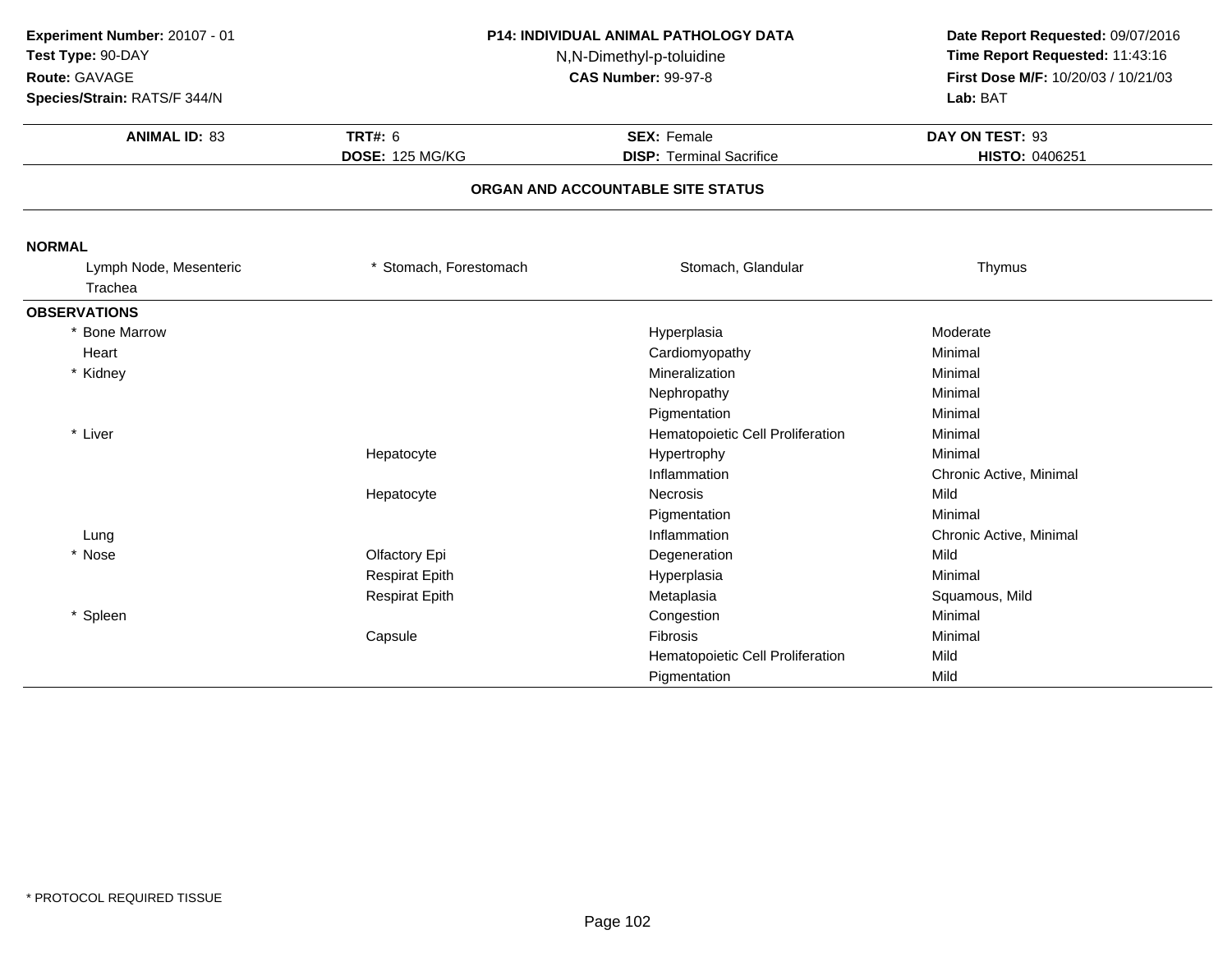| Experiment Number: 20107 - 01<br>Test Type: 90-DAY<br>Route: GAVAGE<br>Species/Strain: RATS/F 344/N | <b>P14: INDIVIDUAL ANIMAL PATHOLOGY DATA</b><br>N,N-Dimethyl-p-toluidine<br><b>CAS Number: 99-97-8</b> |                                                       | Date Report Requested: 09/07/2016<br>Time Report Requested: 11:43:16<br>First Dose M/F: 10/20/03 / 10/21/03<br>Lab: BAT |
|-----------------------------------------------------------------------------------------------------|--------------------------------------------------------------------------------------------------------|-------------------------------------------------------|-------------------------------------------------------------------------------------------------------------------------|
| <b>ANIMAL ID: 84</b>                                                                                | <b>TRT#: 6</b><br><b>DOSE: 125 MG/KG</b>                                                               | <b>SEX: Female</b><br><b>DISP: Terminal Sacrifice</b> | DAY ON TEST: 93<br>HISTO: 0406252                                                                                       |
|                                                                                                     |                                                                                                        | ORGAN AND ACCOUNTABLE SITE STATUS                     |                                                                                                                         |
| <b>NORMAL</b>                                                                                       |                                                                                                        |                                                       |                                                                                                                         |
| Heart                                                                                               | Lymph Node, Mesenteric                                                                                 | * Stomach, Forestomach                                | Stomach, Glandular                                                                                                      |
| Thymus                                                                                              | Trachea                                                                                                |                                                       |                                                                                                                         |
| <b>OBSERVATIONS</b>                                                                                 |                                                                                                        |                                                       |                                                                                                                         |
| * Bone Marrow                                                                                       |                                                                                                        | Hyperplasia                                           | Moderate                                                                                                                |
| * Kidney                                                                                            |                                                                                                        | Pigmentation                                          | Minimal                                                                                                                 |
| * Liver                                                                                             |                                                                                                        | Hematopoietic Cell Proliferation                      | Minimal                                                                                                                 |
|                                                                                                     |                                                                                                        | Inflammation                                          | Chronic Active, Minimal                                                                                                 |
|                                                                                                     | Hepatocyte                                                                                             | Necrosis                                              | Mild                                                                                                                    |
|                                                                                                     |                                                                                                        | Pigmentation                                          | Minimal                                                                                                                 |
| Lung                                                                                                |                                                                                                        | Inflammation                                          | Chronic Active, Minimal                                                                                                 |
| * Nose                                                                                              | Olfactory Epi                                                                                          | Degeneration                                          | Moderate                                                                                                                |
|                                                                                                     | Glands                                                                                                 | Hyperplasia                                           | Mild                                                                                                                    |
| * Spleen                                                                                            |                                                                                                        | Congestion                                            | Mild                                                                                                                    |
|                                                                                                     |                                                                                                        | Hematopoietic Cell Proliferation                      | Mild                                                                                                                    |
|                                                                                                     |                                                                                                        | Pigmentation                                          | Mild                                                                                                                    |
| $TGLs = 1-5$ ]<br>[ Congestion                                                                      |                                                                                                        |                                                       |                                                                                                                         |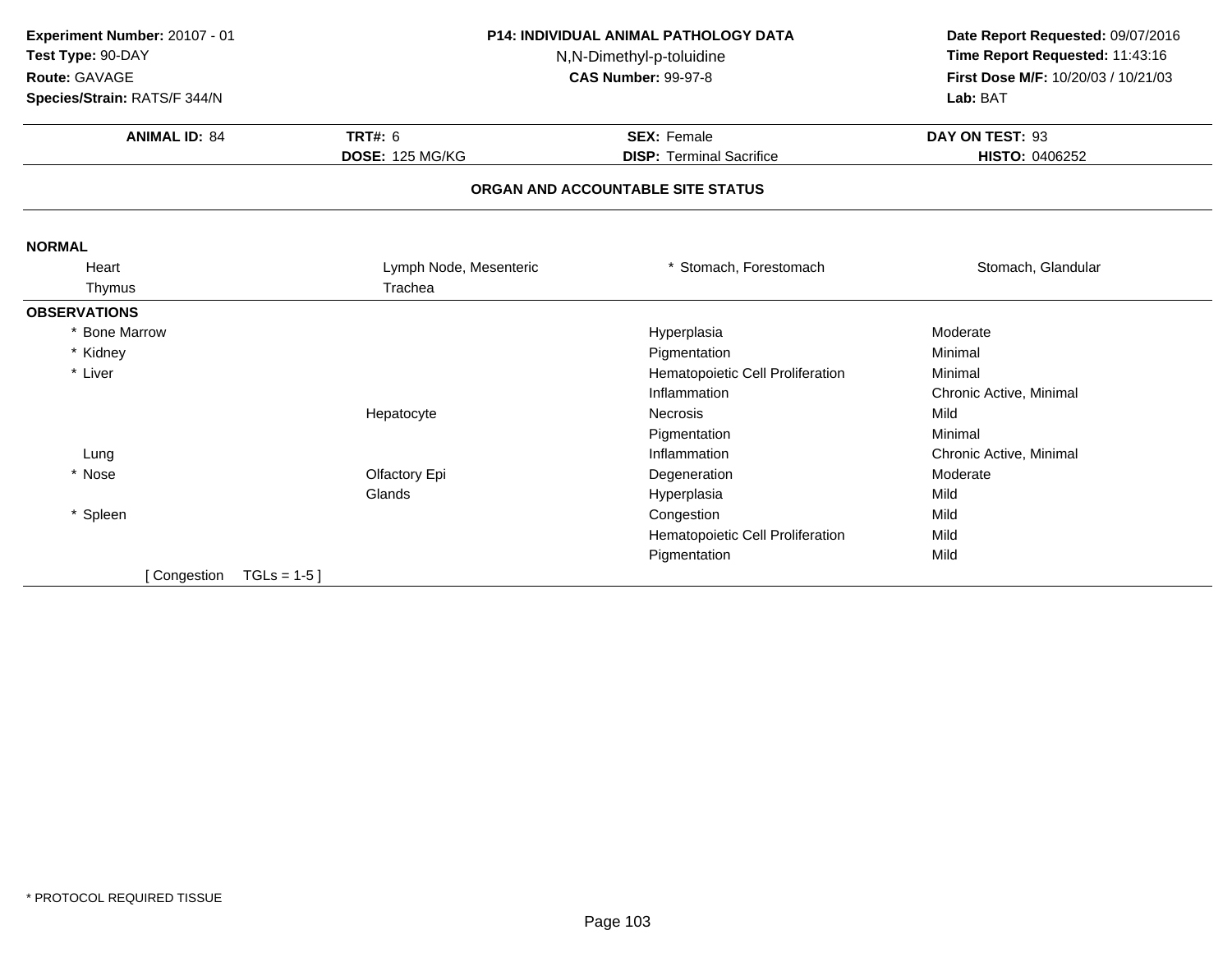| Experiment Number: 20107 - 01<br>Test Type: 90-DAY<br>Route: GAVAGE<br>Species/Strain: RATS/F 344/N | <b>P14: INDIVIDUAL ANIMAL PATHOLOGY DATA</b><br>N,N-Dimethyl-p-toluidine<br><b>CAS Number: 99-97-8</b> |                                                       | Date Report Requested: 09/07/2016<br>Time Report Requested: 11:43:16<br>First Dose M/F: 10/20/03 / 10/21/03<br>Lab: BAT |
|-----------------------------------------------------------------------------------------------------|--------------------------------------------------------------------------------------------------------|-------------------------------------------------------|-------------------------------------------------------------------------------------------------------------------------|
| <b>ANIMAL ID: 85</b>                                                                                | <b>TRT#: 6</b><br><b>DOSE: 125 MG/KG</b>                                                               | <b>SEX: Female</b><br><b>DISP: Terminal Sacrifice</b> | DAY ON TEST: 93<br>HISTO: 0406253                                                                                       |
|                                                                                                     |                                                                                                        | ORGAN AND ACCOUNTABLE SITE STATUS                     |                                                                                                                         |
| <b>NORMAL</b>                                                                                       |                                                                                                        |                                                       |                                                                                                                         |
| Lung                                                                                                | Lymph Node, Mesenteric                                                                                 | * Stomach, Forestomach                                | Stomach, Glandular                                                                                                      |
| Thymus                                                                                              | Trachea                                                                                                |                                                       |                                                                                                                         |
| <b>OBSERVATIONS</b>                                                                                 |                                                                                                        |                                                       |                                                                                                                         |
| * Bone Marrow                                                                                       |                                                                                                        | Hyperplasia                                           | Moderate                                                                                                                |
| Heart                                                                                               |                                                                                                        | Cardiomyopathy                                        | Minimal                                                                                                                 |
| * Kidney                                                                                            |                                                                                                        | Mineralization                                        | Minimal                                                                                                                 |
|                                                                                                     |                                                                                                        | Nephropathy                                           | Minimal                                                                                                                 |
|                                                                                                     |                                                                                                        | Pigmentation                                          | Minimal                                                                                                                 |
| * Liver                                                                                             | Hepatocyte                                                                                             | Hypertrophy                                           | Minimal                                                                                                                 |
|                                                                                                     |                                                                                                        | Inflammation                                          | Chronic Active, Minimal                                                                                                 |
|                                                                                                     | Hepatocyte                                                                                             | Necrosis                                              | Minimal                                                                                                                 |
|                                                                                                     |                                                                                                        | Pigmentation                                          | Minimal                                                                                                                 |
| * Nose                                                                                              | Olfactory Epi                                                                                          | Degeneration                                          | Mild                                                                                                                    |
|                                                                                                     | Glands                                                                                                 | Hyperplasia                                           | Mild                                                                                                                    |
|                                                                                                     | <b>Respirat Epith</b>                                                                                  | Hyperplasia                                           | Mild                                                                                                                    |
|                                                                                                     | <b>Respirat Epith</b>                                                                                  | Metaplasia                                            | Squamous, Mild                                                                                                          |
| * Spleen                                                                                            |                                                                                                        | Congestion                                            | Mild                                                                                                                    |
|                                                                                                     | Capsule                                                                                                | Fibrosis                                              | Minimal                                                                                                                 |
|                                                                                                     |                                                                                                        | Hematopoietic Cell Proliferation                      | Minimal                                                                                                                 |
|                                                                                                     |                                                                                                        | Pigmentation                                          | Mild                                                                                                                    |
| [Congestion<br>$TGLs = 1-5$                                                                         |                                                                                                        |                                                       |                                                                                                                         |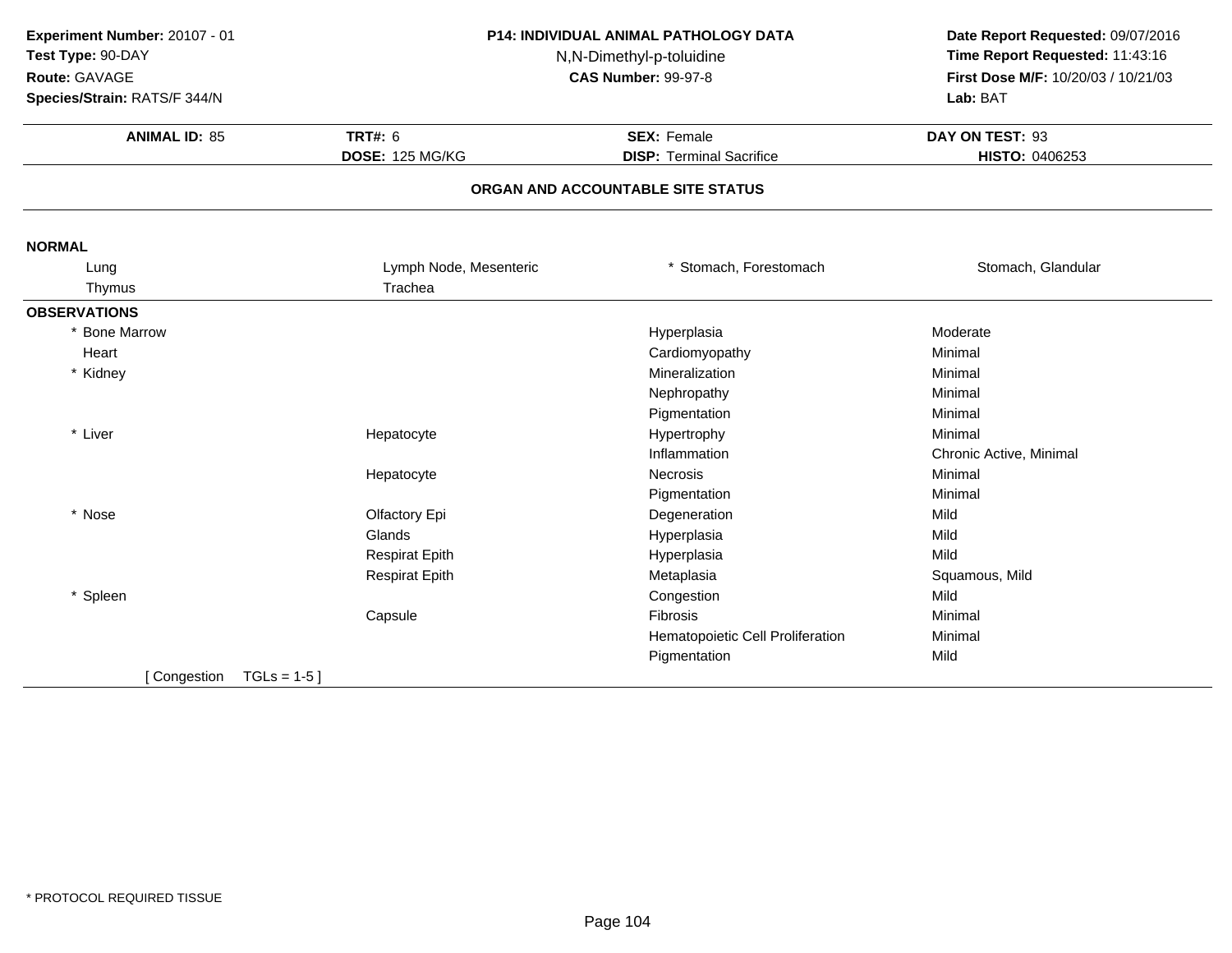| Experiment Number: 20107 - 01<br>Test Type: 90-DAY<br>Route: GAVAGE<br>Species/Strain: RATS/F 344/N | P14: INDIVIDUAL ANIMAL PATHOLOGY DATA<br>N,N-Dimethyl-p-toluidine<br><b>CAS Number: 99-97-8</b><br><b>TRT#: 6</b><br><b>SEX: Female</b><br><b>DOSE: 125 MG/KG</b><br><b>DISP: Terminal Sacrifice</b> |                                   | Date Report Requested: 09/07/2016<br>Time Report Requested: 11:43:16<br>First Dose M/F: 10/20/03 / 10/21/03<br>Lab: BAT |
|-----------------------------------------------------------------------------------------------------|------------------------------------------------------------------------------------------------------------------------------------------------------------------------------------------------------|-----------------------------------|-------------------------------------------------------------------------------------------------------------------------|
| <b>ANIMAL ID: 86</b>                                                                                |                                                                                                                                                                                                      |                                   | DAY ON TEST: 93<br>HISTO: 0406254                                                                                       |
|                                                                                                     |                                                                                                                                                                                                      | ORGAN AND ACCOUNTABLE SITE STATUS |                                                                                                                         |
| <b>NORMAL</b>                                                                                       |                                                                                                                                                                                                      |                                   |                                                                                                                         |
| Lymph Node, Mesenteric                                                                              | * Stomach, Forestomach                                                                                                                                                                               | Stomach, Glandular                | Thymus                                                                                                                  |
| Trachea                                                                                             |                                                                                                                                                                                                      |                                   |                                                                                                                         |
| <b>OBSERVATIONS</b>                                                                                 |                                                                                                                                                                                                      |                                   |                                                                                                                         |
| * Bone Marrow                                                                                       |                                                                                                                                                                                                      | Hyperplasia                       | Mild                                                                                                                    |
| Heart                                                                                               |                                                                                                                                                                                                      | Cardiomyopathy                    | Minimal                                                                                                                 |
| * Kidney                                                                                            |                                                                                                                                                                                                      | Nephropathy                       | Minimal                                                                                                                 |
|                                                                                                     |                                                                                                                                                                                                      | Pigmentation                      | Minimal                                                                                                                 |
| * Liver                                                                                             |                                                                                                                                                                                                      | Hematopoietic Cell Proliferation  | Minimal                                                                                                                 |
|                                                                                                     | Hepatocyte                                                                                                                                                                                           | Hypertrophy                       | Minimal                                                                                                                 |
|                                                                                                     |                                                                                                                                                                                                      | Inflammation                      | Chronic Active, Minimal                                                                                                 |
|                                                                                                     | Hepatocyte                                                                                                                                                                                           | Necrosis                          | Minimal                                                                                                                 |
|                                                                                                     |                                                                                                                                                                                                      | Pigmentation                      | Minimal                                                                                                                 |
| Lung                                                                                                |                                                                                                                                                                                                      | Inflammation                      | Chronic Active, Minimal                                                                                                 |
| * Nose                                                                                              | Olfactory Epi                                                                                                                                                                                        | Degeneration                      | Mild                                                                                                                    |
|                                                                                                     | Glands                                                                                                                                                                                               | Hyperplasia                       | Mild                                                                                                                    |
|                                                                                                     | <b>Respirat Epith</b>                                                                                                                                                                                | Hyperplasia                       | Minimal                                                                                                                 |
| * Spleen                                                                                            |                                                                                                                                                                                                      | Congestion                        | Minimal                                                                                                                 |
|                                                                                                     | Capsule                                                                                                                                                                                              | Fibrosis                          | Mild                                                                                                                    |
|                                                                                                     |                                                                                                                                                                                                      | Hematopoietic Cell Proliferation  | Mild                                                                                                                    |
|                                                                                                     | Mesothelium                                                                                                                                                                                          | Hypertrophy                       | Mild                                                                                                                    |
|                                                                                                     |                                                                                                                                                                                                      | Pigmentation                      | Mild                                                                                                                    |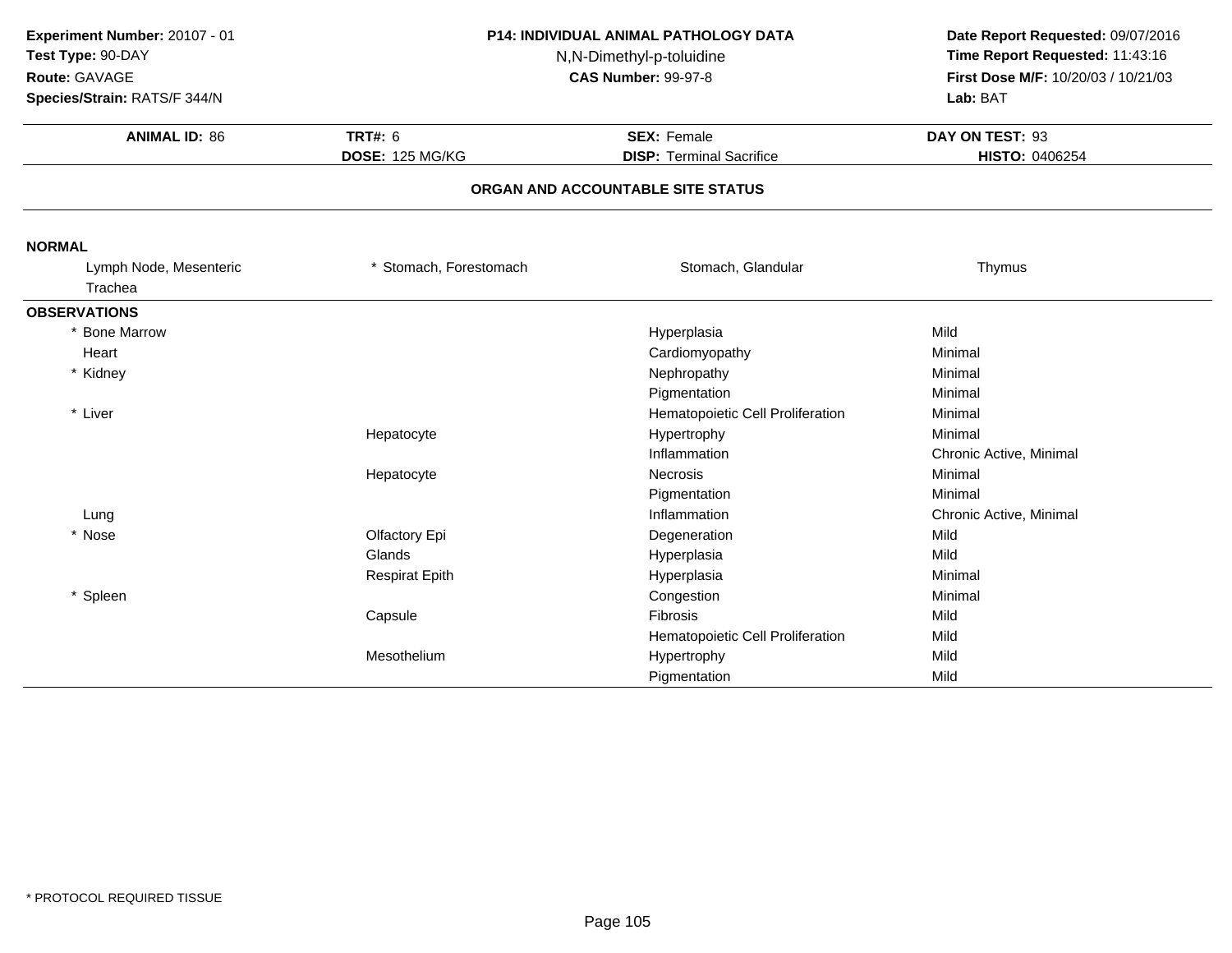| Experiment Number: 20107 - 01<br>Test Type: 90-DAY<br>Route: GAVAGE<br>Species/Strain: RATS/F 344/N | P14: INDIVIDUAL ANIMAL PATHOLOGY DATA<br>N,N-Dimethyl-p-toluidine<br><b>CAS Number: 99-97-8</b> |                                                       | Date Report Requested: 09/07/2016<br>Time Report Requested: 11:43:16<br>First Dose M/F: 10/20/03 / 10/21/03<br>Lab: BAT |
|-----------------------------------------------------------------------------------------------------|-------------------------------------------------------------------------------------------------|-------------------------------------------------------|-------------------------------------------------------------------------------------------------------------------------|
| <b>ANIMAL ID: 87</b>                                                                                | <b>TRT#: 6</b><br><b>DOSE: 125 MG/KG</b>                                                        | <b>SEX: Female</b><br><b>DISP: Terminal Sacrifice</b> | DAY ON TEST: 93<br>HISTO: 0406255                                                                                       |
|                                                                                                     |                                                                                                 | ORGAN AND ACCOUNTABLE SITE STATUS                     |                                                                                                                         |
| <b>NORMAL</b>                                                                                       |                                                                                                 |                                                       |                                                                                                                         |
| Lymph Node, Mesenteric<br>Trachea                                                                   | * Stomach, Forestomach                                                                          | Stomach, Glandular                                    | Thymus                                                                                                                  |
| <b>OBSERVATIONS</b>                                                                                 |                                                                                                 |                                                       |                                                                                                                         |
| * Bone Marrow                                                                                       |                                                                                                 | Hyperplasia                                           | Moderate                                                                                                                |
| Heart                                                                                               |                                                                                                 | Cardiomyopathy                                        | Minimal                                                                                                                 |
| * Kidney                                                                                            |                                                                                                 | Nephropathy                                           | Minimal                                                                                                                 |
|                                                                                                     |                                                                                                 | Pigmentation                                          | Minimal                                                                                                                 |
| * Liver                                                                                             |                                                                                                 | Hematopoietic Cell Proliferation                      | Minimal                                                                                                                 |
|                                                                                                     | Hepatocyte                                                                                      | Hypertrophy                                           | Minimal                                                                                                                 |
|                                                                                                     |                                                                                                 | Inflammation                                          | Chronic Active, Minimal                                                                                                 |
|                                                                                                     |                                                                                                 | Pigmentation                                          | Minimal                                                                                                                 |
| Lung                                                                                                |                                                                                                 | Inflammation                                          | Chronic Active, Minimal                                                                                                 |
| * Nose                                                                                              | Olfactory Epi                                                                                   | Degeneration                                          | Mild                                                                                                                    |
|                                                                                                     | Glands                                                                                          | Hyperplasia                                           | Minimal                                                                                                                 |
|                                                                                                     | <b>Respirat Epith</b>                                                                           | Hyperplasia                                           | Minimal                                                                                                                 |
|                                                                                                     | <b>Respirat Epith</b>                                                                           | Metaplasia                                            | Squamous, Minimal                                                                                                       |
| * Spleen                                                                                            |                                                                                                 | Congestion                                            | Minimal                                                                                                                 |
|                                                                                                     |                                                                                                 | Hematopoietic Cell Proliferation                      | Mild                                                                                                                    |
|                                                                                                     |                                                                                                 | Pigmentation                                          | Mild                                                                                                                    |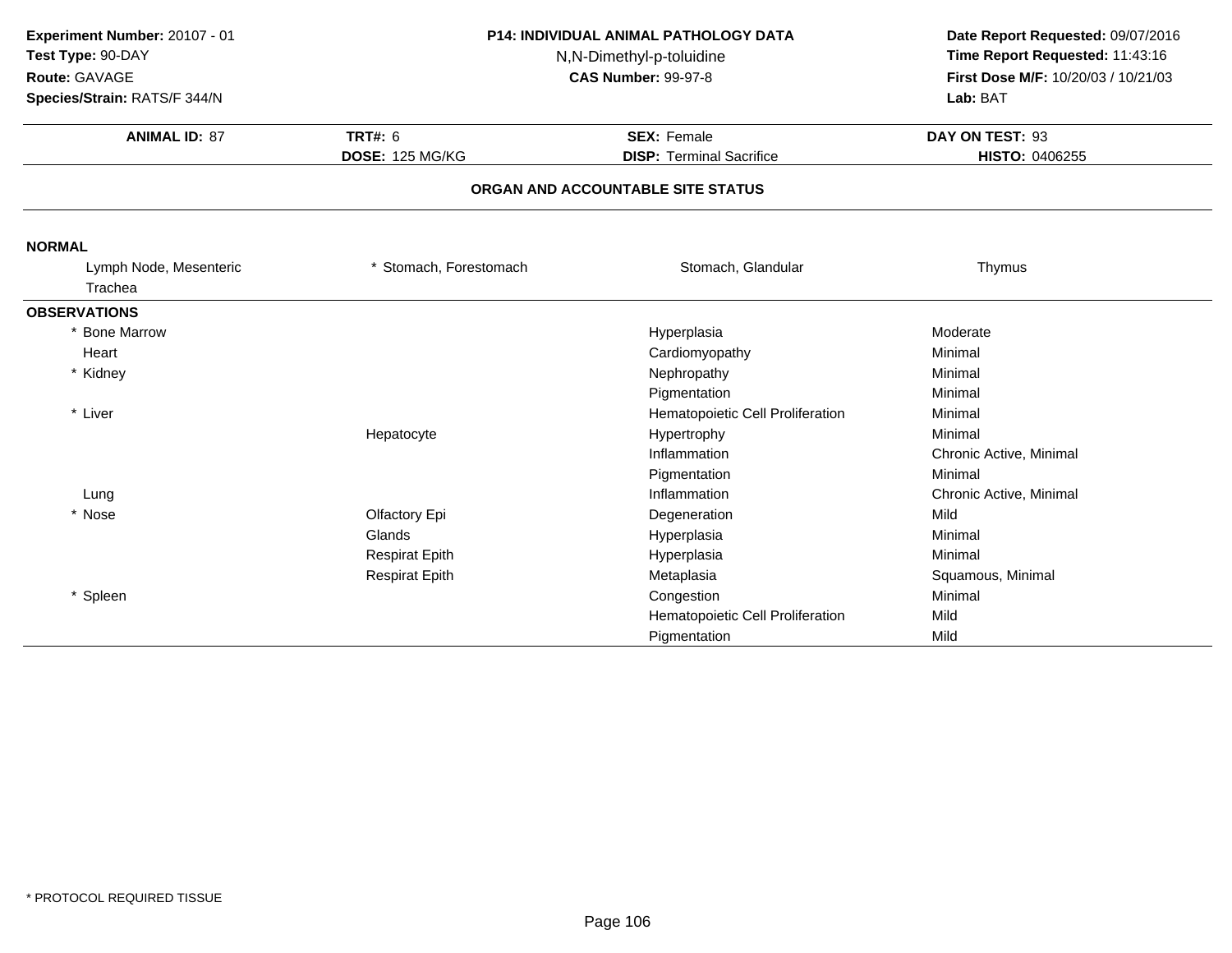| Experiment Number: 20107 - 01<br>Test Type: 90-DAY<br>Route: GAVAGE<br>Species/Strain: RATS/F 344/N<br><b>ANIMAL ID: 88</b> | <b>P14: INDIVIDUAL ANIMAL PATHOLOGY DATA</b><br>N,N-Dimethyl-p-toluidine<br><b>CAS Number: 99-97-8</b><br><b>TRT#: 6</b><br><b>SEX: Female</b><br><b>DOSE: 125 MG/KG</b><br><b>DISP: Terminal Sacrifice</b> |                                   | Date Report Requested: 09/07/2016<br>Time Report Requested: 11:43:16<br>First Dose M/F: 10/20/03 / 10/21/03<br>Lab: BAT<br>DAY ON TEST: 93<br>HISTO: 0406256 |
|-----------------------------------------------------------------------------------------------------------------------------|-------------------------------------------------------------------------------------------------------------------------------------------------------------------------------------------------------------|-----------------------------------|--------------------------------------------------------------------------------------------------------------------------------------------------------------|
|                                                                                                                             |                                                                                                                                                                                                             | ORGAN AND ACCOUNTABLE SITE STATUS |                                                                                                                                                              |
| <b>NORMAL</b>                                                                                                               |                                                                                                                                                                                                             |                                   |                                                                                                                                                              |
| Heart                                                                                                                       | Lymph Node, Mesenteric                                                                                                                                                                                      | Stomach, Forestomach              | Stomach, Glandular                                                                                                                                           |
| Thymus                                                                                                                      | Trachea                                                                                                                                                                                                     |                                   |                                                                                                                                                              |
| <b>OBSERVATIONS</b>                                                                                                         |                                                                                                                                                                                                             |                                   |                                                                                                                                                              |
| <b>Bone Marrow</b>                                                                                                          |                                                                                                                                                                                                             | Hyperplasia                       | Mild                                                                                                                                                         |
| * Kidney                                                                                                                    |                                                                                                                                                                                                             | Mineralization                    | Minimal                                                                                                                                                      |
|                                                                                                                             |                                                                                                                                                                                                             | Nephropathy                       | Minimal                                                                                                                                                      |
|                                                                                                                             |                                                                                                                                                                                                             | Pigmentation                      | Minimal                                                                                                                                                      |
| * Liver                                                                                                                     |                                                                                                                                                                                                             | Hematopoietic Cell Proliferation  | Minimal                                                                                                                                                      |
|                                                                                                                             | Hepatocyte                                                                                                                                                                                                  | Hypertrophy                       | Minimal                                                                                                                                                      |
|                                                                                                                             |                                                                                                                                                                                                             | Inflammation                      | Chronic Active, Minimal                                                                                                                                      |
|                                                                                                                             |                                                                                                                                                                                                             | Pigmentation                      | Minimal                                                                                                                                                      |
| Lung                                                                                                                        |                                                                                                                                                                                                             | Inflammation                      | Chronic Active, Minimal                                                                                                                                      |
| * Nose                                                                                                                      | Olfactory Epi                                                                                                                                                                                               | Degeneration                      | Mild                                                                                                                                                         |
|                                                                                                                             | Glands                                                                                                                                                                                                      | Hyperplasia                       | Mild                                                                                                                                                         |
|                                                                                                                             | <b>Respirat Epith</b>                                                                                                                                                                                       | Hyperplasia                       | Minimal                                                                                                                                                      |
| Spleen                                                                                                                      |                                                                                                                                                                                                             | Congestion                        | Minimal                                                                                                                                                      |
|                                                                                                                             |                                                                                                                                                                                                             | Hematopoietic Cell Proliferation  | Mild                                                                                                                                                         |
|                                                                                                                             |                                                                                                                                                                                                             | Pigmentation                      | Mild                                                                                                                                                         |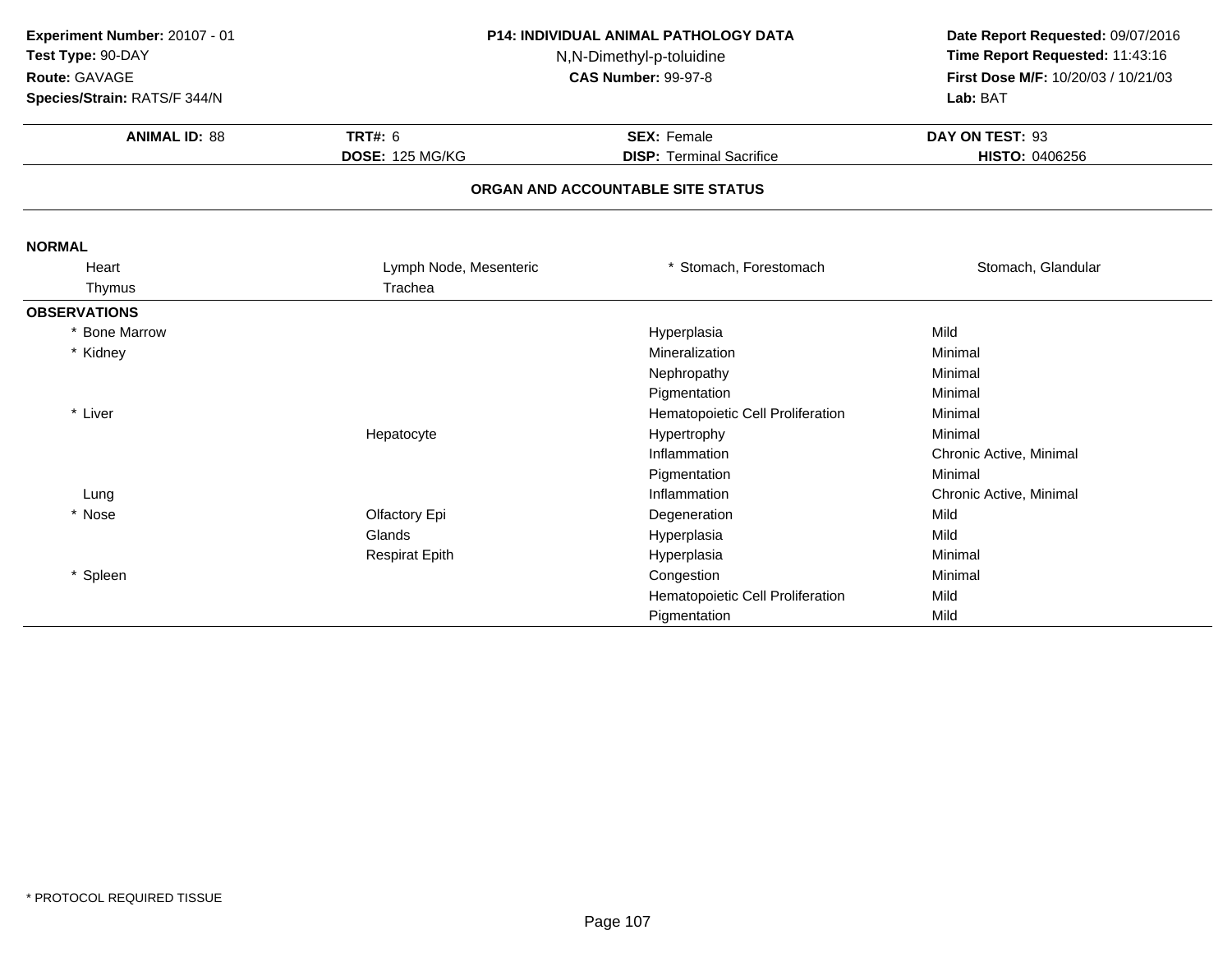| Experiment Number: 20107 - 01<br>Test Type: 90-DAY<br>Route: GAVAGE<br>Species/Strain: RATS/F 344/N | P14: INDIVIDUAL ANIMAL PATHOLOGY DATA<br>N,N-Dimethyl-p-toluidine<br><b>CAS Number: 99-97-8</b><br><b>TRT#: 6</b><br><b>SEX: Female</b><br><b>DOSE: 125 MG/KG</b><br><b>DISP: Terminal Sacrifice</b> |                                   | Date Report Requested: 09/07/2016<br>Time Report Requested: 11:43:16<br>First Dose M/F: 10/20/03 / 10/21/03<br>Lab: BAT |
|-----------------------------------------------------------------------------------------------------|------------------------------------------------------------------------------------------------------------------------------------------------------------------------------------------------------|-----------------------------------|-------------------------------------------------------------------------------------------------------------------------|
| <b>ANIMAL ID: 89</b>                                                                                |                                                                                                                                                                                                      |                                   | DAY ON TEST: 93<br>HISTO: 0406257                                                                                       |
|                                                                                                     |                                                                                                                                                                                                      | ORGAN AND ACCOUNTABLE SITE STATUS |                                                                                                                         |
| <b>NORMAL</b>                                                                                       |                                                                                                                                                                                                      |                                   |                                                                                                                         |
| Lymph Node, Mesenteric<br>Trachea                                                                   | * Stomach, Forestomach                                                                                                                                                                               | Stomach, Glandular                | Thymus                                                                                                                  |
| <b>OBSERVATIONS</b>                                                                                 |                                                                                                                                                                                                      |                                   |                                                                                                                         |
| * Bone Marrow                                                                                       |                                                                                                                                                                                                      | Hyperplasia                       | Moderate                                                                                                                |
| Heart                                                                                               |                                                                                                                                                                                                      | Cardiomyopathy                    | Minimal                                                                                                                 |
| * Kidney                                                                                            |                                                                                                                                                                                                      | Nephropathy                       | Minimal                                                                                                                 |
|                                                                                                     |                                                                                                                                                                                                      | Pigmentation                      | Minimal                                                                                                                 |
| * Liver                                                                                             |                                                                                                                                                                                                      | Hematopoietic Cell Proliferation  | Minimal                                                                                                                 |
|                                                                                                     | Hepatocyte                                                                                                                                                                                           | Hypertrophy                       | Minimal                                                                                                                 |
|                                                                                                     |                                                                                                                                                                                                      | Inflammation                      | Chronic Active, Minimal                                                                                                 |
|                                                                                                     |                                                                                                                                                                                                      | Pigmentation                      | Minimal                                                                                                                 |
| Lung                                                                                                |                                                                                                                                                                                                      | Inflammation                      | Chronic Active, Minimal                                                                                                 |
| * Nose                                                                                              | Olfactory Epi                                                                                                                                                                                        | Degeneration                      | Mild                                                                                                                    |
|                                                                                                     | Glands                                                                                                                                                                                               | Hyperplasia                       | Minimal                                                                                                                 |
| * Spleen                                                                                            |                                                                                                                                                                                                      | Congestion                        | Minimal                                                                                                                 |
|                                                                                                     | Capsule                                                                                                                                                                                              | Fibrosis                          | Minimal                                                                                                                 |
|                                                                                                     |                                                                                                                                                                                                      | Hematopoietic Cell Proliferation  | Mild                                                                                                                    |
|                                                                                                     | Mesothelium                                                                                                                                                                                          | Hypertrophy                       | Minimal                                                                                                                 |
|                                                                                                     |                                                                                                                                                                                                      | Pigmentation                      | Mild                                                                                                                    |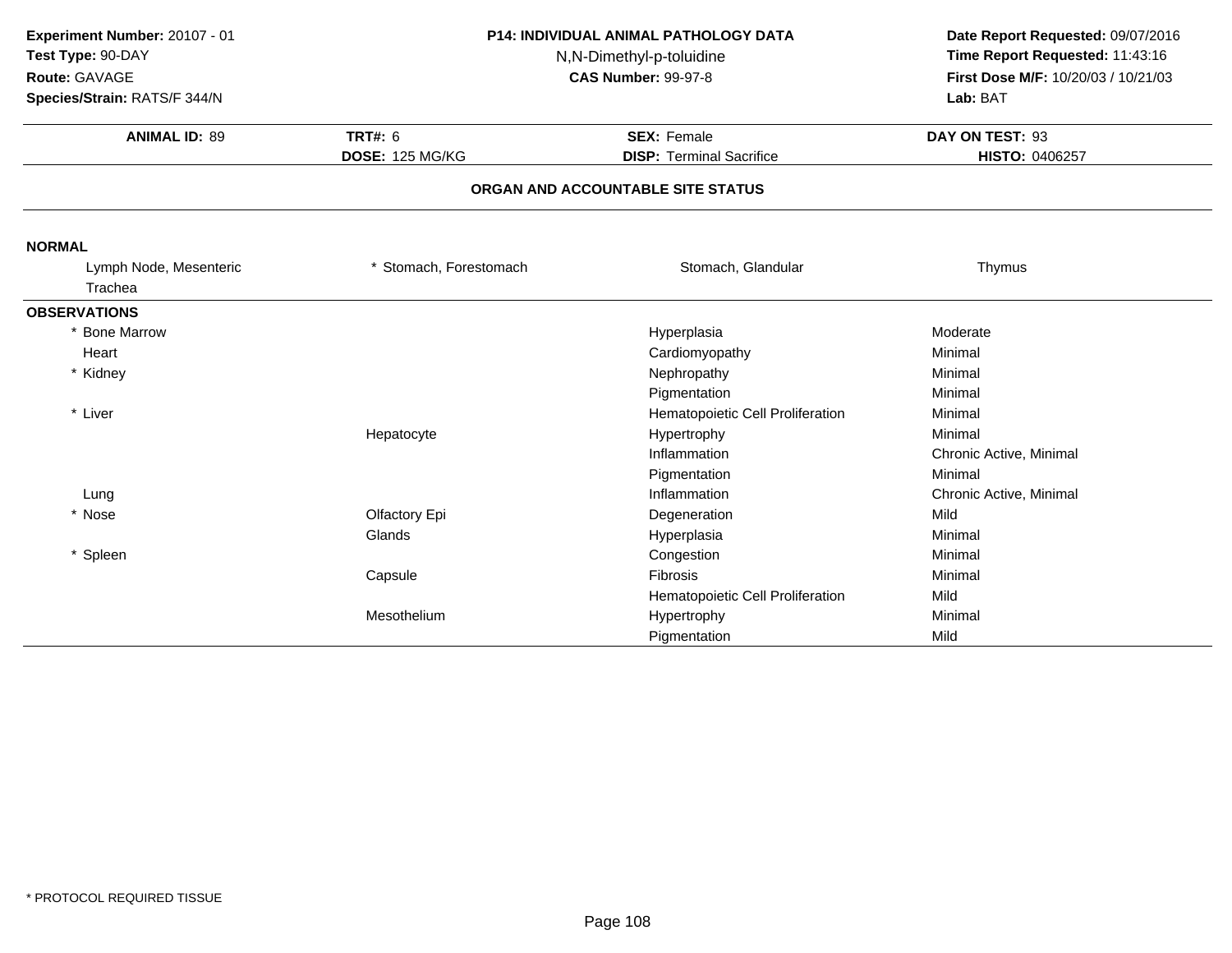| Experiment Number: 20107 - 01<br>Test Type: 90-DAY<br>Route: GAVAGE<br>Species/Strain: RATS/F 344/N<br><b>ANIMAL ID: 90</b> | <b>TRT#: 6</b><br><b>DOSE: 125 MG/KG</b> | <b>P14: INDIVIDUAL ANIMAL PATHOLOGY DATA</b><br>N,N-Dimethyl-p-toluidine<br><b>CAS Number: 99-97-8</b><br><b>SEX: Female</b><br><b>DISP: Terminal Sacrifice</b> |                         |
|-----------------------------------------------------------------------------------------------------------------------------|------------------------------------------|-----------------------------------------------------------------------------------------------------------------------------------------------------------------|-------------------------|
|                                                                                                                             |                                          | ORGAN AND ACCOUNTABLE SITE STATUS                                                                                                                               |                         |
| <b>NORMAL</b>                                                                                                               |                                          |                                                                                                                                                                 |                         |
| Heart                                                                                                                       | Lymph Node, Mesenteric                   | Stomach, Forestomach                                                                                                                                            | Stomach, Glandular      |
| Thymus                                                                                                                      | Trachea                                  |                                                                                                                                                                 |                         |
| <b>OBSERVATIONS</b>                                                                                                         |                                          |                                                                                                                                                                 |                         |
| * Bone Marrow                                                                                                               |                                          | Hyperplasia                                                                                                                                                     | Moderate                |
| * Kidney                                                                                                                    |                                          | Mineralization                                                                                                                                                  | Minimal                 |
|                                                                                                                             |                                          | Nephropathy                                                                                                                                                     | Minimal                 |
|                                                                                                                             |                                          | Pigmentation                                                                                                                                                    | Minimal                 |
| * Liver                                                                                                                     |                                          | Hematopoietic Cell Proliferation                                                                                                                                | Minimal                 |
|                                                                                                                             |                                          | Inflammation                                                                                                                                                    | Chronic Active, Minimal |
|                                                                                                                             |                                          | Pigmentation                                                                                                                                                    | Minimal                 |
| Lung                                                                                                                        |                                          | Inflammation                                                                                                                                                    | Chronic Active, Minimal |
| * Nose                                                                                                                      | Olfactory Epi                            | Degeneration                                                                                                                                                    | Mild                    |
|                                                                                                                             | Glands                                   | Hyperplasia                                                                                                                                                     | Mild                    |
|                                                                                                                             | <b>Respirat Epith</b>                    | Metaplasia                                                                                                                                                      | Squamous, Minimal       |
| * Spleen                                                                                                                    |                                          | Congestion                                                                                                                                                      | Mild                    |
|                                                                                                                             | Capsule                                  | <b>Fibrosis</b>                                                                                                                                                 | Minimal                 |
|                                                                                                                             |                                          | Hematopoietic Cell Proliferation                                                                                                                                | Mild                    |
|                                                                                                                             |                                          | Pigmentation                                                                                                                                                    | Mild                    |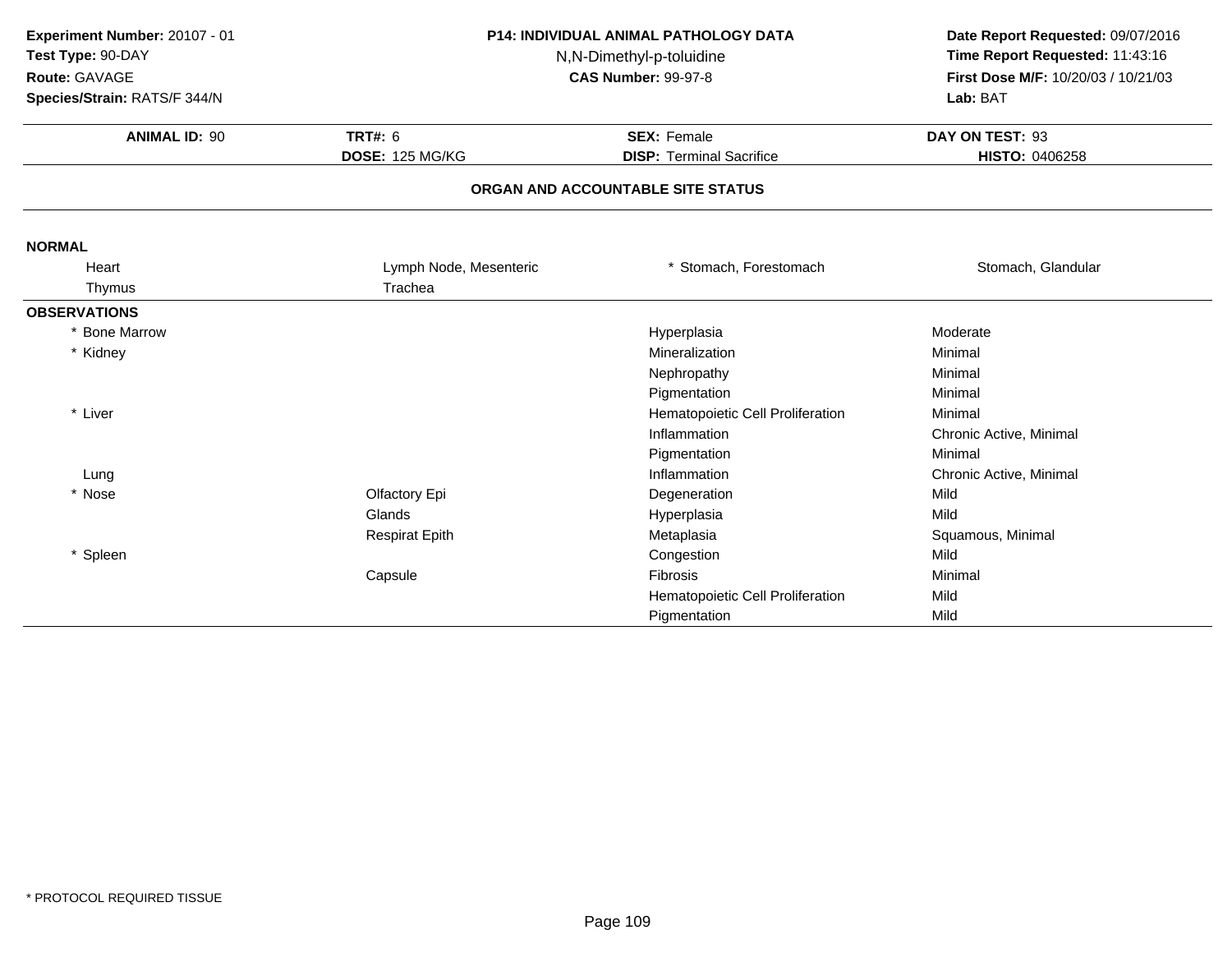| Experiment Number: 20107 - 01<br>Test Type: 90-DAY<br>Route: GAVAGE<br>Species/Strain: RATS/F 344/N | P14: INDIVIDUAL ANIMAL PATHOLOGY DATA<br>N,N-Dimethyl-p-toluidine<br><b>CAS Number: 99-97-8</b> |                                                       | Date Report Requested: 09/07/2016<br>Time Report Requested: 11:43:16<br>First Dose M/F: 10/20/03 / 10/21/03<br>Lab: BAT |
|-----------------------------------------------------------------------------------------------------|-------------------------------------------------------------------------------------------------|-------------------------------------------------------|-------------------------------------------------------------------------------------------------------------------------|
| <b>ANIMAL ID: 91</b>                                                                                | <b>TRT#: 8</b><br><b>DOSE: 250 MG/KG</b>                                                        | <b>SEX: Female</b><br><b>DISP: Terminal Sacrifice</b> | DAY ON TEST: 93<br>HISTO: 0406259                                                                                       |
|                                                                                                     |                                                                                                 | ORGAN AND ACCOUNTABLE SITE STATUS                     |                                                                                                                         |
| <b>NORMAL</b>                                                                                       |                                                                                                 |                                                       |                                                                                                                         |
| * Lymph Node, Mesenteric<br>Trachea                                                                 | * Stomach, Forestomach                                                                          | Stomach, Glandular                                    | Thymus                                                                                                                  |
| <b>OBSERVATIONS</b>                                                                                 |                                                                                                 |                                                       |                                                                                                                         |
| * Bone Marrow                                                                                       |                                                                                                 | Hyperplasia                                           | Moderate                                                                                                                |
| Heart                                                                                               |                                                                                                 | Cardiomyopathy                                        | Minimal                                                                                                                 |
| * Kidney                                                                                            |                                                                                                 | Mineralization                                        | Minimal                                                                                                                 |
|                                                                                                     | Papilla                                                                                         | Necrosis                                              | Minimal                                                                                                                 |
|                                                                                                     |                                                                                                 | Nephropathy                                           | Minimal                                                                                                                 |
|                                                                                                     |                                                                                                 | Pigmentation                                          | Minimal                                                                                                                 |
| * Liver                                                                                             |                                                                                                 | Hematopoietic Cell Proliferation                      | Minimal                                                                                                                 |
|                                                                                                     | Hepatocyte                                                                                      | Hypertrophy                                           | Minimal                                                                                                                 |
|                                                                                                     | Hepatocyte                                                                                      | Necrosis                                              | Mild                                                                                                                    |
|                                                                                                     |                                                                                                 | Pigmentation                                          | Minimal                                                                                                                 |
| Lung                                                                                                |                                                                                                 | Inflammation                                          | Chronic Active, Minimal                                                                                                 |
| * Nose                                                                                              | Olfactory Epi                                                                                   | Degeneration                                          | Moderate                                                                                                                |
|                                                                                                     | Glands                                                                                          | Hyperplasia                                           | Mild                                                                                                                    |
|                                                                                                     | <b>Respirat Epith</b>                                                                           | Hyperplasia                                           | Mild                                                                                                                    |
|                                                                                                     | <b>Respirat Epith</b>                                                                           | Metaplasia                                            | Squamous, Mild                                                                                                          |
| * Spleen                                                                                            |                                                                                                 | Congestion                                            | Mild                                                                                                                    |
|                                                                                                     | Capsule                                                                                         | Fibrosis                                              | Mild                                                                                                                    |
|                                                                                                     |                                                                                                 | Hematopoietic Cell Proliferation                      | Mild                                                                                                                    |
|                                                                                                     | Mesothelium                                                                                     | Hypertrophy                                           | Minimal                                                                                                                 |
|                                                                                                     |                                                                                                 | Pigmentation                                          | Mild                                                                                                                    |
| [Congestion<br>$TGLs = 1-5$ ]                                                                       |                                                                                                 |                                                       |                                                                                                                         |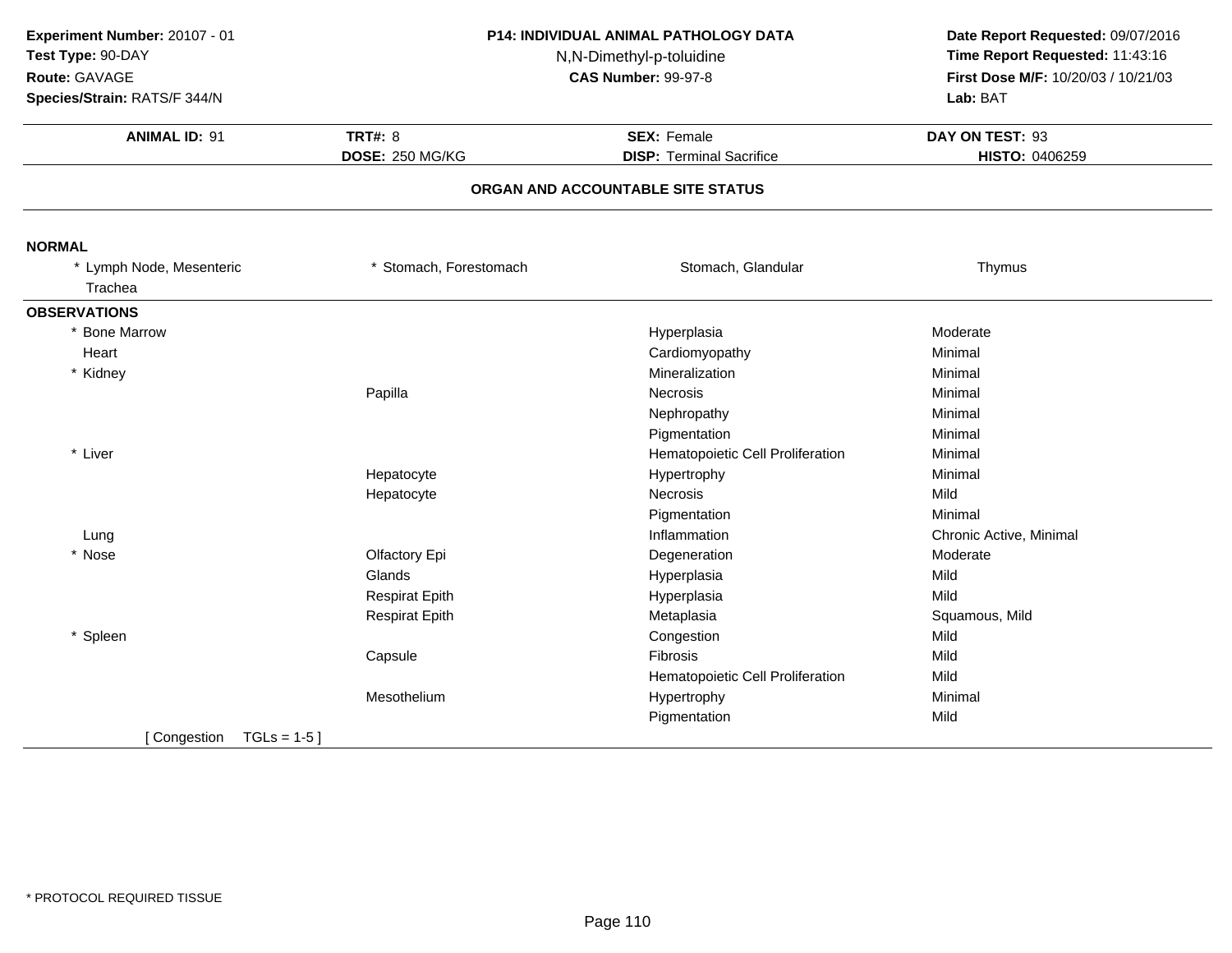| Experiment Number: 20107 - 01<br>Test Type: 90-DAY<br>Route: GAVAGE<br>Species/Strain: RATS/F 344/N | P14: INDIVIDUAL ANIMAL PATHOLOGY DATA<br>N,N-Dimethyl-p-toluidine<br><b>CAS Number: 99-97-8</b> |                                   | Date Report Requested: 09/07/2016<br>Time Report Requested: 11:43:16<br>First Dose M/F: 10/20/03 / 10/21/03<br>Lab: BAT |
|-----------------------------------------------------------------------------------------------------|-------------------------------------------------------------------------------------------------|-----------------------------------|-------------------------------------------------------------------------------------------------------------------------|
| <b>ANIMAL ID: 92</b>                                                                                | <b>TRT#: 8</b>                                                                                  | <b>SEX: Female</b>                | DAY ON TEST: 93                                                                                                         |
|                                                                                                     | DOSE: 250 MG/KG                                                                                 | <b>DISP: Terminal Sacrifice</b>   | HISTO: 0406260                                                                                                          |
|                                                                                                     |                                                                                                 | ORGAN AND ACCOUNTABLE SITE STATUS |                                                                                                                         |
| <b>NORMAL</b>                                                                                       |                                                                                                 |                                   |                                                                                                                         |
| Heart                                                                                               | * Lymph Node, Mesenteric                                                                        | * Stomach, Forestomach            | Stomach, Glandular                                                                                                      |
| Thymus                                                                                              | Trachea                                                                                         |                                   |                                                                                                                         |
| <b>OBSERVATIONS</b>                                                                                 |                                                                                                 |                                   |                                                                                                                         |
| * Bone Marrow                                                                                       |                                                                                                 | Hyperplasia                       | Moderate                                                                                                                |
| * Kidney                                                                                            |                                                                                                 | Mineralization                    | Minimal                                                                                                                 |
|                                                                                                     | Papilla                                                                                         | <b>Necrosis</b>                   | Mild                                                                                                                    |
|                                                                                                     |                                                                                                 | Nephropathy                       | Minimal                                                                                                                 |
|                                                                                                     |                                                                                                 | Pigmentation                      | Minimal                                                                                                                 |
| * Liver                                                                                             | Hepatocyte                                                                                      | Hypertrophy                       | Minimal                                                                                                                 |
|                                                                                                     | Hepatocyte                                                                                      | Necrosis                          | Minimal                                                                                                                 |
|                                                                                                     |                                                                                                 | Pigmentation                      | Mild                                                                                                                    |
| Lung                                                                                                |                                                                                                 | Inflammation                      | Chronic Active, Minimal                                                                                                 |
| * Nose                                                                                              | Olfactory Epi                                                                                   | Degeneration                      | Moderate                                                                                                                |
|                                                                                                     | Glands                                                                                          | Hyperplasia                       | Minimal                                                                                                                 |
|                                                                                                     | <b>Respirat Epith</b>                                                                           | Hyperplasia                       | Mild                                                                                                                    |
|                                                                                                     | <b>Respirat Epith</b>                                                                           | Metaplasia                        | Squamous, Mild                                                                                                          |
|                                                                                                     | Olfactory Epi                                                                                   | Metaplasia                        | Mild                                                                                                                    |
| * Spleen                                                                                            |                                                                                                 | Congestion                        | Moderate                                                                                                                |
|                                                                                                     | Capsule                                                                                         | Fibrosis                          | Mild                                                                                                                    |
|                                                                                                     |                                                                                                 | Hematopoietic Cell Proliferation  | Moderate                                                                                                                |
|                                                                                                     | Mesothelium                                                                                     | Hypertrophy                       | Minimal                                                                                                                 |
|                                                                                                     |                                                                                                 | Pigmentation                      | Mild                                                                                                                    |
| [Congestion<br>$TGLs = 1-5$                                                                         |                                                                                                 |                                   |                                                                                                                         |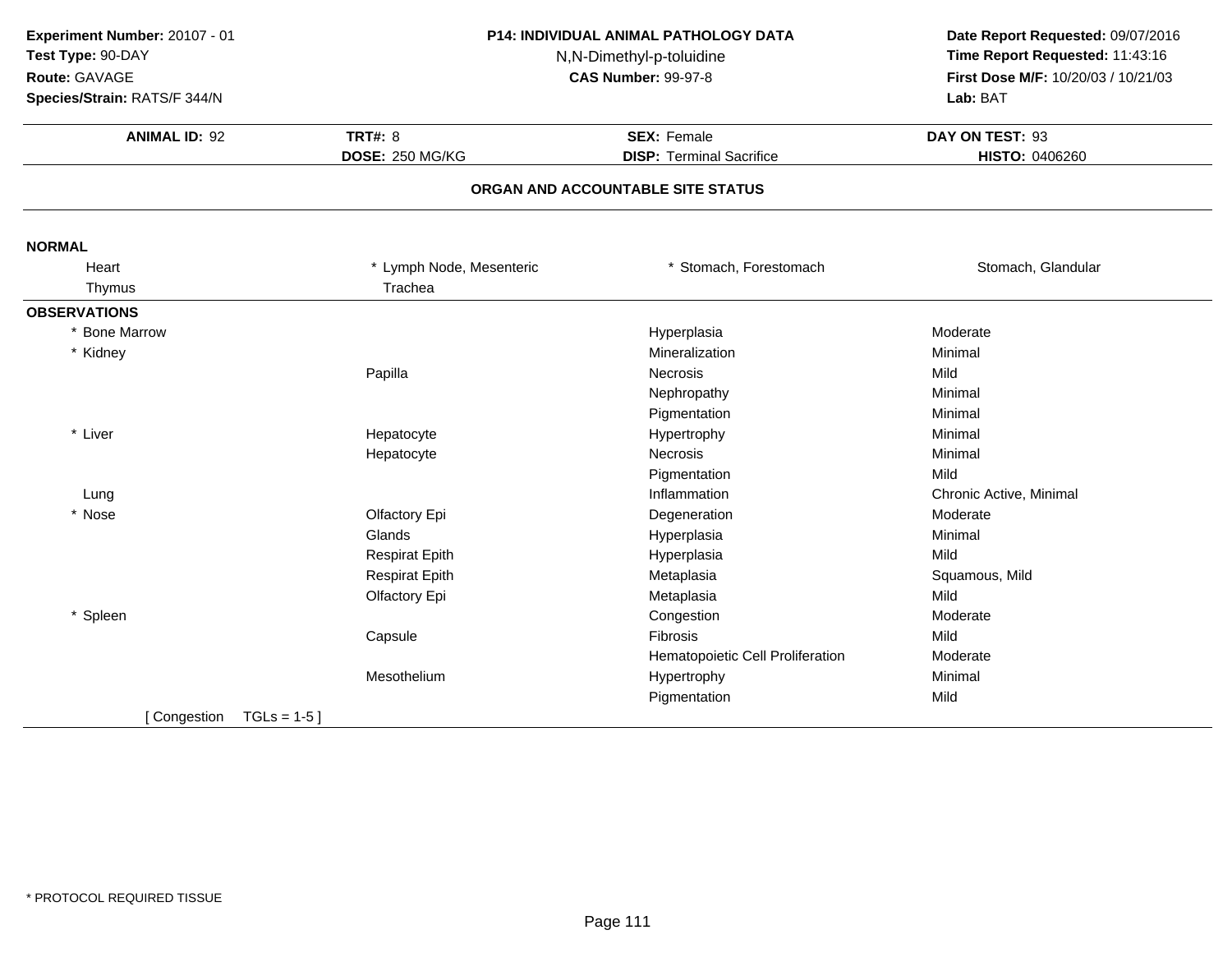| Experiment Number: 20107 - 01<br>Test Type: 90-DAY<br>Route: GAVAGE<br>Species/Strain: RATS/F 344/N | P14: INDIVIDUAL ANIMAL PATHOLOGY DATA<br>N,N-Dimethyl-p-toluidine<br><b>CAS Number: 99-97-8</b> |                                   | Date Report Requested: 09/07/2016<br>Time Report Requested: 11:43:16<br>First Dose M/F: 10/20/03 / 10/21/03<br>Lab: BAT |
|-----------------------------------------------------------------------------------------------------|-------------------------------------------------------------------------------------------------|-----------------------------------|-------------------------------------------------------------------------------------------------------------------------|
| <b>ANIMAL ID: 93</b>                                                                                | <b>TRT#: 8</b>                                                                                  | <b>SEX: Female</b>                | DAY ON TEST: 93                                                                                                         |
|                                                                                                     | <b>DOSE: 250 MG/KG</b>                                                                          | <b>DISP: Terminal Sacrifice</b>   | HISTO: 0406261                                                                                                          |
|                                                                                                     |                                                                                                 | ORGAN AND ACCOUNTABLE SITE STATUS |                                                                                                                         |
| <b>NORMAL</b>                                                                                       |                                                                                                 |                                   |                                                                                                                         |
| Heart                                                                                               | * Lymph Node, Mesenteric                                                                        | * Stomach, Forestomach            | Stomach, Glandular                                                                                                      |
| Thymus                                                                                              | Trachea                                                                                         |                                   |                                                                                                                         |
| <b>OBSERVATIONS</b>                                                                                 |                                                                                                 |                                   |                                                                                                                         |
| * Bone Marrow                                                                                       |                                                                                                 | Hyperplasia                       | Moderate                                                                                                                |
| * Kidney                                                                                            | Papilla                                                                                         | Necrosis                          | Mild                                                                                                                    |
|                                                                                                     |                                                                                                 | Nephropathy                       | Minimal                                                                                                                 |
|                                                                                                     |                                                                                                 | Pigmentation                      | Minimal                                                                                                                 |
| * Liver                                                                                             |                                                                                                 | Hematopoietic Cell Proliferation  | Minimal                                                                                                                 |
|                                                                                                     |                                                                                                 | Hepatodiaphragmatic Nodule        |                                                                                                                         |
|                                                                                                     | Hepatocyte                                                                                      | Hypertrophy                       | Minimal                                                                                                                 |
|                                                                                                     | Hepatocyte                                                                                      | Necrosis                          | Mild                                                                                                                    |
|                                                                                                     |                                                                                                 | Pigmentation                      | Mild                                                                                                                    |
| [ Hepatodiaphragmatic Nodule                                                                        | $TGLs = 2-13$                                                                                   |                                   |                                                                                                                         |
| Lung                                                                                                |                                                                                                 | Inflammation                      | Chronic Active, Minimal                                                                                                 |
| * Nose                                                                                              | Olfactory Epi                                                                                   | Degeneration                      | Moderate                                                                                                                |
|                                                                                                     | Glands                                                                                          | Hyperplasia                       | Mild                                                                                                                    |
|                                                                                                     | <b>Respirat Epith</b>                                                                           | Hyperplasia                       | Mild                                                                                                                    |
|                                                                                                     | <b>Respirat Epith</b>                                                                           | Metaplasia                        | Squamous, Mild                                                                                                          |
|                                                                                                     | Olfactory Epi                                                                                   | Metaplasia                        | Minimal                                                                                                                 |
| * Spleen                                                                                            |                                                                                                 | Congestion                        | Moderate                                                                                                                |
|                                                                                                     | Capsule                                                                                         | Fibrosis                          | Moderate                                                                                                                |
|                                                                                                     |                                                                                                 | Hematopoietic Cell Proliferation  | Moderate                                                                                                                |
|                                                                                                     | Mesothelium                                                                                     | Hypertrophy                       | Mild                                                                                                                    |
|                                                                                                     |                                                                                                 | Pigmentation                      | Mild                                                                                                                    |
| [Congestion<br>$TGLs = 1-5$ ]                                                                       |                                                                                                 |                                   |                                                                                                                         |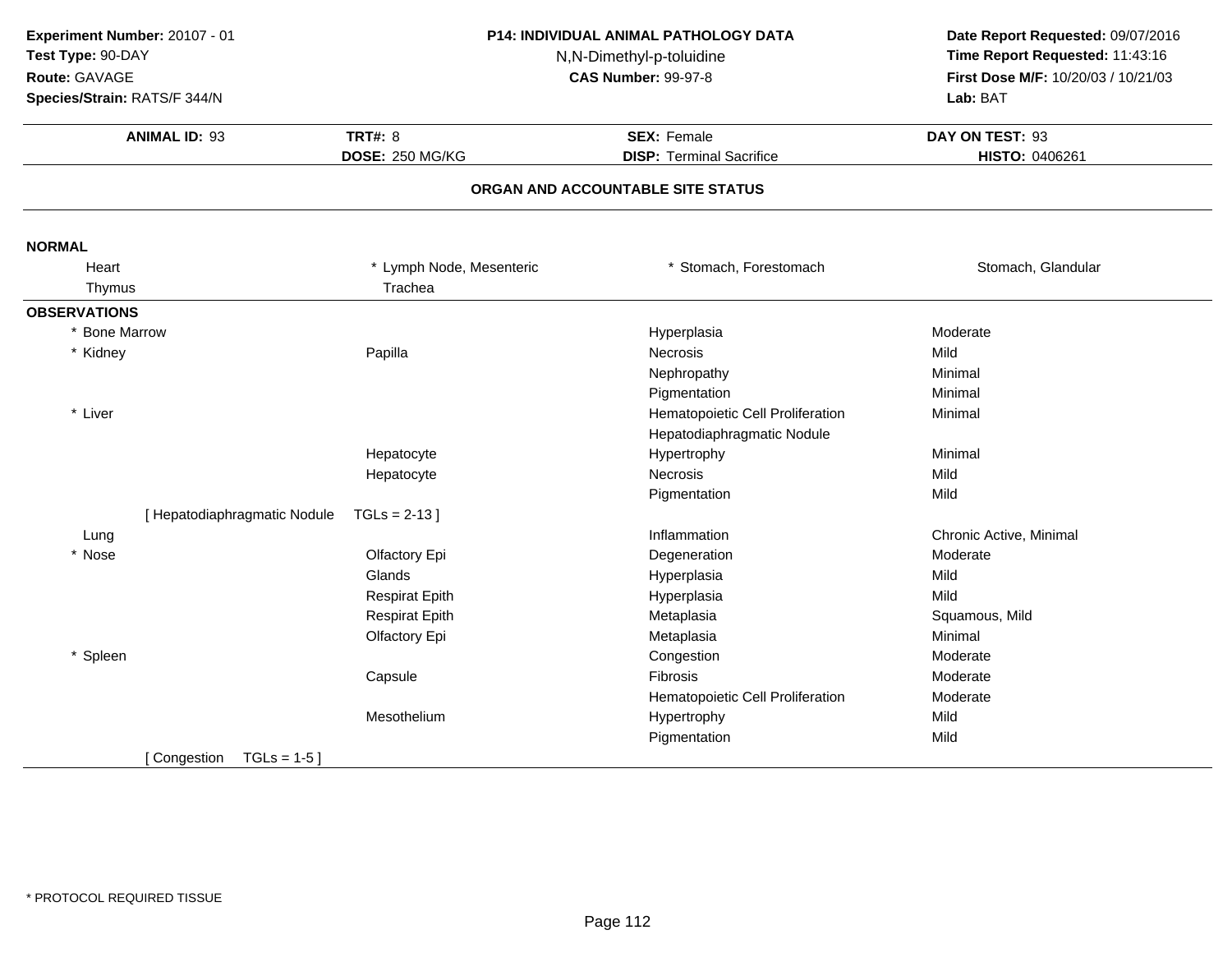| Experiment Number: 20107 - 01<br>Test Type: 90-DAY<br>Route: GAVAGE<br>Species/Strain: RATS/F 344/N | P14: INDIVIDUAL ANIMAL PATHOLOGY DATA<br>N,N-Dimethyl-p-toluidine<br><b>CAS Number: 99-97-8</b> |                                                       | Date Report Requested: 09/07/2016<br>Time Report Requested: 11:43:16<br>First Dose M/F: 10/20/03 / 10/21/03<br>Lab: BAT |
|-----------------------------------------------------------------------------------------------------|-------------------------------------------------------------------------------------------------|-------------------------------------------------------|-------------------------------------------------------------------------------------------------------------------------|
| <b>ANIMAL ID: 94</b>                                                                                | <b>TRT#: 8</b><br><b>DOSE: 250 MG/KG</b>                                                        | <b>SEX: Female</b><br><b>DISP: Terminal Sacrifice</b> | DAY ON TEST: 93<br>HISTO: 0406262                                                                                       |
|                                                                                                     |                                                                                                 | ORGAN AND ACCOUNTABLE SITE STATUS                     |                                                                                                                         |
| <b>NORMAL</b>                                                                                       |                                                                                                 |                                                       |                                                                                                                         |
| Heart<br>Trachea                                                                                    | * Lymph Node, Mesenteric                                                                        | Stomach, Glandular                                    | Thymus                                                                                                                  |
| <b>OBSERVATIONS</b>                                                                                 |                                                                                                 |                                                       |                                                                                                                         |
| * Bone Marrow                                                                                       |                                                                                                 | Hyperplasia                                           | Moderate                                                                                                                |
| * Kidney                                                                                            |                                                                                                 | Mineralization                                        | Minimal                                                                                                                 |
|                                                                                                     | Papilla                                                                                         | Necrosis                                              | Mild                                                                                                                    |
|                                                                                                     |                                                                                                 | Nephropathy                                           | Minimal                                                                                                                 |
|                                                                                                     |                                                                                                 | Pigmentation                                          | Minimal                                                                                                                 |
| * Liver                                                                                             |                                                                                                 | Inflammation                                          | Chronic Active, Minimal                                                                                                 |
|                                                                                                     |                                                                                                 | Pigmentation                                          | Mild                                                                                                                    |
| Lung                                                                                                |                                                                                                 | Inflammation                                          | Chronic Active, Minimal                                                                                                 |
| * Nose                                                                                              | Olfactory Epi                                                                                   | Degeneration                                          | Moderate                                                                                                                |
|                                                                                                     | Glands                                                                                          | Hyperplasia                                           | Mild                                                                                                                    |
|                                                                                                     | <b>Respirat Epith</b>                                                                           | Hyperplasia                                           | Mild                                                                                                                    |
|                                                                                                     | <b>Respirat Epith</b>                                                                           | Metaplasia                                            | Squamous, Mild                                                                                                          |
|                                                                                                     | Olfactory Epi                                                                                   | Metaplasia                                            | Minimal                                                                                                                 |
| * Spleen                                                                                            |                                                                                                 | Congestion                                            | Mild                                                                                                                    |
|                                                                                                     | Capsule                                                                                         | Fibrosis                                              | Moderate                                                                                                                |
|                                                                                                     |                                                                                                 | Hematopoietic Cell Proliferation                      | Mild                                                                                                                    |
|                                                                                                     | Mesothelium                                                                                     | Hypertrophy                                           | Minimal                                                                                                                 |
|                                                                                                     |                                                                                                 | Pigmentation                                          | Mild                                                                                                                    |
| [ Congestion<br>$TGLs = 1-5$ ]                                                                      |                                                                                                 |                                                       |                                                                                                                         |
| * Stomach, Forestomach                                                                              |                                                                                                 | Erosion                                               | Mild                                                                                                                    |
|                                                                                                     |                                                                                                 | Inflammation                                          | Moderate                                                                                                                |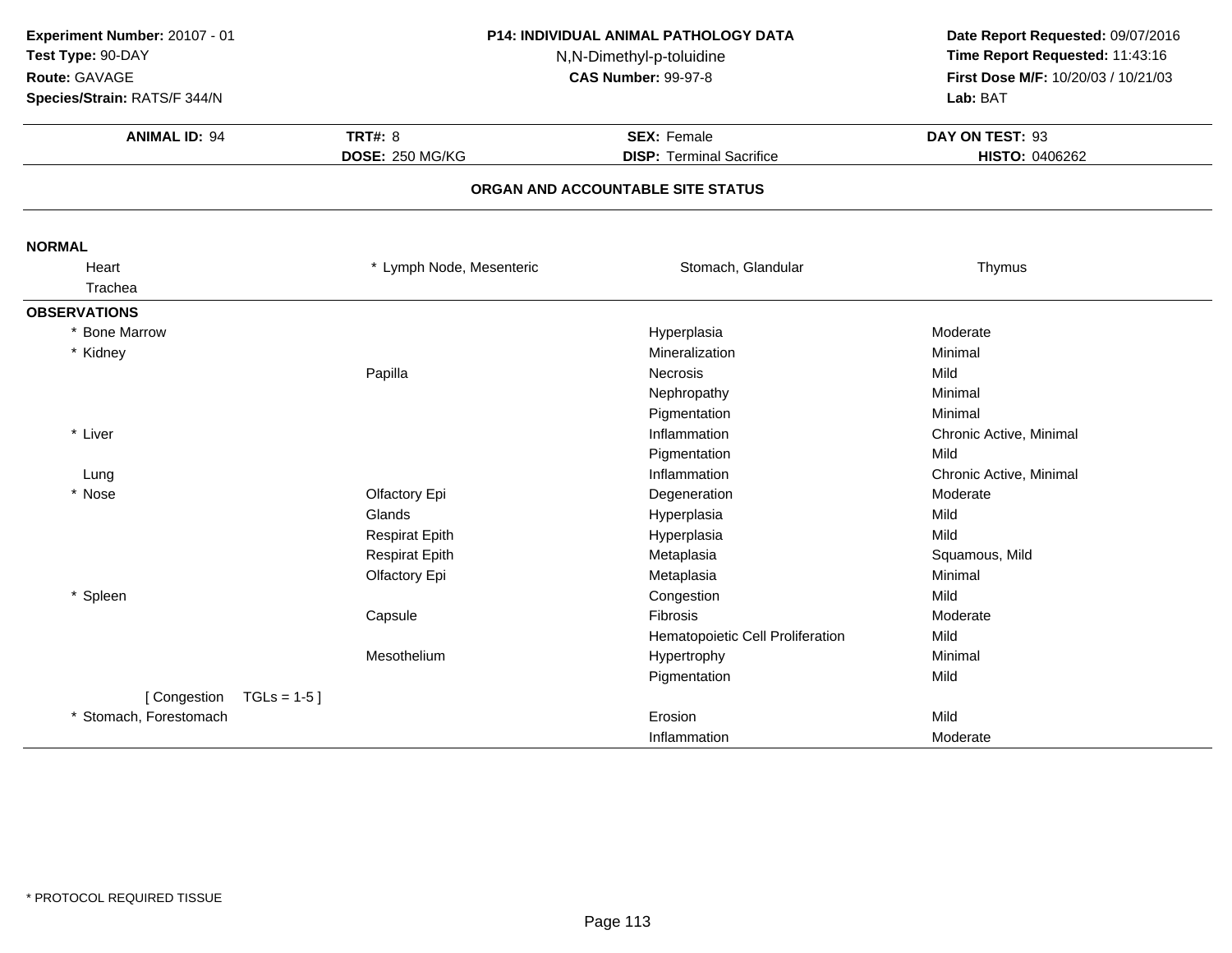| Experiment Number: 20107 - 01<br>Test Type: 90-DAY<br>Route: GAVAGE<br>Species/Strain: RATS/F 344/N | P14: INDIVIDUAL ANIMAL PATHOLOGY DATA<br>N,N-Dimethyl-p-toluidine<br><b>CAS Number: 99-97-8</b> |                                                                      | Date Report Requested: 09/07/2016<br>Time Report Requested: 11:43:16<br>First Dose M/F: 10/20/03 / 10/21/03<br>Lab: BAT |
|-----------------------------------------------------------------------------------------------------|-------------------------------------------------------------------------------------------------|----------------------------------------------------------------------|-------------------------------------------------------------------------------------------------------------------------|
| <b>ANIMAL ID: 95</b>                                                                                | <b>TRT#: 8</b>                                                                                  | <b>SEX: Female</b>                                                   | DAY ON TEST: 93                                                                                                         |
|                                                                                                     | <b>DOSE: 250 MG/KG</b>                                                                          | <b>DISP: Terminal Sacrifice</b><br>ORGAN AND ACCOUNTABLE SITE STATUS | HISTO: 0406263                                                                                                          |
|                                                                                                     |                                                                                                 |                                                                      |                                                                                                                         |
| <b>NORMAL</b>                                                                                       |                                                                                                 |                                                                      |                                                                                                                         |
| * Lymph Node, Mesenteric                                                                            | * Stomach, Forestomach                                                                          | Stomach, Glandular                                                   | Thymus                                                                                                                  |
| Trachea                                                                                             |                                                                                                 |                                                                      |                                                                                                                         |
| <b>OBSERVATIONS</b>                                                                                 |                                                                                                 |                                                                      |                                                                                                                         |
| * Bone Marrow                                                                                       |                                                                                                 | Hyperplasia                                                          | Moderate                                                                                                                |
| Heart                                                                                               |                                                                                                 | Cardiomyopathy                                                       | Minimal                                                                                                                 |
| * Kidney                                                                                            |                                                                                                 | Mineralization                                                       | Minimal                                                                                                                 |
|                                                                                                     |                                                                                                 | Nephropathy                                                          | Minimal                                                                                                                 |
|                                                                                                     |                                                                                                 | Pigmentation                                                         | Minimal                                                                                                                 |
| * Liver                                                                                             |                                                                                                 | Angiectasis                                                          | Minimal                                                                                                                 |
|                                                                                                     |                                                                                                 | Hematopoietic Cell Proliferation                                     | Minimal                                                                                                                 |
|                                                                                                     | Hepatocyte                                                                                      | Hypertrophy                                                          | Minimal                                                                                                                 |
|                                                                                                     | Hepatocyte                                                                                      | Necrosis                                                             | Minimal                                                                                                                 |
|                                                                                                     |                                                                                                 | Pigmentation                                                         | Mild                                                                                                                    |
| Lung                                                                                                |                                                                                                 | Inflammation                                                         | Chronic Active, Minimal                                                                                                 |
| * Nose                                                                                              | Olfactory Epi                                                                                   | Degeneration                                                         | Moderate                                                                                                                |
|                                                                                                     | Glands                                                                                          | Hyperplasia                                                          | Mild                                                                                                                    |
|                                                                                                     | <b>Respirat Epith</b>                                                                           | Hyperplasia                                                          | Mild                                                                                                                    |
|                                                                                                     | <b>Respirat Epith</b>                                                                           | Metaplasia                                                           | Squamous, Mild                                                                                                          |
|                                                                                                     | Olfactory Epi                                                                                   | Metaplasia                                                           | Minimal                                                                                                                 |
| * Spleen                                                                                            |                                                                                                 | Congestion                                                           | Mild                                                                                                                    |
|                                                                                                     | Capsule                                                                                         | Fibrosis                                                             | Moderate                                                                                                                |
|                                                                                                     |                                                                                                 | Hematopoietic Cell Proliferation                                     | Mild                                                                                                                    |
|                                                                                                     | Mesothelium                                                                                     | Hypertrophy                                                          | Minimal                                                                                                                 |
|                                                                                                     |                                                                                                 | Pigmentation                                                         | Mild                                                                                                                    |
| [Congestion<br>$TGLs = 1-5$ ]                                                                       |                                                                                                 |                                                                      |                                                                                                                         |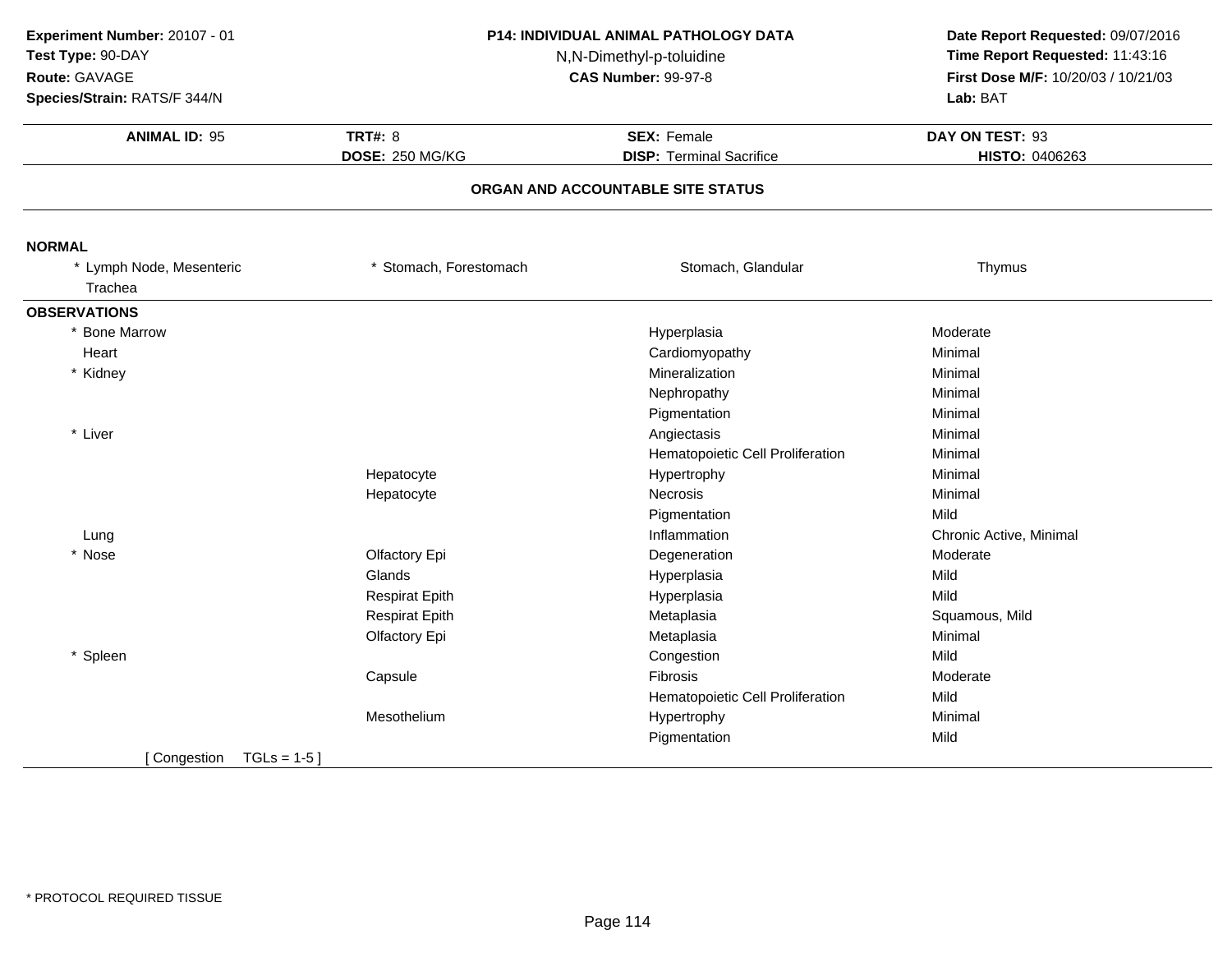| Experiment Number: 20107 - 01<br>Test Type: 90-DAY<br>Route: GAVAGE<br>Species/Strain: RATS/F 344/N | P14: INDIVIDUAL ANIMAL PATHOLOGY DATA<br>N,N-Dimethyl-p-toluidine<br><b>CAS Number: 99-97-8</b> |                                   | Date Report Requested: 09/07/2016<br>Time Report Requested: 11:43:16<br>First Dose M/F: 10/20/03 / 10/21/03<br>Lab: BAT |
|-----------------------------------------------------------------------------------------------------|-------------------------------------------------------------------------------------------------|-----------------------------------|-------------------------------------------------------------------------------------------------------------------------|
| <b>ANIMAL ID: 96</b>                                                                                | <b>TRT#: 8</b>                                                                                  | <b>SEX: Female</b>                | DAY ON TEST: 93                                                                                                         |
|                                                                                                     | DOSE: 250 MG/KG                                                                                 | <b>DISP: Terminal Sacrifice</b>   | HISTO: 0406264                                                                                                          |
|                                                                                                     |                                                                                                 | ORGAN AND ACCOUNTABLE SITE STATUS |                                                                                                                         |
| <b>NORMAL</b>                                                                                       |                                                                                                 |                                   |                                                                                                                         |
| * Lymph Node, Mesenteric                                                                            | * Stomach, Forestomach                                                                          | Stomach, Glandular                | Thymus                                                                                                                  |
| Trachea                                                                                             |                                                                                                 |                                   |                                                                                                                         |
| <b>OBSERVATIONS</b>                                                                                 |                                                                                                 |                                   |                                                                                                                         |
| * Bone Marrow                                                                                       |                                                                                                 | Hyperplasia                       | Moderate                                                                                                                |
| Heart                                                                                               |                                                                                                 | Cardiomyopathy                    | Minimal                                                                                                                 |
| * Kidney                                                                                            |                                                                                                 | Mineralization                    | Minimal                                                                                                                 |
|                                                                                                     |                                                                                                 | Nephropathy                       | Minimal                                                                                                                 |
|                                                                                                     |                                                                                                 | Pigmentation                      | Minimal                                                                                                                 |
| * Liver                                                                                             |                                                                                                 | Hematopoietic Cell Proliferation  | Minimal                                                                                                                 |
|                                                                                                     | Hepatocyte                                                                                      | Hypertrophy                       | Minimal                                                                                                                 |
|                                                                                                     |                                                                                                 | Inflammation                      | Chronic Active, Minimal                                                                                                 |
|                                                                                                     |                                                                                                 | Pigmentation                      | Mild                                                                                                                    |
| Lung                                                                                                |                                                                                                 | Inflammation                      | Chronic Active, Minimal                                                                                                 |
| * Nose                                                                                              | Olfactory Epi                                                                                   | Degeneration                      | Moderate                                                                                                                |
|                                                                                                     | Glands                                                                                          | Hyperplasia                       | Mild                                                                                                                    |
|                                                                                                     | <b>Respirat Epith</b>                                                                           | Hyperplasia                       | Minimal                                                                                                                 |
|                                                                                                     | <b>Respirat Epith</b>                                                                           | Metaplasia                        | Squamous, Mild                                                                                                          |
| * Spleen                                                                                            |                                                                                                 | Congestion                        | Mild                                                                                                                    |
|                                                                                                     | Capsule                                                                                         | Fibrosis                          | Mild                                                                                                                    |
|                                                                                                     |                                                                                                 | Hematopoietic Cell Proliferation  | Mild                                                                                                                    |
|                                                                                                     | Mesothelium                                                                                     | Hypertrophy                       | Minimal                                                                                                                 |
|                                                                                                     |                                                                                                 | Pigmentation                      | Mild                                                                                                                    |
| [Congestion<br>$TGLs = 1-5$ ]                                                                       |                                                                                                 |                                   |                                                                                                                         |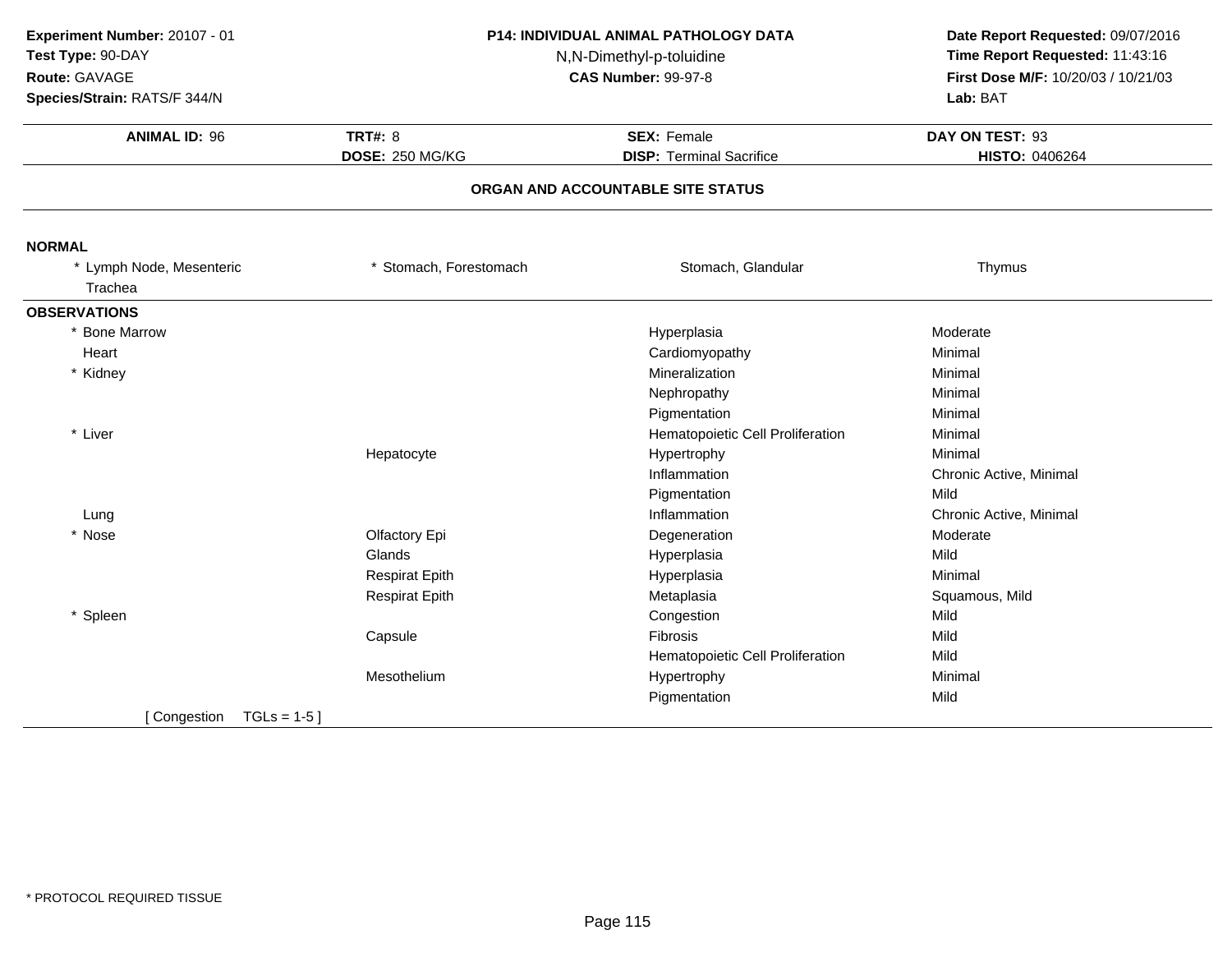| Experiment Number: 20107 - 01<br>Test Type: 90-DAY<br>Route: GAVAGE<br>Species/Strain: RATS/F 344/N | P14: INDIVIDUAL ANIMAL PATHOLOGY DATA<br>N,N-Dimethyl-p-toluidine<br><b>CAS Number: 99-97-8</b> |                                                       | Date Report Requested: 09/07/2016<br>Time Report Requested: 11:43:16<br>First Dose M/F: 10/20/03 / 10/21/03<br>Lab: BAT |
|-----------------------------------------------------------------------------------------------------|-------------------------------------------------------------------------------------------------|-------------------------------------------------------|-------------------------------------------------------------------------------------------------------------------------|
| <b>ANIMAL ID: 97</b>                                                                                | <b>TRT#: 8</b><br><b>DOSE: 250 MG/KG</b>                                                        | <b>SEX: Female</b><br><b>DISP: Terminal Sacrifice</b> | DAY ON TEST: 93<br>HISTO: 0406265                                                                                       |
|                                                                                                     |                                                                                                 | ORGAN AND ACCOUNTABLE SITE STATUS                     |                                                                                                                         |
| <b>NORMAL</b>                                                                                       |                                                                                                 |                                                       |                                                                                                                         |
| Lung                                                                                                | * Lymph Node, Mesenteric                                                                        | Stomach, Glandular                                    | Thymus                                                                                                                  |
| Trachea                                                                                             |                                                                                                 |                                                       |                                                                                                                         |
| <b>OBSERVATIONS</b>                                                                                 |                                                                                                 |                                                       |                                                                                                                         |
| <b>Bone Marrow</b>                                                                                  |                                                                                                 | Hyperplasia                                           | Moderate                                                                                                                |
| Heart                                                                                               |                                                                                                 | Cardiomyopathy                                        | Minimal                                                                                                                 |
| * Kidney                                                                                            |                                                                                                 | Mineralization                                        | Mild                                                                                                                    |
|                                                                                                     | Papilla                                                                                         | <b>Necrosis</b>                                       | Minimal                                                                                                                 |
|                                                                                                     |                                                                                                 | Nephropathy                                           | Minimal                                                                                                                 |
|                                                                                                     |                                                                                                 | Pigmentation                                          | Minimal                                                                                                                 |
| * Liver                                                                                             |                                                                                                 | Hematopoietic Cell Proliferation                      | Minimal                                                                                                                 |
|                                                                                                     | Hepatocyte                                                                                      | Hypertrophy                                           | Minimal                                                                                                                 |
|                                                                                                     |                                                                                                 | Pigmentation                                          | Mild                                                                                                                    |
| * Nose                                                                                              | Olfactory Epi                                                                                   | Degeneration                                          | Moderate                                                                                                                |
|                                                                                                     | Glands                                                                                          | Hyperplasia                                           | Mild                                                                                                                    |
|                                                                                                     | <b>Respirat Epith</b>                                                                           | Hyperplasia                                           | Minimal                                                                                                                 |
|                                                                                                     | <b>Respirat Epith</b>                                                                           | Metaplasia                                            | Squamous, Moderate                                                                                                      |
|                                                                                                     | Olfactory Epi                                                                                   | Metaplasia                                            | Mild                                                                                                                    |
| * Spleen                                                                                            |                                                                                                 | Congestion                                            | Mild                                                                                                                    |
|                                                                                                     | Capsule                                                                                         | <b>Fibrosis</b>                                       | Mild                                                                                                                    |
|                                                                                                     |                                                                                                 | Hematopoietic Cell Proliferation                      | Mild                                                                                                                    |
|                                                                                                     | Mesothelium                                                                                     | Hypertrophy                                           | Minimal                                                                                                                 |
|                                                                                                     |                                                                                                 | Pigmentation                                          | Mild                                                                                                                    |
| [Congestion<br>$TGLs = 1-5$ ]                                                                       |                                                                                                 |                                                       |                                                                                                                         |
| * Stomach, Forestomach                                                                              |                                                                                                 | Inflammation                                          | Minimal                                                                                                                 |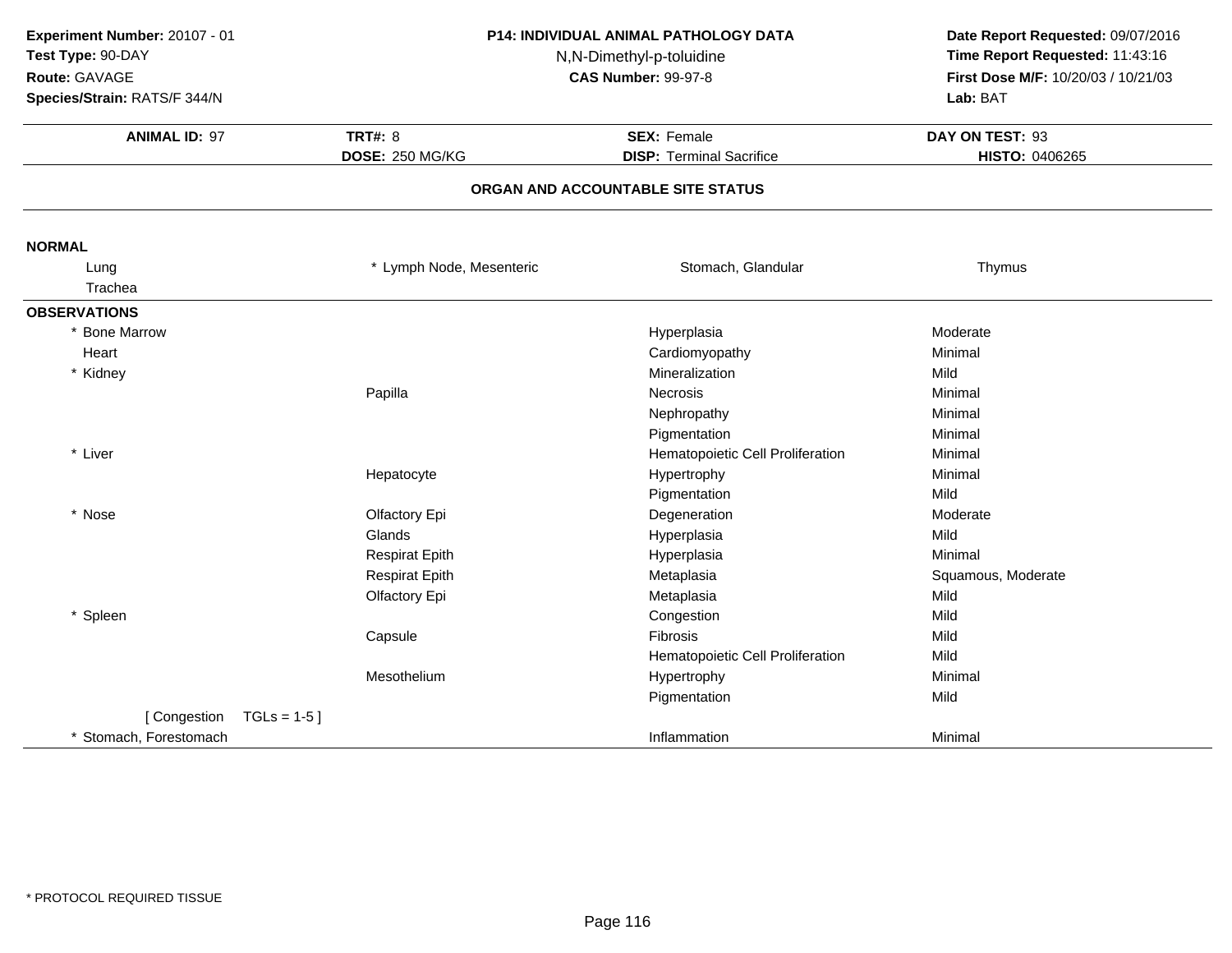| Experiment Number: 20107 - 01<br>Test Type: 90-DAY<br>Route: GAVAGE<br>Species/Strain: RATS/F 344/N | P14: INDIVIDUAL ANIMAL PATHOLOGY DATA<br>N,N-Dimethyl-p-toluidine<br><b>CAS Number: 99-97-8</b> |                                   | Date Report Requested: 09/07/2016<br>Time Report Requested: 11:43:16<br>First Dose M/F: 10/20/03 / 10/21/03<br>Lab: BAT |  |
|-----------------------------------------------------------------------------------------------------|-------------------------------------------------------------------------------------------------|-----------------------------------|-------------------------------------------------------------------------------------------------------------------------|--|
| <b>ANIMAL ID: 98</b>                                                                                | <b>TRT#: 8</b>                                                                                  | <b>SEX: Female</b>                | DAY ON TEST: 93                                                                                                         |  |
|                                                                                                     | DOSE: 250 MG/KG                                                                                 | <b>DISP: Terminal Sacrifice</b>   | HISTO: 0406266                                                                                                          |  |
|                                                                                                     |                                                                                                 | ORGAN AND ACCOUNTABLE SITE STATUS |                                                                                                                         |  |
| <b>NORMAL</b>                                                                                       |                                                                                                 |                                   |                                                                                                                         |  |
| * Lymph Node, Mesenteric                                                                            | Stomach, Glandular                                                                              | Thymus                            | Trachea                                                                                                                 |  |
| <b>OBSERVATIONS</b>                                                                                 |                                                                                                 |                                   |                                                                                                                         |  |
| * Bone Marrow                                                                                       |                                                                                                 | Hyperplasia                       | Moderate                                                                                                                |  |
| Heart                                                                                               |                                                                                                 | Cardiomyopathy                    | Minimal                                                                                                                 |  |
| * Kidney                                                                                            |                                                                                                 | Mineralization                    | Minimal                                                                                                                 |  |
|                                                                                                     | Papilla                                                                                         | Necrosis                          | Minimal                                                                                                                 |  |
|                                                                                                     |                                                                                                 | Nephropathy                       | Minimal                                                                                                                 |  |
|                                                                                                     |                                                                                                 | Pigmentation                      | Minimal                                                                                                                 |  |
| * Liver                                                                                             | Hepatocyte                                                                                      | Hypertrophy                       | Minimal                                                                                                                 |  |
|                                                                                                     | Hepatocyte                                                                                      | Necrosis                          | Minimal                                                                                                                 |  |
|                                                                                                     |                                                                                                 | Pigmentation                      | Mild                                                                                                                    |  |
| Lung                                                                                                |                                                                                                 | Inflammation                      | Chronic Active, Minimal                                                                                                 |  |
| * Nose                                                                                              | Olfactory Epi                                                                                   | Degeneration                      | Moderate                                                                                                                |  |
|                                                                                                     | Glands                                                                                          | Hyperplasia                       | Mild                                                                                                                    |  |
|                                                                                                     | <b>Respirat Epith</b>                                                                           | Hyperplasia                       | Minimal                                                                                                                 |  |
|                                                                                                     | <b>Respirat Epith</b>                                                                           | Metaplasia                        | Squamous, Mild                                                                                                          |  |
|                                                                                                     | Olfactory Epi                                                                                   | Metaplasia                        | Mild                                                                                                                    |  |
| * Spleen                                                                                            |                                                                                                 | Congestion                        | Moderate                                                                                                                |  |
|                                                                                                     | Capsule                                                                                         | Fibrosis                          | Mild                                                                                                                    |  |
|                                                                                                     |                                                                                                 | Hematopoietic Cell Proliferation  | Mild                                                                                                                    |  |
|                                                                                                     | Mesothelium                                                                                     | Hypertrophy                       | Minimal                                                                                                                 |  |
|                                                                                                     |                                                                                                 | Pigmentation                      | Mild                                                                                                                    |  |
| [ Congestion<br>$TGLs = 1-5$ ]                                                                      |                                                                                                 |                                   |                                                                                                                         |  |
| * Stomach, Forestomach                                                                              |                                                                                                 | Inflammation                      | Minimal                                                                                                                 |  |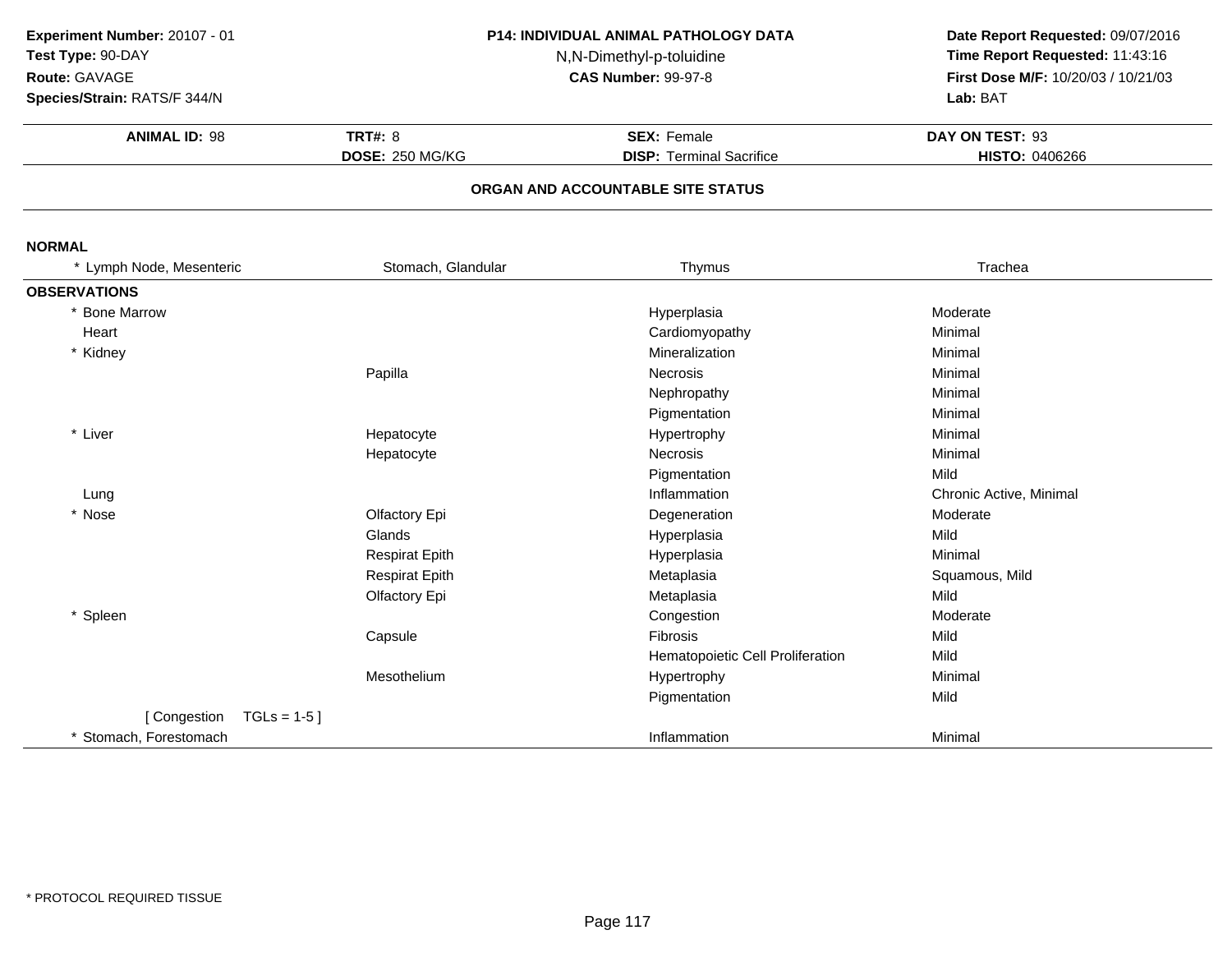| Experiment Number: 20107 - 01<br>Test Type: 90-DAY<br>Route: GAVAGE<br>Species/Strain: RATS/F 344/N | P14: INDIVIDUAL ANIMAL PATHOLOGY DATA<br>N,N-Dimethyl-p-toluidine<br><b>CAS Number: 99-97-8</b> |                                   |                      |  | Date Report Requested: 09/07/2016<br>Time Report Requested: 11:43:16<br>First Dose M/F: 10/20/03 / 10/21/03<br>Lab: BAT |
|-----------------------------------------------------------------------------------------------------|-------------------------------------------------------------------------------------------------|-----------------------------------|----------------------|--|-------------------------------------------------------------------------------------------------------------------------|
| <b>ANIMAL ID: 99</b>                                                                                | <b>TRT#: 8</b>                                                                                  | <b>SEX: Female</b>                | DAY ON TEST: 93      |  |                                                                                                                         |
|                                                                                                     | <b>DOSE: 250 MG/KG</b>                                                                          | <b>DISP: Terminal Sacrifice</b>   | HISTO: 0406267       |  |                                                                                                                         |
|                                                                                                     |                                                                                                 | ORGAN AND ACCOUNTABLE SITE STATUS |                      |  |                                                                                                                         |
| <b>NORMAL</b>                                                                                       |                                                                                                 |                                   |                      |  |                                                                                                                         |
| Lung                                                                                                | * Stomach, Forestomach                                                                          | Stomach, Glandular                | Thymus               |  |                                                                                                                         |
| Trachea                                                                                             |                                                                                                 |                                   |                      |  |                                                                                                                         |
| <b>OBSERVATIONS</b>                                                                                 |                                                                                                 |                                   |                      |  |                                                                                                                         |
| * Bone Marrow                                                                                       |                                                                                                 | Hyperplasia                       | Moderate             |  |                                                                                                                         |
| Heart                                                                                               |                                                                                                 | Cardiomyopathy                    | Minimal              |  |                                                                                                                         |
| * Kidney                                                                                            |                                                                                                 | Nephropathy                       | Minimal              |  |                                                                                                                         |
|                                                                                                     |                                                                                                 | Pigmentation                      | Minimal              |  |                                                                                                                         |
| * Liver                                                                                             |                                                                                                 | Hematopoietic Cell Proliferation  | Mild                 |  |                                                                                                                         |
|                                                                                                     | Hepatocyte                                                                                      | Hypertrophy                       | Mild                 |  |                                                                                                                         |
|                                                                                                     |                                                                                                 | Inflammation                      | Chronic Active, Mild |  |                                                                                                                         |
|                                                                                                     | Hepatocyte                                                                                      | Necrosis                          | Minimal              |  |                                                                                                                         |
|                                                                                                     |                                                                                                 | Pigmentation                      | Mild                 |  |                                                                                                                         |
| * Lymph Node, Mesenteric                                                                            |                                                                                                 | Atrophy                           | Mild                 |  |                                                                                                                         |
| * Nose                                                                                              | Olfactory Epi                                                                                   | Degeneration                      | Moderate             |  |                                                                                                                         |
|                                                                                                     | Glands                                                                                          | Hyperplasia                       | Mild                 |  |                                                                                                                         |
|                                                                                                     | <b>Respirat Epith</b>                                                                           | Hyperplasia                       | Minimal              |  |                                                                                                                         |
|                                                                                                     | <b>Respirat Epith</b>                                                                           | Metaplasia                        | Squamous, Moderate   |  |                                                                                                                         |
|                                                                                                     | Olfactory Epi                                                                                   | Metaplasia                        | Mild                 |  |                                                                                                                         |
| * Spleen                                                                                            |                                                                                                 | Congestion                        | Moderate             |  |                                                                                                                         |
|                                                                                                     | Capsule                                                                                         | Fibrosis                          | Minimal              |  |                                                                                                                         |
|                                                                                                     |                                                                                                 | Hematopoietic Cell Proliferation  | Moderate             |  |                                                                                                                         |
|                                                                                                     |                                                                                                 | Pigmentation                      | Mild                 |  |                                                                                                                         |
| [Congestion<br>$TGLs = 1-5$                                                                         |                                                                                                 |                                   |                      |  |                                                                                                                         |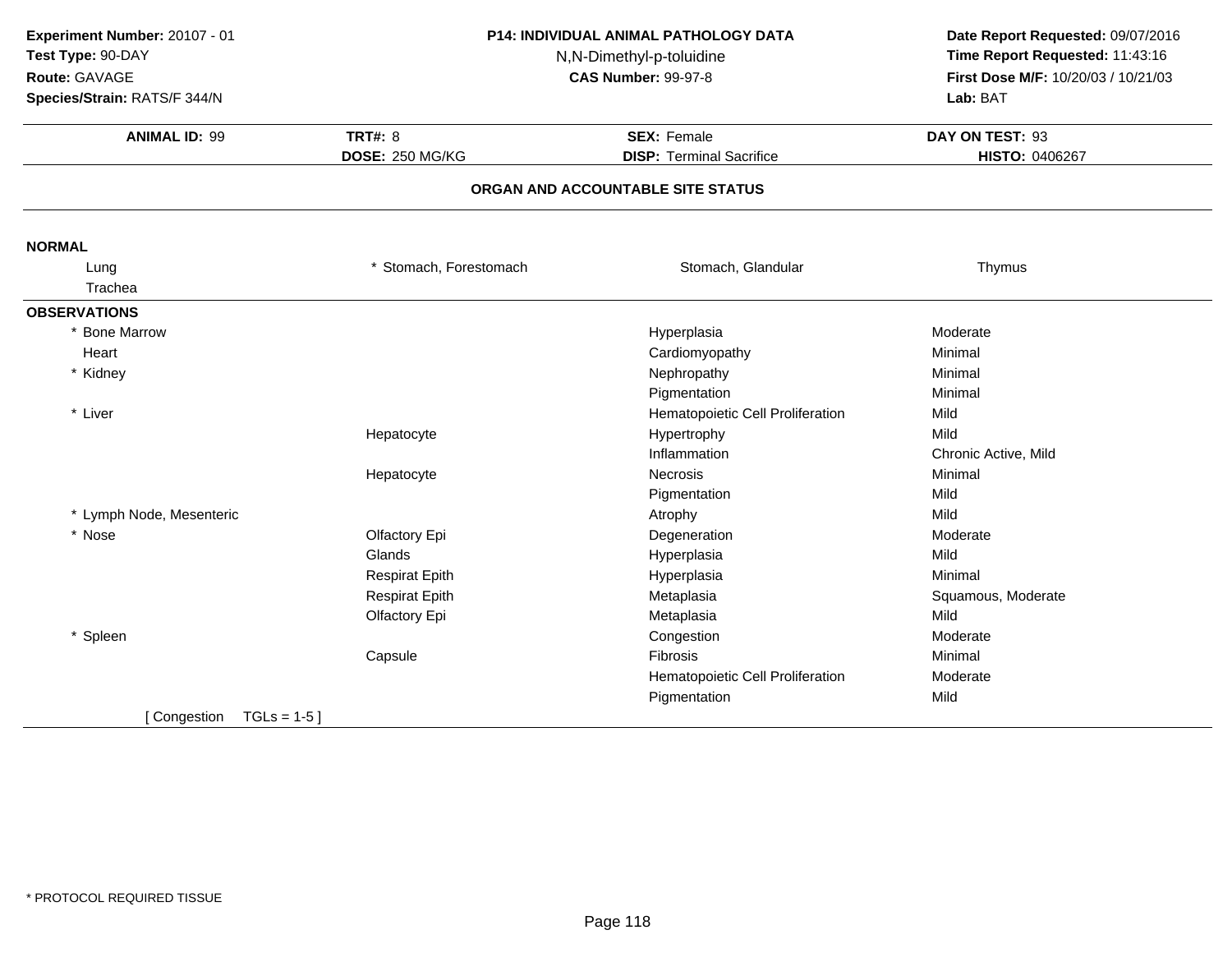| Experiment Number: 20107 - 01<br>Test Type: 90-DAY<br>Route: GAVAGE<br>Species/Strain: RATS/F 344/N | P14: INDIVIDUAL ANIMAL PATHOLOGY DATA<br>N,N-Dimethyl-p-toluidine<br><b>CAS Number: 99-97-8</b> |                                   | Date Report Requested: 09/07/2016<br>Time Report Requested: 11:43:16<br>First Dose M/F: 10/20/03 / 10/21/03<br>Lab: BAT |  |
|-----------------------------------------------------------------------------------------------------|-------------------------------------------------------------------------------------------------|-----------------------------------|-------------------------------------------------------------------------------------------------------------------------|--|
| <b>ANIMAL ID: 100</b>                                                                               | <b>TRT#: 8</b>                                                                                  | <b>SEX: Female</b>                | DAY ON TEST: 93                                                                                                         |  |
|                                                                                                     | <b>DOSE: 250 MG/KG</b>                                                                          | <b>DISP: Terminal Sacrifice</b>   | HISTO: 0406268                                                                                                          |  |
|                                                                                                     |                                                                                                 | ORGAN AND ACCOUNTABLE SITE STATUS |                                                                                                                         |  |
| <b>NORMAL</b>                                                                                       |                                                                                                 |                                   |                                                                                                                         |  |
| * Lymph Node, Mesenteric<br>Trachea                                                                 | * Stomach, Forestomach                                                                          | Stomach, Glandular                | Thymus                                                                                                                  |  |
| <b>OBSERVATIONS</b>                                                                                 |                                                                                                 |                                   |                                                                                                                         |  |
| * Bone Marrow                                                                                       |                                                                                                 | Hyperplasia                       | Moderate                                                                                                                |  |
| Heart                                                                                               |                                                                                                 | Cardiomyopathy                    | Minimal                                                                                                                 |  |
| * Kidney                                                                                            |                                                                                                 | Mineralization                    | Minimal                                                                                                                 |  |
|                                                                                                     |                                                                                                 | Nephropathy                       | Minimal                                                                                                                 |  |
|                                                                                                     |                                                                                                 | Pigmentation                      | Minimal                                                                                                                 |  |
| * Liver                                                                                             | Hepatocyte                                                                                      | Hypertrophy                       | Minimal                                                                                                                 |  |
|                                                                                                     |                                                                                                 | Inflammation                      | Chronic Active, Minimal                                                                                                 |  |
|                                                                                                     | Hepatocyte                                                                                      | Necrosis                          | Minimal                                                                                                                 |  |
|                                                                                                     |                                                                                                 | Pigmentation                      | Minimal                                                                                                                 |  |
| Lung                                                                                                |                                                                                                 | Inflammation                      | Chronic Active, Minimal                                                                                                 |  |
| * Nose                                                                                              | Olfactory Epi                                                                                   | Degeneration                      | Moderate                                                                                                                |  |
|                                                                                                     | Glands                                                                                          | Hyperplasia                       | Mild                                                                                                                    |  |
|                                                                                                     | <b>Respirat Epith</b>                                                                           | Hyperplasia                       | Moderate                                                                                                                |  |
|                                                                                                     | <b>Respirat Epith</b>                                                                           | Metaplasia                        | Squamous, Mild                                                                                                          |  |
| * Spleen                                                                                            |                                                                                                 | Congestion                        | Mild                                                                                                                    |  |
|                                                                                                     | Capsule                                                                                         | Fibrosis                          | Mild                                                                                                                    |  |
|                                                                                                     |                                                                                                 | Hematopoietic Cell Proliferation  | Mild                                                                                                                    |  |
|                                                                                                     | Mesothelium                                                                                     | Hypertrophy                       | Minimal                                                                                                                 |  |
|                                                                                                     |                                                                                                 | Pigmentation                      | Minimal                                                                                                                 |  |
| [Congestion<br>$TGLs = 1-5$                                                                         |                                                                                                 |                                   |                                                                                                                         |  |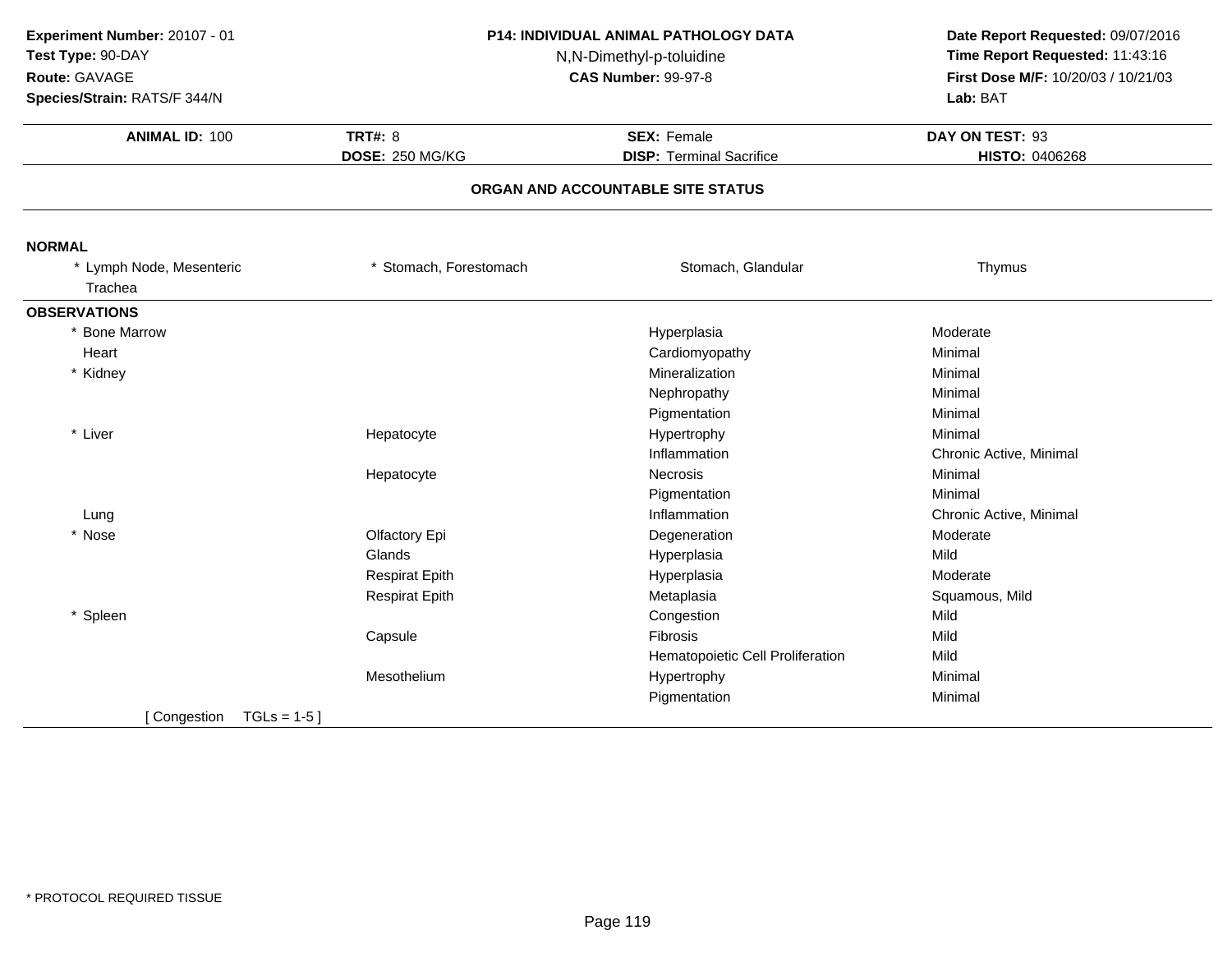| Experiment Number: 20107 - 01  | P14: INDIVIDUAL ANIMAL PATHOLOGY DATA                  |                                   | Date Report Requested: 09/07/2016   |  |
|--------------------------------|--------------------------------------------------------|-----------------------------------|-------------------------------------|--|
| Test Type: 90-DAY              | N,N-Dimethyl-p-toluidine<br><b>CAS Number: 99-97-8</b> |                                   | Time Report Requested: 11:43:16     |  |
| Route: GAVAGE                  |                                                        |                                   | First Dose M/F: 10/20/03 / 10/21/03 |  |
| Species/Strain: RATS/F 344/N   |                                                        |                                   | Lab: BAT                            |  |
| <b>ANIMAL ID: 101</b>          | <b>TRT#: 10</b>                                        | <b>SEX: Female</b>                | DAY ON TEST: 93                     |  |
|                                | DOSE: 500 MG/KG                                        | <b>DISP: Terminal Sacrifice</b>   | HISTO: 0406269                      |  |
|                                |                                                        | ORGAN AND ACCOUNTABLE SITE STATUS |                                     |  |
| <b>NORMAL</b>                  |                                                        |                                   |                                     |  |
| * Adrenal Cortex               | * Adrenal Medulla                                      | * Blood Vessel                    | * Bone                              |  |
| * Brain                        | * Clitoral Gland                                       | * Esophagus                       | * Eye                               |  |
| * Intestine Large, Cecum       | * Intestine Large, Colon                               | * Intestine Large, Rectum         | * Intestine Small, Duodenum         |  |
| * Intestine Small, Ileum       | * Intestine Small, Jejunum                             | * Islets, Pancreatic              | * Lung                              |  |
| * Mammary Gland                | * Ovary                                                | * Parathyroid Gland               | * Pituitary Gland                   |  |
| * Salivary Glands              | * Skin                                                 | * Stomach, Forestomach            | * Stomach, Glandular                |  |
| * Thymus                       | * Thyroid Gland                                        | * Trachea                         | * Urinary Bladder                   |  |
| * Uterus                       |                                                        |                                   |                                     |  |
| <b>MISSING</b>                 |                                                        |                                   |                                     |  |
| * Lymph Node, Mandibular       |                                                        |                                   |                                     |  |
| <b>OBSERVATIONS</b>            |                                                        |                                   |                                     |  |
| * Bone Marrow                  |                                                        | Hyperplasia                       | Moderate                            |  |
| * Eye                          |                                                        |                                   |                                     |  |
| Note: One optic nerve missing. |                                                        |                                   |                                     |  |
| * Harderian Gland              |                                                        | Pigmentation                      | Minimal                             |  |
| * Heart                        |                                                        | Cardiomyopathy                    | Minimal                             |  |
| * Kidney                       |                                                        | Mineralization                    | Minimal                             |  |
|                                |                                                        | Nephropathy                       | Minimal                             |  |
|                                |                                                        | Pigmentation                      | Moderate                            |  |
| * Liver                        |                                                        | Hematopoietic Cell Proliferation  | Minimal                             |  |
|                                | Hepatocyte                                             | Hypertrophy                       | Moderate                            |  |
|                                | Hepatocyte                                             | Necrosis                          | Minimal                             |  |
|                                |                                                        | Pigmentation                      | Mild                                |  |
| * Lymph Node, Mesenteric       |                                                        | Atrophy                           | Mild                                |  |
| * Nose                         | Olfactory Epi                                          | Degeneration                      | Moderate                            |  |
|                                | Glands                                                 | Hyperplasia                       | Mild                                |  |
|                                | <b>Respirat Epith</b>                                  | Hyperplasia                       | Mild                                |  |
|                                | <b>Respirat Epith</b>                                  | Metaplasia                        | Squamous, Moderate                  |  |
|                                | Olfactory Epi                                          | Metaplasia                        | Moderate                            |  |
| * Pancreas                     |                                                        | <b>Infiltration Cellular</b>      | Lymphocyte, Minimal                 |  |
|                                |                                                        |                                   |                                     |  |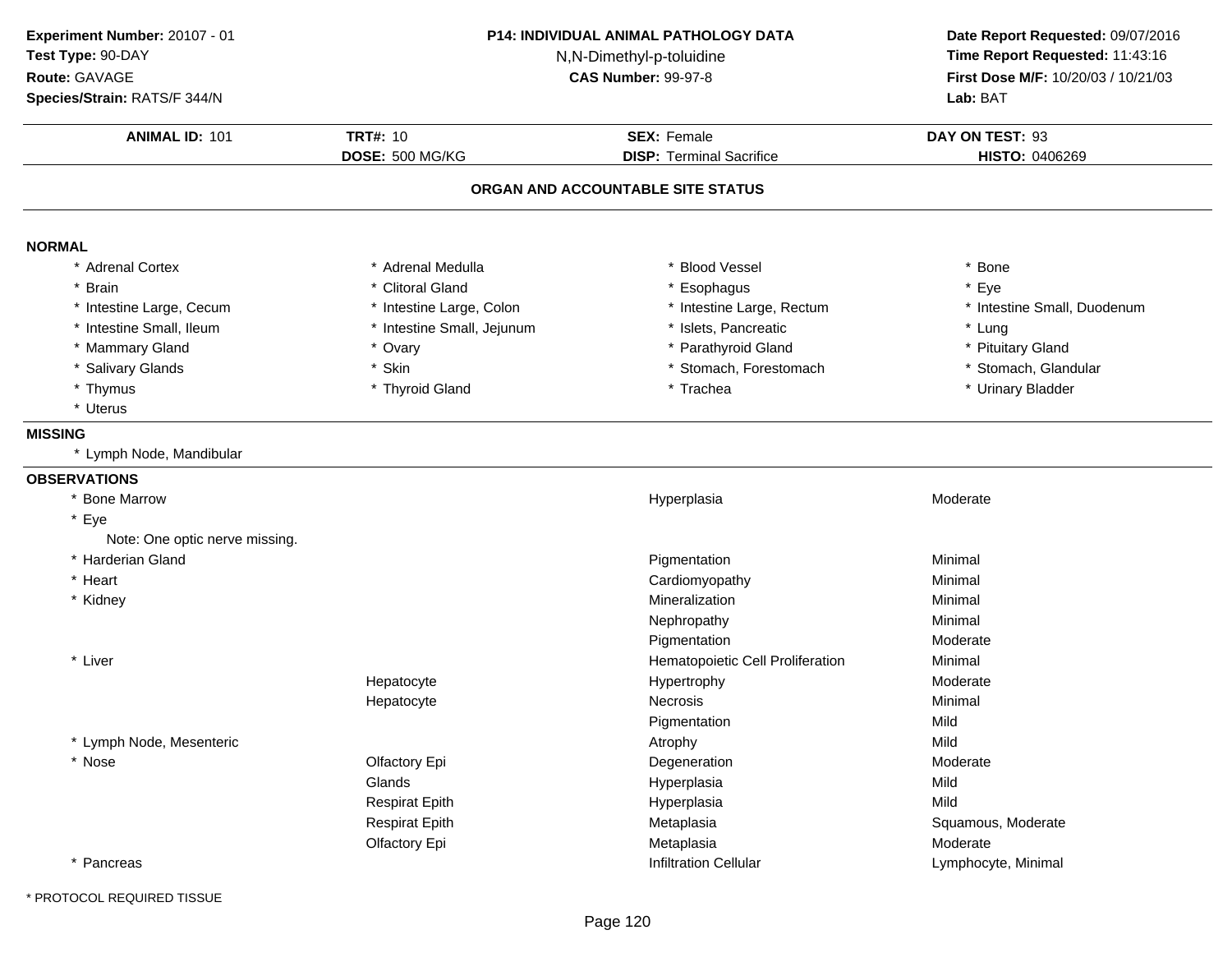| Experiment Number: 20107 - 01<br>Test Type: 90-DAY<br>Route: GAVAGE<br>Species/Strain: RATS/F 344/N |                                           | <b>P14: INDIVIDUAL ANIMAL PATHOLOGY DATA</b><br>N,N-Dimethyl-p-toluidine<br><b>CAS Number: 99-97-8</b> | Date Report Requested: 09/07/2016<br>Time Report Requested: 11:43:16<br>First Dose M/F: 10/20/03 / 10/21/03<br>Lab: BAT |  |
|-----------------------------------------------------------------------------------------------------|-------------------------------------------|--------------------------------------------------------------------------------------------------------|-------------------------------------------------------------------------------------------------------------------------|--|
| <b>ANIMAL ID: 101</b>                                                                               | <b>TRT#: 10</b><br><b>DOSE: 500 MG/KG</b> | <b>SEX: Female</b><br><b>DISP:</b> Terminal Sacrifice                                                  | DAY ON TEST: 93<br><b>HISTO: 0406269</b>                                                                                |  |
|                                                                                                     |                                           | ORGAN AND ACCOUNTABLE SITE STATUS                                                                      |                                                                                                                         |  |
| Spleen                                                                                              | Lymph Follic                              | Atrophy<br>Congestion                                                                                  | Mild<br>Moderate                                                                                                        |  |
|                                                                                                     | Capsule                                   | <b>Fibrosis</b><br>Hematopoietic Cell Proliferation                                                    | Moderate<br>Mild                                                                                                        |  |
| $TGLs = 1-5$<br>[ Congestion                                                                        | Mesothelium                               | Hypertrophy<br>Pigmentation                                                                            | Minimal<br>Mild                                                                                                         |  |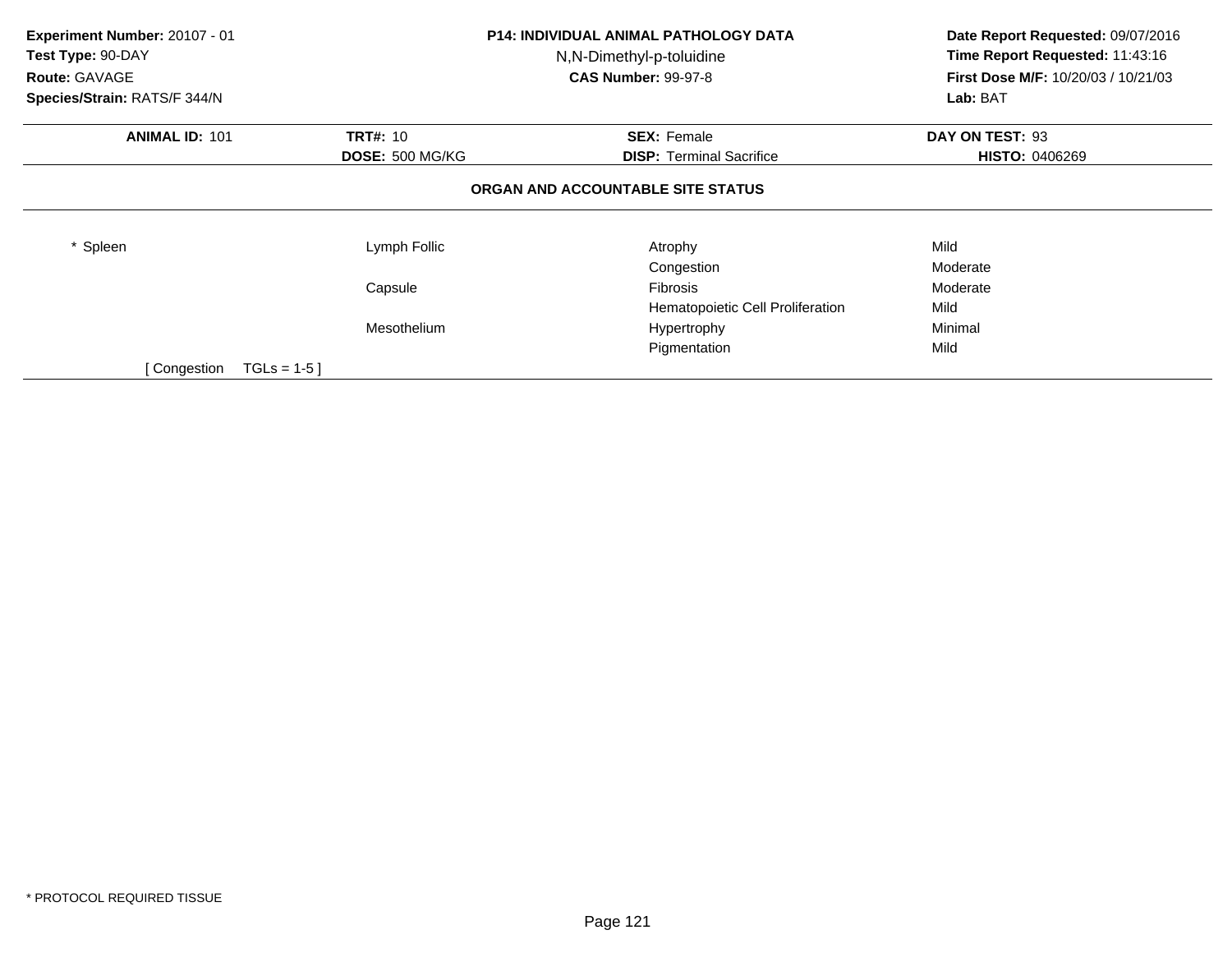| Experiment Number: 20107 - 01 | <b>P14: INDIVIDUAL ANIMAL PATHOLOGY DATA</b> |                                   | Date Report Requested: 09/07/2016   |
|-------------------------------|----------------------------------------------|-----------------------------------|-------------------------------------|
| Test Type: 90-DAY             |                                              | N,N-Dimethyl-p-toluidine          | Time Report Requested: 11:43:16     |
| Route: GAVAGE                 |                                              | <b>CAS Number: 99-97-8</b>        | First Dose M/F: 10/20/03 / 10/21/03 |
| Species/Strain: RATS/F 344/N  |                                              | Lab: BAT                          |                                     |
| <b>ANIMAL ID: 102</b>         | <b>TRT#: 10</b>                              | <b>SEX: Female</b>                | DAY ON TEST: 93                     |
|                               | DOSE: 500 MG/KG                              | <b>DISP: Terminal Sacrifice</b>   | HISTO: 0406270                      |
|                               |                                              | ORGAN AND ACCOUNTABLE SITE STATUS |                                     |
| <b>NORMAL</b>                 |                                              |                                   |                                     |
| * Adrenal Cortex              | * Adrenal Medulla                            | * Blood Vessel                    | * Bone                              |
| * Brain                       | * Clitoral Gland                             | * Esophagus                       | * Eye                               |
| * Heart                       | * Intestine Large, Cecum                     | * Intestine Large, Colon          | * Intestine Large, Rectum           |
| * Intestine Small, Duodenum   | * Intestine Small, Ileum                     | * Intestine Small, Jejunum        | * Islets, Pancreatic                |
| * Lymph Node, Mesenteric      | * Mammary Gland                              | * Ovary                           | * Pituitary Gland                   |
| * Salivary Glands             | * Skin                                       | * Stomach, Glandular              | * Thymus                            |
| * Thyroid Gland               | * Trachea                                    | * Urinary Bladder                 | * Uterus                            |
| <b>MISSING</b>                |                                              |                                   |                                     |
| * Lymph Node, Mandibular      | * Parathyroid Gland                          |                                   |                                     |
| <b>OBSERVATIONS</b>           |                                              |                                   |                                     |
| <b>Bone Marrow</b>            |                                              | Hyperplasia                       | Moderate                            |
| * Harderian Gland             |                                              | Pigmentation                      | Minimal                             |
| * Kidney                      |                                              | Nephropathy                       | Minimal                             |
|                               |                                              | Pigmentation                      | Mild                                |
| * Liver                       |                                              | <b>Clear Cell Focus</b>           |                                     |
|                               |                                              | Hematopoietic Cell Proliferation  | Minimal                             |
|                               | Hepatocyte                                   | Hypertrophy                       | Moderate                            |
|                               |                                              | Inflammation                      | Chronic Active, Minimal             |
|                               | Hepatocyte                                   | Necrosis                          | Minimal                             |
|                               |                                              | Pigmentation                      | Mild                                |
| * Lung                        |                                              | Inflammation                      | Chronic Active, Minimal             |
| * Nose                        | Olfactory Epi                                | Degeneration                      | Moderate                            |
|                               | Glands                                       | Hyperplasia                       | Minimal                             |
|                               | <b>Respirat Epith</b>                        | Hyperplasia                       | Minimal                             |
|                               | <b>Respirat Epith</b>                        | Metaplasia                        | Squamous, Moderate                  |
|                               | Olfactory Epi                                | Metaplasia                        | Moderate                            |
| * Pancreas                    |                                              | <b>Infiltration Cellular</b>      | Lymphocyte, Minimal                 |
| * Spleen                      | Lymph Follic                                 | Atrophy                           | Minimal                             |
|                               |                                              | Congestion                        | Moderate                            |
|                               | Capsule                                      | Fibrosis                          | Mild                                |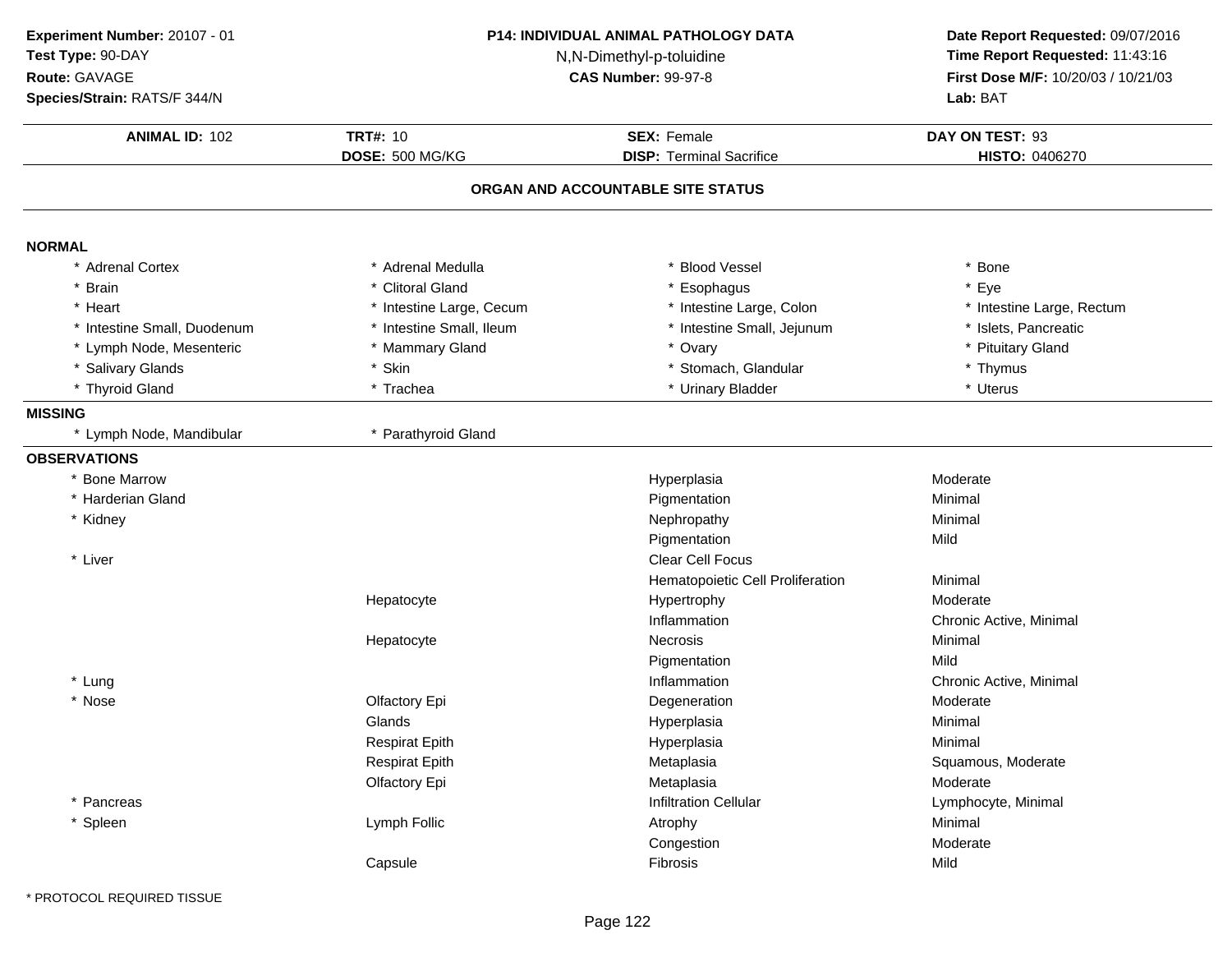| Experiment Number: 20107 - 01<br>Test Type: 90-DAY<br><b>Route: GAVAGE</b><br>Species/Strain: RATS/F 344/N | <b>P14: INDIVIDUAL ANIMAL PATHOLOGY DATA</b><br>N,N-Dimethyl-p-toluidine<br><b>CAS Number: 99-97-8</b> |                                                       | Date Report Requested: 09/07/2016<br>Time Report Requested: 11:43:16<br><b>First Dose M/F: 10/20/03 / 10/21/03</b><br>Lab: BAT |  |
|------------------------------------------------------------------------------------------------------------|--------------------------------------------------------------------------------------------------------|-------------------------------------------------------|--------------------------------------------------------------------------------------------------------------------------------|--|
| <b>ANIMAL ID: 102</b>                                                                                      | <b>TRT#: 10</b><br><b>DOSE: 500 MG/KG</b>                                                              | <b>SEX: Female</b><br><b>DISP:</b> Terminal Sacrifice | DAY ON TEST: 93<br><b>HISTO: 0406270</b>                                                                                       |  |
|                                                                                                            |                                                                                                        | ORGAN AND ACCOUNTABLE SITE STATUS                     |                                                                                                                                |  |
|                                                                                                            |                                                                                                        | Hematopoietic Cell Proliferation                      | Mild                                                                                                                           |  |
|                                                                                                            | Mesothelium                                                                                            | Hypertrophy                                           | Minimal                                                                                                                        |  |
| $TGLs = 1-5$ ]<br>[ Congestion                                                                             |                                                                                                        | Pigmentation                                          | Mild                                                                                                                           |  |
| Stomach, Forestomach                                                                                       |                                                                                                        | Mineralization                                        | Minimal                                                                                                                        |  |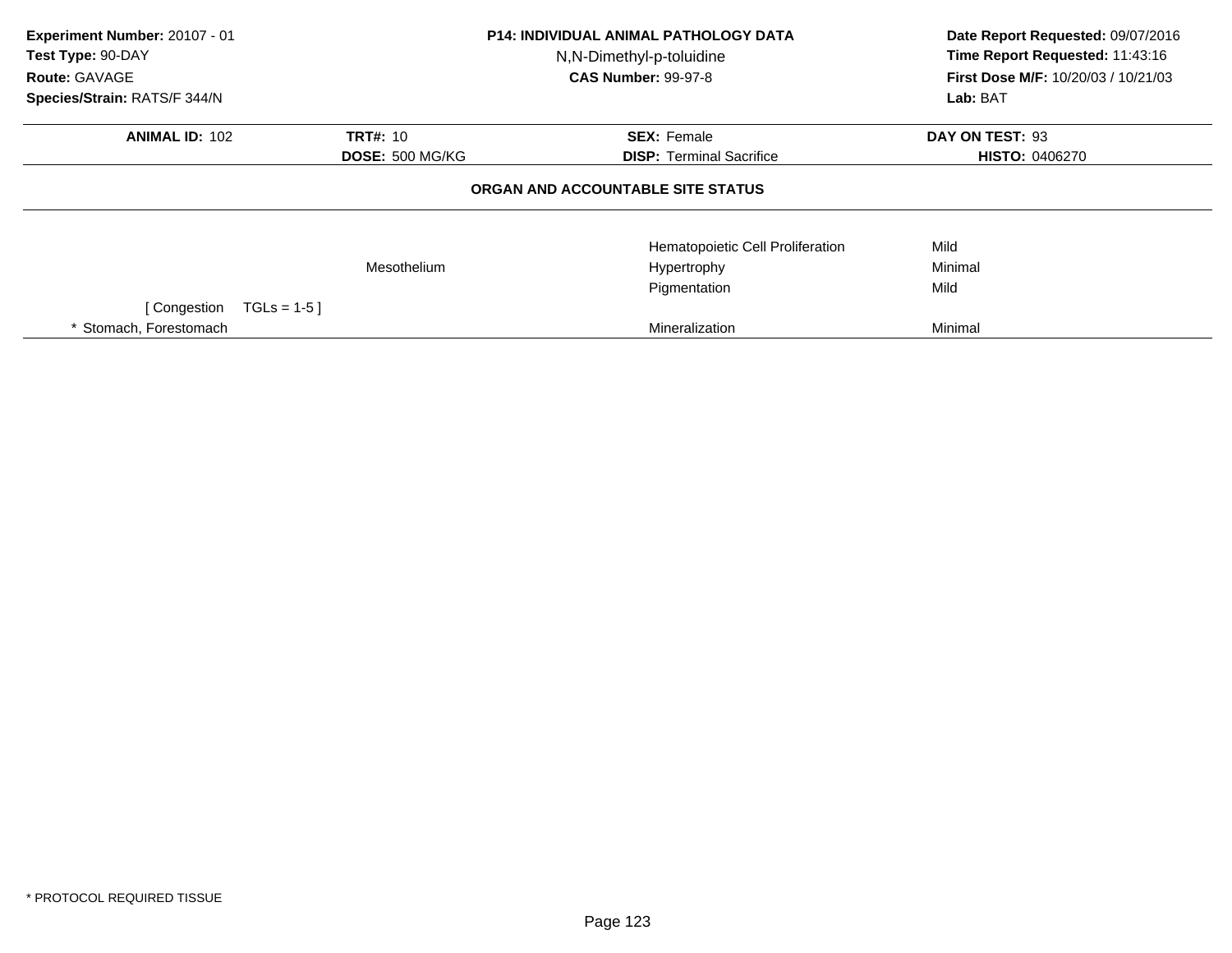| Experiment Number: 20107 - 01  |                            | P14: INDIVIDUAL ANIMAL PATHOLOGY DATA | Date Report Requested: 09/07/2016   |  |
|--------------------------------|----------------------------|---------------------------------------|-------------------------------------|--|
| Test Type: 90-DAY              | N,N-Dimethyl-p-toluidine   |                                       | Time Report Requested: 11:43:16     |  |
| Route: GAVAGE                  |                            | <b>CAS Number: 99-97-8</b>            | First Dose M/F: 10/20/03 / 10/21/03 |  |
| Species/Strain: RATS/F 344/N   |                            |                                       | Lab: BAT                            |  |
| <b>ANIMAL ID: 103</b>          | <b>TRT#: 10</b>            | <b>SEX: Female</b>                    | DAY ON TEST: 93                     |  |
|                                | DOSE: 500 MG/KG            | <b>DISP: Terminal Sacrifice</b>       | HISTO: 0406271                      |  |
|                                |                            | ORGAN AND ACCOUNTABLE SITE STATUS     |                                     |  |
| <b>NORMAL</b>                  |                            |                                       |                                     |  |
| * Adrenal Cortex               | * Adrenal Medulla          | * Blood Vessel                        | * Bone                              |  |
| * Brain                        | * Clitoral Gland           | * Esophagus                           | * Eye                               |  |
| * Intestine Large, Cecum       | * Intestine Large, Colon   | * Intestine Large, Rectum             | * Intestine Small, Duodenum         |  |
| * Intestine Small, Ileum       | * Intestine Small, Jejunum | * Islets, Pancreatic                  | * Mammary Gland                     |  |
| * Ovary                        | * Pancreas                 | * Parathyroid Gland                   | * Pituitary Gland                   |  |
| * Salivary Glands              | * Skin                     | * Stomach, Forestomach                | * Stomach, Glandular                |  |
| * Thymus                       | * Thyroid Gland            | * Trachea                             | * Urinary Bladder                   |  |
| * Uterus                       |                            |                                       |                                     |  |
| <b>MISSING</b>                 |                            |                                       |                                     |  |
| * Lymph Node, Mandibular       |                            |                                       |                                     |  |
| <b>OBSERVATIONS</b>            |                            |                                       |                                     |  |
| * Bone Marrow                  |                            | Hyperplasia                           | Moderate                            |  |
| * Eye                          |                            |                                       |                                     |  |
| Note: One optic nerve missing. |                            |                                       |                                     |  |
| * Harderian Gland              |                            | Pigmentation                          | Minimal                             |  |
| * Heart                        |                            | Cardiomyopathy                        | Minimal                             |  |
| * Kidney                       |                            | Mineralization                        | Minimal                             |  |
|                                |                            | Nephropathy                           | Minimal                             |  |
|                                |                            | Pigmentation                          | Minimal                             |  |
| * Liver                        |                            | Hematopoietic Cell Proliferation      | Minimal                             |  |
|                                |                            | Hepatodiaphragmatic Nodule            |                                     |  |
|                                | <b>Bile Duct</b>           | Hyperplasia                           | Mild                                |  |
|                                | Hepatocyte                 | Hypertrophy                           | Moderate                            |  |
|                                |                            | Inflammation                          | Chronic Active, Mild                |  |
|                                |                            | Pigmentation                          | Mild                                |  |
| [Hepatodiaphragmatic Nodule    | $TGLs = 2-7$ ]             |                                       |                                     |  |
| * Lung                         |                            | Inflammation                          | Chronic Active, Minimal             |  |
| * Lymph Node, Mesenteric       |                            | Atrophy                               | Mild                                |  |
| * Nose                         | Olfactory Epi              | Degeneration                          | Moderate                            |  |
|                                | Glands                     | Hyperplasia                           | Mild                                |  |
|                                |                            |                                       |                                     |  |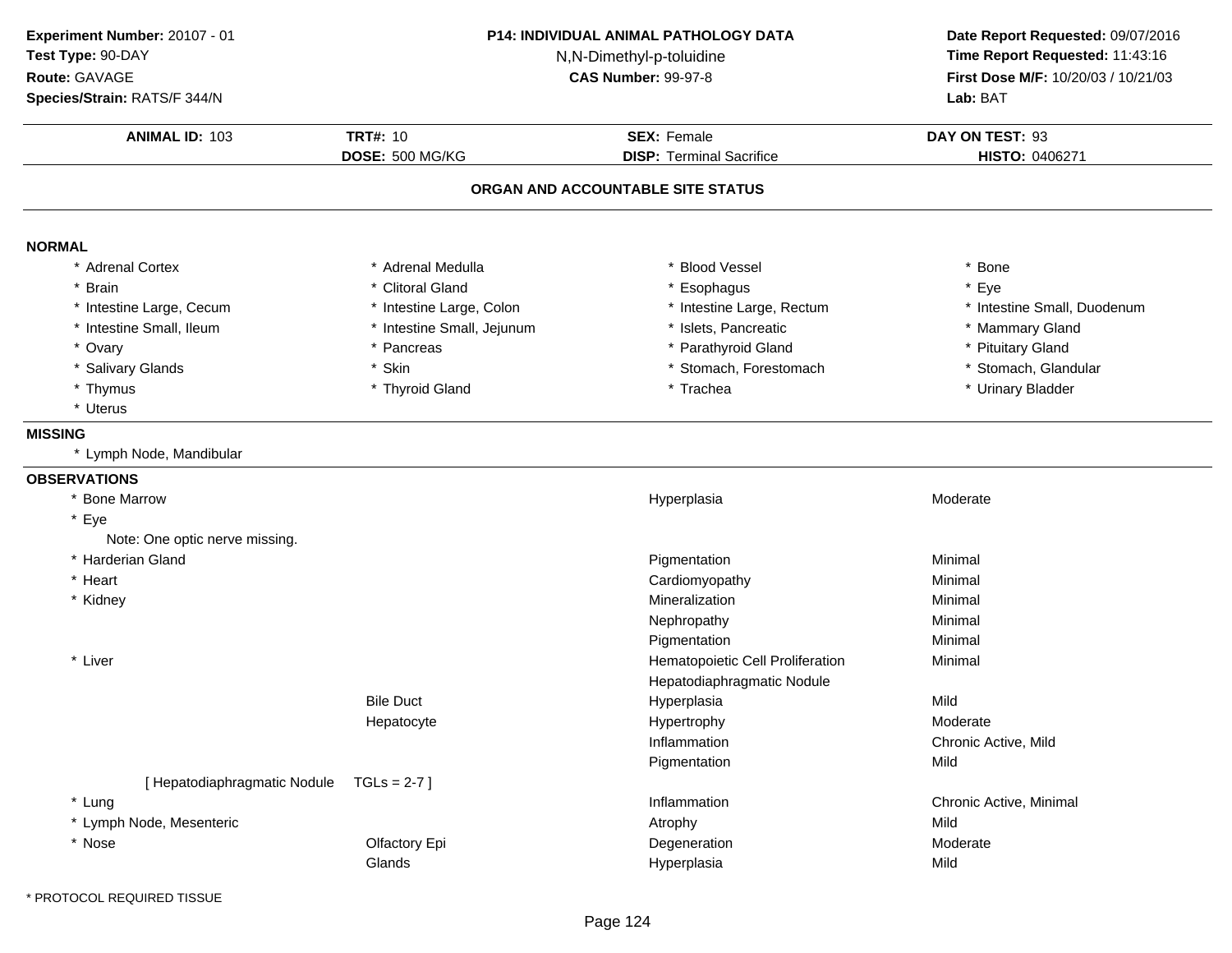| Experiment Number: 20107 - 01<br>Test Type: 90-DAY<br>Route: GAVAGE<br>Species/Strain: RATS/F 344/N |                       | P14: INDIVIDUAL ANIMAL PATHOLOGY DATA<br>N,N-Dimethyl-p-toluidine<br><b>CAS Number: 99-97-8</b> |                    |
|-----------------------------------------------------------------------------------------------------|-----------------------|-------------------------------------------------------------------------------------------------|--------------------|
| <b>ANIMAL ID: 103</b>                                                                               | <b>TRT#: 10</b>       | <b>SEX: Female</b>                                                                              | DAY ON TEST: 93    |
|                                                                                                     | DOSE: 500 MG/KG       | <b>DISP: Terminal Sacrifice</b>                                                                 | HISTO: 0406271     |
|                                                                                                     |                       | ORGAN AND ACCOUNTABLE SITE STATUS                                                               |                    |
|                                                                                                     | <b>Respirat Epith</b> | Hyperplasia                                                                                     | Mild               |
|                                                                                                     | <b>Respirat Epith</b> | Metaplasia                                                                                      | Squamous, Moderate |
|                                                                                                     | Olfactory Epi         | Metaplasia                                                                                      | Moderate           |
| Spleen                                                                                              | Lymph Follic          | Atrophy                                                                                         | Minimal            |
|                                                                                                     |                       | Congestion                                                                                      | Moderate           |
|                                                                                                     | Capsule               | Fibrosis                                                                                        | Mild               |
|                                                                                                     |                       | Hematopoietic Cell Proliferation                                                                | Mild               |
|                                                                                                     | Mesothelium           | Hypertrophy                                                                                     | Minimal            |
|                                                                                                     |                       | Pigmentation                                                                                    | Mild               |
| [ Congestion                                                                                        | $TGLs = 1-5$          |                                                                                                 |                    |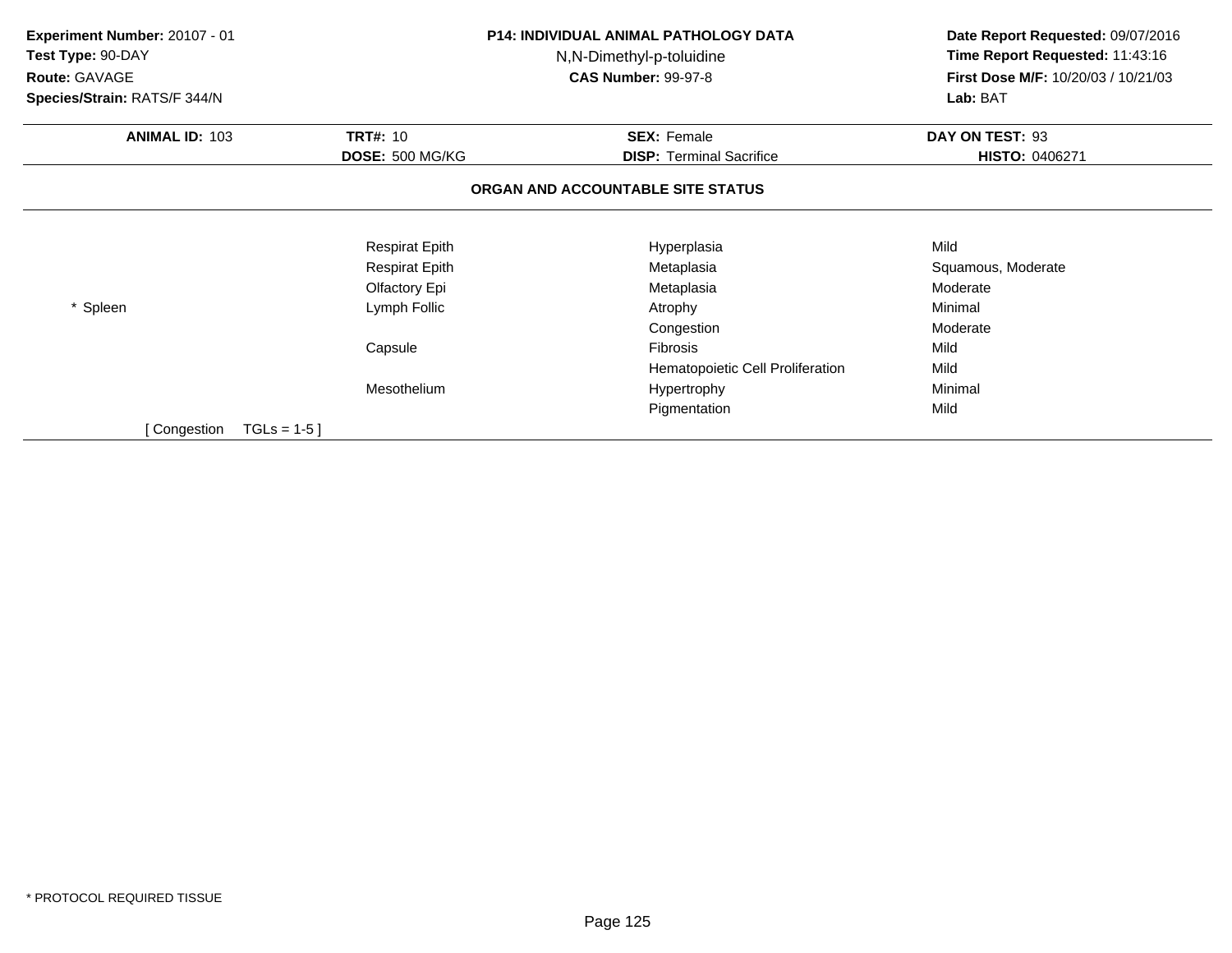| Date Report Requested: 09/07/2016<br>Time Report Requested: 11:43:16<br>First Dose M/F: 10/20/03 / 10/21/03<br>DAY ON TEST: 93<br>HISTO: 0406272 |
|--------------------------------------------------------------------------------------------------------------------------------------------------|
|                                                                                                                                                  |
|                                                                                                                                                  |
|                                                                                                                                                  |
|                                                                                                                                                  |
|                                                                                                                                                  |
|                                                                                                                                                  |
|                                                                                                                                                  |
|                                                                                                                                                  |
|                                                                                                                                                  |
| * Intestine Large, Rectum                                                                                                                        |
| * Islets, Pancreatic                                                                                                                             |
| * Parathyroid Gland                                                                                                                              |
| * Stomach, Forestomach                                                                                                                           |
|                                                                                                                                                  |
|                                                                                                                                                  |
|                                                                                                                                                  |
|                                                                                                                                                  |
|                                                                                                                                                  |
|                                                                                                                                                  |
|                                                                                                                                                  |
|                                                                                                                                                  |
|                                                                                                                                                  |
|                                                                                                                                                  |
|                                                                                                                                                  |
|                                                                                                                                                  |
|                                                                                                                                                  |
|                                                                                                                                                  |
| Chronic Active, Minimal                                                                                                                          |
|                                                                                                                                                  |
|                                                                                                                                                  |
|                                                                                                                                                  |
|                                                                                                                                                  |
|                                                                                                                                                  |
| Squamous, Moderate                                                                                                                               |
|                                                                                                                                                  |
|                                                                                                                                                  |
|                                                                                                                                                  |
|                                                                                                                                                  |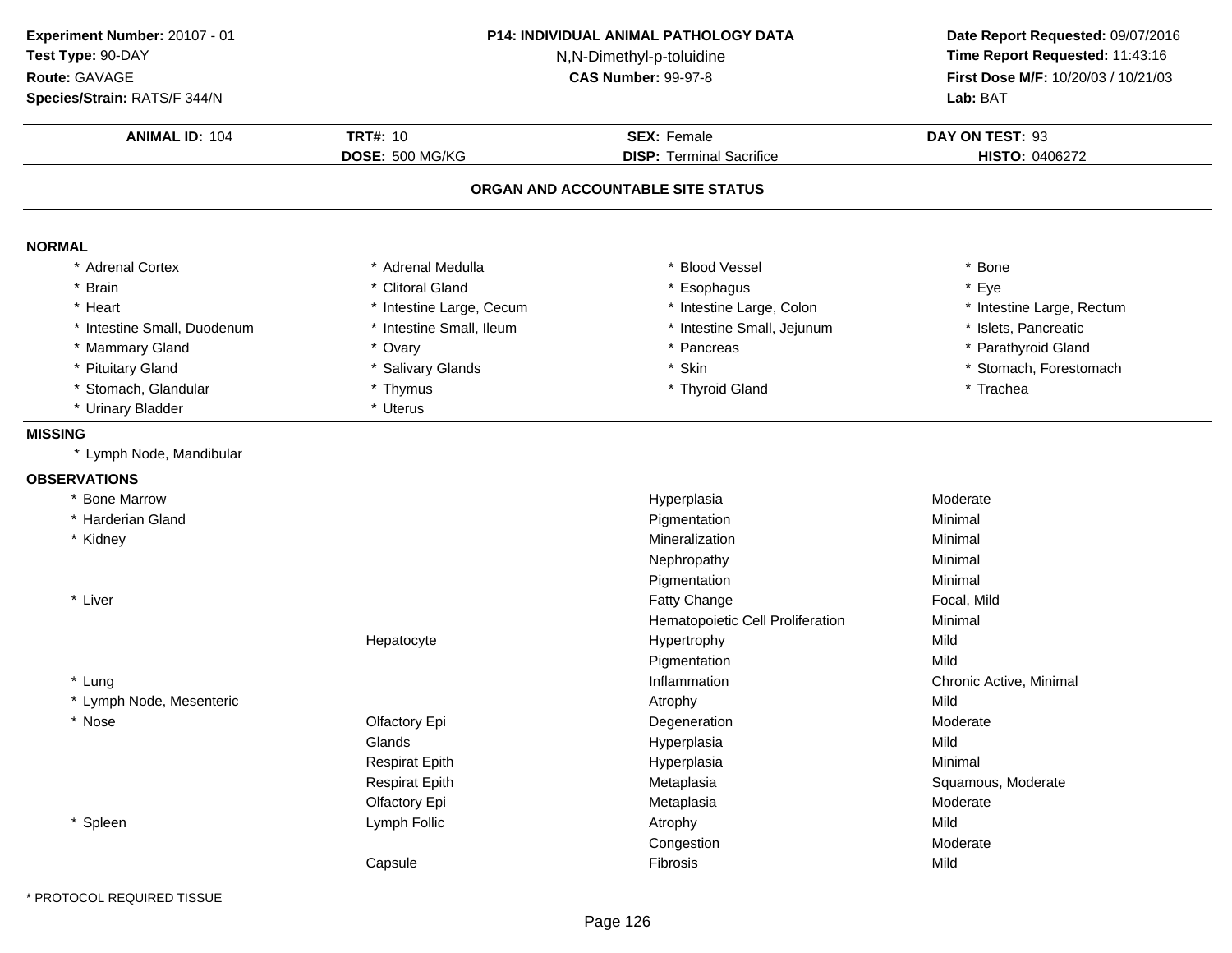| Experiment Number: 20107 - 01<br>Test Type: 90-DAY<br>Route: GAVAGE<br>Species/Strain: RATS/F 344/N | <b>P14: INDIVIDUAL ANIMAL PATHOLOGY DATA</b><br>N,N-Dimethyl-p-toluidine<br><b>CAS Number: 99-97-8</b> |                                                       | Date Report Requested: 09/07/2016<br>Time Report Requested: 11:43:16<br>First Dose M/F: 10/20/03 / 10/21/03<br>Lab: BAT |  |
|-----------------------------------------------------------------------------------------------------|--------------------------------------------------------------------------------------------------------|-------------------------------------------------------|-------------------------------------------------------------------------------------------------------------------------|--|
| <b>ANIMAL ID: 104</b>                                                                               | <b>TRT#: 10</b><br><b>DOSE: 500 MG/KG</b>                                                              | <b>SEX: Female</b><br><b>DISP: Terminal Sacrifice</b> | DAY ON TEST: 93<br><b>HISTO: 0406272</b>                                                                                |  |
|                                                                                                     |                                                                                                        | ORGAN AND ACCOUNTABLE SITE STATUS                     |                                                                                                                         |  |
|                                                                                                     |                                                                                                        | Hematopoietic Cell Proliferation                      | Mild                                                                                                                    |  |
|                                                                                                     | Mesothelium                                                                                            | Hypertrophy                                           | Minimal                                                                                                                 |  |
| [ Congestion<br>$TGLs = 1-5$                                                                        |                                                                                                        | Pigmentation                                          | Mild                                                                                                                    |  |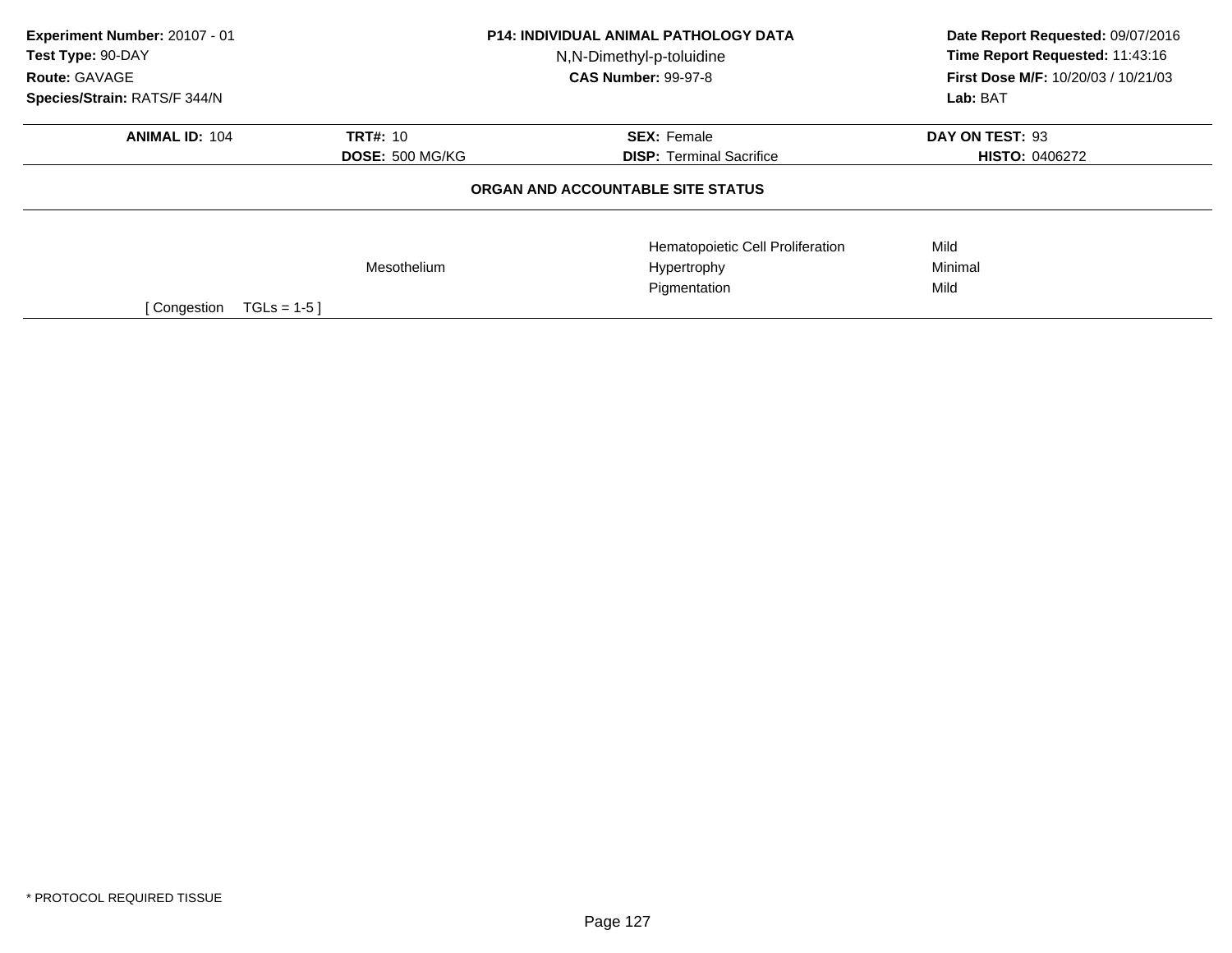| Experiment Number: 20107 - 01  |                           | P14: INDIVIDUAL ANIMAL PATHOLOGY DATA | Date Report Requested: 09/07/2016   |
|--------------------------------|---------------------------|---------------------------------------|-------------------------------------|
| Test Type: 90-DAY              | N,N-Dimethyl-p-toluidine  |                                       | Time Report Requested: 11:43:16     |
| Route: GAVAGE                  |                           | <b>CAS Number: 99-97-8</b>            | First Dose M/F: 10/20/03 / 10/21/03 |
| Species/Strain: RATS/F 344/N   |                           | Lab: BAT                              |                                     |
| <b>ANIMAL ID: 105</b>          | <b>TRT#: 10</b>           | <b>SEX: Female</b>                    | DAY ON TEST: 93                     |
|                                | DOSE: 500 MG/KG           | <b>DISP: Terminal Sacrifice</b>       | HISTO: 0406273                      |
|                                |                           | ORGAN AND ACCOUNTABLE SITE STATUS     |                                     |
| <b>NORMAL</b>                  |                           |                                       |                                     |
| * Adrenal Cortex               | * Adrenal Medulla         | * Blood Vessel                        | * Bone                              |
| * Brain                        | * Esophagus               | * Eye                                 | * Intestine Large, Cecum            |
| * Intestine Large, Colon       | * Intestine Large, Rectum | * Intestine Small, Duodenum           | * Intestine Small, Ileum            |
| * Intestine Small, Jejunum     | * Islets, Pancreatic      | * Lung                                | * Mammary Gland                     |
| * Ovary                        | * Parathyroid Gland       | * Pituitary Gland                     | * Salivary Glands                   |
| * Skin                         | * Stomach, Forestomach    | * Stomach, Glandular                  | * Thymus                            |
| * Thyroid Gland                | * Trachea                 | * Urinary Bladder                     | * Uterus                            |
| <b>MISSING</b>                 |                           |                                       |                                     |
| * Lymph Node, Mandibular       |                           |                                       |                                     |
| <b>OBSERVATIONS</b>            |                           |                                       |                                     |
| * Bone Marrow                  |                           | Hyperplasia                           | Moderate                            |
| * Clitoral Gland               |                           | Inflammation                          | Moderate                            |
| * Eye                          |                           |                                       |                                     |
| Note: One optic nerve missing. |                           |                                       |                                     |
| * Harderian Gland              |                           | Inflammation                          | Mild                                |
| * Heart                        |                           | Cardiomyopathy                        | Minimal                             |
| * Kidney                       |                           | Mineralization                        | Minimal                             |
|                                |                           | Nephropathy                           | Mild                                |
|                                |                           | Pigmentation                          | Mild                                |
| * Liver                        |                           | Hematopoietic Cell Proliferation      | Minimal                             |
|                                | Hepatocyte                | Hypertrophy                           | Moderate                            |
|                                |                           | Inflammation                          | Chronic Active, Minimal             |
|                                |                           | Pigmentation                          | Mild                                |
| * Lymph Node, Mesenteric       |                           | Atrophy                               | Mild                                |
| * Nose                         | Olfactory Epi             | Degeneration                          | Moderate                            |
|                                | Glands                    | Hyperplasia                           | Mild                                |
|                                | <b>Respirat Epith</b>     | Hyperplasia                           | Mild                                |
|                                | <b>Respirat Epith</b>     | Metaplasia                            | Squamous, Mild                      |
|                                | Olfactory Epi             | Metaplasia                            | Mild                                |
| * Pancreas                     |                           | <b>Infiltration Cellular</b>          | Lymphocyte, Minimal                 |
|                                |                           |                                       |                                     |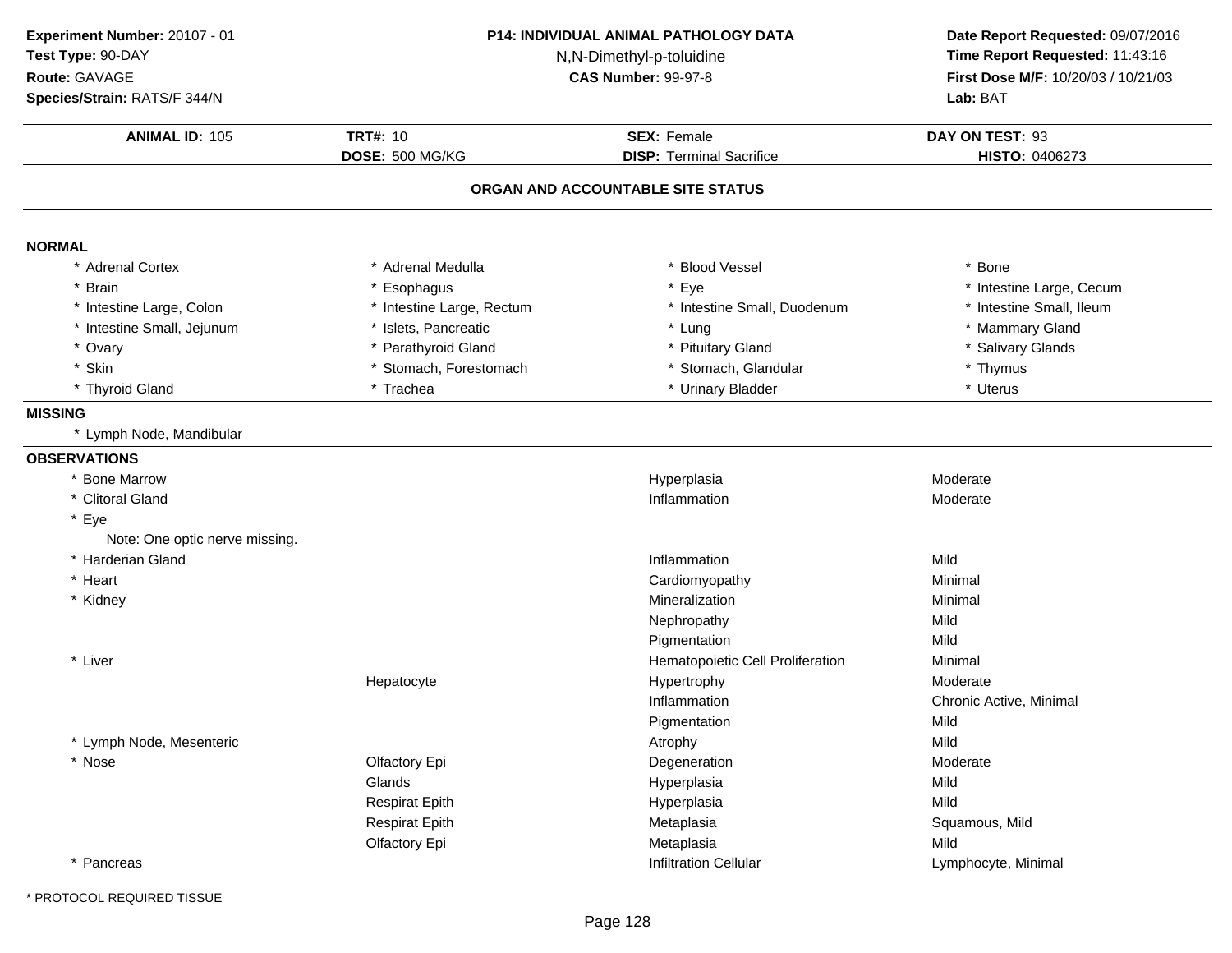| Experiment Number: 20107 - 01<br>Test Type: 90-DAY<br>Route: GAVAGE<br>Species/Strain: RATS/F 344/N |                                           | <b>P14: INDIVIDUAL ANIMAL PATHOLOGY DATA</b><br>N,N-Dimethyl-p-toluidine<br><b>CAS Number: 99-97-8</b> |                                          |
|-----------------------------------------------------------------------------------------------------|-------------------------------------------|--------------------------------------------------------------------------------------------------------|------------------------------------------|
| <b>ANIMAL ID: 105</b>                                                                               | <b>TRT#: 10</b><br><b>DOSE: 500 MG/KG</b> | <b>SEX: Female</b><br><b>DISP: Terminal Sacrifice</b>                                                  | DAY ON TEST: 93<br><b>HISTO: 0406273</b> |
|                                                                                                     |                                           | ORGAN AND ACCOUNTABLE SITE STATUS                                                                      |                                          |
| Spleen                                                                                              | Lymph Follic                              | Atrophy<br>Congestion                                                                                  | Minimal<br>Moderate                      |
|                                                                                                     | Capsule                                   | Fibrosis<br>Hematopoietic Cell Proliferation<br>Pigmentation                                           | Mild<br>Mild<br>Mild                     |
| $TGLs = 1-5$<br>[ Congestion                                                                        |                                           |                                                                                                        |                                          |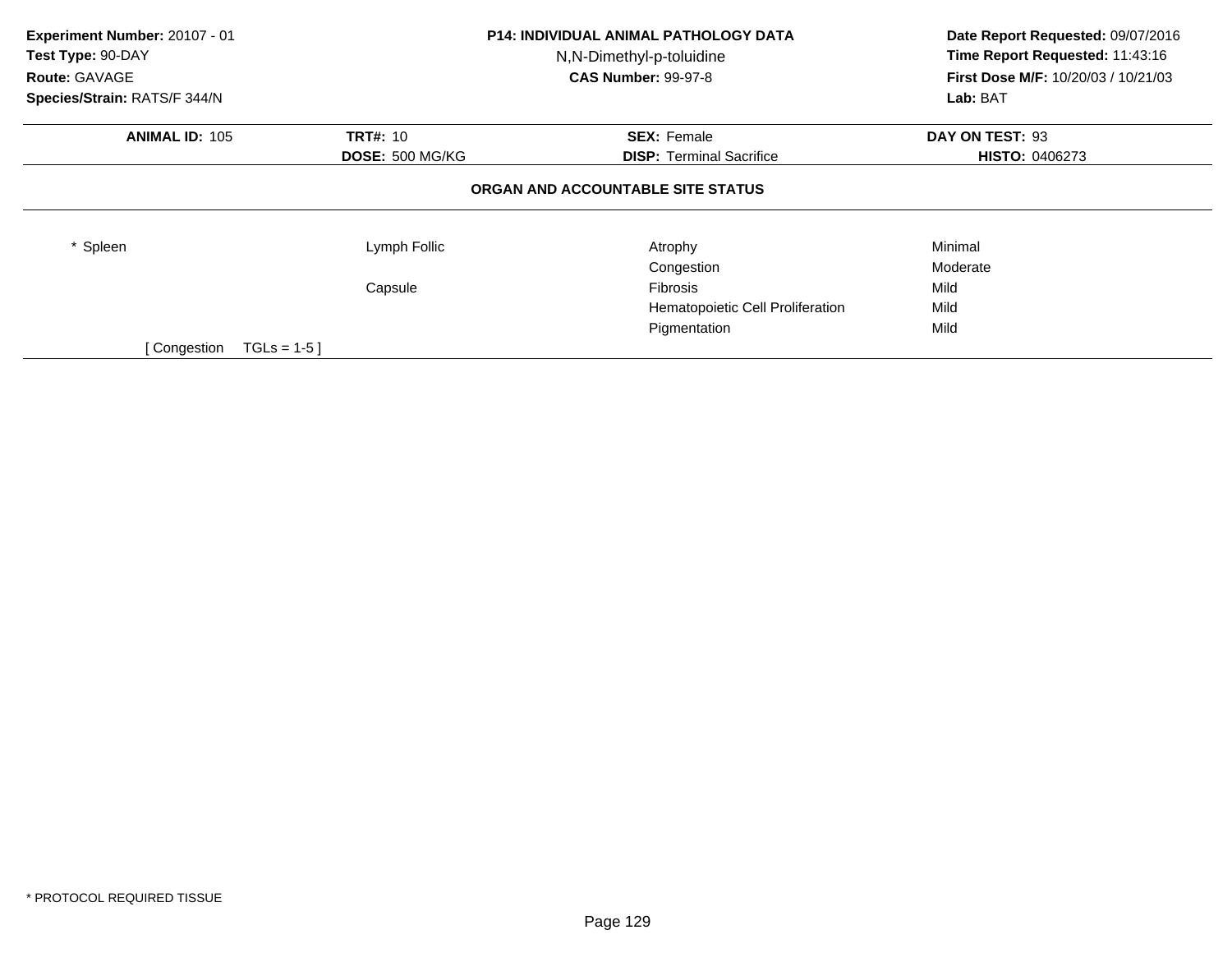| Experiment Number: 20107 - 01 |                            | P14: INDIVIDUAL ANIMAL PATHOLOGY DATA | Date Report Requested: 09/07/2016<br>Time Report Requested: 11:43:16 |  |
|-------------------------------|----------------------------|---------------------------------------|----------------------------------------------------------------------|--|
| Test Type: 90-DAY             |                            | N,N-Dimethyl-p-toluidine              |                                                                      |  |
| Route: GAVAGE                 |                            | <b>CAS Number: 99-97-8</b>            | First Dose M/F: 10/20/03 / 10/21/03                                  |  |
| Species/Strain: RATS/F 344/N  |                            |                                       | Lab: BAT                                                             |  |
| <b>ANIMAL ID: 106</b>         | <b>TRT#: 10</b>            | <b>SEX: Female</b>                    | DAY ON TEST: 93                                                      |  |
|                               | DOSE: 500 MG/KG            | <b>DISP: Terminal Sacrifice</b>       | HISTO: 0406274                                                       |  |
|                               |                            | ORGAN AND ACCOUNTABLE SITE STATUS     |                                                                      |  |
| <b>NORMAL</b>                 |                            |                                       |                                                                      |  |
| * Adrenal Cortex              | * Adrenal Medulla          | * Blood Vessel                        | * Bone                                                               |  |
| * Brain                       | * Clitoral Gland           | * Esophagus                           | * Eye                                                                |  |
| * Intestine Large, Cecum      | * Intestine Large, Colon   | * Intestine Large, Rectum             | * Intestine Small, Duodenum                                          |  |
| * Intestine Small, Ileum      | * Intestine Small, Jejunum | * Islets, Pancreatic                  | * Mammary Gland                                                      |  |
| * Ovary                       | * Pancreas                 | * Parathyroid Gland                   | * Pituitary Gland                                                    |  |
| * Salivary Glands             | * Skin                     | * Stomach, Forestomach                | * Stomach, Glandular                                                 |  |
| * Thymus                      | * Thyroid Gland            | * Trachea                             | * Uterus                                                             |  |
| <b>MISSING</b>                |                            |                                       |                                                                      |  |
| * Lymph Node, Mandibular      |                            |                                       |                                                                      |  |
| <b>OBSERVATIONS</b>           |                            |                                       |                                                                      |  |
| * Bone Marrow                 |                            | Hyperplasia                           | Moderate                                                             |  |
| * Harderian Gland             |                            | Pigmentation                          | Mild                                                                 |  |
| * Heart                       |                            | Cardiomyopathy                        | Minimal                                                              |  |
| * Kidney                      |                            | Mineralization                        | Minimal                                                              |  |
|                               |                            | Nephropathy                           | Minimal                                                              |  |
|                               |                            | Pigmentation                          | Minimal                                                              |  |
| * Liver                       |                            | Hematopoietic Cell Proliferation      | Minimal                                                              |  |
|                               | Hepatocyte                 | Hypertrophy                           | Moderate                                                             |  |
|                               | Hepatocyte                 | Necrosis                              | Minimal                                                              |  |
|                               |                            | Pigmentation                          | Mild                                                                 |  |
| * Lung                        |                            | Inflammation                          | Chronic Active, Minimal                                              |  |
| * Lymph Node, Mesenteric      |                            | Atrophy                               | Moderate                                                             |  |
| * Nose                        | Olfactory Epi              | Degeneration                          | Moderate                                                             |  |
|                               | Glands                     | Hyperplasia                           | Mild                                                                 |  |
|                               | <b>Respirat Epith</b>      | Hyperplasia                           | Mild                                                                 |  |
|                               | <b>Respirat Epith</b>      | Metaplasia                            | Squamous, Mild                                                       |  |
|                               | Olfactory Epi              | Metaplasia                            | Moderate                                                             |  |
| * Spleen                      | Lymph Follic               | Atrophy                               | Minimal                                                              |  |
|                               |                            | Congestion                            | Moderate                                                             |  |
|                               | Capsule                    | Fibrosis                              | Moderate                                                             |  |
|                               |                            |                                       |                                                                      |  |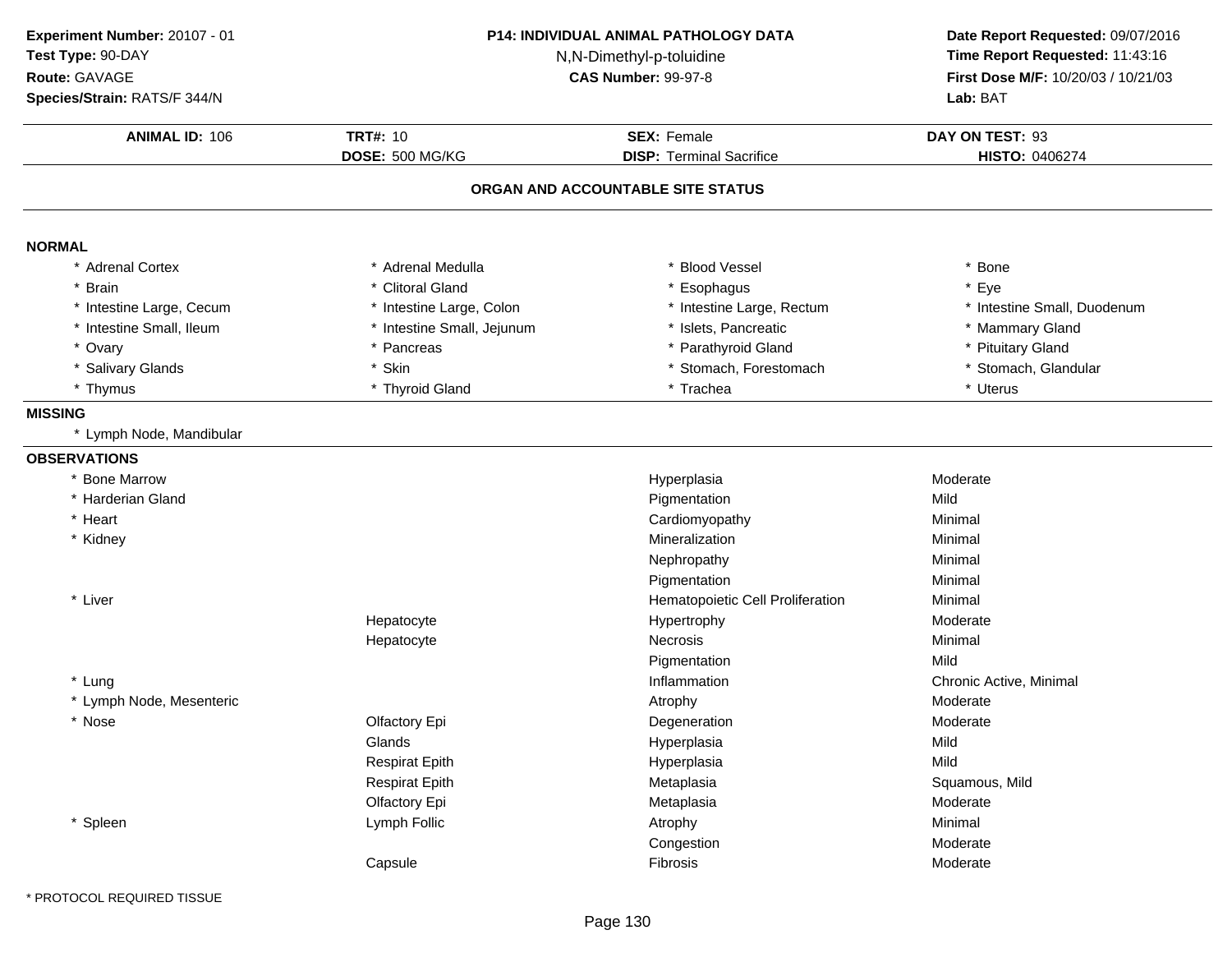| Experiment Number: 20107 - 01<br>Test Type: 90-DAY<br>Route: GAVAGE<br>Species/Strain: RATS/F 344/N | <b>P14: INDIVIDUAL ANIMAL PATHOLOGY DATA</b><br>N,N-Dimethyl-p-toluidine<br><b>CAS Number: 99-97-8</b> |                                                       | Date Report Requested: 09/07/2016<br>Time Report Requested: 11:43:16<br>First Dose M/F: 10/20/03 / 10/21/03<br>Lab: BAT |  |
|-----------------------------------------------------------------------------------------------------|--------------------------------------------------------------------------------------------------------|-------------------------------------------------------|-------------------------------------------------------------------------------------------------------------------------|--|
| <b>ANIMAL ID: 106</b>                                                                               | <b>TRT#: 10</b><br><b>DOSE: 500 MG/KG</b>                                                              | <b>SEX: Female</b><br><b>DISP:</b> Terminal Sacrifice | DAY ON TEST: 93<br><b>HISTO: 0406274</b>                                                                                |  |
|                                                                                                     |                                                                                                        | ORGAN AND ACCOUNTABLE SITE STATUS                     |                                                                                                                         |  |
|                                                                                                     |                                                                                                        | Hematopoietic Cell Proliferation                      | Mild                                                                                                                    |  |
|                                                                                                     | Mesothelium                                                                                            | Hypertrophy<br>Pigmentation                           | Minimal<br>Mild                                                                                                         |  |
| [ Congestion<br>TGLs = $1-5$ ]                                                                      |                                                                                                        |                                                       |                                                                                                                         |  |
| * Urinary Bladder                                                                                   |                                                                                                        | Inflammation                                          | Minimal                                                                                                                 |  |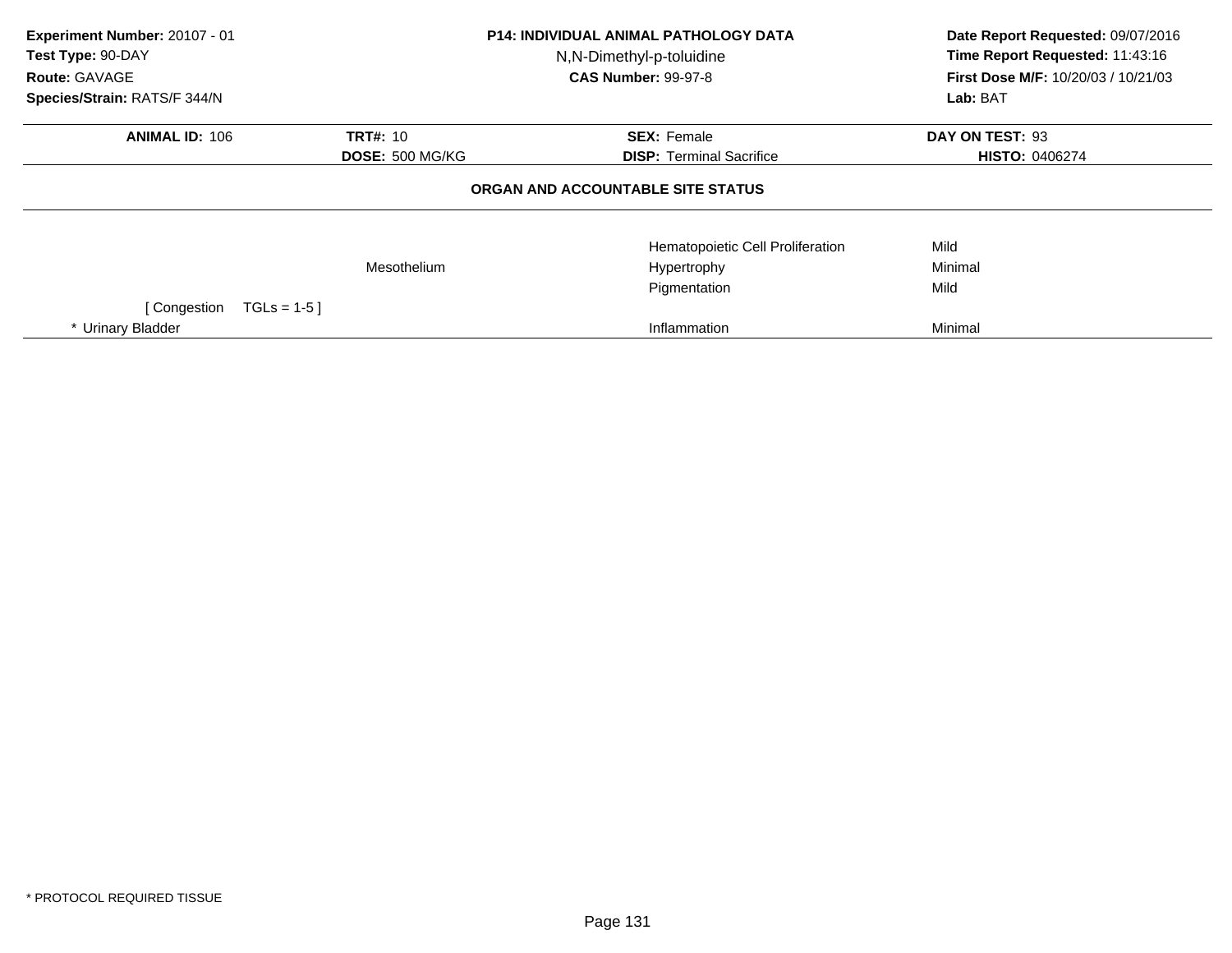| Experiment Number: 20107 - 01  |                            | P14: INDIVIDUAL ANIMAL PATHOLOGY DATA |                                                                      |  |
|--------------------------------|----------------------------|---------------------------------------|----------------------------------------------------------------------|--|
| Test Type: 90-DAY              | N,N-Dimethyl-p-toluidine   |                                       | Date Report Requested: 09/07/2016<br>Time Report Requested: 11:43:16 |  |
| Route: GAVAGE                  |                            | <b>CAS Number: 99-97-8</b>            | First Dose M/F: 10/20/03 / 10/21/03                                  |  |
| Species/Strain: RATS/F 344/N   |                            |                                       | Lab: BAT                                                             |  |
| <b>ANIMAL ID: 107</b>          | <b>TRT#: 10</b>            | <b>SEX: Female</b>                    | DAY ON TEST: 93                                                      |  |
|                                | DOSE: 500 MG/KG            | <b>DISP: Terminal Sacrifice</b>       | HISTO: 0406275                                                       |  |
|                                |                            | ORGAN AND ACCOUNTABLE SITE STATUS     |                                                                      |  |
| <b>NORMAL</b>                  |                            |                                       |                                                                      |  |
| * Adrenal Cortex               | * Adrenal Medulla          | * Blood Vessel                        | * Bone                                                               |  |
| * Brain                        | * Clitoral Gland           | * Esophagus                           | * Eye                                                                |  |
| * Intestine Large, Cecum       | * Intestine Large, Colon   | * Intestine Large, Rectum             | * Intestine Small, Duodenum                                          |  |
| * Intestine Small, Ileum       | * Intestine Small, Jejunum | * Islets, Pancreatic                  | * Lymph Node, Mesenteric                                             |  |
| * Mammary Gland                | * Ovary                    | * Pancreas                            | * Parathyroid Gland                                                  |  |
| * Pituitary Gland              | * Salivary Glands          | * Skin                                | * Stomach, Forestomach                                               |  |
| * Stomach, Glandular           | * Thymus                   | * Thyroid Gland                       | * Trachea                                                            |  |
| * Urinary Bladder              | * Uterus                   |                                       |                                                                      |  |
| <b>MISSING</b>                 |                            |                                       |                                                                      |  |
| * Lymph Node, Mandibular       |                            |                                       |                                                                      |  |
| <b>OBSERVATIONS</b>            |                            |                                       |                                                                      |  |
| * Bone Marrow                  |                            | Hyperplasia                           | Moderate                                                             |  |
| * Eye                          |                            |                                       |                                                                      |  |
| Note: One optic nerve missing. |                            |                                       |                                                                      |  |
| * Harderian Gland              |                            | Inflammation                          | Mild                                                                 |  |
|                                |                            | Pigmentation                          | Mild                                                                 |  |
| * Heart                        |                            | Cardiomyopathy                        | Minimal                                                              |  |
| * Kidney                       |                            | Mineralization                        | Minimal                                                              |  |
|                                |                            | Nephropathy                           | Minimal                                                              |  |
|                                |                            | Pigmentation                          | Minimal                                                              |  |
| * Liver                        |                            | Hematopoietic Cell Proliferation      | Minimal                                                              |  |
|                                | Hepatocyte                 | Hypertrophy                           | Moderate                                                             |  |
|                                | Hepatocyte                 | Necrosis                              | Mild                                                                 |  |
|                                |                            | Pigmentation                          | Mild                                                                 |  |
| * Lung                         |                            | Inflammation                          | Chronic Active, Minimal                                              |  |
| * Nose                         | Olfactory Epi              | Degeneration                          | Moderate                                                             |  |
|                                | Glands                     | Hyperplasia                           | Mild                                                                 |  |
|                                | <b>Respirat Epith</b>      | Hyperplasia                           | Mild                                                                 |  |
|                                | <b>Respirat Epith</b>      | Metaplasia                            | Squamous, Moderate                                                   |  |
|                                | Olfactory Epi              | Metaplasia                            | Moderate                                                             |  |
|                                |                            |                                       |                                                                      |  |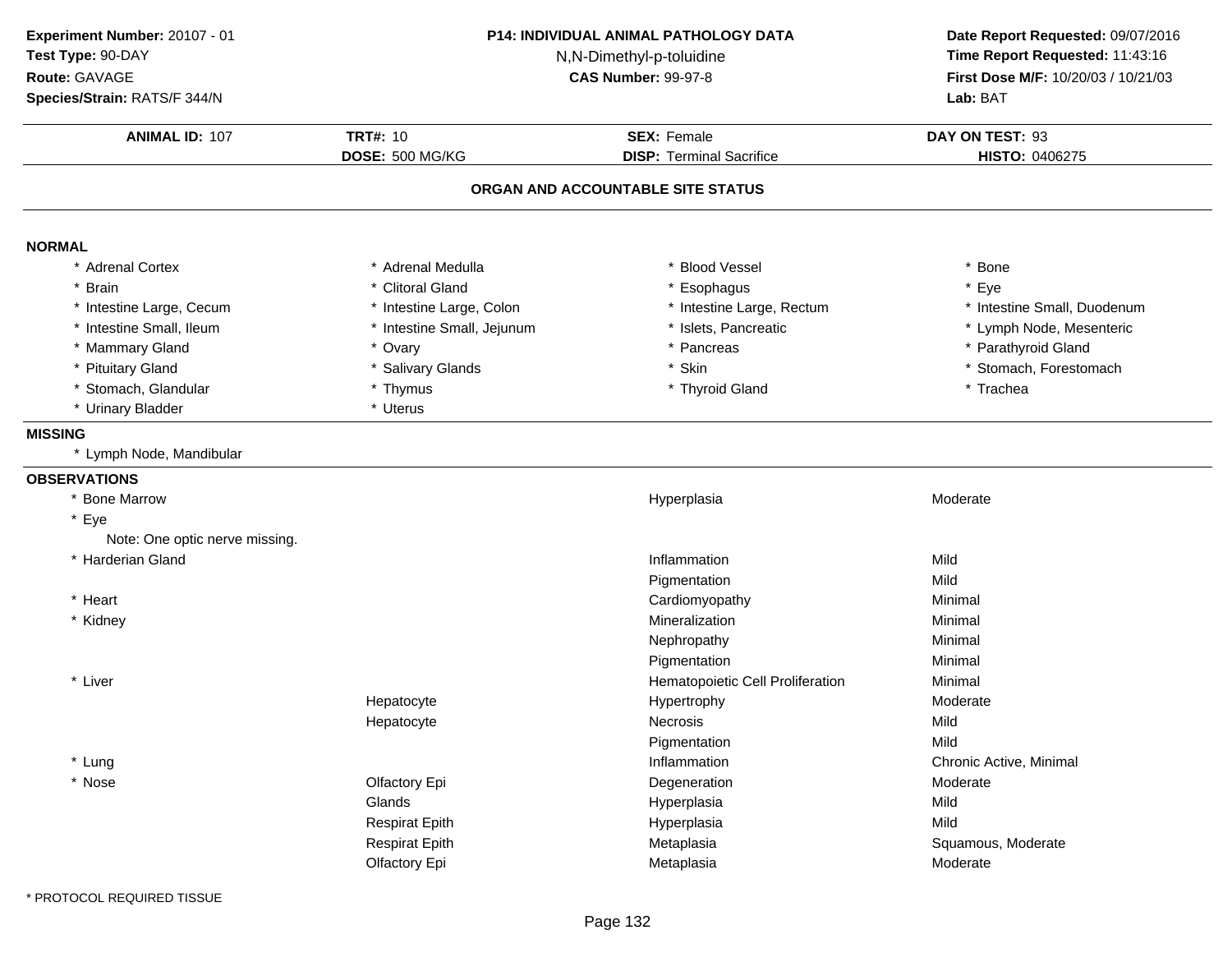| Experiment Number: 20107 - 01<br>Test Type: 90-DAY<br>Route: GAVAGE<br>Species/Strain: RATS/F 344/N |                                       | <b>P14: INDIVIDUAL ANIMAL PATHOLOGY DATA</b><br>N,N-Dimethyl-p-toluidine<br><b>CAS Number: 99-97-8</b> | Date Report Requested: 09/07/2016<br>Time Report Requested: 11:43:16<br>First Dose M/F: 10/20/03 / 10/21/03<br>Lab: BAT |
|-----------------------------------------------------------------------------------------------------|---------------------------------------|--------------------------------------------------------------------------------------------------------|-------------------------------------------------------------------------------------------------------------------------|
| <b>ANIMAL ID: 107</b>                                                                               | <b>TRT#: 10</b><br>DOSE: 500 MG/KG    | <b>SEX: Female</b><br><b>DISP: Terminal Sacrifice</b>                                                  | DAY ON TEST: 93<br><b>HISTO: 0406275</b>                                                                                |
|                                                                                                     |                                       | ORGAN AND ACCOUNTABLE SITE STATUS                                                                      |                                                                                                                         |
| Spleen                                                                                              | Lymph Follic<br>Atrophy<br>Congestion |                                                                                                        | Mild<br>Moderate                                                                                                        |
|                                                                                                     | Capsule                               | <b>Fibrosis</b><br>Hematopoietic Cell Proliferation                                                    | Moderate<br>Mild                                                                                                        |
| $TGLs = 1-5$<br>Congestion                                                                          | Mesothelium                           | Hypertrophy<br>Pigmentation                                                                            | Mild<br>Mild                                                                                                            |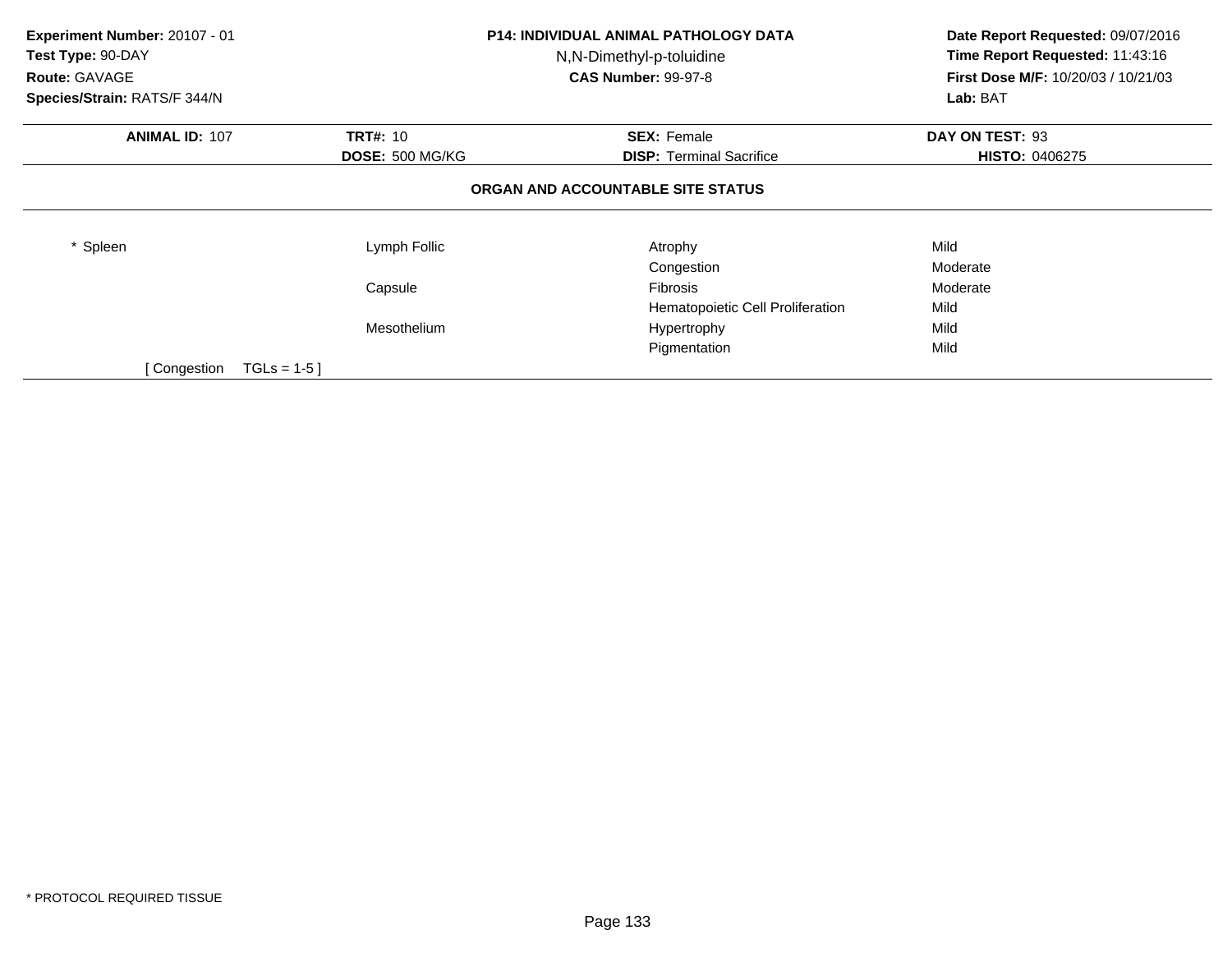| Experiment Number: 20107 - 01 |                                                        | <b>P14: INDIVIDUAL ANIMAL PATHOLOGY DATA</b> | Date Report Requested: 09/07/2016                                      |
|-------------------------------|--------------------------------------------------------|----------------------------------------------|------------------------------------------------------------------------|
| Test Type: 90-DAY             | N,N-Dimethyl-p-toluidine<br><b>CAS Number: 99-97-8</b> |                                              | Time Report Requested: 11:43:16<br>First Dose M/F: 10/20/03 / 10/21/03 |
| Route: GAVAGE                 |                                                        |                                              |                                                                        |
| Species/Strain: RATS/F 344/N  |                                                        |                                              | Lab: BAT                                                               |
| <b>ANIMAL ID: 108</b>         | <b>TRT#: 10</b>                                        | <b>SEX: Female</b>                           | DAY ON TEST: 93                                                        |
|                               | DOSE: 500 MG/KG                                        | <b>DISP: Terminal Sacrifice</b>              | HISTO: 0406276                                                         |
|                               |                                                        | ORGAN AND ACCOUNTABLE SITE STATUS            |                                                                        |
| <b>NORMAL</b>                 |                                                        |                                              |                                                                        |
| * Adrenal Cortex              | * Adrenal Medulla                                      | * Blood Vessel                               | * Bone                                                                 |
| * Brain                       | * Clitoral Gland                                       | * Esophagus                                  | * Eye                                                                  |
| * Harderian Gland             | * Intestine Large, Cecum                               | * Intestine Large, Colon                     | * Intestine Large, Rectum                                              |
| * Intestine Small, Duodenum   | * Intestine Small, Ileum                               | * Intestine Small, Jejunum                   | * Islets, Pancreatic                                                   |
| * Mammary Gland               | * Ovary                                                | * Pancreas                                   | * Parathyroid Gland                                                    |
| * Pituitary Gland             | * Salivary Glands                                      | * Skin                                       | * Stomach, Glandular                                                   |
| * Thymus                      | * Thyroid Gland                                        | * Trachea                                    | * Urinary Bladder                                                      |
| * Uterus                      |                                                        |                                              |                                                                        |
| <b>MISSING</b>                |                                                        |                                              |                                                                        |
| * Lymph Node, Mandibular      |                                                        |                                              |                                                                        |
| <b>OBSERVATIONS</b>           |                                                        |                                              |                                                                        |
| * Bone Marrow                 |                                                        | Hyperplasia                                  | Moderate                                                               |
| * Heart                       |                                                        | Cardiomyopathy                               | Minimal                                                                |
| * Kidney                      |                                                        | Mineralization                               | Minimal                                                                |
|                               | Papilla                                                | <b>Necrosis</b>                              | Mild                                                                   |
|                               |                                                        | Nephropathy                                  | Minimal                                                                |
|                               |                                                        | Pigmentation                                 | Mild                                                                   |
| * Liver                       |                                                        | Hematopoietic Cell Proliferation             | Minimal                                                                |
|                               | Hepatocyte                                             | Hypertrophy                                  | Moderate                                                               |
|                               |                                                        | Inflammation                                 | Chronic Active, Minimal                                                |
|                               | Hepatocyte                                             | Necrosis                                     | Minimal                                                                |
|                               |                                                        | Pigmentation                                 | Mild                                                                   |
| * Lung                        |                                                        | Inflammation                                 | Chronic Active, Minimal                                                |
| * Lymph Node, Mesenteric      |                                                        | Atrophy                                      | Mild                                                                   |
| * Nose                        | Olfactory Epi                                          | Degeneration                                 | Moderate                                                               |
|                               | Glands                                                 | Hyperplasia                                  | Minimal                                                                |
|                               | <b>Respirat Epith</b>                                  | Hyperplasia                                  | Minimal                                                                |
|                               | Olfactory Epi                                          | Metaplasia                                   | Moderate                                                               |
|                               | <b>Respirat Epith</b>                                  | Metaplasia                                   | Squamous, Mild                                                         |
| * Spleen                      | Lymph Follic                                           | Atrophy                                      | Minimal                                                                |
|                               |                                                        |                                              |                                                                        |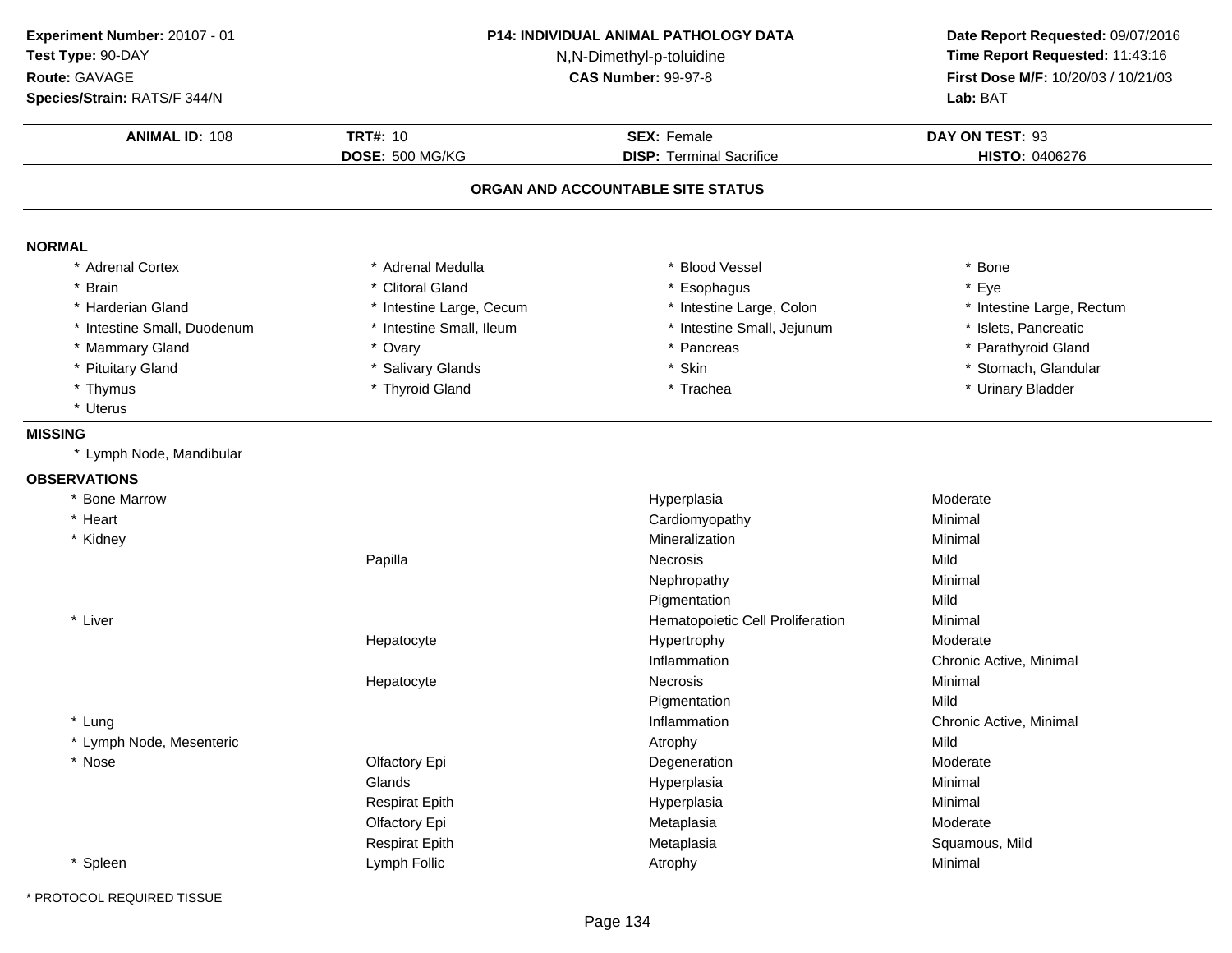| Experiment Number: 20107 - 01<br>Test Type: 90-DAY<br>Route: GAVAGE<br>Species/Strain: RATS/F 344/N | <b>P14: INDIVIDUAL ANIMAL PATHOLOGY DATA</b><br>N,N-Dimethyl-p-toluidine<br><b>CAS Number: 99-97-8</b> |                                   | Date Report Requested: 09/07/2016<br>Time Report Requested: 11:43:16<br>First Dose M/F: 10/20/03 / 10/21/03<br>Lab: BAT |
|-----------------------------------------------------------------------------------------------------|--------------------------------------------------------------------------------------------------------|-----------------------------------|-------------------------------------------------------------------------------------------------------------------------|
| <b>ANIMAL ID: 108</b>                                                                               | <b>TRT#: 10</b>                                                                                        | <b>SEX: Female</b>                | DAY ON TEST: 93                                                                                                         |
|                                                                                                     | <b>DOSE: 500 MG/KG</b>                                                                                 | <b>DISP:</b> Terminal Sacrifice   | <b>HISTO: 0406276</b>                                                                                                   |
|                                                                                                     |                                                                                                        | ORGAN AND ACCOUNTABLE SITE STATUS |                                                                                                                         |
|                                                                                                     |                                                                                                        | Congestion                        | Moderate                                                                                                                |
|                                                                                                     | Capsule                                                                                                | <b>Fibrosis</b>                   | Moderate                                                                                                                |
|                                                                                                     |                                                                                                        | Hematopoietic Cell Proliferation  | Mild                                                                                                                    |
|                                                                                                     | Mesothelium<br>Hypertrophy                                                                             |                                   | Minimal                                                                                                                 |
|                                                                                                     |                                                                                                        | Pigmentation                      | Mild                                                                                                                    |
| $TGLs = 1-5$<br>[ Congestion                                                                        |                                                                                                        |                                   |                                                                                                                         |
| Stomach, Forestomach                                                                                |                                                                                                        | Inflammation                      | Moderate                                                                                                                |
|                                                                                                     |                                                                                                        | Ulcer                             | Mild                                                                                                                    |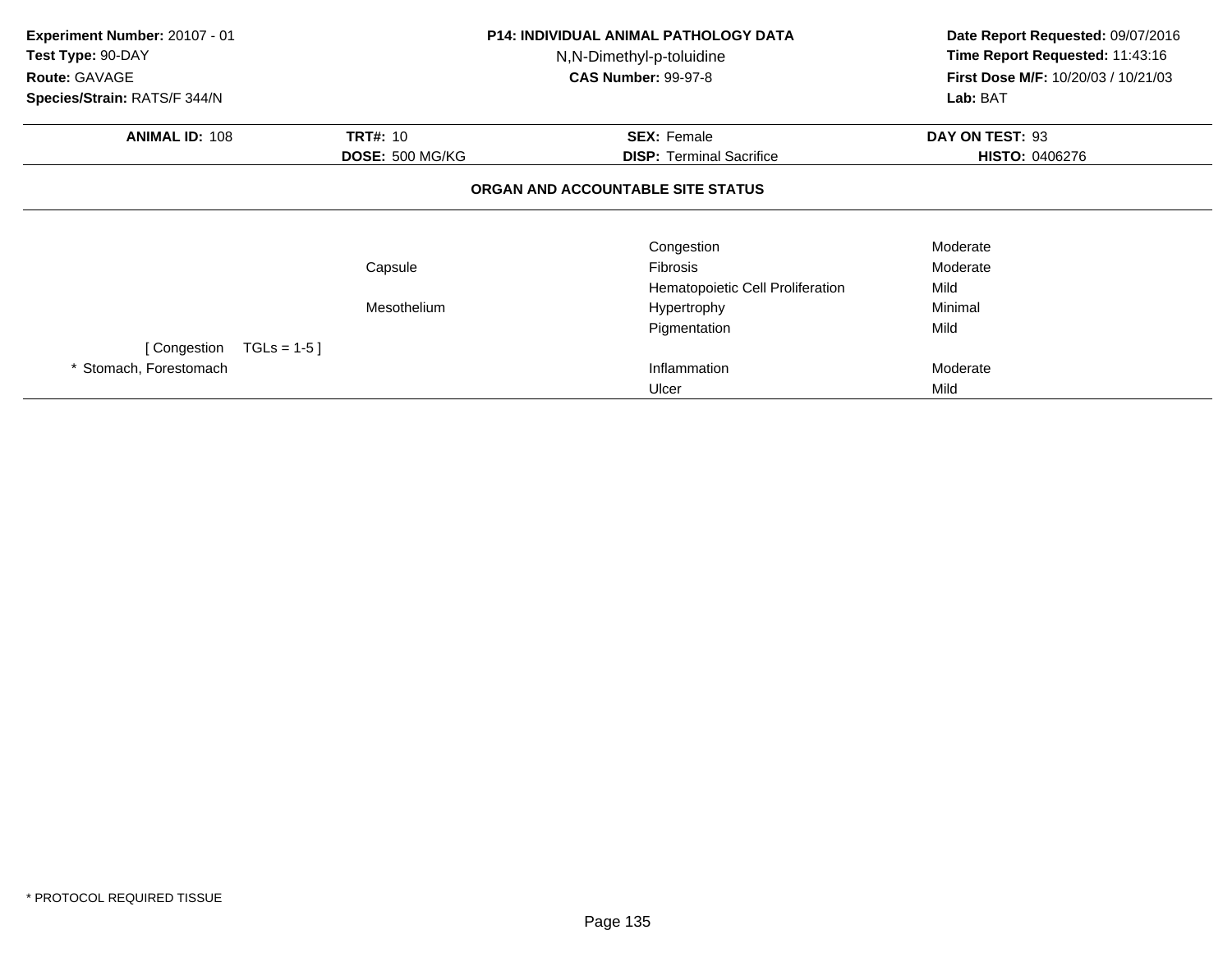| Experiment Number: 20107 - 01 | <b>P14: INDIVIDUAL ANIMAL PATHOLOGY DATA</b>           |                                   | Date Report Requested: 09/07/2016                                      |
|-------------------------------|--------------------------------------------------------|-----------------------------------|------------------------------------------------------------------------|
| Test Type: 90-DAY             | N,N-Dimethyl-p-toluidine<br><b>CAS Number: 99-97-8</b> |                                   | Time Report Requested: 11:43:16<br>First Dose M/F: 10/20/03 / 10/21/03 |
| Route: GAVAGE                 |                                                        |                                   |                                                                        |
| Species/Strain: RATS/F 344/N  |                                                        |                                   | Lab: BAT                                                               |
| <b>ANIMAL ID: 109</b>         | <b>TRT#: 10</b>                                        | <b>SEX: Female</b>                | DAY ON TEST: 93                                                        |
|                               | DOSE: 500 MG/KG                                        | <b>DISP: Terminal Sacrifice</b>   | HISTO: 0406277                                                         |
|                               |                                                        | ORGAN AND ACCOUNTABLE SITE STATUS |                                                                        |
| <b>NORMAL</b>                 |                                                        |                                   |                                                                        |
| * Adrenal Cortex              | * Adrenal Medulla                                      | * Blood Vessel                    | * Bone                                                                 |
| * Brain                       | * Clitoral Gland                                       | * Esophagus                       | * Eye                                                                  |
| * Heart                       | * Intestine Large, Cecum                               | * Intestine Large, Colon          | * Intestine Large, Rectum                                              |
| * Intestine Small, Duodenum   | * Intestine Small, Ileum                               | * Intestine Small, Jejunum        | * Islets, Pancreatic                                                   |
| * Lymph Node, Mesenteric      | * Mammary Gland                                        | * Ovary                           | * Parathyroid Gland                                                    |
| * Pituitary Gland             | * Salivary Glands                                      | * Skin                            | * Stomach, Forestomach                                                 |
| * Stomach, Glandular          | * Thymus                                               | * Trachea                         | * Urinary Bladder                                                      |
| * Uterus                      |                                                        |                                   |                                                                        |
| <b>MISSING</b>                |                                                        |                                   |                                                                        |
| * Lymph Node, Mandibular      |                                                        |                                   |                                                                        |
| <b>OBSERVATIONS</b>           |                                                        |                                   |                                                                        |
| * Bone Marrow                 |                                                        | Hyperplasia                       | Moderate                                                               |
| * Harderian Gland             |                                                        | Pigmentation                      | Mild                                                                   |
| * Kidney                      | <b>Renal Tubule</b>                                    | <b>Dilatation</b>                 | Moderate                                                               |
|                               |                                                        | Mineralization                    | Mild                                                                   |
|                               | Papilla                                                | Necrosis                          | Moderate                                                               |
|                               |                                                        | Nephropathy                       | Moderate                                                               |
|                               |                                                        | Pigmentation                      | Mild                                                                   |
| * Liver                       |                                                        | Clear Cell Focus                  |                                                                        |
|                               | Hepatocyte                                             | Hypertrophy                       | Mild                                                                   |
|                               | Centrilobular, Hepatocyte                              | Necrosis                          | Mild                                                                   |
|                               |                                                        | Pigmentation                      | Mild                                                                   |
| * Lung                        |                                                        | Inflammation                      | Chronic Active, Minimal                                                |
| * Nose                        | Olfactory Epi                                          | Degeneration                      | Moderate                                                               |
|                               | Glands                                                 | Hyperplasia                       | Mild                                                                   |
|                               | <b>Respirat Epith</b>                                  | Hyperplasia                       | Mild                                                                   |
|                               | <b>Respirat Epith</b>                                  | Metaplasia                        | Squamous, Moderate                                                     |
|                               | Olfactory Epi                                          | Metaplasia                        | Moderate                                                               |
| * Pancreas                    |                                                        | <b>Infiltration Cellular</b>      |                                                                        |
|                               |                                                        |                                   | Lymphocyte, Mild                                                       |
| * Spleen                      | Lymph Follic                                           | Atrophy                           | Minimal                                                                |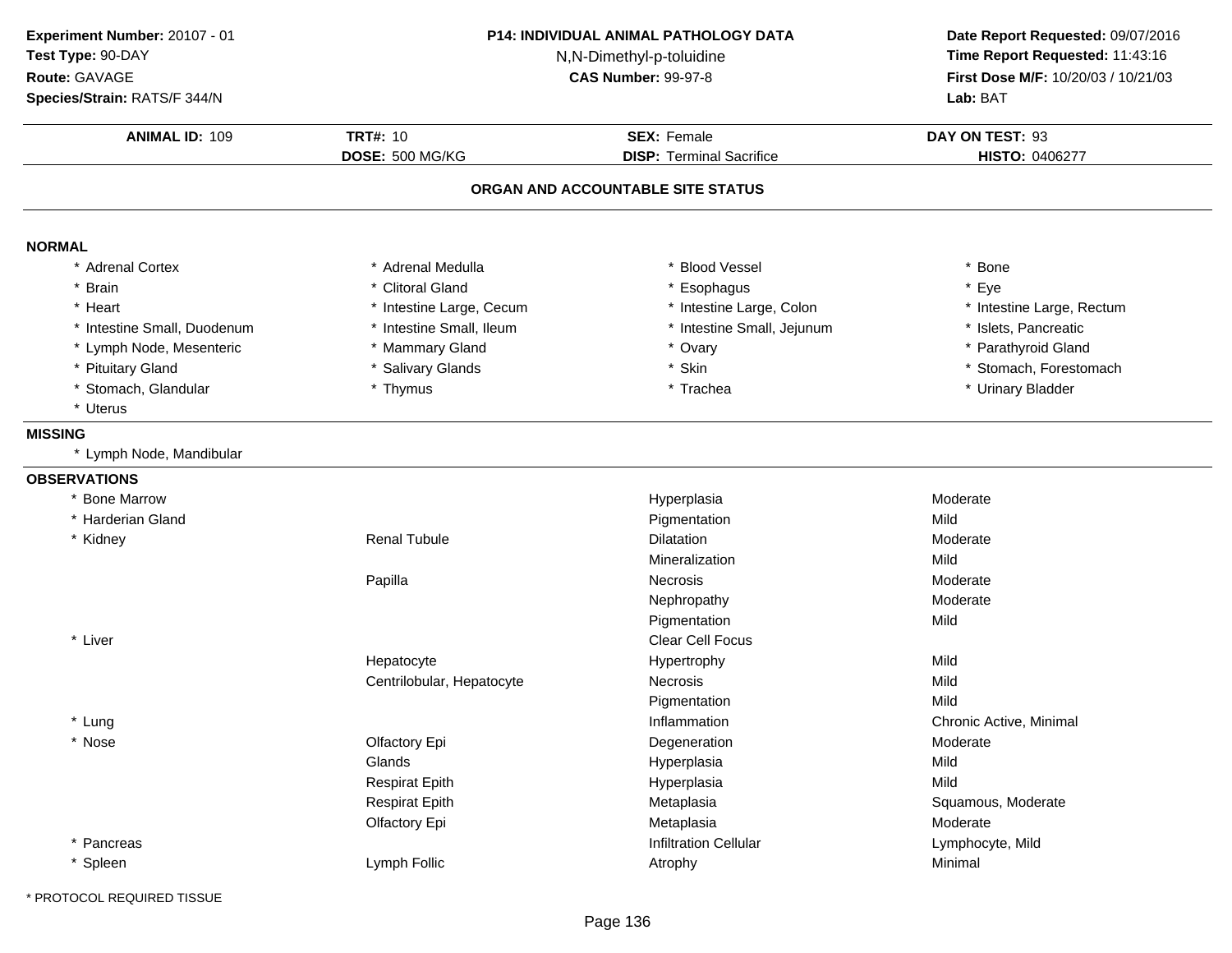| Experiment Number: 20107 - 01<br>Test Type: 90-DAY<br>Route: GAVAGE<br>Species/Strain: RATS/F 344/N |                                           | <b>P14: INDIVIDUAL ANIMAL PATHOLOGY DATA</b><br>N,N-Dimethyl-p-toluidine<br><b>CAS Number: 99-97-8</b> | Date Report Requested: 09/07/2016<br>Time Report Requested: 11:43:16<br><b>First Dose M/F: 10/20/03 / 10/21/03</b><br>Lab: BAT |  |  |  |  |
|-----------------------------------------------------------------------------------------------------|-------------------------------------------|--------------------------------------------------------------------------------------------------------|--------------------------------------------------------------------------------------------------------------------------------|--|--|--|--|
| <b>ANIMAL ID: 109</b>                                                                               | <b>TRT#: 10</b><br><b>DOSE: 500 MG/KG</b> | <b>SEX: Female</b><br><b>DISP: Terminal Sacrifice</b>                                                  | DAY ON TEST: 93<br><b>HISTO: 0406277</b>                                                                                       |  |  |  |  |
|                                                                                                     | ORGAN AND ACCOUNTABLE SITE STATUS         |                                                                                                        |                                                                                                                                |  |  |  |  |
|                                                                                                     |                                           | Congestion                                                                                             | Moderate                                                                                                                       |  |  |  |  |
|                                                                                                     | Capsule                                   | <b>Fibrosis</b>                                                                                        | Moderate                                                                                                                       |  |  |  |  |
|                                                                                                     |                                           | Hematopoietic Cell Proliferation                                                                       | Mild                                                                                                                           |  |  |  |  |
|                                                                                                     | Mesothelium                               | Hypertrophy                                                                                            | Minimal                                                                                                                        |  |  |  |  |
|                                                                                                     |                                           | Pigmentation                                                                                           | Mild                                                                                                                           |  |  |  |  |
| [ Congestion<br>TGLs = $1-5$ ]                                                                      |                                           |                                                                                                        |                                                                                                                                |  |  |  |  |
| * Thyroid Gland                                                                                     |                                           | <b>Infiltration Cellular</b>                                                                           | Lymphocyte, Mild                                                                                                               |  |  |  |  |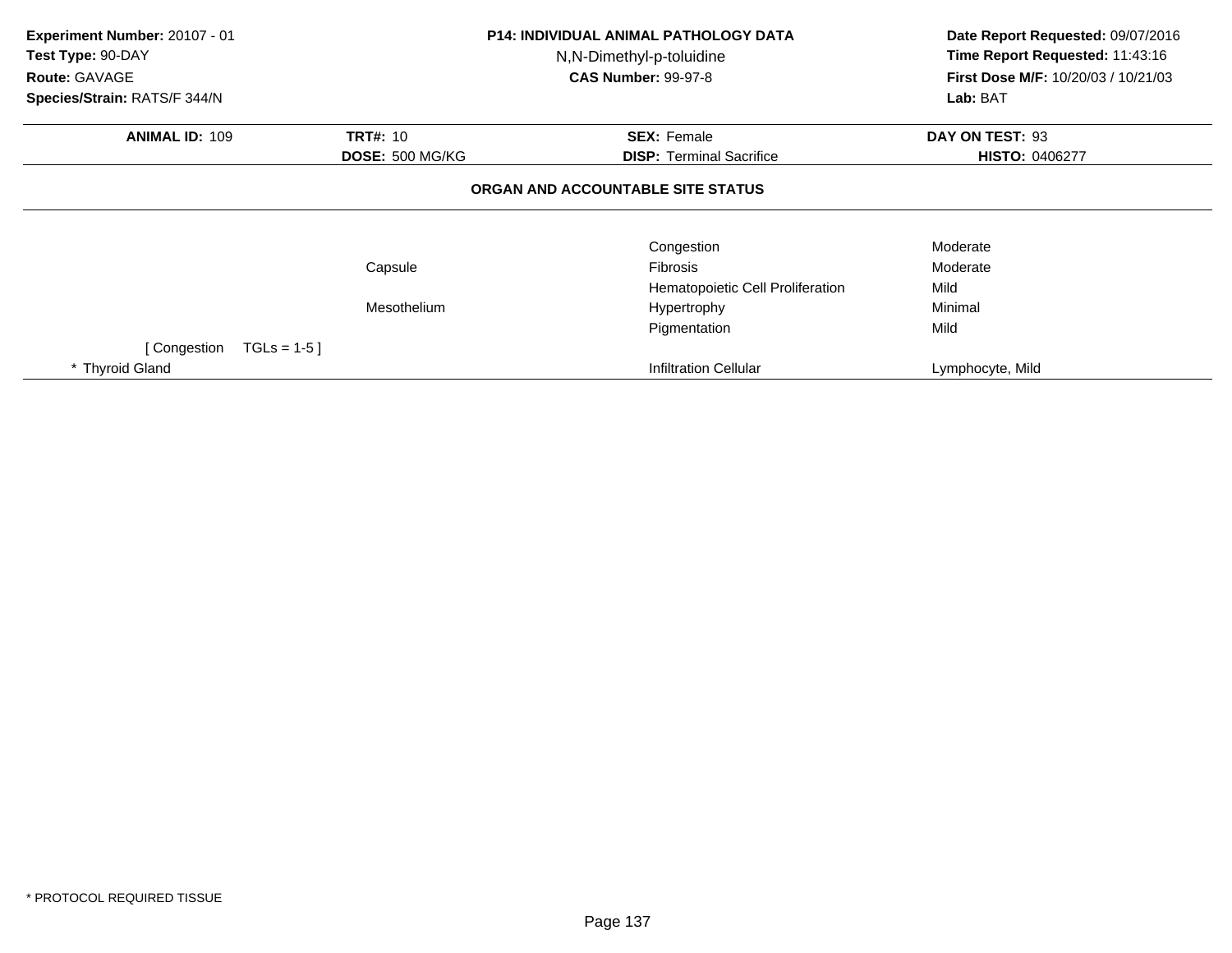| Experiment Number: 20107 - 01 | P14: INDIVIDUAL ANIMAL PATHOLOGY DATA<br>N,N-Dimethyl-p-toluidine |                                   | Date Report Requested: 09/07/2016<br>Time Report Requested: 11:43:16<br>First Dose M/F: 10/20/03 / 10/21/03 |
|-------------------------------|-------------------------------------------------------------------|-----------------------------------|-------------------------------------------------------------------------------------------------------------|
| Test Type: 90-DAY             |                                                                   |                                   |                                                                                                             |
| Route: GAVAGE                 |                                                                   | <b>CAS Number: 99-97-8</b>        |                                                                                                             |
| Species/Strain: RATS/F 344/N  |                                                                   |                                   | Lab: BAT                                                                                                    |
| <b>ANIMAL ID: 110</b>         | <b>TRT#: 10</b>                                                   | <b>SEX: Female</b>                | DAY ON TEST: 93                                                                                             |
|                               | DOSE: 500 MG/KG                                                   | <b>DISP: Terminal Sacrifice</b>   | HISTO: 0406278                                                                                              |
|                               |                                                                   | ORGAN AND ACCOUNTABLE SITE STATUS |                                                                                                             |
| <b>NORMAL</b>                 |                                                                   |                                   |                                                                                                             |
| * Adrenal Cortex              | * Adrenal Medulla                                                 | <b>Blood Vessel</b>               | * Bone                                                                                                      |
| * Brain                       | * Clitoral Gland                                                  | Esophagus                         | * Eye                                                                                                       |
| * Heart                       | * Intestine Large, Cecum                                          | * Intestine Large, Colon          | * Intestine Large, Rectum                                                                                   |
| * Intestine Small, Duodenum   | * Intestine Small, Ileum                                          | * Intestine Small, Jejunum        | * Islets, Pancreatic                                                                                        |
| * Lymph Node, Mesenteric      | * Mammary Gland                                                   | * Ovary                           | * Pancreas                                                                                                  |
| * Parathyroid Gland           | * Pituitary Gland                                                 | * Salivary Glands                 | * Skin                                                                                                      |
| * Thymus                      | * Thyroid Gland                                                   | * Trachea                         | * Urinary Bladder                                                                                           |
| * Uterus                      |                                                                   |                                   |                                                                                                             |
| <b>MISSING</b>                |                                                                   |                                   |                                                                                                             |
| * Lymph Node, Mandibular      |                                                                   |                                   |                                                                                                             |
| <b>OBSERVATIONS</b>           |                                                                   |                                   |                                                                                                             |
| * Bone Marrow                 |                                                                   | Hyperplasia                       | Moderate                                                                                                    |
| * Harderian Gland             |                                                                   | Pigmentation                      | Minimal                                                                                                     |
| * Kidney                      |                                                                   | Nephropathy                       | Minimal                                                                                                     |
|                               |                                                                   | Pigmentation                      | Minimal                                                                                                     |
| * Liver                       |                                                                   | Hematopoietic Cell Proliferation  | Minimal                                                                                                     |
|                               | Hepatocyte                                                        | Hypertrophy                       | Mild                                                                                                        |
|                               |                                                                   | Inflammation                      | Chronic Active, Minimal                                                                                     |
|                               | Hepatocyte                                                        | <b>Necrosis</b>                   | Minimal                                                                                                     |
|                               |                                                                   | Pigmentation                      | Minimal                                                                                                     |
| * Lung                        |                                                                   | Inflammation                      | Chronic Active, Minimal                                                                                     |
| * Nose                        | Olfactory Epi                                                     | Degeneration                      | Moderate                                                                                                    |
|                               | Glands                                                            | Hyperplasia                       | Marked                                                                                                      |
|                               | <b>Respirat Epith</b>                                             | Hyperplasia                       | Mild                                                                                                        |
|                               | <b>Respirat Epith</b>                                             | Metaplasia                        | Squamous, Mild                                                                                              |
|                               | Olfactory Epi                                                     | Metaplasia                        | Moderate                                                                                                    |
| * Spleen                      | Lymph Follic                                                      | Atrophy                           | Minimal                                                                                                     |
|                               |                                                                   | Congestion                        | Moderate                                                                                                    |
|                               | Capsule                                                           | Fibrosis                          | Marked                                                                                                      |
|                               |                                                                   | Hematopoietic Cell Proliferation  | Mild                                                                                                        |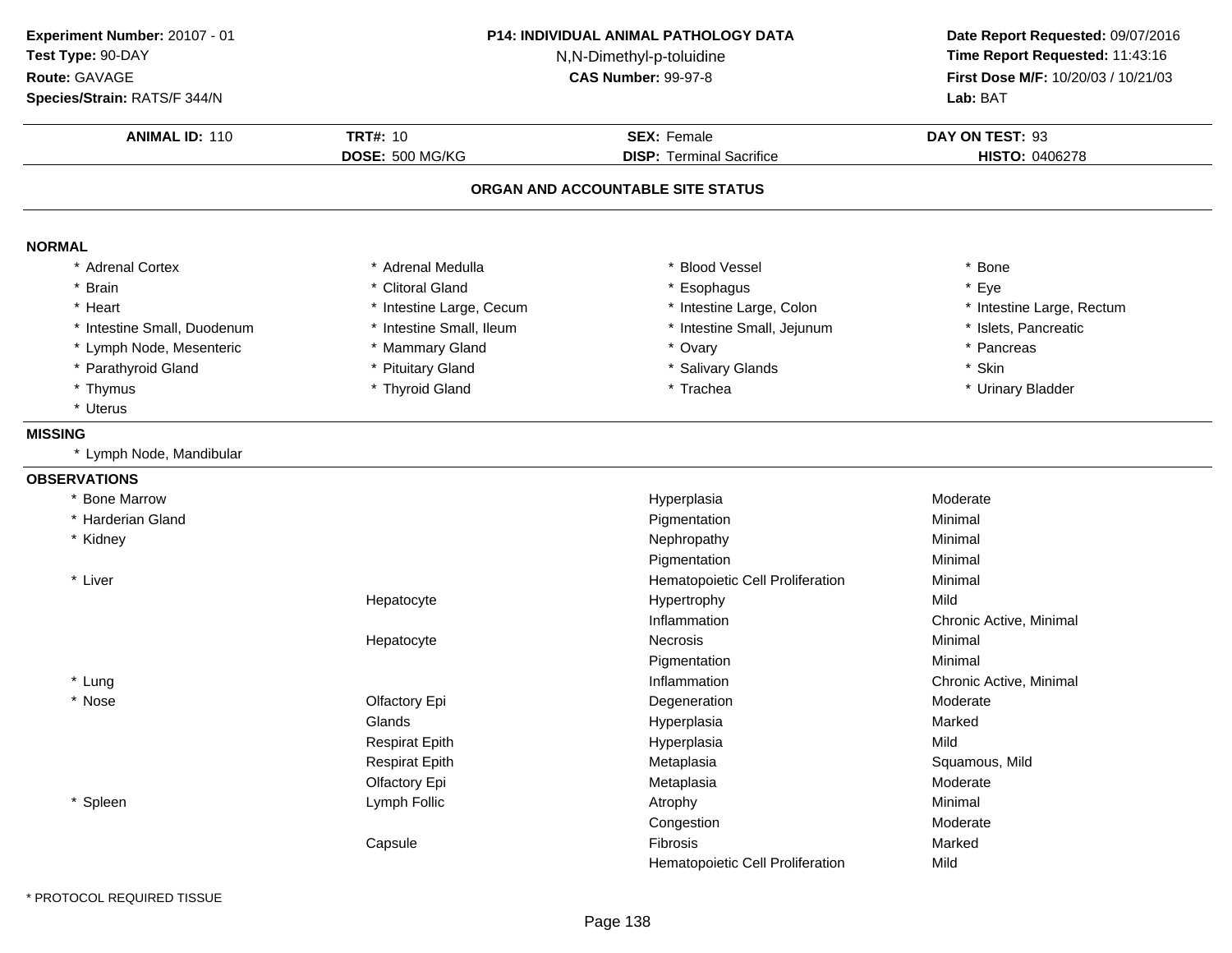| Experiment Number: 20107 - 01<br>Test Type: 90-DAY<br>Route: GAVAGE<br>Species/Strain: RATS/F 344/N |                                           | <b>P14: INDIVIDUAL ANIMAL PATHOLOGY DATA</b><br>N,N-Dimethyl-p-toluidine<br><b>CAS Number: 99-97-8</b>                                                              | Date Report Requested: 09/07/2016<br>Time Report Requested: 11:43:16<br><b>First Dose M/F: 10/20/03 / 10/21/03</b><br>Lab: BAT |  |  |
|-----------------------------------------------------------------------------------------------------|-------------------------------------------|---------------------------------------------------------------------------------------------------------------------------------------------------------------------|--------------------------------------------------------------------------------------------------------------------------------|--|--|
| <b>ANIMAL ID: 110</b>                                                                               | <b>TRT#: 10</b><br><b>DOSE: 500 MG/KG</b> | <b>SEX: Female</b><br><b>DISP:</b> Terminal Sacrifice                                                                                                               | DAY ON TEST: 93<br><b>HISTO: 0406278</b>                                                                                       |  |  |
|                                                                                                     | ORGAN AND ACCOUNTABLE SITE STATUS         |                                                                                                                                                                     |                                                                                                                                |  |  |
|                                                                                                     | Mesothelium                               | Hypertrophy                                                                                                                                                         | Minimal<br>Mild                                                                                                                |  |  |
| [ Congestion<br>$TGLs = 1-5$                                                                        |                                           | Pigmentation                                                                                                                                                        |                                                                                                                                |  |  |
| * Stomach, Forestomach                                                                              | Inflammation                              |                                                                                                                                                                     | Minimal                                                                                                                        |  |  |
| Stomach, Glandular                                                                                  | Inflammation                              |                                                                                                                                                                     | Granulomatous, Moderate                                                                                                        |  |  |
| [ Inflammation                                                                                      | $TGLs = 2-13$                             | Note: Granulomatous inflammation occurred with adhesions of the stomach to the liver. Foreign material was present indicating a perforation of the digestive tract. |                                                                                                                                |  |  |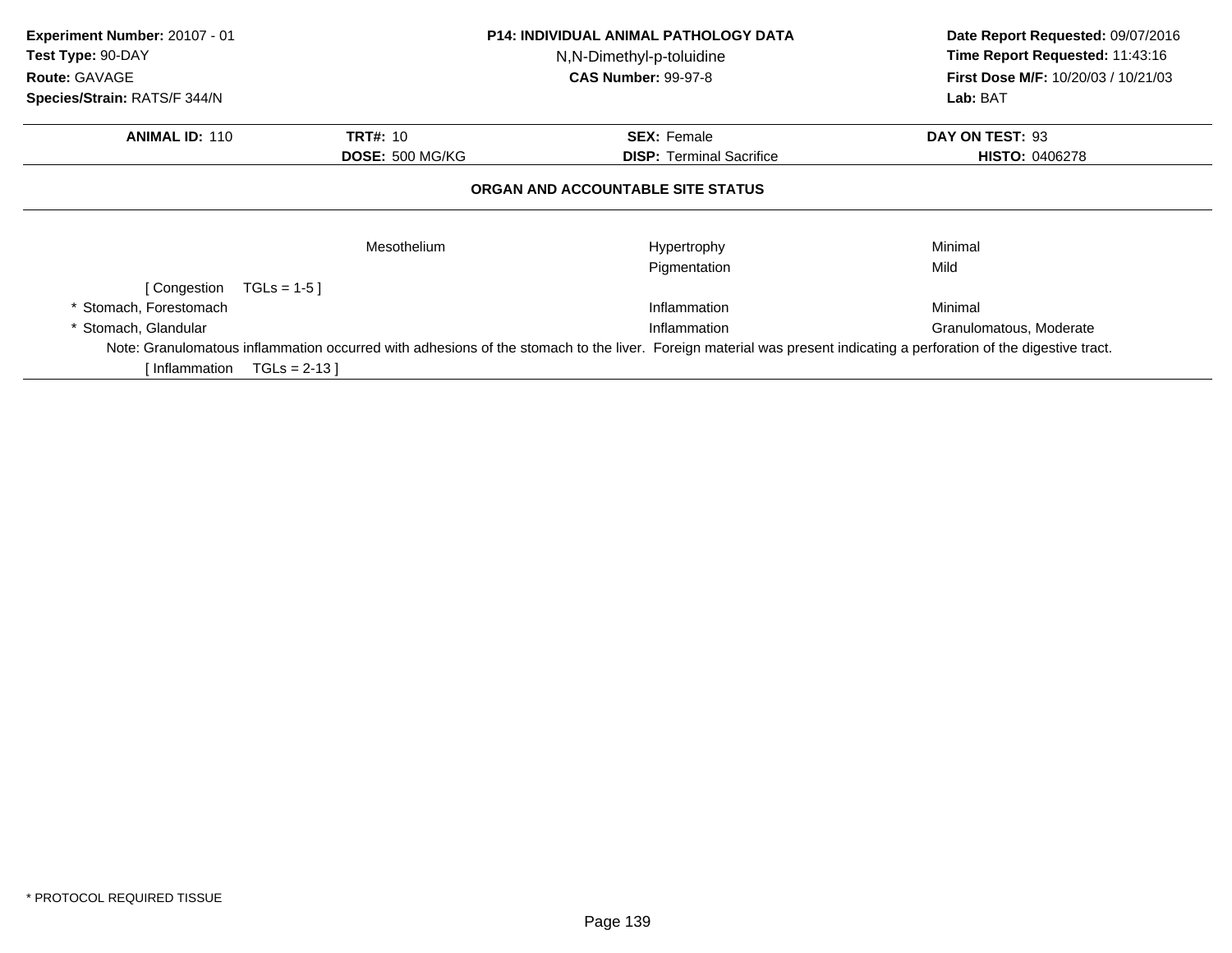| Experiment Number: 20107 - 01                       |                            | P14: INDIVIDUAL ANIMAL PATHOLOGY DATA                                  | Date Report Requested: 09/07/2016 |
|-----------------------------------------------------|----------------------------|------------------------------------------------------------------------|-----------------------------------|
| Test Type: 90-DAY                                   | N,N-Dimethyl-p-toluidine   | Time Report Requested: 11:43:16<br>First Dose M/F: 10/20/03 / 10/21/03 |                                   |
| Route: GAVAGE                                       | <b>CAS Number: 99-97-8</b> |                                                                        |                                   |
| Species/Strain: RATS/F 344/N                        |                            |                                                                        | Lab: BAT                          |
| <b>ANIMAL ID: 111</b>                               | <b>TRT#: 12</b>            | <b>SEX: Female</b>                                                     | DAY ON TEST: 2                    |
|                                                     | <b>DOSE: 1000 MG/KG</b>    | <b>DISP:</b> Moribund Sacrifice                                        | HISTO: 0406279                    |
|                                                     |                            | ORGAN AND ACCOUNTABLE SITE STATUS                                      |                                   |
|                                                     |                            |                                                                        |                                   |
| <b>NORMAL</b><br>* Adrenal Cortex                   | * Adrenal Medulla          | * Blood Vessel                                                         | * Bone                            |
| Brain                                               | * Clitoral Gland           | * Esophagus                                                            | * Eye                             |
| * Heart                                             | * Intestine Large, Cecum   | * Intestine Large, Colon                                               | * Intestine Large, Rectum         |
| * Intestine Small, Duodenum                         | * Intestine Small, Ileum   | * Intestine Small, Jejunum                                             | * Islets, Pancreatic              |
| * Lung                                              | * Mammary Gland            | * Ovary                                                                | * Pancreas                        |
| * Pituitary Gland                                   | * Salivary Glands          | * Skin                                                                 | * Stomach, Glandular              |
| * Thyroid Gland                                     | * Trachea                  | * Urinary Bladder                                                      | * Uterus                          |
|                                                     |                            |                                                                        |                                   |
| <b>MISSING</b><br>* Lymph Node, Mandibular          | * Parathyroid Gland        |                                                                        |                                   |
|                                                     |                            |                                                                        |                                   |
| <b>OBSERVATIONS</b>                                 |                            |                                                                        |                                   |
| * Bone Marrow                                       |                            | Hyperplasia                                                            | Mild                              |
| * Eye                                               |                            |                                                                        |                                   |
| Note: One optic nerve missing.<br>* Harderian Gland |                            |                                                                        | Moderate                          |
|                                                     |                            | Pigmentation                                                           |                                   |
| * Kidney                                            | <b>Renal Tubule</b>        | <b>Dilatation</b>                                                      | Mild                              |
| * Liver                                             | Centrilobular              | Fatty Change                                                           | Minimal                           |
|                                                     | Hepatocyte                 | Hypertrophy                                                            | Mild<br>Mild                      |
| * Lymph Node, Mesenteric                            | Centrilobular, Hepatocyte  | <b>Necrosis</b>                                                        |                                   |
| * Nose                                              | Olfactory Epi              | <b>Necrosis</b><br>Degeneration                                        | Lymphoid, Minimal<br>Marked       |
|                                                     | <b>Respirat Epith</b>      | Metaplasia                                                             | Squamous, Minimal                 |
| * Spleen                                            | Lymph Follic               | Atrophy                                                                | Moderate                          |
|                                                     | Red Pulp                   | Atrophy                                                                | Moderate                          |
|                                                     |                            | Hematopoietic Cell Proliferation                                       | Minimal                           |
| * Stomach, Forestomach                              |                            | Inflammation                                                           | Mild                              |
|                                                     |                            | Mineralization                                                         | Mild                              |
| * Thymus                                            | Thymocyte                  | Necrosis                                                               | Mild                              |
| PRIMARY CAUSE OF DEATH                              | - UNCERTAIN                |                                                                        |                                   |
|                                                     |                            |                                                                        |                                   |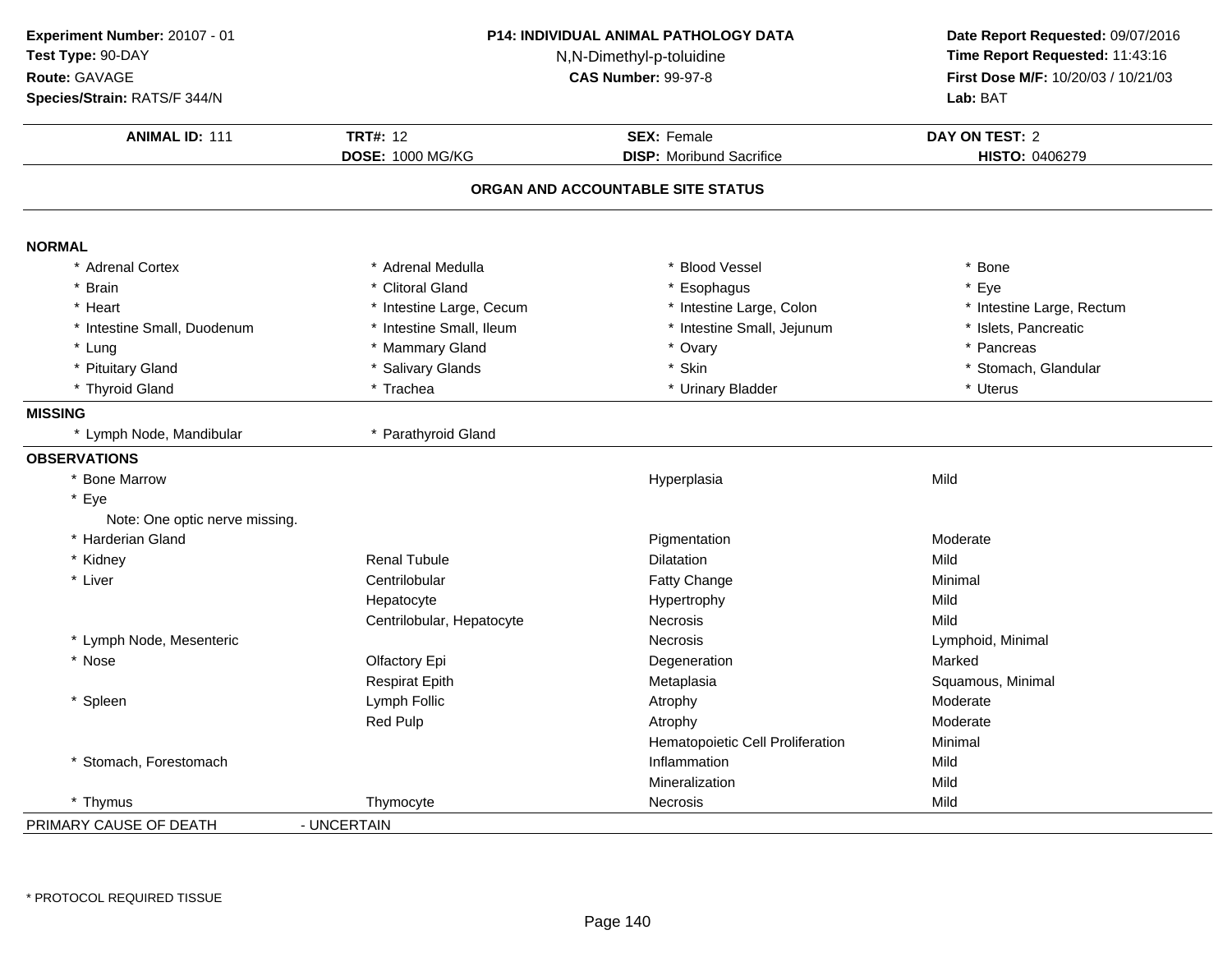| Experiment Number: 20107 - 01 |                                                        | <b>P14: INDIVIDUAL ANIMAL PATHOLOGY DATA</b> | Date Report Requested: 09/07/2016                                      |
|-------------------------------|--------------------------------------------------------|----------------------------------------------|------------------------------------------------------------------------|
| Test Type: 90-DAY             | N,N-Dimethyl-p-toluidine<br><b>CAS Number: 99-97-8</b> |                                              | Time Report Requested: 11:43:16<br>First Dose M/F: 10/20/03 / 10/21/03 |
| Route: GAVAGE                 |                                                        |                                              |                                                                        |
| Species/Strain: RATS/F 344/N  |                                                        |                                              | Lab: BAT                                                               |
| <b>ANIMAL ID: 112</b>         | <b>TRT#: 12</b>                                        | <b>SEX: Female</b>                           | <b>DAY ON TEST: 2</b>                                                  |
|                               | <b>DOSE: 1000 MG/KG</b>                                | <b>DISP:</b> Moribund Sacrifice              | HISTO: 0406280                                                         |
|                               |                                                        | ORGAN AND ACCOUNTABLE SITE STATUS            |                                                                        |
| <b>NORMAL</b>                 |                                                        |                                              |                                                                        |
| * Adrenal Cortex              | * Adrenal Medulla                                      | * Blood Vessel                               | * Bone                                                                 |
| * Brain                       | * Clitoral Gland                                       | * Esophagus                                  | * Eye                                                                  |
| * Harderian Gland             | * Intestine Large, Cecum                               | * Intestine Large, Colon                     | * Intestine Large, Rectum                                              |
| * Intestine Small, Duodenum   | * Intestine Small, Ileum                               | * Intestine Small, Jejunum                   | * Islets, Pancreatic                                                   |
| * Lung                        | * Mammary Gland                                        | * Ovary                                      | * Pancreas                                                             |
| * Parathyroid Gland           | * Pituitary Gland                                      | * Salivary Glands                            | * Skin                                                                 |
| * Stomach, Glandular          | * Thyroid Gland                                        | * Trachea                                    | * Urinary Bladder                                                      |
| * Uterus                      |                                                        |                                              |                                                                        |
| <b>MISSING</b>                |                                                        |                                              |                                                                        |
| * Lymph Node, Mandibular      |                                                        |                                              |                                                                        |
| <b>OBSERVATIONS</b>           |                                                        |                                              |                                                                        |
| <b>Bone Marrow</b>            |                                                        | Hyperplasia                                  | Moderate                                                               |
| * Heart                       |                                                        | Cardiomyopathy                               | Minimal                                                                |
| * Kidney                      | <b>Renal Tubule</b>                                    | <b>Dilatation</b>                            | Minimal                                                                |
| * Liver                       | Centrilobular                                          | Fatty Change                                 | Mild                                                                   |
|                               | Hepatocyte                                             | Hypertrophy                                  | Minimal                                                                |
|                               | Centrilobular, Hepatocyte                              | <b>Necrosis</b>                              | Mild                                                                   |
| * Lymph Node, Mesenteric      |                                                        | Atrophy                                      | Mild                                                                   |
| * Nose                        | Olfactory Epi                                          | Degeneration                                 | Marked                                                                 |
| * Spleen                      | Lymph Follic                                           | Atrophy                                      | Mild                                                                   |
|                               | Red Pulp                                               | Atrophy                                      | Moderate                                                               |
|                               |                                                        | Hematopoietic Cell Proliferation             | Minimal                                                                |
| * Stomach, Forestomach        |                                                        | Inflammation                                 | Moderate                                                               |
|                               |                                                        | Ulcer                                        | Mild                                                                   |
| * Thymus                      | Thymocyte                                              | Necrosis                                     | Moderate                                                               |
| PRIMARY CAUSE OF DEATH        | - UNCERTAIN                                            |                                              |                                                                        |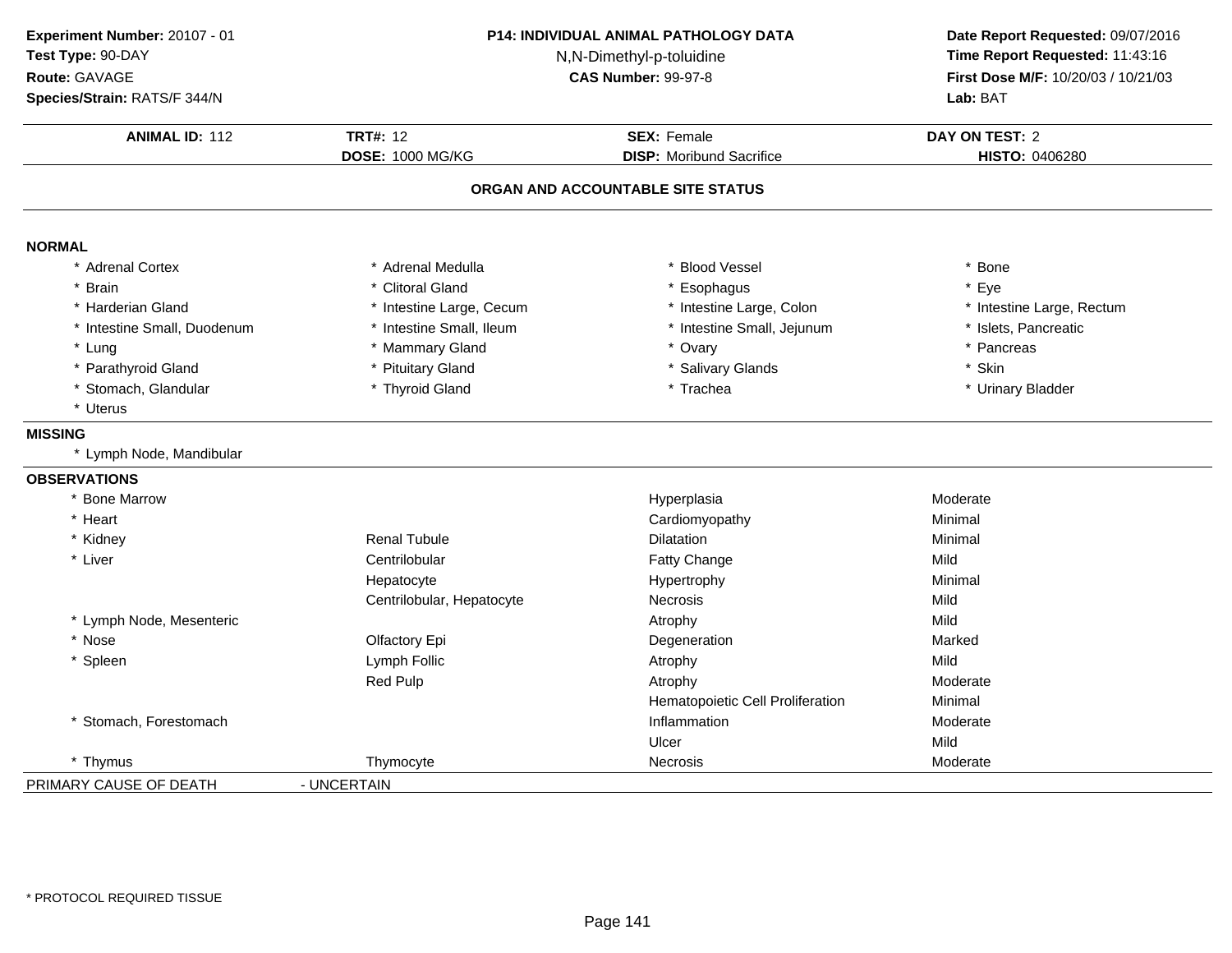| Experiment Number: 20107 - 01              |                                                        | P14: INDIVIDUAL ANIMAL PATHOLOGY DATA | Date Report Requested: 09/07/2016                 |  |
|--------------------------------------------|--------------------------------------------------------|---------------------------------------|---------------------------------------------------|--|
| Test Type: 90-DAY                          | N,N-Dimethyl-p-toluidine<br><b>CAS Number: 99-97-8</b> |                                       | Time Report Requested: 11:43:16                   |  |
| Route: GAVAGE                              |                                                        |                                       | First Dose M/F: 10/20/03 / 10/21/03               |  |
| Species/Strain: RATS/F 344/N               |                                                        |                                       | Lab: BAT                                          |  |
| <b>ANIMAL ID: 113</b>                      | <b>TRT#: 12</b>                                        | <b>SEX: Female</b>                    | <b>DAY ON TEST: 2</b>                             |  |
|                                            | <b>DOSE: 1000 MG/KG</b>                                | <b>DISP:</b> Moribund Sacrifice       | HISTO: 0406281                                    |  |
|                                            |                                                        | ORGAN AND ACCOUNTABLE SITE STATUS     |                                                   |  |
|                                            |                                                        |                                       |                                                   |  |
| <b>NORMAL</b>                              | * Adrenal Medulla                                      | * Blood Vessel                        |                                                   |  |
| * Adrenal Cortex<br>* Brain                | * Clitoral Gland                                       | * Esophagus                           | * Bone<br>* Eye                                   |  |
| * Heart                                    | * Intestine Large, Cecum                               | * Intestine Large, Colon              |                                                   |  |
| * Intestine Small, Duodenum                | * Intestine Small, Ileum                               | * Intestine Small, Jejunum            | * Intestine Large, Rectum<br>* Islets, Pancreatic |  |
| * Lung                                     | * Lymph Node, Mesenteric                               | * Mammary Gland                       | * Ovary                                           |  |
| * Pancreas                                 | * Parathyroid Gland                                    | * Pituitary Gland                     | * Salivary Glands                                 |  |
| * Skin                                     | * Stomach, Glandular                                   | * Thyroid Gland                       | * Trachea                                         |  |
| * Urinary Bladder                          | * Uterus                                               |                                       |                                                   |  |
|                                            |                                                        |                                       |                                                   |  |
| <b>MISSING</b><br>* Lymph Node, Mandibular |                                                        |                                       |                                                   |  |
| <b>OBSERVATIONS</b>                        |                                                        |                                       |                                                   |  |
| * Bone Marrow                              |                                                        | Hyperplasia                           | Moderate                                          |  |
| * Eye                                      |                                                        |                                       |                                                   |  |
| Note: One optic nerve missing.             |                                                        |                                       |                                                   |  |
| * Harderian Gland                          |                                                        | Pigmentation                          | Mild                                              |  |
| * Kidney                                   | <b>Renal Tubule</b>                                    | <b>Dilatation</b>                     | Minimal                                           |  |
| * Liver                                    | Centrilobular                                          | Fatty Change                          | Minimal                                           |  |
|                                            | Hepatocyte                                             | Hypertrophy                           | Minimal                                           |  |
| * Nose                                     | Olfactory Epi                                          | Degeneration                          | Marked                                            |  |
|                                            | <b>Respirat Epith</b>                                  | Metaplasia                            | Squamous, Minimal                                 |  |
| * Spleen                                   | Lymph Follic                                           | Atrophy                               | Mild                                              |  |
|                                            | Red Pulp                                               | Atrophy                               | Moderate                                          |  |
|                                            |                                                        | Hematopoietic Cell Proliferation      | Minimal                                           |  |
| * Stomach, Forestomach                     |                                                        | Inflammation                          | Mild                                              |  |
|                                            |                                                        | Mineralization                        | Minimal                                           |  |
|                                            |                                                        | Ulcer                                 | Mild                                              |  |
| * Thymus                                   | Thymocyte                                              | Necrosis                              | Mild                                              |  |
| PRIMARY CAUSE OF DEATH                     | - UNCERTAIN                                            |                                       |                                                   |  |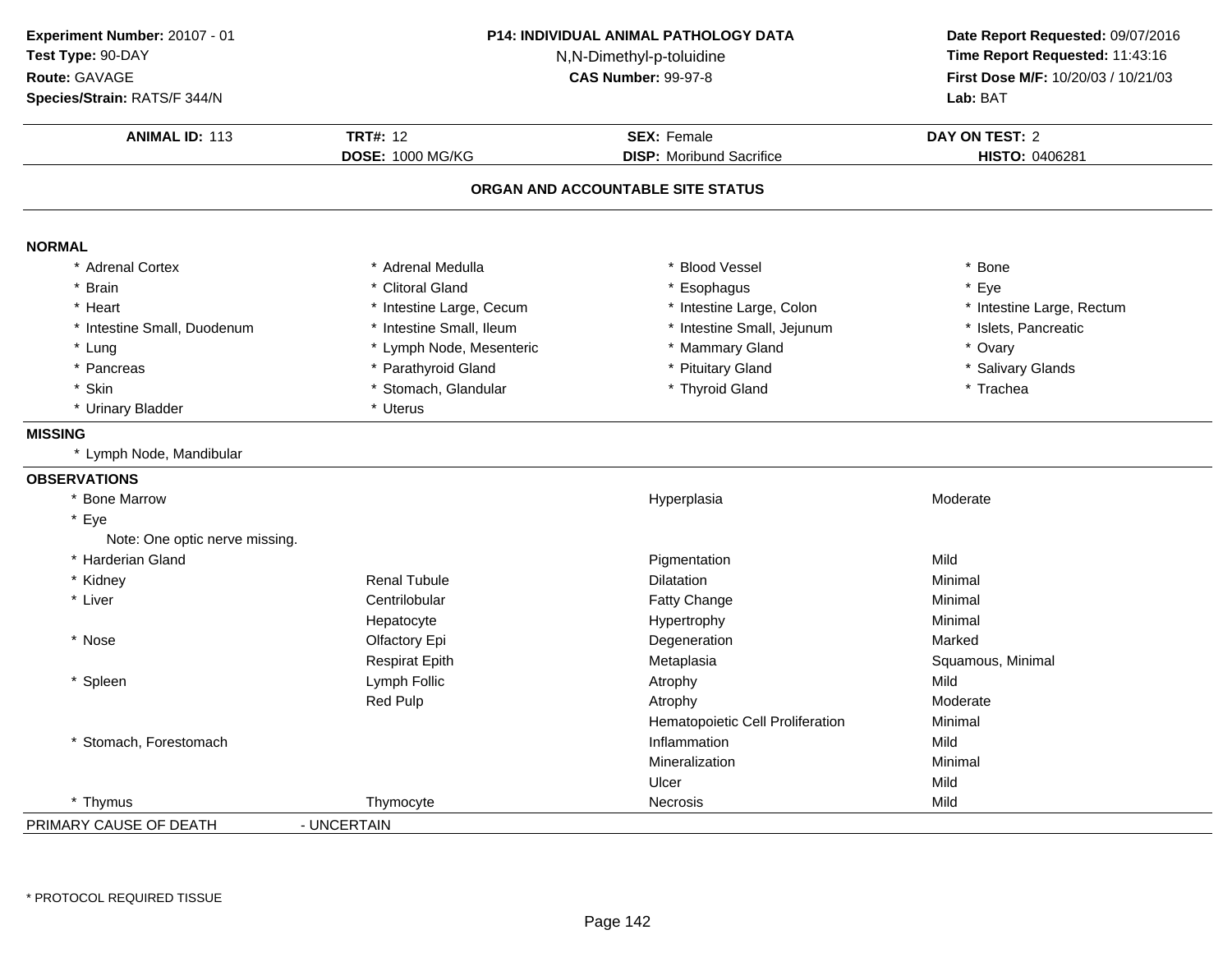| Experiment Number: 20107 - 01  | <b>P14: INDIVIDUAL ANIMAL PATHOLOGY DATA</b>           |                                   | Date Report Requested: 09/07/2016                                      |  |
|--------------------------------|--------------------------------------------------------|-----------------------------------|------------------------------------------------------------------------|--|
| Test Type: 90-DAY              | N,N-Dimethyl-p-toluidine<br><b>CAS Number: 99-97-8</b> |                                   | Time Report Requested: 11:43:16<br>First Dose M/F: 10/20/03 / 10/21/03 |  |
| Route: GAVAGE                  |                                                        |                                   |                                                                        |  |
| Species/Strain: RATS/F 344/N   |                                                        |                                   | Lab: BAT                                                               |  |
| <b>ANIMAL ID: 114</b>          | <b>TRT#: 12</b>                                        | <b>SEX: Female</b>                | DAY ON TEST: 2                                                         |  |
|                                | <b>DOSE: 1000 MG/KG</b>                                | <b>DISP:</b> Moribund Sacrifice   | <b>HISTO: 0406282</b>                                                  |  |
|                                |                                                        | ORGAN AND ACCOUNTABLE SITE STATUS |                                                                        |  |
| <b>NORMAL</b>                  |                                                        |                                   |                                                                        |  |
| * Adrenal Cortex               | * Adrenal Medulla                                      | <b>Blood Vessel</b>               | * Bone                                                                 |  |
| * Brain                        | * Clitoral Gland                                       | Esophagus                         | * Eye                                                                  |  |
| * Heart                        | * Intestine Large, Cecum                               | * Intestine Large, Colon          | * Intestine Large, Rectum                                              |  |
| * Intestine Small, Duodenum    | * Intestine Small, Ileum                               | * Intestine Small, Jejunum        | * Islets, Pancreatic                                                   |  |
| * Lymph Node, Mesenteric       | * Mammary Gland                                        | * Ovary                           | * Pancreas                                                             |  |
| * Parathyroid Gland            | * Pituitary Gland                                      | * Salivary Glands                 | * Skin                                                                 |  |
| * Stomach, Glandular           | * Thyroid Gland                                        | * Trachea                         | * Urinary Bladder                                                      |  |
| * Uterus                       |                                                        |                                   |                                                                        |  |
| <b>MISSING</b>                 |                                                        |                                   |                                                                        |  |
| * Lymph Node, Mandibular       |                                                        |                                   |                                                                        |  |
| <b>OBSERVATIONS</b>            |                                                        |                                   |                                                                        |  |
| * Bone Marrow                  |                                                        | Hyperplasia                       | Moderate                                                               |  |
| * Eye                          |                                                        |                                   |                                                                        |  |
| Note: One optic nerve missing. |                                                        |                                   |                                                                        |  |
| * Harderian Gland              |                                                        | Pigmentation                      | Mild                                                                   |  |
| * Kidney                       | <b>Renal Tubule</b>                                    | <b>Dilatation</b>                 | Minimal                                                                |  |
| * Liver                        | Centrilobular                                          | Fatty Change                      | Minimal                                                                |  |
|                                | Hepatocyte                                             | Hypertrophy                       | Minimal                                                                |  |
|                                | Centrilobular, Hepatocyte                              | <b>Necrosis</b>                   | Mild                                                                   |  |
| * Lung                         | Alveolus                                               | <b>Infiltration Cellular</b>      | Histiocyte, Minimal                                                    |  |
|                                |                                                        | Inflammation                      | Chronic Active, Minimal                                                |  |
| * Nose                         | Olfactory Epi                                          | Degeneration                      | Marked                                                                 |  |
|                                | <b>Respirat Epith</b>                                  | Metaplasia                        | Squamous, Minimal                                                      |  |
| * Spleen                       | Red Pulp                                               | Atrophy                           | Moderate                                                               |  |
|                                | Lymph Follic                                           | Atrophy                           | Minimal                                                                |  |
|                                |                                                        | Hematopoietic Cell Proliferation  | Minimal                                                                |  |
| * Stomach, Forestomach         |                                                        | Inflammation                      | Mild                                                                   |  |
|                                |                                                        | Mineralization                    | Minimal                                                                |  |
|                                |                                                        | Ulcer                             | Minimal                                                                |  |
| * Thymus                       | Thymocyte                                              | Necrosis                          | Moderate                                                               |  |
|                                |                                                        |                                   |                                                                        |  |

\* PROTOCOL REQUIRED TISSUE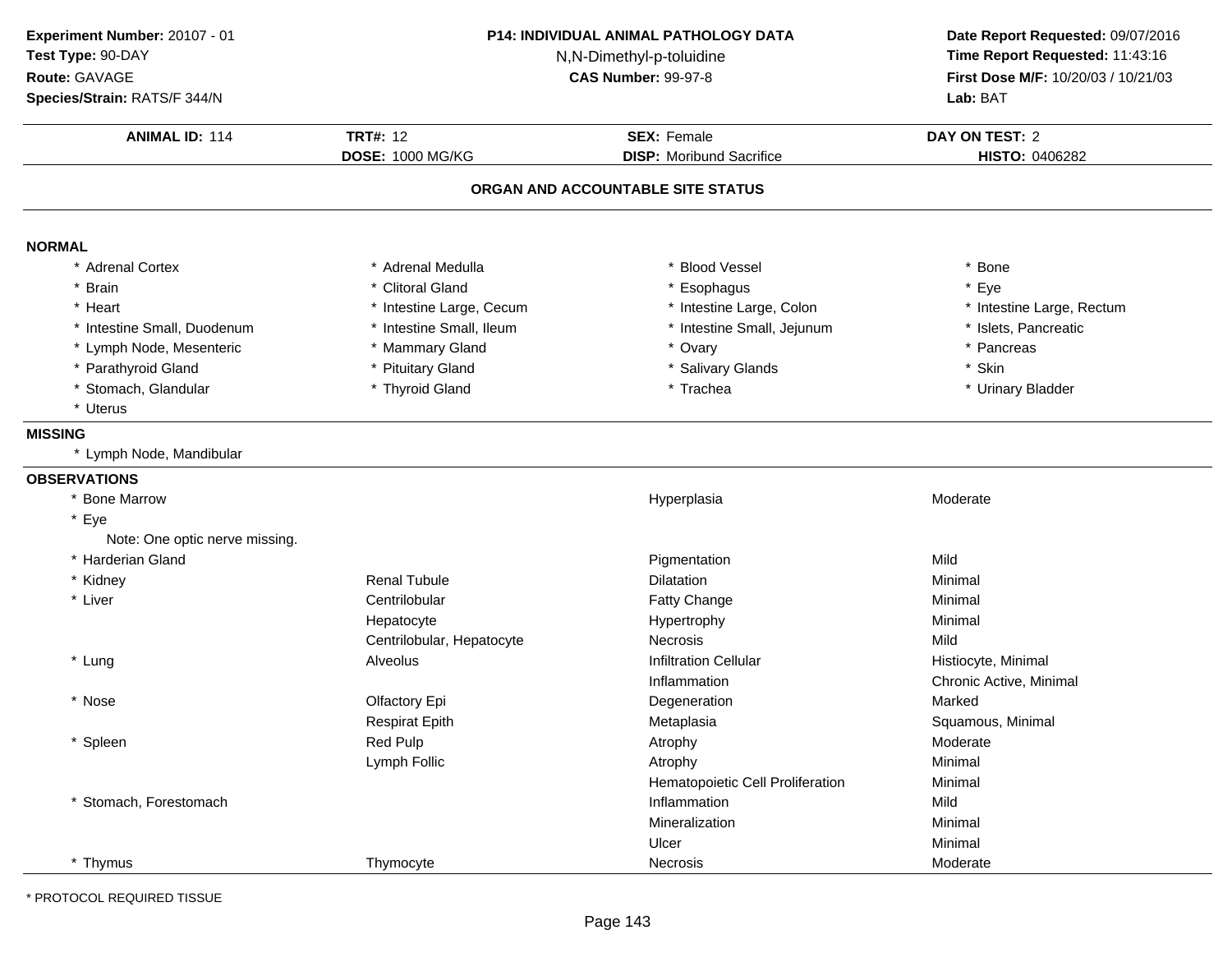| Experiment Number: 20107 - 01<br>Test Type: 90-DAY | <b>P14: INDIVIDUAL ANIMAL PATHOLOGY DATA</b><br>N,N-Dimethyl-p-toluidine |                                 | Date Report Requested: 09/07/2016<br>Time Report Requested: 11:43:16 |  |  |
|----------------------------------------------------|--------------------------------------------------------------------------|---------------------------------|----------------------------------------------------------------------|--|--|
| Route: GAVAGE                                      |                                                                          | <b>CAS Number: 99-97-8</b>      | <b>First Dose M/F: 10/20/03 / 10/21/03</b>                           |  |  |
| Species/Strain: RATS/F 344/N                       |                                                                          |                                 | Lab: BAT                                                             |  |  |
| <b>ANIMAL ID: 114</b>                              | <b>TRT#: 12</b>                                                          | <b>SEX: Female</b>              | DAY ON TEST: 2                                                       |  |  |
|                                                    | <b>DOSE: 1000 MG/KG</b>                                                  | <b>DISP:</b> Moribund Sacrifice | <b>HISTO: 0406282</b>                                                |  |  |
| ORGAN AND ACCOUNTABLE SITE STATUS                  |                                                                          |                                 |                                                                      |  |  |
| PRIMARY CAUSE OF DEATH                             | - UNCERTAIN                                                              |                                 |                                                                      |  |  |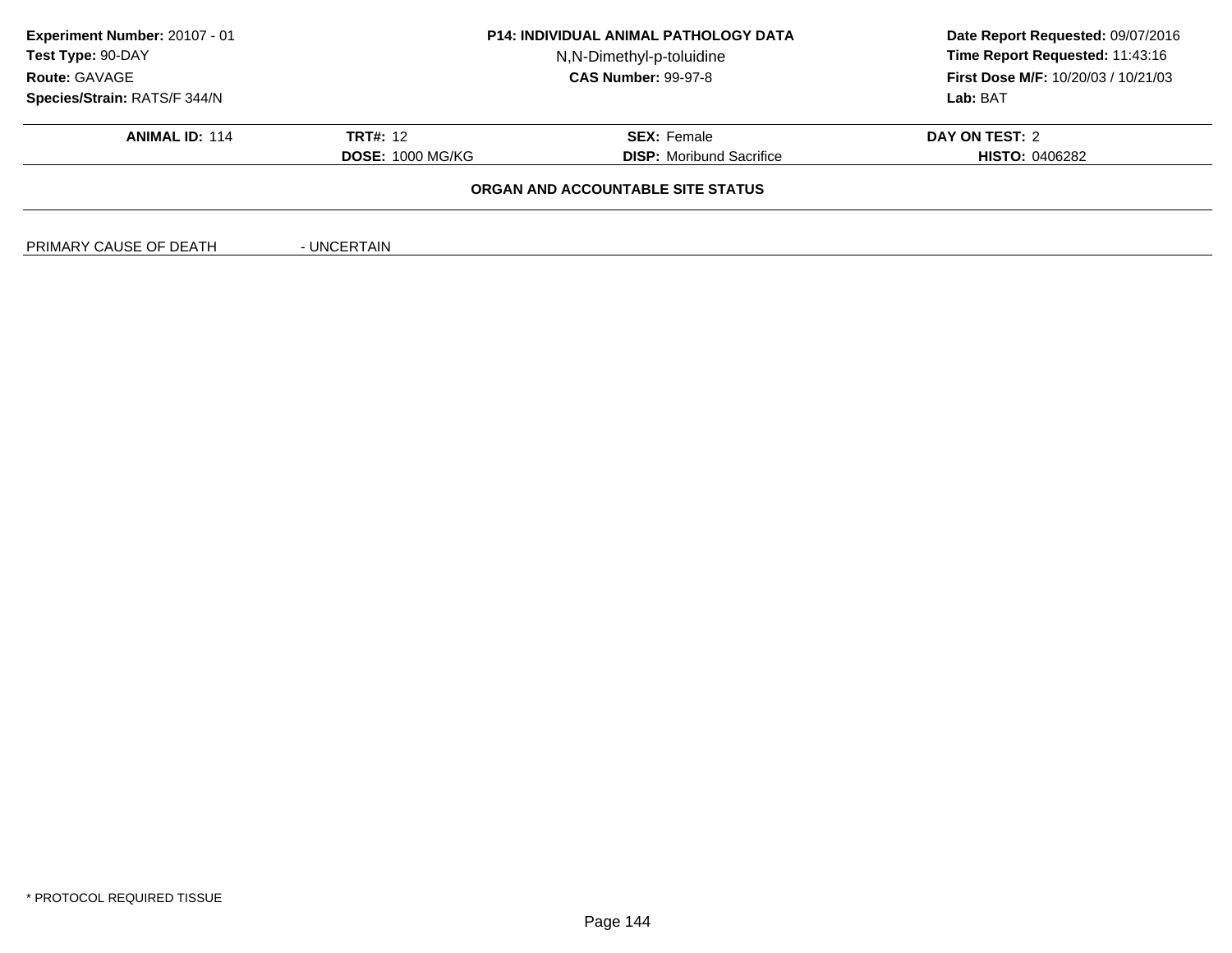| Experiment Number: 20107 - 01  | <b>P14: INDIVIDUAL ANIMAL PATHOLOGY DATA</b><br>N,N-Dimethyl-p-toluidine<br><b>CAS Number: 99-97-8</b> |                                   | Date Report Requested: 09/07/2016   |  |
|--------------------------------|--------------------------------------------------------------------------------------------------------|-----------------------------------|-------------------------------------|--|
| Test Type: 90-DAY              |                                                                                                        |                                   | Time Report Requested: 11:43:16     |  |
| Route: GAVAGE                  |                                                                                                        |                                   | First Dose M/F: 10/20/03 / 10/21/03 |  |
| Species/Strain: RATS/F 344/N   |                                                                                                        |                                   | Lab: BAT                            |  |
| <b>ANIMAL ID: 115</b>          | <b>TRT#: 12</b>                                                                                        | <b>SEX: Female</b>                | <b>DAY ON TEST: 3</b>               |  |
|                                | <b>DOSE: 1000 MG/KG</b>                                                                                | <b>DISP:</b> Moribund Sacrifice   | HISTO: 0406283                      |  |
|                                |                                                                                                        | ORGAN AND ACCOUNTABLE SITE STATUS |                                     |  |
| <b>NORMAL</b>                  |                                                                                                        |                                   |                                     |  |
| * Adrenal Cortex               | * Adrenal Medulla                                                                                      | * Blood Vessel                    | * Bone                              |  |
| * Brain                        | * Clitoral Gland                                                                                       | * Esophagus                       | * Eye                               |  |
| * Heart                        | * Intestine Large, Cecum                                                                               | * Intestine Large, Colon          | * Intestine Large, Rectum           |  |
| * Intestine Small, Duodenum    | * Intestine Small, Ileum                                                                               | * Intestine Small, Jejunum        | * Islets, Pancreatic                |  |
| * Lymph Node, Mesenteric       | * Mammary Gland                                                                                        | * Ovary                           | * Pancreas                          |  |
| * Parathyroid Gland            | * Pituitary Gland                                                                                      | * Salivary Glands                 | * Skin                              |  |
| * Stomach, Glandular           | * Thyroid Gland                                                                                        | * Trachea                         | * Urinary Bladder                   |  |
| * Uterus                       |                                                                                                        |                                   |                                     |  |
| <b>MISSING</b>                 |                                                                                                        |                                   |                                     |  |
| * Lymph Node, Mandibular       |                                                                                                        |                                   |                                     |  |
| <b>OBSERVATIONS</b>            |                                                                                                        |                                   |                                     |  |
| * Bone Marrow                  |                                                                                                        | Hyperplasia                       | Moderate                            |  |
| * Eye                          |                                                                                                        |                                   |                                     |  |
| Note: One optic nerve missing. |                                                                                                        |                                   |                                     |  |
| * Harderian Gland              |                                                                                                        | Pigmentation                      | Moderate                            |  |
| * Kidney                       | <b>Renal Tubule</b>                                                                                    | <b>Dilatation</b>                 | Minimal                             |  |
|                                | Papilla                                                                                                | <b>Necrosis</b>                   | Mild                                |  |
| * Liver                        | Centrilobular                                                                                          | Fatty Change                      | Minimal                             |  |
|                                | Hepatocyte                                                                                             | Hypertrophy                       | Minimal                             |  |
|                                | Hepatocyte                                                                                             | <b>Necrosis</b>                   | Mild                                |  |
| * Lung                         | Alveolus                                                                                               | <b>Infiltration Cellular</b>      | Histiocyte, Minimal                 |  |
| * Nose                         | Olfactory Epi                                                                                          | Degeneration                      | Marked                              |  |
|                                | <b>Respirat Epith</b>                                                                                  | Metaplasia                        | Squamous, Minimal                   |  |
| * Spleen                       | Lymph Follic                                                                                           | Atrophy                           | Mild                                |  |
|                                | Red Pulp                                                                                               | Atrophy                           | Moderate                            |  |
|                                |                                                                                                        | Hematopoietic Cell Proliferation  | Minimal                             |  |
| * Stomach, Forestomach         |                                                                                                        | Inflammation                      | Mild                                |  |
|                                |                                                                                                        | Ulcer                             | Mild                                |  |
| * Thymus                       | Thymocyte                                                                                              | Necrosis                          | Marked                              |  |
| PRIMARY CAUSE OF DEATH         | - UNCERTAIN                                                                                            |                                   |                                     |  |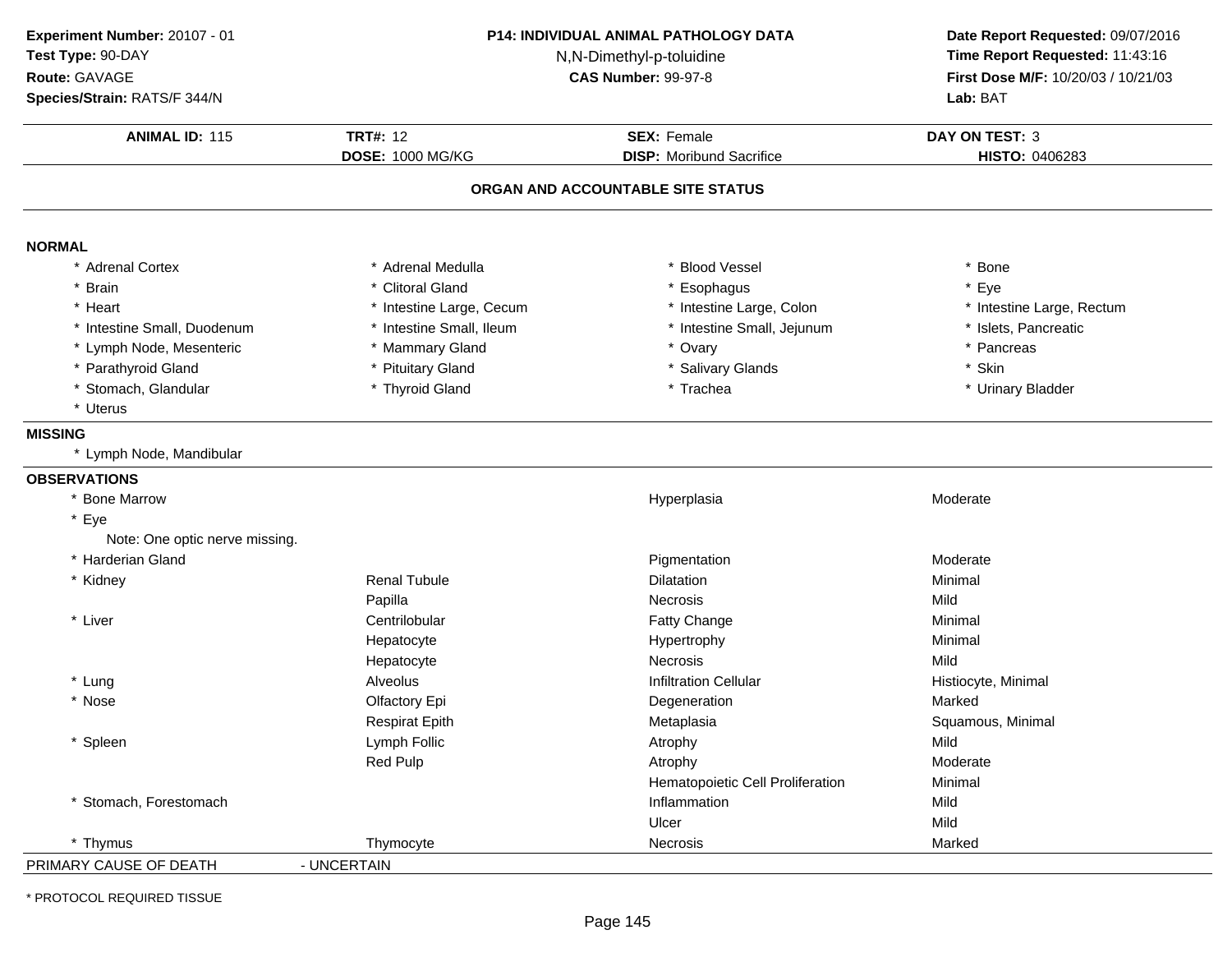| Experiment Number: 20107 - 01    | <b>P14: INDIVIDUAL ANIMAL PATHOLOGY DATA</b>           |                                   | Date Report Requested: 09/07/2016<br>Time Report Requested: 11:43:16<br>First Dose M/F: 10/20/03 / 10/21/03 |  |
|----------------------------------|--------------------------------------------------------|-----------------------------------|-------------------------------------------------------------------------------------------------------------|--|
| Test Type: 90-DAY                |                                                        |                                   |                                                                                                             |  |
| Route: GAVAGE                    | N,N-Dimethyl-p-toluidine<br><b>CAS Number: 99-97-8</b> |                                   |                                                                                                             |  |
| Species/Strain: RATS/F 344/N     |                                                        |                                   | Lab: BAT                                                                                                    |  |
| <b>ANIMAL ID: 116</b>            | <b>TRT#: 12</b>                                        | <b>SEX: Female</b>                | <b>DAY ON TEST: 3</b>                                                                                       |  |
|                                  | <b>DOSE: 1000 MG/KG</b>                                | <b>DISP:</b> Moribund Sacrifice   | HISTO: 0406284                                                                                              |  |
|                                  |                                                        | ORGAN AND ACCOUNTABLE SITE STATUS |                                                                                                             |  |
| <b>NORMAL</b>                    |                                                        |                                   |                                                                                                             |  |
| * Adrenal Cortex                 | * Adrenal Medulla                                      | * Blood Vessel                    | * Bone                                                                                                      |  |
| * Brain                          | * Clitoral Gland                                       | * Esophagus                       | * Eye                                                                                                       |  |
| * Heart                          | * Intestine Large, Cecum                               | * Intestine Large, Colon          | * Intestine Large, Rectum                                                                                   |  |
| * Intestine Small, Duodenum      | * Intestine Small, Ileum                               | * Intestine Small, Jejunum        | * Islets, Pancreatic                                                                                        |  |
| * Mammary Gland                  | * Ovary                                                | * Parathyroid Gland               | * Pituitary Gland                                                                                           |  |
| * Salivary Glands                | * Skin                                                 | * Stomach, Glandular              | * Thyroid Gland                                                                                             |  |
| * Trachea                        | * Urinary Bladder                                      | * Uterus                          |                                                                                                             |  |
| <b>MISSING</b>                   |                                                        |                                   |                                                                                                             |  |
| * Lymph Node, Mandibular         |                                                        |                                   |                                                                                                             |  |
| <b>OBSERVATIONS</b>              |                                                        |                                   |                                                                                                             |  |
| * Bone Marrow                    |                                                        | Hyperplasia                       | Mild                                                                                                        |  |
| * Eye                            |                                                        |                                   |                                                                                                             |  |
| Note: Both optic nerves missing. |                                                        |                                   |                                                                                                             |  |
| * Harderian Gland                |                                                        | Pigmentation                      | Moderate                                                                                                    |  |
| * Kidney                         | <b>Renal Tubule</b>                                    | <b>Dilatation</b>                 | Minimal                                                                                                     |  |
| * Liver                          | Centrilobular                                          | Fatty Change                      | Minimal                                                                                                     |  |
|                                  |                                                        | Hematopoietic Cell Proliferation  | Minimal                                                                                                     |  |
|                                  | Hepatocyte                                             | Hypertrophy                       | Minimal                                                                                                     |  |
|                                  | Centrilobular, Hepatocyte                              | Necrosis                          | Mild                                                                                                        |  |
| * Lung                           |                                                        | Hemorrhage                        | Mild                                                                                                        |  |
| * Lymph Node, Mesenteric         |                                                        | Atrophy                           | Mild                                                                                                        |  |
| * Nose                           | Olfactory Epi                                          | Degeneration                      | Marked                                                                                                      |  |
|                                  | <b>Respirat Epith</b>                                  | Metaplasia                        | Squamous, Minimal                                                                                           |  |
| * Pancreas                       |                                                        | <b>Infiltration Cellular</b>      | Lymphocyte, Minimal                                                                                         |  |
| * Spleen                         | Lymph Follic                                           | Atrophy                           | Mild                                                                                                        |  |
|                                  | Red Pulp                                               | Atrophy                           | Moderate                                                                                                    |  |
| * Stomach, Forestomach           |                                                        | Inflammation                      | Mild                                                                                                        |  |
|                                  |                                                        | Ulcer                             | Moderate                                                                                                    |  |
| * Thymus                         |                                                        | Hemorrhage                        | Mild                                                                                                        |  |
|                                  | Thymocyte                                              | Necrosis                          | Marked                                                                                                      |  |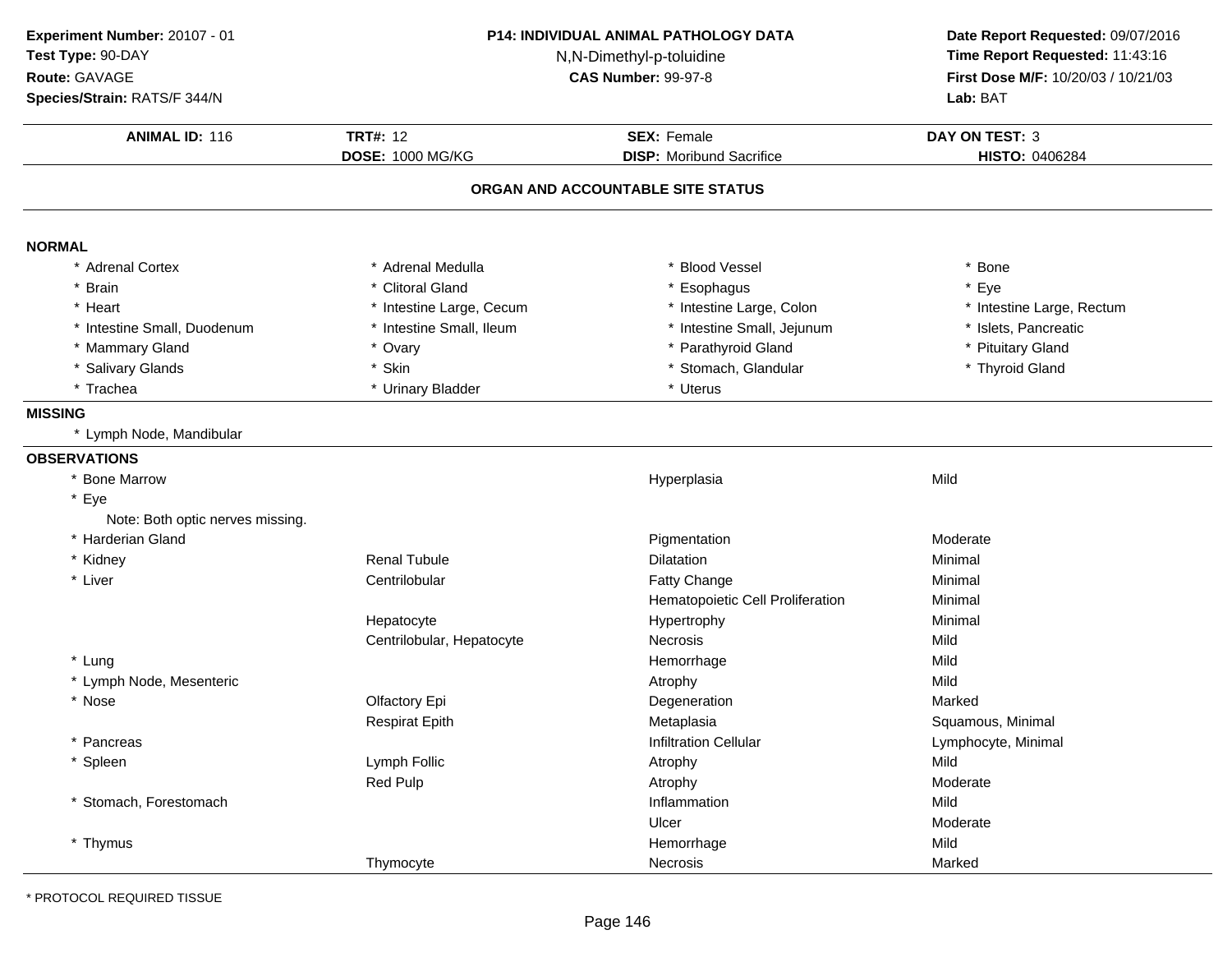| Experiment Number: 20107 - 01<br>Test Type: 90-DAY                                                                       | <b>P14: INDIVIDUAL ANIMAL PATHOLOGY DATA</b><br>N,N-Dimethyl-p-toluidine |                    | Date Report Requested: 09/07/2016<br>Time Report Requested: 11:43:16 |  |
|--------------------------------------------------------------------------------------------------------------------------|--------------------------------------------------------------------------|--------------------|----------------------------------------------------------------------|--|
| <b>Route: GAVAGE</b><br>Species/Strain: RATS/F 344/N                                                                     | <b>CAS Number: 99-97-8</b>                                               |                    | <b>First Dose M/F: 10/20/03 / 10/21/03</b><br>Lab: BAT               |  |
| <b>ANIMAL ID: 116</b>                                                                                                    | TRT#: 12                                                                 | <b>SEX:</b> Female | DAY ON TEST: 3                                                       |  |
| <b>DOSE: 1000 MG/KG</b><br><b>DISP:</b> Moribund Sacrifice<br><b>HISTO: 0406284</b><br>ORGAN AND ACCOUNTABLE SITE STATUS |                                                                          |                    |                                                                      |  |
| PRIMARY CAUSE OF DEATH                                                                                                   | - UNCERTAIN                                                              |                    |                                                                      |  |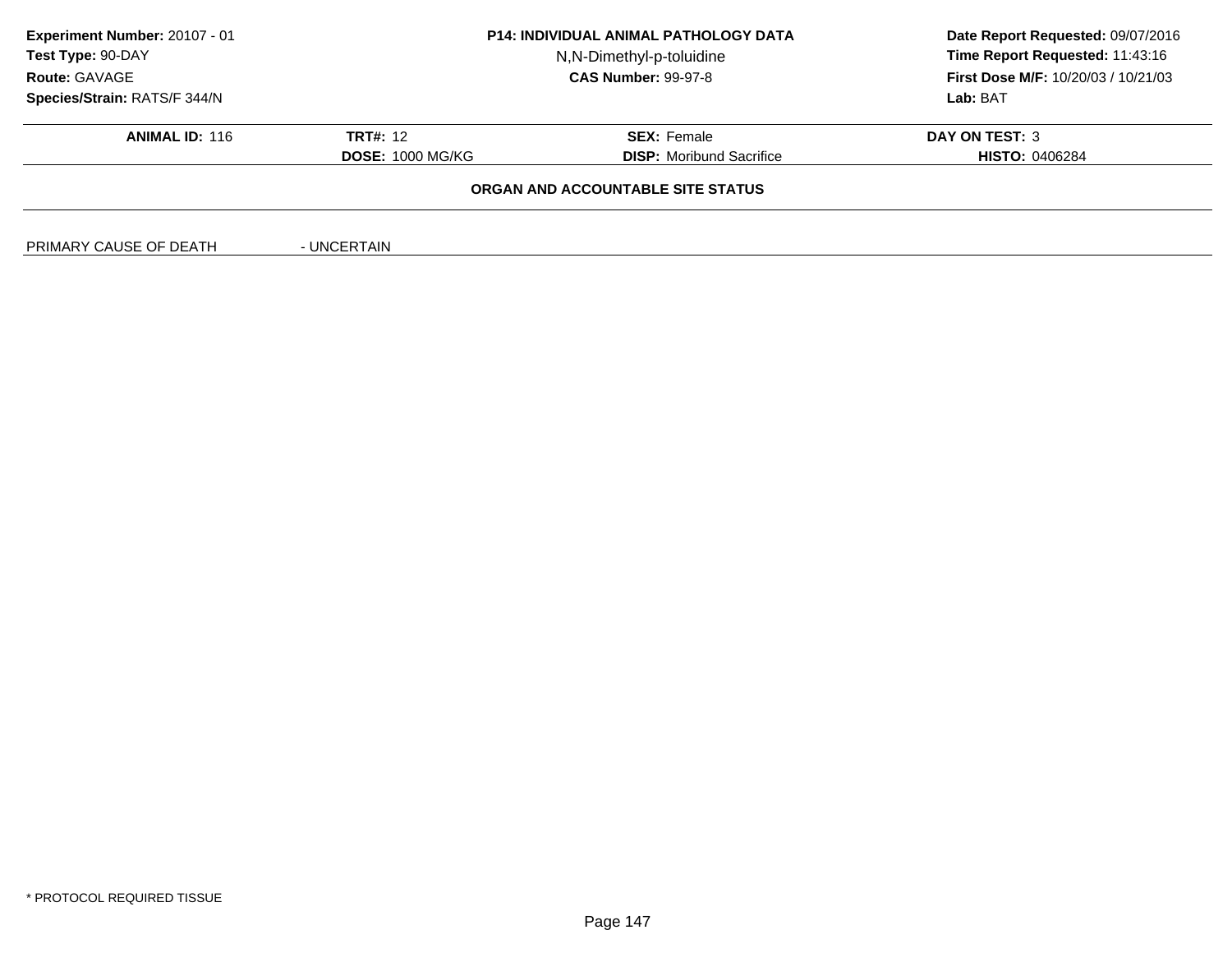| Experiment Number: 20107 - 01  | <b>P14: INDIVIDUAL ANIMAL PATHOLOGY DATA</b><br>N,N-Dimethyl-p-toluidine<br><b>CAS Number: 99-97-8</b> |                                   | Date Report Requested: 09/07/2016<br>Time Report Requested: 11:43:16<br>First Dose M/F: 10/20/03 / 10/21/03 |  |
|--------------------------------|--------------------------------------------------------------------------------------------------------|-----------------------------------|-------------------------------------------------------------------------------------------------------------|--|
| Test Type: 90-DAY              |                                                                                                        |                                   |                                                                                                             |  |
| Route: GAVAGE                  |                                                                                                        |                                   |                                                                                                             |  |
| Species/Strain: RATS/F 344/N   |                                                                                                        |                                   | Lab: BAT                                                                                                    |  |
| <b>ANIMAL ID: 117</b>          | <b>TRT#: 12</b>                                                                                        | <b>SEX: Female</b>                | <b>DAY ON TEST: 2</b>                                                                                       |  |
|                                | <b>DOSE: 1000 MG/KG</b>                                                                                | <b>DISP:</b> Moribund Sacrifice   | HISTO: 0406285                                                                                              |  |
|                                |                                                                                                        | ORGAN AND ACCOUNTABLE SITE STATUS |                                                                                                             |  |
| <b>NORMAL</b>                  |                                                                                                        |                                   |                                                                                                             |  |
| * Adrenal Medulla              | * Blood Vessel                                                                                         | * Bone                            | * Brain                                                                                                     |  |
| * Clitoral Gland               | * Esophagus                                                                                            | * Eye                             | * Intestine Large, Cecum                                                                                    |  |
| * Intestine Large, Colon       | * Intestine Large, Rectum                                                                              | * Intestine Small, Duodenum       | * Intestine Small, Ileum                                                                                    |  |
| * Intestine Small, Jejunum     | * Islets, Pancreatic                                                                                   | * Lung                            | * Lymph Node, Mesenteric                                                                                    |  |
| * Mammary Gland                | * Ovary                                                                                                | * Pancreas                        | * Pituitary Gland                                                                                           |  |
| * Salivary Glands              | * Skin                                                                                                 | * Thyroid Gland                   | * Trachea                                                                                                   |  |
| * Urinary Bladder              | * Uterus                                                                                               |                                   |                                                                                                             |  |
| <b>MISSING</b>                 |                                                                                                        |                                   |                                                                                                             |  |
| * Lymph Node, Mandibular       | * Parathyroid Gland                                                                                    |                                   |                                                                                                             |  |
| <b>OBSERVATIONS</b>            |                                                                                                        |                                   |                                                                                                             |  |
| * Adrenal Cortex               |                                                                                                        | Hemorrhage                        | Moderate                                                                                                    |  |
| <b>Bone Marrow</b>             |                                                                                                        | Hyperplasia                       | Mild                                                                                                        |  |
| * Eye                          |                                                                                                        |                                   |                                                                                                             |  |
| Note: One optic nerve missing. |                                                                                                        |                                   |                                                                                                             |  |
| * Harderian Gland              |                                                                                                        | Pigmentation                      | Mild                                                                                                        |  |
| * Heart                        |                                                                                                        | Cardiomyopathy                    | Minimal                                                                                                     |  |
| * Kidney                       | Renal Tubule                                                                                           | <b>Dilatation</b>                 | Mild                                                                                                        |  |
|                                |                                                                                                        | Nephropathy                       | Minimal                                                                                                     |  |
| * Liver                        | Centrilobular                                                                                          | Fatty Change                      | Minimal                                                                                                     |  |
|                                | Hepatocyte                                                                                             | Hypertrophy                       | Mild                                                                                                        |  |
|                                | Hepatocyte                                                                                             | Necrosis                          | Mild                                                                                                        |  |
| * Nose                         | Olfactory Epi                                                                                          | Degeneration                      | Marked                                                                                                      |  |
| * Spleen                       | Lymph Follic                                                                                           | Atrophy                           | Mild                                                                                                        |  |
|                                | Red Pulp                                                                                               | Atrophy                           | Moderate                                                                                                    |  |
|                                |                                                                                                        | Hematopoietic Cell Proliferation  | Minimal                                                                                                     |  |
| * Stomach, Forestomach         |                                                                                                        | Inflammation                      | Minimal                                                                                                     |  |
| * Stomach, Glandular           |                                                                                                        | Inflammation                      | Mild                                                                                                        |  |
|                                |                                                                                                        | Ulcer                             | Mild                                                                                                        |  |
| * Thymus                       | Thymocyte                                                                                              | Necrosis                          | Mild                                                                                                        |  |
| PRIMARY CAUSE OF DEATH         | - UNCERTAIN                                                                                            |                                   |                                                                                                             |  |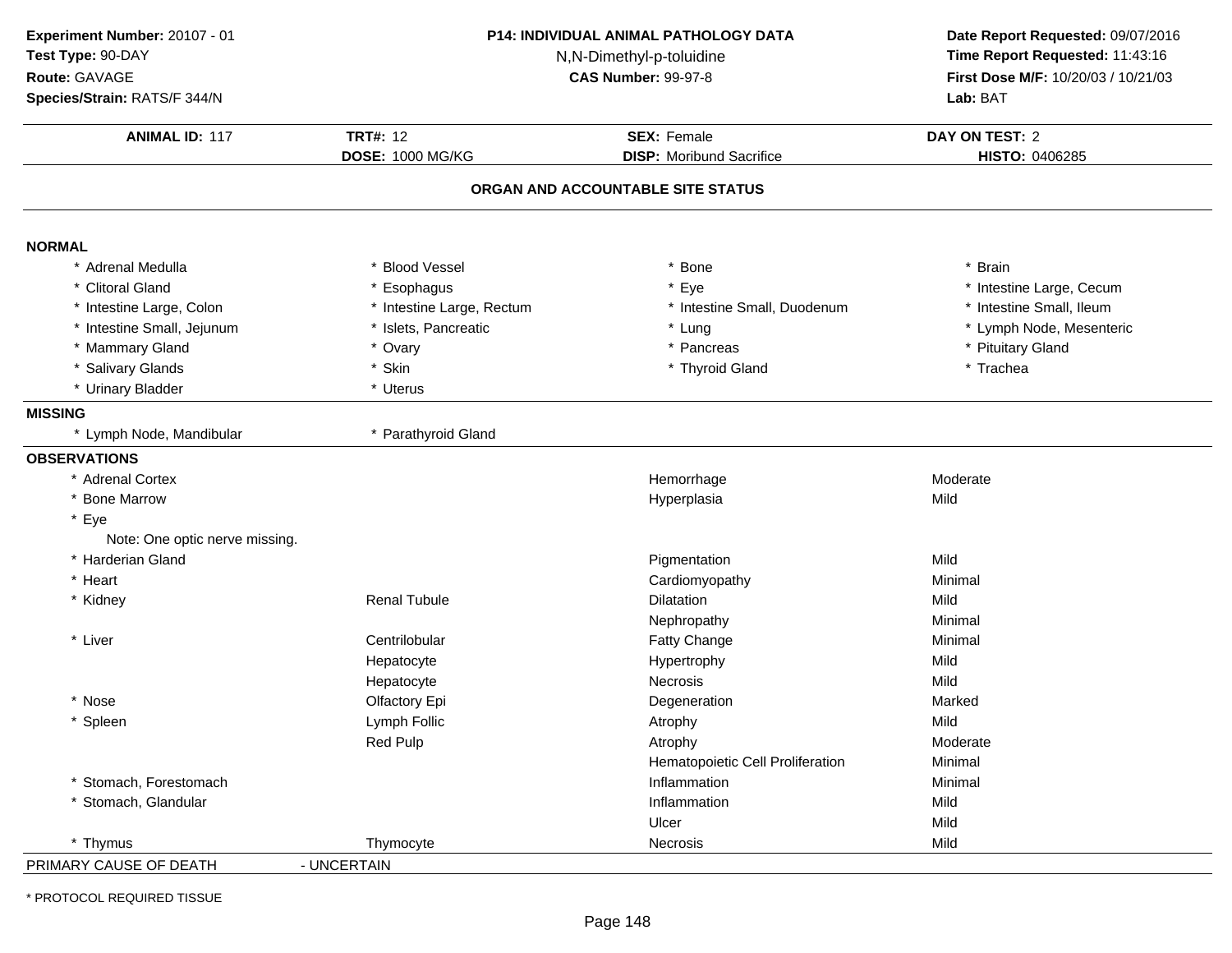| Experiment Number: 20107 - 01  | <b>P14: INDIVIDUAL ANIMAL PATHOLOGY DATA</b><br>N,N-Dimethyl-p-toluidine<br><b>CAS Number: 99-97-8</b> |                                   | Date Report Requested: 09/07/2016<br>Time Report Requested: 11:43:16<br>First Dose M/F: 10/20/03 / 10/21/03 |  |
|--------------------------------|--------------------------------------------------------------------------------------------------------|-----------------------------------|-------------------------------------------------------------------------------------------------------------|--|
| Test Type: 90-DAY              |                                                                                                        |                                   |                                                                                                             |  |
| Route: GAVAGE                  |                                                                                                        |                                   |                                                                                                             |  |
| Species/Strain: RATS/F 344/N   |                                                                                                        |                                   | Lab: BAT                                                                                                    |  |
| <b>ANIMAL ID: 118</b>          | <b>TRT#: 12</b>                                                                                        | <b>SEX: Female</b>                | DAY ON TEST: 2                                                                                              |  |
|                                | <b>DOSE: 1000 MG/KG</b>                                                                                | <b>DISP:</b> Moribund Sacrifice   | HISTO: 0406286                                                                                              |  |
|                                |                                                                                                        | ORGAN AND ACCOUNTABLE SITE STATUS |                                                                                                             |  |
| <b>NORMAL</b>                  |                                                                                                        |                                   |                                                                                                             |  |
| * Adrenal Cortex               | * Adrenal Medulla                                                                                      | * Blood Vessel                    | * Bone                                                                                                      |  |
| * Brain                        | * Clitoral Gland                                                                                       | Esophagus                         | * Eye                                                                                                       |  |
| * Heart                        | * Intestine Large, Cecum                                                                               | * Intestine Large, Colon          | * Intestine Large, Rectum                                                                                   |  |
| * Intestine Small, Duodenum    | * Intestine Small, Ileum                                                                               | * Intestine Small, Jejunum        | * Islets, Pancreatic                                                                                        |  |
| * Mammary Gland                | * Ovary                                                                                                | * Pancreas                        | * Parathyroid Gland                                                                                         |  |
| * Pituitary Gland              | * Salivary Glands                                                                                      | * Skin                            | * Stomach, Glandular                                                                                        |  |
| * Thyroid Gland                | * Trachea                                                                                              | * Urinary Bladder                 | * Uterus                                                                                                    |  |
| <b>MISSING</b>                 |                                                                                                        |                                   |                                                                                                             |  |
| * Lymph Node, Mandibular       |                                                                                                        |                                   |                                                                                                             |  |
| <b>OBSERVATIONS</b>            |                                                                                                        |                                   |                                                                                                             |  |
| * Bone Marrow                  |                                                                                                        | Hyperplasia                       | Mild                                                                                                        |  |
| * Eye                          |                                                                                                        |                                   |                                                                                                             |  |
| Note: One optic nerve missing. |                                                                                                        |                                   |                                                                                                             |  |
| * Harderian Gland              |                                                                                                        | Pigmentation                      | Mild                                                                                                        |  |
| * Kidney                       | <b>Renal Tubule</b>                                                                                    | Dilatation                        | Minimal                                                                                                     |  |
| * Liver                        | Centrilobular                                                                                          | Fatty Change                      | Minimal                                                                                                     |  |
|                                | Hepatocyte                                                                                             | Hypertrophy                       | Minimal                                                                                                     |  |
|                                | Centrilobular, Hepatocyte                                                                              | Necrosis                          | Minimal                                                                                                     |  |
| * Lung                         |                                                                                                        | Inflammation                      | Chronic Active, Minimal                                                                                     |  |
| * Lymph Node, Mesenteric       |                                                                                                        | Atrophy                           | Mild                                                                                                        |  |
| * Nose                         | Olfactory Epi                                                                                          | Degeneration                      | Marked                                                                                                      |  |
|                                | <b>Respirat Epith</b>                                                                                  | Metaplasia                        | Squamous, Minimal                                                                                           |  |
| * Spleen                       | Lymph Follic                                                                                           | Atrophy                           | Mild                                                                                                        |  |
|                                | Red Pulp                                                                                               | Atrophy                           | Moderate                                                                                                    |  |
|                                |                                                                                                        | Hematopoietic Cell Proliferation  | Minimal                                                                                                     |  |
| * Stomach, Forestomach         |                                                                                                        | Inflammation                      | Moderate                                                                                                    |  |
|                                |                                                                                                        | Mineralization                    | Mild                                                                                                        |  |
|                                |                                                                                                        | Ulcer                             | Moderate                                                                                                    |  |
| * Thymus                       | Thymocyte                                                                                              | Necrosis                          | Moderate                                                                                                    |  |
| PRIMARY CAUSE OF DEATH         | - UNCERTAIN                                                                                            |                                   |                                                                                                             |  |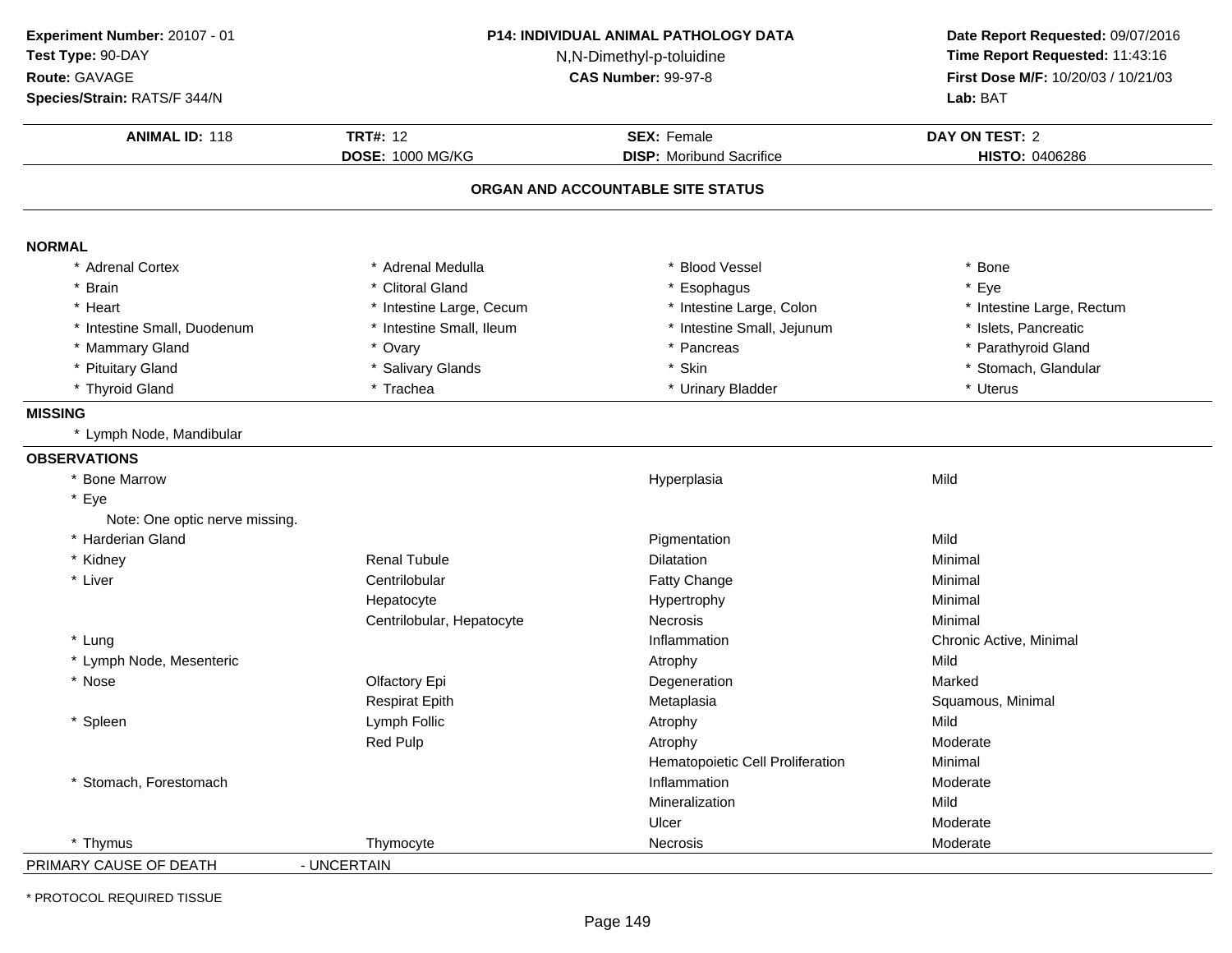| Experiment Number: 20107 - 01    | <b>P14: INDIVIDUAL ANIMAL PATHOLOGY DATA</b> |                                   | Date Report Requested: 09/07/2016<br>Time Report Requested: 11:43:16 |  |
|----------------------------------|----------------------------------------------|-----------------------------------|----------------------------------------------------------------------|--|
| Test Type: 90-DAY                | N,N-Dimethyl-p-toluidine                     |                                   |                                                                      |  |
| Route: GAVAGE                    | <b>CAS Number: 99-97-8</b>                   |                                   | First Dose M/F: 10/20/03 / 10/21/03                                  |  |
| Species/Strain: RATS/F 344/N     |                                              |                                   | Lab: BAT                                                             |  |
| <b>ANIMAL ID: 119</b>            | <b>TRT#: 12</b>                              | <b>SEX: Female</b>                | <b>DAY ON TEST: 3</b>                                                |  |
|                                  | <b>DOSE: 1000 MG/KG</b>                      | <b>DISP:</b> Moribund Sacrifice   | HISTO: 0406287                                                       |  |
|                                  |                                              | ORGAN AND ACCOUNTABLE SITE STATUS |                                                                      |  |
| <b>NORMAL</b>                    |                                              |                                   |                                                                      |  |
| * Adrenal Cortex                 | * Adrenal Medulla                            | * Blood Vessel                    | * Bone                                                               |  |
| * Brain                          | * Clitoral Gland                             | * Esophagus                       | * Eye                                                                |  |
| * Heart                          | * Intestine Large, Cecum                     | * Intestine Large, Colon          | * Intestine Large, Rectum                                            |  |
| * Intestine Small, Duodenum      | * Intestine Small, Ileum                     | * Intestine Small, Jejunum        | * Islets, Pancreatic                                                 |  |
| * Lung                           | * Mammary Gland                              | * Ovary                           | * Pancreas                                                           |  |
| * Parathyroid Gland              | * Pituitary Gland                            | * Salivary Glands                 | * Skin                                                               |  |
| * Thyroid Gland                  | * Trachea                                    | * Urinary Bladder                 | * Uterus                                                             |  |
| <b>MISSING</b>                   |                                              |                                   |                                                                      |  |
| * Lymph Node, Mandibular         |                                              |                                   |                                                                      |  |
| <b>OBSERVATIONS</b>              |                                              |                                   |                                                                      |  |
| * Bone Marrow                    |                                              | Hyperplasia                       | Moderate                                                             |  |
| * Eye                            |                                              |                                   |                                                                      |  |
| Note: Both optic nerves missing. |                                              |                                   |                                                                      |  |
| * Harderian Gland                |                                              | Pigmentation                      | Mild                                                                 |  |
| * Kidney                         | <b>Renal Tubule</b>                          | <b>Dilatation</b>                 | Minimal                                                              |  |
| * Liver                          | Centrilobular                                | Fatty Change                      | Minimal                                                              |  |
|                                  | Hepatocyte                                   | Hypertrophy                       | Mild                                                                 |  |
|                                  | Centrilobular, Hepatocyte                    | <b>Necrosis</b>                   | Minimal                                                              |  |
| * Lymph Node, Mesenteric         |                                              | Atrophy                           | Moderate                                                             |  |
| * Nose                           | Olfactory Epi                                | Degeneration                      | Marked                                                               |  |
|                                  | <b>Respirat Epith</b>                        | Hyperplasia                       | Minimal                                                              |  |
|                                  | <b>Respirat Epith</b>                        | Metaplasia                        | Squamous, Mild                                                       |  |
| * Spleen                         | Lymph Follic                                 | Atrophy                           | Minimal                                                              |  |
|                                  | Red Pulp                                     | Atrophy                           | Moderate                                                             |  |
|                                  |                                              | Hematopoietic Cell Proliferation  | Minimal                                                              |  |
|                                  | Mesothelium                                  | Hypertrophy                       | Minimal                                                              |  |
| * Stomach, Forestomach           |                                              | Inflammation                      | Moderate                                                             |  |
|                                  |                                              | Ulcer                             | Mild                                                                 |  |
| * Stomach, Glandular             |                                              | Ulcer                             | Mild                                                                 |  |
| * Thymus                         | Thymocyte                                    | Necrosis                          | Marked                                                               |  |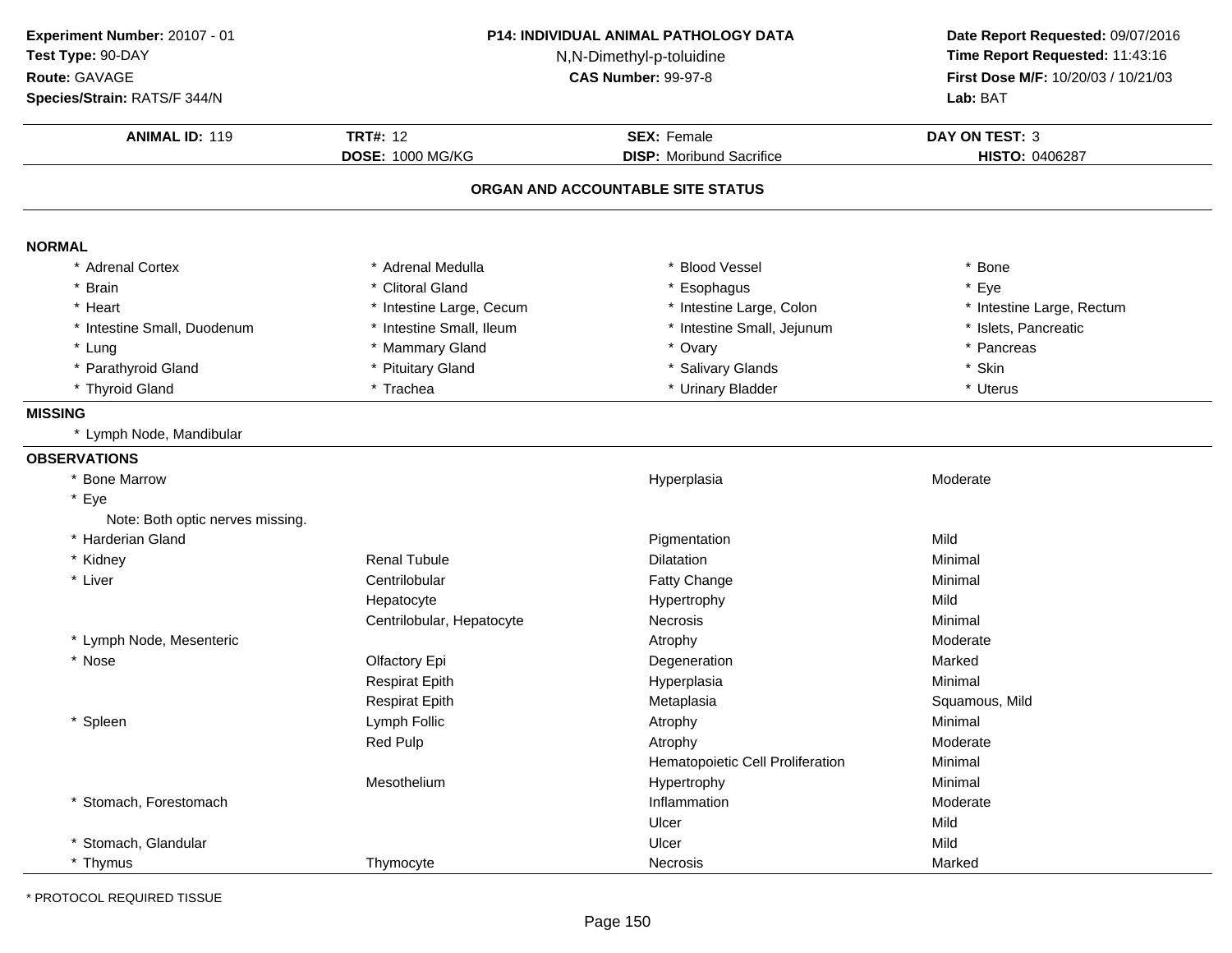| Experiment Number: 20107 - 01<br>Test Type: 90-DAY<br>Route: GAVAGE | <b>P14: INDIVIDUAL ANIMAL PATHOLOGY DATA</b><br>N,N-Dimethyl-p-toluidine<br><b>CAS Number: 99-97-8</b> |                                                       | Date Report Requested: 09/07/2016<br>Time Report Requested: 11:43:16<br>First Dose M/F: 10/20/03 / 10/21/03 |  |  |
|---------------------------------------------------------------------|--------------------------------------------------------------------------------------------------------|-------------------------------------------------------|-------------------------------------------------------------------------------------------------------------|--|--|
| Species/Strain: RATS/F 344/N                                        |                                                                                                        |                                                       | Lab: BAT                                                                                                    |  |  |
| <b>ANIMAL ID: 119</b>                                               | <b>TRT#: 12</b><br><b>DOSE: 1000 MG/KG</b>                                                             | <b>SEX: Female</b><br><b>DISP:</b> Moribund Sacrifice | DAY ON TEST: 3<br><b>HISTO: 0406287</b>                                                                     |  |  |
| ORGAN AND ACCOUNTABLE SITE STATUS                                   |                                                                                                        |                                                       |                                                                                                             |  |  |
| PRIMARY CAUSE OF DEATH                                              | - UNCERTAIN                                                                                            |                                                       |                                                                                                             |  |  |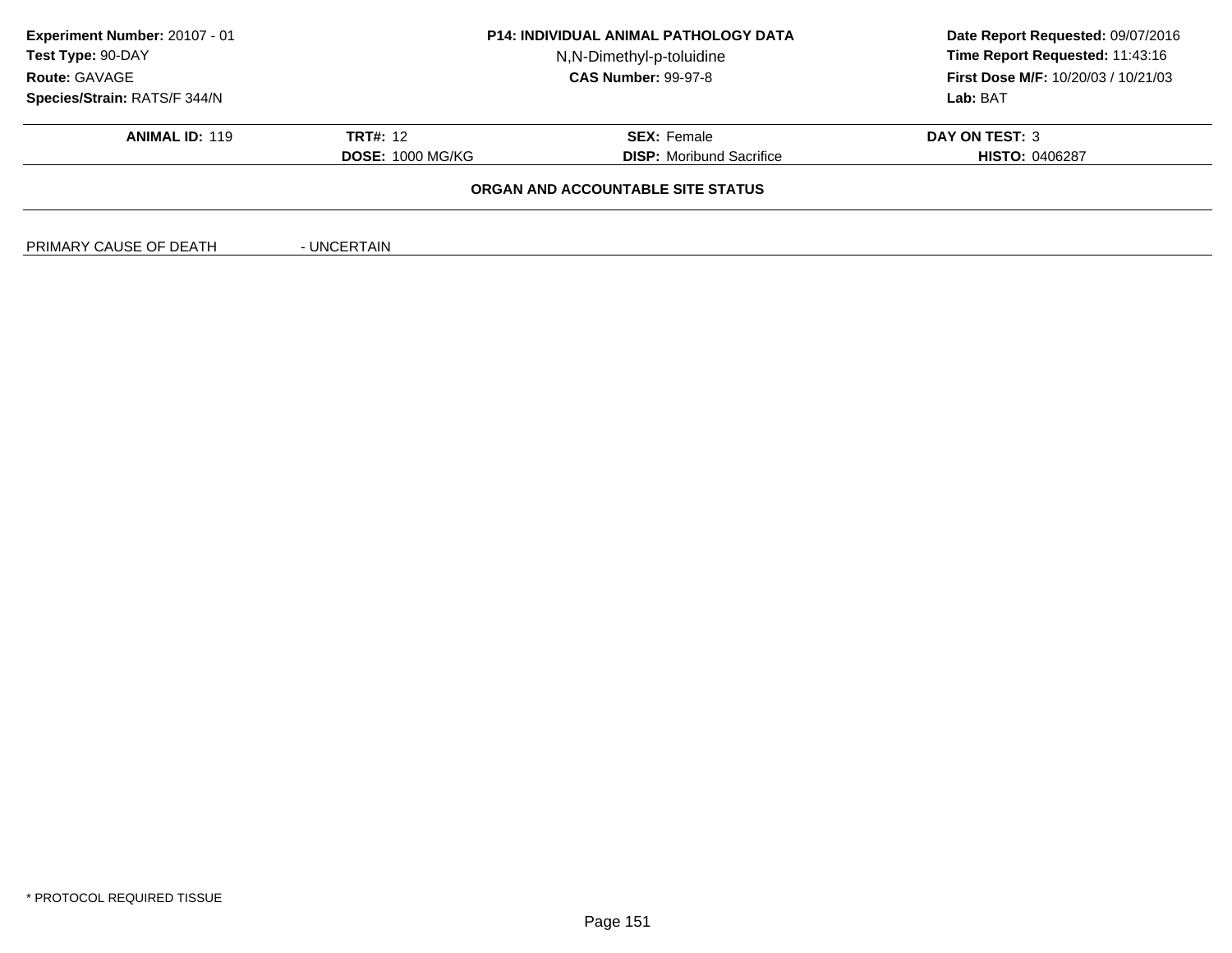| Experiment Number: 20107 - 01  | P14: INDIVIDUAL ANIMAL PATHOLOGY DATA<br>N,N-Dimethyl-p-toluidine<br><b>CAS Number: 99-97-8</b> |                                   | Date Report Requested: 09/07/2016<br>Time Report Requested: 11:43:16 |  |
|--------------------------------|-------------------------------------------------------------------------------------------------|-----------------------------------|----------------------------------------------------------------------|--|
| Test Type: 90-DAY              |                                                                                                 |                                   |                                                                      |  |
| Route: GAVAGE                  |                                                                                                 |                                   | First Dose M/F: 10/20/03 / 10/21/03                                  |  |
| Species/Strain: RATS/F 344/N   |                                                                                                 |                                   | Lab: BAT                                                             |  |
| <b>ANIMAL ID: 120</b>          | <b>TRT#: 12</b>                                                                                 | <b>SEX: Female</b>                | <b>DAY ON TEST: 3</b>                                                |  |
|                                | <b>DOSE: 1000 MG/KG</b>                                                                         | <b>DISP:</b> Moribund Sacrifice   | HISTO: 0406288                                                       |  |
|                                |                                                                                                 | ORGAN AND ACCOUNTABLE SITE STATUS |                                                                      |  |
| <b>NORMAL</b>                  |                                                                                                 |                                   |                                                                      |  |
| * Adrenal Cortex               | * Adrenal Medulla                                                                               | * Blood Vessel                    | * Bone                                                               |  |
| * Brain                        | * Clitoral Gland                                                                                | * Esophagus                       | * Eye                                                                |  |
| * Heart                        | * Intestine Large, Cecum                                                                        | * Intestine Large, Colon          | * Intestine Large, Rectum                                            |  |
| * Intestine Small, Duodenum    | * Intestine Small, Ileum                                                                        | * Intestine Small, Jejunum        | * Islets, Pancreatic                                                 |  |
| * Lung                         | * Mammary Gland                                                                                 | * Ovary                           | * Pancreas                                                           |  |
| * Parathyroid Gland            | * Pituitary Gland                                                                               | * Salivary Glands                 | * Skin                                                               |  |
| * Stomach, Glandular           | * Thyroid Gland                                                                                 | * Trachea                         | * Urinary Bladder                                                    |  |
| * Uterus                       |                                                                                                 |                                   |                                                                      |  |
| <b>MISSING</b>                 |                                                                                                 |                                   |                                                                      |  |
| * Lymph Node, Mandibular       |                                                                                                 |                                   |                                                                      |  |
| <b>OBSERVATIONS</b>            |                                                                                                 |                                   |                                                                      |  |
| * Bone Marrow                  |                                                                                                 | Hyperplasia                       | Moderate                                                             |  |
| * Eye                          |                                                                                                 |                                   |                                                                      |  |
| Note: One optic nerve missing. |                                                                                                 |                                   |                                                                      |  |
| * Harderian Gland              |                                                                                                 | Pigmentation                      | Mild                                                                 |  |
| * Kidney                       | <b>Renal Tubule</b>                                                                             | <b>Dilatation</b>                 | Mild                                                                 |  |
| * Liver                        | Hepatocyte                                                                                      | Hypertrophy                       | Mild                                                                 |  |
|                                | Centrilobular, Hepatocyte                                                                       | <b>Necrosis</b>                   | Moderate                                                             |  |
| [ Necrosis<br>$TGLs = 3-6+7$ ] |                                                                                                 |                                   |                                                                      |  |
| * Lymph Node, Mesenteric       |                                                                                                 | Atrophy                           | Mild                                                                 |  |
| * Nose                         | Olfactory Epi                                                                                   | Degeneration                      | Marked                                                               |  |
| * Spleen                       | Lymph Follic                                                                                    | Atrophy                           | Minimal                                                              |  |
|                                | Red Pulp                                                                                        | Atrophy                           | Moderate                                                             |  |
|                                |                                                                                                 | Hematopoietic Cell Proliferation  | Minimal                                                              |  |
| [ Atrophy<br>$TGLs = 2-5$ ]    |                                                                                                 |                                   |                                                                      |  |
| [ Atrophy<br>$TGLs = 2-5$ ]    |                                                                                                 |                                   |                                                                      |  |
| * Stomach, Forestomach         |                                                                                                 | Inflammation                      | Moderate                                                             |  |
|                                |                                                                                                 | Ulcer                             | Mild                                                                 |  |
| * Thymus                       |                                                                                                 | Hemorrhage                        | Minimal                                                              |  |
|                                | Thymocyte                                                                                       | Necrosis                          | Marked                                                               |  |